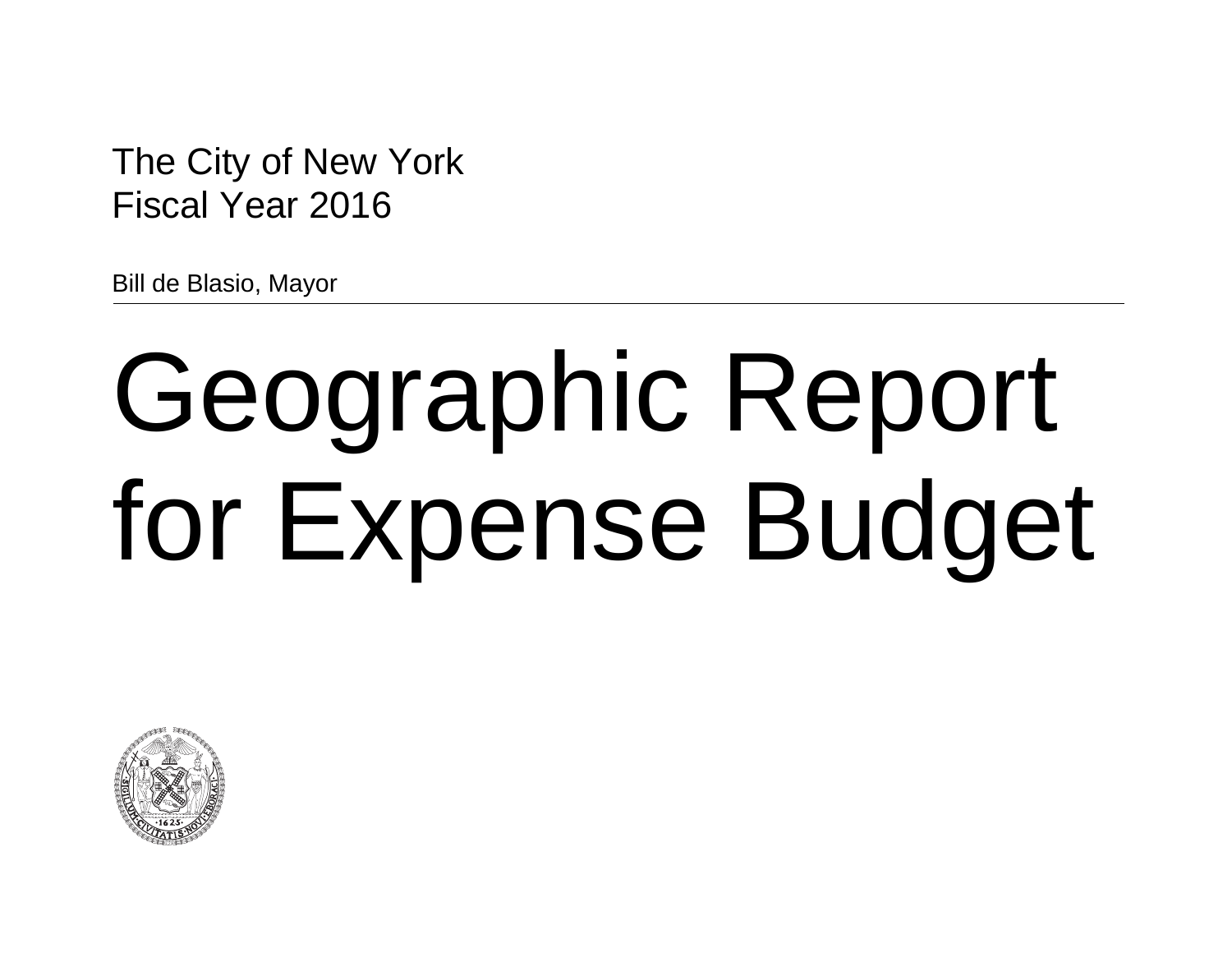## **INTRODUCTION**

#### *GEOGRAPHIC EXPENSE REPORT*

*"For each city agency that has local or borough service districts within community districts and boroughs, the Departmental Estimates and Executive Budget, where practicable shall contain a statement of proposed direct expenditures in each such service district for each requested unit of appropriation." (Charter section 100g)*

The Geographic Report for the Expense Budget is issued with the Departmental Estimate. For each agency it breaks down the agency's Departmental Estimate for the next fiscal year by local service district and borough. Provided are budget and headcount information for agencies that provide local services.

Local service districts are the agency's service delivery districts which are coterminous with community districts or aggregates of community districts up to the borough level. This document shows how local service districts correspond to community districts.

#### *ORGANIZATION OF THE GEOGRAPHIC REPORT*

Budget and headcount information for services delivered at the local level is presented first. This is followed by a page summarizing the total reported geographically of all the local districts.

The next pages show the agency's units of appropriation and indicate what portion of each unit of appropriation is budgeted geographically and what portion is non-geographic.

The final page for each agency summarizes the total Personal Service (PS) and Other Than Personal Service (OTPS) appropriations for the Departmental Estimate and any financial plan savings.

#### *FISCAL INFORMATION*

Shown are the FY 2015 Current Modified Budget and the FY 2016 Departmental Estimate. The increase/decrease column highlights comparisons between the FY 2015 Current Modified Budget and the FY 2016 Departmental Estimate.

#### *HEADCOUNT INFORMATION*

Also shown by service district and borough are budgeted headcounts for FY 2015 and FY 2016 as of the Departmental Estimate. Please note that agencies with projected staffing increases in FY 2016 may not have yet assigned these positions to specific budget codes. These assignments will be made based on factors such as attrition and service needs and will be made after any specialized training is complete.

Conversely, agencies required to achieve staff reductions during the year through attrition may not have reduced positions in specific budget codes at this time.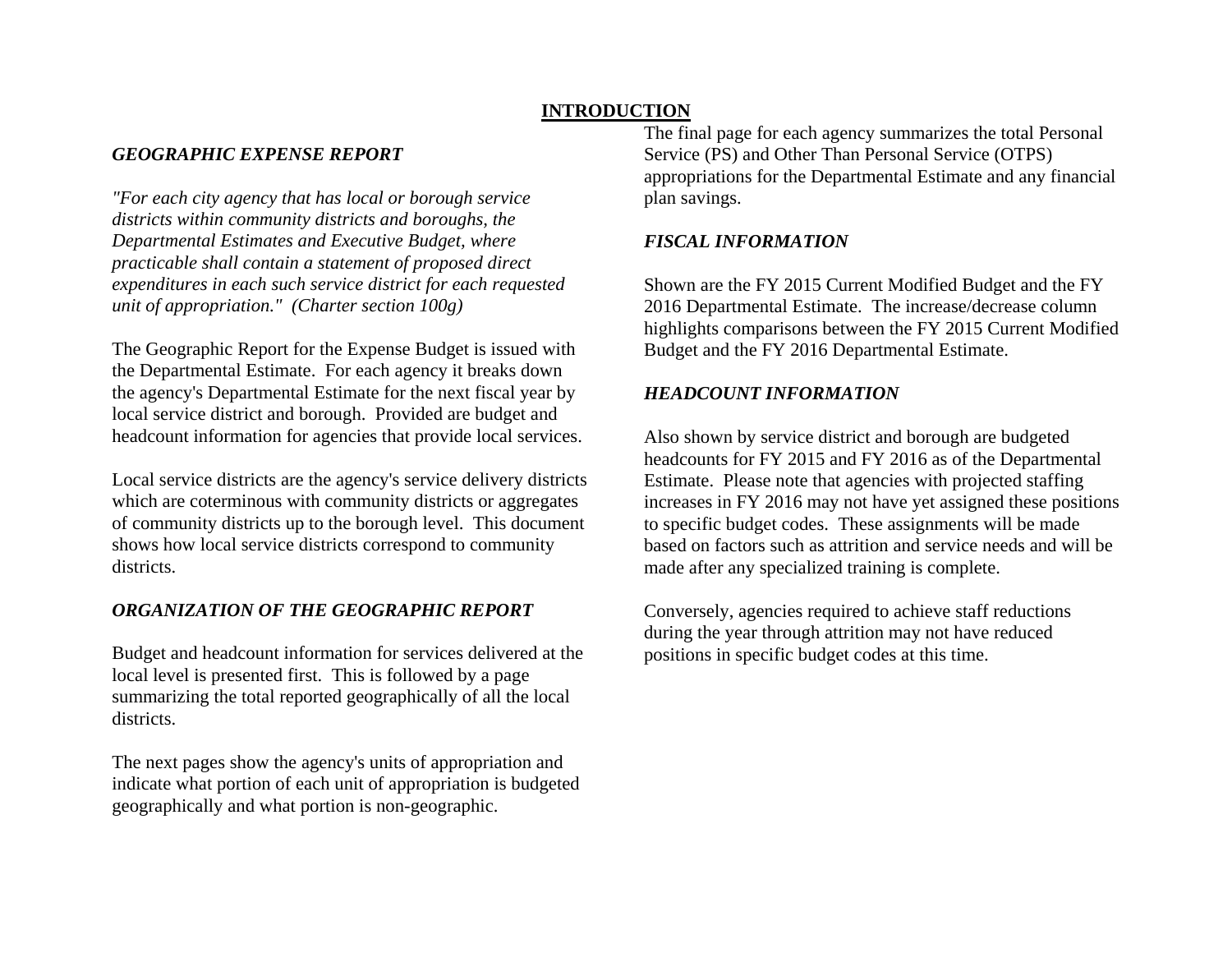#### *USES FOR THE GEOGRAPHIC REPORT*

During the budget preparation cycle, community boards, operating agencies, district service cabinets, Borough Presidents, City Council members and civic groups can use the Geographic Report to:

- evaluate the level of budget allocations for FY 2015 and FY 2016;
- $\bullet$ assess the equity of local service resource allocations;
- $\bullet$ reassess district/borough budget strategies for FY 2016;
- $\bullet$  prepare testimony on the Departmental Estimate to present at public hearings held by the City Council.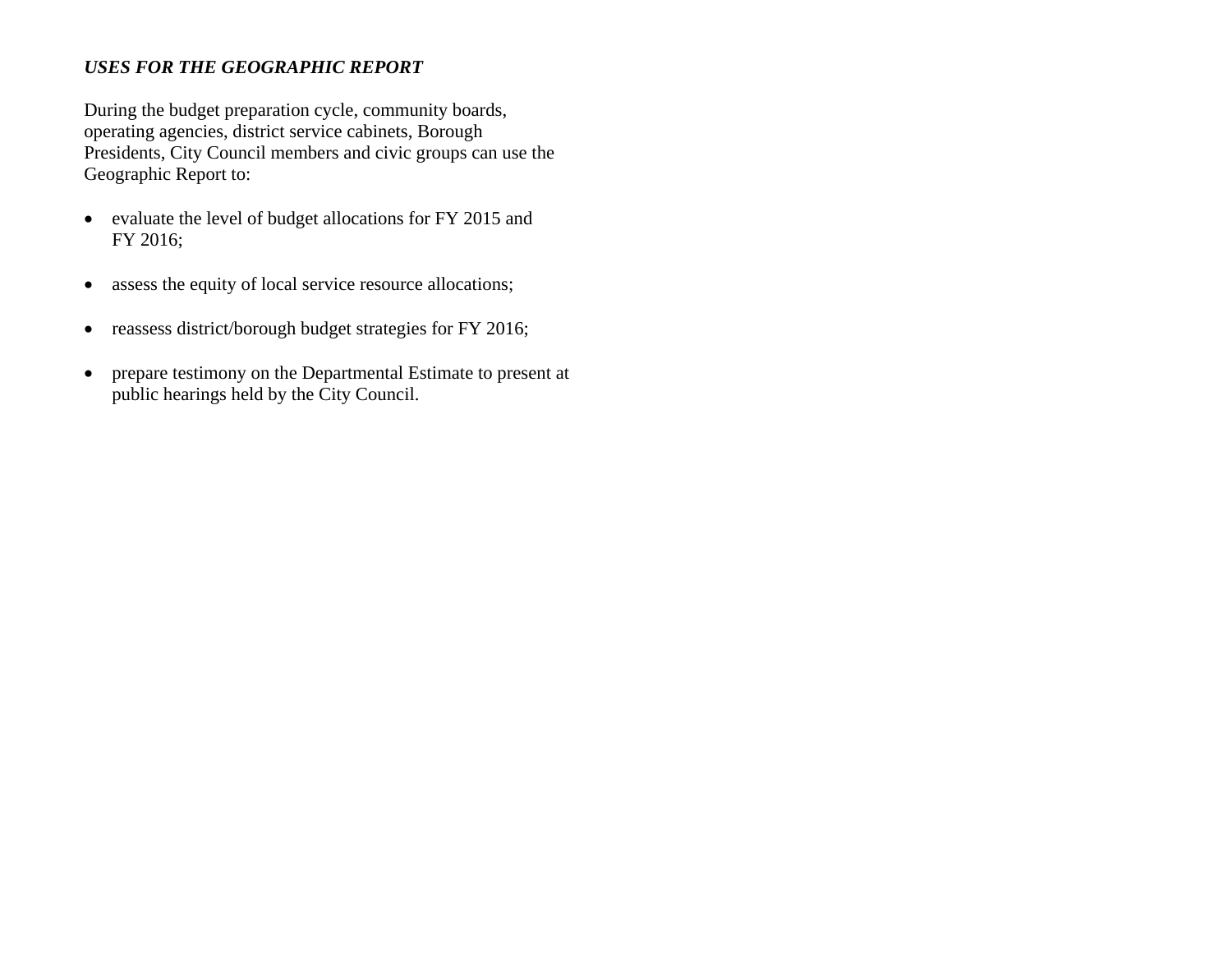## **GEOGRAPHIC REPORT FOR THE EXPENSE BUDGET** FISCAL YEAR 2016 DEPARTMENTAL ESTIMATE

## **TABLE OF CONTENTS**

| DEPT. NO. | <b>DEPARTMENT NAME</b> | PAGE NO. |
|-----------|------------------------|----------|
| 002       |                        |          |
| 056       |                        |          |
| 057       |                        |          |
| 125       |                        |          |
| 126       |                        |          |
| 260       |                        |          |
| 801       |                        |          |
| 806       |                        |          |
| 810       |                        |          |
| 816       |                        |          |
| 826       |                        |          |
| 827       |                        |          |
| 841       |                        |          |
| 846       |                        |          |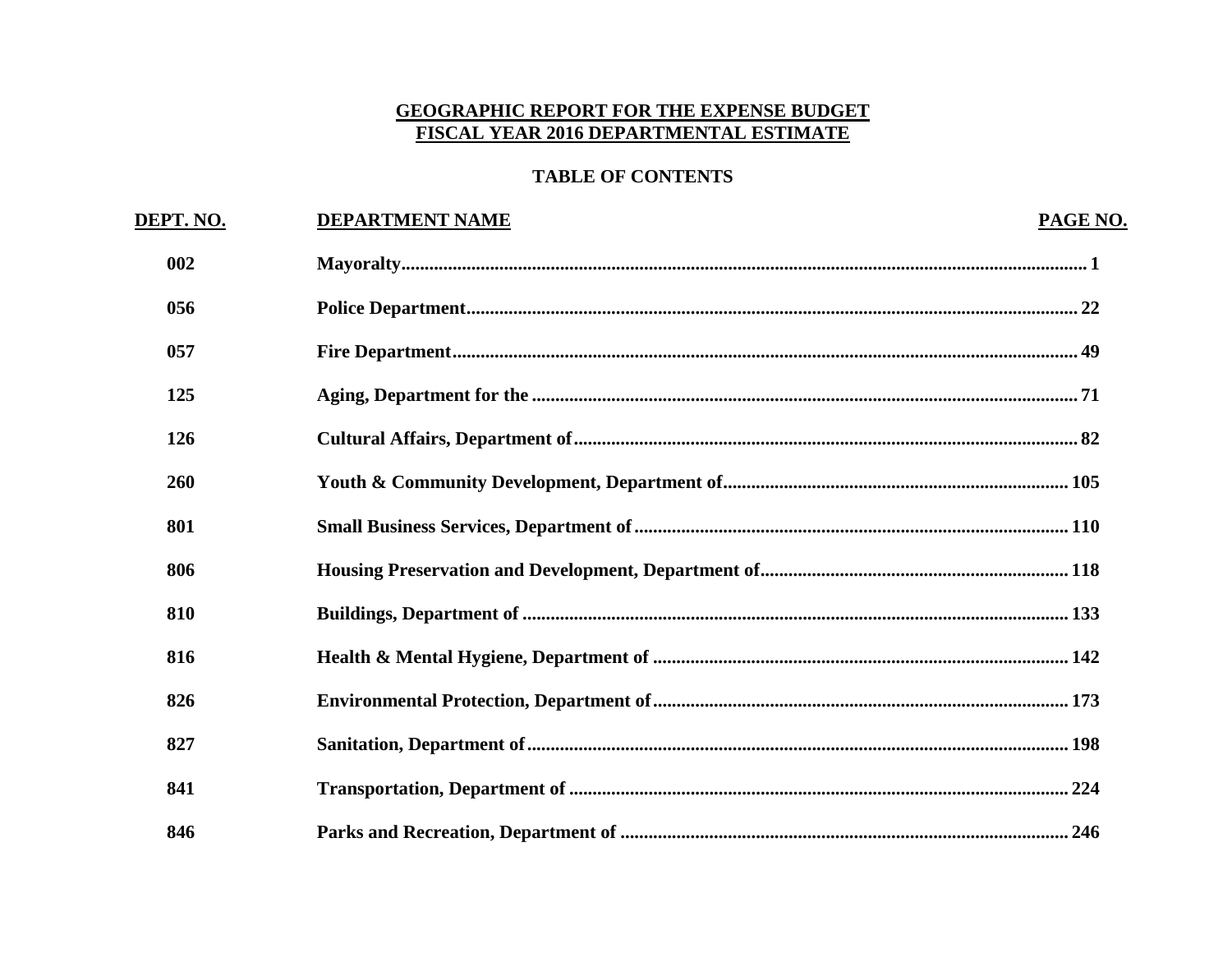# **FOR PS UNITS OF APPROPRIATIONDEPARTMENTAL ESTIMATES FISCAL YEAR <sup>2016</sup>**

|                                                                                                                                     | FISCAL YEAR 2015<br>CURRENT MODIFIED BUDGET                           |                                                                     | FISCAL YEAR 2016<br>DEPARTMENTAL ESTIMATES                  |  |
|-------------------------------------------------------------------------------------------------------------------------------------|-----------------------------------------------------------------------|---------------------------------------------------------------------|-------------------------------------------------------------|--|
| UNIT OF APPROPRIATION                                                                                                               | AS OF 02/02/15                                                        | <b>AMOUNT</b>                                                       | <b>INCREASE</b><br>DECREASE (-)                             |  |
| OFFICE OF THE MAYOR-PS<br>020                                                                                                       |                                                                       |                                                                     |                                                             |  |
| REGULAR GROSS<br><b>OTHER</b>                                                                                                       |                                                                       |                                                                     |                                                             |  |
| TOTAL REPORTED GEOGRAPHICALLY                                                                                                       |                                                                       |                                                                     |                                                             |  |
| NOT REPORTED GEOGRAPHICALLY                                                                                                         | 29,499,292                                                            | 30,933,821                                                          | 1,434,529                                                   |  |
| FINANCIAL PLAN SAVINGS                                                                                                              | 1,063,270                                                             |                                                                     | 1,063,270-                                                  |  |
| <b>APPROPRIATION</b>                                                                                                                | 30,562,562                                                            | 30,933,821                                                          | 371,259                                                     |  |
| FUNDING                                                                                                                             |                                                                       |                                                                     |                                                             |  |
| <b>CITY</b><br>OTHER CATEGORICAL<br>CAPITAL FUNDS - I.F.A.<br><b>STATE</b><br>FEDERAL - C.D.<br>FEDERAL - OTHER<br>INTRA-CITY SALES | 23,458,712<br>366,600<br>4,263,701<br>318,041<br>528,971<br>1,626,537 | 24,037,171<br>7,767<br>4,466,403<br>318,411<br>416,573<br>1,687,496 | 578,459<br>358,833-<br>202,702<br>370<br>112,398-<br>60,959 |  |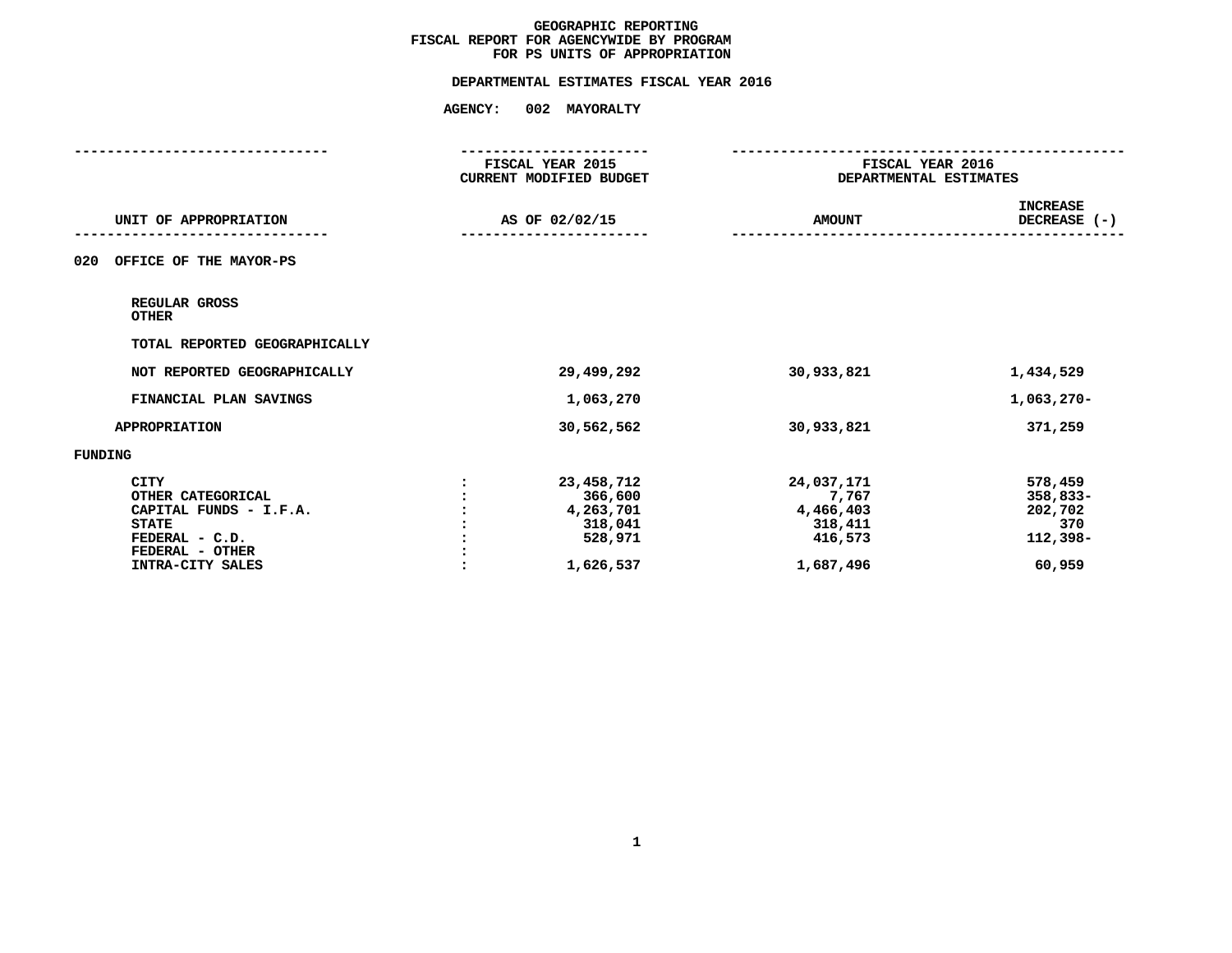# **FOR PS UNITS OF APPROPRIATIONDEPARTMENTAL ESTIMATES FISCAL YEAR <sup>2016</sup>**

|                                                                                                                                     | ---------------<br>FISCAL YEAR 2015<br>CURRENT MODIFIED BUDGET |                                                              | FISCAL YEAR 2016<br>DEPARTMENTAL ESTIMATES           |  |
|-------------------------------------------------------------------------------------------------------------------------------------|----------------------------------------------------------------|--------------------------------------------------------------|------------------------------------------------------|--|
| UNIT OF APPROPRIATION                                                                                                               | AS OF 02/02/15                                                 | <b>AMOUNT</b>                                                | <b>INCREASE</b><br>DECREASE (-)                      |  |
| OFFICE OF MGMT AND BUDGET-PS<br>040                                                                                                 |                                                                |                                                              |                                                      |  |
| REGULAR GROSS<br><b>OTHER</b>                                                                                                       |                                                                |                                                              |                                                      |  |
| TOTAL REPORTED GEOGRAPHICALLY                                                                                                       |                                                                |                                                              |                                                      |  |
| NOT REPORTED GEOGRAPHICALLY                                                                                                         | 30,437,109                                                     | 32,505,858                                                   | 2,068,749                                            |  |
| FINANCIAL PLAN SAVINGS                                                                                                              |                                                                | 1,218,868-                                                   | 1,218,868-                                           |  |
| <b>APPROPRIATION</b>                                                                                                                | 30,437,109                                                     | 31,286,990                                                   | 849,881                                              |  |
| FUNDING                                                                                                                             |                                                                |                                                              |                                                      |  |
| <b>CITY</b><br>OTHER CATEGORICAL<br>CAPITAL FUNDS - I.F.A.<br><b>STATE</b><br>FEDERAL - C.D.<br>FEDERAL - OTHER<br>INTRA-CITY SALES | 20,460,977<br>1,418,364<br>5,497,559<br>2,798,414<br>261,795   | 20,605,123<br>1,512,327<br>5,832,667<br>3,112,568<br>224,305 | 144,146<br>93,963<br>335,108<br>314,154<br>$37,490-$ |  |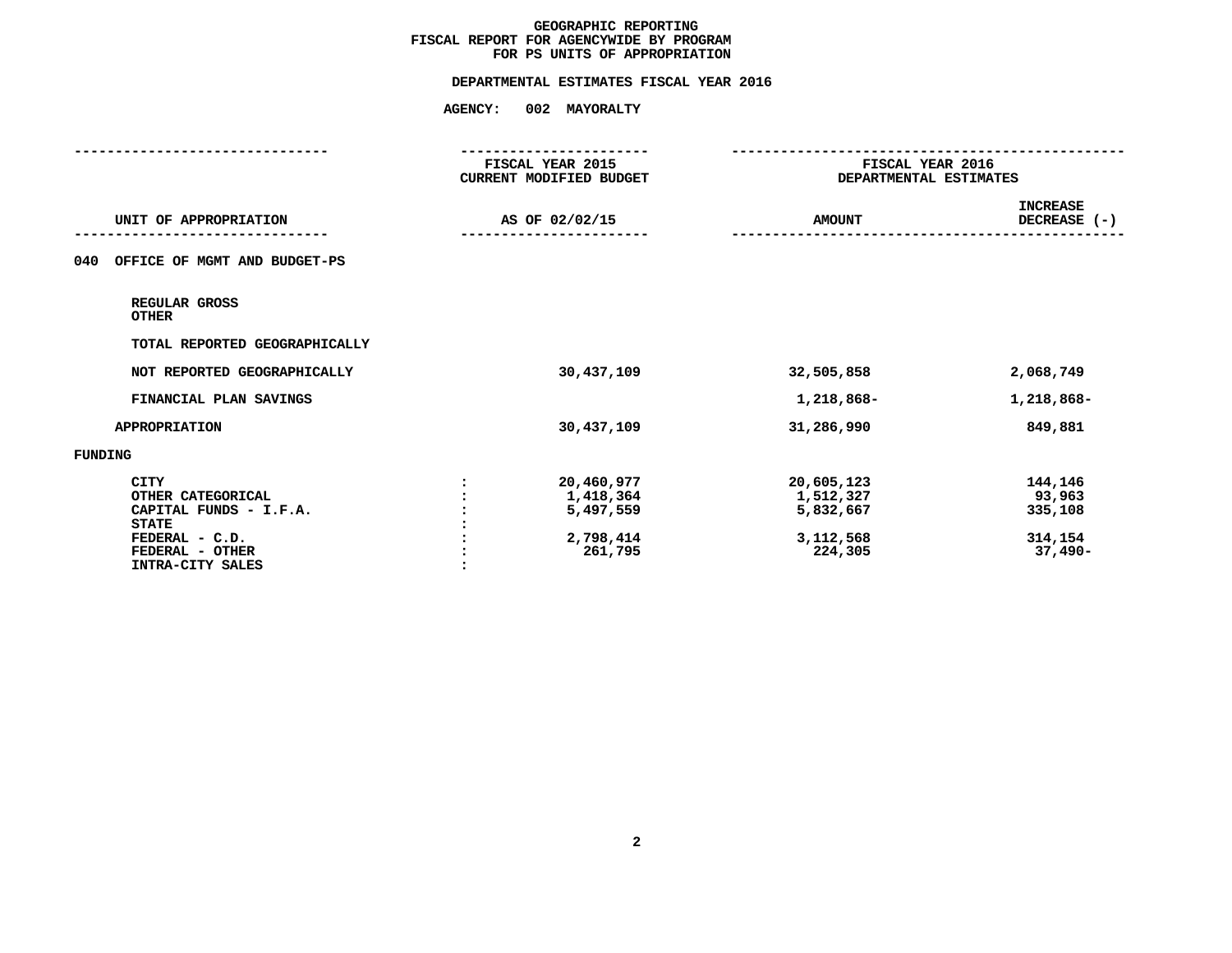# **FOR PS UNITS OF APPROPRIATIONDEPARTMENTAL ESTIMATES FISCAL YEAR <sup>2016</sup>**

|                                                                                                                                     | FISCAL YEAR 2015<br>CURRENT MODIFIED BUDGET  | FISCAL YEAR 2016<br>DEPARTMENTAL ESTIMATES |                                              |
|-------------------------------------------------------------------------------------------------------------------------------------|----------------------------------------------|--------------------------------------------|----------------------------------------------|
| UNIT OF APPROPRIATION                                                                                                               | AS OF 02/02/15                               | <b>AMOUNT</b>                              | <b>INCREASE</b><br>DECREASE (-)              |
| CRIMINAL JUSTICE PROGRAMS PS<br>050                                                                                                 |                                              |                                            |                                              |
| REGULAR GROSS<br><b>OTHER</b>                                                                                                       |                                              |                                            |                                              |
| TOTAL REPORTED GEOGRAPHICALLY                                                                                                       |                                              |                                            |                                              |
| NOT REPORTED GEOGRAPHICALLY                                                                                                         | 3,928,020                                    | 2,410,256                                  | 1,517,764-                                   |
| FINANCIAL PLAN SAVINGS                                                                                                              | 104,169                                      |                                            | $104, 169 -$                                 |
| <b>APPROPRIATION</b>                                                                                                                | 4,032,189                                    | 2,410,256                                  | 1,621,933-                                   |
| <b>FUNDING</b>                                                                                                                      |                                              |                                            |                                              |
| <b>CITY</b><br>OTHER CATEGORICAL<br>CAPITAL FUNDS - I.F.A.<br><b>STATE</b><br>FEDERAL - C.D.<br>FEDERAL - OTHER<br>INTRA-CITY SALES | 1,724,340<br>363,300<br>329,891<br>1,614,658 | 1,702,466<br>374,330<br>267,125<br>66,335  | $21,874-$<br>11,030<br>62,766-<br>1,548,323- |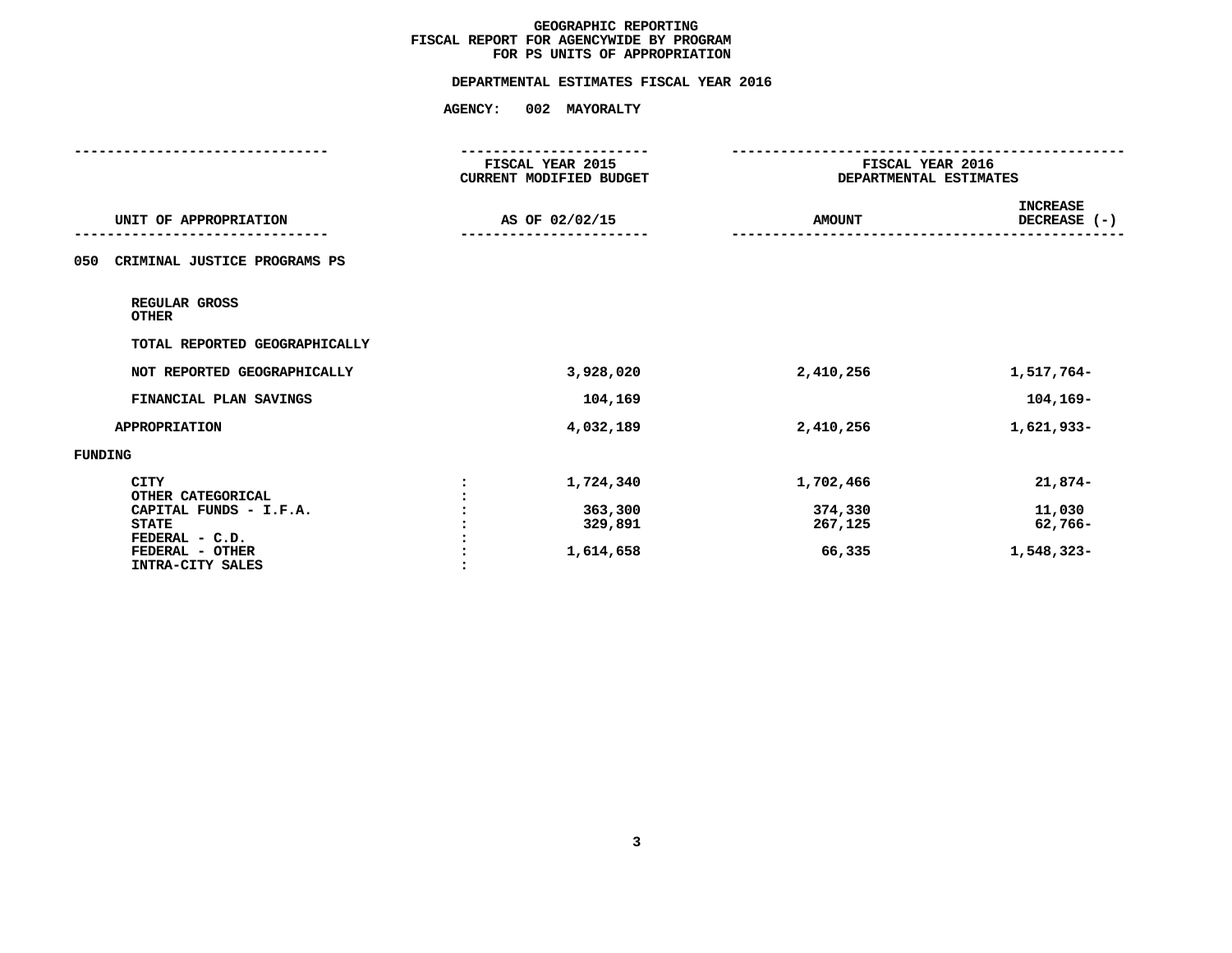# **FOR PS UNITS OF APPROPRIATIONDEPARTMENTAL ESTIMATES FISCAL YEAR <sup>2016</sup>**

|                                                                                                                                     | ---------------<br>FISCAL YEAR 2015<br><b>CURRENT MODIFIED BUDGET</b> |                                  | FISCAL YEAR 2016<br>DEPARTMENTAL ESTIMATES |                                 |
|-------------------------------------------------------------------------------------------------------------------------------------|-----------------------------------------------------------------------|----------------------------------|--------------------------------------------|---------------------------------|
| UNIT OF APPROPRIATION                                                                                                               | AS OF 02/02/15                                                        |                                  | <b>AMOUNT</b>                              | <b>INCREASE</b><br>DECREASE (-) |
| OFF OF LABOR RELATIONS-PS<br>061                                                                                                    |                                                                       |                                  |                                            |                                 |
| REGULAR GROSS<br><b>OTHER</b>                                                                                                       |                                                                       |                                  |                                            |                                 |
| TOTAL REPORTED GEOGRAPHICALLY                                                                                                       |                                                                       |                                  |                                            |                                 |
| NOT REPORTED GEOGRAPHICALLY                                                                                                         |                                                                       | 9,379,524                        | 10,296,486                                 | 916,962                         |
| FINANCIAL PLAN SAVINGS                                                                                                              |                                                                       | 1,089,144-                       | 935,144-                                   | 154,000                         |
| <b>APPROPRIATION</b>                                                                                                                |                                                                       | 8,290,380                        | 9,361,342                                  | 1,070,962                       |
| FUNDING                                                                                                                             |                                                                       |                                  |                                            |                                 |
| <b>CITY</b><br>OTHER CATEGORICAL<br>CAPITAL FUNDS - I.F.A.<br><b>STATE</b><br>FEDERAL - C.D.<br>FEDERAL - OTHER<br>INTRA-CITY SALES |                                                                       | 5,550,060<br>2,672,320<br>68,000 | 6,541,492<br>2,747,085<br>72,765           | 991,432<br>74,765<br>4,765      |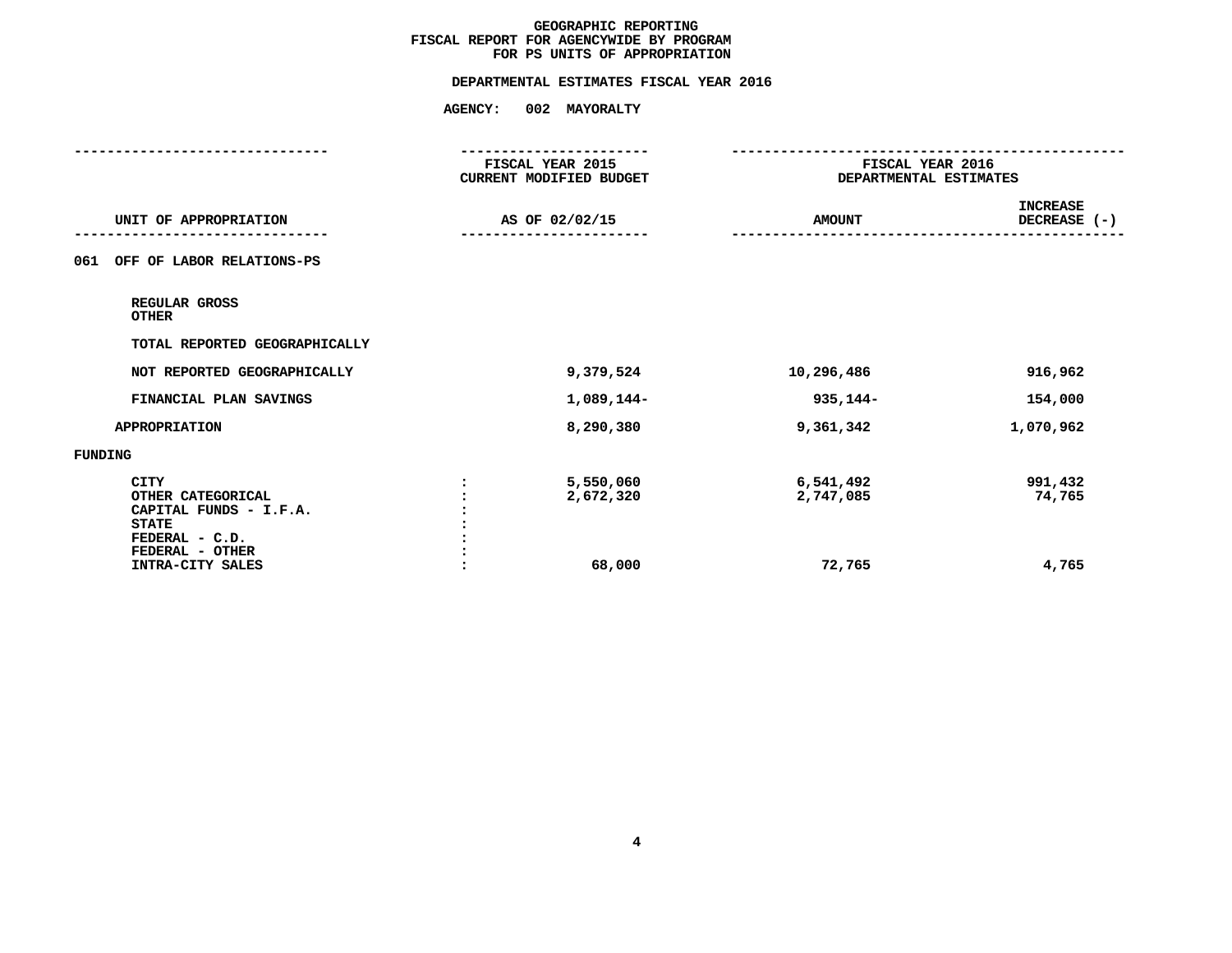# **FOR PS UNITS OF APPROPRIATIONDEPARTMENTAL ESTIMATES FISCAL YEAR <sup>2016</sup>**

|                                                                                                                                     | -----------------<br>FISCAL YEAR 2015<br>CURRENT MODIFIED BUDGET | FISCAL YEAR 2016<br>DEPARTMENTAL ESTIMATES |                                                   |
|-------------------------------------------------------------------------------------------------------------------------------------|------------------------------------------------------------------|--------------------------------------------|---------------------------------------------------|
| UNIT OF APPROPRIATION                                                                                                               | AS OF 02/02/15                                                   | <b>AMOUNT</b>                              | INCREASE<br>DECREASE (-)<br>--------------------- |
| 070 NYC COMM TO THE UN-PS                                                                                                           |                                                                  |                                            |                                                   |
| REGULAR GROSS<br><b>OTHER</b>                                                                                                       |                                                                  |                                            |                                                   |
| TOTAL REPORTED GEOGRAPHICALLY                                                                                                       |                                                                  |                                            |                                                   |
| NOT REPORTED GEOGRAPHICALLY                                                                                                         | 914,208                                                          | 1,034,315                                  | 120,107                                           |
| FINANCIAL PLAN SAVINGS                                                                                                              | 22,537                                                           |                                            | $22,537-$                                         |
| APPROPRIATION                                                                                                                       | 936,745                                                          | 1,034,315                                  | 97,570                                            |
| FUNDING                                                                                                                             |                                                                  |                                            |                                                   |
| <b>CITY</b><br>OTHER CATEGORICAL<br>CAPITAL FUNDS - I.F.A.<br><b>STATE</b><br>FEDERAL - C.D.<br>FEDERAL - OTHER<br>INTRA-CITY SALES | 936,745                                                          | 1,034,315                                  | 97,570                                            |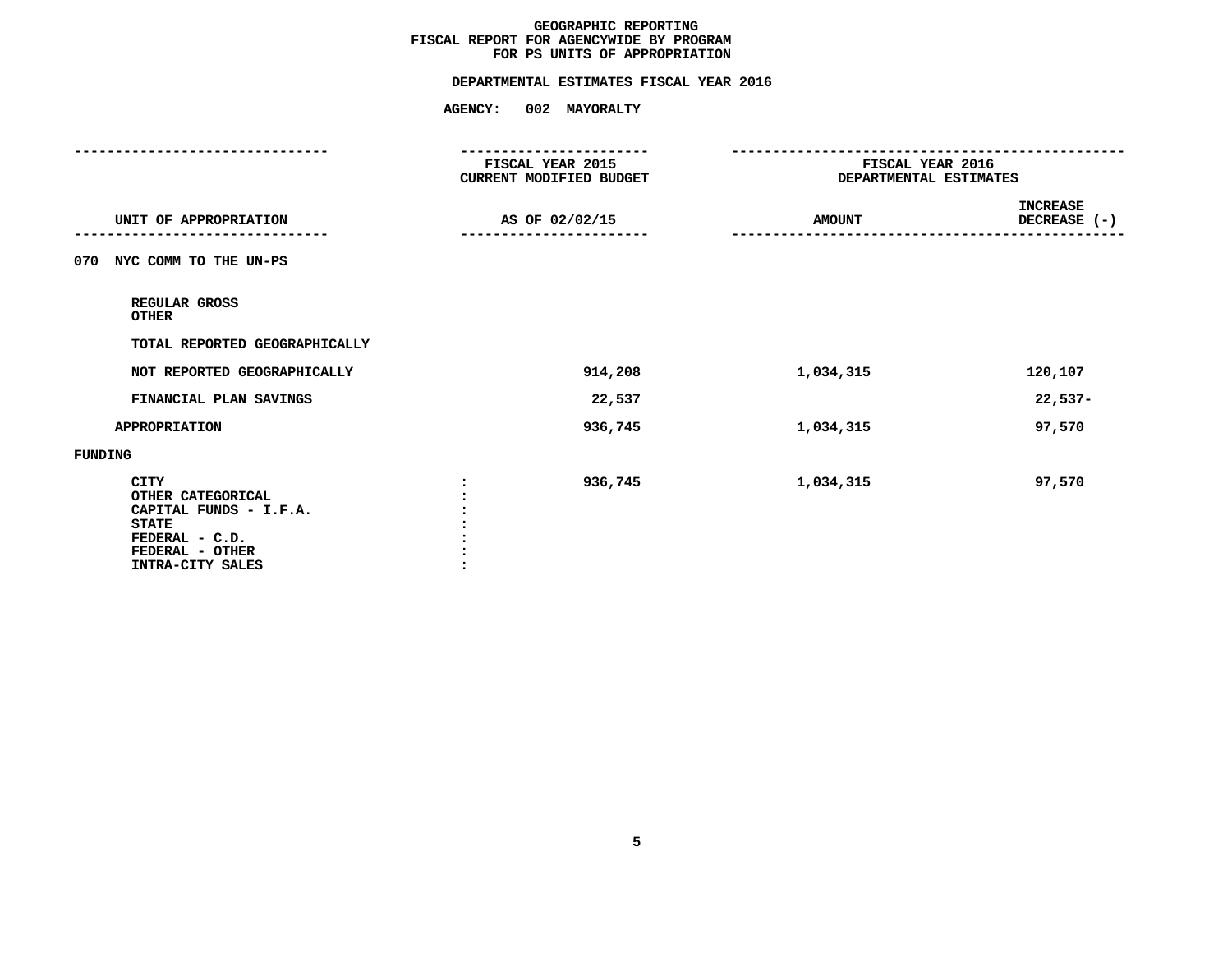# **FOR PS UNITS OF APPROPRIATIONDEPARTMENTAL ESTIMATES FISCAL YEAR <sup>2016</sup>**

|                                                                                                                                     | -----------------<br>FISCAL YEAR 2015<br>CURRENT MODIFIED BUDGET | FISCAL YEAR 2016<br>DEPARTMENTAL ESTIMATES    |                                                      |
|-------------------------------------------------------------------------------------------------------------------------------------|------------------------------------------------------------------|-----------------------------------------------|------------------------------------------------------|
| UNIT OF APPROPRIATION                                                                                                               | AS OF 02/02/15                                                   | <b>AMOUNT</b>                                 | <b>INCREASE</b><br>DECREASE (-)                      |
| OFF FOR PEOPLE WITH DISAB-PS<br>260                                                                                                 |                                                                  |                                               |                                                      |
| REGULAR GROSS<br><b>OTHER</b>                                                                                                       |                                                                  |                                               |                                                      |
| TOTAL REPORTED GEOGRAPHICALLY                                                                                                       |                                                                  |                                               |                                                      |
| NOT REPORTED GEOGRAPHICALLY                                                                                                         | 608,524                                                          | 572,599                                       | $35,925-$                                            |
| FINANCIAL PLAN SAVINGS                                                                                                              | 22,884                                                           |                                               | 22,884-                                              |
| <b>APPROPRIATION</b>                                                                                                                | 631,408                                                          | 572,599                                       | 58,809-                                              |
| FUNDING                                                                                                                             |                                                                  |                                               |                                                      |
| <b>CITY</b><br>OTHER CATEGORICAL<br>CAPITAL FUNDS - I.F.A.<br><b>STATE</b><br>FEDERAL - C.D.<br>FEDERAL - OTHER<br>INTRA-CITY SALES | 291,897<br>50,000<br>99,000<br>184,804<br>5,707                  | 284,788<br>2,498<br>105,687<br>178,933<br>693 | $7,109-$<br>47,502-<br>6,687<br>$5,871-$<br>$5,014-$ |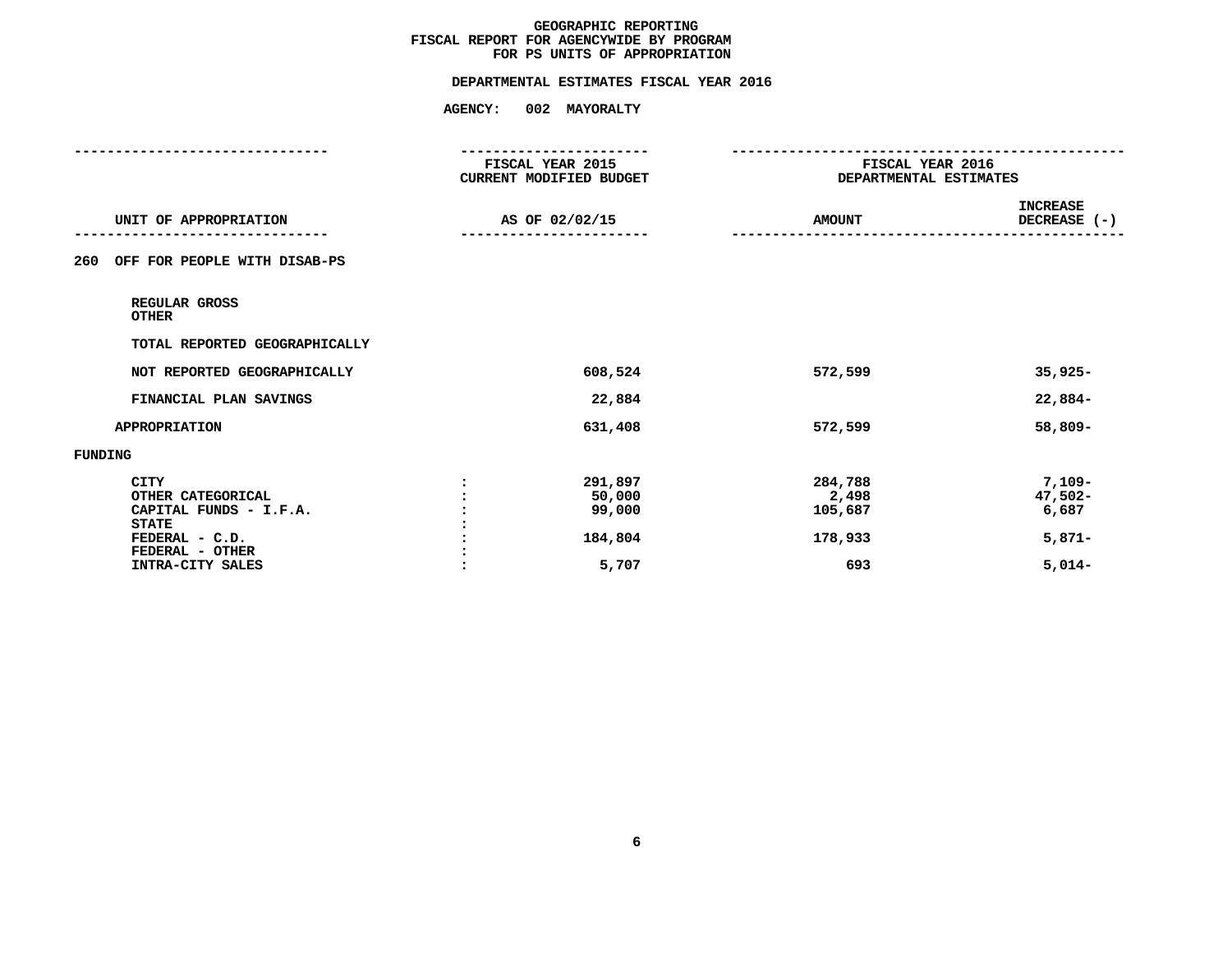# **FOR PS UNITS OF APPROPRIATIONDEPARTMENTAL ESTIMATES FISCAL YEAR <sup>2016</sup>**

|                                                                                                                              | FISCAL YEAR 2015<br>CURRENT MODIFIED BUDGET | FISCAL YEAR 2016<br>DEPARTMENTAL ESTIMATES |                                 |
|------------------------------------------------------------------------------------------------------------------------------|---------------------------------------------|--------------------------------------------|---------------------------------|
| UNIT OF APPROPRIATION                                                                                                        | AS OF 02/02/15                              | <b>AMOUNT</b>                              | <b>INCREASE</b><br>DECREASE (-) |
| COMMUNITY AFFAIRS UNIT-PS<br>340                                                                                             |                                             |                                            |                                 |
| REGULAR GROSS<br><b>OTHER</b>                                                                                                |                                             |                                            |                                 |
| TOTAL REPORTED GEOGRAPHICALLY                                                                                                |                                             |                                            |                                 |
| NOT REPORTED GEOGRAPHICALLY                                                                                                  | 1,296,025                                   | 1,536,953                                  | 240,928                         |
| FINANCIAL PLAN SAVINGS                                                                                                       | 49,479                                      |                                            | 49,479-                         |
| <b>APPROPRIATION</b>                                                                                                         | 1,345,504                                   | 1,536,953                                  | 191,449                         |
| FUNDING                                                                                                                      |                                             |                                            |                                 |
| CITY<br>OTHER CATEGORICAL<br>CAPITAL FUNDS - I.F.A.<br><b>STATE</b><br>FEDERAL - C.D.<br>FEDERAL - OTHER<br>INTRA-CITY SALES | 1,345,504                                   | 1,536,953                                  | 191,449                         |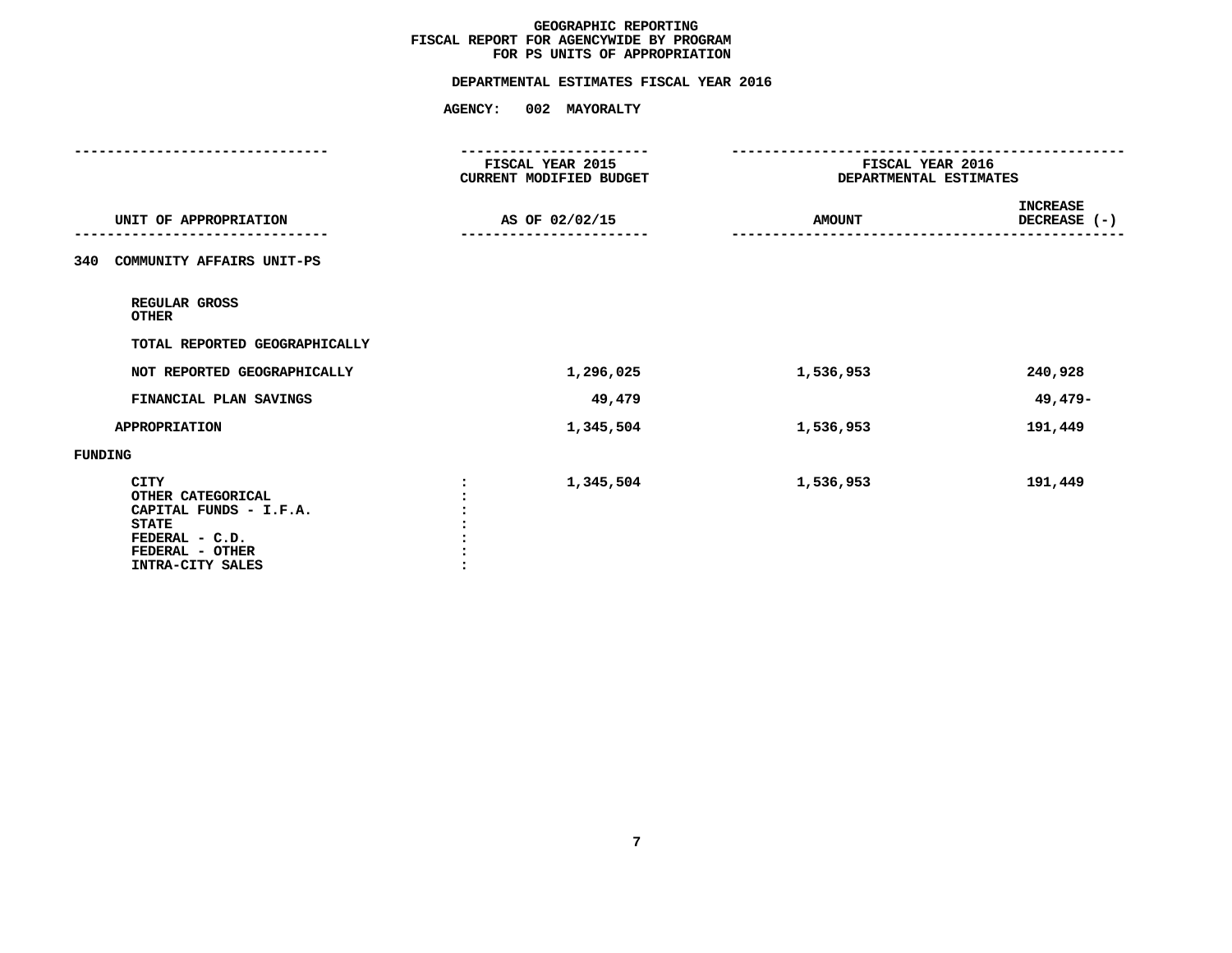# **FOR PS UNITS OF APPROPRIATIONDEPARTMENTAL ESTIMATES FISCAL YEAR <sup>2016</sup>**

|                                                                                                                                     | FISCAL YEAR 2015<br><b>CURRENT MODIFIED BUDGET</b> | FISCAL YEAR 2016<br>DEPARTMENTAL ESTIMATES |                                 |  |
|-------------------------------------------------------------------------------------------------------------------------------------|----------------------------------------------------|--------------------------------------------|---------------------------------|--|
| UNIT OF APPROPRIATION                                                                                                               | AS OF 02/02/15                                     | <b>AMOUNT</b>                              | <b>INCREASE</b><br>DECREASE (-) |  |
| COMMISSION ON WOMEN'S ISSUES-PS<br>350                                                                                              |                                                    |                                            |                                 |  |
| REGULAR GROSS<br><b>OTHER</b>                                                                                                       |                                                    |                                            |                                 |  |
| TOTAL REPORTED GEOGRAPHICALLY                                                                                                       |                                                    |                                            |                                 |  |
| NOT REPORTED GEOGRAPHICALLY                                                                                                         | 90,000                                             | 120,000                                    | 30,000                          |  |
| FINANCIAL PLAN SAVINGS                                                                                                              |                                                    |                                            |                                 |  |
| <b>APPROPRIATION</b>                                                                                                                | 90,000                                             | 120,000                                    | 30,000                          |  |
| FUNDING                                                                                                                             |                                                    |                                            |                                 |  |
| <b>CITY</b><br>OTHER CATEGORICAL<br>CAPITAL FUNDS - I.F.A.<br><b>STATE</b><br>FEDERAL - C.D.<br>FEDERAL - OTHER<br>INTRA-CITY SALES | 90,000                                             | 120,000                                    | 30,000                          |  |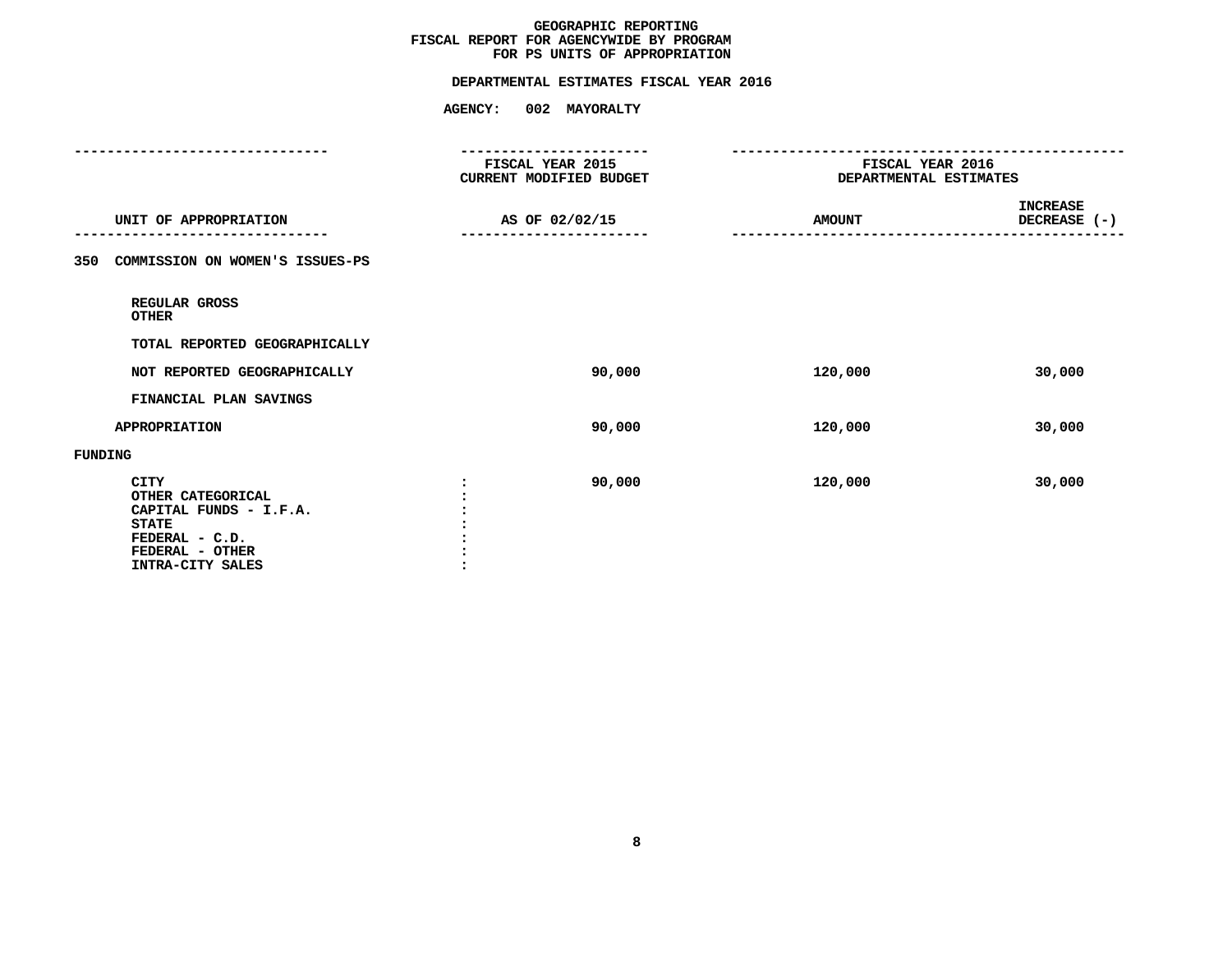# **FOR PS UNITS OF APPROPRIATIONDEPARTMENTAL ESTIMATES FISCAL YEAR <sup>2016</sup>**

|                                                                       | FISCAL YEAR 2015<br><b>CURRENT MODIFIED BUDGET</b> |           | FISCAL YEAR 2016<br>DEPARTMENTAL ESTIMATES |                                 |
|-----------------------------------------------------------------------|----------------------------------------------------|-----------|--------------------------------------------|---------------------------------|
| UNIT OF APPROPRIATION                                                 | AS OF 02/02/15                                     |           | <b>AMOUNT</b>                              | <b>INCREASE</b><br>DECREASE (-) |
| OFFICE OF OPERATIONS-PS<br>380                                        |                                                    |           |                                            |                                 |
| REGULAR GROSS<br><b>OTHER</b>                                         |                                                    |           |                                            |                                 |
| TOTAL REPORTED GEOGRAPHICALLY                                         |                                                    |           |                                            |                                 |
| NOT REPORTED GEOGRAPHICALLY                                           |                                                    | 7,367,759 | 7,231,359                                  | $136,400-$                      |
| FINANCIAL PLAN SAVINGS                                                |                                                    | 191,199   |                                            | 191,199-                        |
| APPROPRIATION                                                         |                                                    | 7,558,958 | 7,231,359                                  | 327,599-                        |
| FUNDING                                                               |                                                    |           |                                            |                                 |
| <b>CITY</b><br>OTHER CATEGORICAL                                      |                                                    | 4,117,220 | 3,715,703                                  | 401,517-                        |
| CAPITAL FUNDS - I.F.A.                                                |                                                    | 727,052   | 777,172                                    | 50,120                          |
| <b>STATE</b><br>FEDERAL - C.D.<br>FEDERAL - OTHER<br>INTRA-CITY SALES |                                                    | 2,714,686 | 2,738,484                                  | 23,798                          |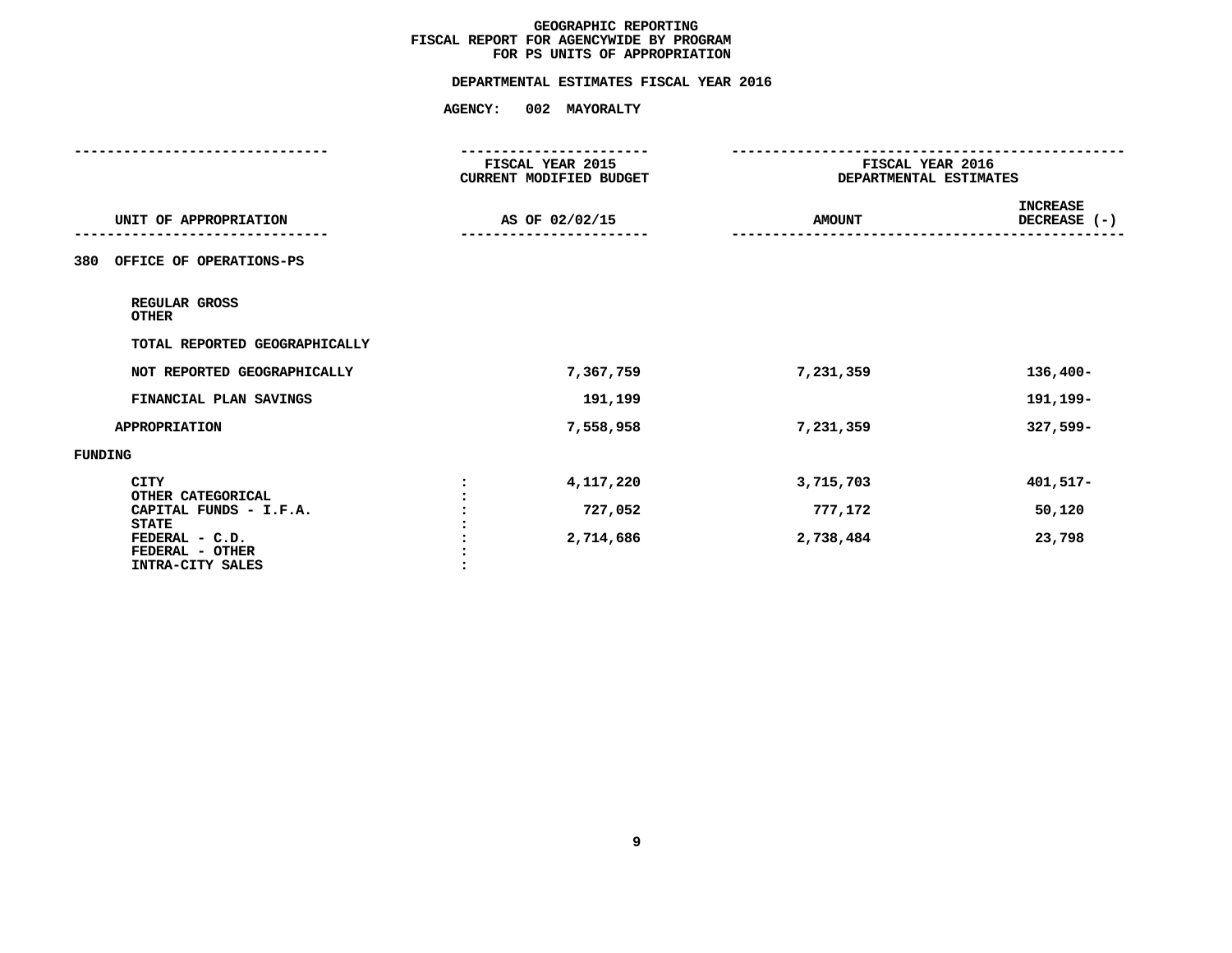# **FOR PS UNITS OF APPROPRIATIONDEPARTMENTAL ESTIMATES FISCAL YEAR <sup>2016</sup>**

|                                                                                                                                     | -----------------<br>FISCAL YEAR 2015<br><b>CURRENT MODIFIED BUDGET</b> | FISCAL YEAR 2016<br>DEPARTMENTAL ESTIMATES |                                                   |
|-------------------------------------------------------------------------------------------------------------------------------------|-------------------------------------------------------------------------|--------------------------------------------|---------------------------------------------------|
| UNIT OF APPROPRIATION                                                                                                               | AS OF 02/02/15                                                          | <b>AMOUNT</b>                              | INCREASE<br>DECREASE (-)<br>--------------------- |
| 560 SPECIAL ENFORCEMENT-PS                                                                                                          |                                                                         |                                            |                                                   |
| REGULAR GROSS<br><b>OTHER</b>                                                                                                       |                                                                         |                                            |                                                   |
| TOTAL REPORTED GEOGRAPHICALLY                                                                                                       |                                                                         |                                            |                                                   |
| NOT REPORTED GEOGRAPHICALLY                                                                                                         | 74,012                                                                  | 78,424                                     | 4,412                                             |
| FINANCIAL PLAN SAVINGS                                                                                                              | 2,746                                                                   |                                            | $2,746-$                                          |
| <b>APPROPRIATION</b>                                                                                                                | 76,758                                                                  | 78,424                                     | 1,666                                             |
| FUNDING                                                                                                                             |                                                                         |                                            |                                                   |
| <b>CITY</b><br>OTHER CATEGORICAL<br>CAPITAL FUNDS - I.F.A.<br><b>STATE</b><br>FEDERAL - C.D.<br>FEDERAL - OTHER<br>INTRA-CITY SALES | 76,758                                                                  | 78,424                                     | 1,666                                             |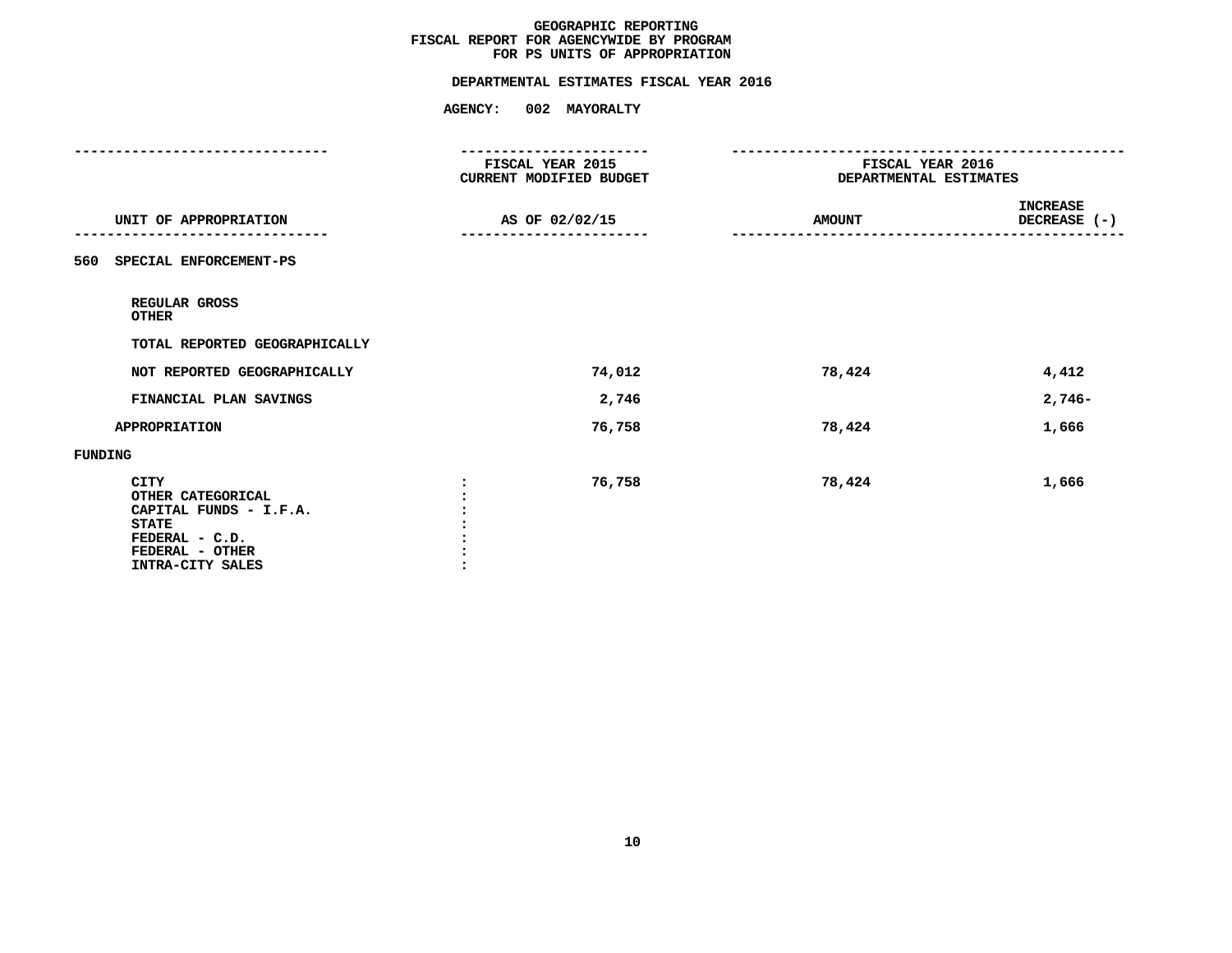# **FOR OTPS UNITS OF APPROPRIATIONDEPARTMENTAL ESTIMATES FISCAL YEAR <sup>2016</sup>**

|  |                                                             | FISCAL YEAR 2016<br>DEPARTMENTAL ESTIMATES                           |                                 |  |
|--|-------------------------------------------------------------|----------------------------------------------------------------------|---------------------------------|--|
|  |                                                             |                                                                      |                                 |  |
|  |                                                             | <b>AMOUNT</b>                                                        | <b>INCREASE</b><br>DECREASE (-) |  |
|  |                                                             |                                                                      |                                 |  |
|  |                                                             |                                                                      |                                 |  |
|  | 4,563,152                                                   | 3,806,131                                                            | 757,021-                        |  |
|  |                                                             |                                                                      |                                 |  |
|  | 4,563,152                                                   | 3,806,131                                                            | $757,021-$                      |  |
|  |                                                             |                                                                      |                                 |  |
|  | 4,239,148<br>19,021<br>124,000<br>3,000<br>170,483<br>7,500 | 3,501,148<br>124,000<br>3,000<br>170,483<br>7,500                    | $738,000 -$<br>19,021-          |  |
|  |                                                             | FISCAL YEAR 2015<br><b>CURRENT MODIFIED BUDGET</b><br>AS OF 02/02/15 |                                 |  |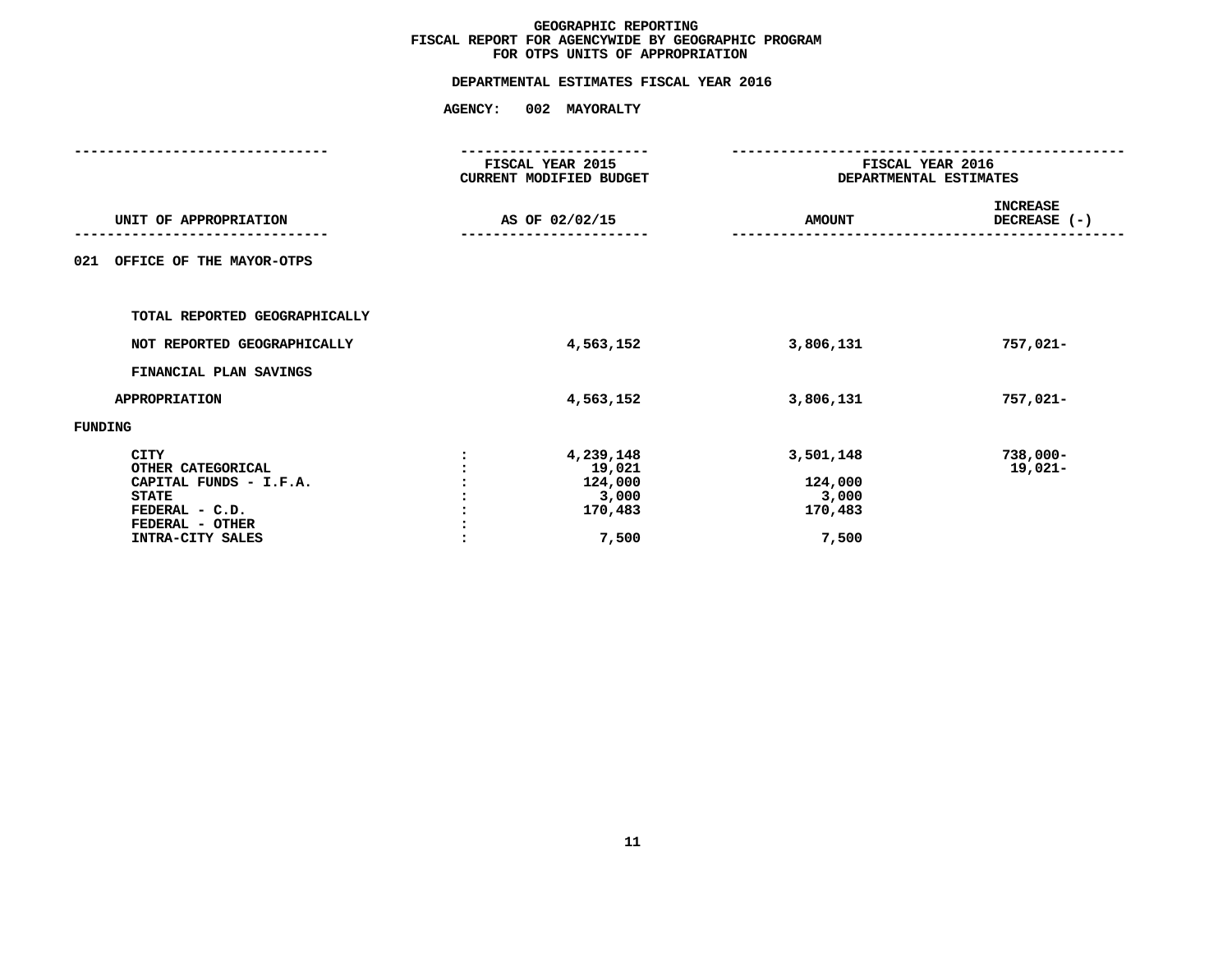# **FOR OTPS UNITS OF APPROPRIATIONDEPARTMENTAL ESTIMATES FISCAL YEAR <sup>2016</sup>**

|                                                                                                                                     | FISCAL YEAR 2015<br>CURRENT MODIFIED BUDGET |                                                           | FISCAL YEAR 2016<br>DEPARTMENTAL ESTIMATES               |                                      |  |
|-------------------------------------------------------------------------------------------------------------------------------------|---------------------------------------------|-----------------------------------------------------------|----------------------------------------------------------|--------------------------------------|--|
| UNIT OF APPROPRIATION                                                                                                               |                                             | AS OF 02/02/15                                            | <b>AMOUNT</b>                                            | <b>INCREASE</b><br>DECREASE (-)      |  |
| OFFICE OF MGMT AND BUDGET-OTPS<br>041                                                                                               |                                             |                                                           |                                                          |                                      |  |
| TOTAL REPORTED GEOGRAPHICALLY                                                                                                       |                                             |                                                           |                                                          |                                      |  |
| NOT REPORTED GEOGRAPHICALLY                                                                                                         |                                             | 17,741,712                                                | 12,632,526                                               | $5,109,186 -$                        |  |
| FINANCIAL PLAN SAVINGS                                                                                                              |                                             |                                                           |                                                          |                                      |  |
| <b>APPROPRIATION</b>                                                                                                                |                                             | 17,741,712                                                | 12,632,526                                               | $5,109,186 -$                        |  |
| FUNDING                                                                                                                             |                                             |                                                           |                                                          |                                      |  |
| <b>CITY</b><br>OTHER CATEGORICAL<br>CAPITAL FUNDS - I.F.A.<br><b>STATE</b><br>FEDERAL - C.D.<br>FEDERAL - OTHER<br>INTRA-CITY SALES | $\cdot$                                     | 5,560,841<br>511,662<br>1,102,561<br>10,515,240<br>51,408 | 5,516,127<br>511,662<br>1,102,561<br>5,457,960<br>44,216 | 44,714-<br>$5,057,280 -$<br>$7,192-$ |  |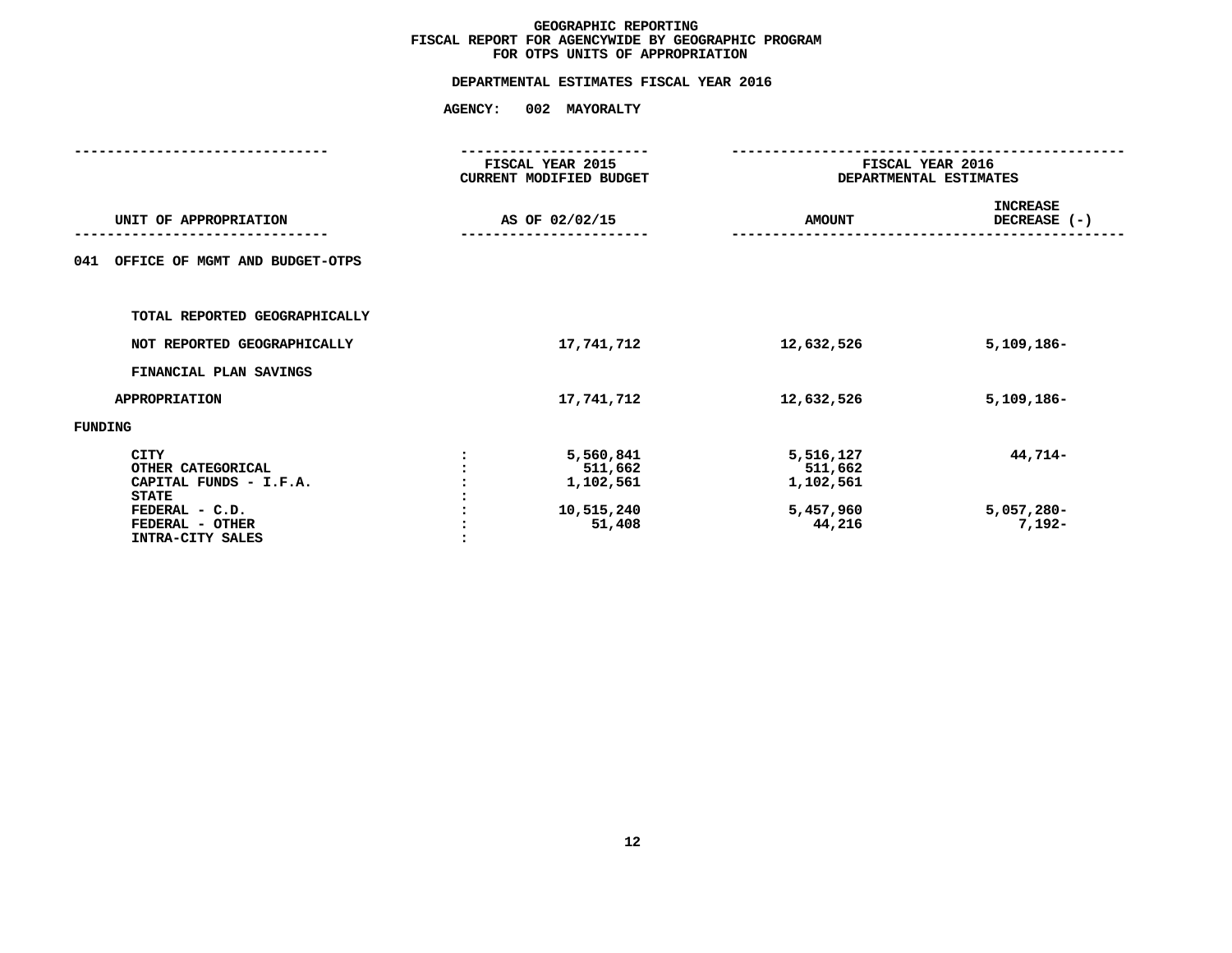# **FOR OTPS UNITS OF APPROPRIATIONDEPARTMENTAL ESTIMATES FISCAL YEAR <sup>2016</sup>**

|                                                            | FISCAL YEAR 2015<br>CURRENT MODIFIED BUDGET |               | FISCAL YEAR 2016<br>DEPARTMENTAL ESTIMATES |  |  |
|------------------------------------------------------------|---------------------------------------------|---------------|--------------------------------------------|--|--|
| UNIT OF APPROPRIATION                                      | AS OF 02/02/15                              | <b>AMOUNT</b> | <b>INCREASE</b><br>DECREASE (-)            |  |  |
| CRIMINAL JUSTICE PROGRAMS OTPS<br>051                      |                                             |               |                                            |  |  |
| TOTAL REPORTED GEOGRAPHICALLY                              |                                             |               |                                            |  |  |
| NOT REPORTED GEOGRAPHICALLY                                | 6,899,206                                   | 3,326,015     | $3,573,191 -$                              |  |  |
| FINANCIAL PLAN SAVINGS                                     |                                             |               |                                            |  |  |
| <b>APPROPRIATION</b>                                       | 6,899,206                                   | 3,326,015     | $3,573,191 -$                              |  |  |
| FUNDING                                                    |                                             |               |                                            |  |  |
| <b>CITY</b><br>OTHER CATEGORICAL<br>CAPITAL FUNDS - I.F.A. | 80,000                                      | 80,000        |                                            |  |  |
| <b>STATE</b>                                               | 2,097,813                                   |               | 2,097,813-                                 |  |  |
| FEDERAL - C.D.                                             | 3,246,015                                   | 3,246,015     |                                            |  |  |
| FEDERAL - OTHER<br>INTRA-CITY SALES                        | 1,475,378<br>$\ddot{\phantom{a}}$           |               | 1,475,378-                                 |  |  |
|                                                            |                                             |               |                                            |  |  |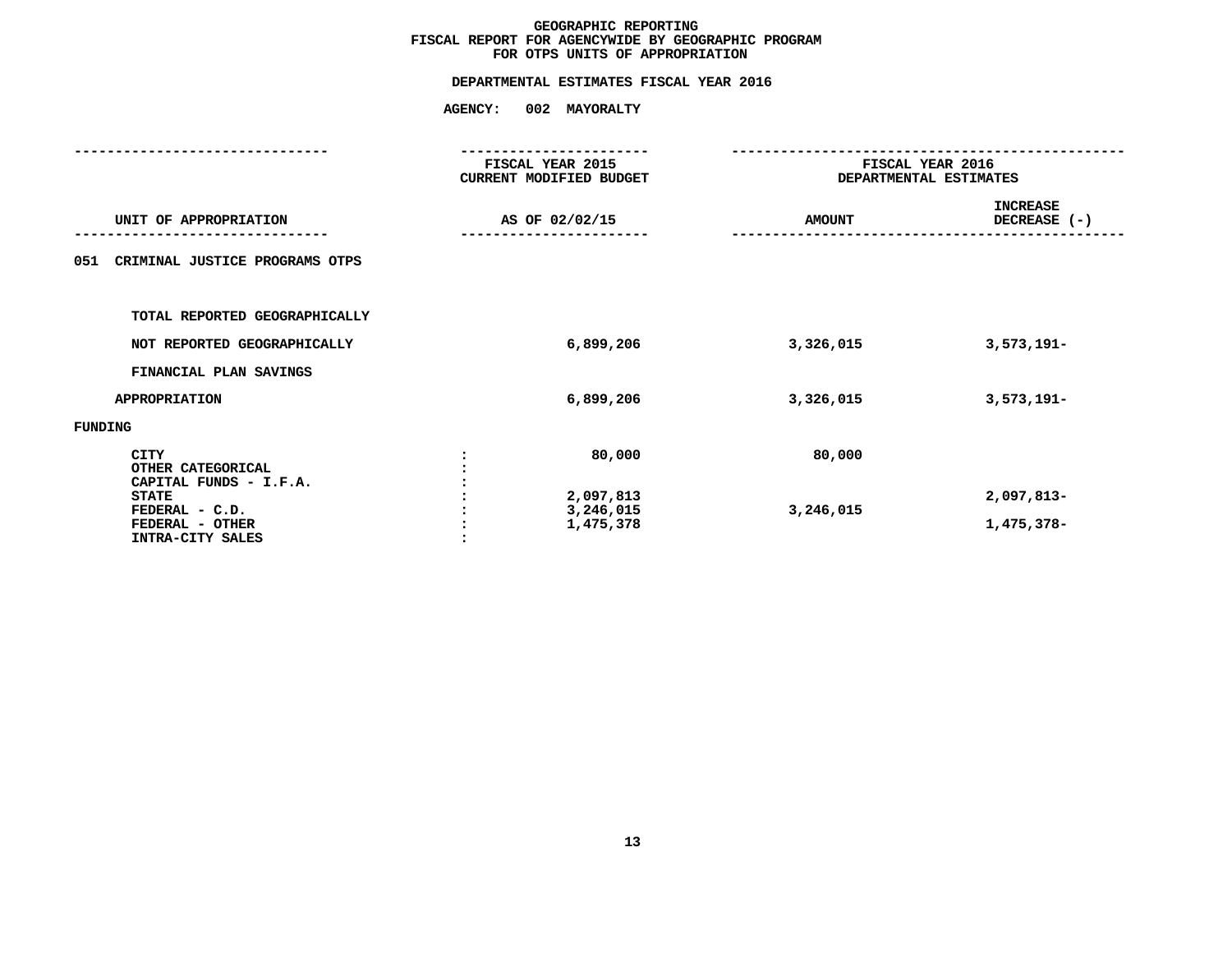# **FOR OTPS UNITS OF APPROPRIATIONDEPARTMENTAL ESTIMATES FISCAL YEAR <sup>2016</sup>**

|                                                                                                                                     | FISCAL YEAR 2015<br>CURRENT MODIFIED BUDGET | FISCAL YEAR 2016<br>DEPARTMENTAL ESTIMATES |                                 |
|-------------------------------------------------------------------------------------------------------------------------------------|---------------------------------------------|--------------------------------------------|---------------------------------|
| UNIT OF APPROPRIATION                                                                                                               | AS OF 02/02/15                              | <b>AMOUNT</b>                              | <b>INCREASE</b><br>DECREASE (-) |
| OFF OF LABOR RELATIONS-OTPS<br>062                                                                                                  |                                             |                                            |                                 |
| TOTAL REPORTED GEOGRAPHICALLY                                                                                                       |                                             |                                            |                                 |
| NOT REPORTED GEOGRAPHICALLY                                                                                                         | 4,333,791                                   | 4,203,109                                  | 130,682-                        |
| FINANCIAL PLAN SAVINGS                                                                                                              | 10,452                                      | 10,452                                     |                                 |
| <b>APPROPRIATION</b>                                                                                                                | 4,344,243                                   | 4,213,561                                  | 130,682-                        |
| FUNDING                                                                                                                             |                                             |                                            |                                 |
| <b>CITY</b><br>OTHER CATEGORICAL<br>CAPITAL FUNDS - I.F.A.<br><b>STATE</b><br>FEDERAL - C.D.<br>FEDERAL - OTHER<br>INTRA-CITY SALES | 3,883,217<br>461,026                        | 3,824,016<br>389,545                       | $59,201 -$<br>71,481-           |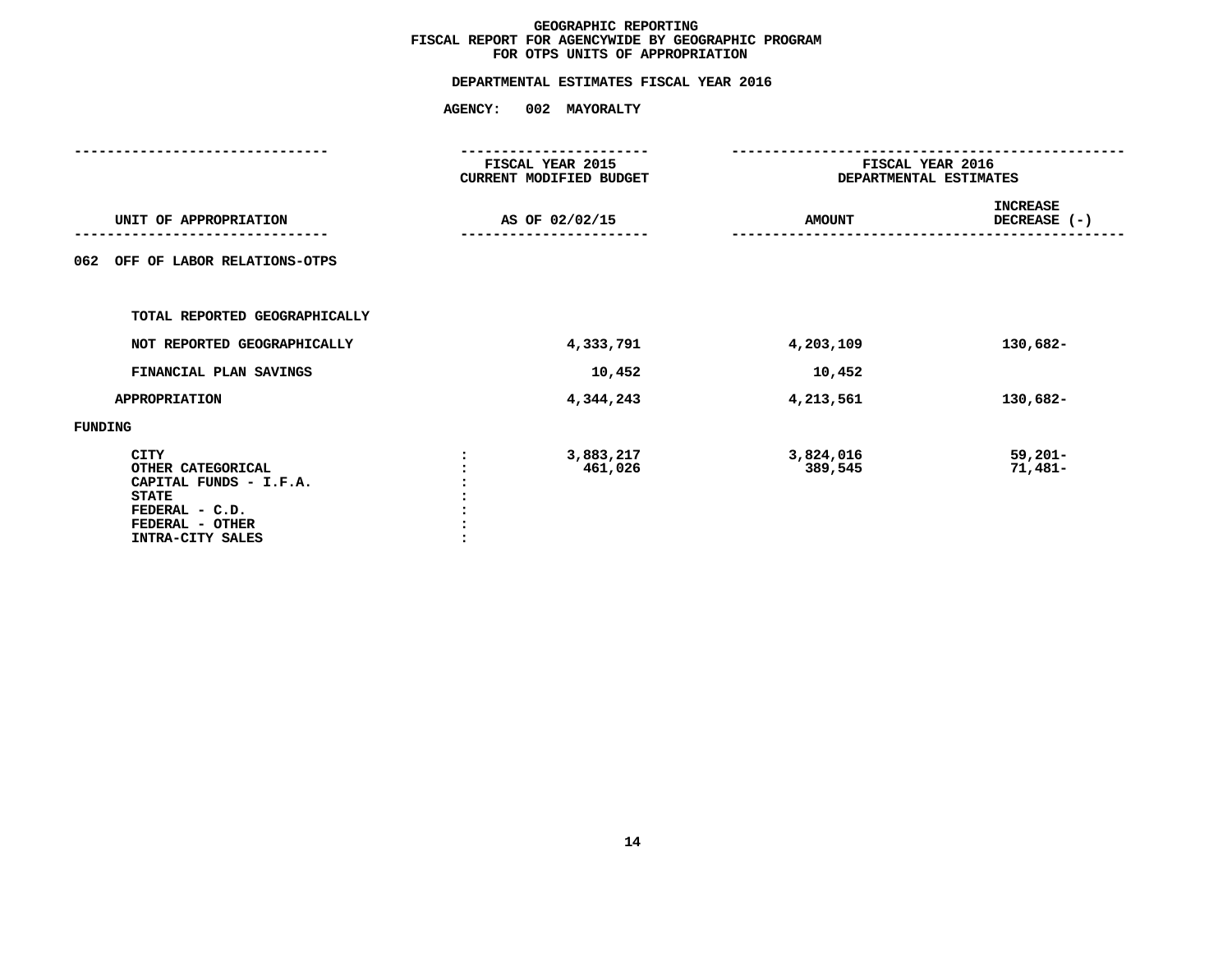# **FOR OTPS UNITS OF APPROPRIATIONDEPARTMENTAL ESTIMATES FISCAL YEAR <sup>2016</sup>**

|                                                                                                                                     | ----------<br>FISCAL YEAR 2015<br>CURRENT MODIFIED BUDGET |               | FISCAL YEAR 2016<br>DEPARTMENTAL ESTIMATES |  |
|-------------------------------------------------------------------------------------------------------------------------------------|-----------------------------------------------------------|---------------|--------------------------------------------|--|
| UNIT OF APPROPRIATION                                                                                                               | AS OF 02/02/15                                            | <b>AMOUNT</b> | <b>INCREASE</b><br>DECREASE (-)            |  |
| NYC COMM TO THE UN-OTPS<br>071                                                                                                      |                                                           |               |                                            |  |
| TOTAL REPORTED GEOGRAPHICALLY<br>NOT REPORTED GEOGRAPHICALLY                                                                        | 214,671                                                   | 214,671       |                                            |  |
| FINANCIAL PLAN SAVINGS                                                                                                              |                                                           |               |                                            |  |
| <b>APPROPRIATION</b>                                                                                                                | 214,671                                                   | 214,671       |                                            |  |
| FUNDING                                                                                                                             |                                                           |               |                                            |  |
| <b>CITY</b><br>OTHER CATEGORICAL<br>CAPITAL FUNDS - I.F.A.<br><b>STATE</b><br>FEDERAL - C.D.<br>FEDERAL - OTHER<br>INTRA-CITY SALES | 214,671                                                   | 214,671       |                                            |  |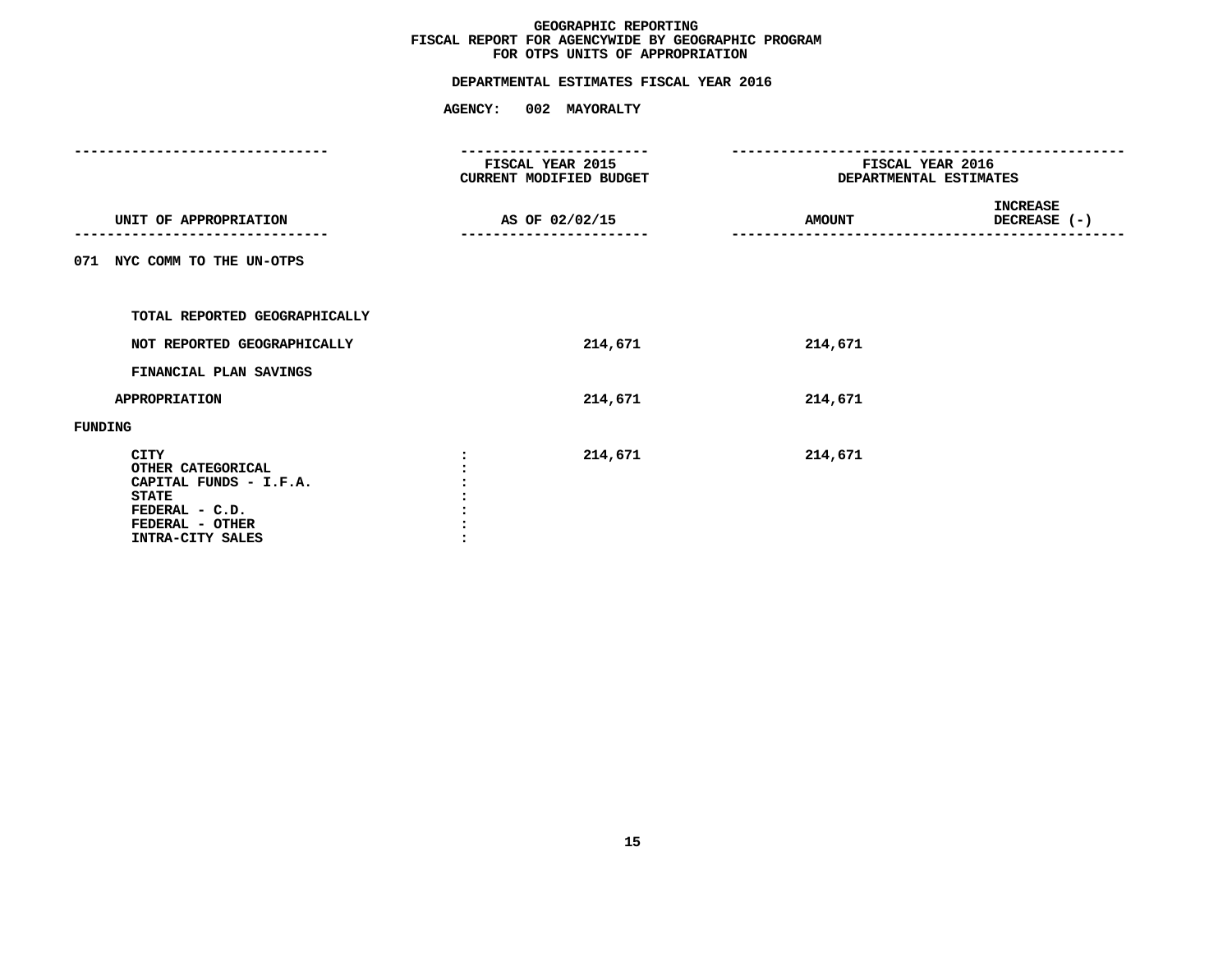# **FOR OTPS UNITS OF APPROPRIATIONDEPARTMENTAL ESTIMATES FISCAL YEAR <sup>2016</sup>**

|                                                                                                                                     |                | FISCAL YEAR 2015<br>CURRENT MODIFIED BUDGET | FISCAL YEAR 2016<br>DEPARTMENTAL ESTIMATES |                                 |
|-------------------------------------------------------------------------------------------------------------------------------------|----------------|---------------------------------------------|--------------------------------------------|---------------------------------|
| UNIT OF APPROPRIATION                                                                                                               | AS OF 02/02/15 |                                             | <b>AMOUNT</b>                              | <b>INCREASE</b><br>DECREASE (-) |
| OFF FOR PEOPLE WITH DISAB-OTPS<br>261                                                                                               |                |                                             |                                            |                                 |
| TOTAL REPORTED GEOGRAPHICALLY                                                                                                       |                |                                             |                                            |                                 |
| NOT REPORTED GEOGRAPHICALLY                                                                                                         |                | 142,975                                     | 127,487                                    | 15,488-                         |
| FINANCIAL PLAN SAVINGS                                                                                                              |                |                                             |                                            |                                 |
| <b>APPROPRIATION</b>                                                                                                                |                | 142,975                                     | 127,487                                    | $15,488-$                       |
| FUNDING                                                                                                                             |                |                                             |                                            |                                 |
| <b>CITY</b><br>OTHER CATEGORICAL<br>CAPITAL FUNDS - I.F.A.<br><b>STATE</b><br>FEDERAL - C.D.<br>FEDERAL - OTHER<br>INTRA-CITY SALES |                | 13,500<br>110,000<br>19,475                 | 13,500<br>113,987                          | $110,000 -$<br>94,512           |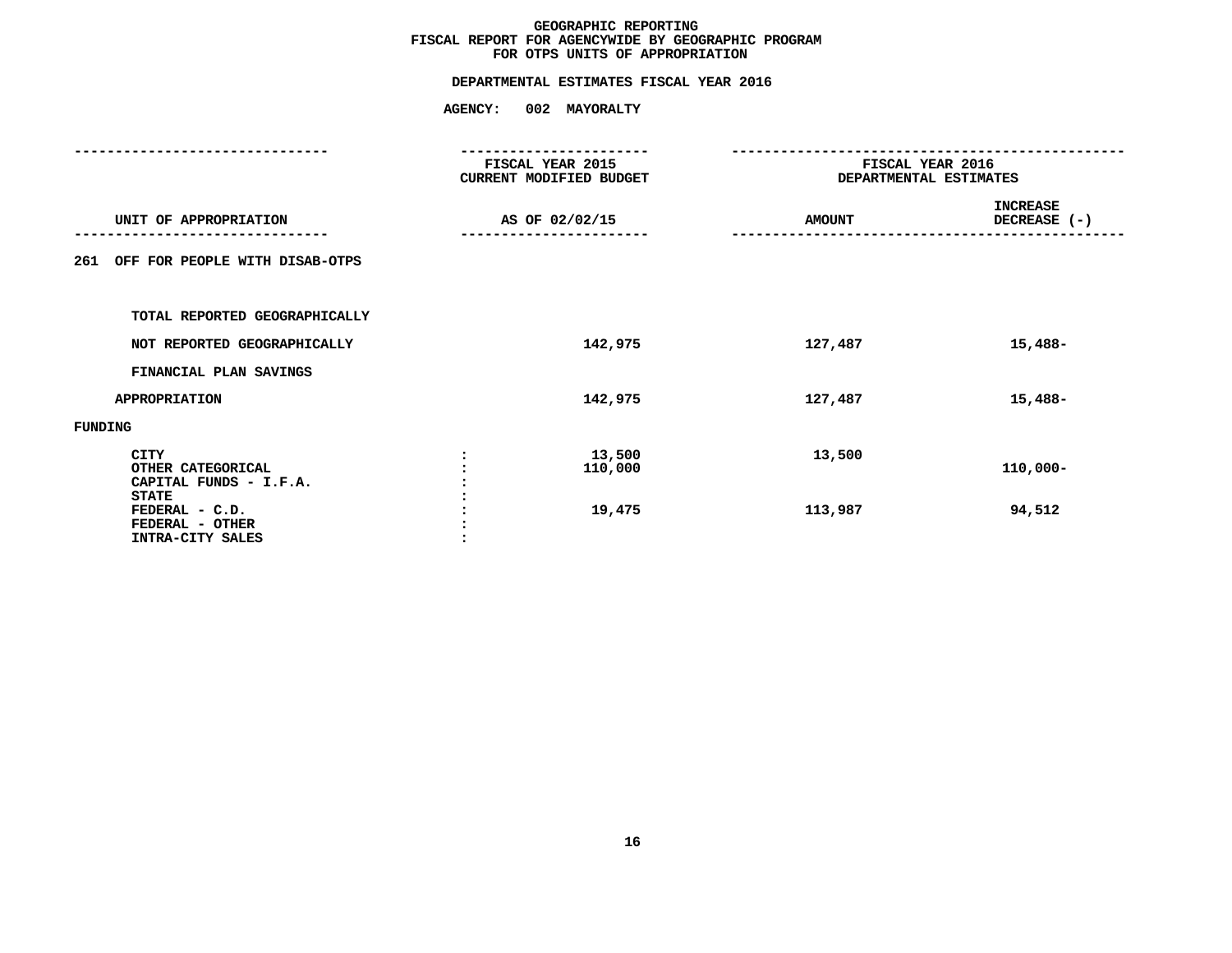# **FOR OTPS UNITS OF APPROPRIATIONDEPARTMENTAL ESTIMATES FISCAL YEAR <sup>2016</sup>**

|                                                                                                                                     | FISCAL YEAR 2015<br>CURRENT MODIFIED BUDGET | FISCAL YEAR 2016<br>DEPARTMENTAL ESTIMATES |                          |
|-------------------------------------------------------------------------------------------------------------------------------------|---------------------------------------------|--------------------------------------------|--------------------------|
| UNIT OF APPROPRIATION                                                                                                               | AS OF 02/02/15                              | <b>AMOUNT</b>                              | INCREASE<br>DECREASE (-) |
| COMMUNITY AFFAIRS UNIT-OTPS<br>341                                                                                                  |                                             |                                            |                          |
| TOTAL REPORTED GEOGRAPHICALLY                                                                                                       |                                             |                                            |                          |
| NOT REPORTED GEOGRAPHICALLY                                                                                                         | 30,000                                      | 30,000                                     |                          |
| FINANCIAL PLAN SAVINGS                                                                                                              |                                             |                                            |                          |
| <b>APPROPRIATION</b>                                                                                                                | 30,000                                      | 30,000                                     |                          |
| FUNDING                                                                                                                             |                                             |                                            |                          |
| <b>CITY</b><br>OTHER CATEGORICAL<br>CAPITAL FUNDS - I.F.A.<br><b>STATE</b><br>FEDERAL - C.D.<br>FEDERAL - OTHER<br>INTRA-CITY SALES | 30,000                                      | 30,000                                     |                          |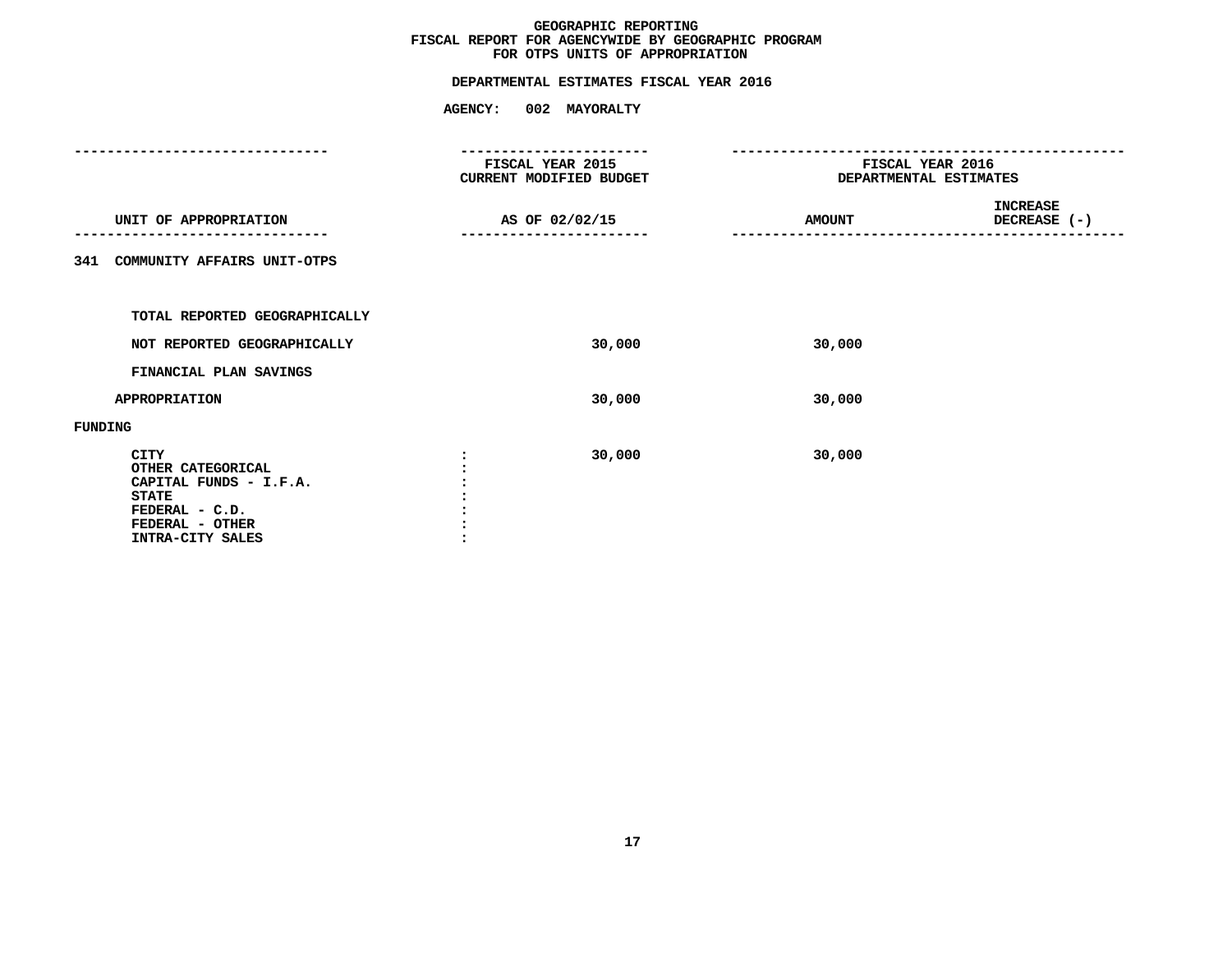# **FOR OTPS UNITS OF APPROPRIATIONDEPARTMENTAL ESTIMATES FISCAL YEAR <sup>2016</sup>**

|                                                                                                                                     | .                                                  |                                            |                                 |
|-------------------------------------------------------------------------------------------------------------------------------------|----------------------------------------------------|--------------------------------------------|---------------------------------|
|                                                                                                                                     | FISCAL YEAR 2015<br><b>CURRENT MODIFIED BUDGET</b> | FISCAL YEAR 2016<br>DEPARTMENTAL ESTIMATES |                                 |
| UNIT OF APPROPRIATION                                                                                                               | AS OF 02/02/15                                     | <b>AMOUNT</b>                              | <b>INCREASE</b><br>DECREASE (-) |
| COMMISSION ON WOMEN'S ISSUES-OTPS<br>351                                                                                            |                                                    |                                            |                                 |
| TOTAL REPORTED GEOGRAPHICALLY                                                                                                       |                                                    |                                            |                                 |
| NOT REPORTED GEOGRAPHICALLY                                                                                                         | 5,000                                              | 5,000                                      |                                 |
| FINANCIAL PLAN SAVINGS                                                                                                              |                                                    |                                            |                                 |
| <b>APPROPRIATION</b>                                                                                                                | 5,000                                              | 5,000                                      |                                 |
| FUNDING                                                                                                                             |                                                    |                                            |                                 |
| <b>CITY</b><br>OTHER CATEGORICAL<br>CAPITAL FUNDS - I.F.A.<br><b>STATE</b><br>FEDERAL - C.D.<br>FEDERAL - OTHER<br>INTRA-CITY SALES | 5,000                                              | 5,000                                      |                                 |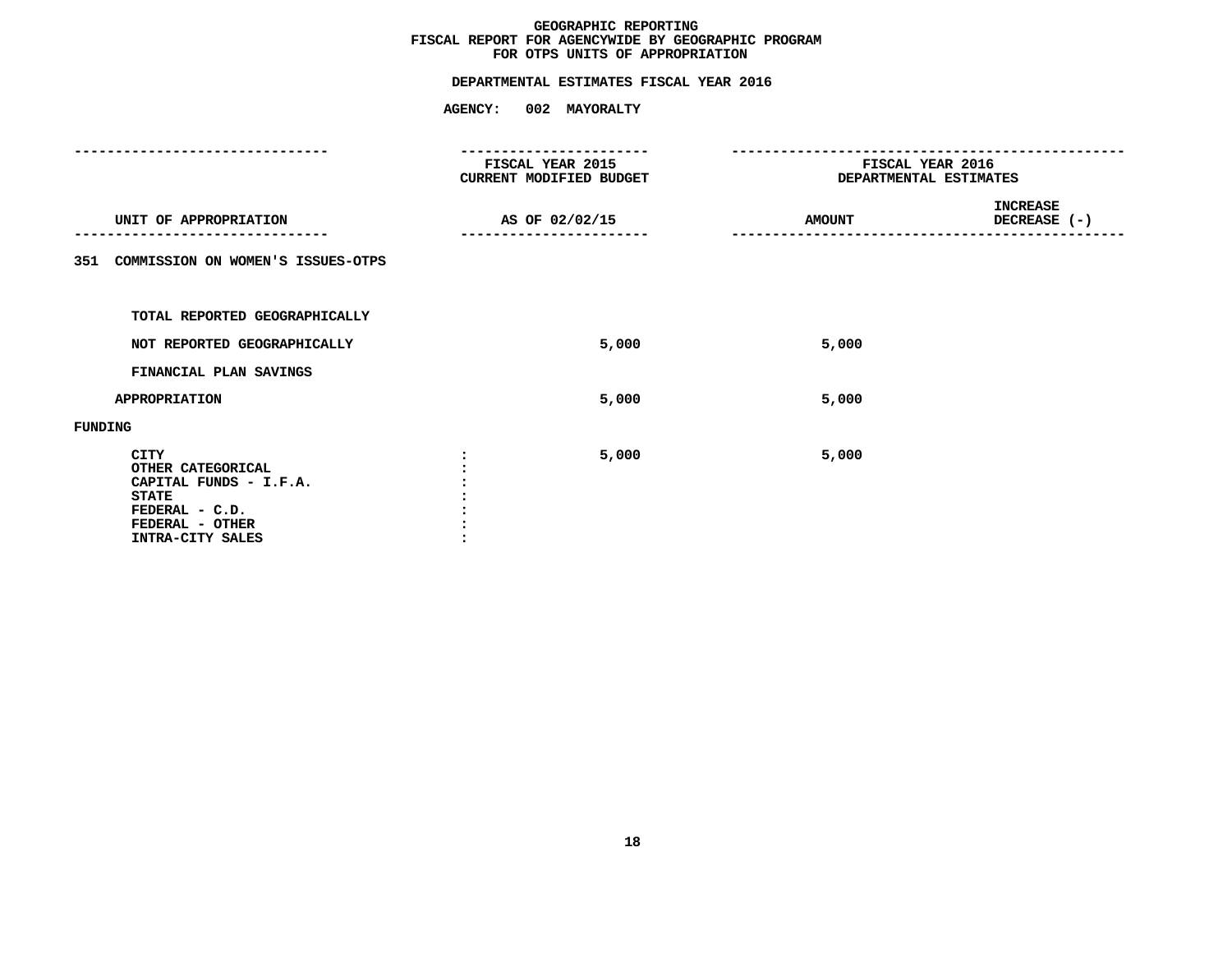# **FOR OTPS UNITS OF APPROPRIATIONDEPARTMENTAL ESTIMATES FISCAL YEAR <sup>2016</sup>**

|                                                                                                                                     |                                | FISCAL YEAR 2015<br>CURRENT MODIFIED BUDGET | FISCAL YEAR 2016<br>DEPARTMENTAL ESTIMATES |                                 |
|-------------------------------------------------------------------------------------------------------------------------------------|--------------------------------|---------------------------------------------|--------------------------------------------|---------------------------------|
| UNIT OF APPROPRIATION                                                                                                               | AS OF 02/02/15<br>------------ |                                             | <b>AMOUNT</b>                              | <b>INCREASE</b><br>DECREASE (-) |
| 381 OFFICE OF OPERATIONS-OTPS                                                                                                       |                                |                                             |                                            |                                 |
| TOTAL REPORTED GEOGRAPHICALLY                                                                                                       |                                |                                             |                                            |                                 |
| NOT REPORTED GEOGRAPHICALLY                                                                                                         |                                | 135,000                                     | 85,000                                     | $50,000 -$                      |
| FINANCIAL PLAN SAVINGS                                                                                                              |                                |                                             |                                            |                                 |
| <b>APPROPRIATION</b>                                                                                                                |                                | 135,000                                     | 85,000                                     | $50,000 -$                      |
| FUNDING                                                                                                                             |                                |                                             |                                            |                                 |
| <b>CITY</b><br>OTHER CATEGORICAL<br>CAPITAL FUNDS - I.F.A.<br><b>STATE</b><br>FEDERAL - C.D.<br>FEDERAL - OTHER<br>INTRA-CITY SALES |                                | 135,000                                     | 85,000                                     | $50,000 -$                      |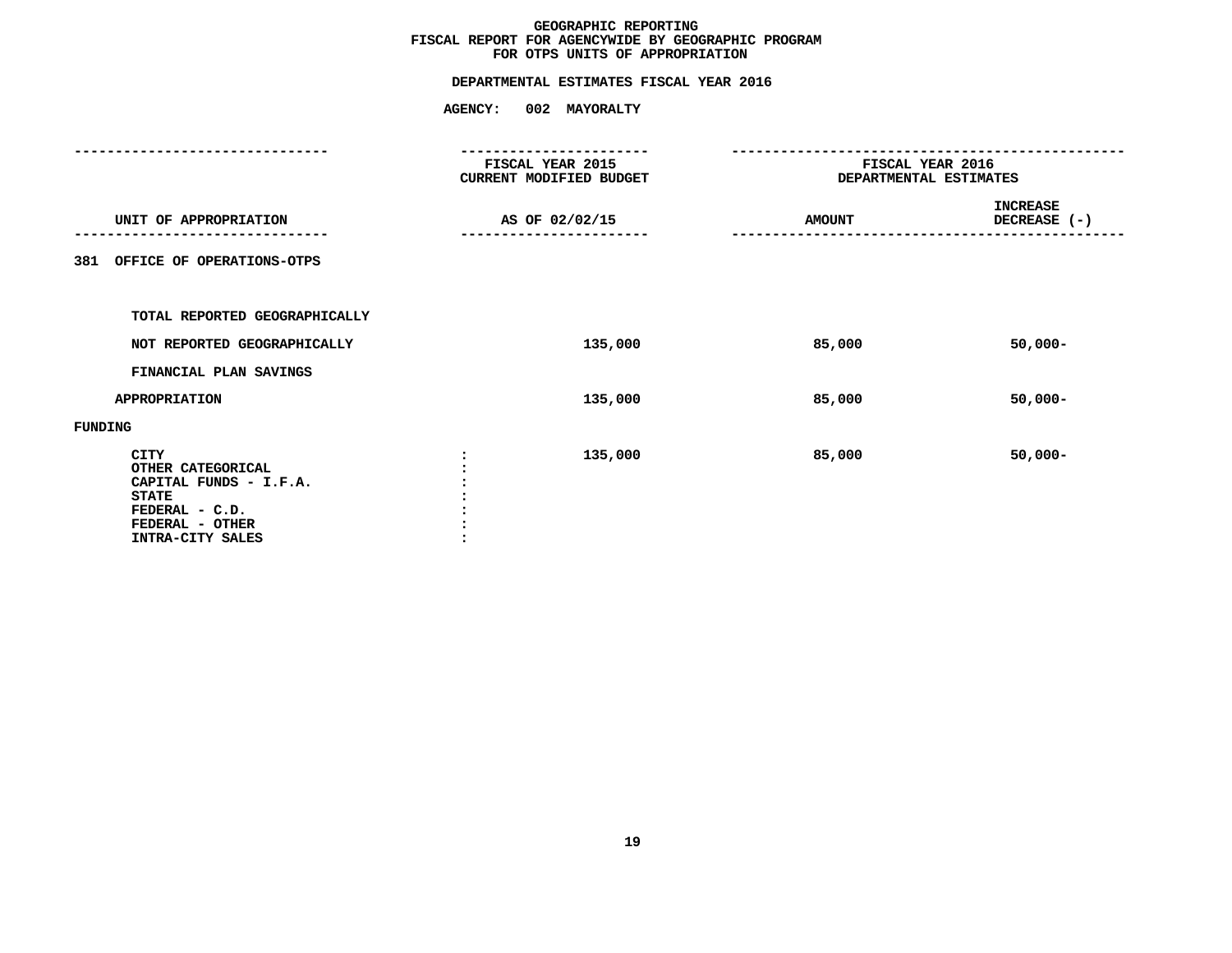# **FOR OTPS UNITS OF APPROPRIATIONDEPARTMENTAL ESTIMATES FISCAL YEAR <sup>2016</sup>**

|                                                                                                                                     | FISCAL YEAR 2015<br>CURRENT MODIFIED BUDGET | FISCAL YEAR 2016<br>DEPARTMENTAL ESTIMATES |                                 |  |
|-------------------------------------------------------------------------------------------------------------------------------------|---------------------------------------------|--------------------------------------------|---------------------------------|--|
| UNIT OF APPROPRIATION                                                                                                               | AS OF 02/02/15                              | <b>AMOUNT</b>                              | <b>INCREASE</b><br>DECREASE (-) |  |
| 561 SPECIAL ENFORCEMENT-OTPS                                                                                                        |                                             |                                            |                                 |  |
| TOTAL REPORTED GEOGRAPHICALLY                                                                                                       |                                             |                                            |                                 |  |
| NOT REPORTED GEOGRAPHICALLY                                                                                                         | 18,002                                      | 18,002                                     |                                 |  |
| FINANCIAL PLAN SAVINGS                                                                                                              |                                             |                                            |                                 |  |
| <b>APPROPRIATION</b>                                                                                                                | 18,002                                      | 18,002                                     |                                 |  |
| FUNDING                                                                                                                             |                                             |                                            |                                 |  |
| <b>CITY</b><br>OTHER CATEGORICAL<br>CAPITAL FUNDS - I.F.A.<br><b>STATE</b><br>FEDERAL - C.D.<br>FEDERAL - OTHER<br>INTRA-CITY SALES | 18,002                                      | 18,002                                     |                                 |  |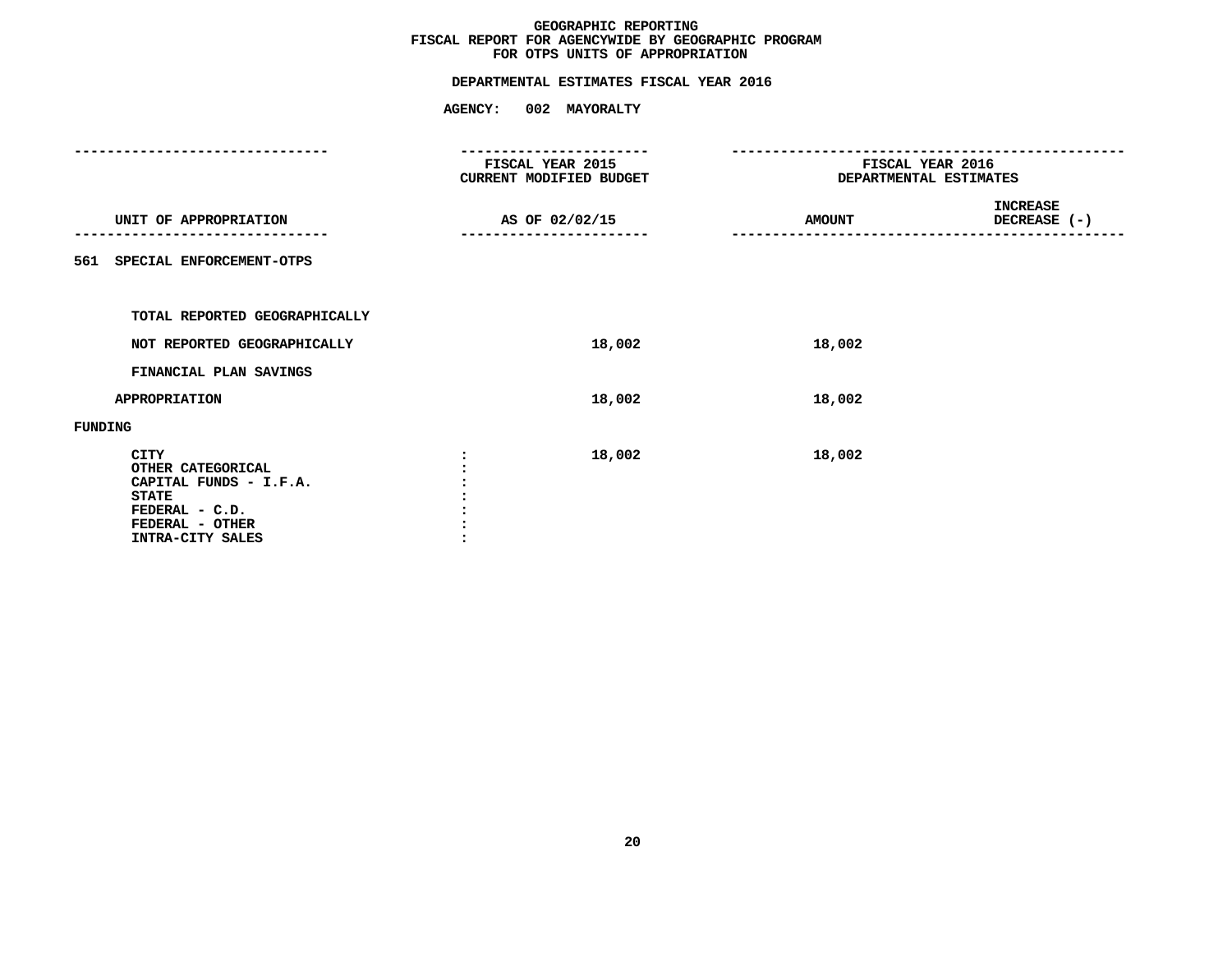# GEOGRAPHIC REPORTING<br>FISCAL REPORT AGENCYWIDE SUMMARY

# **FISCAL REPORT AGENCYWIDE SUMMARY DEPARTMENTAL ESTIMATES FISCAL YEAR <sup>2016</sup>**

|                                                                                                                                                | FISCAL YEAR 2015        |                                                                                            | FISCAL YEAR 2016                                                                       |                                                                                      |  |
|------------------------------------------------------------------------------------------------------------------------------------------------|-------------------------|--------------------------------------------------------------------------------------------|----------------------------------------------------------------------------------------|--------------------------------------------------------------------------------------|--|
|                                                                                                                                                | CURRENT MODIFIED BUDGET |                                                                                            |                                                                                        | DEPARTMENTAL ESTIMATES                                                               |  |
|                                                                                                                                                |                         |                                                                                            |                                                                                        | <b>INCREASE</b>                                                                      |  |
| UNIT OF APPROPRIATION                                                                                                                          | AS OF 02/02/15          |                                                                                            | <b>AMOUNT</b>                                                                          | $DECREASE$ (-)                                                                       |  |
|                                                                                                                                                |                         |                                                                                            |                                                                                        |                                                                                      |  |
| PS APPROPRIATIONS<br>REGULAR GROSS<br><b>OTHER</b>                                                                                             |                         |                                                                                            |                                                                                        |                                                                                      |  |
| TOTAL REPORTED GEOGRAPHICALLY<br>NOT REPORTED GEOGRAPHICALLY                                                                                   |                         | 83,594,473                                                                                 | 86,720,071                                                                             | 3,125,598                                                                            |  |
| OTPS APPROPRIATIONS<br>TOTAL REPORTED GEOGRAPHICALLY<br>NOT REPORTED GEOGRAPHICALLY                                                            |                         | 34,083,509                                                                                 | 24,447,941                                                                             | 9,635,568-                                                                           |  |
| FINANCIAL PLAN SAVINGS<br><b>APPROPRIATIONS</b>                                                                                                |                         | 377,592<br>118,055,574                                                                     | 2,143,560–<br>109,024,452                                                              | 2,521,152-<br>$9,031,122-$                                                           |  |
| FUNDING<br><b>CITY</b><br>OTHER CATEGORICAL<br>CAPITAL FUNDS - I.F.A.<br><b>STATE</b><br>FEDERAL - C.D.<br>FEDERAL - OTHER<br>INTRA-CITY SALES |                         | 72,231,592<br>5,608,993<br>12,177,173<br>2,748,745<br>20,178,088<br>3,403,239<br>1,707,744 | 72,943,899<br>5,170,884<br>12,782,820<br>588,536<br>15,435,003<br>334,856<br>1,768,454 | 712,307<br>438,109-<br>605,647<br>2,160,209-<br>4,743,085-<br>$3,068,383-$<br>60,710 |  |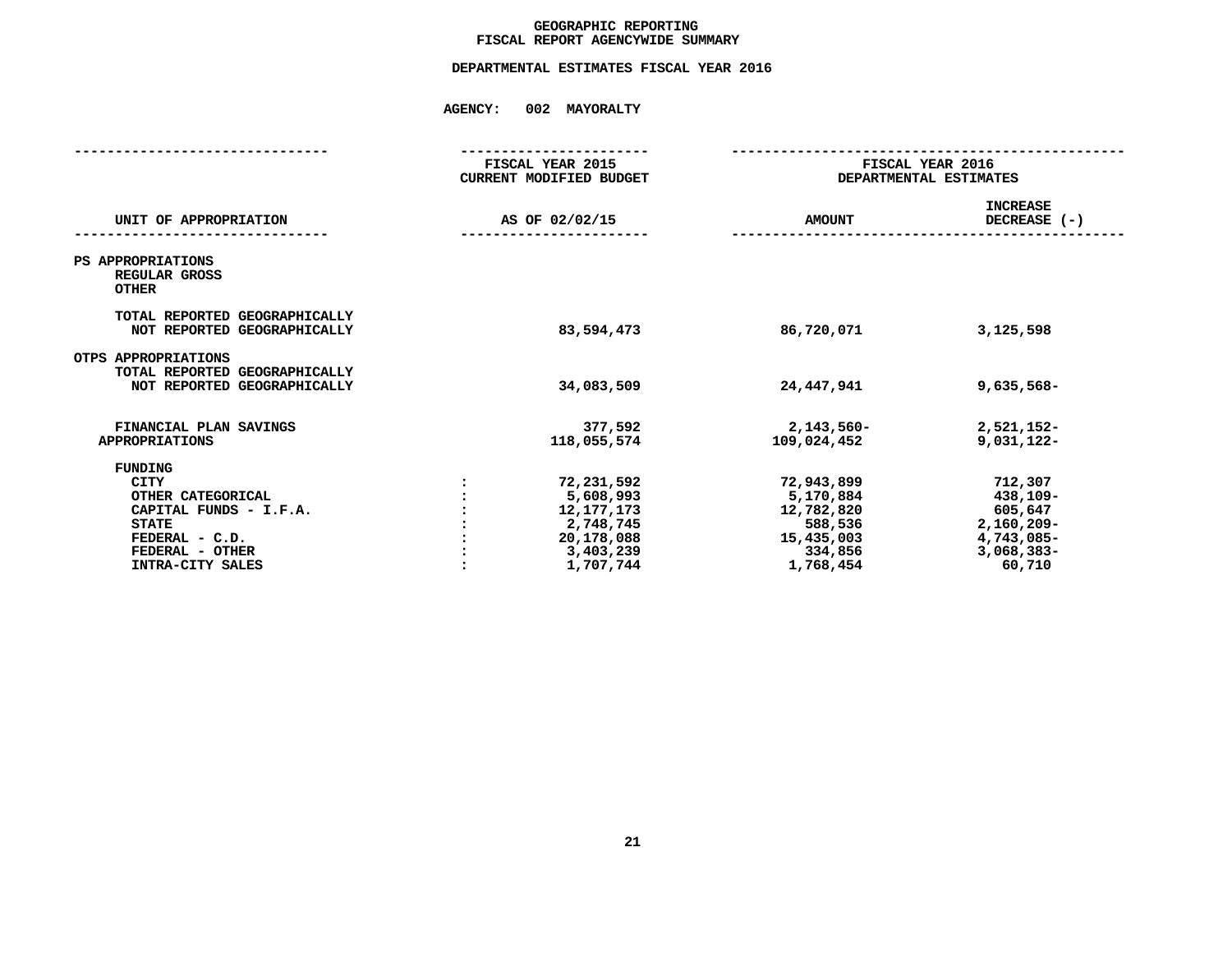| DEPARTMENTAL ESTIMATES FISCAL YEAR 2016 |              |                       |
|-----------------------------------------|--------------|-----------------------|
| <b>AGENCY</b>                           |              | 056 POLICE DEPARTMENT |
| <b>BOROUGH</b>                          | <b>BRONX</b> |                       |

H BRONX<br><mark>M</mark> PR<mark>ECI</mark> **PROGRAM**

 **PRECINCTS, BORO COMMAND & DET UNIT OF APPROPRIATION <sup>001</sup> OPERATIONS**

|                           | FISCAL YEAR 2015<br>CURRENT MODIFIED BUDGET<br>AS OF 02/02/15 |           |               | FISCAL YEAR 2016<br>DEPARTMENTAL ESTIMATES |                 |
|---------------------------|---------------------------------------------------------------|-----------|---------------|--------------------------------------------|-----------------|
|                           |                                                               | FULL TIME |               | FULL TIME                                  | <b>INCREASE</b> |
| LOCAL SERVICE DISTRICT    | <b>AMOUNT</b>                                                 | POSITIONS | <b>AMOUNT</b> | POSITIONS                                  | DECREASE(-)     |
|                           |                                                               |           |               |                                            |                 |
| BRONX DETECTIVE SERVICES  | 39,351,237                                                    | 421       | 37,281,237    | 421                                        | $2,070,000 -$   |
| 40 PRECINCT BX BOARD 1    | 17,286,404                                                    | 327       | 17,093,404    | 327                                        | 193,000-        |
| 41 PRECINCT BX BOARD 2    | 14,904,726                                                    | 231       | 14,954,726    | 231                                        | 50,000          |
| 42 PRECINCT BX BOARD 3    | 14,733,463                                                    | 238       | 14,733,463    | 238                                        |                 |
| 44 PRECINCT BRONX BOARD 4 | 20,638,146                                                    | 401       | 20,638,146    | 401                                        |                 |
| 46 PRECINCT BX BOARD 5    | 19,768,063                                                    | 379       | 19,768,063    | 379                                        |                 |
| 48 PRECINCT BX BOARD 6    | 16,572,257                                                    | 268       | 16,572,257    | 268                                        |                 |
| 52 PRECINCT BX BOARD 7    | 17,150,627                                                    | 342       | 17,049,627    | 342                                        | $101,000 -$     |
| 50 PRECINCT BX BOARD 8    | 13,464,620                                                    | 194       | 13,294,620    | 194                                        | $170,000 -$     |
| 45 PRECINCT BX BOARD 10   | 14,495,253                                                    | 208       | 13,911,253    | 208                                        | $584,000 -$     |
| 49 PRECINCT BX BOARD 11   | 16,592,091                                                    | 223       | 16,592,091    | 223                                        |                 |
| 43 PRECINCT BX BOARD 9    | 19,254,218                                                    | 341       | 19,254,218    | 341                                        |                 |
| 47 PRECINCT BX BOARD 12   | 17,610,448                                                    | 277       | 16,684,448    | 277                                        | $926,000 -$     |
| BRONX BOROUGH COMMAND     | 40,784,147                                                    | 327       | 42,784,147    | 327                                        | 2,000,000       |
| PROGRAM TOTAL:            | 282,605,700                                                   | 4,177     | 280,611,700   | 4,177                                      | 1,994,000-      |
| SUB BOROUGH TOTAL:        | 282,605,700                                                   | 4,177     | 280,611,700   | 4,177                                      | 1,994,000-      |
| <b>BOROUGH TOTAL:</b>     | 282,605,700                                                   | 4,177     | 280,611,700   | 4,177                                      | 1,994,000-      |
|                           |                                                               |           |               |                                            |                 |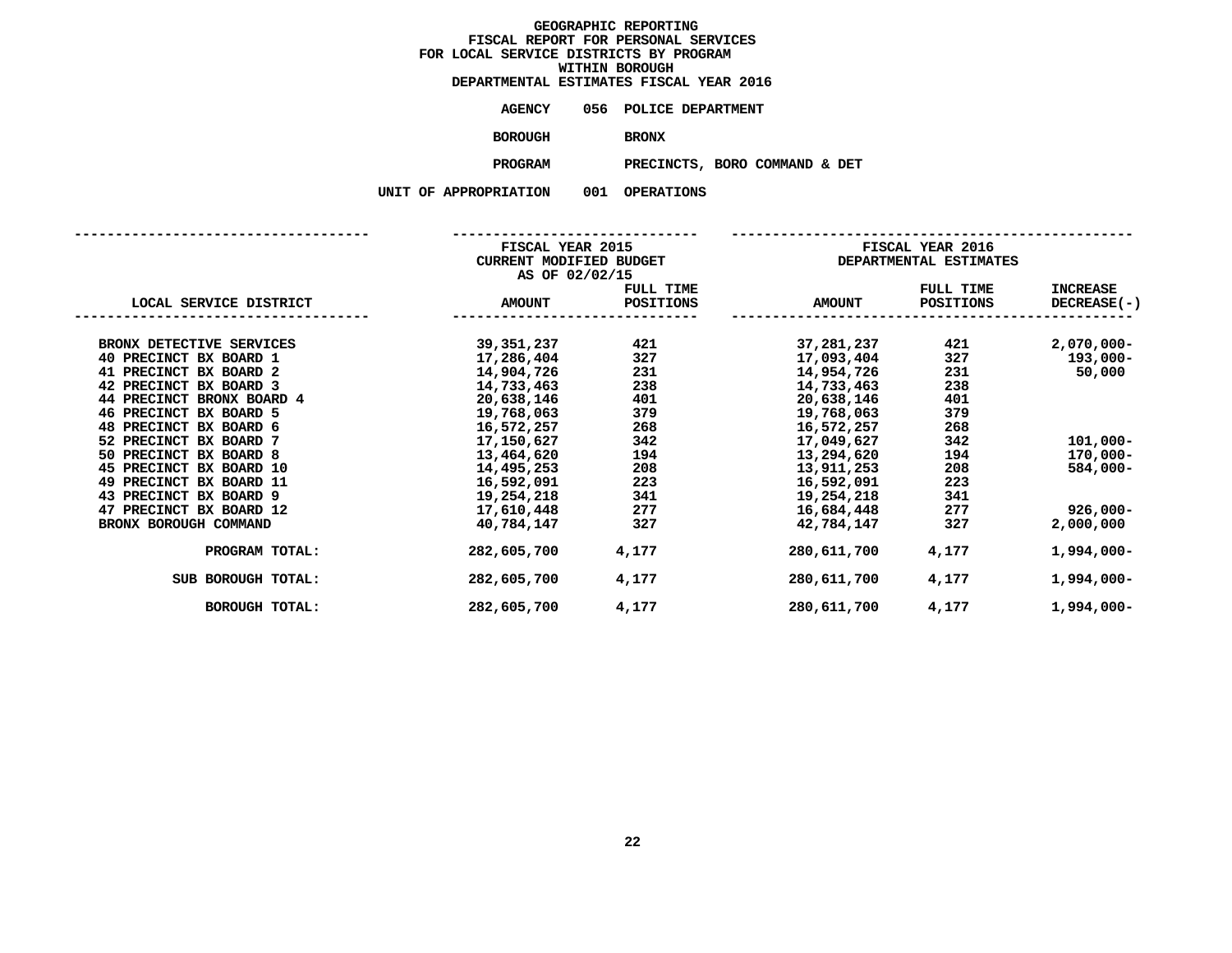|                | DEPARTMENTAL ESTIMATES FISCAL YEAR 2016 |
|----------------|-----------------------------------------|
| <b>AGENCY</b>  | 056 POLICE DEPARTMENT                   |
| <b>BOROUGH</b> | <b>BROOKLYN</b>                         |
| <b>PROGRAM</b> | PRECINCTS, BORO COMMAN                  |

**PROGRAMPRECINCTS, BORO COMMAND & DET**

|                             | FISCAL YEAR 2015<br>CURRENT MODIFIED BUDGET<br>AS OF 02/02/15 |                        |               | FISCAL YEAR 2016<br>DEPARTMENTAL ESTIMATES |                         |
|-----------------------------|---------------------------------------------------------------|------------------------|---------------|--------------------------------------------|-------------------------|
| LOCAL SERVICE DISTRICT      | <b>AMOUNT</b>                                                 | FULL TIME<br>POSITIONS | <b>AMOUNT</b> | FULL TIME<br>POSITIONS                     | INCREASE<br>DECREASE(-) |
| BROOKLYN DETECTIVE SERVICES | 63,628,442                                                    | 725                    | 63,735,442    | 725                                        | 107,000                 |
| PROGRAM TOTAL:              | 63,628,442                                                    | 725                    | 63,735,442    | 725                                        | 107,000                 |
| SUB BOROUGH TOTAL:          | 63,628,442                                                    | 725                    | 63,735,442    | 725                                        | 107,000                 |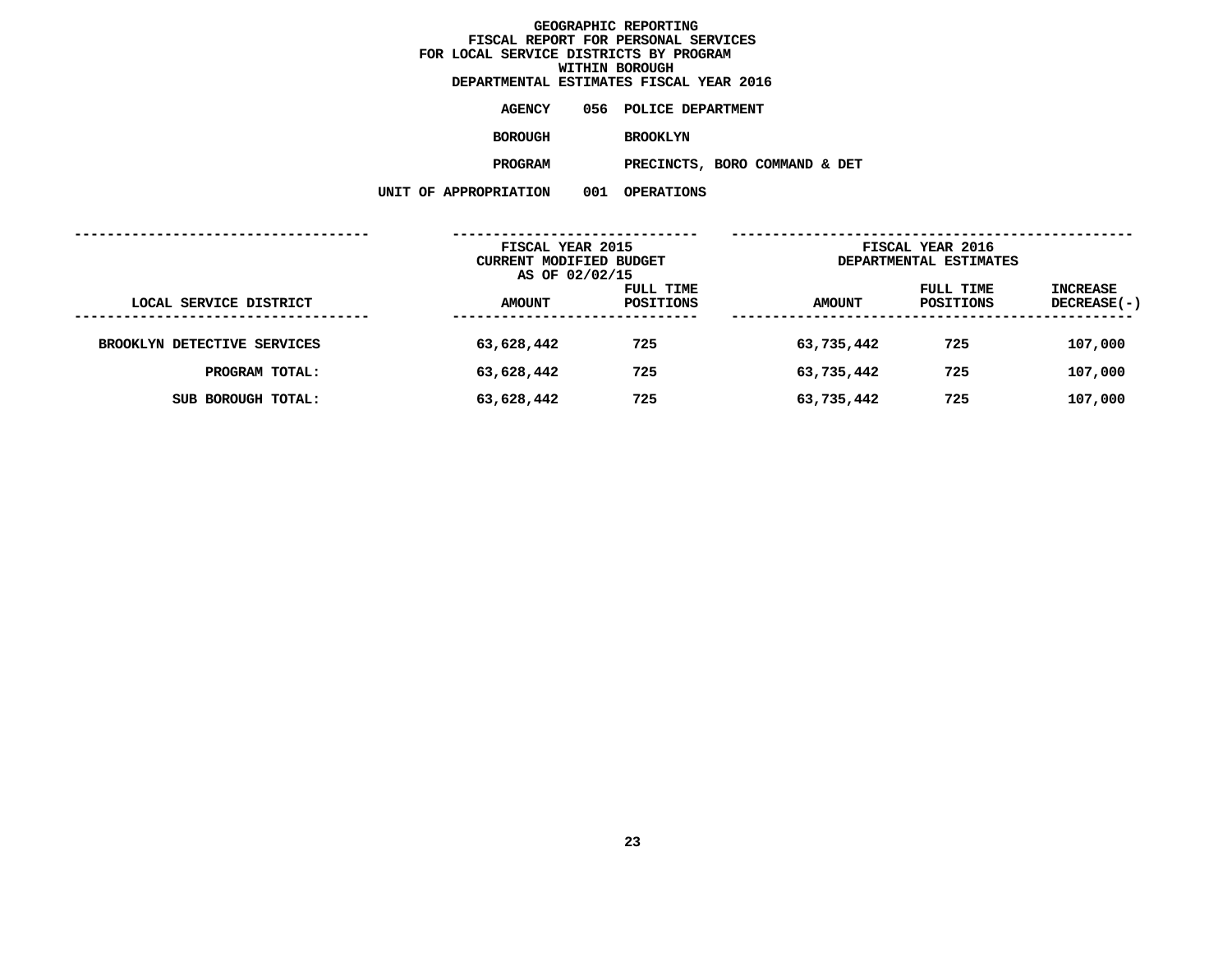|        | DEPARTMENTAL ESTIMATES FISCAL YEAR 2016 |  |
|--------|-----------------------------------------|--|
| AGENCY | 056 POLICE DEPARTMENT                   |  |

**AGENCY <sup>056</sup> POLICE DEPARTMENT BOROUGH**

**BROOKLYN NORTH PROGRAM PRECINCTS, BORO COMMAND & DET**

|                                                              | FISCAL YEAR 2015<br>CURRENT MODIFIED BUDGET<br>AS OF 02/02/15 |                        | FISCAL YEAR 2016<br>DEPARTMENTAL ESTIMATES |                        |                                  |
|--------------------------------------------------------------|---------------------------------------------------------------|------------------------|--------------------------------------------|------------------------|----------------------------------|
| LOCAL SERVICE DISTRICT                                       | <b>AMOUNT</b>                                                 | FULL TIME<br>POSITIONS | <b>AMOUNT</b>                              | FULL TIME<br>POSITIONS | <b>INCREASE</b><br>$DECREASE(-)$ |
| 90 PRECINCT BKLYN BOARD 1<br>84 PRECINCT BKLYN BOARD 2       | 15,254,282<br>17,791,584                                      | 236<br>268             | 15,254,282<br>17,791,584                   | 236<br>268             |                                  |
| 79 PRECINCT BKLYN BOARD 3<br>83 PRECINCT BKLYN BOARD 4       | 17,479,343<br>17,796,971                                      | 308<br>280             | 17,479,343<br>17,796,971                   | 308<br>280             |                                  |
| 75 PRECINCT BKLYN BOARD 5<br>77 PRECINCT BKLYN BOARD 8       | 23,910,113<br>17,096,678                                      | 471<br>273             | 23,910,113<br>17,096,678                   | 471<br>273             |                                  |
| 73 PRECINCT BKLYN BOARD 16<br>BROOKLYN NORTH BOROUGH COMMAND | 19,458,200<br>40,900,532                                      | 336<br>317             | 19,458,200<br>45,100,532                   | 336<br>317             | 4,200,000                        |
| 94 PRECINCT BKLYN BOARD 1<br>88 PRECINCT BKLYN BOARD 2       | 12,941,298<br>13,069,005                                      | 159<br>200             | 12,941,298<br>13,069,005                   | 159<br>200             |                                  |
| 81 PRECINCT BKLYN BOARD 3                                    | 16,058,036                                                    | 233                    | 16,058,036                                 | 233                    |                                  |
| PROGRAM TOTAL:                                               | 211,756,042                                                   | 3,081                  | 215,956,042                                | 3,081                  | 4,200,000                        |
| SUB BOROUGH TOTAL:                                           | 211,756,042                                                   | 3,081                  | 215,956,042                                | 3,081                  | 4,200,000                        |
|                                                              |                                                               |                        |                                            |                        |                                  |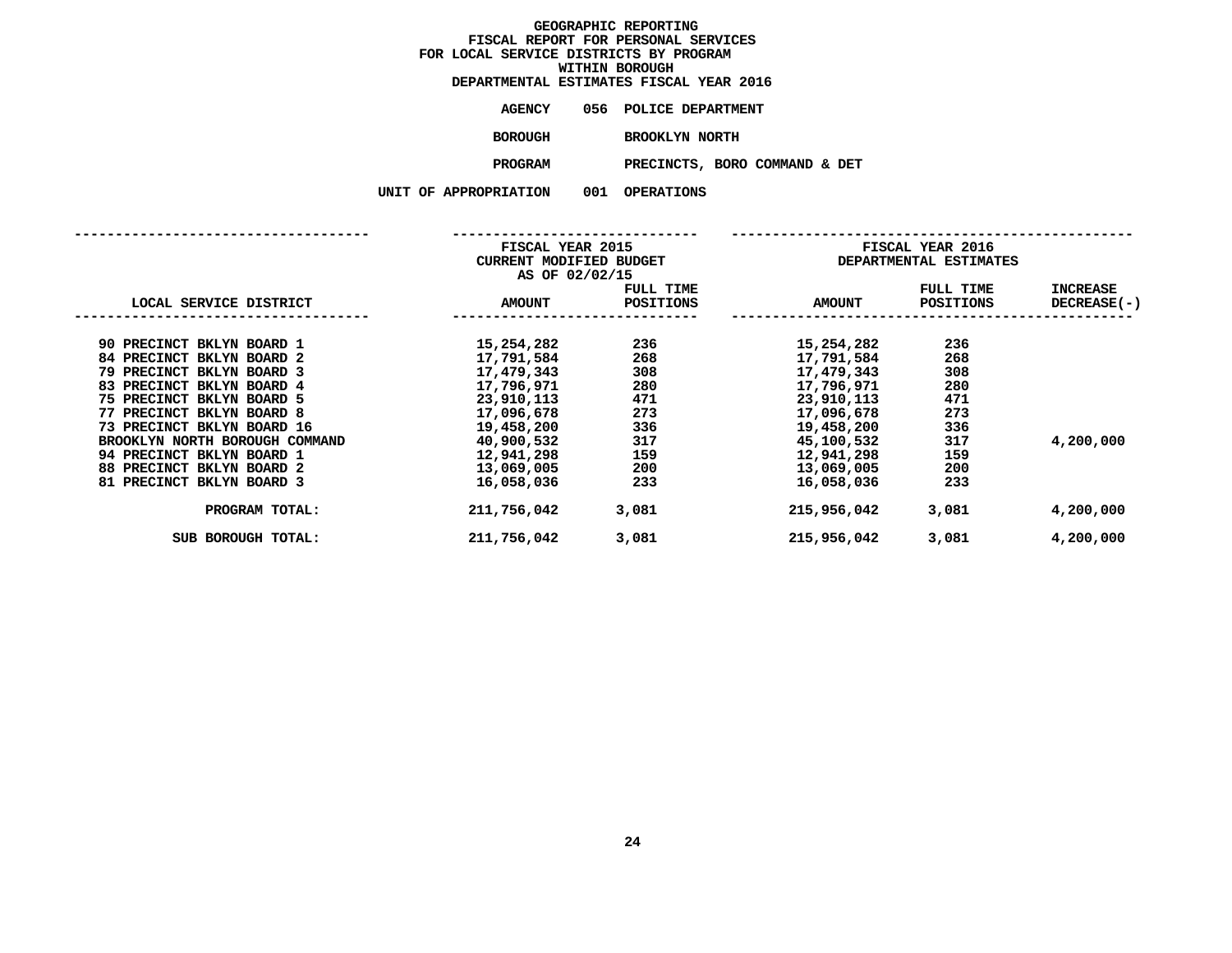|        | DEPARTMENTAL ESTIMATES FISCAL YEAR 2016 |  |
|--------|-----------------------------------------|--|
| AGENCY | 056 POLICE DEPARTMENT                   |  |

**AGENCY <sup>056</sup> POLICE DEPARTMENT**

**BOROUGH BROOKLYN SOUTH PROGRAMPRECINCTS, BORO COMMAND & DET**

| ∶LUN | UUT | <b>OPERAI</b> |
|------|-----|---------------|
|      |     |               |

|                                | FISCAL YEAR 2015<br>CURRENT MODIFIED BUDGET<br>AS OF 02/02/15 |           | FISCAL YEAR 2016<br>DEPARTMENTAL ESTIMATES |           |                 |
|--------------------------------|---------------------------------------------------------------|-----------|--------------------------------------------|-----------|-----------------|
|                                |                                                               | FULL TIME |                                            | FULL TIME | <b>INCREASE</b> |
| LOCAL SERVICE DISTRICT         | <b>AMOUNT</b>                                                 | POSITIONS | <b>AMOUNT</b>                              | POSITIONS | DECREASE(-)     |
| 76 PRECINCT BKLYN BOARD 6      | 11,492,347                                                    | 152       | 11,492,347                                 | 152       |                 |
| 71 PRECINCT BKLYN BOARD 9      | 15,385,925                                                    | 276       | 15,385,925                                 | 276       |                 |
| 62 PRECINCT BKLYN BOARD 11     | 12,465,897                                                    | 194       | 12,465,897                                 | 194       |                 |
| 61 PRECINCT BKLYN BOARD 15     | 13,531,630                                                    | 209       | 12,964,630                                 | 209       | $567,000 -$     |
| 67 PRECINCT BKLYN BOARD 17     | 18,733,968                                                    | 332       | 17,792,968                                 | 332       | 941,000-        |
| 63 PRECINCT BKLYN BOARD 18     | 12,548,299                                                    | 181       | 12,548,299                                 | 181       |                 |
| 60 PRECINCT BKLYN BOARD 13     | 14,848,831                                                    | 229       | 14,898,831                                 | 229       | 50,000          |
| 66 PRECINCT BKLYN BOARD 12     | 13,564,778                                                    | 195       | 13,564,778                                 | 195       |                 |
| 68 PRECINCT BKLYN BOARD 10     | 11,499,637                                                    | 172       | 11,499,637                                 | 172       |                 |
| 69 PRECINCT BKLYN BOARD 18     | 12,929,592                                                    | 186       | 12,929,592                                 | 186       |                 |
| 70 PRECINCT BKLYN BOARD 14     | 16,256,833                                                    | 386       | 16,256,833                                 | 386       |                 |
| 72 PRECINCT BKLYN BOARD 7      | 13,296,176                                                    | 217       | 13,296,176                                 | 217       |                 |
| 78 PRECINCT BKLYN BOARD 6      | 12,921,293                                                    | 187       | 13,021,293                                 | 187       | 100,000         |
|                                |                                                               |           |                                            |           |                 |
| BROOKLYN SOUTH BOROUGH COMMAND | 27,819,055                                                    | 277       | 27,303,055                                 | 277       | $516,000 -$     |
| PROGRAM TOTAL:                 | 207,294,261                                                   | 3,193     | 205,420,261                                | 3,193     | 1,874,000-      |
| SUB BOROUGH TOTAL:             | 207,294,261                                                   | 3,193     | 205,420,261                                | 3,193     | 1,874,000-      |
| <b>BOROUGH TOTAL:</b>          | 482,678,745                                                   | 6,999     | 485,111,745                                | 6,999     | 2,433,000       |
|                                |                                                               |           |                                            |           |                 |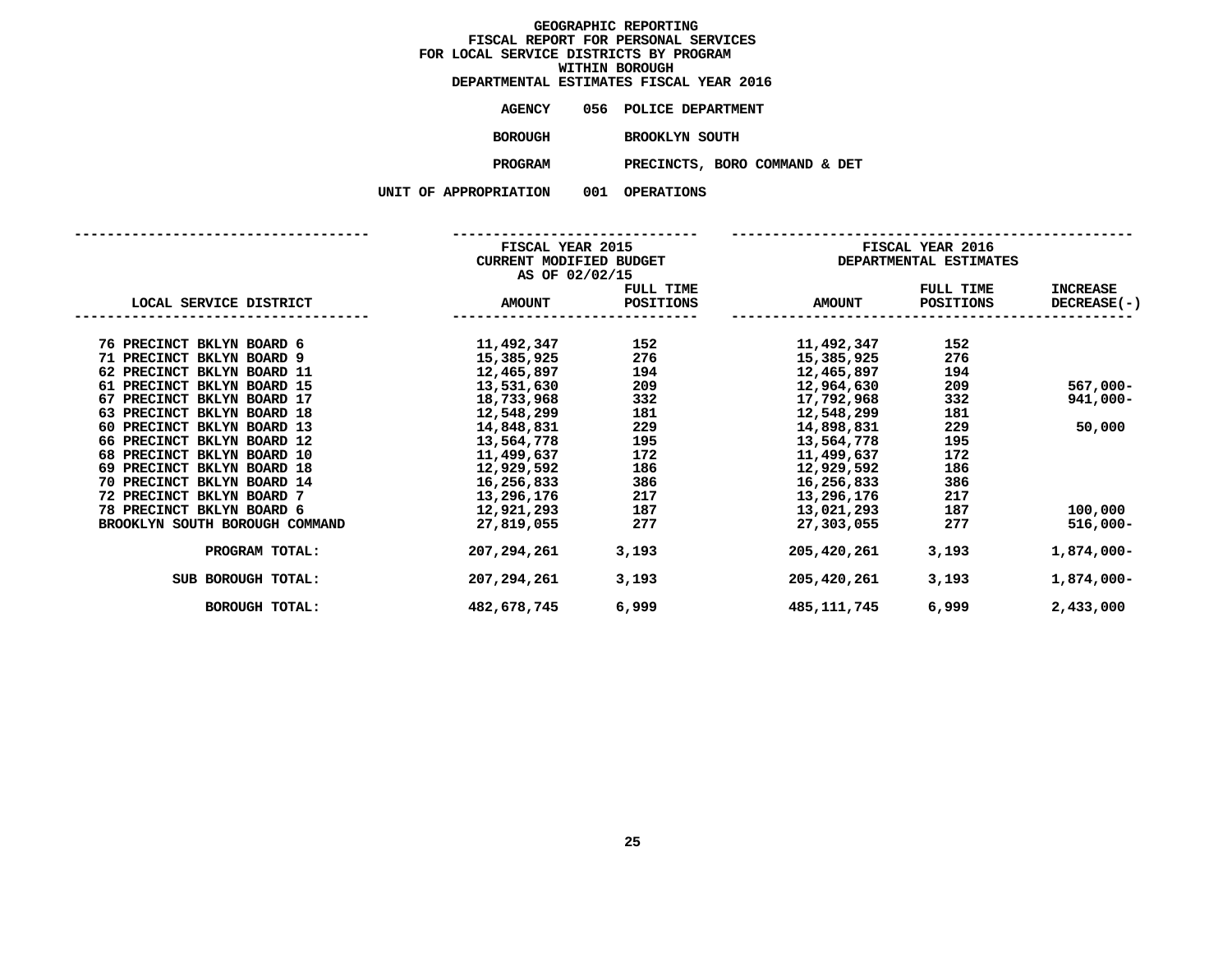| DEPARTMENTAL ESTIMATES FISCAL YEAR 2016 |                       |                  |  |                        |
|-----------------------------------------|-----------------------|------------------|--|------------------------|
| <b>AGENCY</b>                           | 056 POLICE DEPARTMENT |                  |  |                        |
| <b>BOROUGH</b>                          |                       | <b>MANHATTAN</b> |  |                        |
| <b>PROGRAM</b>                          |                       |                  |  | PRECINCTS, BORO COMMAI |

**PROGRAMPRECINCTS, BORO COMMAND & DET**

|                             | FISCAL YEAR 2015        |           |               | FISCAL YEAR 2016       |               |
|-----------------------------|-------------------------|-----------|---------------|------------------------|---------------|
|                             | CURRENT MODIFIED BUDGET |           |               | DEPARTMENTAL ESTIMATES |               |
|                             | AS OF 02/02/15          |           |               |                        |               |
|                             |                         | FULL TIME |               | FULL TIME              | INCREASE      |
| LOCAL SERVICE DISTRICT      | <b>AMOUNT</b>           | POSITIONS | <b>AMOUNT</b> | POSITIONS              | $DECREASE(-)$ |
|                             |                         |           |               |                        |               |
| MANHATTAN DETECTIVE SERVICE | 49,340,921              | 622       | 49,937,921    | 622                    | 597,000       |
| PROGRAM TOTAL:              | 49,340,921              | 622       | 49,937,921    | 622                    | 597,000       |
| SUB BOROUGH TOTAL:          | 49,340,921              | 622       | 49,937,921    | 622                    | 597,000       |
|                             |                         |           |               |                        |               |
|                             |                         |           |               |                        |               |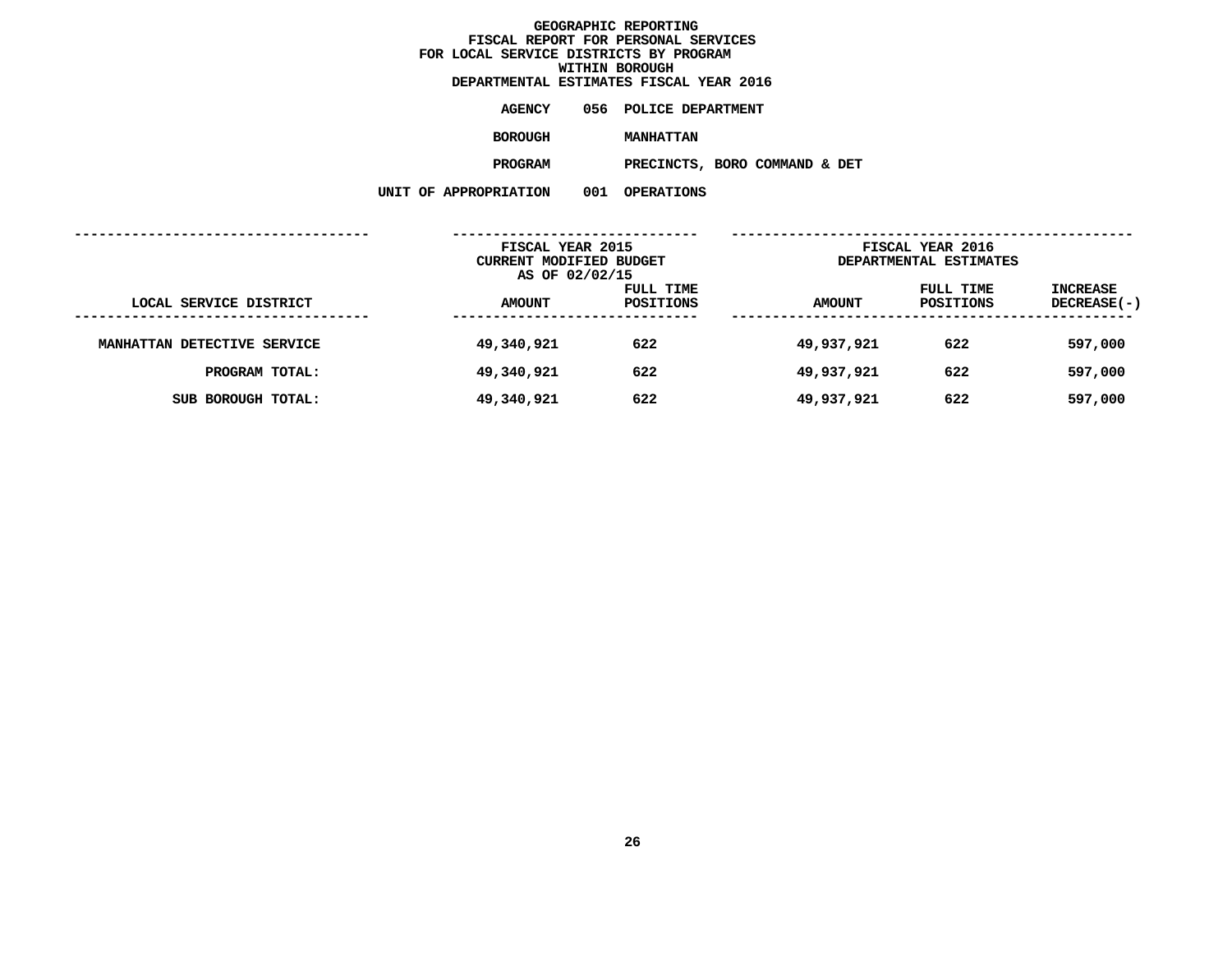|        | DEPARTMENTAL ESTIMATES FISCAL YEAR 2016 |  |
|--------|-----------------------------------------|--|
| AGENCY | 056 POLICE DEPARTMENT                   |  |

**AGENCY <sup>056</sup> POLICE DEPARTMENT BOROUGH**

**MANHATTAN NORTH PROGRAM PRECINCTS, BORO COMMAND & DET**

| <b>AMOUNT</b><br>15,738,261<br>14,291,238<br>12,716,042<br>17,108,970<br>12,091,765<br>16,542,361 | FISCAL YEAR 2016<br>DEPARTMENTAL ESTIMATES<br>FULL TIME<br>POSITIONS<br>225<br>209<br>191<br>272<br>174<br>270 | <b>INCREASE</b><br><b>DECREASE(-)</b><br>1,200,000<br>148,000-<br>50,000 |
|---------------------------------------------------------------------------------------------------|----------------------------------------------------------------------------------------------------------------|--------------------------------------------------------------------------|
|                                                                                                   |                                                                                                                |                                                                          |
|                                                                                                   |                                                                                                                |                                                                          |
|                                                                                                   |                                                                                                                |                                                                          |
|                                                                                                   |                                                                                                                |                                                                          |
|                                                                                                   |                                                                                                                |                                                                          |
|                                                                                                   |                                                                                                                |                                                                          |
|                                                                                                   |                                                                                                                |                                                                          |
|                                                                                                   |                                                                                                                |                                                                          |
|                                                                                                   |                                                                                                                |                                                                          |
|                                                                                                   |                                                                                                                |                                                                          |
|                                                                                                   |                                                                                                                |                                                                          |
|                                                                                                   |                                                                                                                |                                                                          |
| 14,468,342                                                                                        | 224                                                                                                            | 1,200,000                                                                |
| 15,927,384                                                                                        | 251                                                                                                            |                                                                          |
| 14,191,977                                                                                        | 242                                                                                                            |                                                                          |
| 14,518,261                                                                                        | 220                                                                                                            |                                                                          |
| 9,634,826                                                                                         | 145                                                                                                            | 547,000-                                                                 |
| 24,445,691                                                                                        | 269                                                                                                            | $3,600,000 -$                                                            |
| 12,817,948                                                                                        | 204                                                                                                            |                                                                          |
|                                                                                                   | 2,896                                                                                                          | 1,845,000-                                                               |
| 194,493,066                                                                                       | 2,896                                                                                                          | 1,845,000-                                                               |
|                                                                                                   |                                                                                                                | 194,493,066                                                              |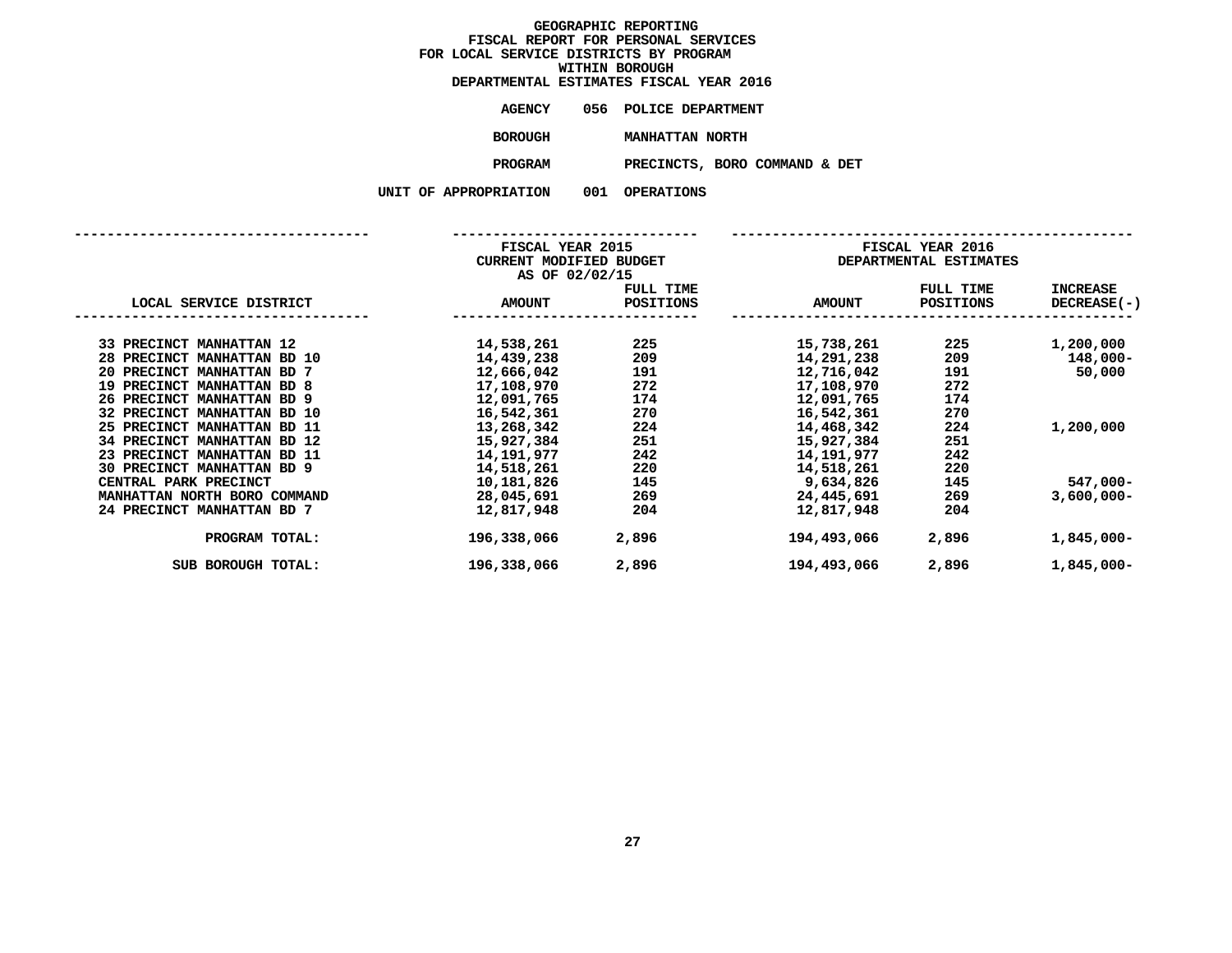| DEPARTMENTAL ESTIMATES FISCAL YEAR 2016 |  |                       |
|-----------------------------------------|--|-----------------------|
| AGENCY                                  |  | 056 POLICE DEPARTMENT |
| <b>BOROUGH</b>                          |  | MANHATTAN SOUTH       |

 **MANHATTAN SOUTH PROGRAMPRECINCTS, BORO COMMAND & DET**

| <b>UU</b> | <b>OPERATIONS</b> |  |
|-----------|-------------------|--|
|-----------|-------------------|--|

|                                  |  | FISCAL YEAR 2015<br>CURRENT MODIFIED BUDGET |           | FISCAL YEAR 2016<br>DEPARTMENTAL ESTIMATES |           |                    |  |  |
|----------------------------------|--|---------------------------------------------|-----------|--------------------------------------------|-----------|--------------------|--|--|
|                                  |  | AS OF 02/02/15                              |           |                                            |           |                    |  |  |
|                                  |  |                                             | FULL TIME |                                            | FULL TIME | <b>INCREASE</b>    |  |  |
| LOCAL SERVICE DISTRICT           |  | <b>AMOUNT</b>                               | POSITIONS | <b>AMOUNT</b>                              | POSITIONS | <b>DECREASE(-)</b> |  |  |
| 6 PRECINCT MANHATTAN BD 2        |  | 14,790,188                                  | 218       | 13,881,188                                 | 218       | $909,000 -$        |  |  |
| 7 PRECINCT MANHATTAN BD 3        |  | 13,080,339                                  | 174       | 12,779,339                                 | 174       | $301,000 -$        |  |  |
| 10 PRECINCT MANHATTAN BD 4       |  | 13,089,694                                  | 195       | 13,089,694                                 | 195       |                    |  |  |
| 17 PRECINCT MANHATTAN BD 6       |  | 13,308,273                                  | 207       | 13,408,273                                 | 207       | 100,000            |  |  |
| 1 PRECINCT MANHATTAN BDS 1, 2    |  | 16,789,112                                  | 218       | 17,289,112                                 | 218       | 500,000            |  |  |
| MIDTOWN SO MANH BDS 4, 5, 6      |  | 22,034,447                                  | 418       | 22,034,447                                 | 418       |                    |  |  |
| 5 PRECINCT MANHATTAN BDS 1, 2, 3 |  | 12,253,562                                  | 190       | 12,056,562                                 | 190       | 197,000-           |  |  |
| 13 PRECINCT MANHATTAN BDS 5,6    |  | 15,328,440                                  | 239       | 15,378,440                                 | 239       | 50,000             |  |  |
| MANHATTAN SOUTH BORO COMMAND     |  | 23,045,588                                  | 311       | 24,045,588                                 | 311       | 1,000,000          |  |  |
| MIDTOWN NO MANHATTAN BDS 4, 5    |  | 21,673,620                                  | 357       | 21,673,620                                 | 357       |                    |  |  |
| 9 PRECINCT MANHATTAN BDS 2, 3    |  | 12,764,786                                  | 208       | 12,764,786                                 | 208       |                    |  |  |
| PROGRAM TOTAL:                   |  | 178,158,049                                 | 2,735     | 178,401,049                                | 2,735     | 243,000            |  |  |
| SUB BOROUGH TOTAL:               |  | 178,158,049                                 | 2,735     | 178,401,049                                | 2,735     | 243,000            |  |  |
| <b>BOROUGH TOTAL:</b>            |  | 423,837,036                                 | 6,253     | 422,832,036                                | 6,253     | 1,005,000-         |  |  |
|                                  |  |                                             |           |                                            |           |                    |  |  |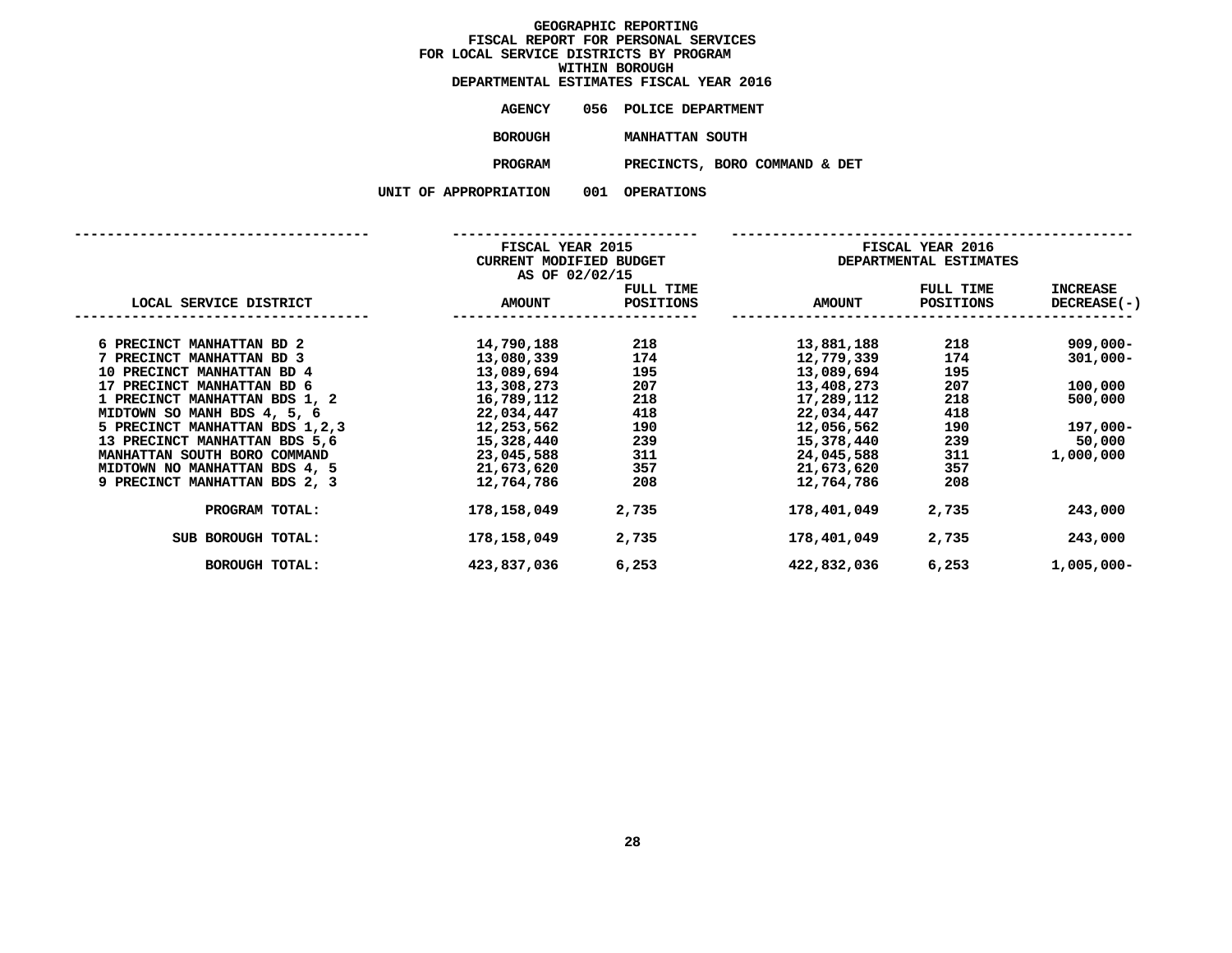| DEPARTMENTAL ESTIMATES FISCAL YEAR 2016 |               |                       |
|-----------------------------------------|---------------|-----------------------|
| AGENCY                                  |               | 056 POLICE DEPARTMENT |
| <b>BOROUGH</b>                          | <b>OUEENS</b> |                       |

**H** QUEENS<br><mark>M</mark> PRECIN **PROGRAMPRECINCTS, BORO COMMAND & DET**

|                                                            | FISCAL YEAR 2015<br>CURRENT MODIFIED BUDGET<br>AS OF 02/02/15 |                        | FISCAL YEAR 2016<br>DEPARTMENTAL ESTIMATES |                        |                         |
|------------------------------------------------------------|---------------------------------------------------------------|------------------------|--------------------------------------------|------------------------|-------------------------|
| LOCAL SERVICE DISTRICT                                     | <b>AMOUNT</b>                                                 | FULL TIME<br>POSITIONS | <b>AMOUNT</b>                              | FULL TIME<br>POSITIONS | INCREASE<br>DECREASE(-) |
| QUEENS DETECTIVE SERVICES<br><b>QUEENS BOROUGH COMMAND</b> | 38,507,666<br>44,455,847                                      | 457<br>483             | 37,110,666<br>45,458,117                   | 457<br>483             | 1,397,000-<br>1,002,270 |
| PROGRAM TOTAL:                                             | 82,963,513                                                    | 940                    | 82,568,783                                 | 940                    | $394,730-$              |
| SUB BOROUGH TOTAL:                                         | 82,963,513                                                    | 940                    | 82,568,783                                 | 940                    | $394,730-$              |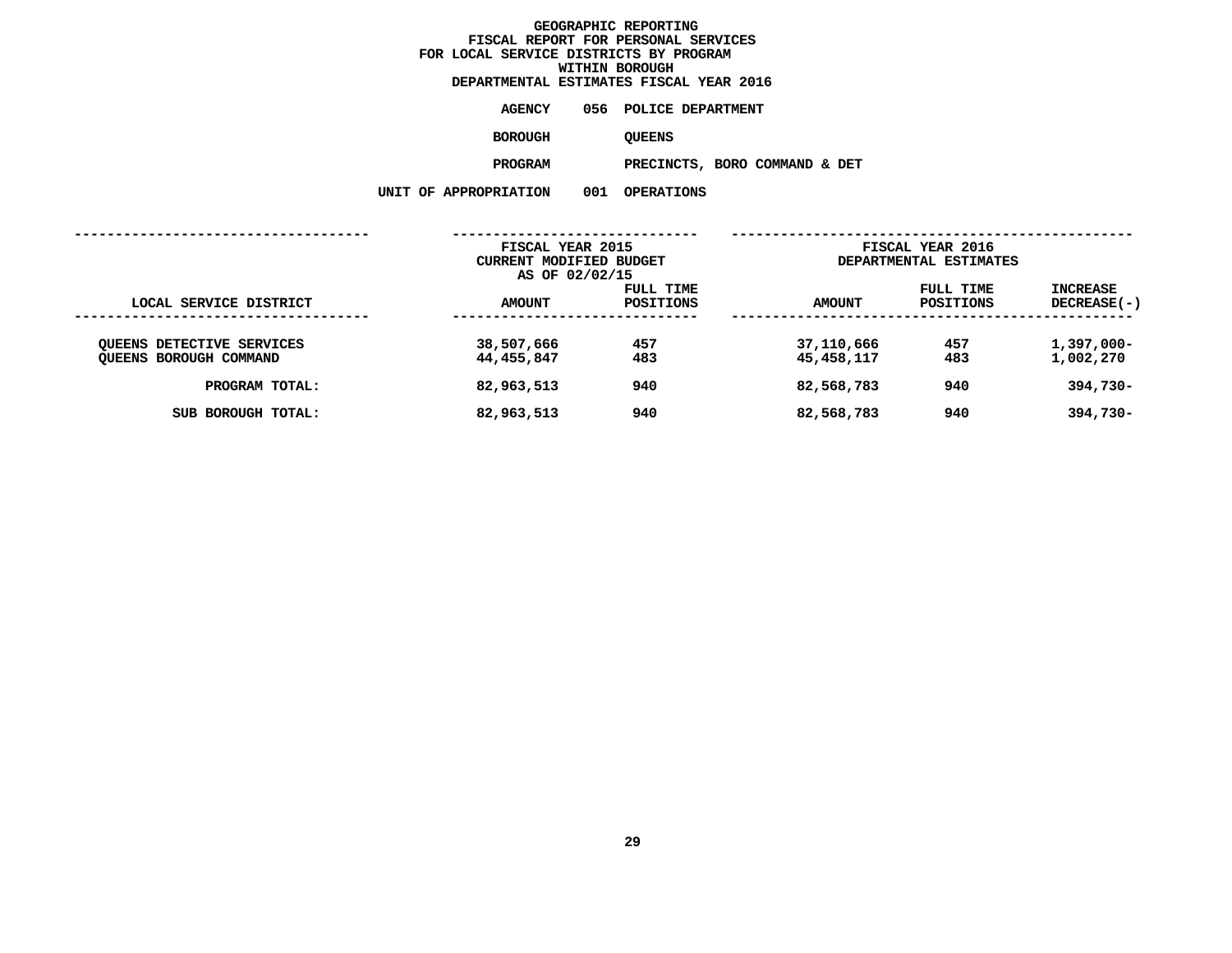|                      | DEPARTMENTAL ESTIMATES FISCAL YEAR 2016 |
|----------------------|-----------------------------------------|
| AGENCY               | 056 POLICE DEPARTMENT                   |
| <b>BOROUGH</b>       | OUEENS NORTH                            |
| <b>PROGRAM</b>       | PRECINCTS, BORO COMMAND & DET           |
| <b>\PPROPRIATION</b> | 001 OPERATIONS                          |

| ------∪ | VVI VEBRAILV |
|---------|--------------|
|         |              |

| FISCAL YEAR 2015<br>CURRENT MODIFIED BUDGET<br>AS OF 02/02/15 |               |                        |               | FISCAL YEAR 2016<br>DEPARTMENTAL ESTIMATES |                                  |
|---------------------------------------------------------------|---------------|------------------------|---------------|--------------------------------------------|----------------------------------|
| LOCAL SERVICE DISTRICT                                        | <b>AMOUNT</b> | FULL TIME<br>POSITIONS | <b>AMOUNT</b> | FULL TIME<br>POSITIONS                     | <b>INCREASE</b><br>$DECREASE(-)$ |
| 108 PRECINCT QUEENS BD 2                                      | 11,525,224    | 202                    | 11,525,224    | 202                                        |                                  |
| 104 PRECINCT QUEENS BD 5                                      | 14,307,266    | 216                    | 13,938,266    | 216                                        | $369,000 -$                      |
| 112 PRECINCT QUEENS BD 6                                      | 12,289,000    | 173                    | 12,289,000    | 173                                        |                                  |
| 109 PRECINCT QUEENS BD 7                                      | 17,532,024    | 252                    | 17,532,024    | 252                                        |                                  |
| 111 PRECINCT QUEENS BD 11                                     | 13,594,942    | 164                    | 13,594,942    | 164                                        |                                  |
| 115 PRECINCT QUEENS BD 3                                      | 14,142,230    | 289                    | 14,142,230    | 289                                        |                                  |
| 110 PRECINCT QUEENS BD 4                                      | 14,874,369    | 220                    | 14,874,369    | 220                                        |                                  |
| 114 PRECINCT QUEENS BD 1                                      | 15,889,226    | 252                    | 15,889,226    | 252                                        |                                  |
| PROGRAM TOTAL:                                                | 114,154,281   | 1,768                  | 113,785,281   | 1,768                                      | $369,000 -$                      |
| SUB BOROUGH TOTAL:                                            | 114,154,281   | 1,768                  | 113,785,281   | 1,768                                      | $369,000 -$                      |
|                                                               |               |                        |               |                                            |                                  |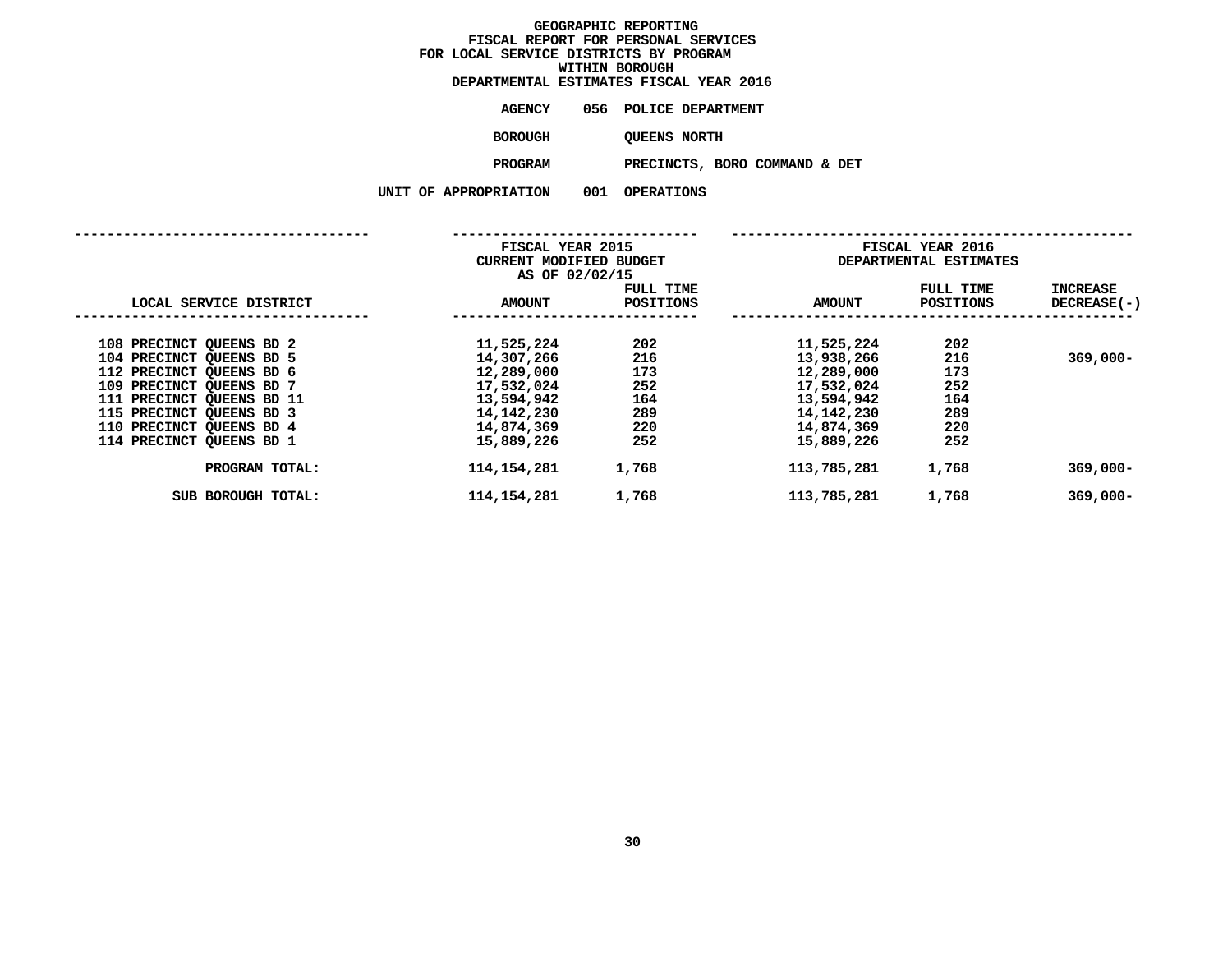|                      |     | DEPARTMENTAL ESTIMATES FISCAL YEAR 2016 |
|----------------------|-----|-----------------------------------------|
| <b>AGENCY</b>        |     | 056 POLICE DEPARTMENT                   |
| <b>BOROUGH</b>       |     | <b>OUEENS SOUTH</b>                     |
| <b>PROGRAM</b>       |     | PRECINCTS, BORO COMMAND & DET           |
| <b>APPROPRIATION</b> | 001 | <b>OPERATIONS</b>                       |

|                                                        |                          | FISCAL YEAR 2015<br>CURRENT MODIFIED BUDGET<br>AS OF 02/02/15 |                          | FISCAL YEAR 2016<br>DEPARTMENTAL ESTIMATES |                                       |  |
|--------------------------------------------------------|--------------------------|---------------------------------------------------------------|--------------------------|--------------------------------------------|---------------------------------------|--|
| LOCAL SERVICE DISTRICT                                 | <b>AMOUNT</b>            | FULL TIME<br>POSITIONS                                        | <b>AMOUNT</b>            | FULL TIME<br>POSITIONS                     | <b>INCREASE</b><br><b>DECREASE(-)</b> |  |
| 107 PRECINCT QUEENS BD 8                               | 13,508,053               | 198                                                           | 13,508,053               | 198                                        |                                       |  |
| 102 PRECINCT QUEENS BD 9                               | 15,292,694               | 223                                                           | 14,506,694               | 223                                        | 786,000-                              |  |
| 106 PRECINCT QUEENS BD 10<br>103 PRECINCT QUEENS BD 12 | 14,606,041<br>15,414,049 | 210<br>301                                                    | 14,606,041<br>14,868,049 | 210<br>301                                 | $546,000 -$                           |  |
| 105 PRECINCT QUEENS BD 13                              | 22,132,630               | 278                                                           | 22,132,630               | 278                                        |                                       |  |
| 100 PRECINCT QUEENS BD 14                              | 11,650,941               | 149                                                           | 11,650,941               | 149                                        |                                       |  |
| 113 PRECINCT QUEENS BD 12                              | 15,974,830               | 219                                                           | 15,506,830               | 219                                        | $468,000 -$                           |  |
| 101 PRECINCT QUEENS BD 14                              | 15,708,618               | 224                                                           | 15,311,618               | 224                                        | $397,000 -$                           |  |
| PROGRAM TOTAL:                                         | 124,287,856              | 1,802                                                         | 122,090,856              | 1,802                                      | $2,197,000 -$                         |  |
| SUB BOROUGH TOTAL:                                     | 124,287,856              | 1,802                                                         | 122,090,856              | 1,802                                      | 2,197,000-                            |  |
| <b>BOROUGH TOTAL:</b>                                  | 321,405,650              | 4,510                                                         | 318,444,920              | 4,510                                      | 2,960,730-                            |  |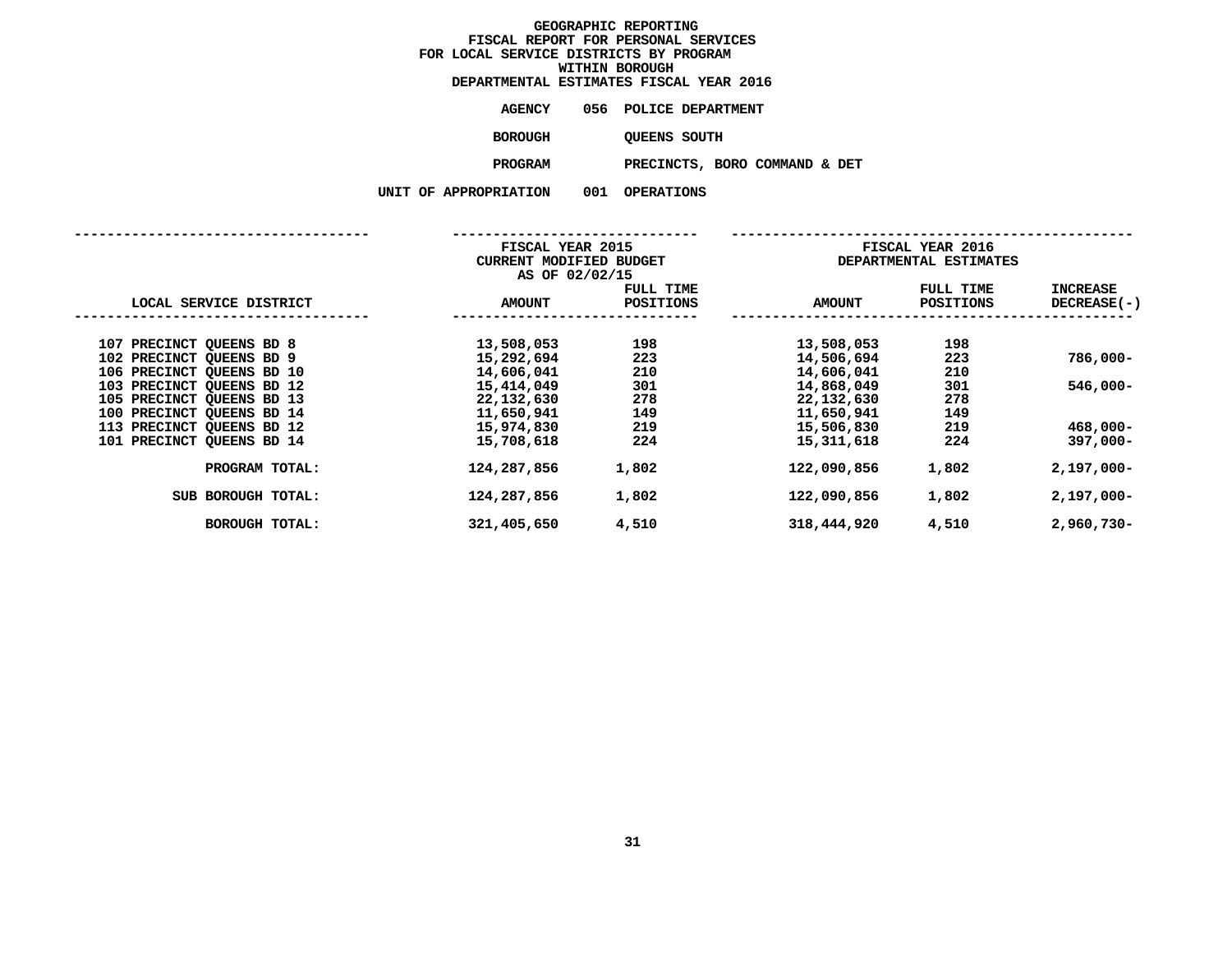|                     | DEPARTMENTAL ESTIMATES FISCAL YEAR 2016 |  |
|---------------------|-----------------------------------------|--|
| AGENCY              | 056 POLICE DEPARTMENT                   |  |
| <b>BOROUGH</b>      | STATEN ISLAND                           |  |
| <b>PROGRAM</b>      | PRECINCTS, BORO COMMAND & DET           |  |
| <b>PPROPRIATION</b> | 001 OPERATIONS                          |  |

|                                                                                                                                                                  | FISCAL YEAR 2015<br>CURRENT MODIFIED BUDGET<br>AS OF 02/02/15     |                                 |                                                                   | <b>FISCAL YEAR 2016</b><br>DEPARTMENTAL ESTIMATES |                                      |
|------------------------------------------------------------------------------------------------------------------------------------------------------------------|-------------------------------------------------------------------|---------------------------------|-------------------------------------------------------------------|---------------------------------------------------|--------------------------------------|
| LOCAL SERVICE DISTRICT                                                                                                                                           | <b>AMOUNT</b>                                                     | FULL TIME<br>POSITIONS          | <b>AMOUNT</b>                                                     | FULL TIME<br><b>POSITIONS</b>                     | <b>INCREASE</b><br>$DECREASE(-)$     |
| STATEN ISLAND DETECTIVE SERVIC<br>120 PRECINCT STATEN ISLAND BD1<br>123 PRECINCT STATEN ISLAND BD3<br>122 PCT ST ISLAND BDS 2,3<br>STATEN ISLAND BOROUGH COMMAND | 9,537,939<br>23,167,597<br>12,741,362<br>17,634,050<br>16,999,065 | 103<br>399<br>148<br>249<br>161 | 8,265,939<br>28,667,597<br>12,741,362<br>19,250,050<br>16,999,065 | 103<br>399<br>148<br>249<br>161                   | 1,272,000-<br>5,500,000<br>1,616,000 |
| PROGRAM TOTAL:                                                                                                                                                   | 80,080,013                                                        | 1,060                           | 85,924,013                                                        | 1,060                                             | 5,844,000                            |
| BOROUGH TOTAL:<br>SUB                                                                                                                                            | 80,080,013                                                        | 1,060                           | 85,924,013                                                        | 1,060                                             | 5,844,000                            |
| <b>BOROUGH TOTAL:</b>                                                                                                                                            | 80,080,013                                                        | 1,060                           | 85,924,013                                                        | 1,060                                             | 5,844,000                            |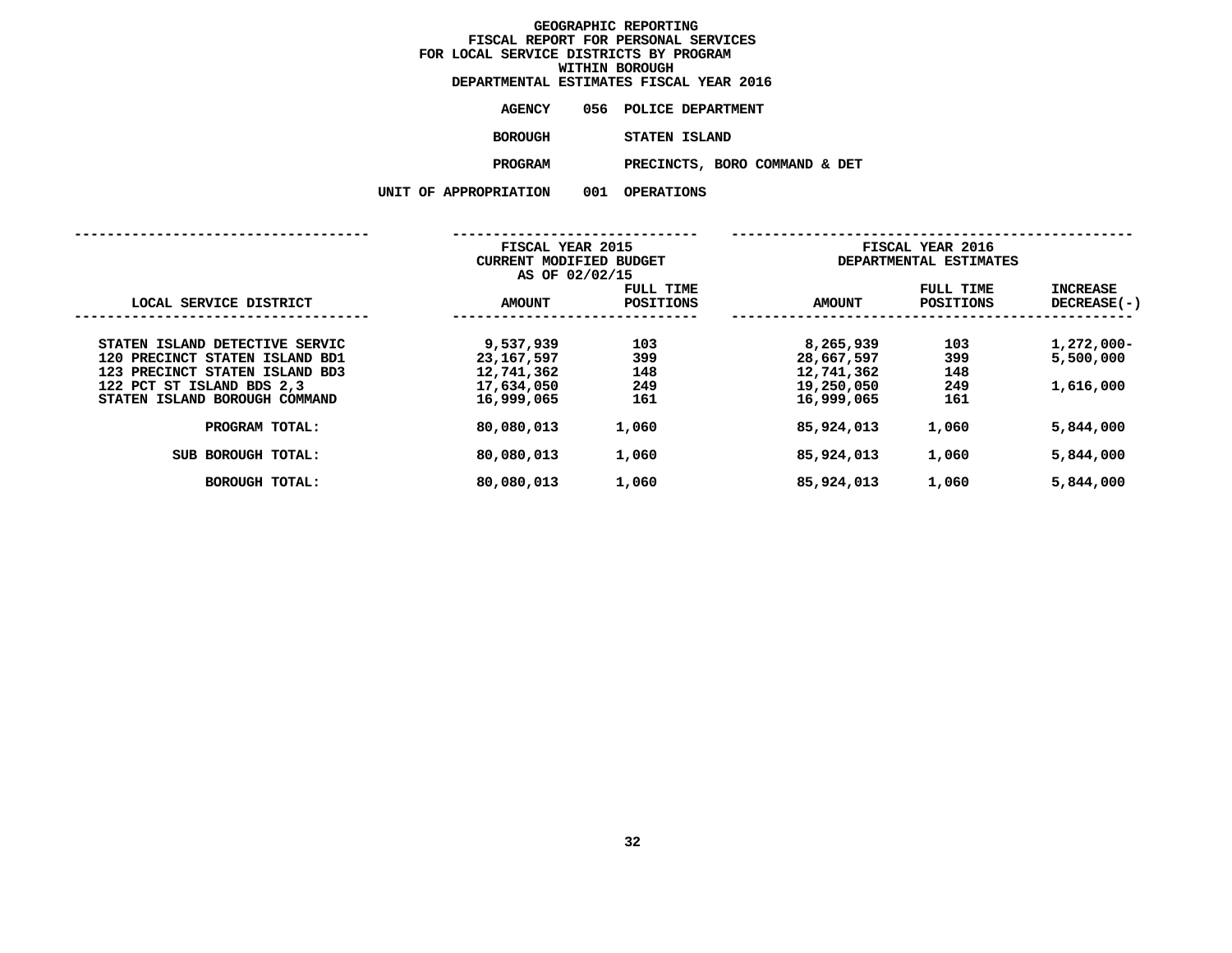### GEOGRAPHIC REPORTING<br>FISCAL REPORT FOR PERSONAL SERVICES<br>OCAL SERVICE DISTRICTS BY PROGRAM<br>WITHIN BOROUGH **FISCAL REPORT FOR PERSONAL SERVICES FOR LOCAL SERVICE DISTRICTS BY PROGRAM**

### **WITHIN BOROUGH DEPARTMENTAL ESTIMATES FISCAL YEAR <sup>2016</sup>**

## **AGENCY <sup>056</sup> POLICE DEPARTMENT**

|                                                   | FISCAL YEAR 2015<br>CURRENT MODIFIED BUDGET<br>AS OF 02/02/15 |                        |               | FISCAL YEAR 2016<br>DEPARTMENTAL ESTIMATES |                                       |
|---------------------------------------------------|---------------------------------------------------------------|------------------------|---------------|--------------------------------------------|---------------------------------------|
| LOCAL SERVICE DISTRICT                            | <b>AMOUNT</b>                                                 | FULL TIME<br>POSITIONS | <b>AMOUNT</b> | FULL TIME<br>POSITIONS                     | <b>INCREASE</b><br><b>DECREASE(-)</b> |
| <b>AGENCY TOTAL:</b><br>ALL PROGRAMS ALL BOROUGHS | 1,590,607,144                                                 | 22,999                 | 1,592,924,414 | 22,999                                     | 2,317,270                             |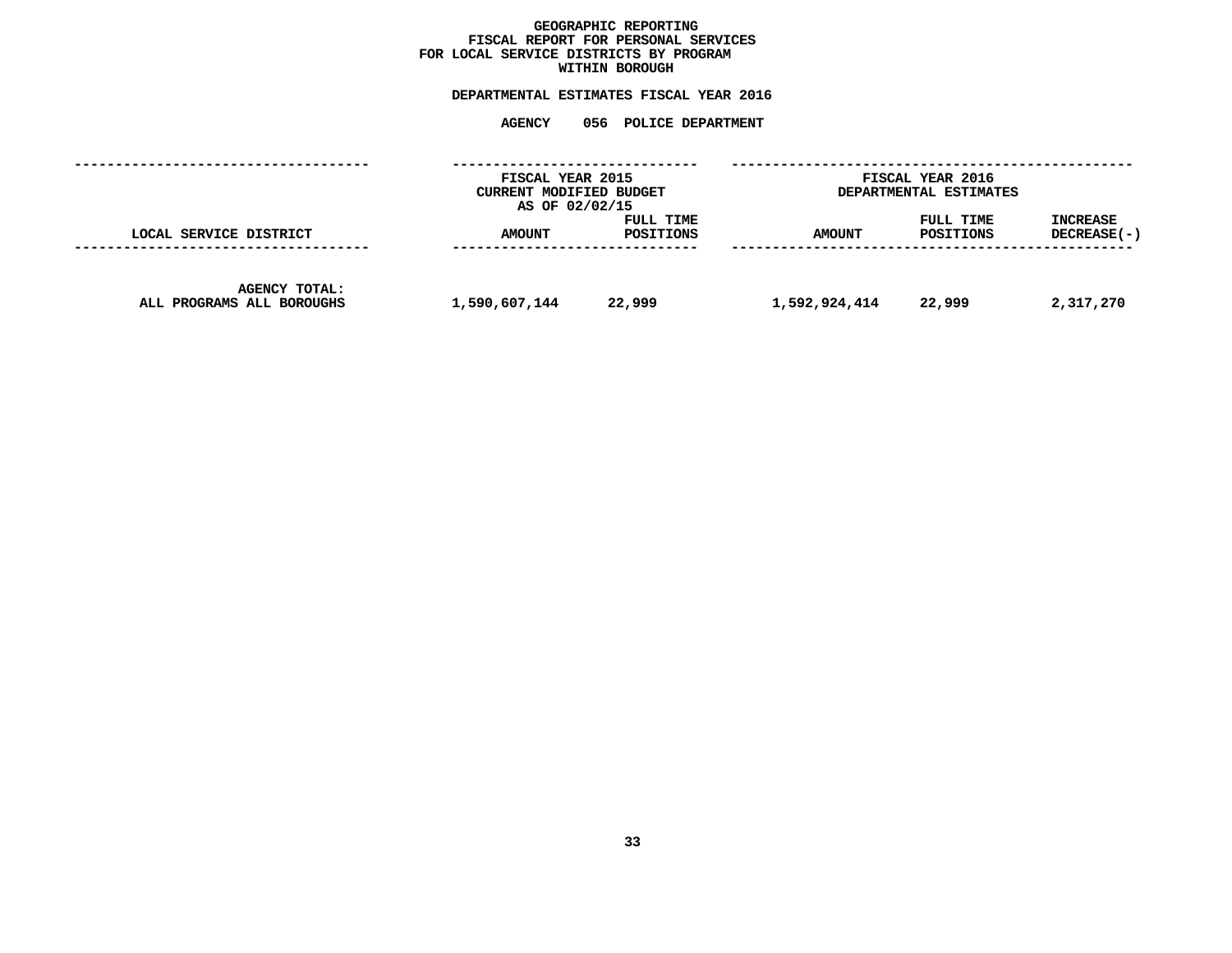### **DEPARTMENTAL ESTIMATES FISCAL YEAR 2016 DEPARTMENTAL ESTIMATES FISCAL YEAR <sup>2016</sup>**

# **AGENCY: <sup>056</sup> POLICE DEPARTMENT**

|                                                                                                                                     | FISCAL YEAR 2015<br>CURRENT MODIFIED BUDGET |                                                                  | FISCAL YEAR 2016<br>DEPARTMENTAL ESTIMATES     |                                                                          |  |
|-------------------------------------------------------------------------------------------------------------------------------------|---------------------------------------------|------------------------------------------------------------------|------------------------------------------------|--------------------------------------------------------------------------|--|
| UNIT OF APPROPRIATION                                                                                                               |                                             | AS OF 02/02/15                                                   | <b>AMOUNT</b>                                  | <b>INCREASE</b><br>DECREASE (-)                                          |  |
| <b>OPERATIONS</b><br>001                                                                                                            |                                             |                                                                  |                                                |                                                                          |  |
| REGULAR GROSS<br><b>OTHER</b>                                                                                                       |                                             | 1,552,808,002<br>37,799,142                                      | 1,555,125,272<br>37,799,142                    | 2,317,270                                                                |  |
| TOTAL REPORTED GEOGRAPHICALLY                                                                                                       |                                             | 1,590,607,144                                                    | 1,592,924,414                                  | 2,317,270                                                                |  |
| NOT REPORTED GEOGRAPHICALLY                                                                                                         |                                             | 1,376,599,511                                                    | 1,313,947,325                                  | 62,652,186-                                                              |  |
| FINANCIAL PLAN SAVINGS                                                                                                              |                                             | 24,702,120                                                       | 36,561,844                                     | 11,859,724                                                               |  |
| <b>APPROPRIATION</b>                                                                                                                |                                             | 2,991,908,775                                                    | 2,943,433,583                                  | 48, 475, 192-                                                            |  |
| <b>FUNDING</b>                                                                                                                      |                                             |                                                                  |                                                |                                                                          |  |
| <b>CITY</b><br>OTHER CATEGORICAL<br>CAPITAL FUNDS - I.F.A.<br><b>STATE</b><br>FEDERAL - C.D.<br>FEDERAL - OTHER<br>INTRA-CITY SALES |                                             | 2,963,806,735<br>3,471,659<br>994,595<br>23, 221, 952<br>413,834 | 2,934,578,767<br>644,464<br>8,202,852<br>7,500 | 29,227,968-<br>$3,471,659-$<br>$350, 131 -$<br>15,019,100-<br>$406,334-$ |  |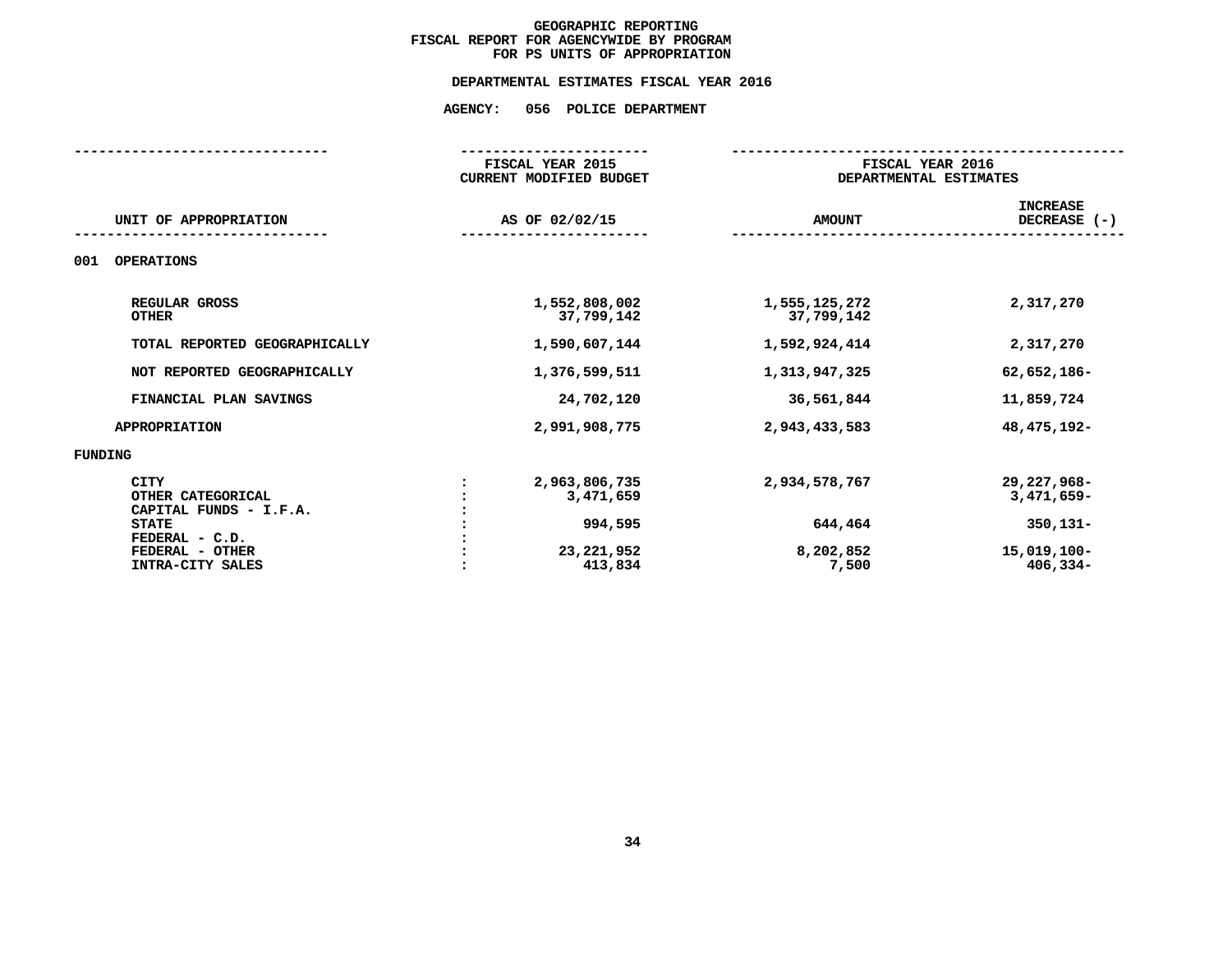| <b>AGENCY:</b><br>056 POLICE DEPARTMENT     |                                            |                                 |
|---------------------------------------------|--------------------------------------------|---------------------------------|
| FISCAL YEAR 2015<br>CURRENT MODIFIED BUDGET | FISCAL YEAR 2016<br>DEPARTMENTAL ESTIMATES |                                 |
| AS OF 02/02/15                              | <b>AMOUNT</b>                              | <b>INCREASE</b><br>DECREASE (-) |
|                                             |                                            |                                 |
|                                             |                                            |                                 |
|                                             |                                            |                                 |
| 411,122,571                                 | 399,361,816                                | 11,760,755-                     |
| 1,903,470                                   | 2,957,620                                  | 1,054,150                       |
| 413,026,041                                 | 402,319,436                                | 10,706,605-                     |
|                                             |                                            |                                 |
| 408,627,145<br>4,398,896                    | 402,319,436                                | $6,307,709-$<br>4,398,896-      |
|                                             | ----------------                           | --------------                  |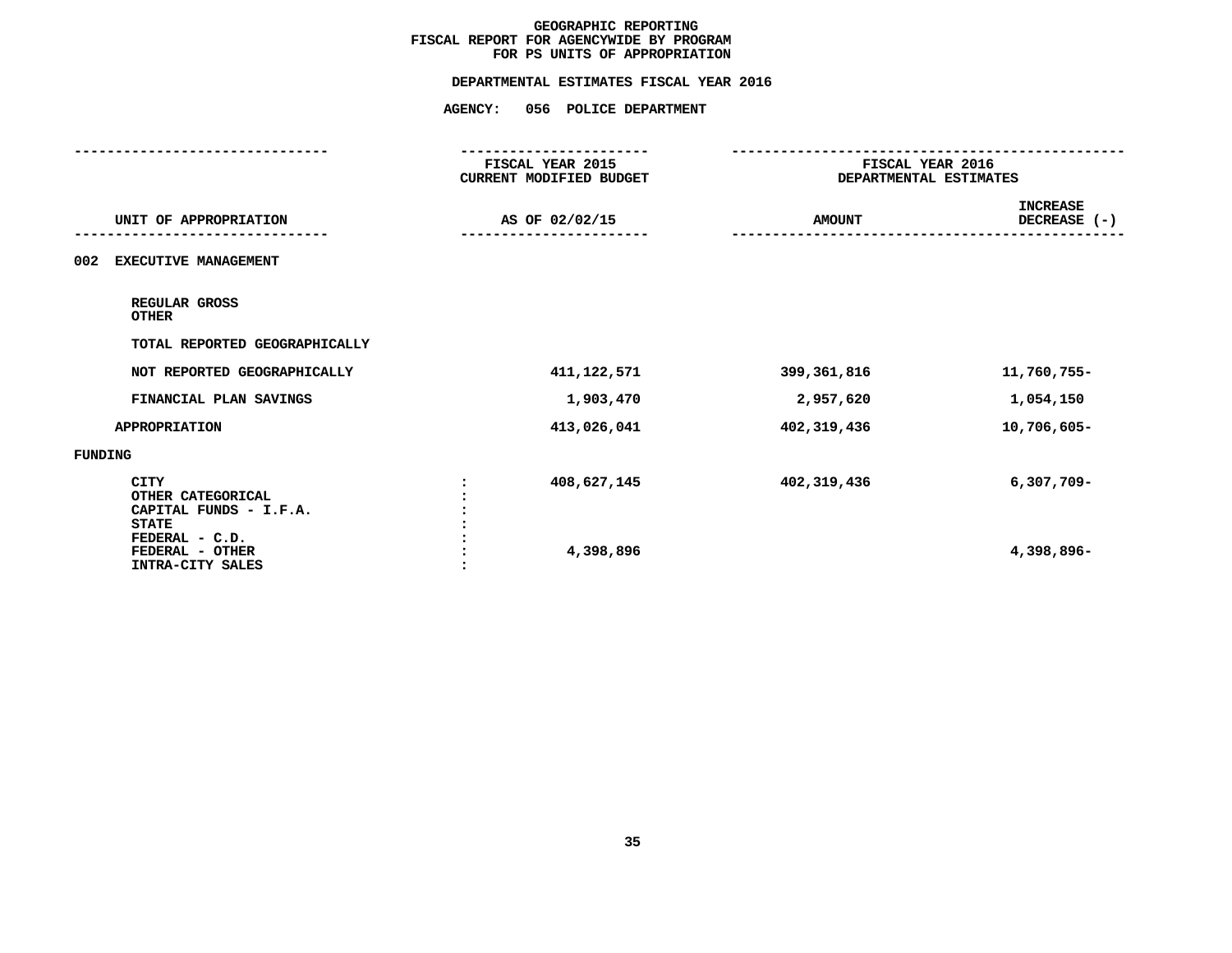|                                                                                                                                     | <b>AGENCY:</b><br>056 POLICE DEPARTMENT                          |                           |                                            |  |  |
|-------------------------------------------------------------------------------------------------------------------------------------|------------------------------------------------------------------|---------------------------|--------------------------------------------|--|--|
|                                                                                                                                     | -----------------<br>FISCAL YEAR 2015<br>CURRENT MODIFIED BUDGET |                           | FISCAL YEAR 2016<br>DEPARTMENTAL ESTIMATES |  |  |
| UNIT OF APPROPRIATION                                                                                                               | AS OF 02/02/15                                                   | <b>AMOUNT</b>             | <b>INCREASE</b><br>DECREASE (-)            |  |  |
| SCHOOL SAFETY- P.S.<br>003                                                                                                          |                                                                  |                           |                                            |  |  |
| REGULAR GROSS<br><b>OTHER</b>                                                                                                       |                                                                  |                           |                                            |  |  |
| TOTAL REPORTED GEOGRAPHICALLY                                                                                                       |                                                                  |                           |                                            |  |  |
| NOT REPORTED GEOGRAPHICALLY                                                                                                         | 254,756,792                                                      | 254,066,717               | 690,075-                                   |  |  |
| FINANCIAL PLAN SAVINGS                                                                                                              | 35,990                                                           | 92,088                    | 56,098                                     |  |  |
| <b>APPROPRIATION</b>                                                                                                                | 254,792,782                                                      | 254,158,805               | 633,977-                                   |  |  |
| <b>FUNDING</b>                                                                                                                      |                                                                  |                           |                                            |  |  |
| <b>CITY</b><br>OTHER CATEGORICAL<br>CAPITAL FUNDS - I.F.A.<br><b>STATE</b><br>FEDERAL - C.D.<br>FEDERAL - OTHER<br>INTRA-CITY SALES | 19,170,323<br>235,622,459                                        | 19,251,676<br>234,907,129 | 81,353<br>$715,330-$                       |  |  |
|                                                                                                                                     |                                                                  |                           |                                            |  |  |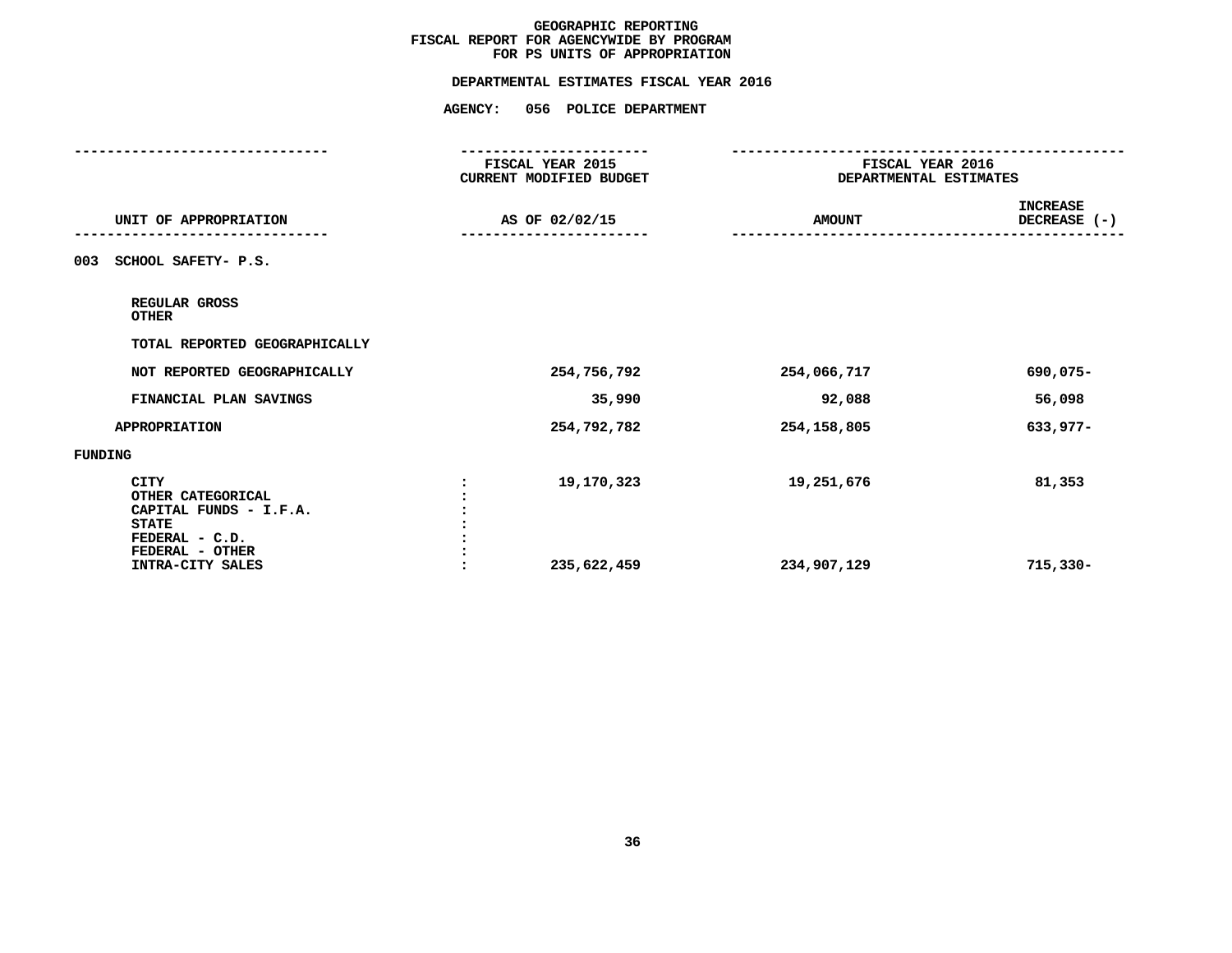|                                                                                                                                     | <b>AGENCY:</b><br>056 POLICE DEPARTMENT                                |                                            |                                 |
|-------------------------------------------------------------------------------------------------------------------------------------|------------------------------------------------------------------------|--------------------------------------------|---------------------------------|
|                                                                                                                                     | ----------------<br>FISCAL YEAR 2015<br><b>CURRENT MODIFIED BUDGET</b> | FISCAL YEAR 2016<br>DEPARTMENTAL ESTIMATES |                                 |
| UNIT OF APPROPRIATION                                                                                                               | AS OF 02/02/15                                                         | <b>AMOUNT</b>                              | <b>INCREASE</b><br>DECREASE (-) |
| <b>ADMINISTRATION-PERSONNEL</b><br>004                                                                                              |                                                                        |                                            |                                 |
| REGULAR GROSS<br><b>OTHER</b>                                                                                                       |                                                                        |                                            |                                 |
| TOTAL REPORTED GEOGRAPHICALLY                                                                                                       |                                                                        |                                            |                                 |
| NOT REPORTED GEOGRAPHICALLY                                                                                                         | 226,261,566                                                            | 226,178,405                                | $83,161-$                       |
| FINANCIAL PLAN SAVINGS                                                                                                              | 2,311,234                                                              | 6,266,132                                  | 3,954,898                       |
| <b>APPROPRIATION</b>                                                                                                                | 228,572,800                                                            | 232,444,537                                | 3,871,737                       |
| <b>FUNDING</b>                                                                                                                      |                                                                        |                                            |                                 |
| <b>CITY</b><br>OTHER CATEGORICAL<br>CAPITAL FUNDS - I.F.A.<br><b>STATE</b><br>FEDERAL - C.D.<br>FEDERAL - OTHER<br>INTRA-CITY SALES | 228,087,800<br>485,000                                                 | 232,044,537<br>400,000                     | 3,956,737<br>$85,000 -$         |
|                                                                                                                                     |                                                                        |                                            |                                 |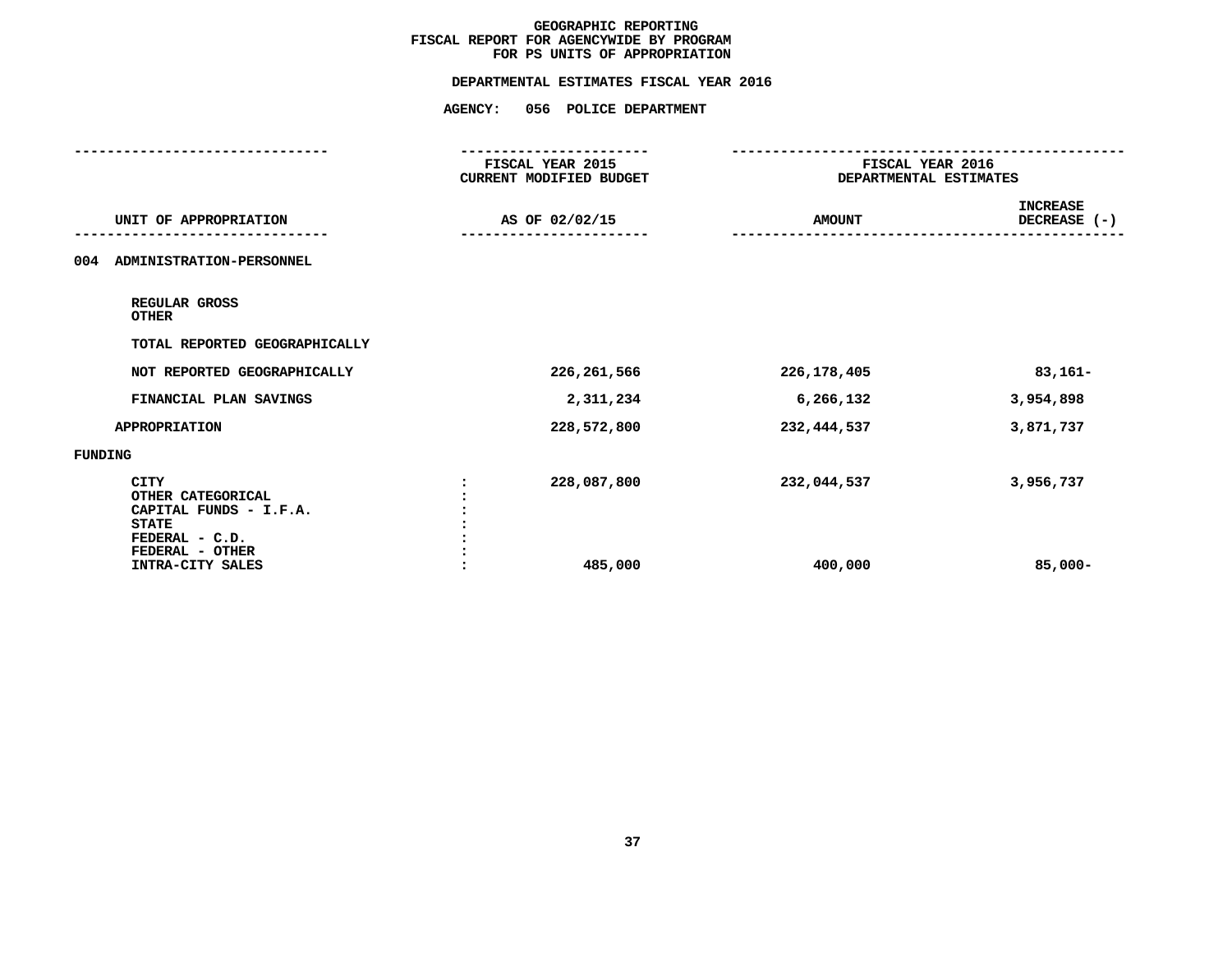|                                                                                                                                     | <b>AGENCY:</b><br>056 POLICE DEPARTMENT                          |                      |                                            |  |  |
|-------------------------------------------------------------------------------------------------------------------------------------|------------------------------------------------------------------|----------------------|--------------------------------------------|--|--|
|                                                                                                                                     | -----------------<br>FISCAL YEAR 2015<br>CURRENT MODIFIED BUDGET |                      | FISCAL YEAR 2016<br>DEPARTMENTAL ESTIMATES |  |  |
| UNIT OF APPROPRIATION                                                                                                               | AS OF 02/02/15                                                   | <b>AMOUNT</b>        | INCREASE<br>DECREASE (-)                   |  |  |
| CRIMINAL JUSTICE<br>006                                                                                                             |                                                                  |                      |                                            |  |  |
| REGULAR GROSS<br><b>OTHER</b>                                                                                                       |                                                                  |                      |                                            |  |  |
| TOTAL REPORTED GEOGRAPHICALLY                                                                                                       |                                                                  |                      |                                            |  |  |
| NOT REPORTED GEOGRAPHICALLY                                                                                                         | 86,979,337                                                       | 86,979,337           |                                            |  |  |
| FINANCIAL PLAN SAVINGS                                                                                                              | 359,211                                                          | 662,615              | 303,404                                    |  |  |
| <b>APPROPRIATION</b>                                                                                                                | 87,338,548                                                       | 87,641,952           | 303,404                                    |  |  |
| FUNDING                                                                                                                             |                                                                  |                      |                                            |  |  |
| <b>CITY</b><br>OTHER CATEGORICAL<br>CAPITAL FUNDS - I.F.A.<br><b>STATE</b><br>FEDERAL - C.D.<br>FEDERAL - OTHER<br>INTRA-CITY SALES | 87,292,548<br>46,000                                             | 87,595,952<br>46,000 | 303,404                                    |  |  |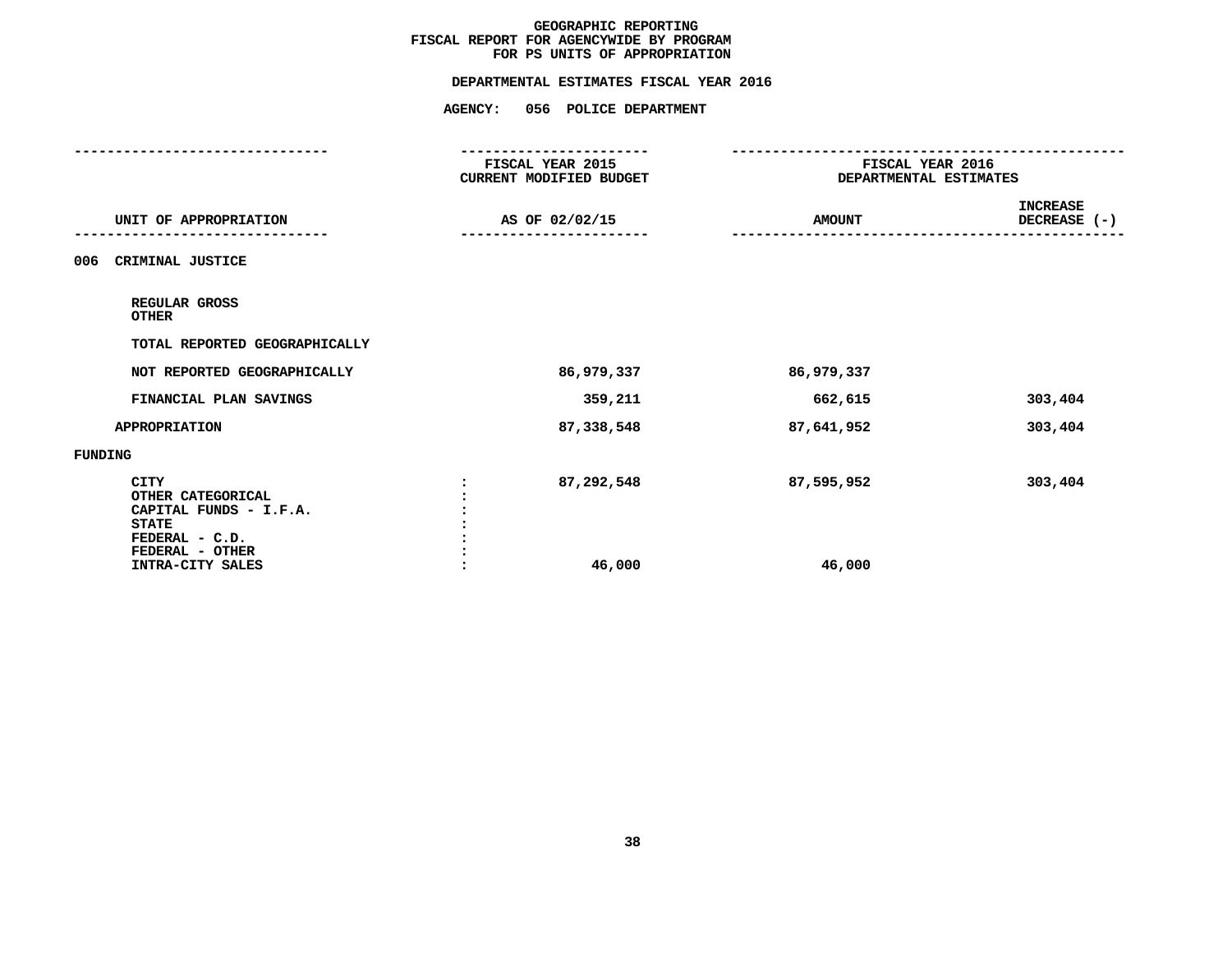| <b>AGENCY:</b>                              |                                            |                                        |
|---------------------------------------------|--------------------------------------------|----------------------------------------|
| FISCAL YEAR 2015<br>CURRENT MODIFIED BUDGET | FISCAL YEAR 2016<br>DEPARTMENTAL ESTIMATES |                                        |
| AS OF 02/02/15                              | <b>AMOUNT</b>                              | <b>INCREASE</b><br>DECREASE (-)        |
|                                             |                                            |                                        |
|                                             |                                            |                                        |
|                                             |                                            |                                        |
| 135,107,208                                 | 123,519,708                                | 11,587,500-                            |
| 199,178                                     | 339,034                                    | 139,856                                |
| 135,306,386                                 | 123,858,742                                | 11,447,644-                            |
|                                             |                                            |                                        |
| 122, 175, 176<br>11,205,731<br>1,925,479    | 123,858,742                                | 1,683,566<br>11,205,731-<br>1,925,479- |
|                                             |                                            | 056 POLICE DEPARTMENT                  |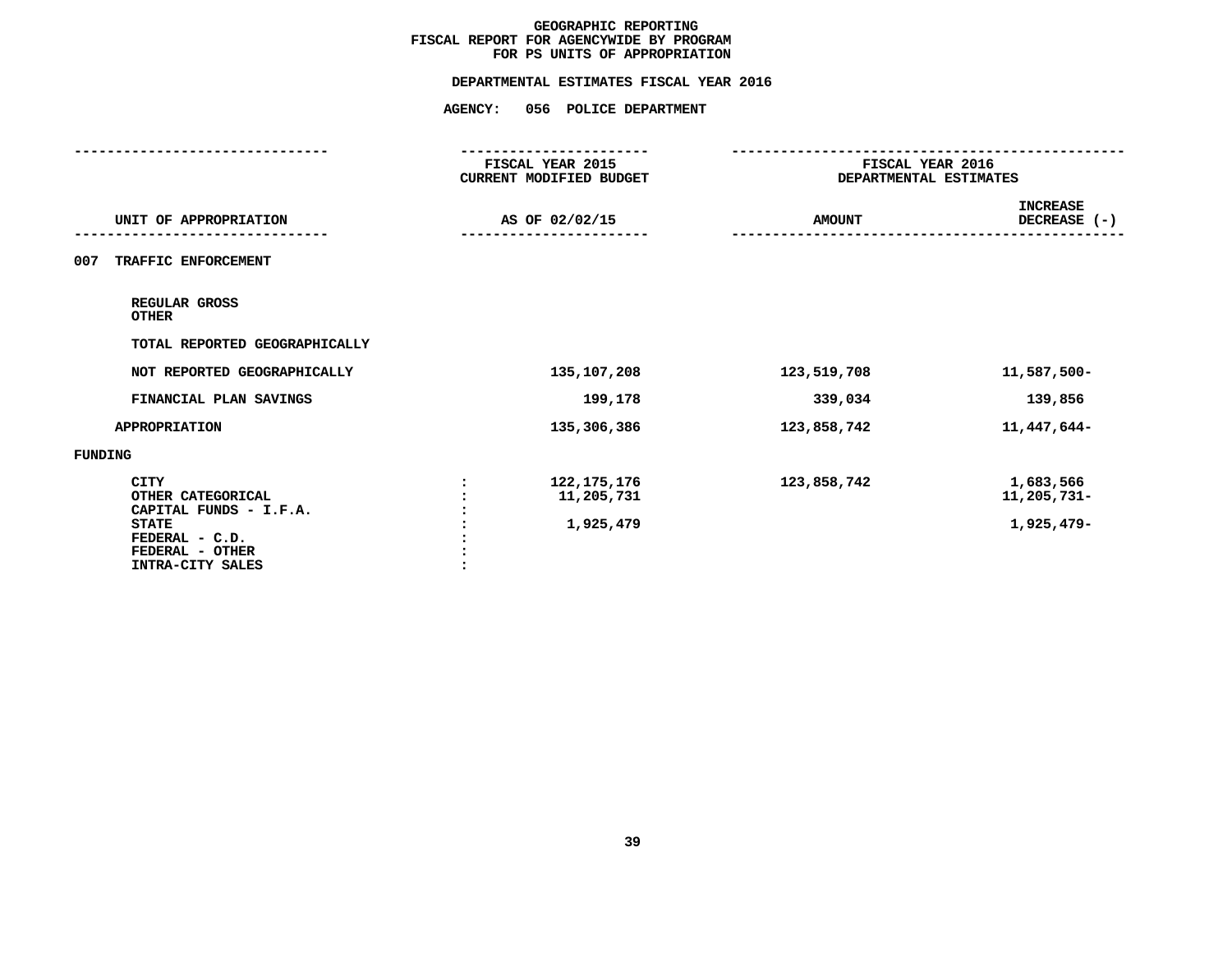|                                                                                                                                     | <b>AGENCY:</b><br>056 POLICE DEPARTMENT     |               |                                            |  |  |
|-------------------------------------------------------------------------------------------------------------------------------------|---------------------------------------------|---------------|--------------------------------------------|--|--|
|                                                                                                                                     | FISCAL YEAR 2015<br>CURRENT MODIFIED BUDGET |               | FISCAL YEAR 2016<br>DEPARTMENTAL ESTIMATES |  |  |
| UNIT OF APPROPRIATION                                                                                                               | AS OF 02/02/15                              | <b>AMOUNT</b> | INCREASE<br>DECREASE (-)                   |  |  |
| TRANSIT POLICE-PS<br>008                                                                                                            |                                             |               |                                            |  |  |
| REGULAR GROSS<br><b>OTHER</b>                                                                                                       |                                             |               |                                            |  |  |
| TOTAL REPORTED GEOGRAPHICALLY                                                                                                       |                                             |               |                                            |  |  |
| NOT REPORTED GEOGRAPHICALLY                                                                                                         | 216,792,331                                 | 219,650,366   | 2,858,035                                  |  |  |
| FINANCIAL PLAN SAVINGS                                                                                                              | 211,689                                     | 589,223       | 377,534                                    |  |  |
| <b>APPROPRIATION</b>                                                                                                                | 217,004,020                                 | 220,239,589   | 3,235,569                                  |  |  |
| FUNDING                                                                                                                             |                                             |               |                                            |  |  |
| <b>CITY</b><br>OTHER CATEGORICAL<br>CAPITAL FUNDS - I.F.A.<br><b>STATE</b><br>FEDERAL - C.D.<br>FEDERAL - OTHER<br>INTRA-CITY SALES | 217,004,020                                 | 220,239,589   | 3,235,569                                  |  |  |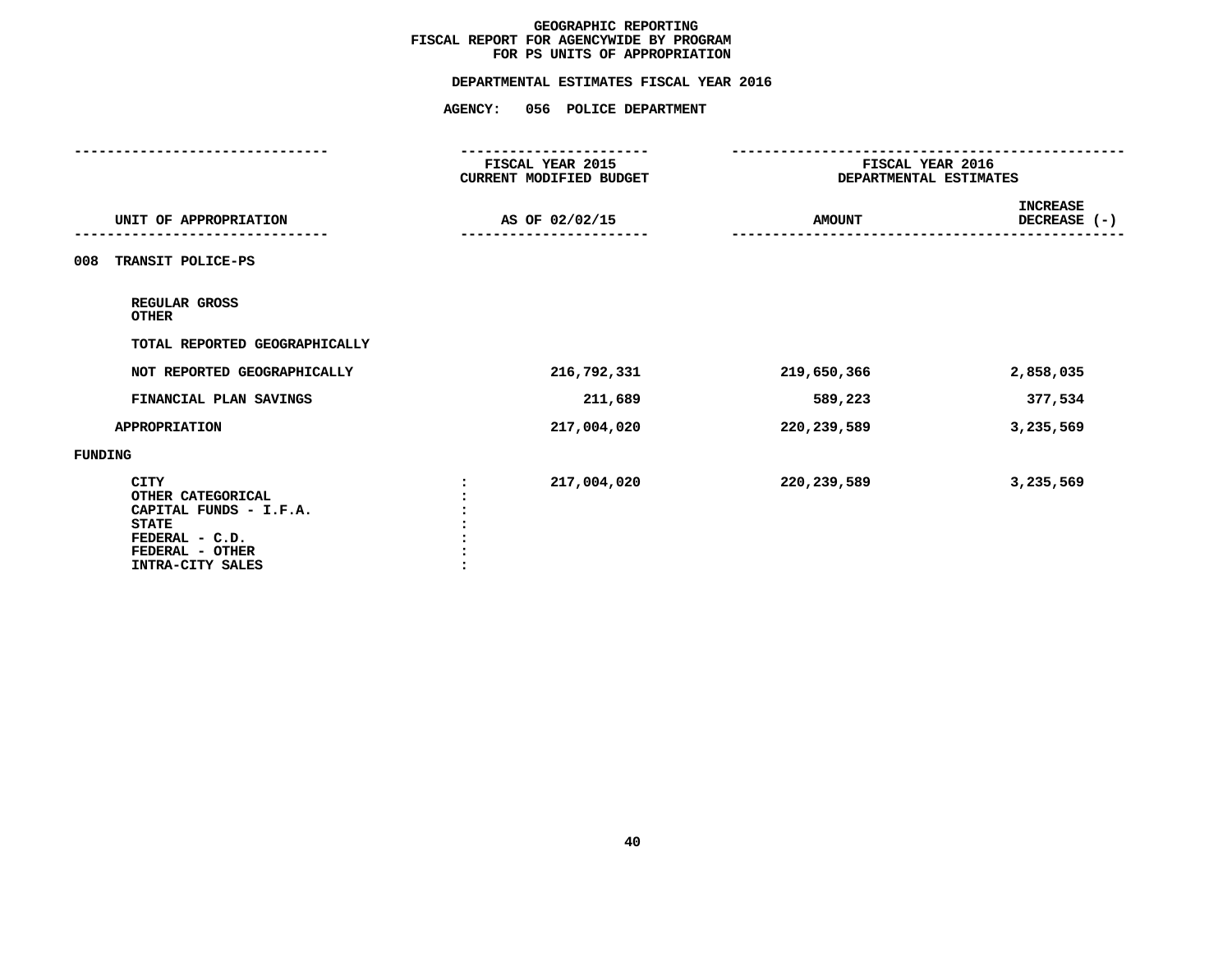|                                                                                                                                     | <b>AGENCY:</b><br>056 POLICE DEPARTMENT     |               |                                            |  |  |
|-------------------------------------------------------------------------------------------------------------------------------------|---------------------------------------------|---------------|--------------------------------------------|--|--|
|                                                                                                                                     | FISCAL YEAR 2015<br>CURRENT MODIFIED BUDGET |               | FISCAL YEAR 2016<br>DEPARTMENTAL ESTIMATES |  |  |
| UNIT OF APPROPRIATION                                                                                                               | AS OF 02/02/15                              | <b>AMOUNT</b> | <b>INCREASE</b><br>DECREASE (-)            |  |  |
| HOUSING POLICE-PS<br>009                                                                                                            |                                             |               |                                            |  |  |
| REGULAR GROSS<br><b>OTHER</b>                                                                                                       |                                             |               |                                            |  |  |
| TOTAL REPORTED GEOGRAPHICALLY                                                                                                       |                                             |               |                                            |  |  |
| NOT REPORTED GEOGRAPHICALLY                                                                                                         | 164,336,165                                 | 164,340,528   | 4,363                                      |  |  |
| FINANCIAL PLAN SAVINGS                                                                                                              | 4,424,891                                   | 7,161,560     | 2,736,669                                  |  |  |
| <b>APPROPRIATION</b>                                                                                                                | 168,761,056                                 | 171,502,088   | 2,741,032                                  |  |  |
| FUNDING                                                                                                                             |                                             |               |                                            |  |  |
| <b>CITY</b><br>OTHER CATEGORICAL<br>CAPITAL FUNDS - I.F.A.<br><b>STATE</b><br>FEDERAL - C.D.<br>FEDERAL - OTHER<br>INTRA-CITY SALES | 168,761,056                                 | 171,502,088   | 2,741,032                                  |  |  |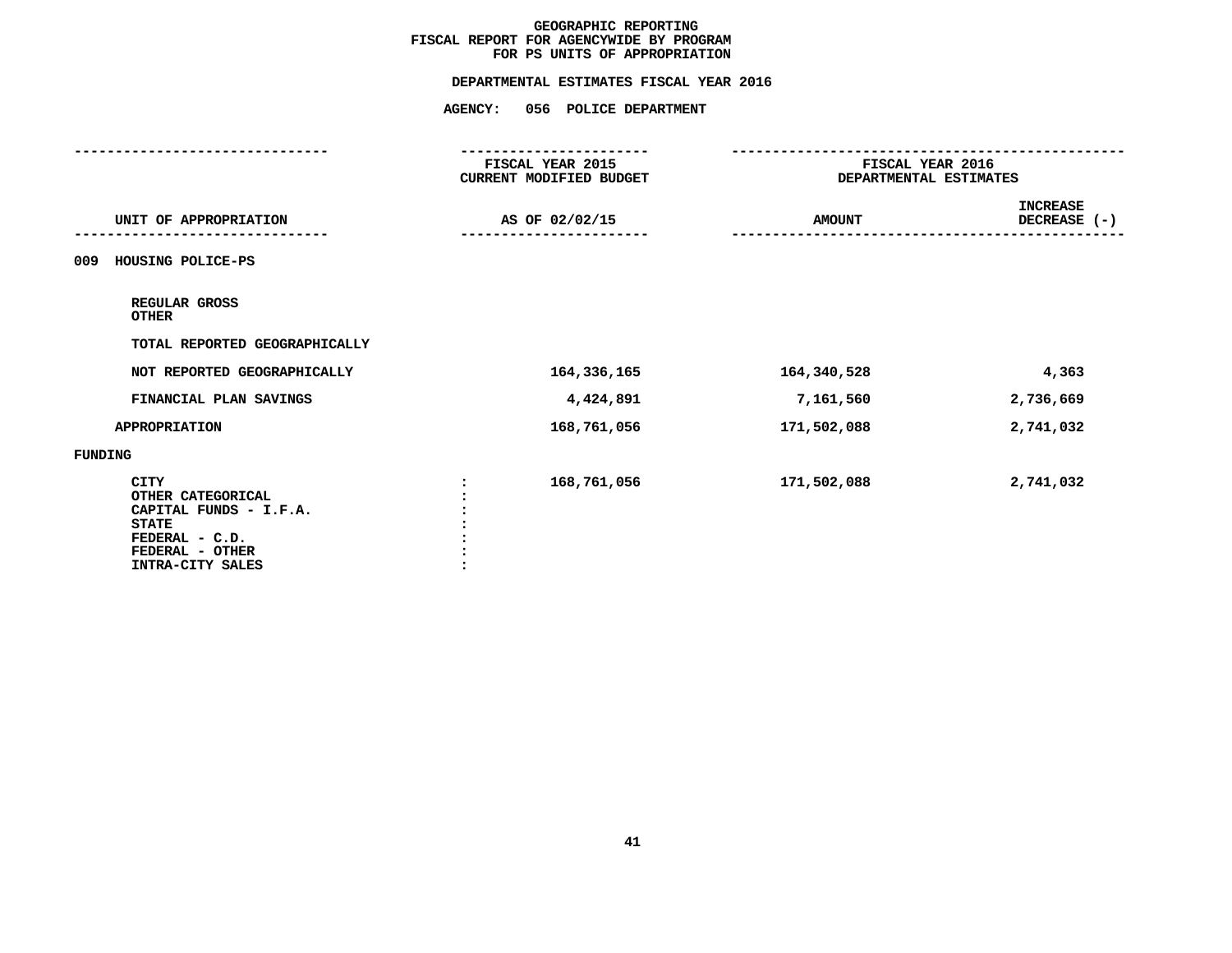# **DEPARTMENTAL ESTIMATES FISCAL YEAR <sup>2016</sup>**

|                                                                            |                | FISCAL YEAR 2015<br>CURRENT MODIFIED BUDGET |                       | FISCAL YEAR 2016<br>DEPARTMENTAL ESTIMATES |  |
|----------------------------------------------------------------------------|----------------|---------------------------------------------|-----------------------|--------------------------------------------|--|
| UNIT OF APPROPRIATION                                                      | AS OF 02/02/15 |                                             | <b>AMOUNT</b>         | <b>INCREASE</b><br>DECREASE (-)            |  |
| OPERATIONS-OTPS<br>100                                                     |                |                                             |                       |                                            |  |
| TOTAL REPORTED GEOGRAPHICALLY                                              |                |                                             |                       |                                            |  |
| NOT REPORTED GEOGRAPHICALLY                                                |                | 208,672,904                                 | 70,833,667            | 137,839,237-                               |  |
| FINANCIAL PLAN SAVINGS                                                     |                | 22,848,382-                                 | $3,093,437-$          | 19,754,945                                 |  |
| <b>APPROPRIATION</b>                                                       |                | 185,824,522                                 | 67,740,230            | 118,084,292-                               |  |
| FUNDING                                                                    |                |                                             |                       |                                            |  |
| <b>CITY</b><br>OTHER CATEGORICAL<br>CAPITAL FUNDS - I.F.A.<br><b>STATE</b> |                | 53,996,176<br>137,596<br>6,008,398          | 52,760,409<br>87,544  | 1,235,767-<br>137,596-<br>5,920,854-       |  |
| FEDERAL - C.D.<br>FEDERAL - OTHER<br>INTRA-CITY SALES                      |                | 125,255,879<br>426,473                      | 14,514,482<br>377,795 | 110,741,397-<br>48,678-                    |  |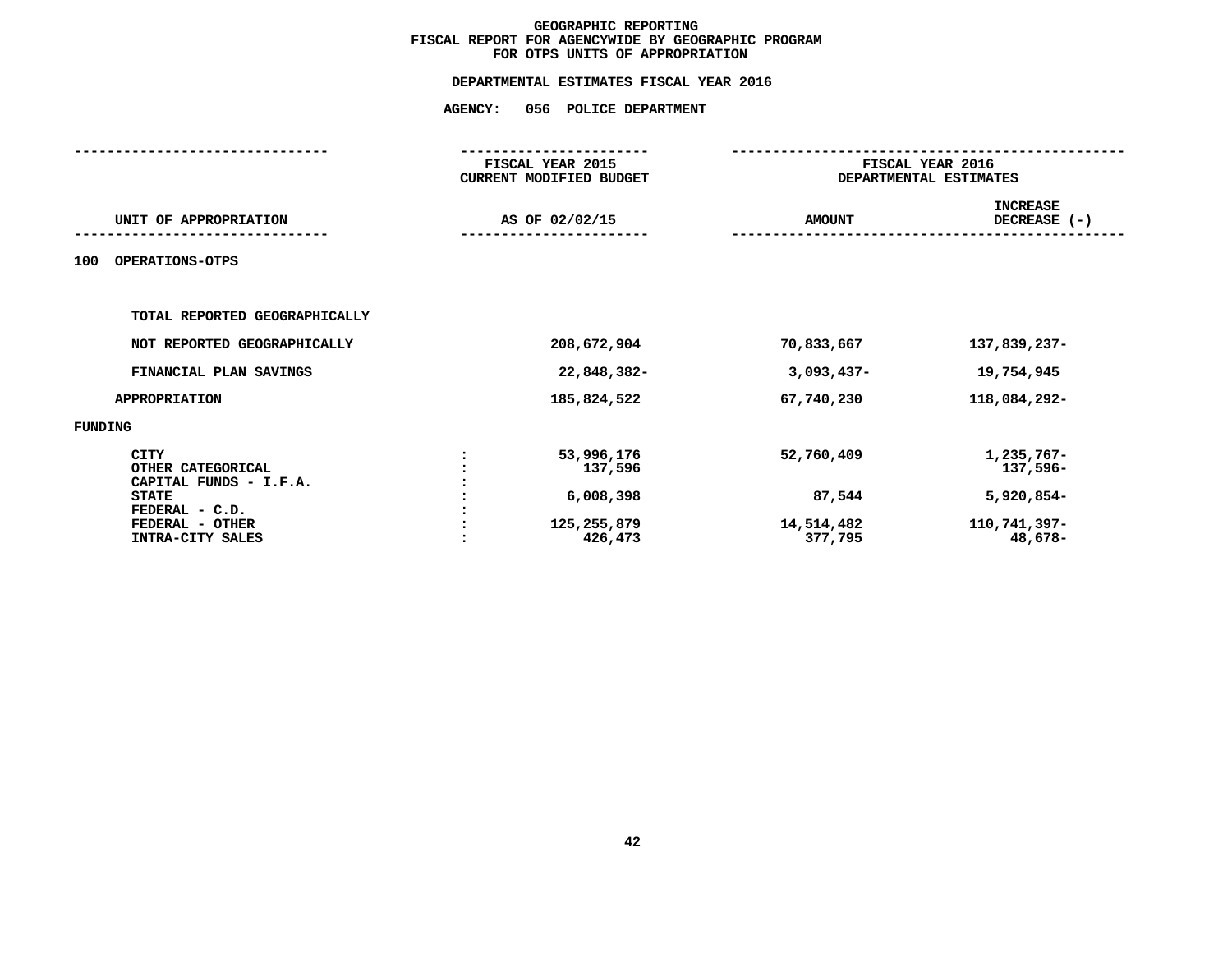# **DEPARTMENTAL ESTIMATES FISCAL YEAR <sup>2016</sup>**

| <b>AGENCY:</b> | 056 POLICE DEPARTMENT                           |                                             |                                                     |  |
|----------------|-------------------------------------------------|---------------------------------------------|-----------------------------------------------------|--|
|                |                                                 |                                             | FISCAL YEAR 2016<br>DEPARTMENTAL ESTIMATES          |  |
| AS OF 02/02/15 |                                                 | <b>AMOUNT</b>                               | <b>INCREASE</b><br>DECREASE (-)                     |  |
|                |                                                 |                                             |                                                     |  |
|                |                                                 |                                             |                                                     |  |
|                | 149,663,445                                     | 12,704,140                                  | 136,959,305-                                        |  |
|                |                                                 | 500,851                                     | 500,851                                             |  |
|                | 149,663,445                                     | 13,204,991                                  | 136,458,454-                                        |  |
|                |                                                 |                                             |                                                     |  |
|                | 14,050,167<br>675,365<br>105,000<br>134,832,913 | 13,204,991                                  | 845,176-<br>675,365-<br>$105,000 -$<br>134,832,913- |  |
|                |                                                 | FISCAL YEAR 2015<br>CURRENT MODIFIED BUDGET |                                                     |  |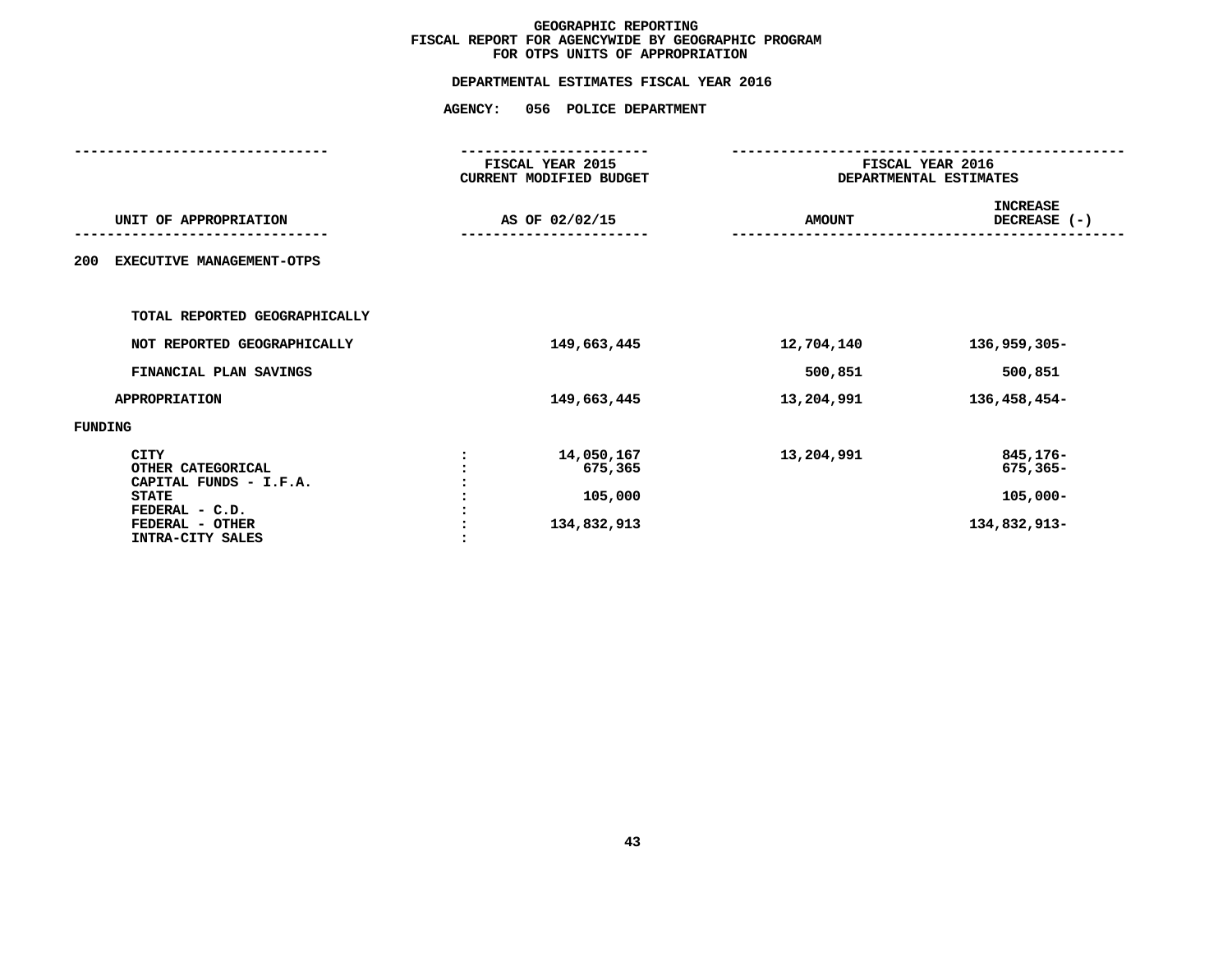# **DEPARTMENTAL ESTIMATES FISCAL YEAR <sup>2016</sup>**

# **AGENCY: <sup>056</sup> POLICE DEPARTMENT**

|                                                                                                                              | FISCAL YEAR 2015<br>CURRENT MODIFIED BUDGET |               | FISCAL YEAR 2016<br>DEPARTMENTAL ESTIMATES |  |
|------------------------------------------------------------------------------------------------------------------------------|---------------------------------------------|---------------|--------------------------------------------|--|
| UNIT OF APPROPRIATION                                                                                                        | AS OF 02/02/15                              | <b>AMOUNT</b> | <b>INCREASE</b><br>DECREASE (-)            |  |
| 300 SCHOOL SAFETY- OTPS                                                                                                      |                                             |               |                                            |  |
| TOTAL REPORTED GEOGRAPHICALLY                                                                                                |                                             |               |                                            |  |
| NOT REPORTED GEOGRAPHICALLY                                                                                                  | 4,903,848                                   | 4,903,848     |                                            |  |
| FINANCIAL PLAN SAVINGS                                                                                                       |                                             |               |                                            |  |
| <b>APPROPRIATION</b>                                                                                                         | 4,903,848                                   | 4,903,848     |                                            |  |
| FUNDING                                                                                                                      |                                             |               |                                            |  |
| CITY<br>OTHER CATEGORICAL<br>CAPITAL FUNDS - I.F.A.<br><b>STATE</b><br>FEDERAL - C.D.<br>FEDERAL - OTHER<br>INTRA-CITY SALES | 4,903,848                                   | 4,903,848     |                                            |  |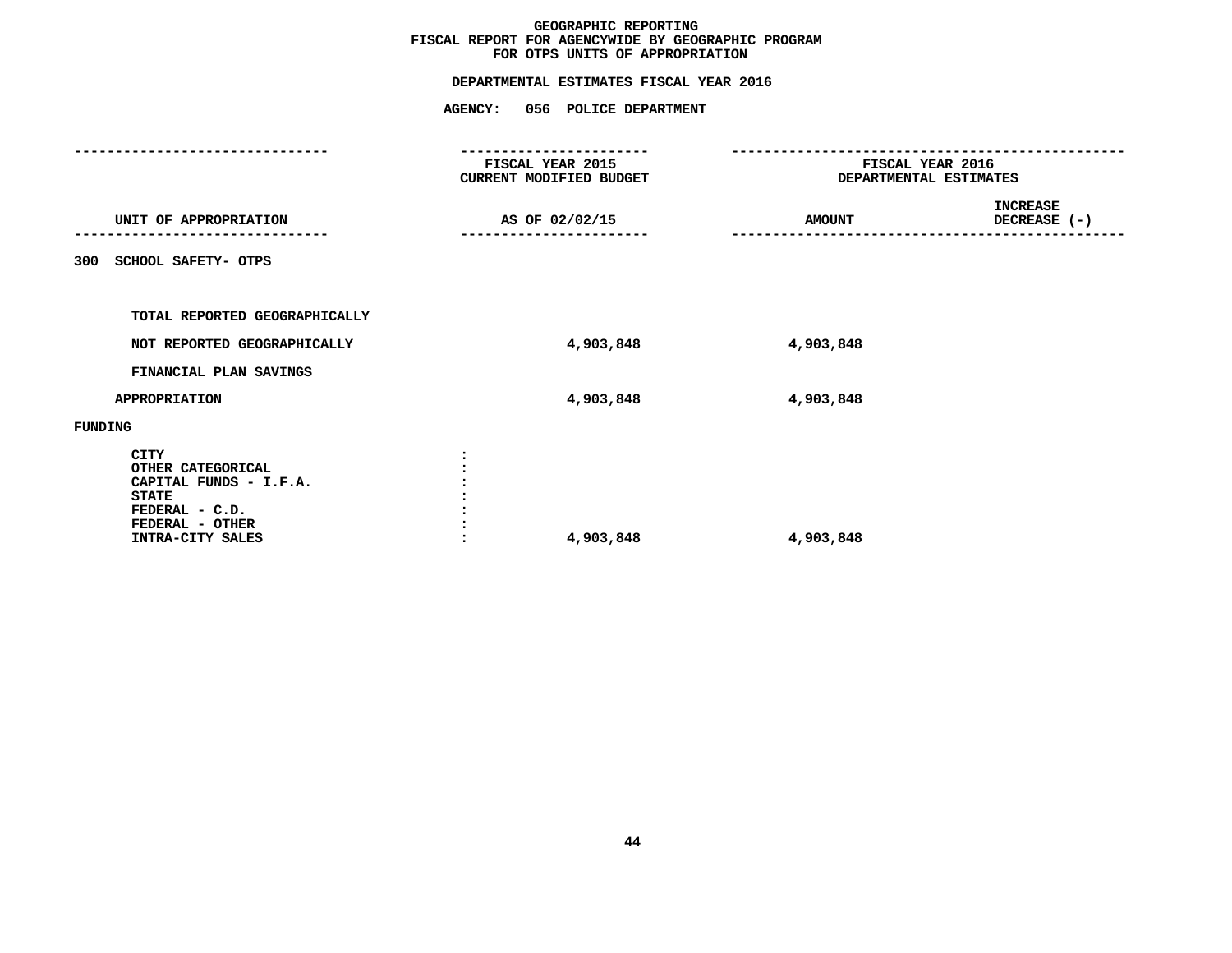# **DEPARTMENTAL ESTIMATES FISCAL YEAR <sup>2016</sup>**

|                                                                                                                                     | <b>AGENCY:</b> | 056 POLICE DEPARTMENT                                            |                                    |                                                                   |  |  |
|-------------------------------------------------------------------------------------------------------------------------------------|----------------|------------------------------------------------------------------|------------------------------------|-------------------------------------------------------------------|--|--|
|                                                                                                                                     |                | FISCAL YEAR 2015<br>CURRENT MODIFIED BUDGET                      |                                    | FISCAL YEAR 2016<br>DEPARTMENTAL ESTIMATES                        |  |  |
| UNIT OF APPROPRIATION                                                                                                               |                | AS OF 02/02/15                                                   | <b>AMOUNT</b>                      | <b>INCREASE</b><br>DECREASE (-)                                   |  |  |
| ADMINISTRATION-OTPS<br>400                                                                                                          |                |                                                                  |                                    |                                                                   |  |  |
| TOTAL REPORTED GEOGRAPHICALLY                                                                                                       |                |                                                                  |                                    |                                                                   |  |  |
| NOT REPORTED GEOGRAPHICALLY                                                                                                         |                | 275,856,996                                                      | 247,349,640                        | 28,507,356-                                                       |  |  |
| FINANCIAL PLAN SAVINGS                                                                                                              |                | $2,640,445-$                                                     | 18,896,267                         | 21,536,712                                                        |  |  |
| <b>APPROPRIATION</b>                                                                                                                |                | 273, 216, 551                                                    | 266, 245, 267                      | $6,970,644-$                                                      |  |  |
| FUNDING                                                                                                                             |                |                                                                  |                                    |                                                                   |  |  |
| <b>CITY</b><br>OTHER CATEGORICAL<br>CAPITAL FUNDS - I.F.A.<br><b>STATE</b><br>FEDERAL - C.D.<br>FEDERAL - OTHER<br>INTRA-CITY SALES |                | 238, 445, 175<br>1,472,042<br>1,289,261<br>31,870,072<br>140,001 | 264,785,907<br>1,448,000<br>12,000 | 26,340,732<br>1,472,042-<br>1,289,261-<br>30,422,072-<br>128,001- |  |  |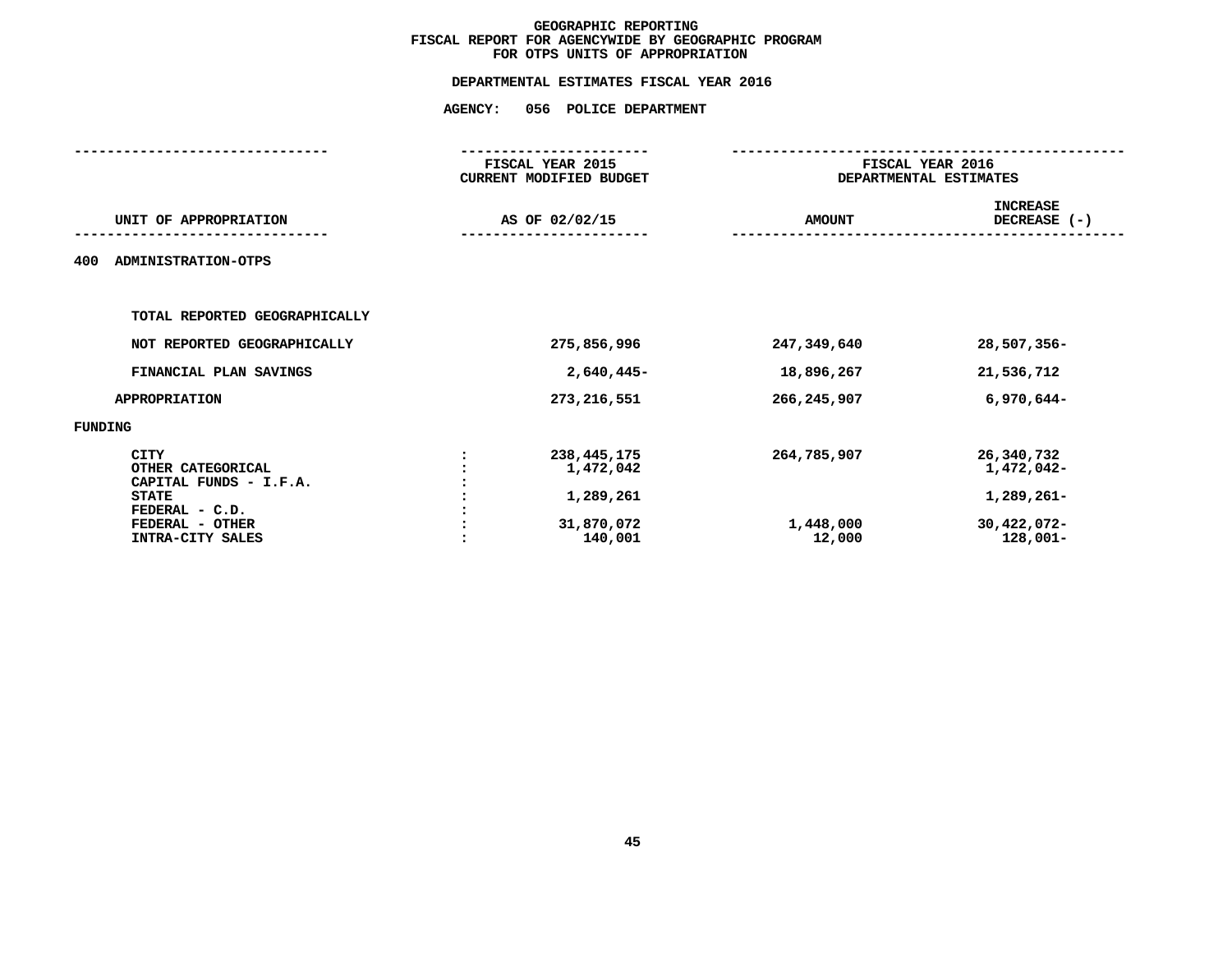# **DEPARTMENTAL ESTIMATES FISCAL YEAR <sup>2016</sup>**

# **AGENCY: <sup>056</sup> POLICE DEPARTMENT**

|                                                                                                                              | FISCAL YEAR 2015<br>CURRENT MODIFIED BUDGET | FISCAL YEAR 2016<br>DEPARTMENTAL ESTIMATES |                          |  |
|------------------------------------------------------------------------------------------------------------------------------|---------------------------------------------|--------------------------------------------|--------------------------|--|
| UNIT OF APPROPRIATION                                                                                                        | AS OF 02/02/15                              | <b>AMOUNT</b>                              | INCREASE<br>DECREASE (-) |  |
| 600 CRIMINAL JUSTICE-OTPS                                                                                                    |                                             |                                            |                          |  |
| TOTAL REPORTED GEOGRAPHICALLY                                                                                                |                                             |                                            |                          |  |
| NOT REPORTED GEOGRAPHICALLY                                                                                                  | 353,817                                     | 353,817                                    |                          |  |
| FINANCIAL PLAN SAVINGS                                                                                                       |                                             |                                            |                          |  |
| <b>APPROPRIATION</b>                                                                                                         | 353,817                                     | 353,817                                    |                          |  |
| FUNDING                                                                                                                      |                                             |                                            |                          |  |
| CITY<br>OTHER CATEGORICAL<br>CAPITAL FUNDS - I.F.A.<br><b>STATE</b><br>FEDERAL - C.D.<br>FEDERAL - OTHER<br>INTRA-CITY SALES | 349,817<br>4,000                            | 349,817<br>4,000                           |                          |  |
|                                                                                                                              |                                             |                                            |                          |  |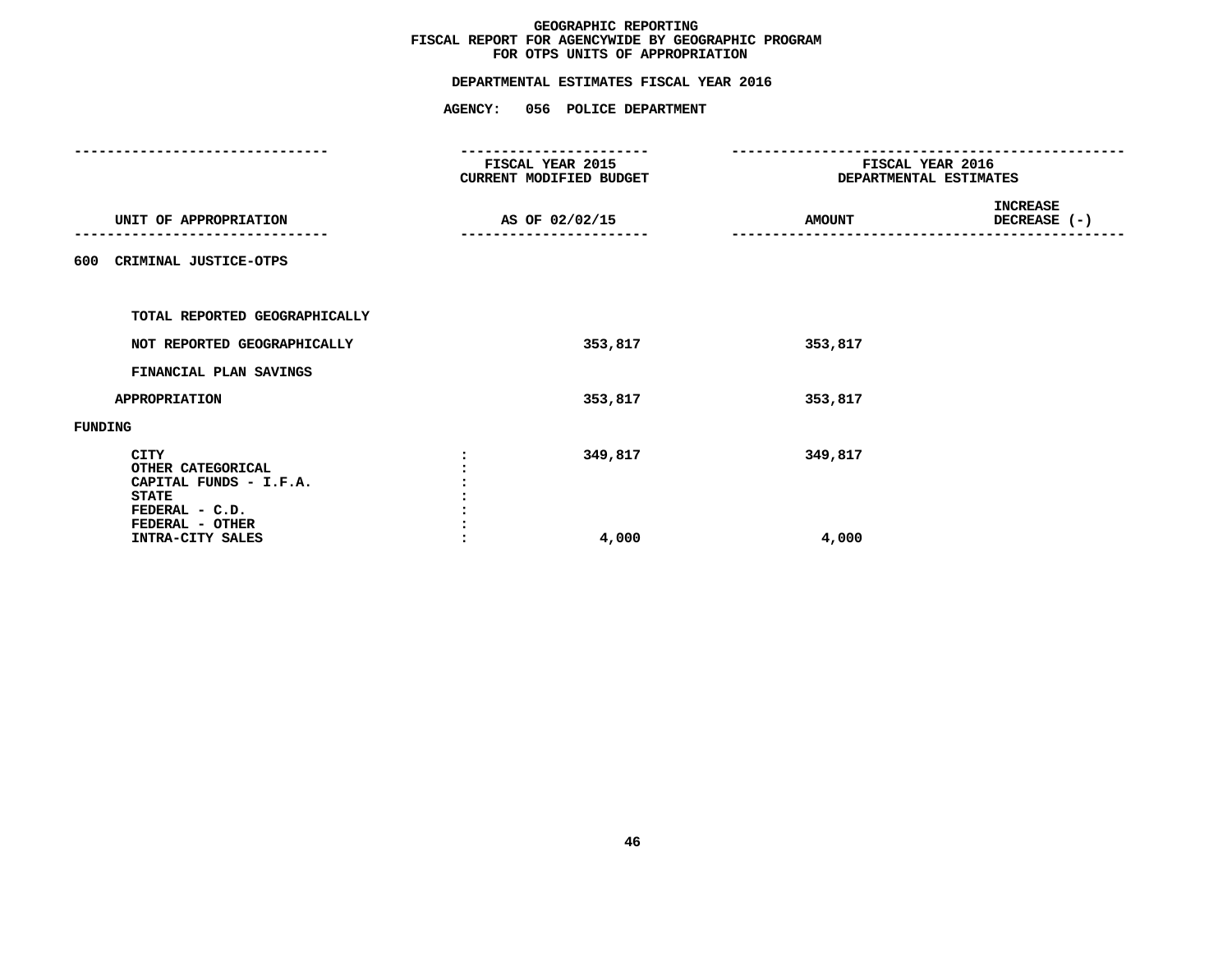# **DEPARTMENTAL ESTIMATES FISCAL YEAR <sup>2016</sup>**

|                                                            | <b>AGENCY:</b> | 056 POLICE DEPARTMENT                       |               |                                            |  |  |
|------------------------------------------------------------|----------------|---------------------------------------------|---------------|--------------------------------------------|--|--|
|                                                            |                | FISCAL YEAR 2015<br>CURRENT MODIFIED BUDGET |               | FISCAL YEAR 2016<br>DEPARTMENTAL ESTIMATES |  |  |
| UNIT OF APPROPRIATION                                      |                | AS OF 02/02/15                              | <b>AMOUNT</b> | <b>INCREASE</b><br>DECREASE (-)            |  |  |
| TRAFFIC ENFORCEMENT-OTPS<br>700                            |                |                                             |               |                                            |  |  |
| TOTAL REPORTED GEOGRAPHICALLY                              |                |                                             |               |                                            |  |  |
| NOT REPORTED GEOGRAPHICALLY                                |                | 11,106,968                                  | 10,095,783    | 1,011,185-                                 |  |  |
| FINANCIAL PLAN SAVINGS                                     |                |                                             |               |                                            |  |  |
| <b>APPROPRIATION</b>                                       |                | 11,106,968                                  | 10,095,783    | 1,011,185-                                 |  |  |
| FUNDING                                                    |                |                                             |               |                                            |  |  |
| <b>CITY</b><br>OTHER CATEGORICAL<br>CAPITAL FUNDS - I.F.A. |                | 10,587,631                                  | 10,095,783    | 491,848-                                   |  |  |
| <b>STATE</b>                                               |                | 379,337                                     |               | $379,337-$                                 |  |  |
| FEDERAL - C.D.<br>FEDERAL - OTHER<br>INTRA-CITY SALES      |                | 140,000                                     |               | 140,000-                                   |  |  |
|                                                            |                |                                             |               |                                            |  |  |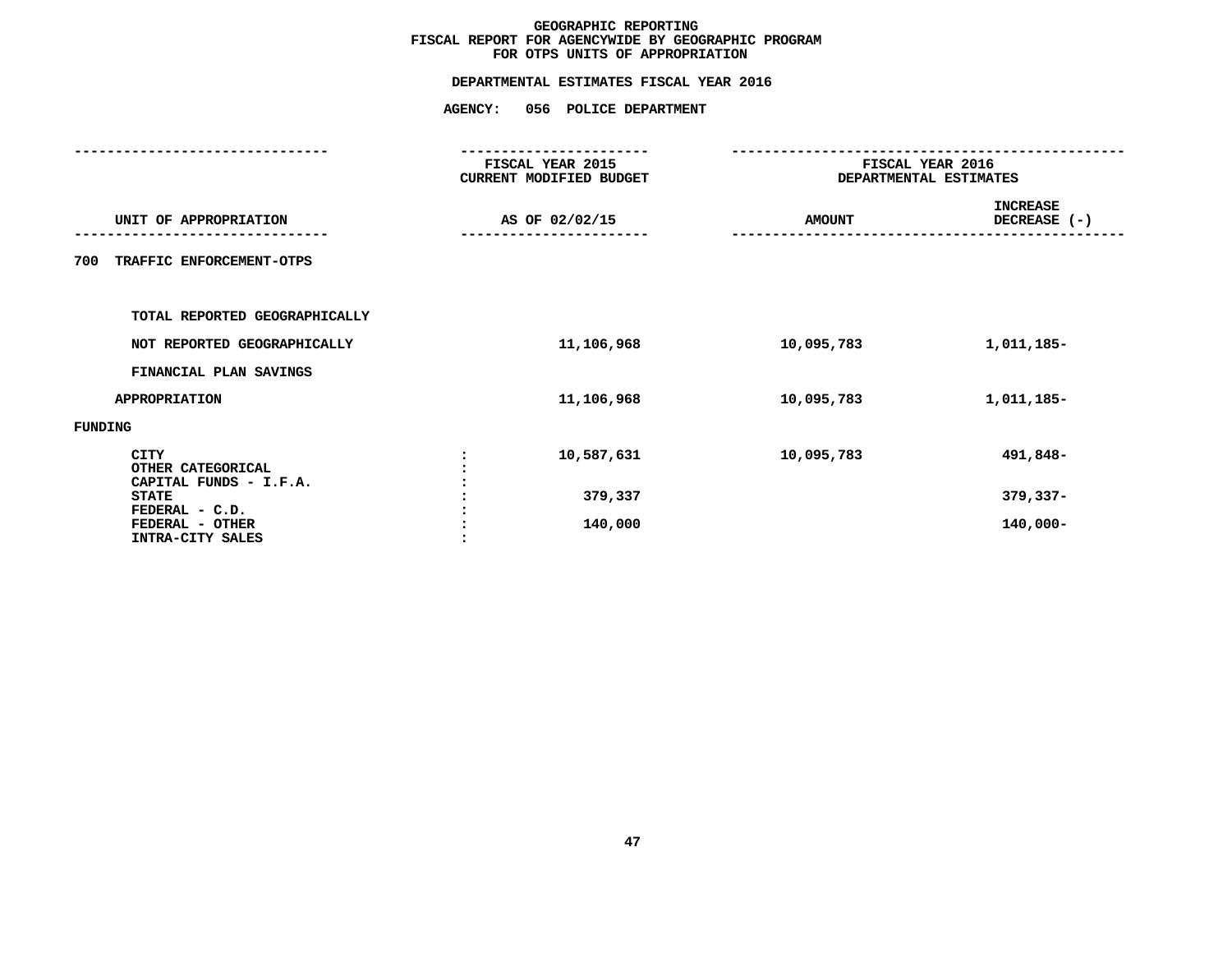### GEOGRAPHIC REPORTING<br>FISCAL REPORT AGENCYWIDE SUMMARY

### **FISCAL REPORT AGENCYWIDE SUMMARY DEPARTMENTAL ESTIMATES FISCAL YEAR <sup>2016</sup>**

#### **AGENCY: <sup>056</sup> POLICE DEPARTMENT**

|                                                                                                                                                       | FISCAL YEAR 2015<br><b>CURRENT MODIFIED BUDGET</b>                      |                                                         | FISCAL YEAR 2016<br>DEPARTMENTAL ESTIMATES                            |  |  |
|-------------------------------------------------------------------------------------------------------------------------------------------------------|-------------------------------------------------------------------------|---------------------------------------------------------|-----------------------------------------------------------------------|--|--|
| UNIT OF APPROPRIATION                                                                                                                                 | AS OF 02/02/15                                                          | <b>AMOUNT</b>                                           | <b>INCREASE</b><br>DECREASE (-)                                       |  |  |
| PS APPROPRIATIONS<br>REGULAR GROSS<br><b>OTHER</b>                                                                                                    | 1,552,808,002<br>37,799,142                                             | 1,555,125,272<br>37,799,142                             | 2,317,270                                                             |  |  |
| TOTAL REPORTED GEOGRAPHICALLY<br>NOT REPORTED GEOGRAPHICALLY                                                                                          | 1,590,607,144<br>2,871,955,481                                          | 1,592,924,414<br>2,788,044,202                          | 2,317,270<br>83,911,279-                                              |  |  |
| OTPS APPROPRIATIONS<br>TOTAL REPORTED GEOGRAPHICALLY<br>NOT REPORTED GEOGRAPHICALLY                                                                   | 650,557,978                                                             | 346,240,895                                             | 304, 317, 083-                                                        |  |  |
| FINANCIAL PLAN SAVINGS<br><b>APPROPRIATIONS</b>                                                                                                       | 8,658,956<br>5,121,779,559                                              | 70,933,797<br>4,798,143,308                             | 62,274,841<br>323,636,251-                                            |  |  |
| <b>FUNDING</b><br><b>CITY</b><br>OTHER CATEGORICAL<br>CAPITAL FUNDS - I.F.A.<br><b>STATE</b><br>FEDERAL - C.D.<br>FEDERAL - OTHER<br>INTRA-CITY SALES | 4,532,353,769<br>16,962,393<br>10,702,070<br>319,719,712<br>242,041,615 | 4,532,587,694<br>732,008<br>24, 165, 334<br>240,658,272 | 233,925<br>16,962,393-<br>$9,970,062 -$<br>295,554,378-<br>1,383,343- |  |  |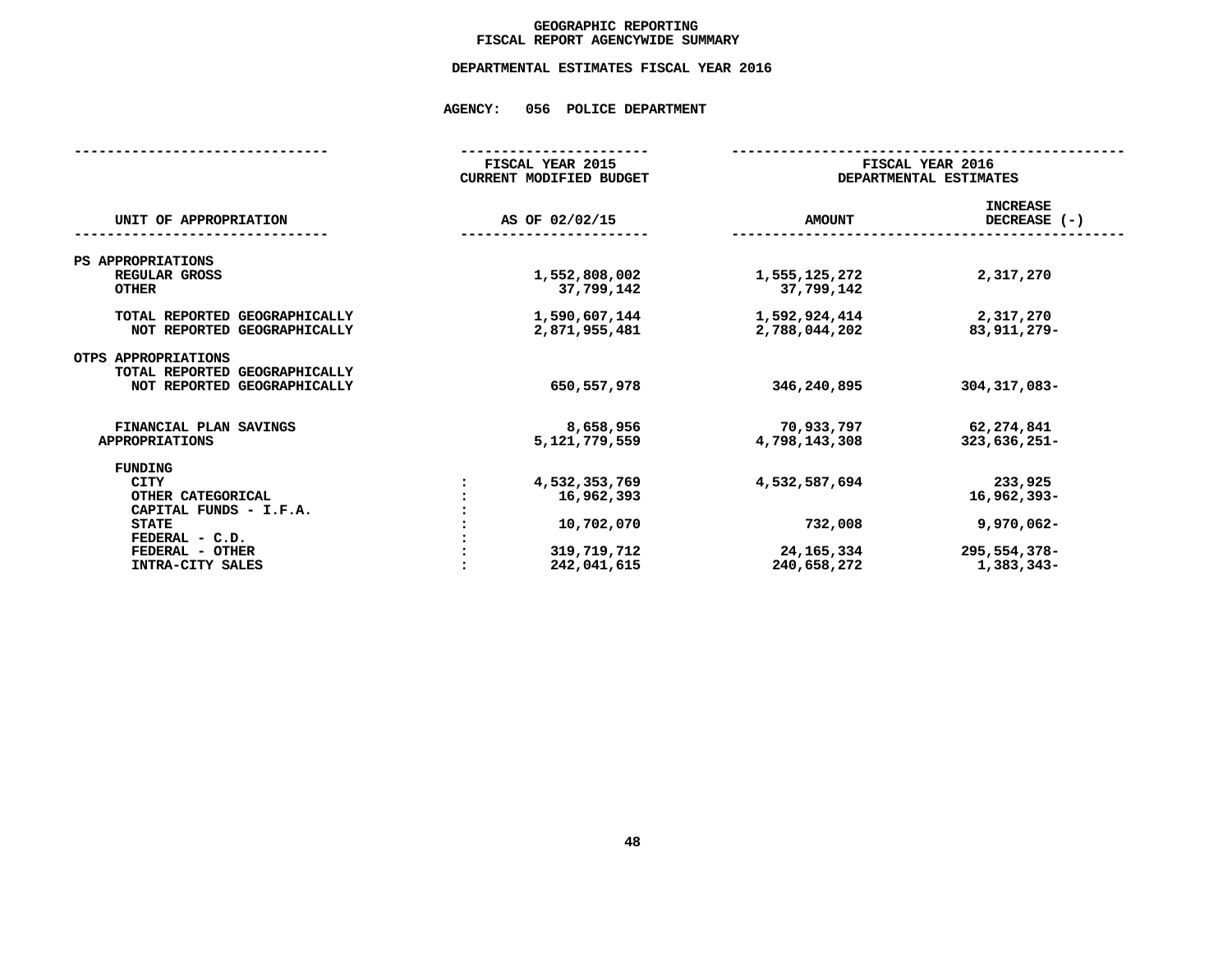**DEPARTMENTAL ESTIMATES FISCAL YEAR <sup>2016</sup>AGENCY <sup>057</sup> FIRE DEPARTMENT BOROUGH**BRONX<br>**ENG & LAD CO, BATT, DIV, B C PROGRAMENG** & LAD CO, BATT, DIV, B C<br>N 002 FIRE EXTING AND EMERG RESP

**UNIT OF APPROPRIATION <sup>002</sup> FIRE EXTING AND EMERG RESP**

|                                | FISCAL YEAR 2015<br>CURRENT MODIFIED BUDGET<br>AS OF 02/02/15<br>FULL TIME |           | FISCAL YEAR 2016<br>DEPARTMENTAL ESTIMATES |           |                    |
|--------------------------------|----------------------------------------------------------------------------|-----------|--------------------------------------------|-----------|--------------------|
|                                |                                                                            |           | FULL TIME                                  |           | <b>INCREASE</b>    |
| LOCAL SERVICE DISTRICT         | <b>AMOUNT</b>                                                              | POSITIONS | <b>AMOUNT</b>                              | POSITIONS | <b>DECREASE(-)</b> |
| BX ENG & LAD CO, BATT, DIV, BC | 190,426,261                                                                | 1,679     | 188, 162, 965                              | 1,679     | 2,263,296-         |
| PROGRAM TOTAL:                 | 190,426,261                                                                | 1,679     | 188, 162, 965                              | 1,679     | 2,263,296-         |
|                                |                                                                            |           |                                            |           |                    |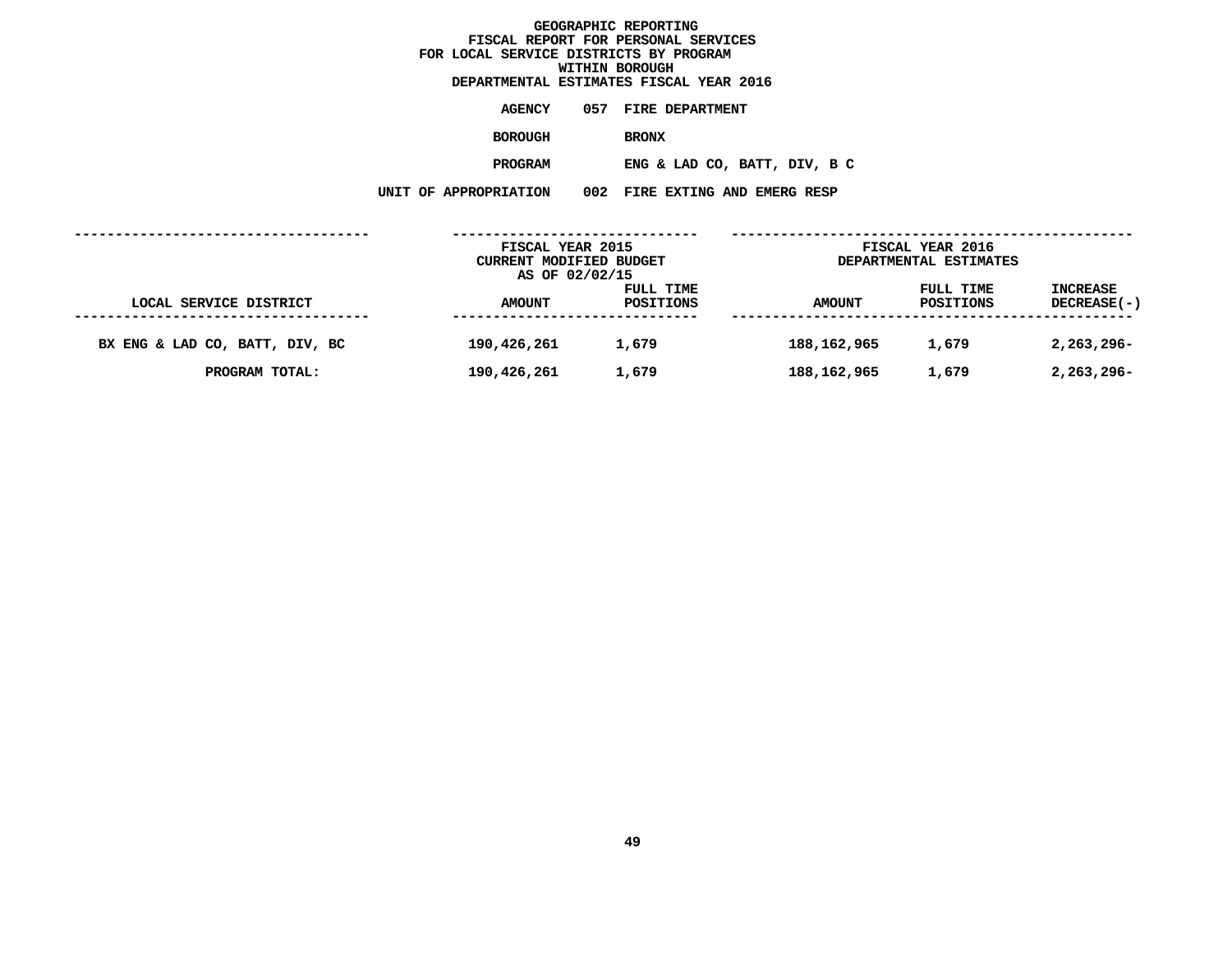**DEPARTMENTAL ESTIMATES FISCAL YEAR <sup>2016</sup>AGENCY <sup>057</sup> FIRE DEPARTMENT BOROUGH**BRONX<br>FIRE PREVENTION **PROGRAMM** FIRE PREVENTION<br>N 004 FIRE PREVENTION

**UNIT OF APPROPRIATION <sup>004</sup> FIRE PREVENTION**

|                        | FISCAL YEAR 2015<br>CURRENT MODIFIED BUDGET<br>AS OF 02/02/15 |                        | FISCAL YEAR 2016<br>DEPARTMENTAL ESTIMATES |                        |                                  |
|------------------------|---------------------------------------------------------------|------------------------|--------------------------------------------|------------------------|----------------------------------|
| LOCAL SERVICE DISTRICT | <b>AMOUNT</b>                                                 | FULL TIME<br>POSITIONS | <b>AMOUNT</b>                              | FULL TIME<br>POSITIONS | <b>INCREASE</b><br>$DECREASE(-)$ |
| BRONX FIRE PREVENTION  | 947,110                                                       | 18                     | 976,486                                    | 18                     | 29,376                           |
| PROGRAM TOTAL:         | 947,110                                                       | 18                     | 976,486                                    | 18                     | 29,376                           |
| SUB BOROUGH TOTAL:     | 191,373,371                                                   | 1,697                  | 189, 139, 451                              | 1,697                  | 2,233,920-                       |
| <b>BOROUGH TOTAL:</b>  | 191,373,371                                                   | 1,697                  | 189, 139, 451                              | 1,697                  | 2,233,920-                       |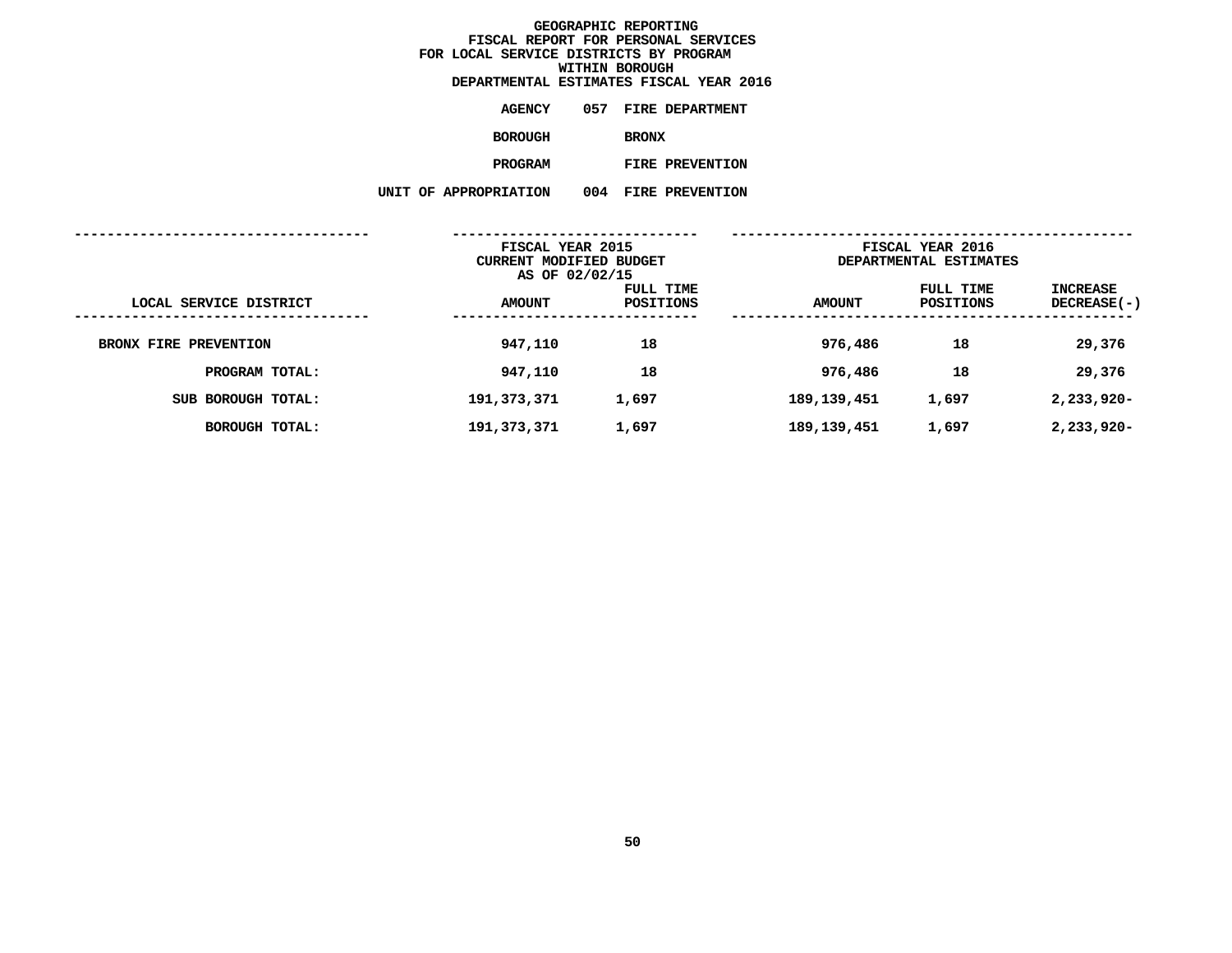**DEPARTMENTAL ESTIMATES FISCAL YEAR <sup>2016</sup>AGENCY <sup>057</sup> FIRE DEPARTMENT BOROUGH**BROOKLYN<br>**ENG & LAD CO, BATT, DIV, B C PROGRAMENG** & LAD CO, BATT, DIV, B C<br>N 002 FIRE EXTING AND EMERG RESP

**UNIT OF APPROPRIATION <sup>002</sup> FIRE EXTING AND EMERG RESP**

|                                | FISCAL YEAR 2015<br>CURRENT MODIFIED BUDGET |                        |               | FISCAL YEAR 2016<br>DEPARTMENTAL ESTIMATES |                                       |  |
|--------------------------------|---------------------------------------------|------------------------|---------------|--------------------------------------------|---------------------------------------|--|
|                                | AS OF 02/02/15                              |                        |               |                                            |                                       |  |
| LOCAL SERVICE DISTRICT         | <b>AMOUNT</b>                               | FULL TIME<br>POSITIONS | <b>AMOUNT</b> | FULL TIME<br>POSITIONS                     | <b>INCREASE</b><br><b>DECREASE(-)</b> |  |
|                                |                                             |                        |               |                                            |                                       |  |
| BK ENG & LAD CO, BATT, DIV, BC | 345,532,182                                 | 2,905                  | 346,915,780   | 2,905                                      | 1,383,598                             |  |
| PROGRAM TOTAL:                 | 345,532,182                                 | 2,905                  | 346,915,780   | 2,905                                      | 1,383,598                             |  |
|                                |                                             |                        |               |                                            |                                       |  |
|                                |                                             |                        |               |                                            |                                       |  |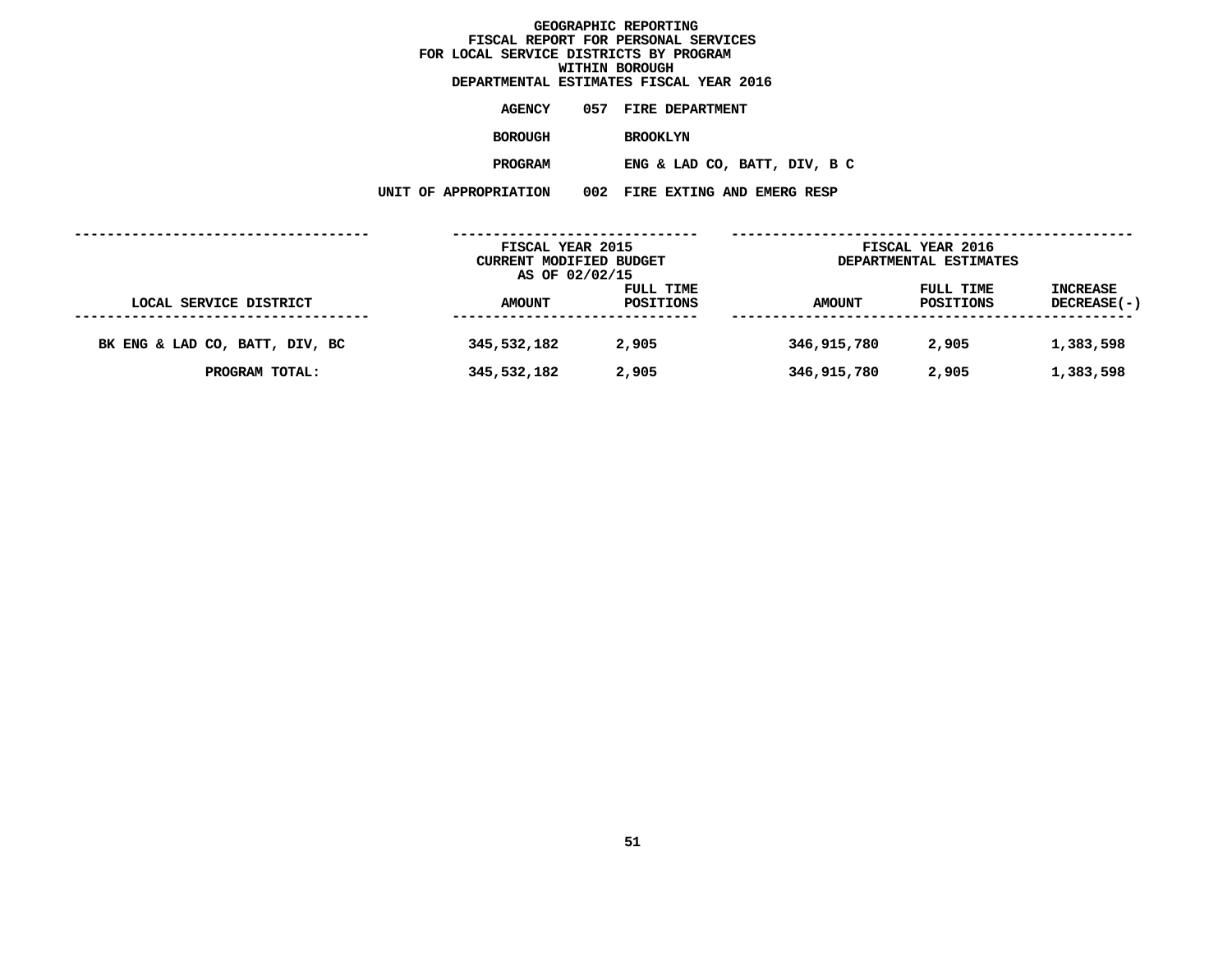**DEPARTMENTAL ESTIMATES FISCAL YEAR <sup>2016</sup>AGENCY <sup>057</sup> FIRE DEPARTMENT BOROUGH BROOKLYN PROGRAMM** FIRE PREVENTION<br>N 004 FIRE PREVENTION

**UNIT OF APPROPRIATION <sup>004</sup> FIRE PREVENTION**

|                                      | FISCAL YEAR 2015<br>CURRENT MODIFIED BUDGET<br>AS OF 02/02/15 |                        | FISCAL YEAR 2016<br>DEPARTMENTAL ESTIMATES |                        |                         |
|--------------------------------------|---------------------------------------------------------------|------------------------|--------------------------------------------|------------------------|-------------------------|
| LOCAL SERVICE DISTRICT<br>---------- | <b>AMOUNT</b>                                                 | FULL TIME<br>POSITIONS | <b>AMOUNT</b>                              | FULL TIME<br>POSITIONS | INCREASE<br>DECREASE(-) |
| <b>BROOKLYN FIRE PREVENTION</b>      | 2,720,276                                                     | 50                     | 2,836,264                                  | 50                     | 115,988                 |
| PROGRAM TOTAL:                       | 2,720,276                                                     | 50                     | 2,836,264                                  | 50                     | 115,988                 |
| SUB BOROUGH TOTAL:                   | 348,252,458                                                   | 2,955                  | 349,752,044                                | 2,955                  | 1,499,586               |
| <b>BOROUGH TOTAL:</b>                | 348,252,458                                                   | 2,955                  | 349,752,044                                | 2,955                  | 1,499,586               |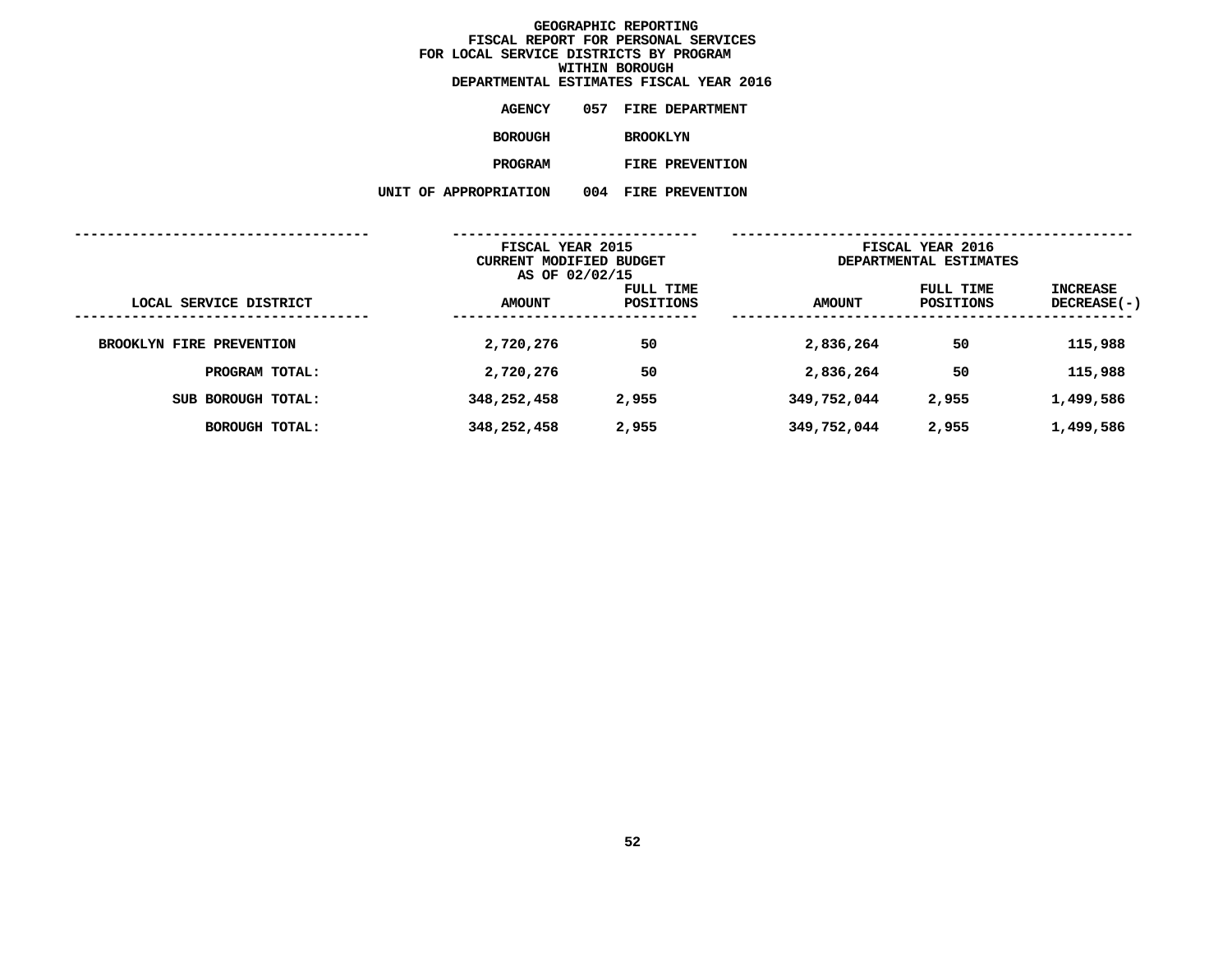**DEPARTMENTAL ESTIMATES FISCAL YEAR <sup>2016</sup>AGENCY <sup>057</sup> FIRE DEPARTMENT BOROUGH**MANHATTAN<br>ENG & LAD CO, BATT, DIV, B C **PROGRAMENG** & LAD CO, BATT, DIV, B C<br>N 002 FIRE EXTING AND EMERG RESP

**UNIT OF APPROPRIATION <sup>002</sup> FIRE EXTING AND EMERG RESP**

|                                | FISCAL YEAR 2015<br>CURRENT MODIFIED BUDGET<br>AS OF 02/02/15 |                        | FISCAL YEAR 2016<br>DEPARTMENTAL ESTIMATES |                        |                                       |
|--------------------------------|---------------------------------------------------------------|------------------------|--------------------------------------------|------------------------|---------------------------------------|
| LOCAL SERVICE DISTRICT         | <b>AMOUNT</b>                                                 | FULL TIME<br>POSITIONS | <b>AMOUNT</b>                              | FULL TIME<br>POSITIONS | <b>INCREASE</b><br><b>DECREASE(-)</b> |
| MN ENG & LAD CO, BATT, DIV, BC | 244,795,893                                                   | 2,158                  | 241,808,431                                | 2,158                  | 2,987,462-                            |
| PROGRAM TOTAL:                 | 244,795,893                                                   | 2,158                  | 241,808,431                                | 2,158                  | 2,987,462-                            |
|                                |                                                               |                        |                                            |                        |                                       |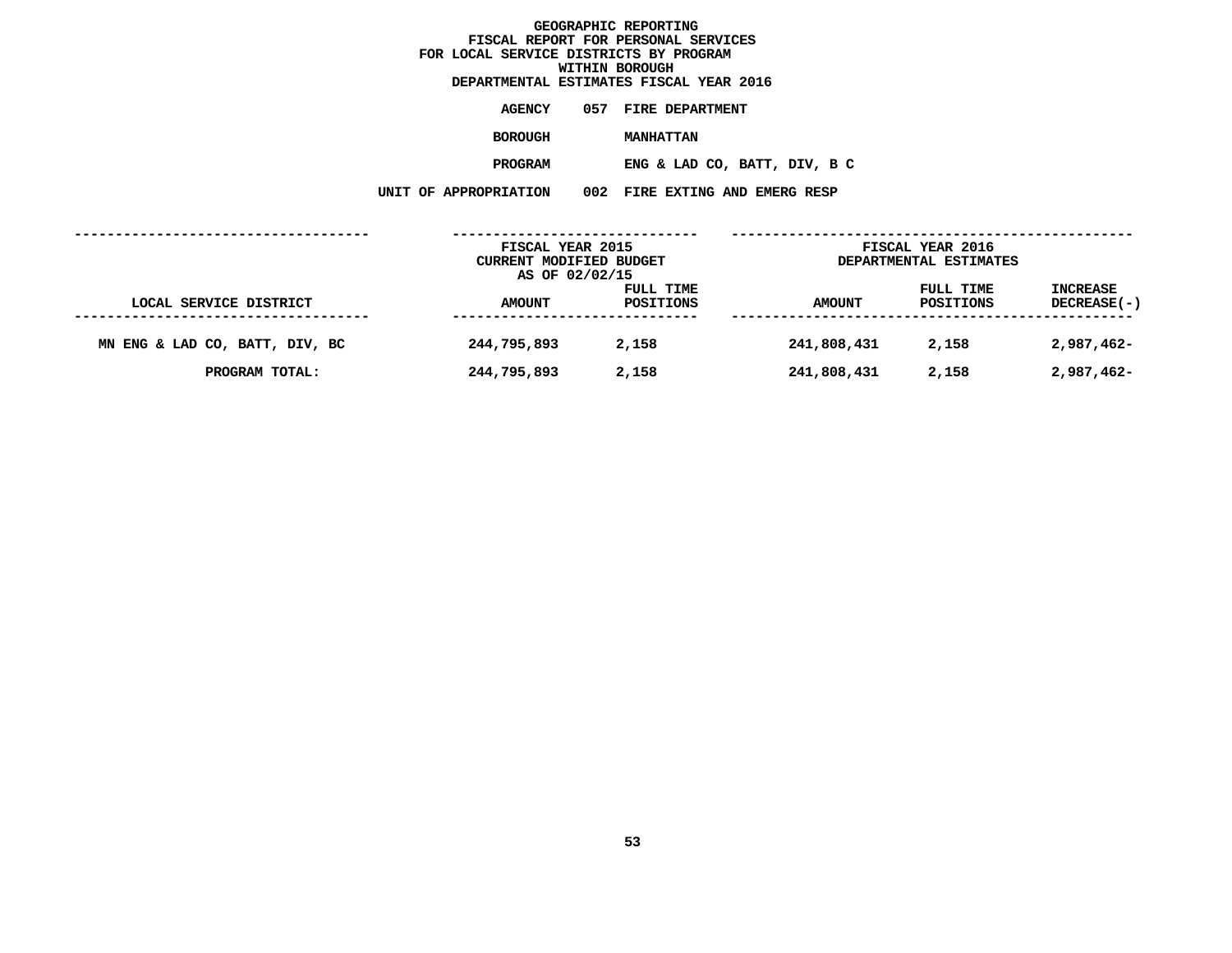**DEPARTMENTAL ESTIMATES FISCAL YEAR <sup>2016</sup>AGENCY <sup>057</sup> FIRE DEPARTMENT BOROUGH MANHATTAN PROGRAMM** FIRE PREVENTION<br>N 004 FIRE PREVENTION

**UNIT OF APPROPRIATION <sup>004</sup> FIRE PREVENTION**

|                           | FISCAL YEAR 2015<br>CURRENT MODIFIED BUDGET<br>AS OF 02/02/15 |                        | FISCAL YEAR 2016<br>DEPARTMENTAL ESTIMATES |                        |                                  |
|---------------------------|---------------------------------------------------------------|------------------------|--------------------------------------------|------------------------|----------------------------------|
| LOCAL SERVICE DISTRICT    | <b>AMOUNT</b>                                                 | FULL TIME<br>POSITIONS | <b>AMOUNT</b>                              | FULL TIME<br>POSITIONS | <b>INCREASE</b><br>$DECREASE(-)$ |
| MANHATTAN FIRE PREVENTION | 1,525,374                                                     | 32                     | 1,580,038                                  | 32                     | 54,664                           |
| PROGRAM TOTAL:            | 1,525,374                                                     | 32                     | 1,580,038                                  | 32                     | 54,664                           |
| SUB BOROUGH TOTAL:        | 246,321,267                                                   | 2,190                  | 243,388,469                                | 2,190                  | 2,932,798-                       |
| BOROUGH TOTAL:            | 246,321,267                                                   | 2,190                  | 243,388,469                                | 2,190                  | 2,932,798-                       |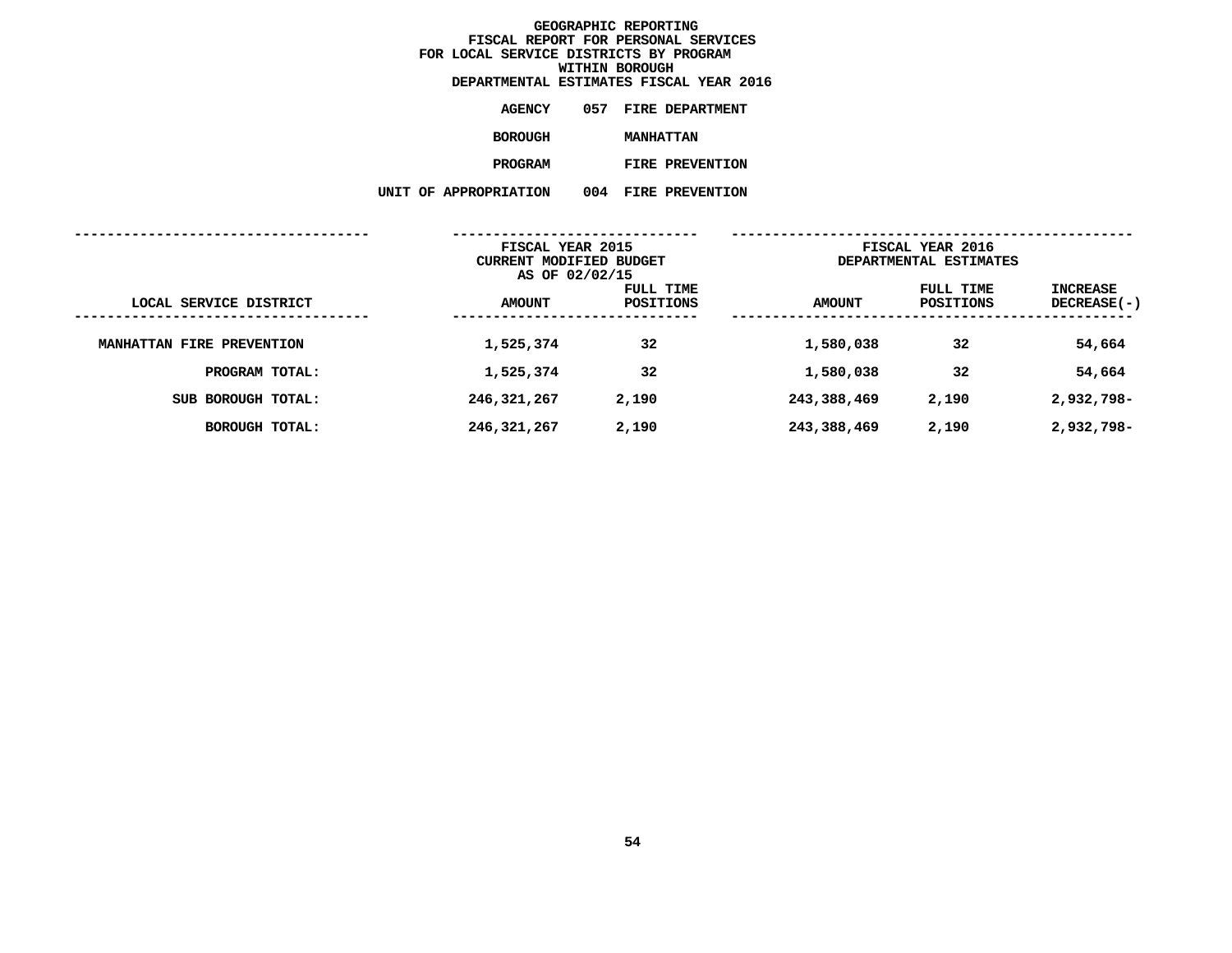|                         | DEPARTMENTAL ESTIMATES FISCAL YEAR 2016 |
|-------------------------|-----------------------------------------|
| AGENCY                  | 057 FIRE DEPARTMENT                     |
| <b>BOROUGH</b>          | <b>OUEENS</b>                           |
| <b>PROGRAM</b>          | ENG & LAD CO, BATT, DIV, B C            |
| <b>DF APPROPRIATION</b> | 002 FIRE EXTING AND EMERG RESP          |

**UNIT OF APPROPRIATION <sup>002</sup> FIRE EXTING AND EMERG RESP**

|                                | FISCAL YEAR 2015<br>CURRENT MODIFIED BUDGET<br>AS OF 02/02/15 |                        | FISCAL YEAR 2016<br>DEPARTMENTAL ESTIMATES |                        |                                |
|--------------------------------|---------------------------------------------------------------|------------------------|--------------------------------------------|------------------------|--------------------------------|
| LOCAL SERVICE DISTRICT         | <b>AMOUNT</b>                                                 | FULL TIME<br>POSITIONS | <b>AMOUNT</b>                              | FULL TIME<br>POSITIONS | INCREASE<br><b>DECREASE(-)</b> |
| ON ENG & LAD CO, BATT, DIV, BC | 262,573,744                                                   | 2,320                  | 261,064,698                                | 2,320                  | 1,509,046-                     |
| PROGRAM TOTAL:                 | 262,573,744                                                   | 2,320                  | 261,064,698                                | 2,320                  | 1,509,046-                     |
|                                |                                                               |                        |                                            |                        |                                |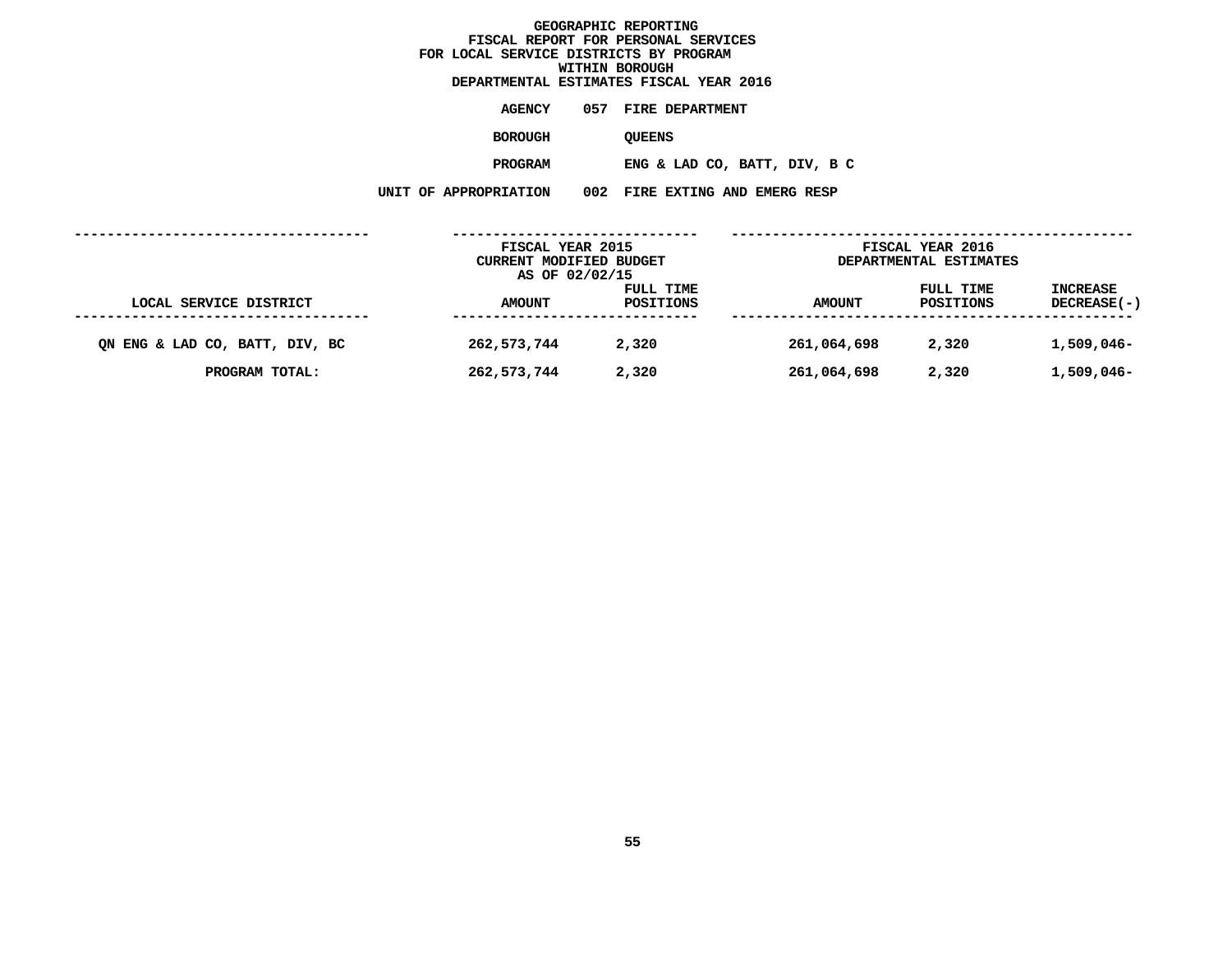**DEPARTMENTAL ESTIMATES FISCAL YEAR <sup>2016</sup>AGENCY <sup>057</sup> FIRE DEPARTMENT BOROUGH**QUEENS<br>FIRE PREVENTION **PROGRAMM** FIRE PREVENTION<br>N 004 FIRE PREVENTION

**UNIT OF APPROPRIATION <sup>004</sup> FIRE PREVENTION**

|                                        | FISCAL YEAR 2015<br>CURRENT MODIFIED BUDGET<br>AS OF 02/02/15 |                        | FISCAL YEAR 2016<br>DEPARTMENTAL ESTIMATES |                        |                         |  |
|----------------------------------------|---------------------------------------------------------------|------------------------|--------------------------------------------|------------------------|-------------------------|--|
| LOCAL SERVICE DISTRICT<br>------------ | <b>AMOUNT</b>                                                 | FULL TIME<br>POSITIONS | <b>AMOUNT</b>                              | FULL TIME<br>POSITIONS | INCREASE<br>DECREASE(-) |  |
| <b>QUEENS FIRE PREVENTION</b>          | 2,327,721                                                     | 47                     | 2,377,076                                  | 47                     | 49,355                  |  |
| PROGRAM TOTAL:                         | 2,327,721                                                     | 47                     | 2,377,076                                  | 47                     | 49,355                  |  |
| SUB BOROUGH TOTAL:                     | 264,901,465                                                   | 2,367                  | 263, 441, 774                              | 2,367                  | 1,459,691-              |  |
| <b>BOROUGH TOTAL:</b>                  | 264,901,465                                                   | 2,367                  | 263,441,774                                | 2,367                  | 1,459,691-              |  |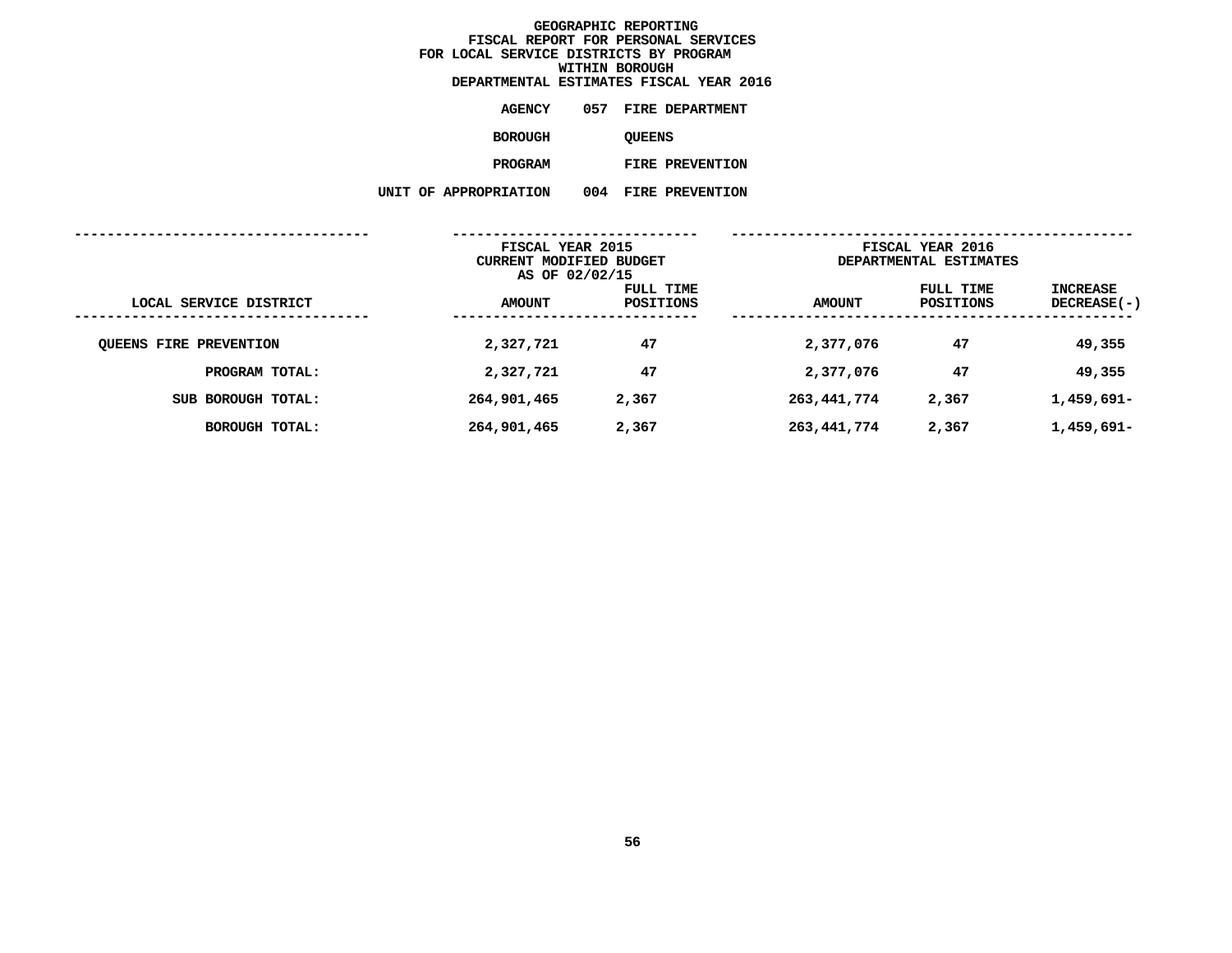|                     | DEPARTMENTAL ESTIMATES FISCAL YEAR 2016 |
|---------------------|-----------------------------------------|
| AGENCY              | 057 FIRE DEPARTMENT                     |
| <b>BOROUGH</b>      | STATEN ISLAND                           |
| PROGRAM             | ENG & LAD CO, BATT, DIV, B C            |
| <b>PPROPRIATION</b> | 002 FIRE EXTING AND EMERG RESP          |

**UNIT OF APPROPRIATION <sup>002</sup> FIRE EXTING AND EMERG RESP**

|                                | FISCAL YEAR 2015<br>CURRENT MODIFIED BUDGET<br>AS OF 02/02/15 |                        |               | FISCAL YEAR 2016<br>DEPARTMENTAL ESTIMATES |                                |
|--------------------------------|---------------------------------------------------------------|------------------------|---------------|--------------------------------------------|--------------------------------|
| LOCAL SERVICE DISTRICT         | <b>AMOUNT</b>                                                 | FULL TIME<br>POSITIONS | <b>AMOUNT</b> | FULL TIME<br>POSITIONS                     | <b>INCREASE</b><br>DECREASE(-) |
| SI ENG & LAD CO, BATT, DIV, BC | 97,056,101                                                    | 861                    | 96,875,230    | 861                                        | 180,871-                       |
| PROGRAM TOTAL:                 | 97,056,101                                                    | 861                    | 96,875,230    | 861                                        | 180,871-                       |
|                                |                                                               |                        |               |                                            |                                |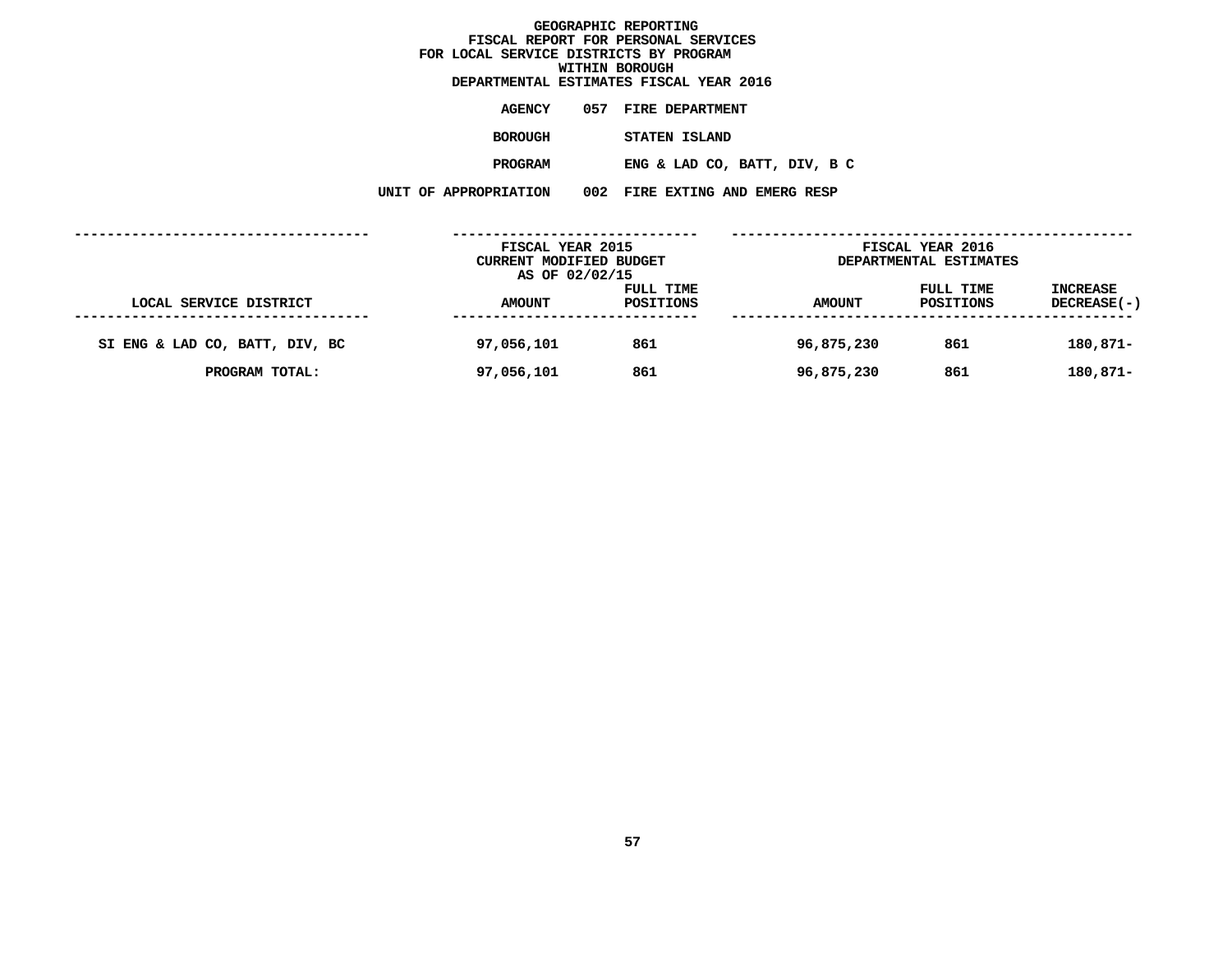**DEPARTMENTAL ESTIMATES FISCAL YEAR <sup>2016</sup>AGENCY <sup>057</sup> FIRE DEPARTMENT BOROUGH STATEN ISLAND PROGRAMM** FIRE PREVENTION<br>N 004 FIRE PREVENTION

**UNIT OF APPROPRIATION <sup>004</sup> FIRE PREVENTION**

|                               | FISCAL YEAR 2015<br>CURRENT MODIFIED BUDGET<br>AS OF 02/02/15 |                        | FISCAL YEAR 2016<br>DEPARTMENTAL ESTIMATES |                        |                                  |
|-------------------------------|---------------------------------------------------------------|------------------------|--------------------------------------------|------------------------|----------------------------------|
| LOCAL SERVICE DISTRICT        | <b>AMOUNT</b>                                                 | FULL TIME<br>POSITIONS | <b>AMOUNT</b>                              | FULL TIME<br>POSITIONS | <b>INCREASE</b><br>$DECREASE(-)$ |
| STATEN ISLAND FIRE PREVENTION | 367,504                                                       | 7                      | 380,297                                    | 7                      | 12,793                           |
| PROGRAM TOTAL:                | 367,504                                                       | 7                      | 380,297                                    | 7                      | 12,793                           |
| SUB BOROUGH TOTAL:            | 97,423,605                                                    | 868                    | 97,255,527                                 | 868                    | 168,078-                         |
| BOROUGH TOTAL:                | 97,423,605                                                    | 868                    | 97,255,527                                 | 868                    | 168,078-                         |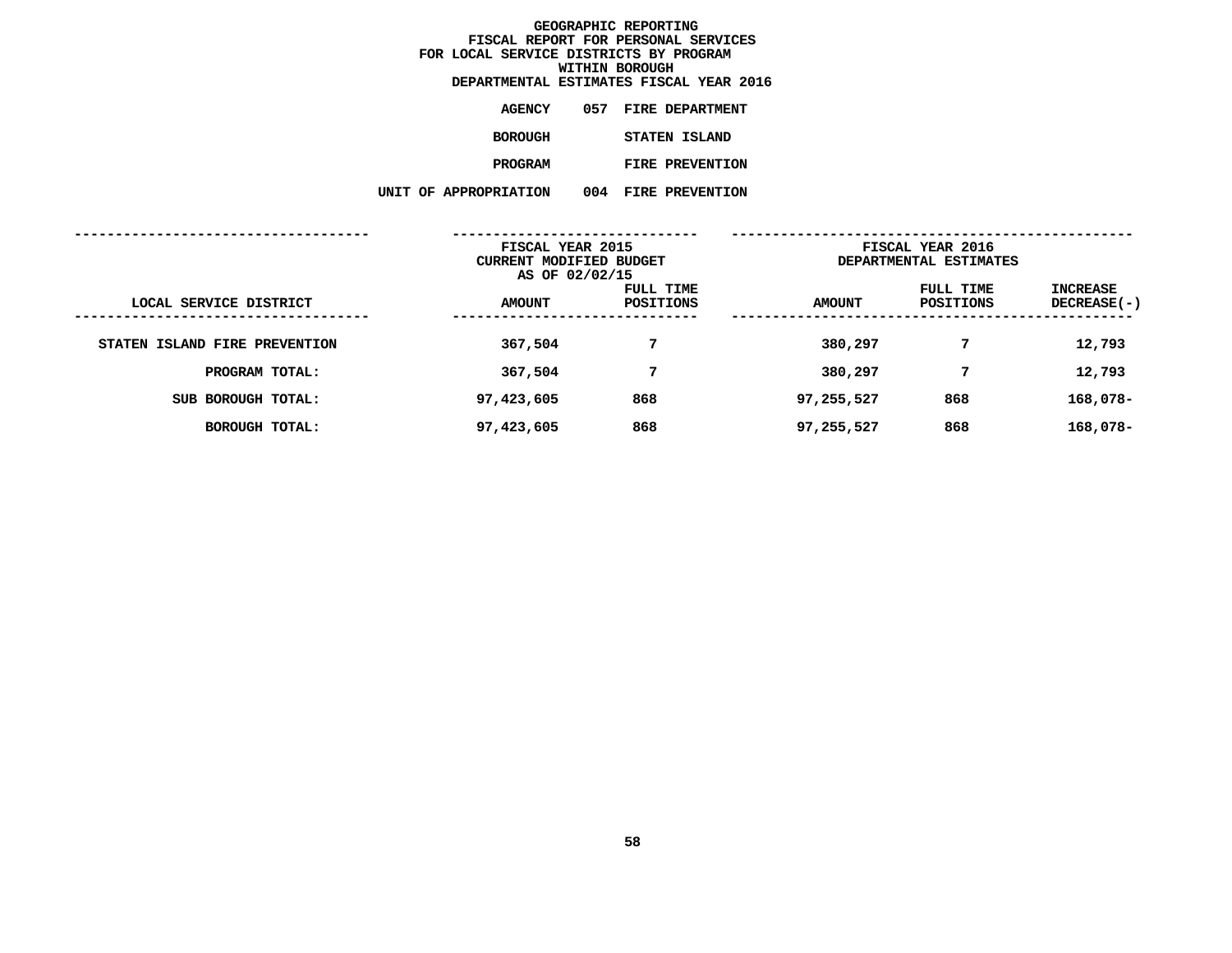### GEOGRAPHIC REPORTING<br>FISCAL REPORT FOR PERSONAL SERVICES<br>OCAL SERVICE DISTRICTS BY PROGRAM<br>WITHIN BOROUGH **FISCAL REPORT FOR PERSONAL SERVICES FOR LOCAL SERVICE DISTRICTS BY PROGRAM**

### **WITHIN BOROUGH DEPARTMENTAL ESTIMATES FISCAL YEAR <sup>2016</sup>**

|                                                   | FISCAL YEAR 2015<br>CURRENT MODIFIED BUDGET<br>AS OF 02/02/15 |                        |               | FISCAL YEAR 2016<br>DEPARTMENTAL ESTIMATES |                         |
|---------------------------------------------------|---------------------------------------------------------------|------------------------|---------------|--------------------------------------------|-------------------------|
| LOCAL SERVICE DISTRICT                            | <b>AMOUNT</b>                                                 | FULL TIME<br>POSITIONS | <b>AMOUNT</b> | FULL TIME<br>POSITIONS                     | INCREASE<br>DECREASE(-) |
| <b>AGENCY TOTAL:</b><br>ALL PROGRAMS ALL BOROUGHS | 1,148,272,166                                                 | 10,077                 | 1,142,977,265 | 10,077                                     | $5,294,901 -$           |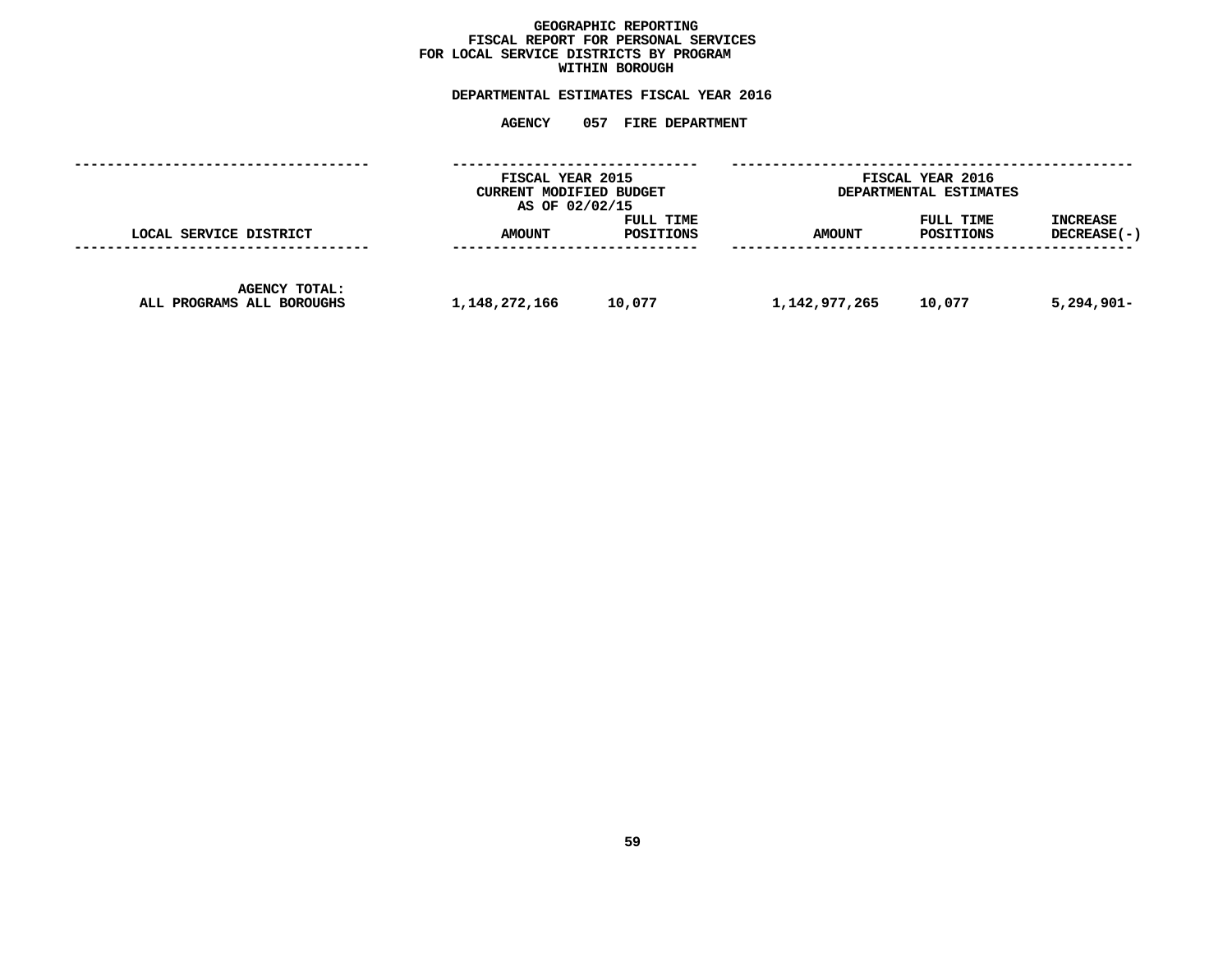|                                        | FISCAL YEAR 2015<br>CURRENT MODIFIED BUDGET | FISCAL YEAR 2016<br>DEPARTMENTAL ESTIMATES |                                 |  |
|----------------------------------------|---------------------------------------------|--------------------------------------------|---------------------------------|--|
| UNIT OF APPROPRIATION                  | AS OF 02/02/15                              | <b>AMOUNT</b>                              | <b>INCREASE</b><br>DECREASE (-) |  |
| 001<br><b>EXECUTIVE ADMINISTRATIVE</b> |                                             |                                            |                                 |  |
| REGULAR GROSS<br><b>OTHER</b>          |                                             |                                            |                                 |  |
| TOTAL REPORTED GEOGRAPHICALLY          |                                             |                                            |                                 |  |
| NOT REPORTED GEOGRAPHICALLY            | 91,129,589                                  | 92,668,240                                 | 1,538,651                       |  |
| FINANCIAL PLAN SAVINGS                 | 1,084,358-                                  | 2,017,481                                  | 3,101,839                       |  |
| <b>APPROPRIATION</b>                   | 90,045,231                                  | 94,685,721                                 | 4,640,490                       |  |
| <b>FUNDING</b>                         |                                             |                                            |                                 |  |
| <b>CITY</b><br>OTHER CATEGORICAL       | 79,582,225                                  | 84,236,832                                 | 4,654,607                       |  |
| CAPITAL FUNDS - I.F.A.                 | 399,792                                     | 463,675                                    | 63,883                          |  |
| <b>STATE</b><br>FEDERAL - C.D.         |                                             |                                            |                                 |  |
| FEDERAL - OTHER                        | 9,985,214                                   | 9,985,214                                  |                                 |  |
| INTRA-CITY SALES                       | 78,000                                      |                                            | $78,000 -$                      |  |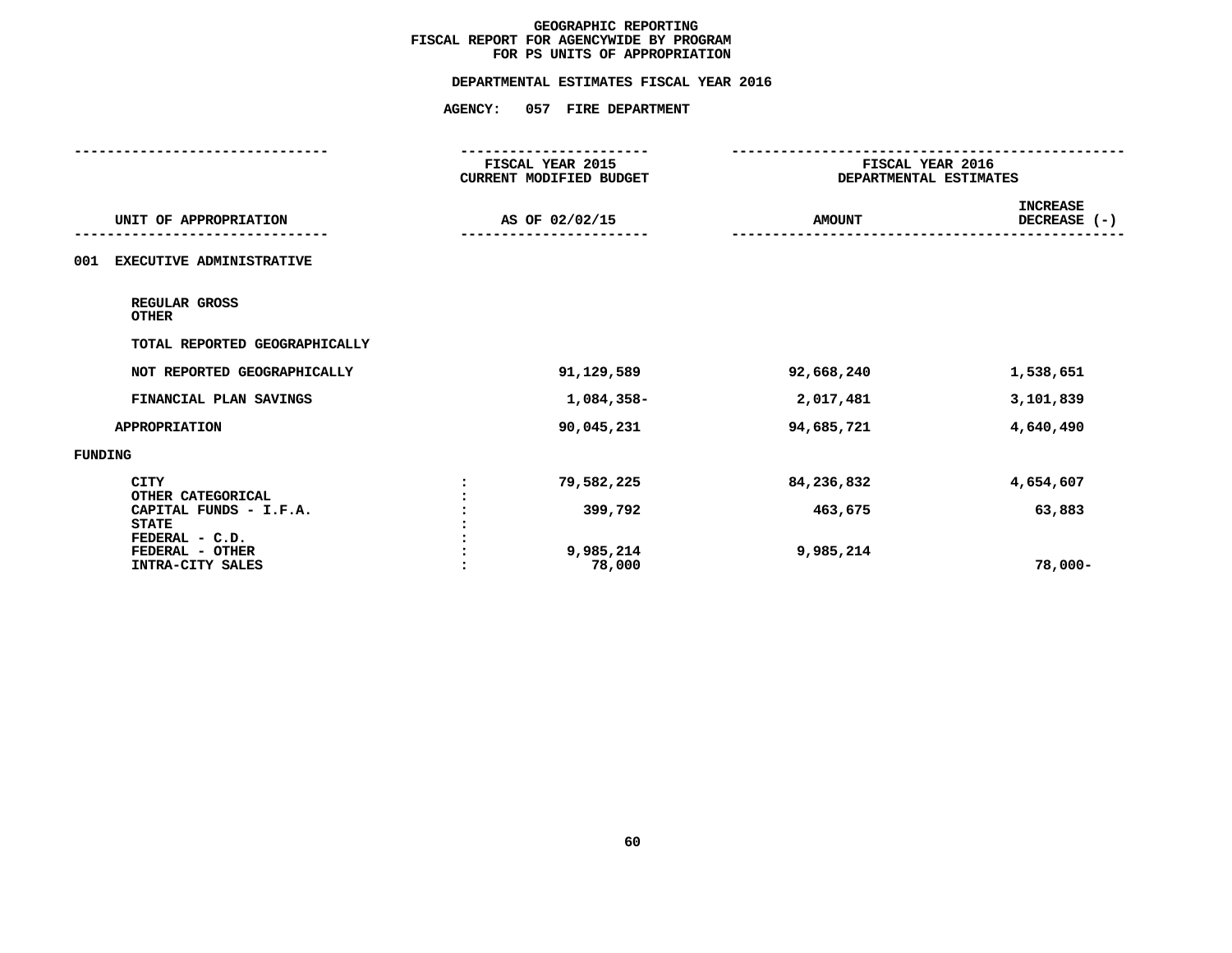### **DEPARTMENTAL ESTIMATES FISCAL YEAR 2016 DEPARTMENTAL ESTIMATES FISCAL YEAR <sup>2016</sup>**

|                                                            | FISCAL YEAR 2015<br><b>CURRENT MODIFIED BUDGET</b> | FISCAL YEAR 2016<br>DEPARTMENTAL ESTIMATES |                                 |  |  |
|------------------------------------------------------------|----------------------------------------------------|--------------------------------------------|---------------------------------|--|--|
| UNIT OF APPROPRIATION                                      | AS OF 02/02/15                                     | <b>AMOUNT</b>                              | <b>INCREASE</b><br>DECREASE (-) |  |  |
| FIRE EXTING AND EMERG RESP<br>002                          |                                                    |                                            |                                 |  |  |
| REGULAR GROSS<br><b>OTHER</b>                              | 773,499,454<br>366,884,727                         | 788,178,575<br>346,648,529                 | 14,679,121<br>20,236,198-       |  |  |
| TOTAL REPORTED GEOGRAPHICALLY                              | 1,140,384,181                                      | 1,134,827,104                              | 5,557,077-                      |  |  |
| NOT REPORTED GEOGRAPHICALLY                                | 173,941,671                                        | 109,159,778                                | 64,781,893-                     |  |  |
| FINANCIAL PLAN SAVINGS                                     | 1,040,209                                          | 19,321,133                                 | 18,280,924                      |  |  |
| <b>APPROPRIATION</b>                                       | 1,315,366,061                                      | 1,263,308,015                              | 52,058,046-                     |  |  |
| <b>FUNDING</b>                                             |                                                    |                                            |                                 |  |  |
| <b>CITY</b><br>OTHER CATEGORICAL<br>CAPITAL FUNDS - I.F.A. | 1,255,927,983                                      | 1,262,582,996                              | 6,655,013                       |  |  |
| <b>STATE</b><br>FEDERAL - C.D.                             | 732,519                                            | 725,019                                    | $7,500-$                        |  |  |
| FEDERAL - OTHER<br>INTRA-CITY SALES                        | 58,696,070<br>9,489                                |                                            | 58,696,070-<br>$9,489-$         |  |  |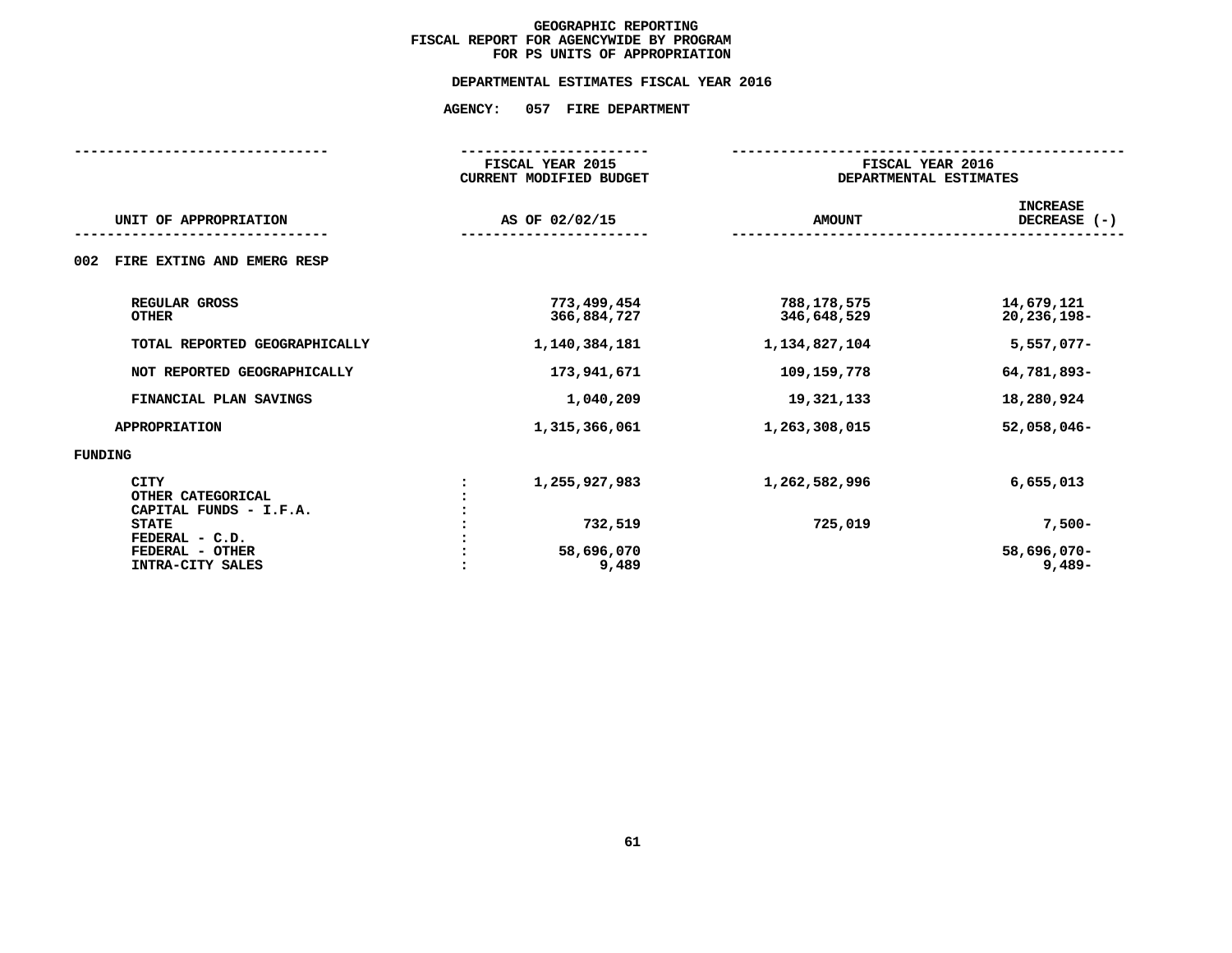|                                                                                                 | FISCAL YEAR 2015<br>CURRENT MODIFIED BUDGET | FISCAL YEAR 2016<br>DEPARTMENTAL ESTIMATES |                                 |
|-------------------------------------------------------------------------------------------------|---------------------------------------------|--------------------------------------------|---------------------------------|
| UNIT OF APPROPRIATION                                                                           | AS OF 02/02/15                              | <b>AMOUNT</b>                              | <b>INCREASE</b><br>DECREASE (-) |
| FIRE INVESTIGATION<br>003                                                                       |                                             |                                            |                                 |
| REGULAR GROSS<br><b>OTHER</b>                                                                   |                                             |                                            |                                 |
| TOTAL REPORTED GEOGRAPHICALLY                                                                   |                                             |                                            |                                 |
| NOT REPORTED GEOGRAPHICALLY                                                                     | 14,311,633                                  | 14,262,691                                 | 48,942-                         |
| FINANCIAL PLAN SAVINGS                                                                          | 19,358                                      | 27,195                                     | 7,837                           |
| <b>APPROPRIATION</b>                                                                            | 14,330,991                                  | 14,289,886                                 | $41,105-$                       |
| FUNDING                                                                                         |                                             |                                            |                                 |
| <b>CITY</b><br>OTHER CATEGORICAL                                                                | 14,282,049                                  | 14,289,886                                 | 7,837                           |
| CAPITAL FUNDS - I.F.A.<br><b>STATE</b><br>FEDERAL - C.D.<br>FEDERAL - OTHER<br>INTRA-CITY SALES | 48,942                                      |                                            | 48,942-                         |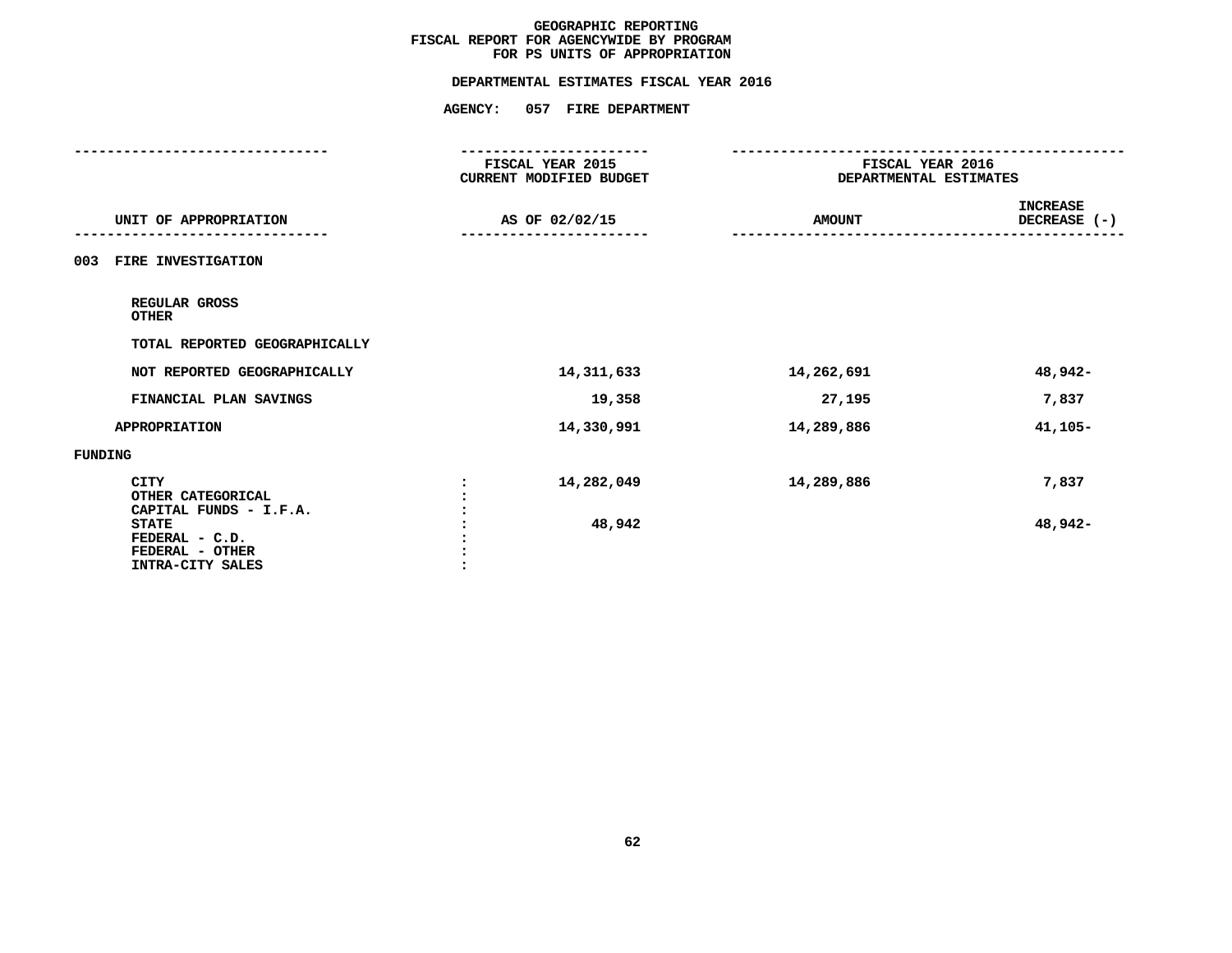### **DEPARTMENTAL ESTIMATES FISCAL YEAR 2016 DEPARTMENTAL ESTIMATES FISCAL YEAR <sup>2016</sup>**

|                                                                                                                                     | FISCAL YEAR 2015<br>CURRENT MODIFIED BUDGET | FISCAL YEAR 2016<br>DEPARTMENTAL ESTIMATES |                                 |  |
|-------------------------------------------------------------------------------------------------------------------------------------|---------------------------------------------|--------------------------------------------|---------------------------------|--|
| UNIT OF APPROPRIATION                                                                                                               | AS OF 02/02/15                              | <b>AMOUNT</b>                              | <b>INCREASE</b><br>DECREASE (-) |  |
| 004<br>FIRE PREVENTION                                                                                                              |                                             |                                            |                                 |  |
| REGULAR GROSS<br><b>OTHER</b>                                                                                                       | 7,345,529<br>542,456                        | 7,345,529<br>804,632                       | 262,176                         |  |
| TOTAL REPORTED GEOGRAPHICALLY                                                                                                       | 7,887,985                                   | 8,150,161                                  | 262,176                         |  |
| NOT REPORTED GEOGRAPHICALLY                                                                                                         | 23,913,178                                  | 25,222,245                                 | 1,309,067                       |  |
| FINANCIAL PLAN SAVINGS                                                                                                              | 352,331                                     | 514,922                                    | 162,591                         |  |
| <b>APPROPRIATION</b>                                                                                                                | 32, 153, 494                                | 33,887,328                                 | 1,733,834                       |  |
| <b>FUNDING</b>                                                                                                                      |                                             |                                            |                                 |  |
| <b>CITY</b><br>OTHER CATEGORICAL<br>CAPITAL FUNDS - I.F.A.<br><b>STATE</b><br>FEDERAL - C.D.<br>FEDERAL - OTHER<br>INTRA-CITY SALES | 31,906,146<br>247,348                       | 33,639,980<br>247,348                      | 1,733,834                       |  |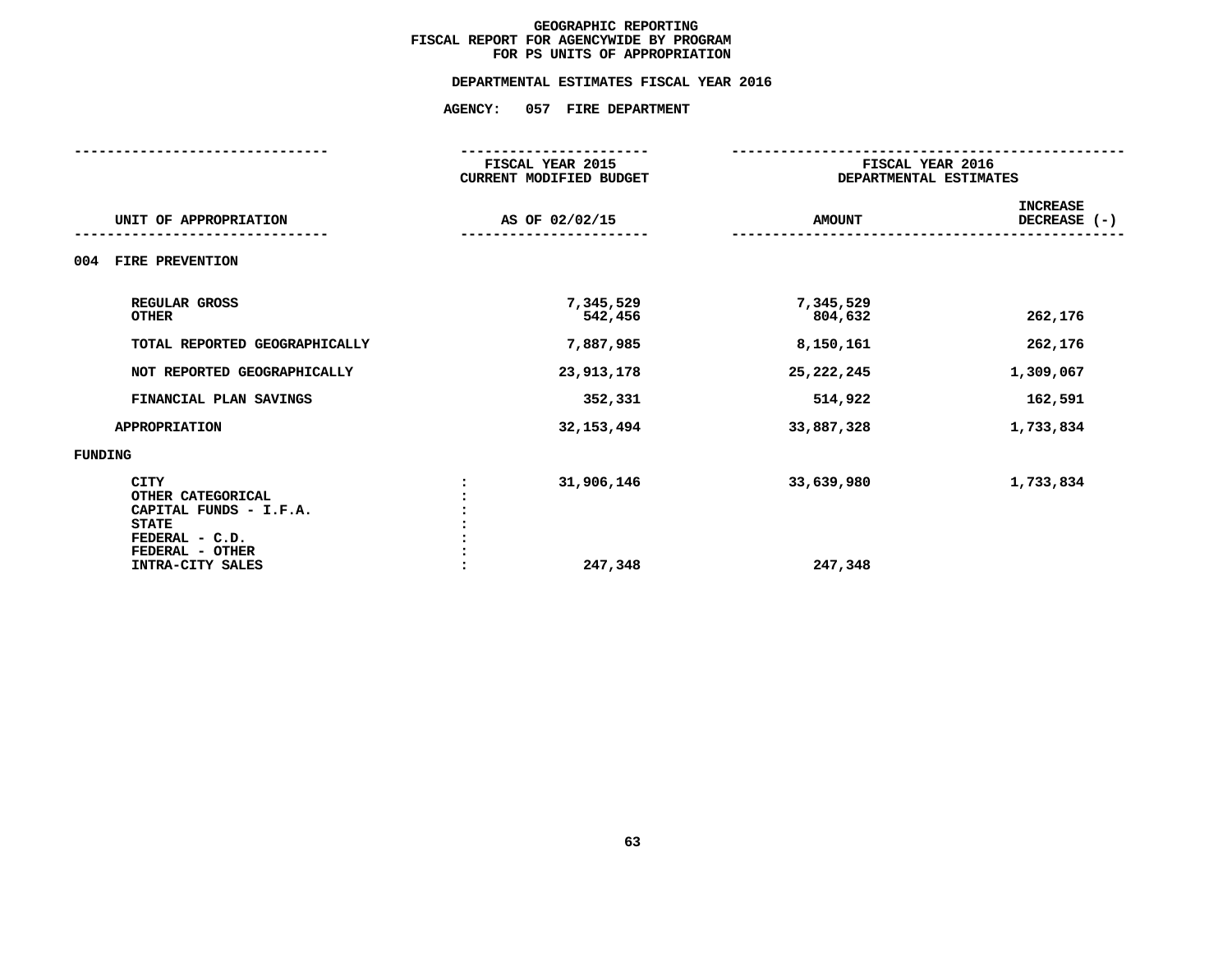|                                                                                                                                     | FISCAL YEAR 2015<br>CURRENT MODIFIED BUDGET                    | FISCAL YEAR 2016<br>DEPARTMENTAL ESTIMATES        |                                       |
|-------------------------------------------------------------------------------------------------------------------------------------|----------------------------------------------------------------|---------------------------------------------------|---------------------------------------|
| UNIT OF APPROPRIATION                                                                                                               | AS OF 02/02/15                                                 | <b>AMOUNT</b>                                     |                                       |
| EMERGENCY MEDICAL SERVICES-PS<br>009                                                                                                |                                                                |                                                   |                                       |
| REGULAR GROSS<br><b>OTHER</b>                                                                                                       |                                                                |                                                   |                                       |
| TOTAL REPORTED GEOGRAPHICALLY                                                                                                       |                                                                |                                                   |                                       |
| NOT REPORTED GEOGRAPHICALLY                                                                                                         | 220, 269, 692                                                  | 237,384,642                                       | 17, 114, 950                          |
| FINANCIAL PLAN SAVINGS                                                                                                              | 594,428                                                        | 627,017                                           | 32,589                                |
| <b>APPROPRIATION</b>                                                                                                                | 220,864,120                                                    | 238,011,659                                       | 17, 147, 539                          |
| FUNDING                                                                                                                             |                                                                |                                                   |                                       |
| <b>CITY</b><br>OTHER CATEGORICAL<br>CAPITAL FUNDS - I.F.A.<br><b>STATE</b><br>FEDERAL - C.D.<br>FEDERAL - OTHER<br>INTRA-CITY SALES | 20,243,436<br>195,567,389<br>544,200<br>2,495,222<br>2,013,873 | 39,940,824<br>195,512,762<br>544,200<br>2,013,873 | 19,697,388<br>$54,627-$<br>2,495,222- |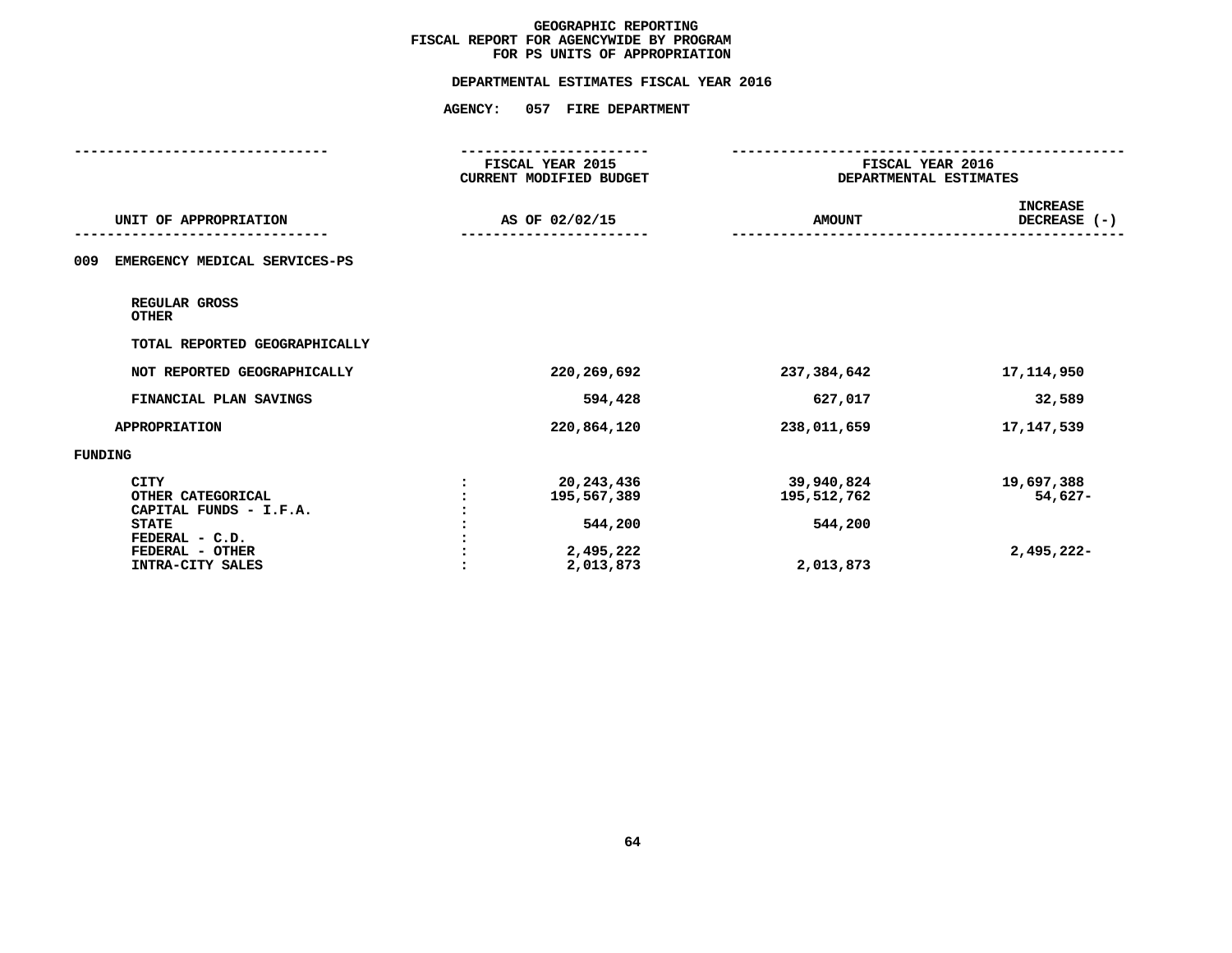# **DEPARTMENTAL ESTIMATES FISCAL YEAR <sup>2016</sup>**

|                |                                                          | FISCAL YEAR 2016<br>DEPARTMENTAL ESTIMATES  |                                                             |
|----------------|----------------------------------------------------------|---------------------------------------------|-------------------------------------------------------------|
| AS OF 02/02/15 |                                                          | <b>AMOUNT</b>                               | <b>INCREASE</b><br>DECREASE (-)                             |
|                |                                                          |                                             |                                                             |
|                |                                                          |                                             |                                                             |
|                | 204, 557, 520                                            | 109,591,760                                 | 94,965,760-                                                 |
|                |                                                          | 929,550                                     | 929,550                                                     |
|                | 204, 557, 520                                            | 110,521,310                                 | 94,036,210-                                                 |
|                |                                                          |                                             |                                                             |
|                | 105,465,245<br>48,760<br>49,861<br>98,444,542<br>549,112 | 102,844,360<br>7,676,950                    | 2,620,885-<br>48,760-<br>49,861-<br>90,767,592-<br>549,112- |
|                |                                                          | FISCAL YEAR 2015<br>CURRENT MODIFIED BUDGET |                                                             |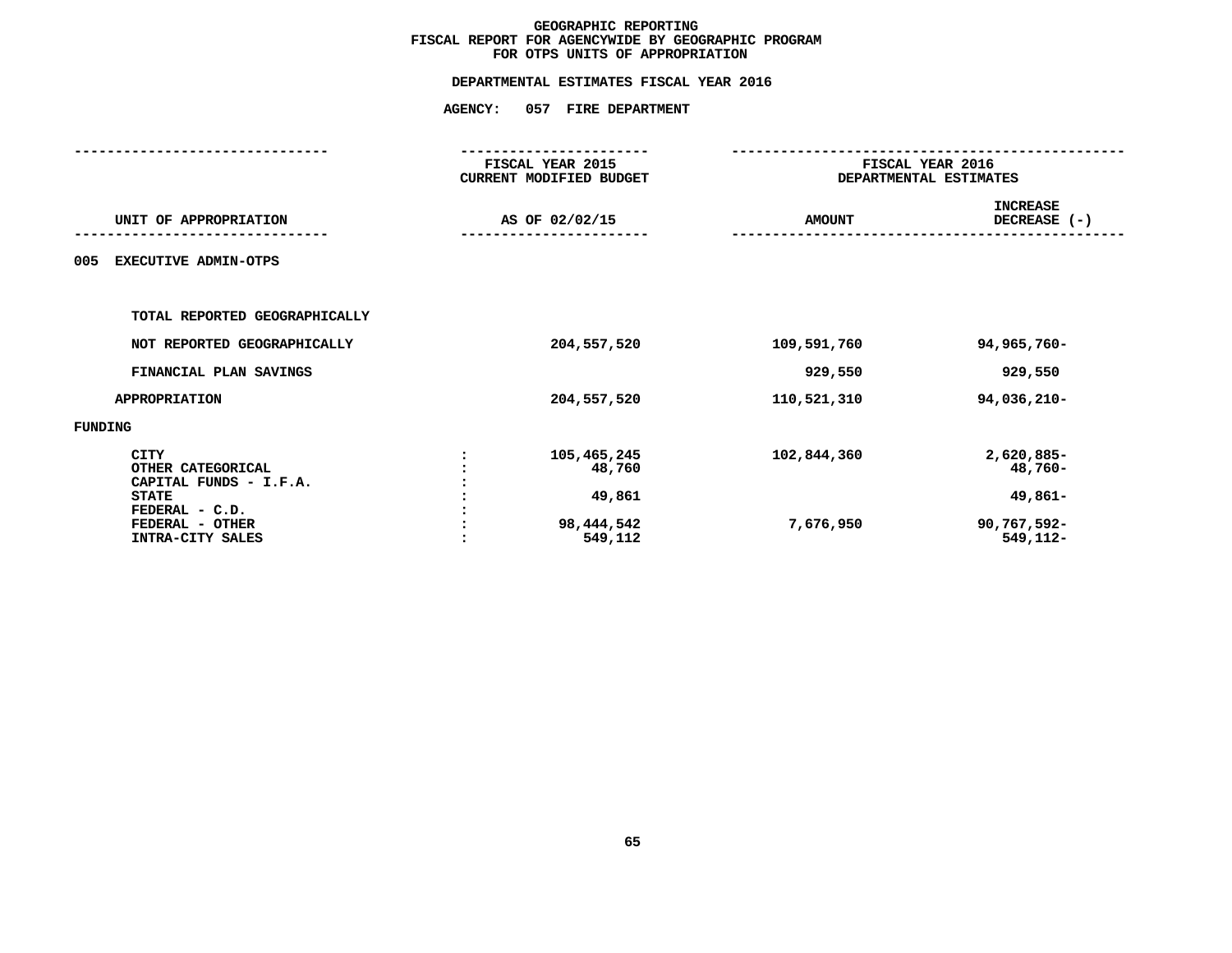# **DEPARTMENTAL ESTIMATES FISCAL YEAR <sup>2016</sup>**

|                                                                     | FISCAL YEAR 2015<br>CURRENT MODIFIED BUDGET<br>AS OF 02/02/15 |                       |                       | FISCAL YEAR 2016<br>DEPARTMENTAL ESTIMATES |  |
|---------------------------------------------------------------------|---------------------------------------------------------------|-----------------------|-----------------------|--------------------------------------------|--|
| UNIT OF APPROPRIATION                                               |                                                               |                       | <b>AMOUNT</b>         | <b>INCREASE</b><br>DECREASE (-)            |  |
| FIRE EXTING & RESP-OTPS<br>006                                      |                                                               |                       |                       |                                            |  |
| TOTAL REPORTED GEOGRAPHICALLY                                       |                                                               |                       |                       |                                            |  |
| NOT REPORTED GEOGRAPHICALLY                                         |                                                               | 31,162,794            | 29,811,465            | 1,351,329-                                 |  |
| FINANCIAL PLAN SAVINGS                                              |                                                               |                       |                       |                                            |  |
| <b>APPROPRIATION</b>                                                |                                                               | 31,162,794            | 29,811,465            | 1,351,329-                                 |  |
| FUNDING                                                             |                                                               |                       |                       |                                            |  |
| CITY<br>OTHER CATEGORICAL<br>CAPITAL FUNDS - I.F.A.<br><b>STATE</b> |                                                               | 29,033,600<br>229,614 | 29,581,851<br>229,614 | 548,251                                    |  |
| FEDERAL - C.D.<br>FEDERAL - OTHER<br>INTRA-CITY SALES               |                                                               | 1,899,580             |                       | 1,899,580-                                 |  |
|                                                                     |                                                               |                       |                       |                                            |  |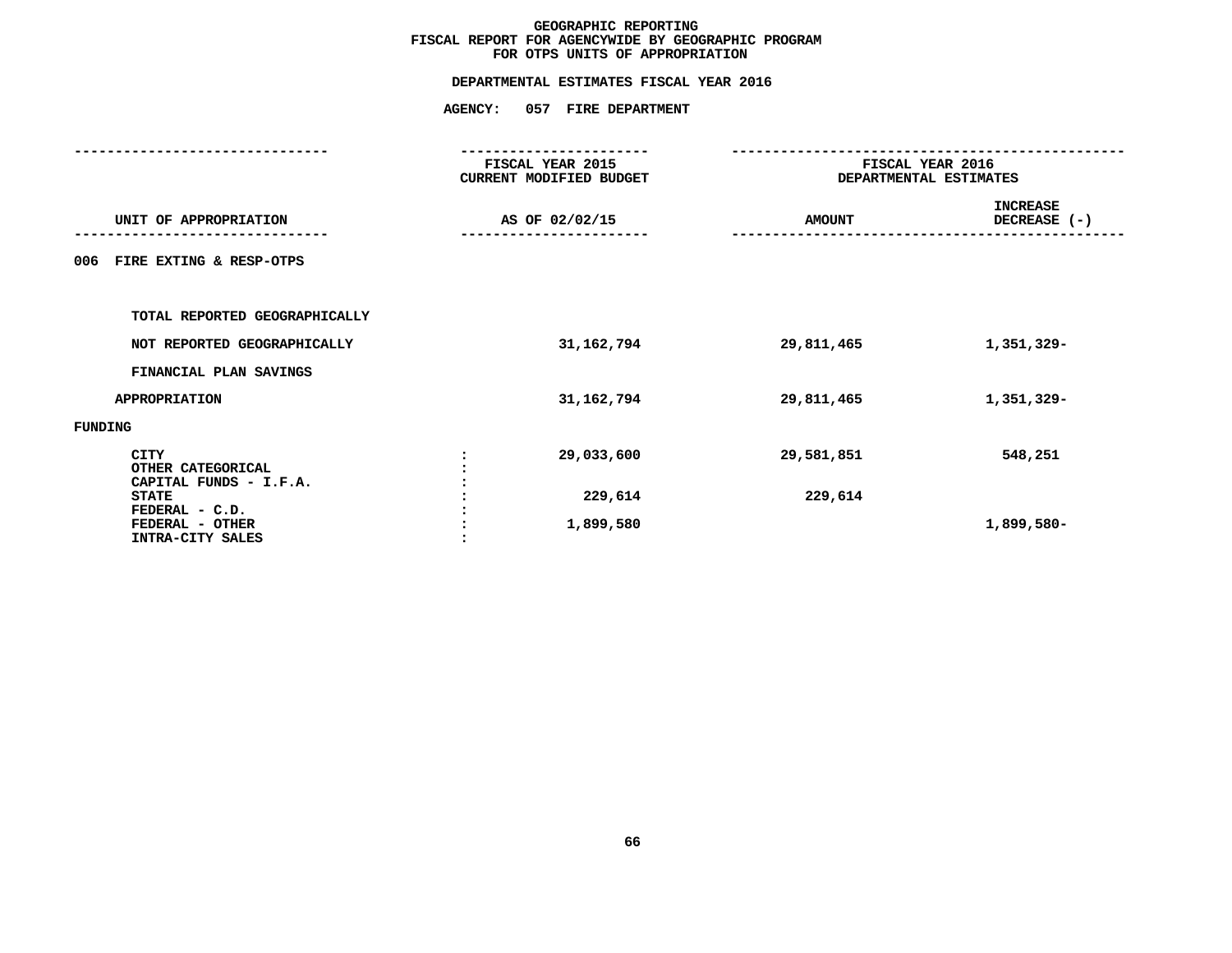# **DEPARTMENTAL ESTIMATES FISCAL YEAR <sup>2016</sup>**

|                                                                                                                              | -------------                               |                                            |                                 |
|------------------------------------------------------------------------------------------------------------------------------|---------------------------------------------|--------------------------------------------|---------------------------------|
|                                                                                                                              | FISCAL YEAR 2015<br>CURRENT MODIFIED BUDGET | FISCAL YEAR 2016<br>DEPARTMENTAL ESTIMATES |                                 |
| UNIT OF APPROPRIATION                                                                                                        | AS OF 02/02/15                              | <b>AMOUNT</b>                              | <b>INCREASE</b><br>DECREASE (-) |
| 007 FIRE INVESTIGATION-OTPS                                                                                                  |                                             |                                            |                                 |
| TOTAL REPORTED GEOGRAPHICALLY                                                                                                |                                             |                                            |                                 |
| NOT REPORTED GEOGRAPHICALLY                                                                                                  | 150,060                                     | 150,060                                    |                                 |
| FINANCIAL PLAN SAVINGS                                                                                                       |                                             |                                            |                                 |
| <b>APPROPRIATION</b>                                                                                                         | 150,060                                     | 150,060                                    |                                 |
| FUNDING                                                                                                                      |                                             |                                            |                                 |
| CITY<br>OTHER CATEGORICAL<br>CAPITAL FUNDS - I.F.A.<br><b>STATE</b><br>FEDERAL - C.D.<br>FEDERAL - OTHER<br>INTRA-CITY SALES | 150,060                                     | 150,060                                    |                                 |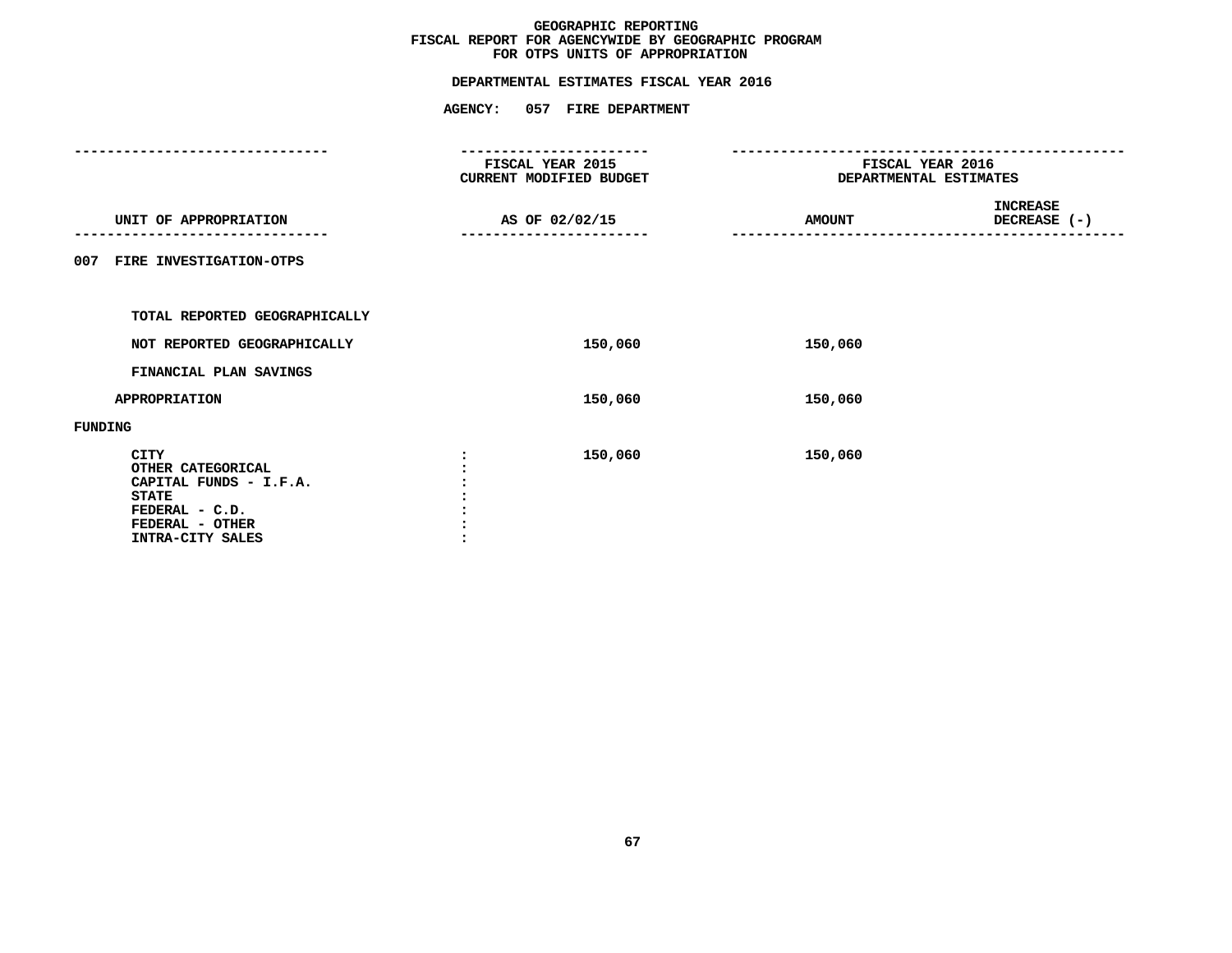# **DEPARTMENTAL ESTIMATES FISCAL YEAR <sup>2016</sup>**

|                                                     | FISCAL YEAR 2015<br>CURRENT MODIFIED BUDGET | FISCAL YEAR 2016<br>DEPARTMENTAL ESTIMATES |                                 |
|-----------------------------------------------------|---------------------------------------------|--------------------------------------------|---------------------------------|
| UNIT OF APPROPRIATION                               | AS OF 02/02/15                              | <b>AMOUNT</b>                              | <b>INCREASE</b><br>DECREASE (-) |
| FIRE PREVENTION-OTPS<br>008                         |                                             |                                            |                                 |
| TOTAL REPORTED GEOGRAPHICALLY                       |                                             |                                            |                                 |
| NOT REPORTED GEOGRAPHICALLY                         | 723,062                                     | 849,798                                    | 126,736                         |
| FINANCIAL PLAN SAVINGS                              |                                             |                                            |                                 |
| <b>APPROPRIATION</b>                                | 723,062                                     | 849,798                                    | 126,736                         |
| FUNDING                                             |                                             |                                            |                                 |
| CITY<br>OTHER CATEGORICAL<br>CAPITAL FUNDS - I.F.A. | 685,494                                     | 845,874                                    | 160,380                         |
| <b>STATE</b><br>FEDERAL - C.D.                      | 26,787                                      |                                            | $26,787-$                       |
| FEDERAL - OTHER<br>INTRA-CITY SALES                 | 10,781                                      | 3,924                                      | $6,857-$                        |
|                                                     |                                             |                                            |                                 |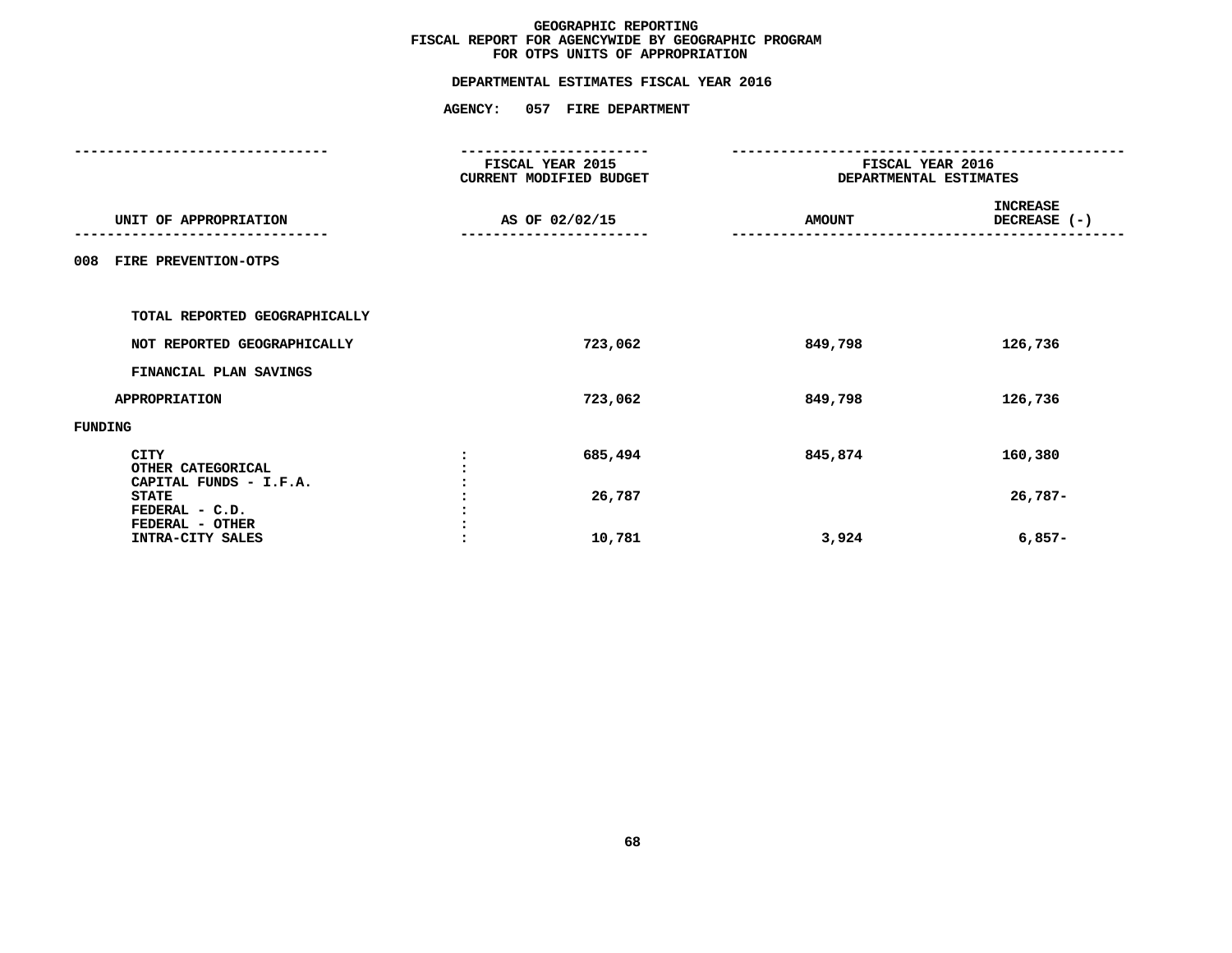# **DEPARTMENTAL ESTIMATES FISCAL YEAR <sup>2016</sup>**

# **AGENCY: <sup>057</sup> FIRE DEPARTMENT**

|                |                                                       | FISCAL YEAR 2016<br>DEPARTMENTAL ESTIMATES   |                                 |
|----------------|-------------------------------------------------------|----------------------------------------------|---------------------------------|
| AS OF 02/02/15 |                                                       | <b>AMOUNT</b>                                | <b>INCREASE</b><br>DECREASE (-) |
|                |                                                       |                                              |                                 |
|                |                                                       |                                              |                                 |
|                | 28,853,505                                            | 28,780,692                                   | $72,813-$                       |
|                |                                                       |                                              |                                 |
|                | 28,853,505                                            | 28,780,692                                   | $72,813-$                       |
|                |                                                       |                                              |                                 |
| $\cdot$        | 24,544,555<br>3,990,801<br>301,801<br>1,348<br>15,000 | 24,473,090<br>3,990,801<br>301,801<br>15,000 | $71,465-$<br>$1,348-$           |
|                |                                                       | FISCAL YEAR 2015<br>CURRENT MODIFIED BUDGET  |                                 |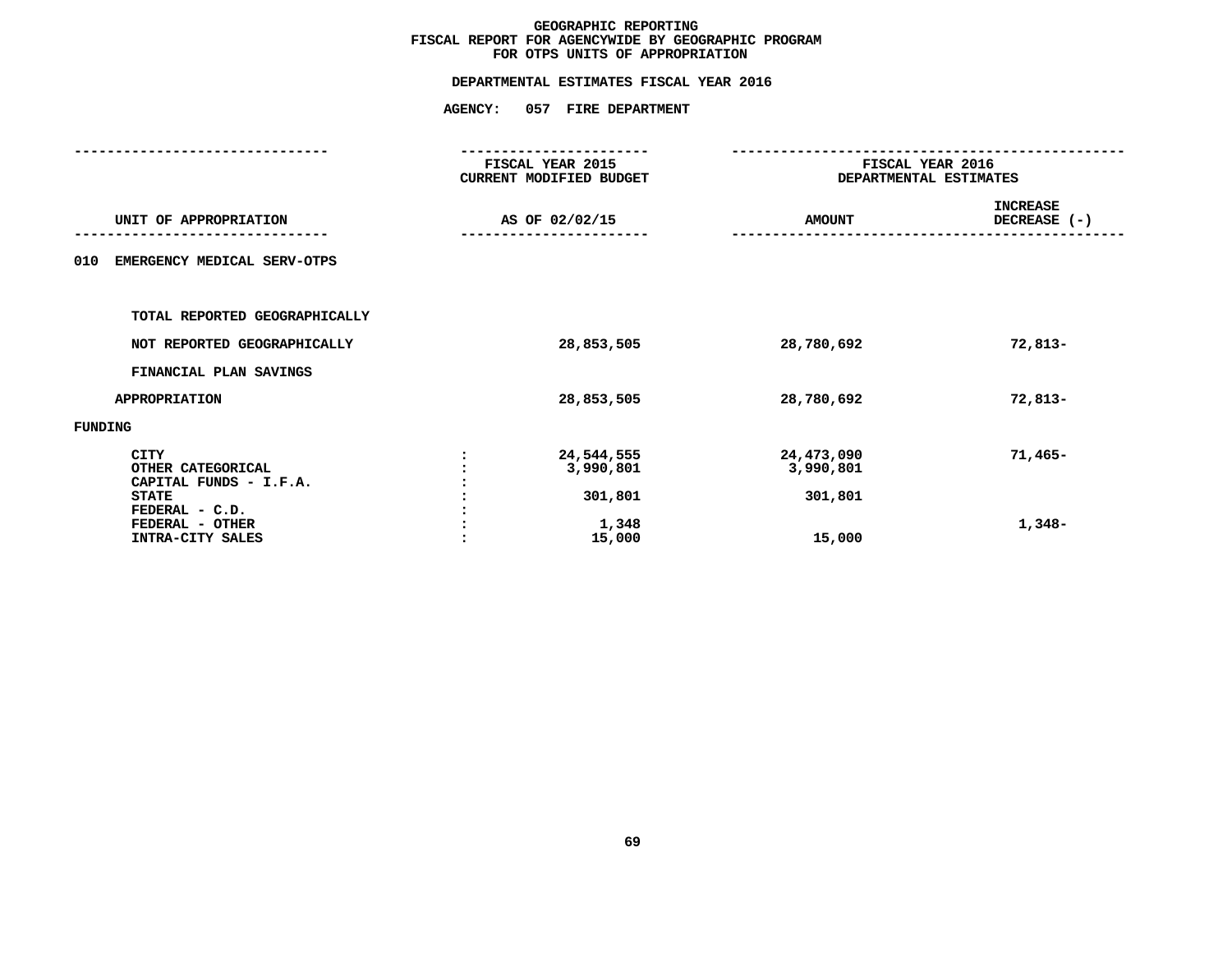## GEOGRAPHIC REPORTING<br>FISCAL REPORT AGENCYWIDE SUMMARY

# **FISCAL REPORT AGENCYWIDE SUMMARY DEPARTMENTAL ESTIMATES FISCAL YEAR <sup>2016</sup>**

#### **AGENCY: <sup>057</sup> FIRE DEPARTMENT**

|                                                                                     | FISCAL YEAR 2015<br><b>CURRENT MODIFIED BUDGET</b> |                                 | FISCAL YEAR 2016<br>DEPARTMENTAL ESTIMATES |
|-------------------------------------------------------------------------------------|----------------------------------------------------|---------------------------------|--------------------------------------------|
| UNIT OF APPROPRIATION                                                               | AS OF 02/02/15                                     | <b>AMOUNT</b>                   | <b>INCREASE</b><br>DECREASE (-)            |
| PS APPROPRIATIONS                                                                   |                                                    |                                 |                                            |
| REGULAR GROSS<br><b>OTHER</b>                                                       | 780,844,983<br>367, 427, 183                       | 795,524,104<br>347,453,161      | 14,679,121<br>19,974,022-                  |
| TOTAL REPORTED GEOGRAPHICALLY<br>NOT REPORTED GEOGRAPHICALLY                        | 1,148,272,166<br>523,565,763                       | 1, 142, 977, 265<br>478,697,596 | $5,294,901 -$<br>44,868,167-               |
| OTPS APPROPRIATIONS<br>TOTAL REPORTED GEOGRAPHICALLY<br>NOT REPORTED GEOGRAPHICALLY | 265,446,941                                        | 169, 183, 775                   | $96, 263, 166 -$                           |
|                                                                                     |                                                    |                                 |                                            |
| FINANCIAL PLAN SAVINGS<br><b>APPROPRIATIONS</b>                                     | 921,968<br>1,938,206,838                           | 23,437,298<br>1,814,295,934     | 22,515,330<br>123,910,904-                 |
| FUNDING                                                                             |                                                    |                                 |                                            |
| <b>CITY</b>                                                                         | 1,561,820,793                                      | 1,592,585,753                   | 30,764,960                                 |
| OTHER CATEGORICAL                                                                   | 199,606,950                                        | 199,503,563                     | 103,387-                                   |
| CAPITAL FUNDS - I.F.A.                                                              | 399,792                                            | 463,675                         | 63,883                                     |
| <b>STATE</b>                                                                        | 1,933,724                                          | 1,800,634                       | $133,090-$                                 |
| FEDERAL - C.D.                                                                      |                                                    |                                 |                                            |
| FEDERAL - OTHER                                                                     | 171,521,976                                        | 17,662,164                      | 153,859,812-                               |
| INTRA-CITY SALES                                                                    | 2,923,603                                          | 2,280,145                       | 643,458-                                   |
|                                                                                     |                                                    |                                 |                                            |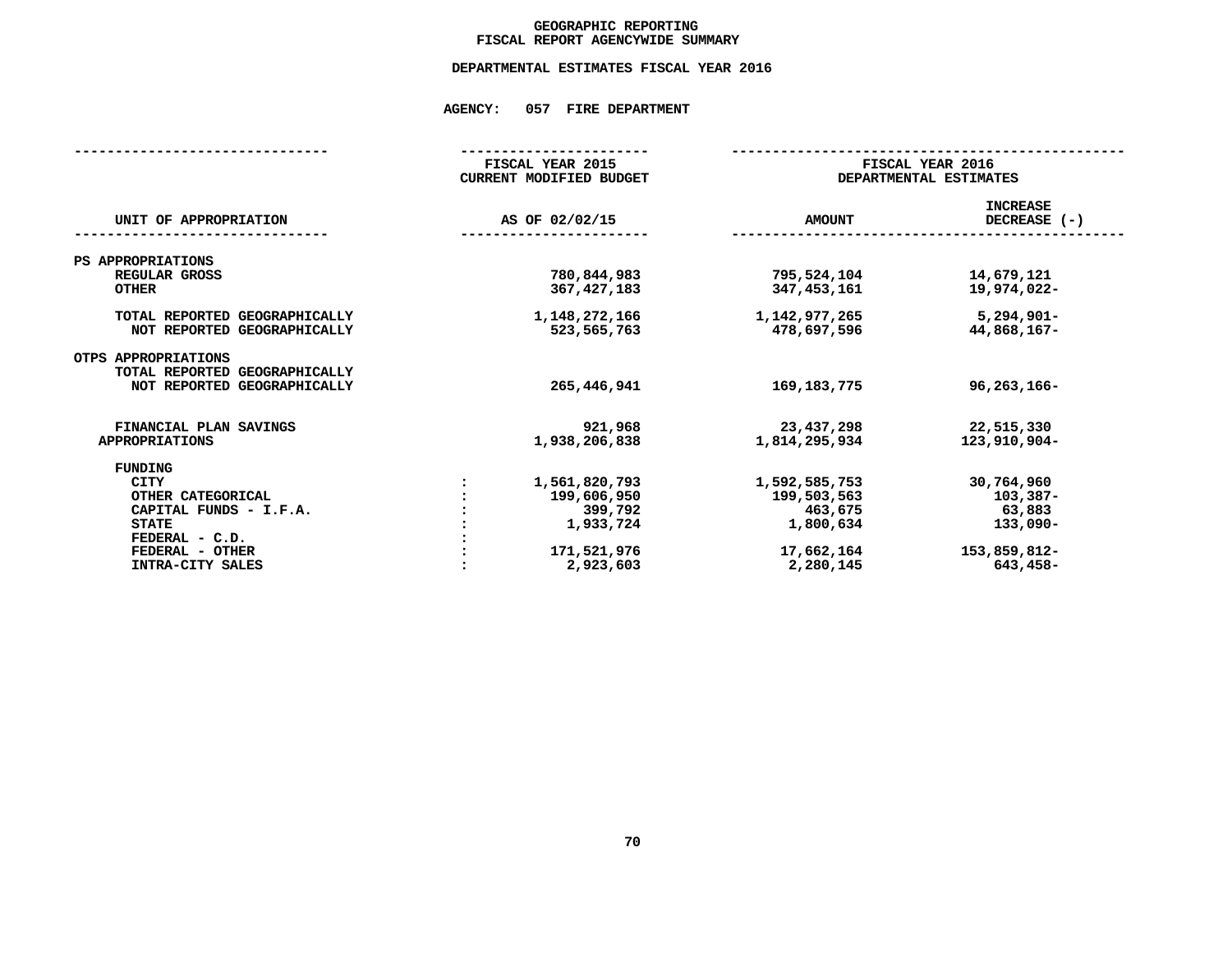**DEPARTMENTAL ESTIMATES FISCAL YEAR <sup>2016</sup>AGENCY <sup>125</sup> DEPARTMENT FOR THE AGING**

**BOROUGH BRONX PROGRAM**

 **BOROUGH PROGRAMS UNIT OF APPROPRIATION <sup>002</sup> COMMUNITY PROGRAMS - PS**

**------------------------------------ ------------------------------ ------------------------------------------------- FISCAL YEAR <sup>2015</sup> FISCAL YEAR <sup>2016</sup> CURRENT MODIFIED BUDGET**<br>
AS OF 02/02/15<br> **FULL TIME**<br> **PULL TIME**<br> **PULL TIME AS** OF 02/02/15<br>**FULL TIME**<br>**AMOUNT** POSITIONS<br>------------------------------**FULL TIME FULL TIME INCREASE LOCAL SERVICE DISTRICT AMOUNT POSITIONS AMOUNT POSITIONS DECREASE(-) ------------------------------------------------------------------ ------------------------------------------------- BRONX BOROUGH PROGRAMS**

**PROGRAM TOTAL: SUB BOROUGH TOTAL:**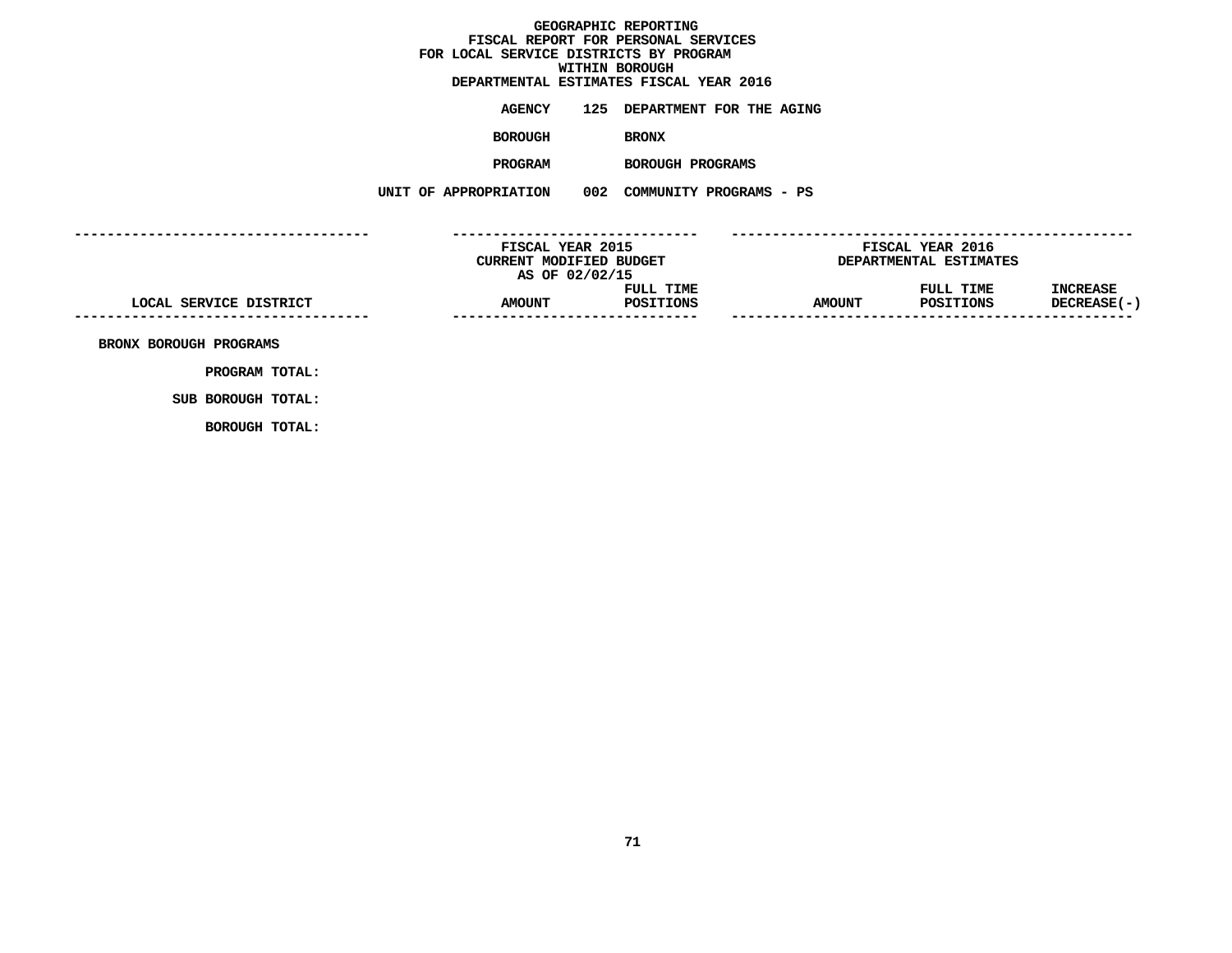**DEPARTMENTAL ESTIMATES FISCAL YEAR <sup>2016</sup>AGENCY <sup>125</sup> DEPARTMENT FOR THE AGING**

**BOROUGH**

 **BROOKLYN PROGRAM**

 **BOROUGH PROGRAMS UNIT OF APPROPRIATION <sup>002</sup> COMMUNITY PROGRAMS - PS**

**------------------------------------ ------------------------------ ------------------------------------------------- FISCAL YEAR <sup>2015</sup> FISCAL YEAR <sup>2016</sup> CURRENT MODIFIED BUDGET**<br>
AS OF 02/02/15<br> **FULL TIME**<br> **PULL TIME**<br> **PULL TIME AS** OF 02/02/15<br>**FULL TIME**<br>**AMOUNT** POSITIONS<br>------------------------------**FULL TIME FULL TIME INCREASE LOCAL SERVICE DISTRICT AMOUNT POSITIONS AMOUNT POSITIONS DECREASE(-) ------------------------------------------------------------------ ------------------------------------------------- BROOKLYN BOROUGH PROGRAMS**

**PROGRAM TOTAL: SUB BOROUGH TOTAL:**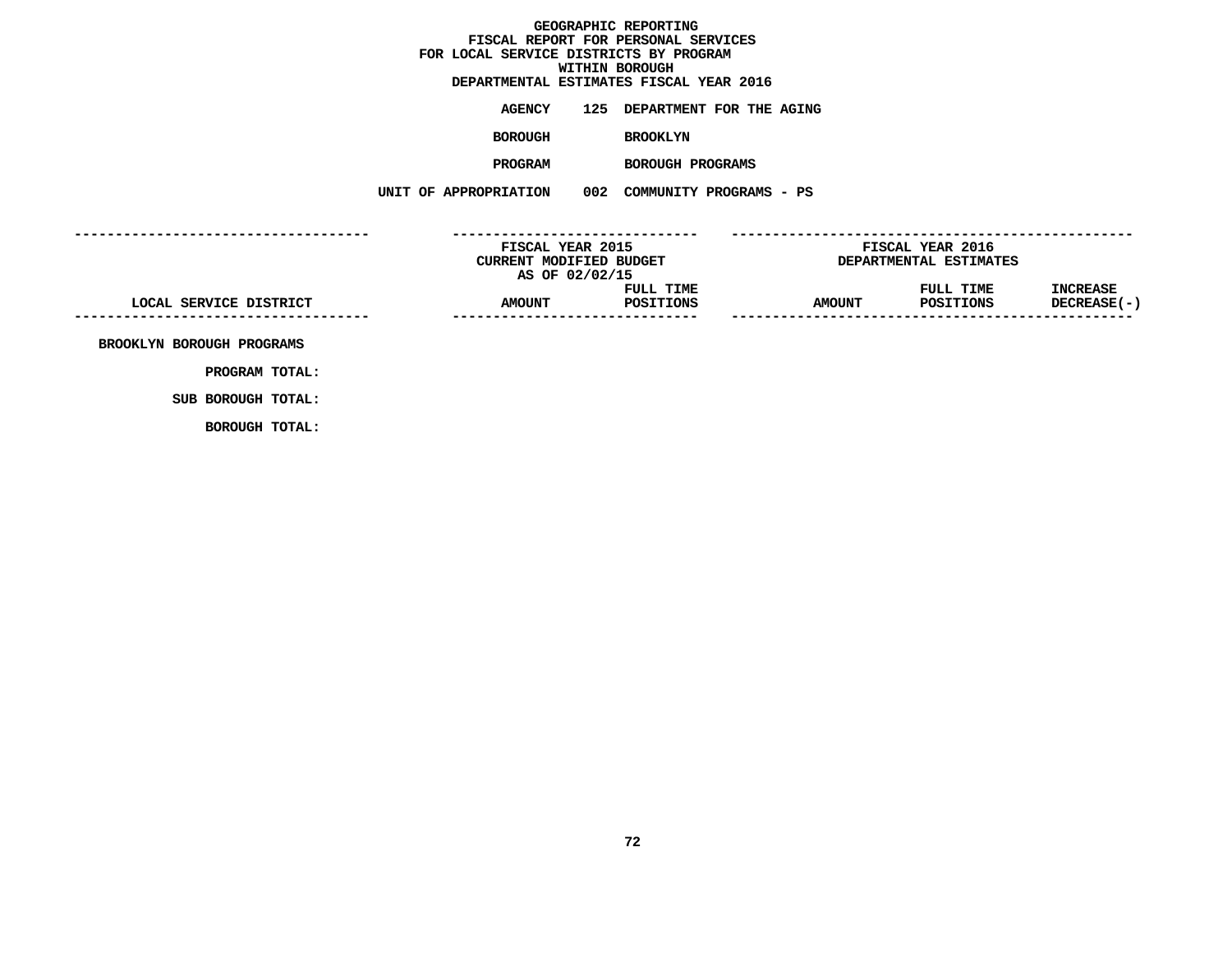**DEPARTMENTAL ESTIMATES FISCAL YEAR <sup>2016</sup>**

**AGENCY <sup>125</sup> DEPARTMENT FOR THE AGING BOROUGH**

 **MANHATTAN PROGRAM**

 **BOROUGH PROGRAMS UNIT OF APPROPRIATION <sup>002</sup> COMMUNITY PROGRAMS - PS**

**------------------------------------ ------------------------------ ------------------------------------------------- FISCAL YEAR <sup>2015</sup> FISCAL YEAR <sup>2016</sup> CURRENT MODIFIED BUDGET**<br>
AS OF 02/02/15<br> **FULL TIME**<br> **PULL TIME**<br> **PULL TIME AS OF 02/02/15 FULL TIME FULL TIME INCREASE LOCAL SERVICE DISTRICT AMOUNT POSITIONS AMOUNT POSITIONS DECREASE(-) ------------------------------------------------------------------ ------------------------------------------------- MANHATTAN BOROUGH PROGRAMS**

**PROGRAM TOTAL: SUB BOROUGH TOTAL:**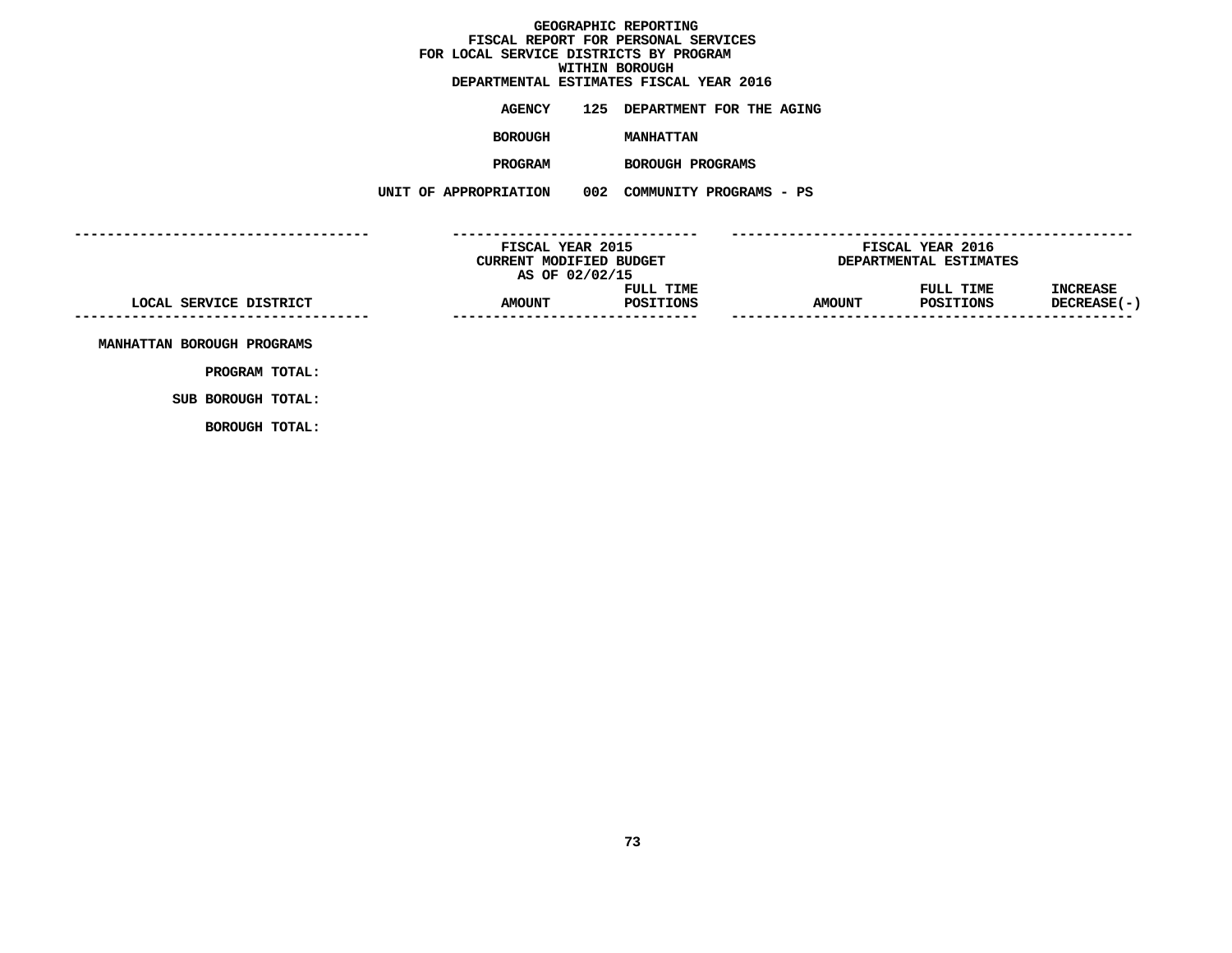**DEPARTMENTAL ESTIMATES FISCAL YEAR <sup>2016</sup>AGENCY <sup>125</sup> DEPARTMENT FOR THE AGING**

**BOROUGH**

QUEENS<br>BOROUGH PROGRAMS **PROGRAM**

 **BOROUGH PROGRAMS UNIT OF APPROPRIATION <sup>002</sup> COMMUNITY PROGRAMS - PS**

|                                | FISCAL YEAR 2015<br>CURRENT MODIFIED BUDGET<br>AS OF 02/02/15 |                        |               | FISCAL YEAR 2016<br>DEPARTMENTAL ESTIMATES |                         |
|--------------------------------|---------------------------------------------------------------|------------------------|---------------|--------------------------------------------|-------------------------|
| LOCAL SERVICE DISTRICT         | <b>AMOUNT</b>                                                 | FULL TIME<br>POSITIONS | <b>AMOUNT</b> | FULL TIME<br>POSITIONS                     | INCREASE<br>DECREASE(-) |
| <b>QUEENS BOROUGH PROGRAMS</b> | 70,304                                                        |                        | 70,304        | 1                                          |                         |
| PROGRAM TOTAL:                 | 70,304                                                        |                        | 70,304        | 1                                          |                         |
| SUB BOROUGH TOTAL:             | 70,304                                                        |                        | 70,304        | 1                                          |                         |
| <b>BOROUGH TOTAL:</b>          | 70,304                                                        |                        | 70,304        | 1                                          |                         |
|                                |                                                               |                        |               |                                            |                         |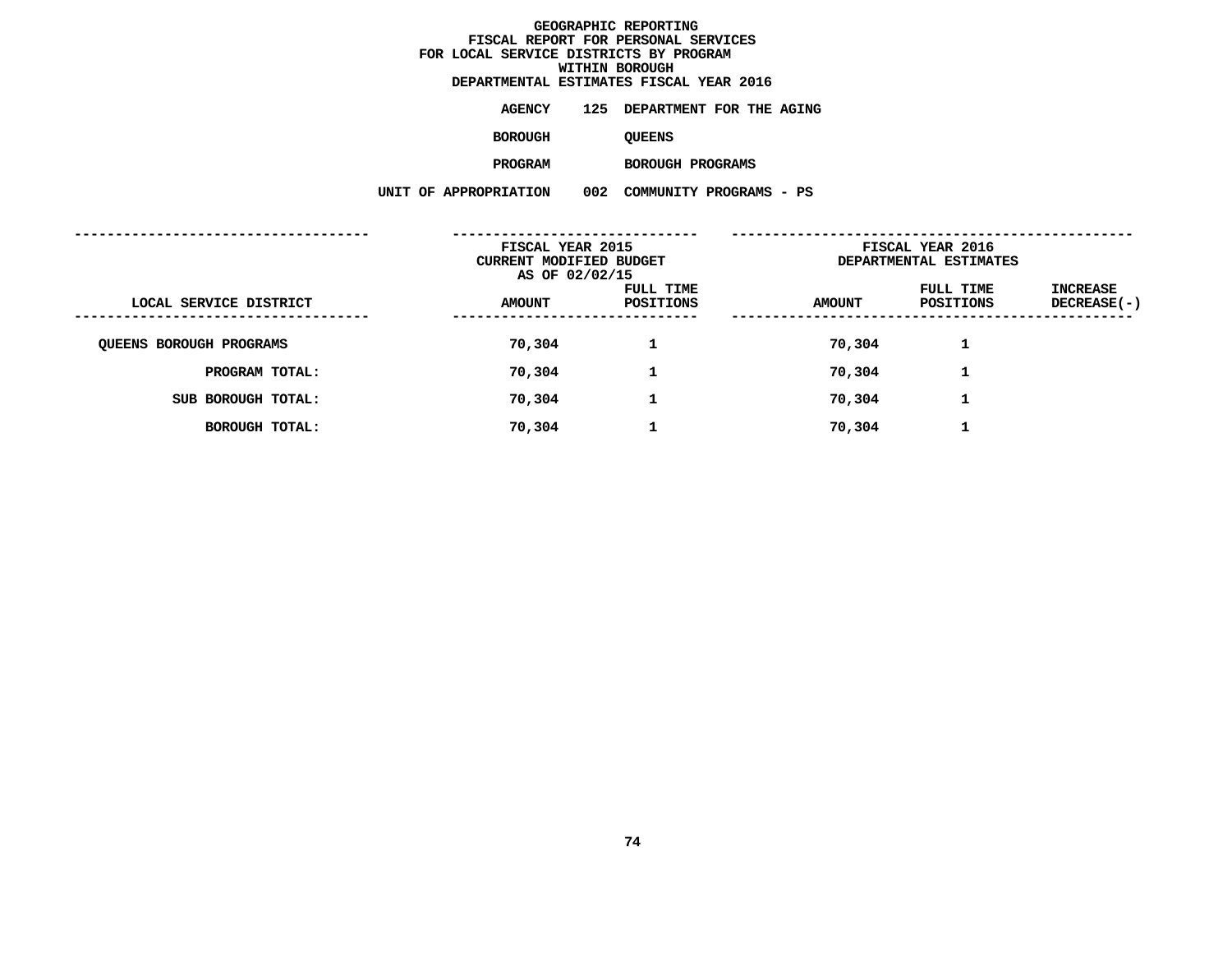**DEPARTMENTAL ESTIMATES FISCAL YEAR <sup>2016</sup>AGENCY <sup>125</sup> DEPARTMENT FOR THE AGING**

**BOROUGH**

 **STATEN ISLAND PROGRAM**

 **BOROUGH PROGRAMS UNIT OF APPROPRIATION <sup>002</sup> COMMUNITY PROGRAMS - PS**

**------------------------------------ ------------------------------ ------------------------------------------------- FISCAL YEAR <sup>2015</sup> FISCAL YEAR <sup>2016</sup> CURRENT MODIFIED BUDGET**<br>
AS OF 02/02/15<br> **FULL TIME**<br> **PULL TIME**<br> **PULL TIME AS** OF 02/02/15<br>**FULL TIME**<br>**AMOUNT** POSITIONS<br>------------------------------**FULL TIME FULL TIME INCREASE LOCAL SERVICE DISTRICT AMOUNT POSITIONS AMOUNT POSITIONS DECREASE(-) ------------------------------------------------------------------ ------------------------------------------------- STATEN ISLAND BOROUGH PROGRAMS**

**PROGRAM TOTAL: SUB BOROUGH TOTAL:**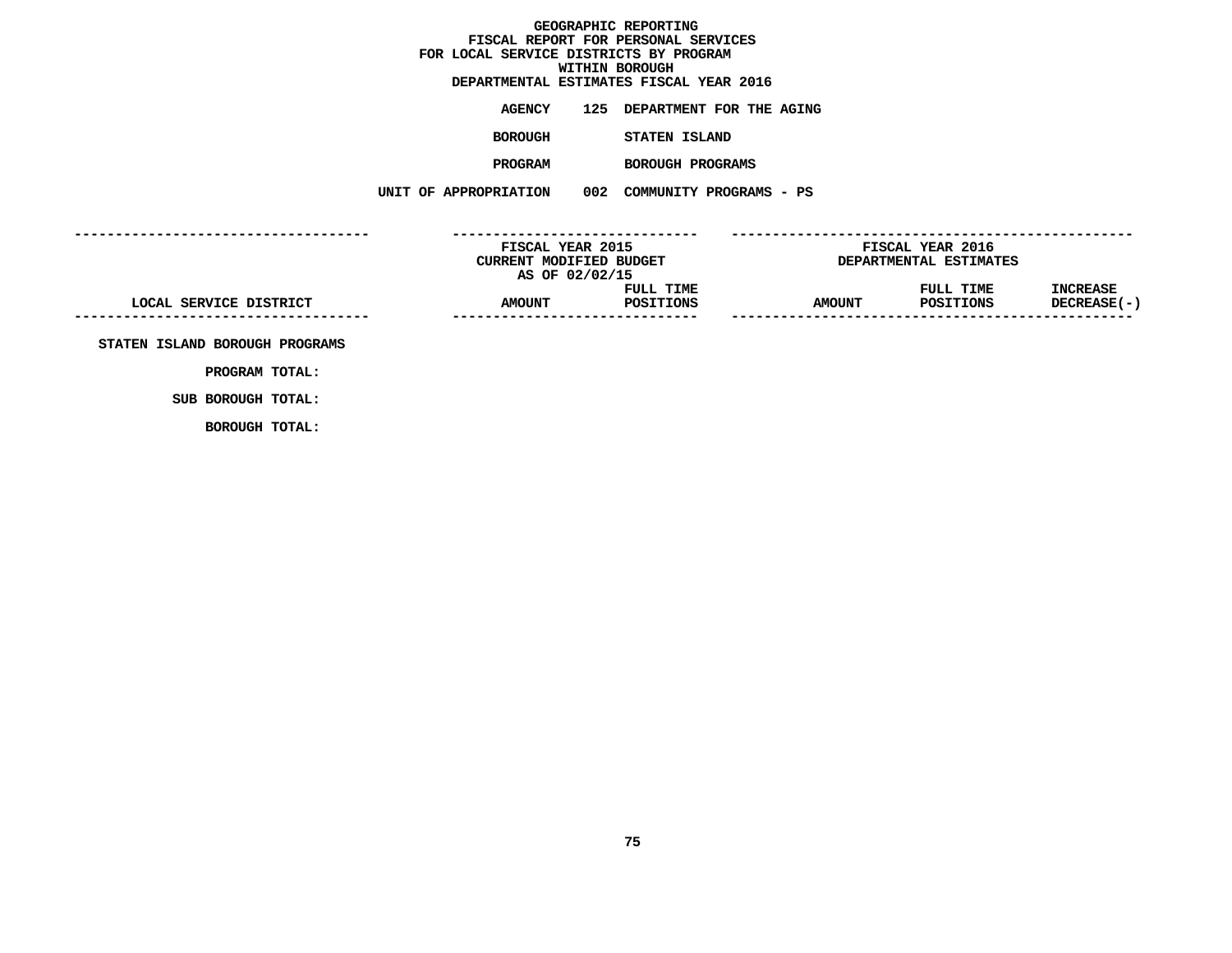## GEOGRAPHIC REPORTING<br>FISCAL REPORT FOR PERSONAL SERVICES<br>OCAL SERVICE DISTRICTS BY PROGRAM<br>WITHIN BOROUGH **FISCAL REPORT FOR PERSONAL SERVICES FOR LOCAL SERVICE DISTRICTS BY PROGRAM**

# **WITHIN BOROUGH DEPARTMENTAL ESTIMATES FISCAL YEAR <sup>2016</sup>**

|                                                   | <b>AGENCY</b>                                                 | 125<br>DEPARTMENT FOR THE AGING |               |                                            |                                |
|---------------------------------------------------|---------------------------------------------------------------|---------------------------------|---------------|--------------------------------------------|--------------------------------|
|                                                   | FISCAL YEAR 2015<br>CURRENT MODIFIED BUDGET<br>AS OF 02/02/15 |                                 |               | FISCAL YEAR 2016<br>DEPARTMENTAL ESTIMATES |                                |
| LOCAL SERVICE DISTRICT                            | <b>AMOUNT</b>                                                 | FULL TIME<br>POSITIONS          | <b>AMOUNT</b> | FULL TIME<br>POSITIONS                     | <b>INCREASE</b><br>DECREASE(-) |
| <b>AGENCY TOTAL:</b><br>ALL PROGRAMS ALL BOROUGHS | 70,304                                                        |                                 | 70,304        |                                            |                                |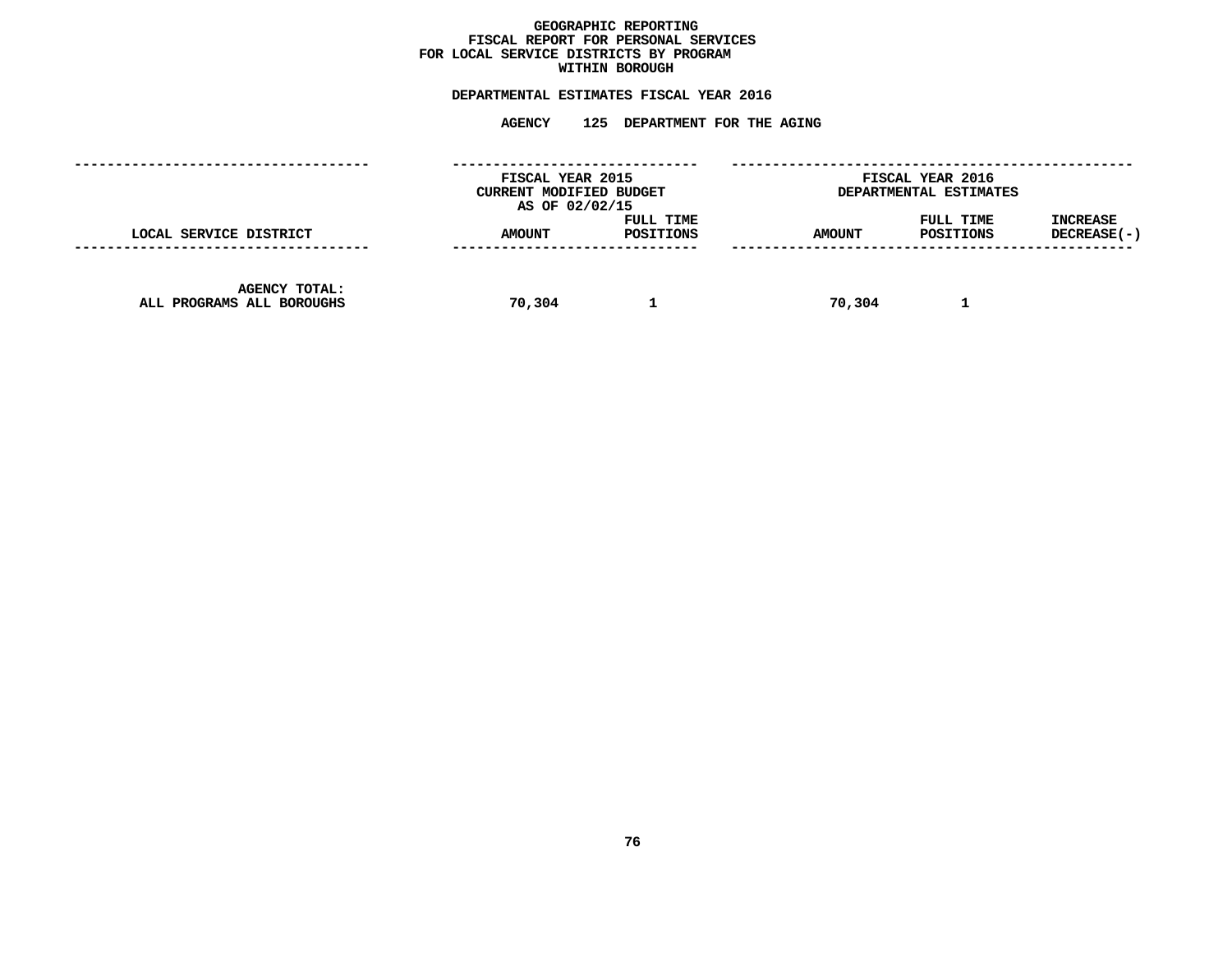## **GEOGRAPHIC REPORTINGFISCAL REPORT FOR AGENCYWIDE BY PROGRAM**

#### **DEPARTMENTAL ESTIMATES FISCAL YEAR 2016**

# **DEPARTMENTAL ESTIMATES FISCAL YEAR <sup>2016</sup>**

|                                                                                                                                     | FISCAL YEAR 2015<br>CURRENT MODIFIED BUDGET  | FISCAL YEAR 2016<br>DEPARTMENTAL ESTIMATES   |                                 |  |
|-------------------------------------------------------------------------------------------------------------------------------------|----------------------------------------------|----------------------------------------------|---------------------------------|--|
| UNIT OF APPROPRIATION                                                                                                               | AS OF 02/02/15                               | <b>AMOUNT</b>                                | <b>INCREASE</b><br>DECREASE (-) |  |
| EXECUTIVE & ADMIN MGMT - PS<br>001                                                                                                  |                                              |                                              |                                 |  |
| REGULAR GROSS<br><b>OTHER</b>                                                                                                       |                                              |                                              |                                 |  |
| TOTAL REPORTED GEOGRAPHICALLY                                                                                                       |                                              |                                              |                                 |  |
| NOT REPORTED GEOGRAPHICALLY                                                                                                         | 10,570,496                                   | 10,490,587                                   | 79,909-                         |  |
| FINANCIAL PLAN SAVINGS                                                                                                              | 282,610                                      | 413,219                                      | 130,609                         |  |
| <b>APPROPRIATION</b>                                                                                                                | 10,853,106                                   | 10,903,806                                   | 50,700                          |  |
| FUNDING                                                                                                                             |                                              |                                              |                                 |  |
| <b>CITY</b><br>OTHER CATEGORICAL<br>CAPITAL FUNDS - I.F.A.<br><b>STATE</b><br>FEDERAL - C.D.<br>FEDERAL - OTHER<br>INTRA-CITY SALES | 6,696,607<br>750,000<br>144,475<br>3,262,024 | 6,823,005<br>677,094<br>141,683<br>3,262,024 | 126,398<br>$72,906 -$<br>2,792- |  |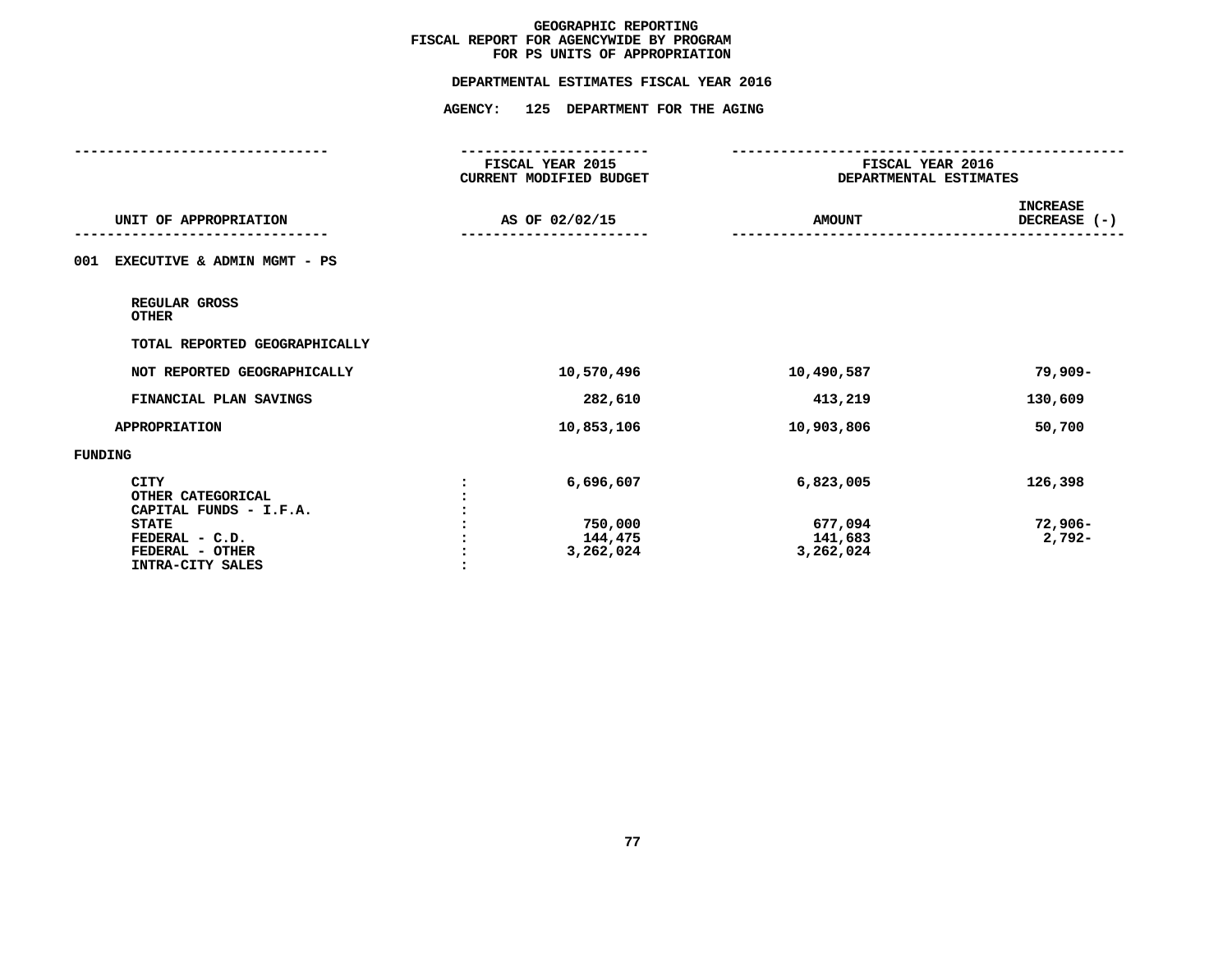#### **DEPARTMENTAL ESTIMATES FISCAL YEAR 2016**

# **DEPARTMENTAL ESTIMATES FISCAL YEAR <sup>2016</sup>AGENCY: <sup>125</sup> DEPARTMENT FOR THE AGING**

|                                                            | FISCAL YEAR 2015<br>CURRENT MODIFIED BUDGET | FISCAL YEAR 2016<br>DEPARTMENTAL ESTIMATES |                                 |  |
|------------------------------------------------------------|---------------------------------------------|--------------------------------------------|---------------------------------|--|
| UNIT OF APPROPRIATION                                      | AS OF 02/02/15                              | <b>AMOUNT</b>                              | <b>INCREASE</b><br>DECREASE (-) |  |
| COMMUNITY PROGRAMS - PS<br>002                             |                                             |                                            |                                 |  |
| REGULAR GROSS<br><b>OTHER</b>                              | 69,222<br>1,082                             | 69,222<br>1,082                            |                                 |  |
| TOTAL REPORTED GEOGRAPHICALLY                              | 70,304                                      | 70,304                                     |                                 |  |
| NOT REPORTED GEOGRAPHICALLY                                | 13,652,934                                  | 13,799,520                                 | 146,586                         |  |
| FINANCIAL PLAN SAVINGS                                     | 802,024                                     | 724,510                                    | $77,514-$                       |  |
| <b>APPROPRIATION</b>                                       | 14,525,262                                  | 14,594,334                                 | 69,072                          |  |
| <b>FUNDING</b>                                             |                                             |                                            |                                 |  |
| <b>CITY</b><br>OTHER CATEGORICAL<br>CAPITAL FUNDS - I.F.A. | 6,005,592                                   | 5,883,376                                  | 122,216-                        |  |
| <b>STATE</b><br>FEDERAL - C.D.                             | 845,025                                     | 827,019                                    | $18,006-$                       |  |
| FEDERAL - OTHER<br>INTRA-CITY SALES                        | 7,674,645                                   | 7,883,939                                  | 209,294                         |  |
|                                                            |                                             |                                            |                                 |  |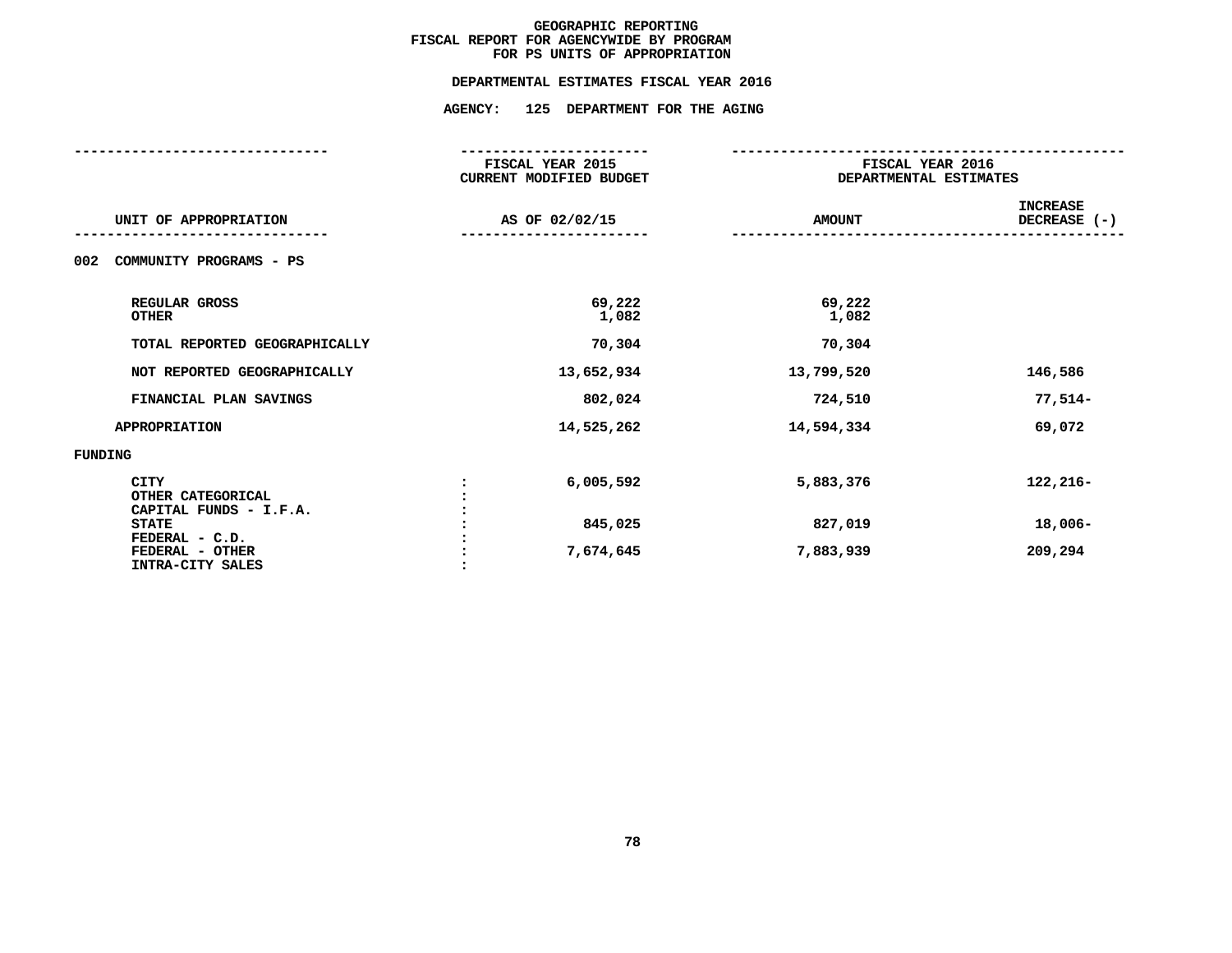# **DEPARTMENTAL ESTIMATES FISCAL YEAR <sup>2016</sup>AGENCY: <sup>125</sup> DEPARTMENT FOR THE AGING**

|                                                            |                | FISCAL YEAR 2015<br>CURRENT MODIFIED BUDGET | FISCAL YEAR 2016<br>DEPARTMENTAL ESTIMATES |                                 |
|------------------------------------------------------------|----------------|---------------------------------------------|--------------------------------------------|---------------------------------|
| UNIT OF APPROPRIATION                                      | AS OF 02/02/15 |                                             | <b>AMOUNT</b>                              | <b>INCREASE</b><br>DECREASE (-) |
| COMMUNITY PROGRAMS - OTPS<br>003                           |                |                                             |                                            |                                 |
| TOTAL REPORTED GEOGRAPHICALLY                              |                |                                             |                                            |                                 |
| NOT REPORTED GEOGRAPHICALLY                                |                | 258,872,916                                 | 230,335,080                                | 28,537,836-                     |
| FINANCIAL PLAN SAVINGS                                     |                |                                             |                                            |                                 |
| <b>APPROPRIATION</b>                                       |                | 258,872,916                                 | 230,335,080                                | 28,537,836-                     |
| FUNDING                                                    |                |                                             |                                            |                                 |
| <b>CITY</b><br>OTHER CATEGORICAL<br>CAPITAL FUNDS - I.F.A. |                | 159,117,711                                 | 134,609,485                                | 24,508,226-                     |
| <b>STATE</b>                                               |                | 35,776,002                                  | 35,653,373                                 | 122,629-                        |
| FEDERAL - C.D.                                             |                | 2,097,238                                   | 2,097,238                                  |                                 |
| FEDERAL - OTHER                                            |                | 60,184,384                                  | 57,655,328                                 | $2,529,056 -$                   |
| INTRA-CITY SALES                                           |                | 1,697,581                                   | 319,656                                    | 1,377,925-                      |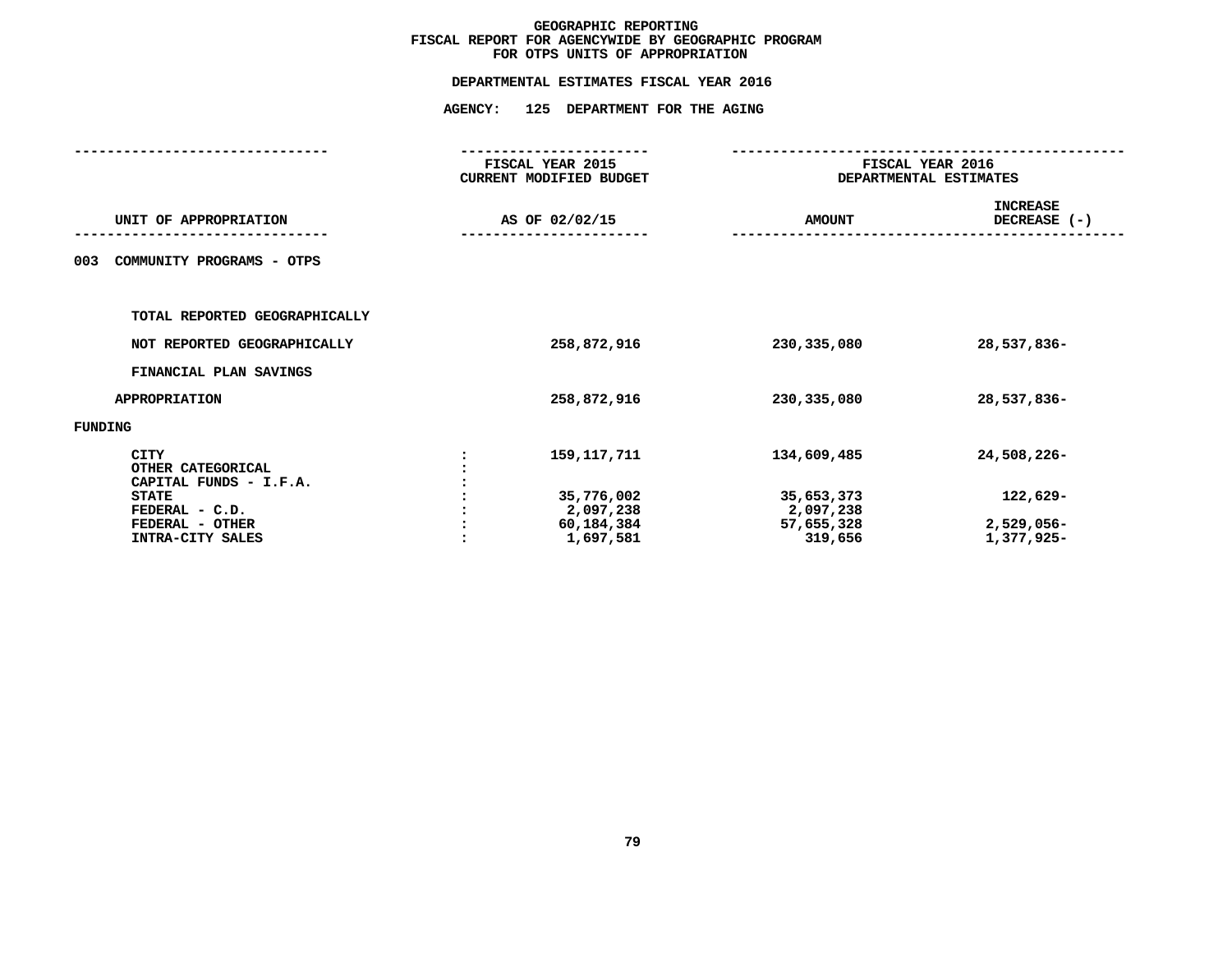# **DEPARTMENTAL ESTIMATES FISCAL YEAR <sup>2016</sup>AGENCY: <sup>125</sup> DEPARTMENT FOR THE AGING**

|                                                       | FISCAL YEAR 2015<br>CURRENT MODIFIED BUDGET | FISCAL YEAR 2016<br>DEPARTMENTAL ESTIMATES |                                 |
|-------------------------------------------------------|---------------------------------------------|--------------------------------------------|---------------------------------|
| UNIT OF APPROPRIATION                                 | AS OF 02/02/15                              | <b>AMOUNT</b>                              | <b>INCREASE</b><br>DECREASE (-) |
| EXECUTIVE & ADMIN MGMT-OTPS<br>004                    |                                             |                                            |                                 |
| TOTAL REPORTED GEOGRAPHICALLY                         |                                             |                                            |                                 |
| NOT REPORTED GEOGRAPHICALLY                           | 1,785,535                                   | 1,512,064                                  | 273,471-                        |
| FINANCIAL PLAN SAVINGS                                |                                             |                                            |                                 |
| <b>APPROPRIATION</b>                                  | 1,785,535                                   | 1,512,064                                  | $273,471-$                      |
| FUNDING                                               |                                             |                                            |                                 |
| CITY<br>OTHER CATEGORICAL<br>CAPITAL FUNDS - I.F.A.   | 1,051,036                                   | 951,036                                    | $100,000 -$                     |
| <b>STATE</b>                                          | 22,253                                      | 6,408                                      | 15,845-                         |
| FEDERAL - C.D.<br>FEDERAL - OTHER<br>INTRA-CITY SALES | 712,246                                     | 554,620                                    | 157,626-                        |
|                                                       |                                             |                                            |                                 |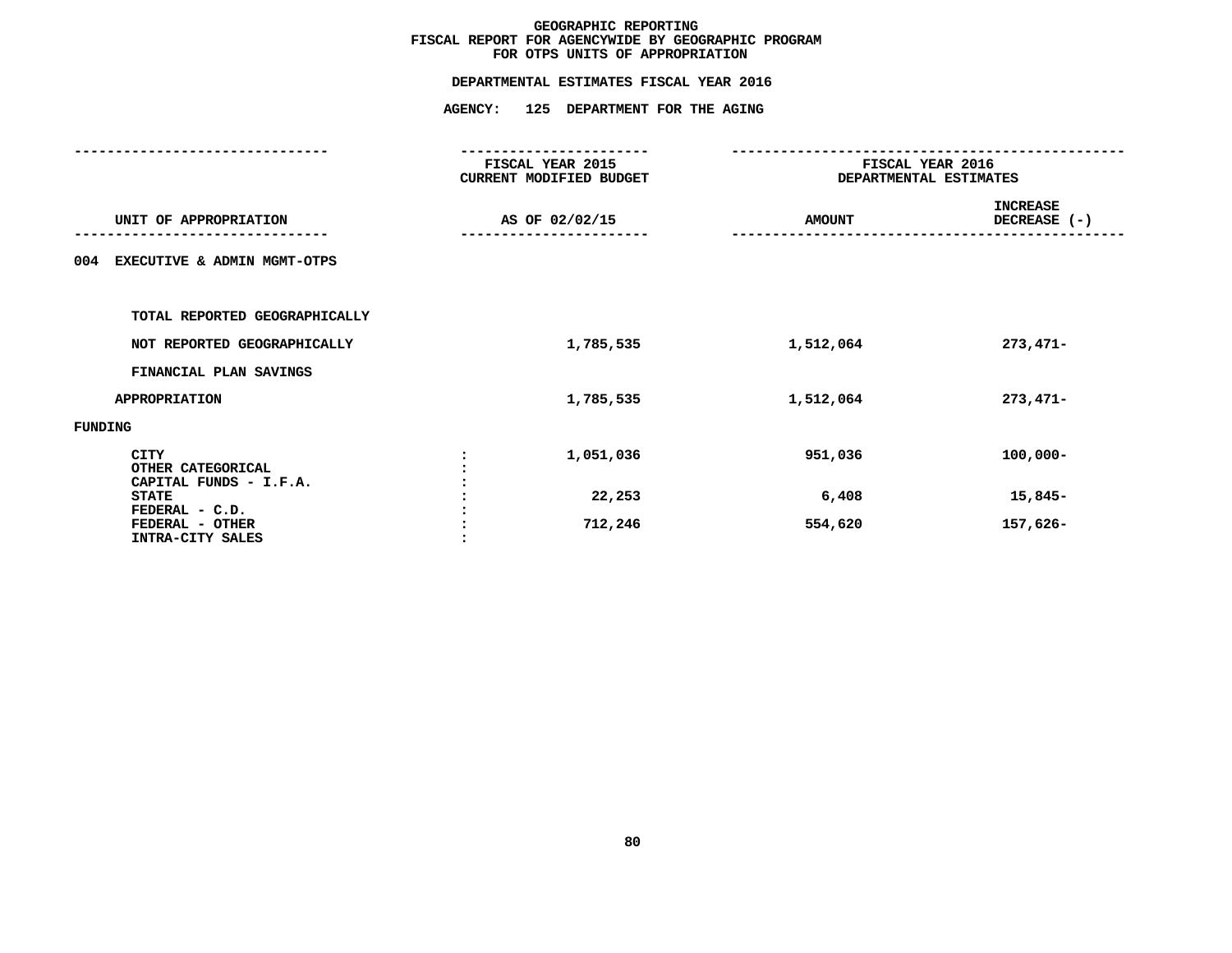## GEOGRAPHIC REPORTING<br>FISCAL REPORT AGENCYWIDE SUMMARY

# **FISCAL REPORT AGENCYWIDE SUMMARY DEPARTMENTAL ESTIMATES FISCAL YEAR <sup>2016</sup>**

#### **AGENCY: <sup>125</sup> DEPARTMENT FOR THE AGING**

|                                                                                                                                                | FISCAL YEAR 2015<br><b>CURRENT MODIFIED BUDGET</b>                | FISCAL YEAR 2016<br>DEPARTMENTAL ESTIMATES                      |                                                                    |  |
|------------------------------------------------------------------------------------------------------------------------------------------------|-------------------------------------------------------------------|-----------------------------------------------------------------|--------------------------------------------------------------------|--|
| UNIT OF APPROPRIATION                                                                                                                          | AS OF 02/02/15                                                    | <b>AMOUNT</b>                                                   | <b>INCREASE</b><br>DECREASE (-)                                    |  |
| PS APPROPRIATIONS<br>REGULAR GROSS<br><b>OTHER</b>                                                                                             | 69,222<br>1,082                                                   | 69,222<br>1,082                                                 |                                                                    |  |
| TOTAL REPORTED GEOGRAPHICALLY<br>NOT REPORTED GEOGRAPHICALLY                                                                                   | 70,304<br>24, 223, 430                                            | 70,304<br>24,290,107                                            | 66,677                                                             |  |
| OTPS APPROPRIATIONS<br>TOTAL REPORTED GEOGRAPHICALLY<br>NOT REPORTED GEOGRAPHICALLY                                                            | 260,658,451                                                       | 231,847,144                                                     | 28,811,307-                                                        |  |
| FINANCIAL PLAN SAVINGS<br><b>APPROPRIATIONS</b>                                                                                                | 1,084,634<br>286,036,819                                          | 1,137,729<br>257,345,284                                        | 53,095<br>28,691,535-                                              |  |
| FUNDING<br><b>CITY</b><br>OTHER CATEGORICAL<br>CAPITAL FUNDS - I.F.A.<br><b>STATE</b><br>FEDERAL - C.D.<br>FEDERAL - OTHER<br>INTRA-CITY SALES | 172,870,946<br>37,393,280<br>2,241,713<br>71,833,299<br>1,697,581 | 148,266,902<br>37,163,894<br>2,238,921<br>69,355,911<br>319,656 | 24,604,044-<br>$229,386 -$<br>$2,792-$<br>2,477,388-<br>1,377,925- |  |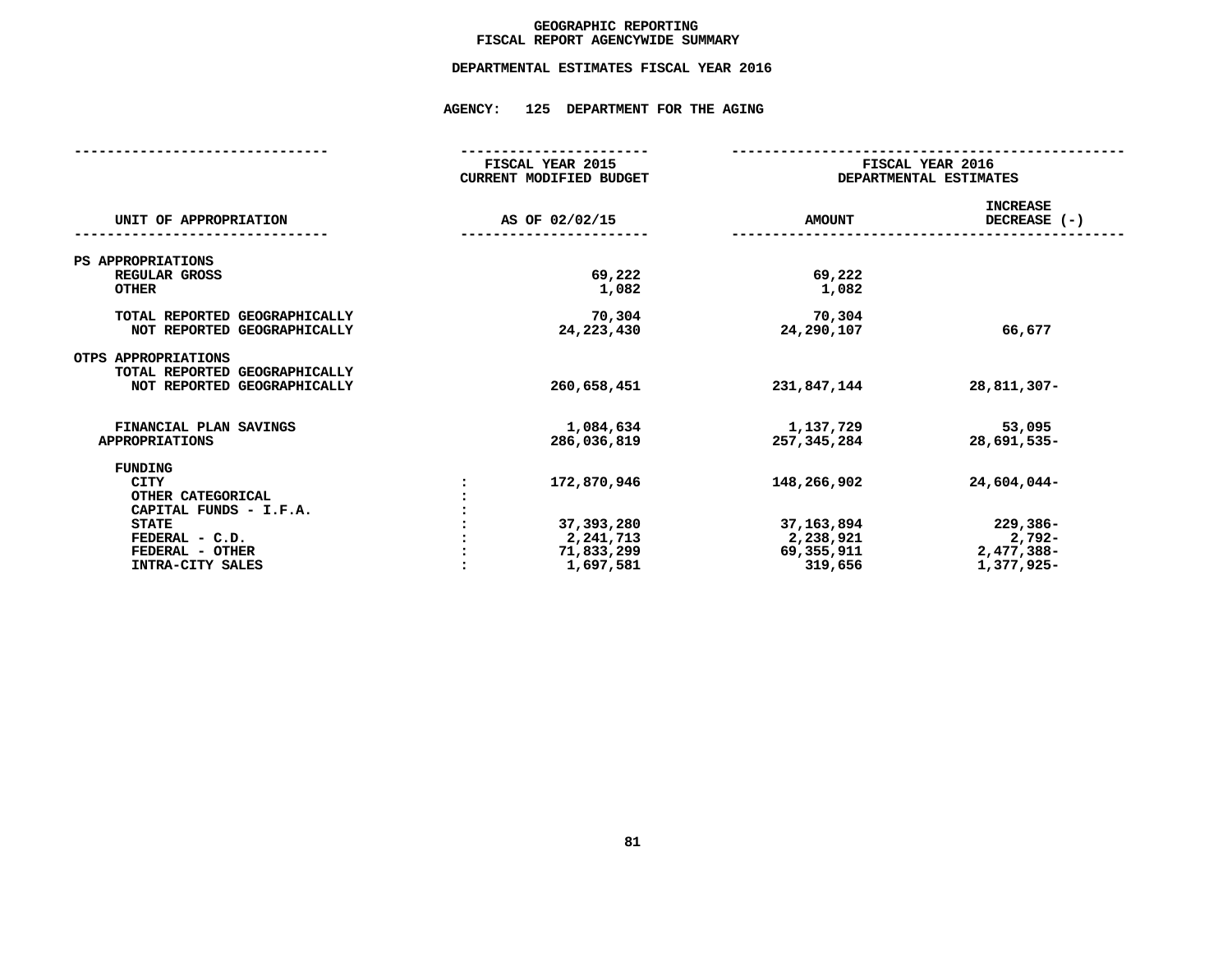#### **DEPARTMENTAL ESTIMATES FISCAL YEAR 2016**

# **DEPARTMENTAL ESTIMATES FISCAL YEAR <sup>2016</sup>**

|                                     | FISCAL YEAR 2015<br>CURRENT MODIFIED BUDGET |               | FISCAL YEAR 2016<br>DEPARTMENTAL ESTIMATES |  |  |
|-------------------------------------|---------------------------------------------|---------------|--------------------------------------------|--|--|
| UNIT OF APPROPRIATION               | AS OF 02/02/15                              | <b>AMOUNT</b> | INCREASE<br>DECREASE (-)                   |  |  |
| OFFICE OF COMMISSIONER-PS<br>001    |                                             |               |                                            |  |  |
| REGULAR GROSS<br><b>OTHER</b>       |                                             |               |                                            |  |  |
| TOTAL REPORTED GEOGRAPHICALLY       |                                             |               |                                            |  |  |
| NOT REPORTED GEOGRAPHICALLY         | 4,723,372                                   | 4,544,476     | 178,896-                                   |  |  |
| FINANCIAL PLAN SAVINGS              |                                             |               |                                            |  |  |
| <b>APPROPRIATION</b>                | 4,723,372                                   | 4,544,476     | 178,896-                                   |  |  |
| <b>FUNDING</b>                      |                                             |               |                                            |  |  |
| <b>CITY</b><br>OTHER CATEGORICAL    | 3,895,129                                   | 3,981,663     | 86,534                                     |  |  |
| CAPITAL FUNDS - I.F.A.              | 239,325                                     | 240,828       | 1,503                                      |  |  |
| <b>STATE</b>                        | 1,393                                       | 2,178         | 785                                        |  |  |
| FEDERAL - C.D.                      | 136,728                                     | 139,807       | 3,079                                      |  |  |
| FEDERAL - OTHER<br>INTRA-CITY SALES | 450,797                                     | 180,000       | 270,797-                                   |  |  |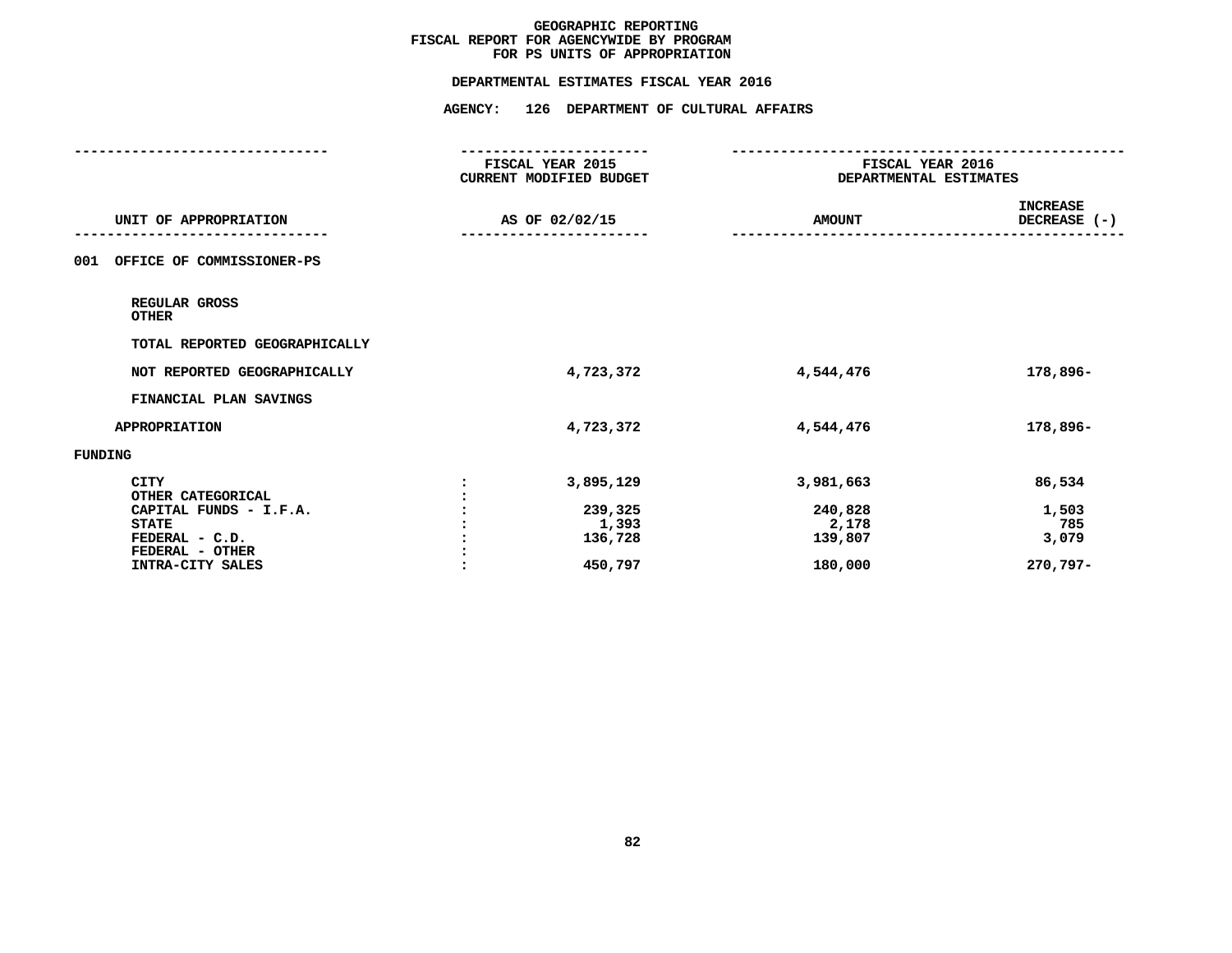|                                                                                                                              |                | FISCAL YEAR 2015<br>CURRENT MODIFIED BUDGET | FISCAL YEAR 2016<br>DEPARTMENTAL ESTIMATES |                                    |
|------------------------------------------------------------------------------------------------------------------------------|----------------|---------------------------------------------|--------------------------------------------|------------------------------------|
| UNIT OF APPROPRIATION                                                                                                        | AS OF 02/02/15 |                                             | <b>AMOUNT</b>                              | <b>INCREASE</b><br>DECREASE (-)    |
| OFFICE OF COMMISSIONER - OTPS<br>002                                                                                         |                |                                             |                                            |                                    |
| TOTAL REPORTED GEOGRAPHICALLY                                                                                                |                |                                             |                                            |                                    |
| NOT REPORTED GEOGRAPHICALLY                                                                                                  |                | 1,801,096                                   | 1,672,096                                  | 129,000-                           |
| FINANCIAL PLAN SAVINGS                                                                                                       |                |                                             |                                            |                                    |
| <b>APPROPRIATION</b>                                                                                                         |                | 1,801,096                                   | 1,672,096                                  | $129,000 -$                        |
| FUNDING                                                                                                                      |                |                                             |                                            |                                    |
| CITY<br>OTHER CATEGORICAL<br>CAPITAL FUNDS - I.F.A.<br><b>STATE</b><br>FEDERAL - C.D.<br>FEDERAL - OTHER<br>INTRA-CITY SALES |                | 1,700,096<br>1,817<br>99,183                | 1,672,096                                  | $28,000 -$<br>1,817-<br>$99,183 -$ |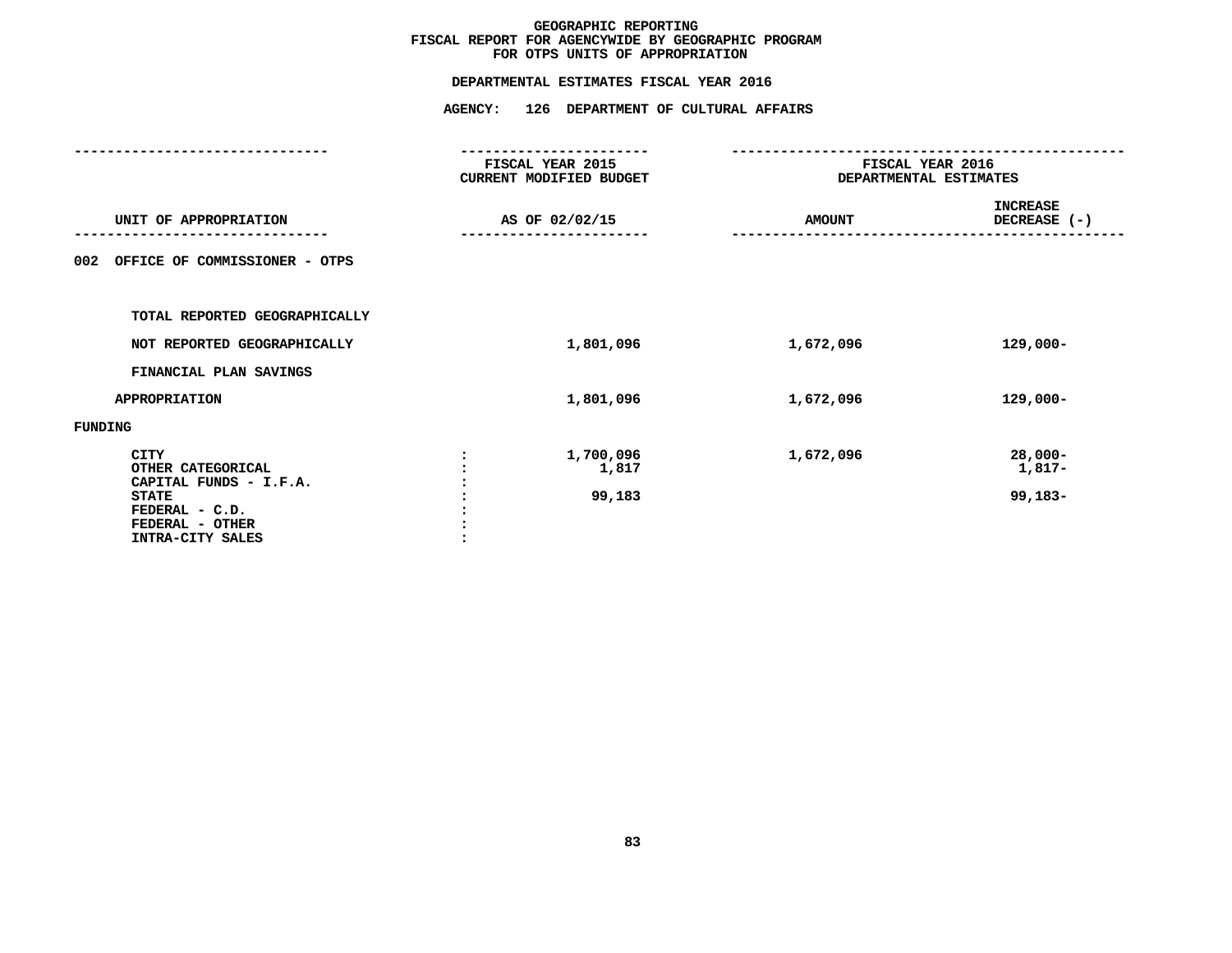|                                                                     | FISCAL YEAR 2015<br>CURRENT MODIFIED BUDGET | FISCAL YEAR 2016<br>DEPARTMENTAL ESTIMATES |                                     |
|---------------------------------------------------------------------|---------------------------------------------|--------------------------------------------|-------------------------------------|
|                                                                     |                                             |                                            |                                     |
| UNIT OF APPROPRIATION                                               | AS OF 02/02/15                              | <b>AMOUNT</b>                              | <b>INCREASE</b><br>DECREASE (-)     |
|                                                                     |                                             |                                            |                                     |
| 003<br>CULTURAL PROGRAMS                                            |                                             |                                            |                                     |
| TOTAL REPORTED GEOGRAPHICALLY                                       | 26,885,086                                  | 34,262,296                                 | 7,377,210                           |
| NOT REPORTED GEOGRAPHICALLY                                         | 15,558,415                                  | 105,810                                    | 15,452,605-                         |
| FINANCIAL PLAN SAVINGS                                              |                                             |                                            |                                     |
| <b>APPROPRIATION</b>                                                | 42,443,501                                  | 34,368,106                                 | 8,075,395-                          |
| FUNDING                                                             |                                             |                                            |                                     |
| CITY<br>OTHER CATEGORICAL<br>CAPITAL FUNDS - I.F.A.<br><b>STATE</b> | 41,548,021                                  | 34,262,296                                 | 7,285,725-                          |
| FEDERAL - C.D.<br>FEDERAL - OTHER<br>INTRA-CITY SALES               | 322,989<br>372,491<br>200,000<br>$\cdot$    | 105,810                                    | 217,179-<br>372,491-<br>$200,000 -$ |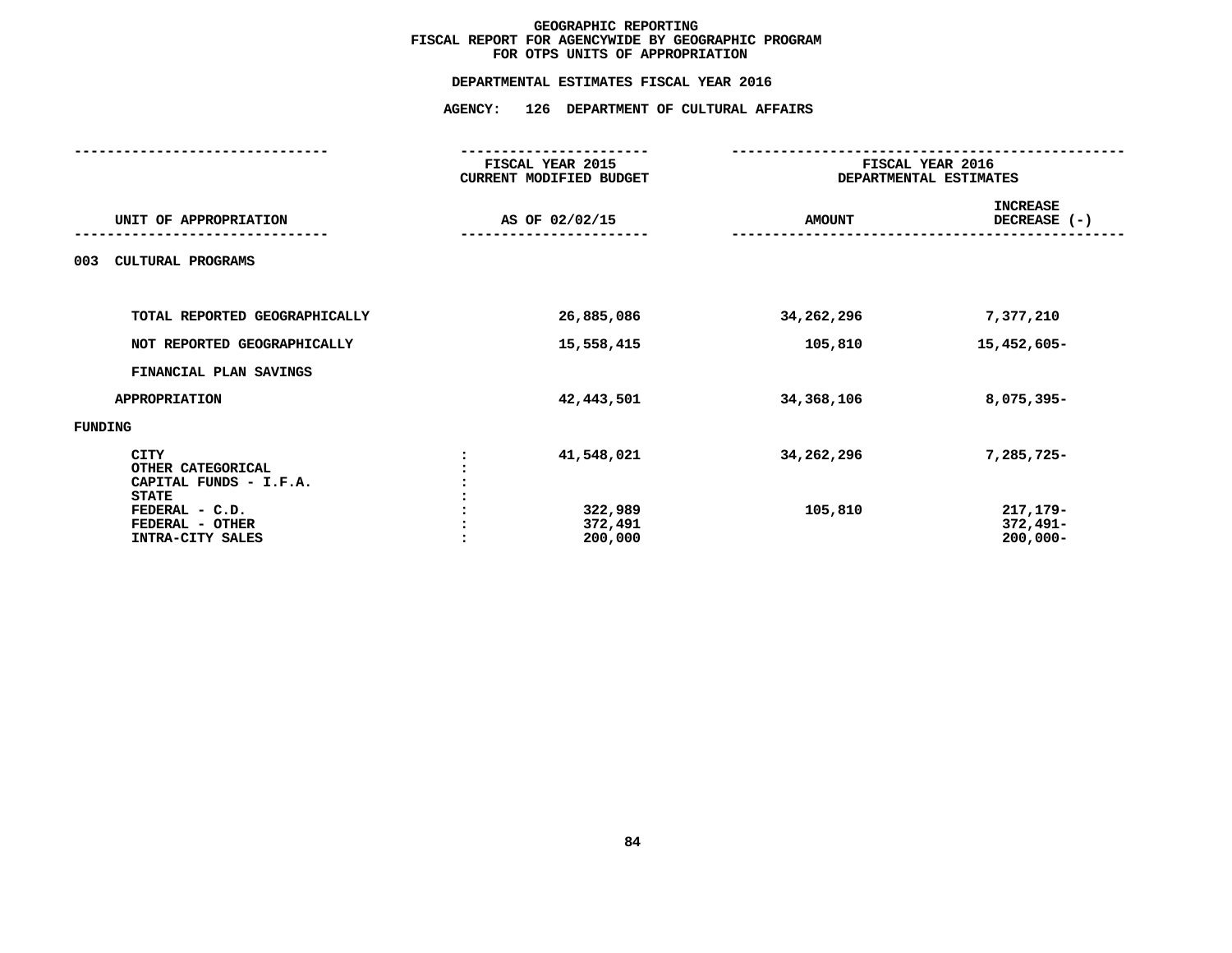|                                                                                                                              | FISCAL YEAR 2015<br><b>CURRENT MODIFIED BUDGET</b> | FISCAL YEAR 2016<br>DEPARTMENTAL ESTIMATES |                                 |  |
|------------------------------------------------------------------------------------------------------------------------------|----------------------------------------------------|--------------------------------------------|---------------------------------|--|
| UNIT OF APPROPRIATION                                                                                                        | AS OF 02/02/15                                     | <b>AMOUNT</b>                              | <b>INCREASE</b><br>DECREASE (-) |  |
| METROPOLITAN MUSEUM OF ART<br>004                                                                                            |                                                    |                                            |                                 |  |
| TOTAL REPORTED GEOGRAPHICALLY<br>NOT REPORTED GEOGRAPHICALLY                                                                 | 26,162,921                                         | 25,927,835                                 | 235,086-                        |  |
| FINANCIAL PLAN SAVINGS                                                                                                       |                                                    |                                            |                                 |  |
| <b>APPROPRIATION</b>                                                                                                         | 26, 162, 921                                       | 25,927,835                                 | 235,086-                        |  |
| FUNDING                                                                                                                      |                                                    |                                            |                                 |  |
| CITY<br>OTHER CATEGORICAL<br>CAPITAL FUNDS - I.F.A.<br><b>STATE</b><br>FEDERAL - C.D.<br>FEDERAL - OTHER<br>INTRA-CITY SALES | 26,162,921                                         | 25,927,835                                 | 235,086-                        |  |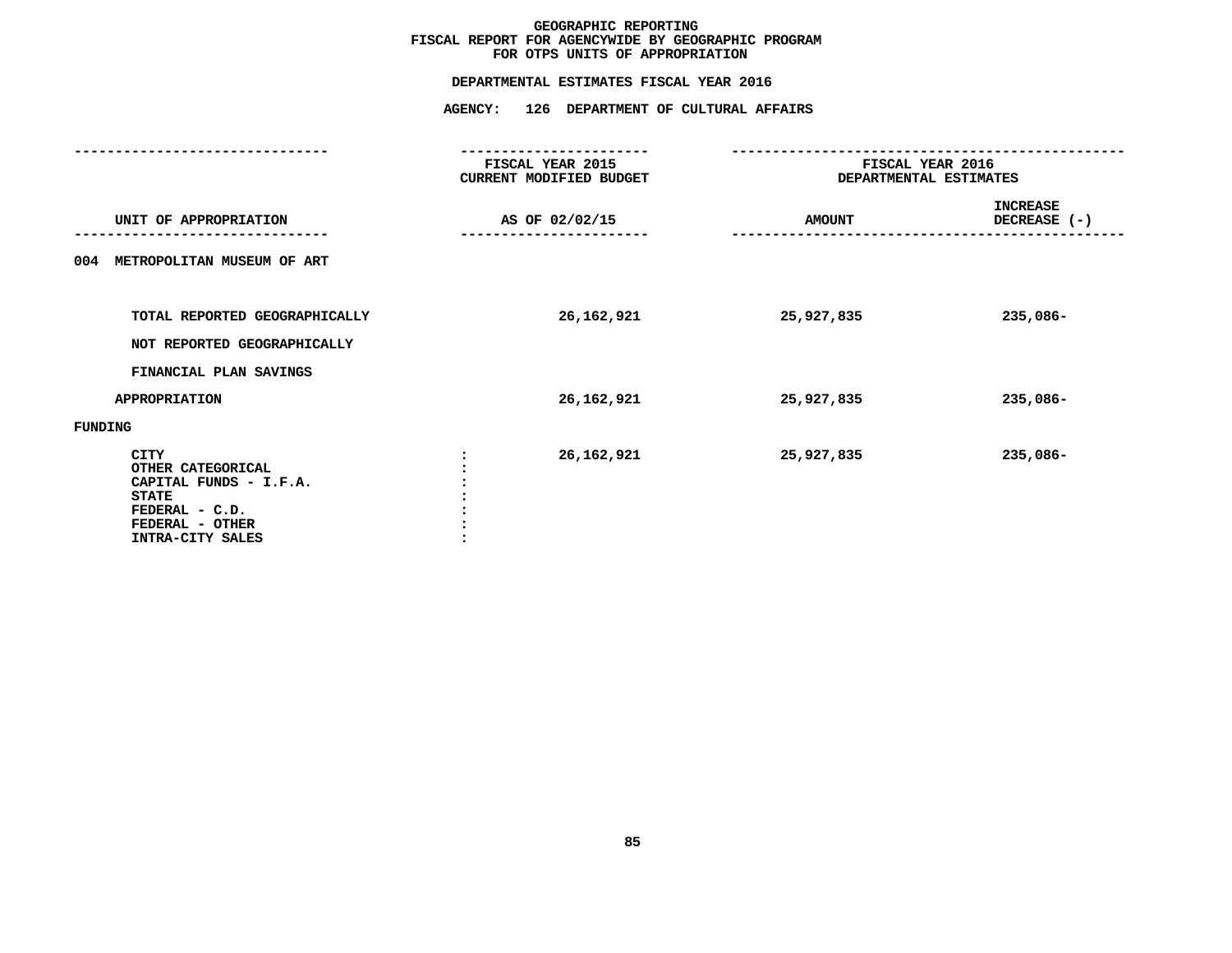|                                                                                                          |                                 | FISCAL YEAR 2015<br>CURRENT MODIFIED BUDGET | FISCAL YEAR 2016<br>DEPARTMENTAL ESTIMATES |                                 |
|----------------------------------------------------------------------------------------------------------|---------------------------------|---------------------------------------------|--------------------------------------------|---------------------------------|
| UNIT OF APPROPRIATION                                                                                    | AS OF 02/02/15<br><b>AMOUNT</b> |                                             |                                            | <b>INCREASE</b><br>DECREASE (-) |
| NY BOTANICAL GARDEN<br>005                                                                               |                                 |                                             |                                            |                                 |
| TOTAL REPORTED GEOGRAPHICALLY                                                                            |                                 |                                             |                                            |                                 |
| NOT REPORTED GEOGRAPHICALLY                                                                              |                                 | 8,154,632                                   | 6,835,657                                  | 1,318,975-                      |
| FINANCIAL PLAN SAVINGS                                                                                   |                                 |                                             |                                            |                                 |
| <b>APPROPRIATION</b>                                                                                     |                                 | 8,154,632                                   | 6,835,657                                  | 1,318,975-                      |
| FUNDING                                                                                                  |                                 |                                             |                                            |                                 |
| CITY<br>OTHER CATEGORICAL<br>CAPITAL FUNDS - I.F.A.<br><b>STATE</b><br>FEDERAL - C.D.<br>FEDERAL - OTHER |                                 | 7,047,164                                   | 6,835,657                                  | $211,507-$                      |
| INTRA-CITY SALES                                                                                         |                                 | 1,107,468                                   |                                            | 1,107,468-                      |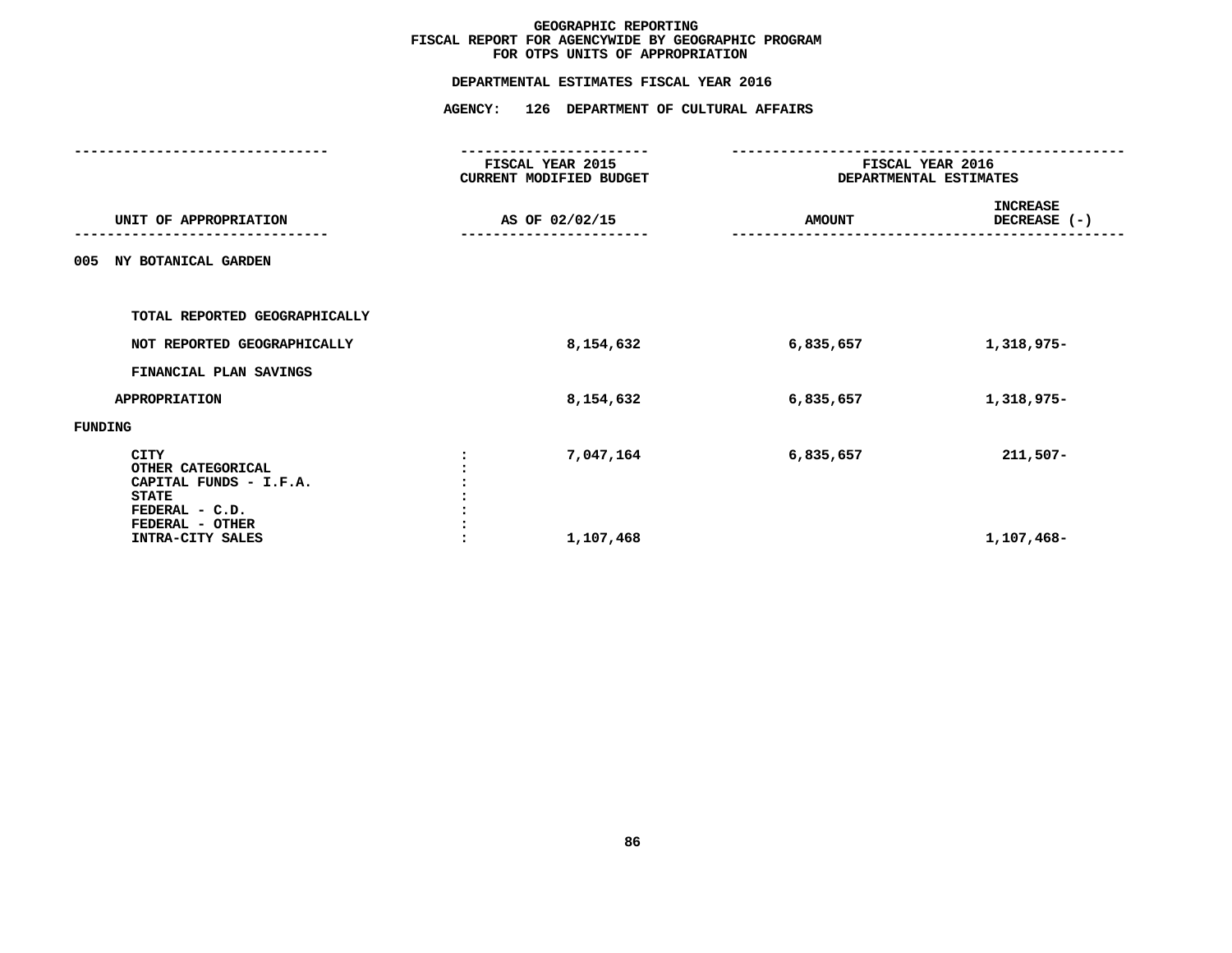|                                                                                                                              | FISCAL YEAR 2015<br>CURRENT MODIFIED BUDGET | FISCAL YEAR 2016<br>DEPARTMENTAL ESTIMATES |                                 |  |
|------------------------------------------------------------------------------------------------------------------------------|---------------------------------------------|--------------------------------------------|---------------------------------|--|
| UNIT OF APPROPRIATION                                                                                                        | AS OF 02/02/15                              | <b>AMOUNT</b>                              | <b>INCREASE</b><br>DECREASE (-) |  |
| AMER MUSEUM NATURAL HISTORY<br>006                                                                                           |                                             |                                            |                                 |  |
| TOTAL REPORTED GEOGRAPHICALLY<br>NOT REPORTED GEOGRAPHICALLY                                                                 | 16,804,368                                  | 16,506,936                                 | 297,432-                        |  |
| FINANCIAL PLAN SAVINGS                                                                                                       |                                             |                                            |                                 |  |
| <b>APPROPRIATION</b>                                                                                                         | 16,804,368                                  | 16,506,936                                 | 297,432-                        |  |
| FUNDING                                                                                                                      |                                             |                                            |                                 |  |
| CITY<br>OTHER CATEGORICAL<br>CAPITAL FUNDS - I.F.A.<br><b>STATE</b><br>FEDERAL - C.D.<br>FEDERAL - OTHER<br>INTRA-CITY SALES | 16,804,368                                  | 16,506,936                                 | 297,432-                        |  |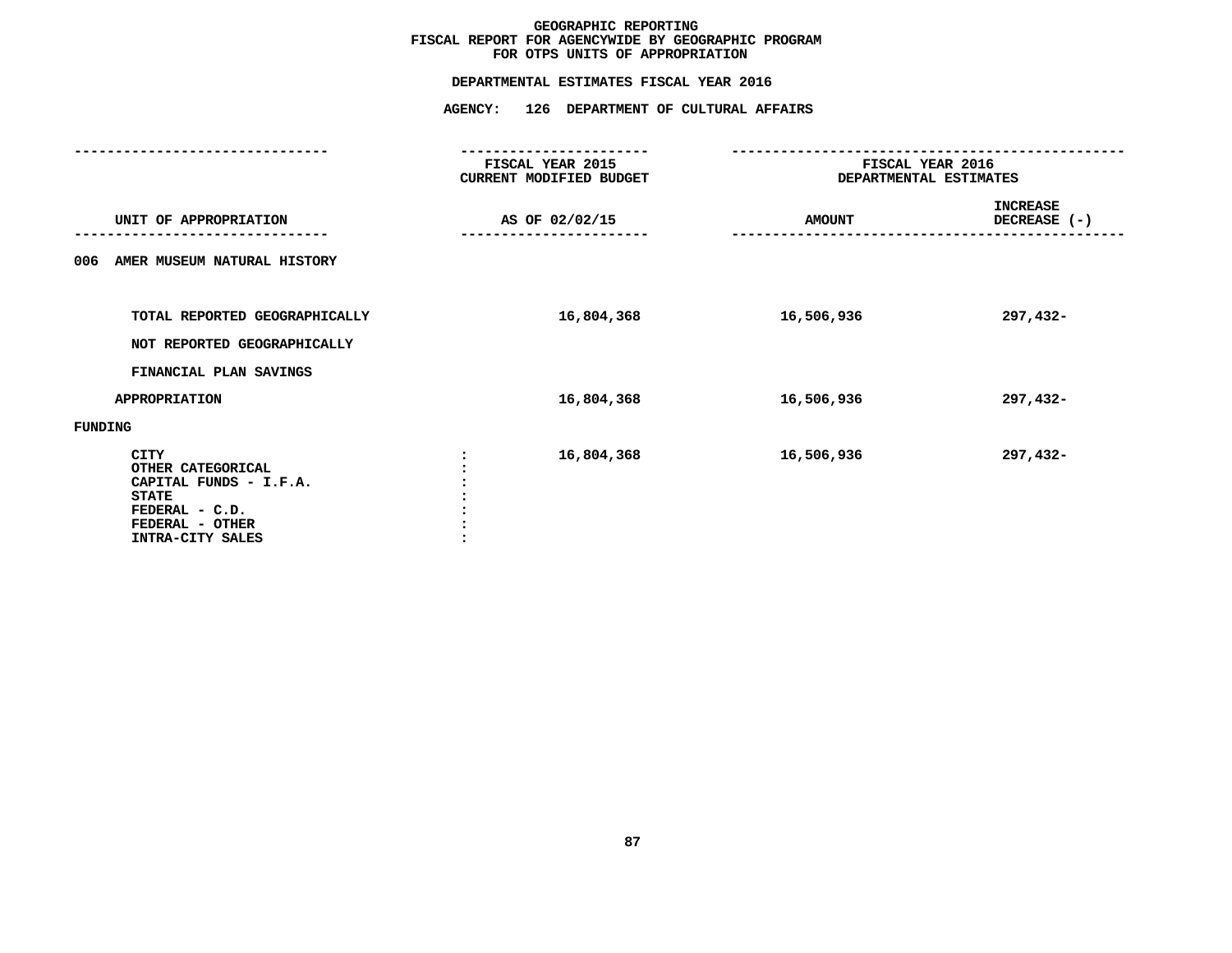|                                                                                                                              | FISCAL YEAR 2015<br><b>CURRENT MODIFIED BUDGET</b> |               | FISCAL YEAR 2016<br>DEPARTMENTAL ESTIMATES |  |
|------------------------------------------------------------------------------------------------------------------------------|----------------------------------------------------|---------------|--------------------------------------------|--|
| UNIT OF APPROPRIATION                                                                                                        | AS OF 02/02/15                                     | <b>AMOUNT</b> | INCREASE<br>DECREASE (-)                   |  |
| THE WILDLIFE CONSERVATION SOC.<br>007                                                                                        |                                                    |               |                                            |  |
| TOTAL REPORTED GEOGRAPHICALLY                                                                                                | 14,477,978                                         | 14,186,819    | 291,159-                                   |  |
| NOT REPORTED GEOGRAPHICALLY                                                                                                  | 1,240,004                                          | 1,233,917     | 6,087-                                     |  |
| FINANCIAL PLAN SAVINGS                                                                                                       | 14,200                                             |               | $14,200-$                                  |  |
| APPROPRIATION                                                                                                                | 15,732,182                                         | 15,420,736    | 311,446-                                   |  |
| FUNDING                                                                                                                      |                                                    |               |                                            |  |
| CITY<br>OTHER CATEGORICAL<br>CAPITAL FUNDS - I.F.A.<br><b>STATE</b><br>FEDERAL - C.D.<br>FEDERAL - OTHER<br>INTRA-CITY SALES | 15,732,182                                         | 15,420,736    | $311,446-$                                 |  |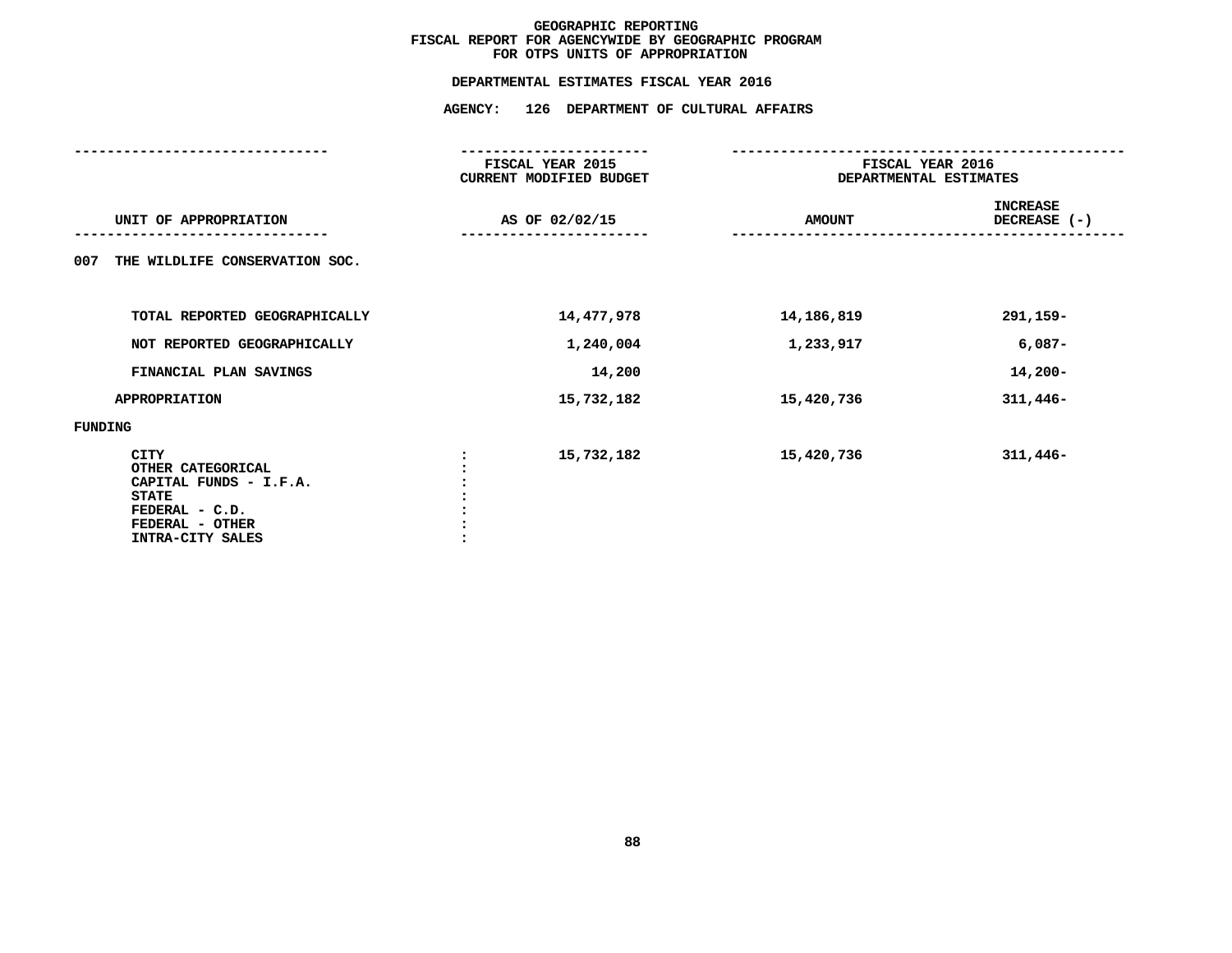|                                                                                                                              | FISCAL YEAR 2015<br>CURRENT MODIFIED BUDGET | FISCAL YEAR 2016<br>DEPARTMENTAL ESTIMATES |                                 |
|------------------------------------------------------------------------------------------------------------------------------|---------------------------------------------|--------------------------------------------|---------------------------------|
| UNIT OF APPROPRIATION                                                                                                        | AS OF 02/02/15                              | <b>AMOUNT</b>                              | <b>INCREASE</b><br>DECREASE (-) |
| <b>BROOKLYN MUSEUM</b><br>008                                                                                                |                                             |                                            |                                 |
| TOTAL REPORTED GEOGRAPHICALLY<br>NOT REPORTED GEOGRAPHICALLY                                                                 | 8,024,450                                   | 7,833,006                                  | 191,444-                        |
| FINANCIAL PLAN SAVINGS                                                                                                       |                                             |                                            |                                 |
| <b>APPROPRIATION</b>                                                                                                         | 8,024,450                                   | 7,833,006                                  | 191,444-                        |
| FUNDING                                                                                                                      |                                             |                                            |                                 |
| CITY<br>OTHER CATEGORICAL<br>CAPITAL FUNDS - I.F.A.<br><b>STATE</b><br>FEDERAL - C.D.<br>FEDERAL - OTHER<br>INTRA-CITY SALES | 8,024,450                                   | 7,833,006                                  | 191,444-                        |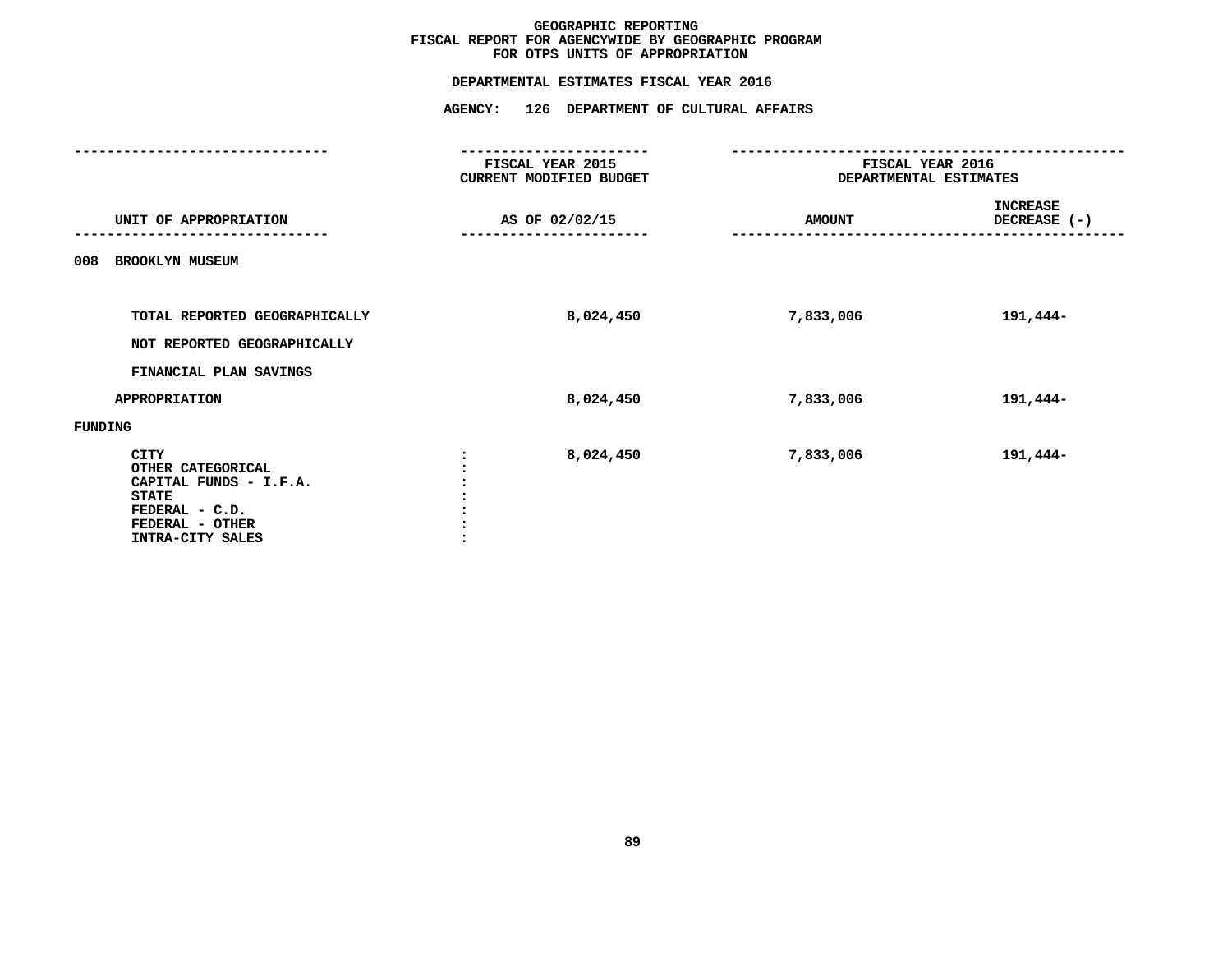|                                                                                                                              | FISCAL YEAR 2015<br>CURRENT MODIFIED BUDGET | FISCAL YEAR 2016<br>DEPARTMENTAL ESTIMATES |                                 |
|------------------------------------------------------------------------------------------------------------------------------|---------------------------------------------|--------------------------------------------|---------------------------------|
| UNIT OF APPROPRIATION                                                                                                        | AS OF 02/02/15                              | <b>AMOUNT</b>                              | <b>INCREASE</b><br>DECREASE (-) |
| BKLYN CHILDREN'S MUSEUM<br>009                                                                                               |                                             |                                            |                                 |
| TOTAL REPORTED GEOGRAPHICALLY                                                                                                |                                             |                                            |                                 |
| NOT REPORTED GEOGRAPHICALLY                                                                                                  | 1,883,320                                   | 1,825,420                                  | $57,900 -$                      |
| FINANCIAL PLAN SAVINGS                                                                                                       |                                             |                                            |                                 |
| <b>APPROPRIATION</b>                                                                                                         | 1,883,320                                   | 1,825,420                                  | $57,900 -$                      |
| FUNDING                                                                                                                      |                                             |                                            |                                 |
| CITY<br>OTHER CATEGORICAL<br>CAPITAL FUNDS - I.F.A.<br><b>STATE</b><br>FEDERAL - C.D.<br>FEDERAL - OTHER<br>INTRA-CITY SALES | 1,883,320                                   | 1,825,420                                  | $57,900 -$                      |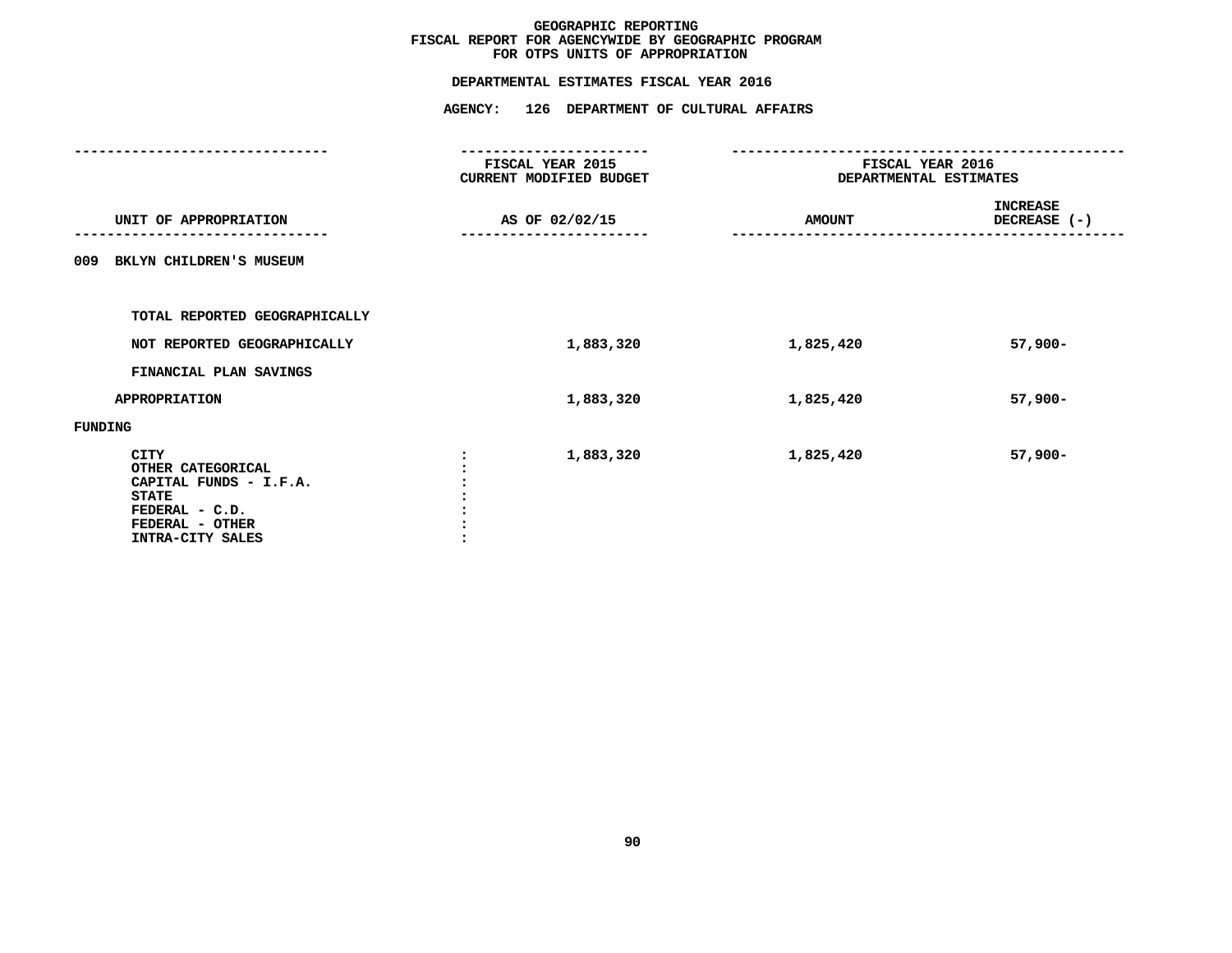|                                                                                              | FISCAL YEAR 2015<br>CURRENT MODIFIED BUDGET | FISCAL YEAR 2016<br>DEPARTMENTAL ESTIMATES |                                 |  |
|----------------------------------------------------------------------------------------------|---------------------------------------------|--------------------------------------------|---------------------------------|--|
| UNIT OF APPROPRIATION                                                                        | AS OF 02/02/15                              | <b>AMOUNT</b>                              | <b>INCREASE</b><br>DECREASE (-) |  |
| BROOKLYN BOTANIC GARDEN<br>010                                                               |                                             |                                            |                                 |  |
| TOTAL REPORTED GEOGRAPHICALLY                                                                |                                             |                                            |                                 |  |
| NOT REPORTED GEOGRAPHICALLY                                                                  | 4,528,563                                   | 3,637,069                                  | 891,494-                        |  |
| FINANCIAL PLAN SAVINGS                                                                       |                                             |                                            |                                 |  |
| APPROPRIATION                                                                                | 4,528,563                                   | 3,637,069                                  | 891,494-                        |  |
| FUNDING                                                                                      |                                             |                                            |                                 |  |
| <b>CITY</b><br>OTHER CATEGORICAL<br>CAPITAL FUNDS - I.F.A.<br><b>STATE</b><br>FEDERAL - C.D. | 3,716,721                                   | 3,637,069                                  | 79,652-                         |  |
| FEDERAL - OTHER<br>INTRA-CITY SALES                                                          | 811,842                                     |                                            | 811,842-                        |  |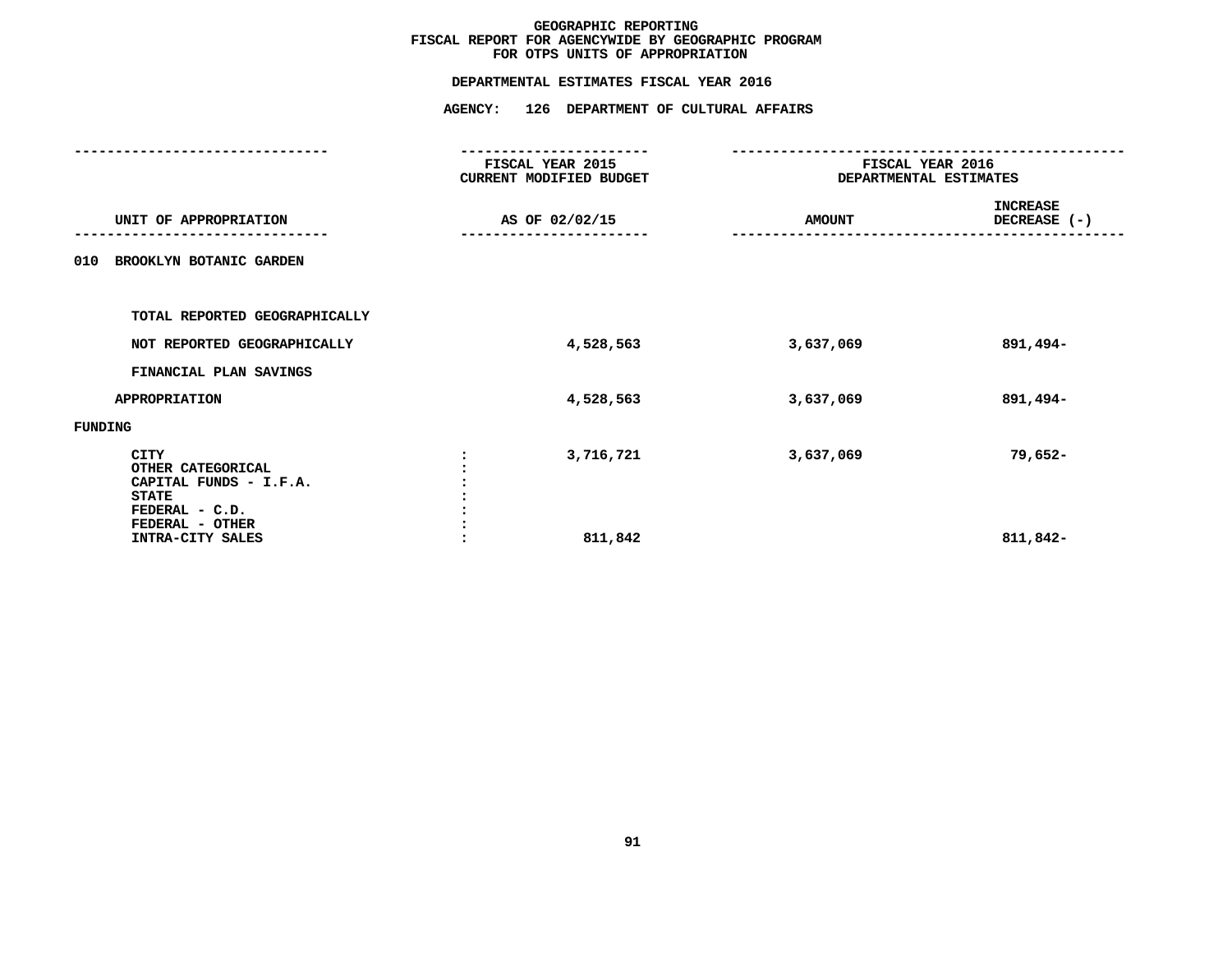|                                                                                              | FISCAL YEAR 2015<br>CURRENT MODIFIED BUDGET | FISCAL YEAR 2016<br>DEPARTMENTAL ESTIMATES |                                 |  |
|----------------------------------------------------------------------------------------------|---------------------------------------------|--------------------------------------------|---------------------------------|--|
| UNIT OF APPROPRIATION                                                                        | AS OF 02/02/15                              | <b>AMOUNT</b>                              | <b>INCREASE</b><br>DECREASE (-) |  |
| <b>QUEENS BOTANICAL GARDEN</b><br>011                                                        |                                             |                                            |                                 |  |
| TOTAL REPORTED GEOGRAPHICALLY                                                                |                                             |                                            |                                 |  |
| NOT REPORTED GEOGRAPHICALLY                                                                  | 2,038,594                                   | 957,801                                    | 1,080,793-                      |  |
| FINANCIAL PLAN SAVINGS                                                                       |                                             |                                            |                                 |  |
| APPROPRIATION                                                                                | 2,038,594                                   | 957,801                                    | 1,080,793-                      |  |
| FUNDING                                                                                      |                                             |                                            |                                 |  |
| <b>CITY</b><br>OTHER CATEGORICAL<br>CAPITAL FUNDS - I.F.A.<br><b>STATE</b><br>FEDERAL - C.D. | 1,060,080                                   | 957,801                                    | 102,279-                        |  |
| FEDERAL - OTHER<br>INTRA-CITY SALES                                                          | 978,514                                     |                                            | 978,514-                        |  |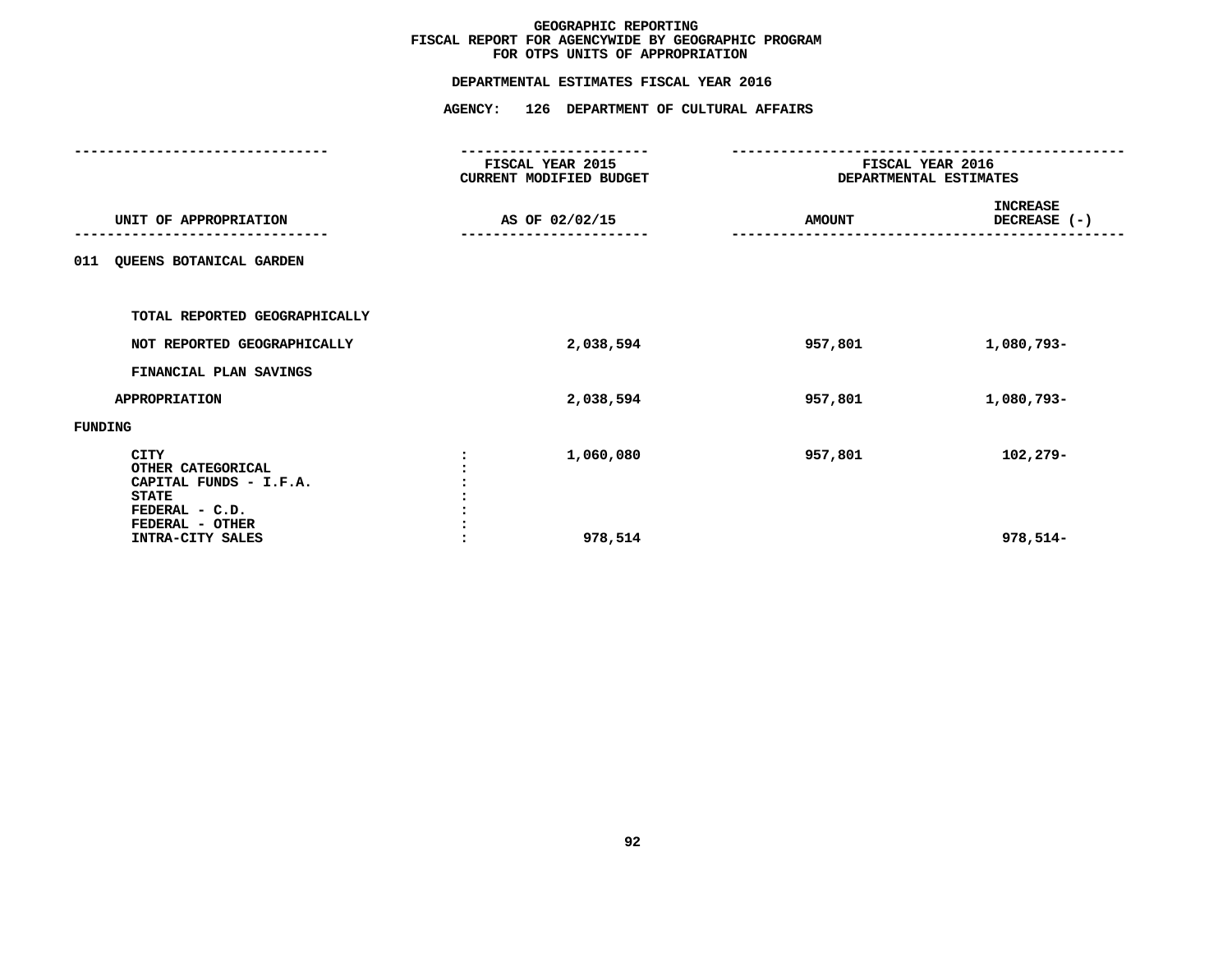#### **DEPARTMENTAL ESTIMATES FISCAL YEAR 2016**

|                                                                                                                              | FISCAL YEAR 2015<br>CURRENT MODIFIED BUDGET | FISCAL YEAR 2016<br>DEPARTMENTAL ESTIMATES |                                 |
|------------------------------------------------------------------------------------------------------------------------------|---------------------------------------------|--------------------------------------------|---------------------------------|
| UNIT OF APPROPRIATION                                                                                                        | AS OF 02/02/15                              | <b>AMOUNT</b>                              | <b>INCREASE</b><br>DECREASE (-) |
| 012 NY HALL OF SCIENCE                                                                                                       |                                             |                                            |                                 |
| TOTAL REPORTED GEOGRAPHICALLY                                                                                                |                                             |                                            |                                 |
| NOT REPORTED GEOGRAPHICALLY                                                                                                  | 1,863,225                                   | 1,847,093                                  | 16,132-                         |
| FINANCIAL PLAN SAVINGS                                                                                                       |                                             |                                            |                                 |
| <b>APPROPRIATION</b>                                                                                                         | 1,863,225                                   | 1,847,093                                  | 16,132-                         |
| FUNDING                                                                                                                      |                                             |                                            |                                 |
| CITY<br>OTHER CATEGORICAL<br>CAPITAL FUNDS - I.F.A.<br><b>STATE</b><br>FEDERAL - C.D.<br>FEDERAL - OTHER<br>INTRA-CITY SALES | 1,863,225                                   | 1,847,093                                  | 16,132-                         |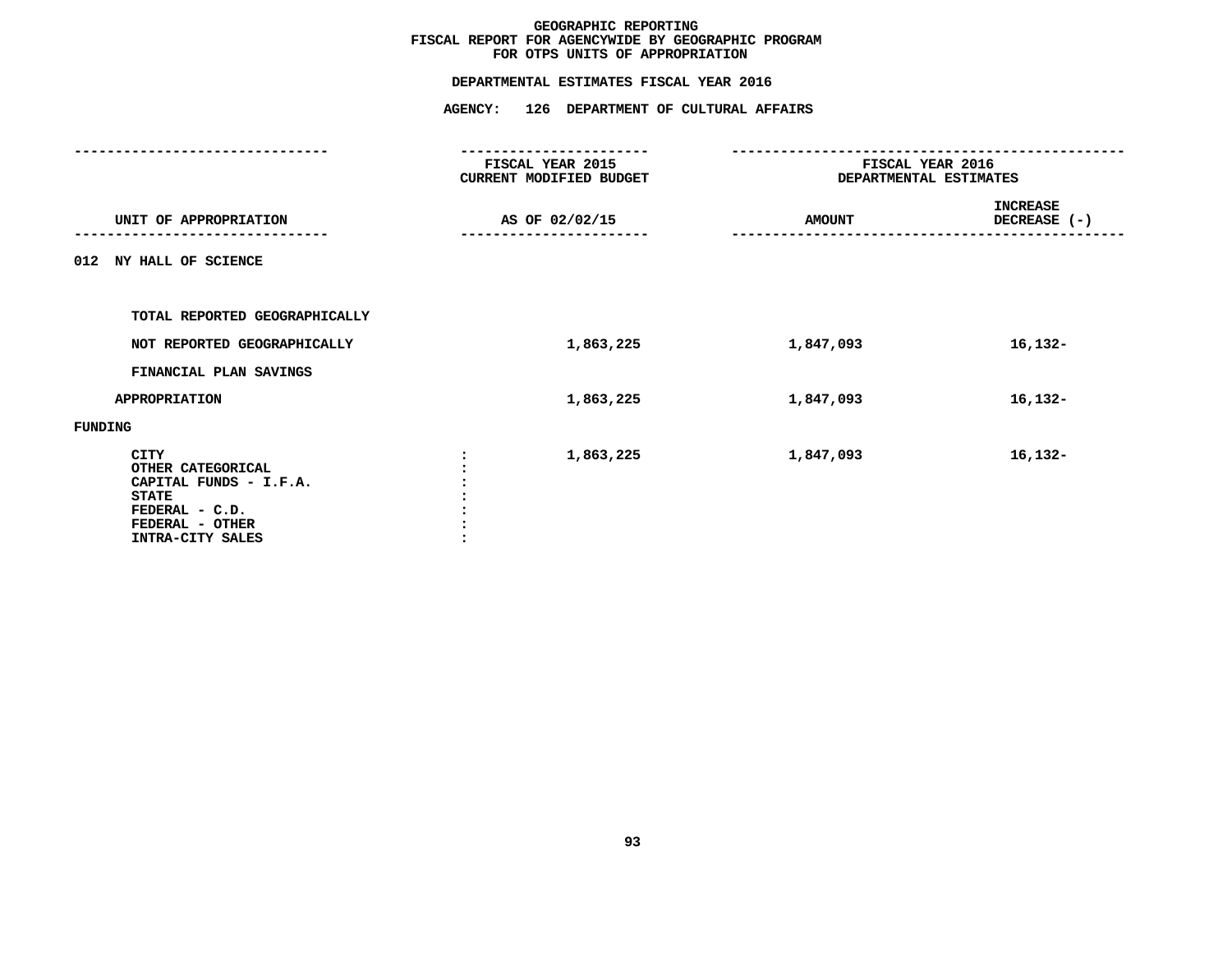|                                                                                                                              | FISCAL YEAR 2015<br>CURRENT MODIFIED BUDGET | FISCAL YEAR 2016<br>DEPARTMENTAL ESTIMATES |                                 |
|------------------------------------------------------------------------------------------------------------------------------|---------------------------------------------|--------------------------------------------|---------------------------------|
| UNIT OF APPROPRIATION                                                                                                        | AS OF 02/02/15                              | <b>AMOUNT</b>                              | <b>INCREASE</b><br>DECREASE (-) |
| SI INSTITUTE ARTS & SCIENCES<br>013                                                                                          |                                             |                                            |                                 |
| TOTAL REPORTED GEOGRAPHICALLY<br>NOT REPORTED GEOGRAPHICALLY                                                                 | 1,090,059                                   | 1,014,048                                  | $76,011-$                       |
| FINANCIAL PLAN SAVINGS                                                                                                       |                                             |                                            |                                 |
| <b>APPROPRIATION</b>                                                                                                         | 1,090,059                                   | 1,014,048                                  | $76,011-$                       |
| FUNDING                                                                                                                      |                                             |                                            |                                 |
| CITY<br>OTHER CATEGORICAL<br>CAPITAL FUNDS - I.F.A.<br><b>STATE</b><br>FEDERAL - C.D.<br>FEDERAL - OTHER<br>INTRA-CITY SALES | 1,090,059                                   | 1,014,048                                  | $76,011-$                       |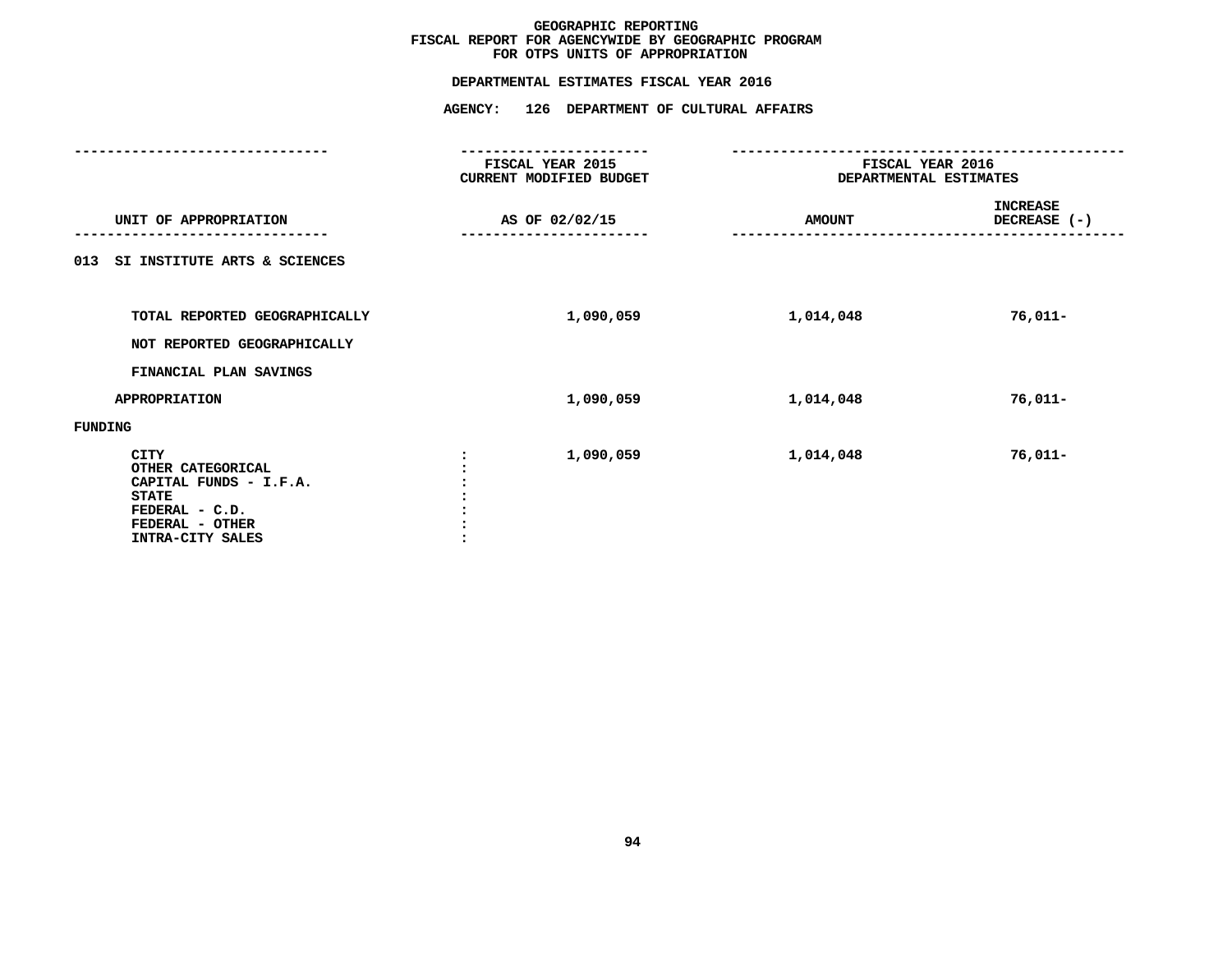#### **DEPARTMENTAL ESTIMATES FISCAL YEAR 2016**

|                                                                                                                              | FISCAL YEAR 2015<br>CURRENT MODIFIED BUDGET | FISCAL YEAR 2016<br>DEPARTMENTAL ESTIMATES |                                 |
|------------------------------------------------------------------------------------------------------------------------------|---------------------------------------------|--------------------------------------------|---------------------------------|
| UNIT OF APPROPRIATION                                                                                                        | AS OF 02/02/15<br>-------------             | <b>AMOUNT</b>                              | <b>INCREASE</b><br>DECREASE (-) |
| 014 S.I. ZOOLOGICAL SOCIETY                                                                                                  |                                             |                                            |                                 |
| TOTAL REPORTED GEOGRAPHICALLY                                                                                                |                                             |                                            |                                 |
| NOT REPORTED GEOGRAPHICALLY                                                                                                  | 1,417,310                                   | 1,345,911                                  | 71,399-                         |
| FINANCIAL PLAN SAVINGS                                                                                                       |                                             |                                            |                                 |
| <b>APPROPRIATION</b>                                                                                                         | 1,417,310                                   | 1,345,911                                  | $71,399-$                       |
| FUNDING                                                                                                                      |                                             |                                            |                                 |
| CITY<br>OTHER CATEGORICAL<br>CAPITAL FUNDS - I.F.A.<br><b>STATE</b><br>FEDERAL - C.D.<br>FEDERAL - OTHER<br>INTRA-CITY SALES | 1,417,310                                   | 1,345,911                                  | 71,399-                         |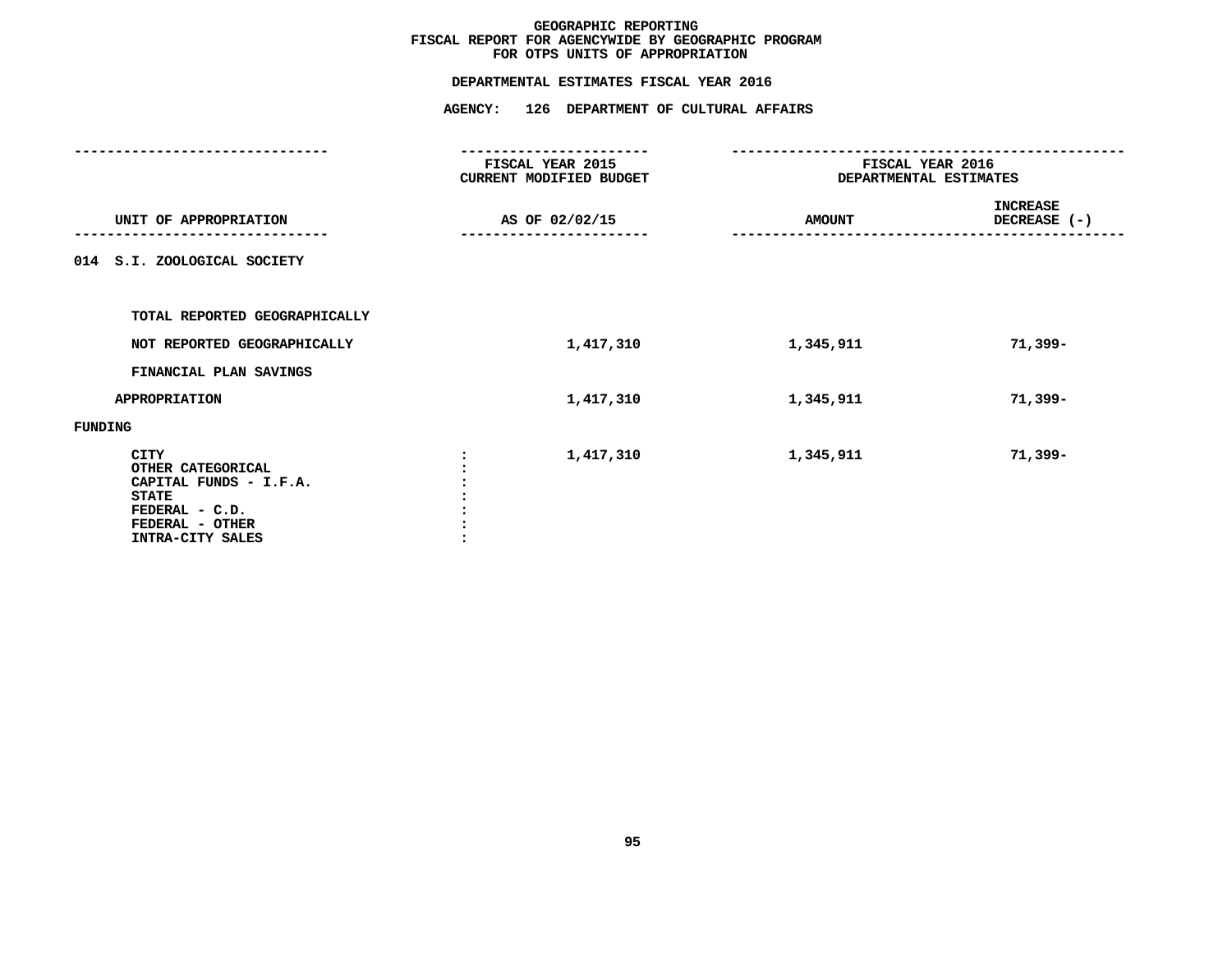|                                                                                                                                     |                | FISCAL YEAR 2015<br>CURRENT MODIFIED BUDGET | FISCAL YEAR 2016<br>DEPARTMENTAL ESTIMATES |                                 |  |
|-------------------------------------------------------------------------------------------------------------------------------------|----------------|---------------------------------------------|--------------------------------------------|---------------------------------|--|
| UNIT OF APPROPRIATION                                                                                                               | AS OF 02/02/15 |                                             | <b>AMOUNT</b>                              | <b>INCREASE</b><br>DECREASE (-) |  |
| S I HISTORICAL SOCIETY<br>015                                                                                                       |                |                                             |                                            |                                 |  |
| TOTAL REPORTED GEOGRAPHICALLY                                                                                                       |                |                                             |                                            |                                 |  |
| NOT REPORTED GEOGRAPHICALLY                                                                                                         |                | 857,604                                     | 667,906                                    | 189,698-                        |  |
| FINANCIAL PLAN SAVINGS                                                                                                              |                |                                             |                                            |                                 |  |
| <b>APPROPRIATION</b>                                                                                                                |                | 857,604                                     | 667,906                                    | 189,698-                        |  |
| FUNDING                                                                                                                             |                |                                             |                                            |                                 |  |
| <b>CITY</b><br>OTHER CATEGORICAL<br>CAPITAL FUNDS - I.F.A.<br><b>STATE</b><br>FEDERAL - C.D.<br>FEDERAL - OTHER<br>INTRA-CITY SALES |                | 744,753<br>112,851                          | 667,906                                    | 76,847-<br>112,851-             |  |
|                                                                                                                                     |                |                                             |                                            |                                 |  |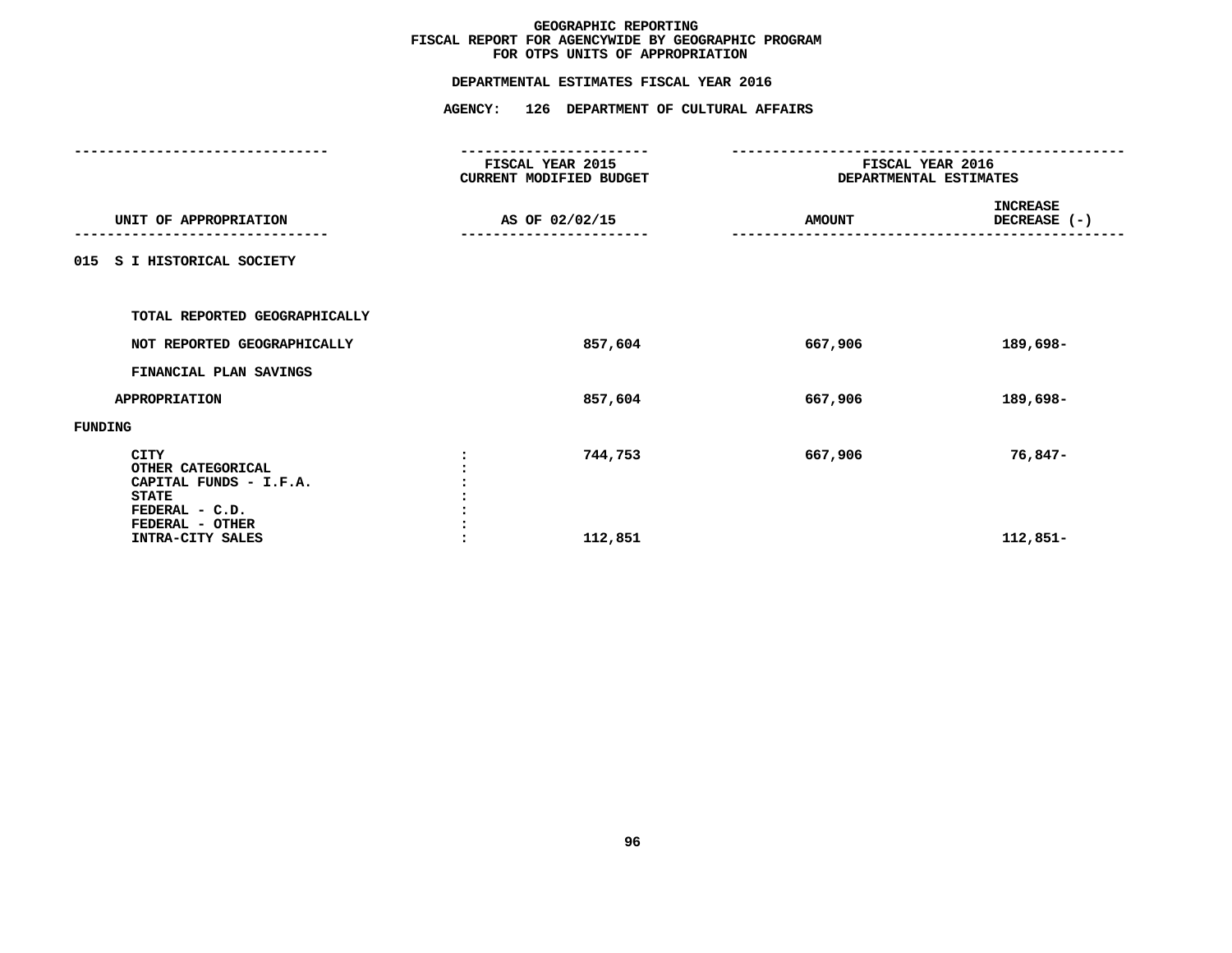|                                                                                                                              | FISCAL YEAR 2015<br>CURRENT MODIFIED BUDGET | FISCAL YEAR 2016<br>DEPARTMENTAL ESTIMATES |                                 |
|------------------------------------------------------------------------------------------------------------------------------|---------------------------------------------|--------------------------------------------|---------------------------------|
| UNIT OF APPROPRIATION                                                                                                        | AS OF 02/02/15                              | <b>AMOUNT</b>                              | <b>INCREASE</b><br>DECREASE (-) |
| MUSEUM OF THE CITY OF NY<br>016                                                                                              |                                             |                                            |                                 |
| TOTAL REPORTED GEOGRAPHICALLY<br>NOT REPORTED GEOGRAPHICALLY                                                                 | 1,619,817                                   | 1,592,098                                  | 27,719-                         |
| FINANCIAL PLAN SAVINGS                                                                                                       |                                             |                                            |                                 |
| <b>APPROPRIATION</b>                                                                                                         | 1,619,817                                   | 1,592,098                                  | 27,719-                         |
| FUNDING                                                                                                                      |                                             |                                            |                                 |
| CITY<br>OTHER CATEGORICAL<br>CAPITAL FUNDS - I.F.A.<br><b>STATE</b><br>FEDERAL - C.D.<br>FEDERAL - OTHER<br>INTRA-CITY SALES | 1,619,817                                   | 1,592,098                                  | 27,719-                         |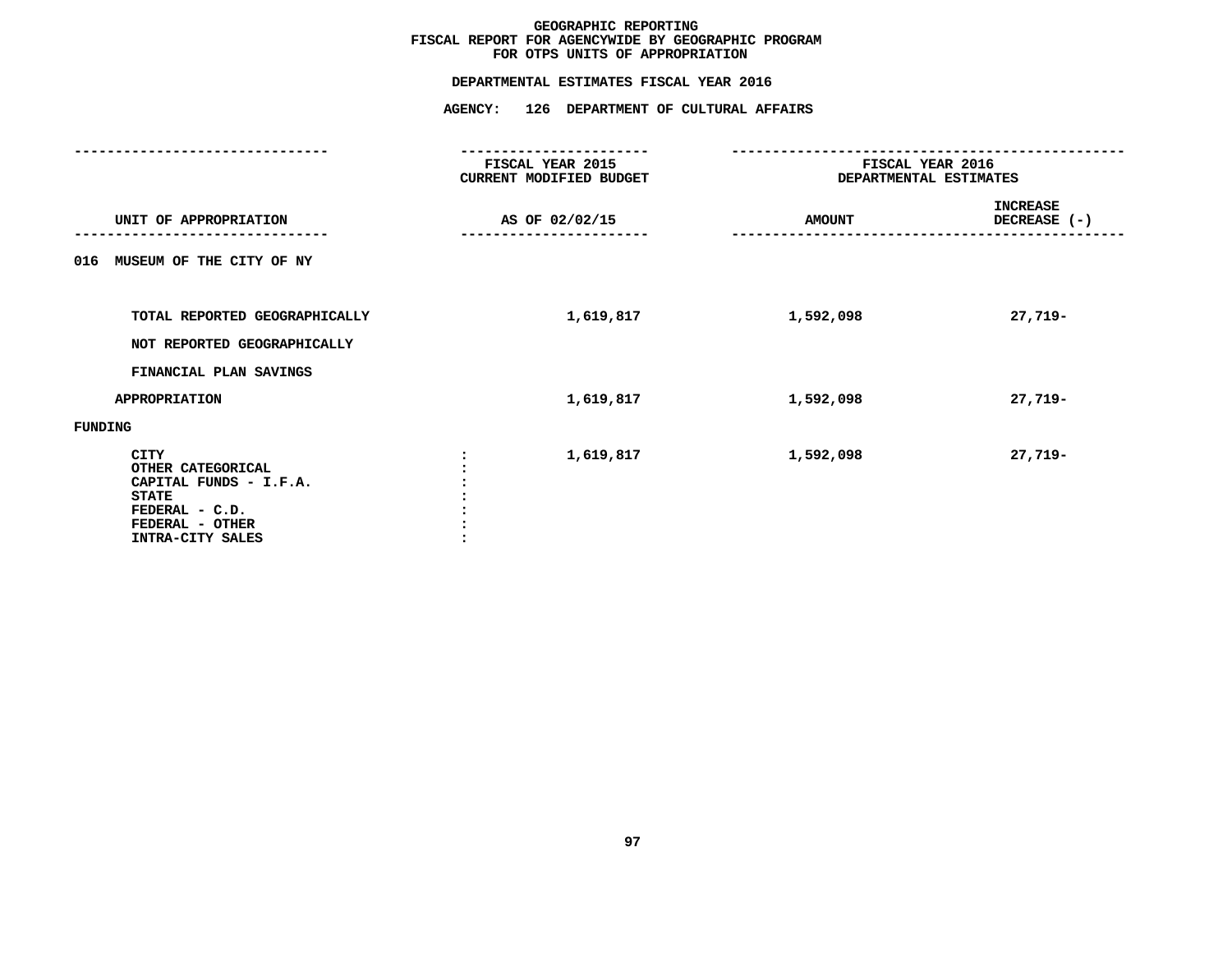| FISCAL YEAR 2015<br>CURRENT MODIFIED BUDGET | FISCAL YEAR 2016<br>DEPARTMENTAL ESTIMATES |                                 |
|---------------------------------------------|--------------------------------------------|---------------------------------|
| AS OF 02/02/15                              | <b>AMOUNT</b>                              | <b>INCREASE</b><br>DECREASE (-) |
|                                             |                                            |                                 |
|                                             |                                            |                                 |
| 1,210,629                                   | 1,200,474                                  | $10, 155 -$                     |
|                                             |                                            |                                 |
| 1,210,629                                   | 1,200,474                                  | $10, 155 -$                     |
|                                             |                                            |                                 |
| 1,210,629                                   | 1,200,474                                  | $10, 155 -$                     |
|                                             |                                            |                                 |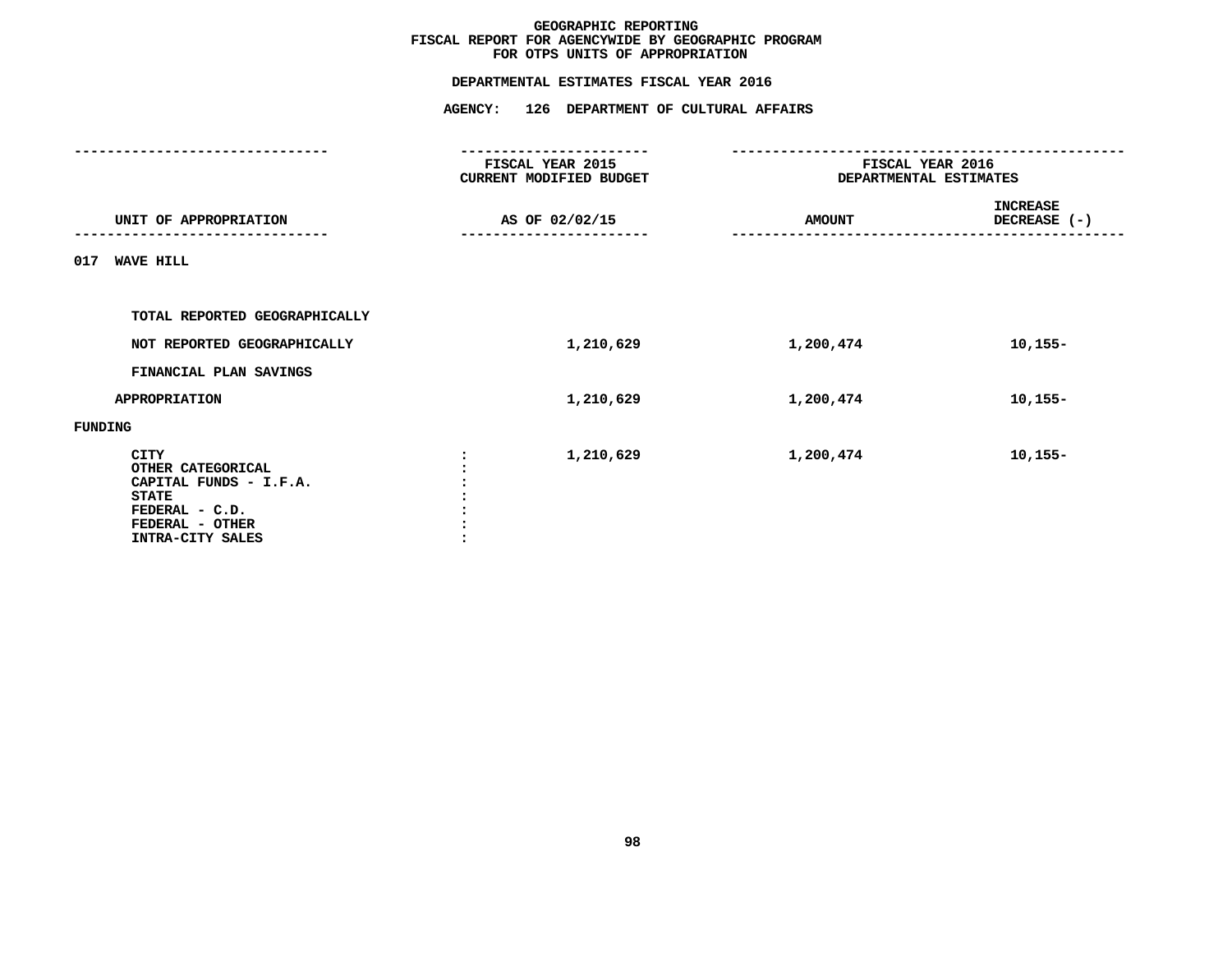|                                                                                                                              | FISCAL YEAR 2015<br>CURRENT MODIFIED BUDGET | FISCAL YEAR 2016<br>DEPARTMENTAL ESTIMATES |                                 |
|------------------------------------------------------------------------------------------------------------------------------|---------------------------------------------|--------------------------------------------|---------------------------------|
| UNIT OF APPROPRIATION                                                                                                        | AS OF 02/02/15                              | <b>AMOUNT</b>                              | <b>INCREASE</b><br>DECREASE (-) |
| BROOKLYN ACADEMY OF MUSIC<br>019                                                                                             |                                             |                                            |                                 |
| TOTAL REPORTED GEOGRAPHICALLY<br>NOT REPORTED GEOGRAPHICALLY                                                                 | 2,875,833                                   | 2,792,840                                  | 82,993-                         |
|                                                                                                                              |                                             |                                            |                                 |
| FINANCIAL PLAN SAVINGS                                                                                                       |                                             |                                            |                                 |
| <b>APPROPRIATION</b>                                                                                                         | 2,875,833                                   | 2,792,840                                  | 82,993-                         |
| FUNDING                                                                                                                      |                                             |                                            |                                 |
| CITY<br>OTHER CATEGORICAL<br>CAPITAL FUNDS - I.F.A.<br><b>STATE</b><br>FEDERAL - C.D.<br>FEDERAL - OTHER<br>INTRA-CITY SALES | 2,875,833                                   | 2,792,840                                  | $82,993-$                       |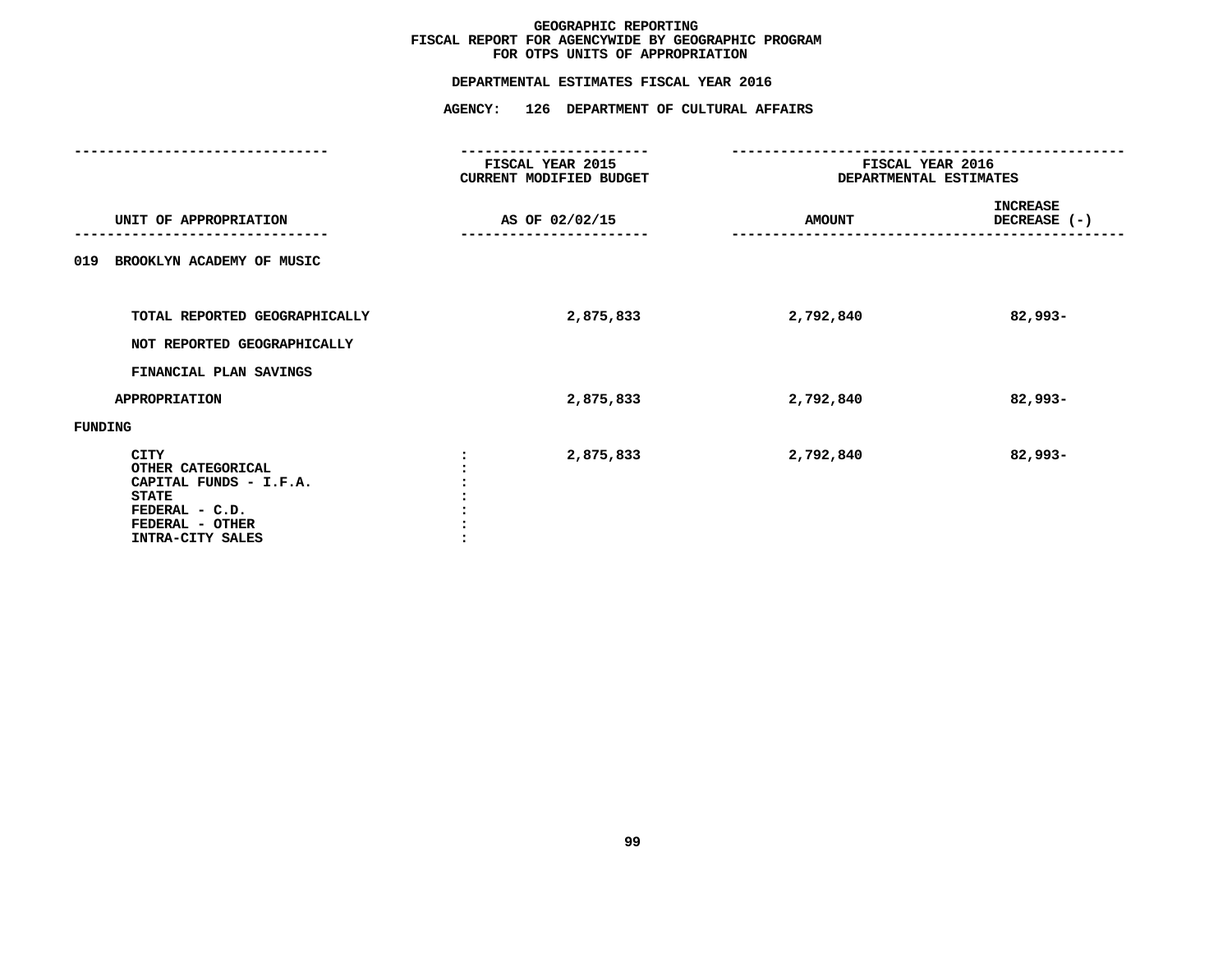|                                                                                       | FISCAL YEAR 2015<br>CURRENT MODIFIED BUDGET | FISCAL YEAR 2016<br>DEPARTMENTAL ESTIMATES |                                 |
|---------------------------------------------------------------------------------------|---------------------------------------------|--------------------------------------------|---------------------------------|
| UNIT OF APPROPRIATION                                                                 | AS OF 02/02/15                              | <b>AMOUNT</b>                              | <b>INCREASE</b><br>DECREASE (-) |
| SNUG HARBOR CULTURAL CENTER<br>020                                                    |                                             |                                            |                                 |
| TOTAL REPORTED GEOGRAPHICALLY                                                         | 1,866,278                                   | 1,781,778                                  | $84,500 -$                      |
| NOT REPORTED GEOGRAPHICALLY                                                           | 1,410,011                                   |                                            | 1,410,011-                      |
| FINANCIAL PLAN SAVINGS                                                                |                                             |                                            |                                 |
| <b>APPROPRIATION</b>                                                                  | 3,276,289                                   | 1,781,778                                  | 1,494,511-                      |
| FUNDING                                                                               |                                             |                                            |                                 |
| CITY<br>OTHER CATEGORICAL<br>CAPITAL FUNDS - I.F.A.<br><b>STATE</b><br>FEDERAL - C.D. | 1,866,278                                   | 1,781,778                                  | 84,500-                         |
| FEDERAL - OTHER<br>INTRA-CITY SALES                                                   | 1,410,011                                   |                                            | 1,410,011-                      |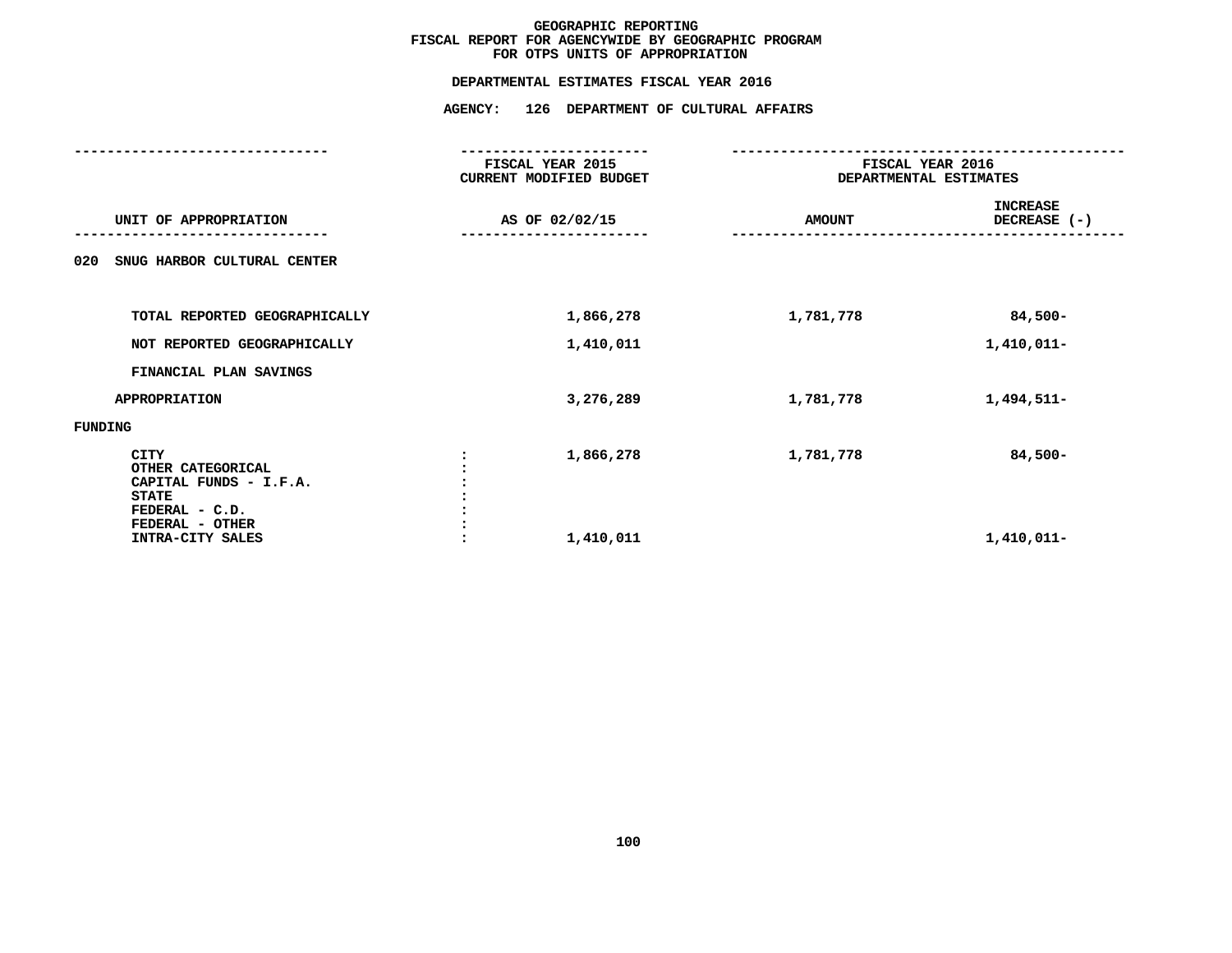|                                                                                                                              | FISCAL YEAR 2015<br>CURRENT MODIFIED BUDGET | FISCAL YEAR 2016<br>DEPARTMENTAL ESTIMATES |                                 |  |
|------------------------------------------------------------------------------------------------------------------------------|---------------------------------------------|--------------------------------------------|---------------------------------|--|
| UNIT OF APPROPRIATION                                                                                                        | AS OF 02/02/15                              | <b>AMOUNT</b>                              | <b>INCREASE</b><br>DECREASE (-) |  |
| STUDIO MUSEUM IN HARLEM<br>021                                                                                               |                                             |                                            |                                 |  |
| TOTAL REPORTED GEOGRAPHICALLY                                                                                                | 827,767                                     | 788,767                                    | $39,000 -$                      |  |
| NOT REPORTED GEOGRAPHICALLY                                                                                                  |                                             |                                            |                                 |  |
| FINANCIAL PLAN SAVINGS                                                                                                       |                                             |                                            |                                 |  |
| <b>APPROPRIATION</b>                                                                                                         | 827,767                                     | 788,767                                    | $39,000 -$                      |  |
| FUNDING                                                                                                                      |                                             |                                            |                                 |  |
| CITY<br>OTHER CATEGORICAL<br>CAPITAL FUNDS - I.F.A.<br><b>STATE</b><br>FEDERAL - C.D.<br>FEDERAL - OTHER<br>INTRA-CITY SALES | 827,767                                     | 788,767                                    | $39,000 -$                      |  |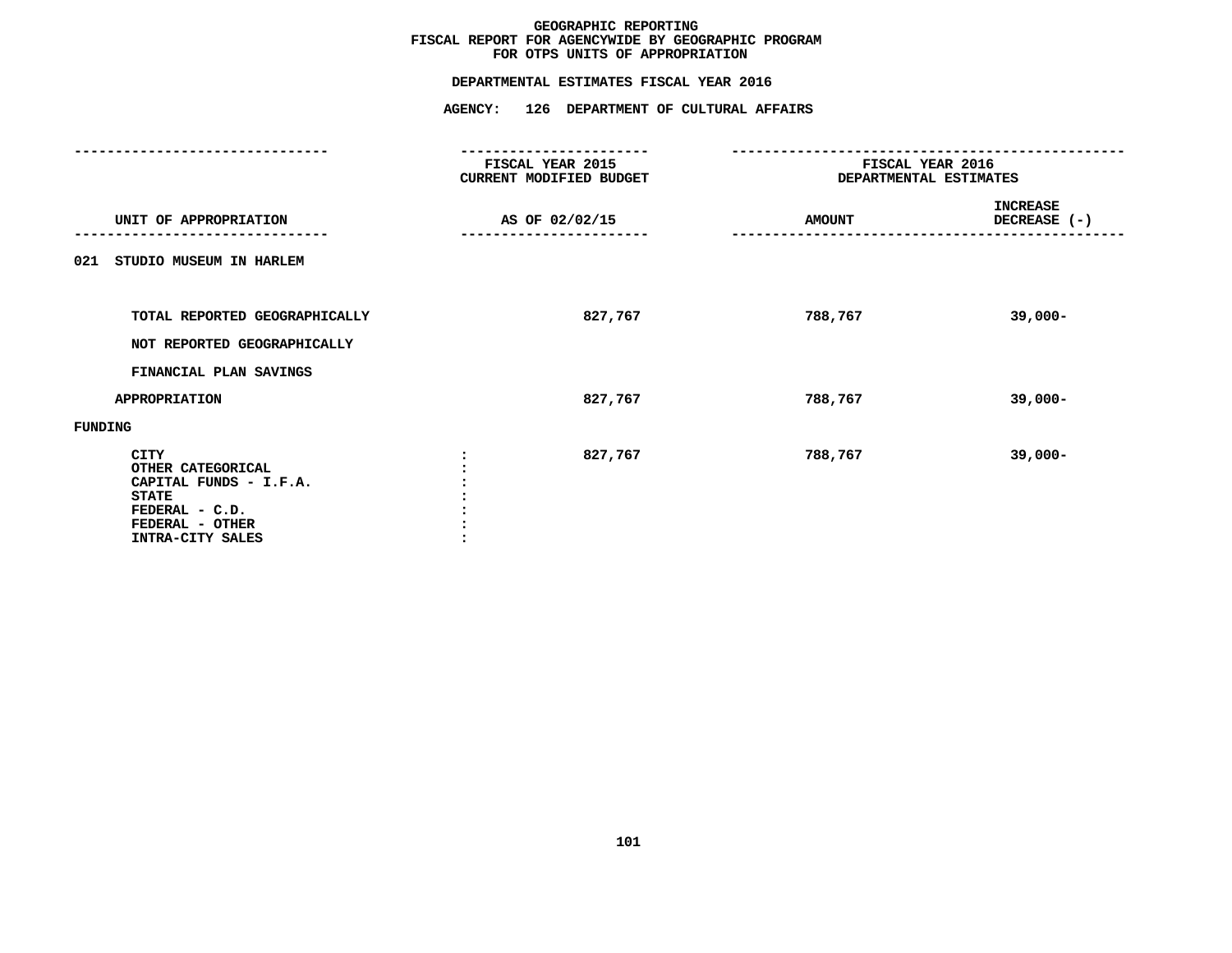|                                                                                                                                     | FISCAL YEAR 2015<br><b>CURRENT MODIFIED BUDGET</b> | FISCAL YEAR 2016<br>DEPARTMENTAL ESTIMATES |                                 |
|-------------------------------------------------------------------------------------------------------------------------------------|----------------------------------------------------|--------------------------------------------|---------------------------------|
| UNIT OF APPROPRIATION                                                                                                               | AS OF 02/02/15                                     | <b>AMOUNT</b>                              | <b>INCREASE</b><br>DECREASE (-) |
| OTHER CULTURAL INSTITUTIONS<br>022                                                                                                  |                                                    |                                            |                                 |
| TOTAL REPORTED GEOGRAPHICALLY                                                                                                       | 8,336,880                                          | 7,849,860                                  | 487,020-                        |
| NOT REPORTED GEOGRAPHICALLY                                                                                                         | 8,939,309                                          | 8,822,219                                  | 117,090-                        |
| FINANCIAL PLAN SAVINGS                                                                                                              |                                                    |                                            |                                 |
| <b>APPROPRIATION</b>                                                                                                                | 17,276,189                                         | 16,672,079                                 | $604, 110 -$                    |
| FUNDING                                                                                                                             |                                                    |                                            |                                 |
| <b>CITY</b><br>OTHER CATEGORICAL<br>CAPITAL FUNDS - I.F.A.<br><b>STATE</b><br>FEDERAL - C.D.<br>FEDERAL - OTHER<br>INTRA-CITY SALES | 17,276,189                                         | 16,672,079                                 | $604, 110 -$                    |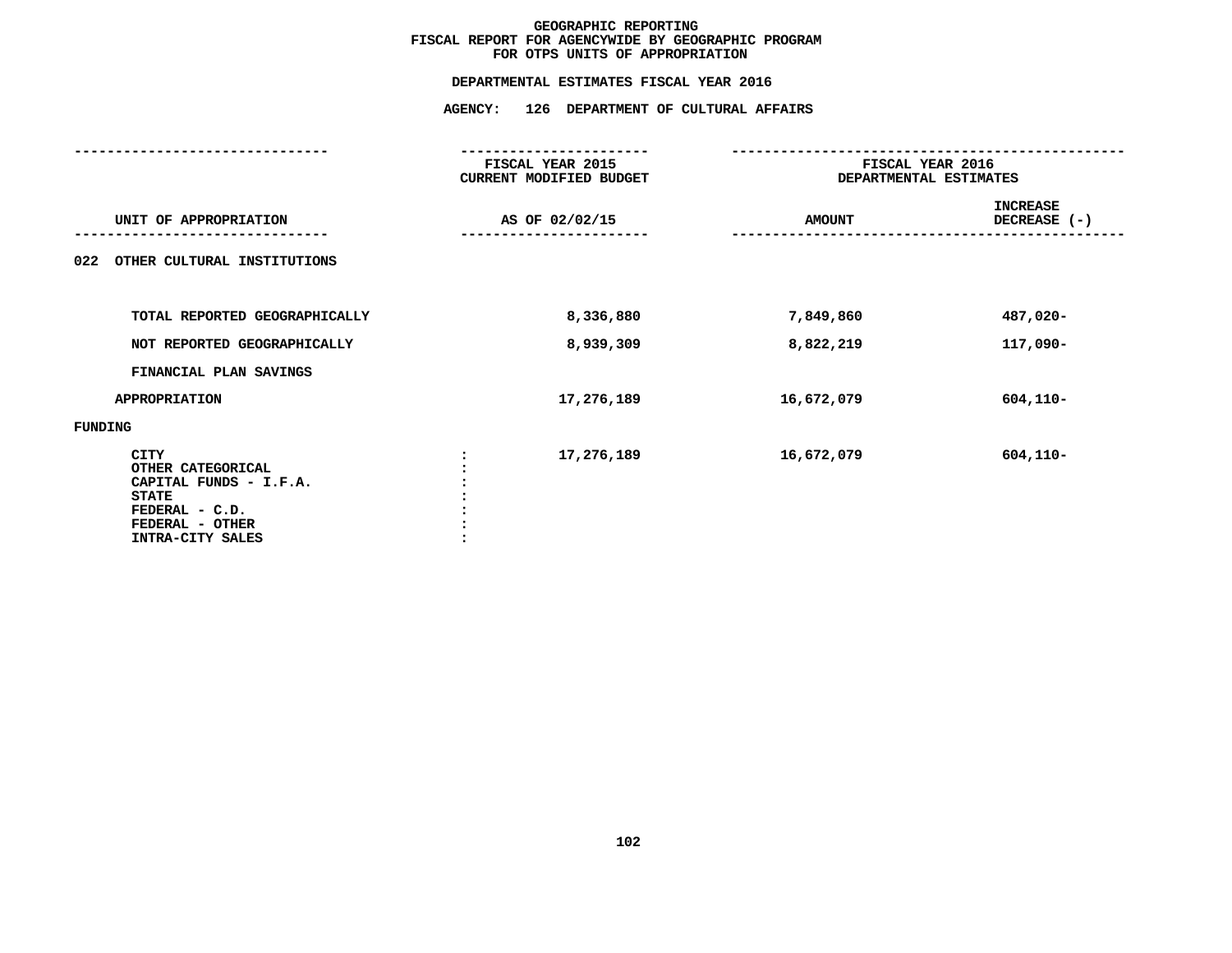#### **DEPARTMENTAL ESTIMATES FISCAL YEAR 2016**

|                                                                                                                                     | -------------------                         |                                            |                                 |
|-------------------------------------------------------------------------------------------------------------------------------------|---------------------------------------------|--------------------------------------------|---------------------------------|
|                                                                                                                                     | FISCAL YEAR 2015<br>CURRENT MODIFIED BUDGET | FISCAL YEAR 2016<br>DEPARTMENTAL ESTIMATES |                                 |
| UNIT OF APPROPRIATION                                                                                                               | AS OF 02/02/15                              | <b>AMOUNT</b>                              | <b>INCREASE</b><br>DECREASE (-) |
| 024 N.Y. SHAKESPEARE FESTIVAL                                                                                                       |                                             |                                            |                                 |
| TOTAL REPORTED GEOGRAPHICALLY                                                                                                       | 1,114,961                                   | 1,114,961                                  |                                 |
| NOT REPORTED GEOGRAPHICALLY                                                                                                         |                                             |                                            |                                 |
| FINANCIAL PLAN SAVINGS                                                                                                              |                                             |                                            |                                 |
| APPROPRIATION                                                                                                                       | 1,114,961                                   | 1,114,961                                  |                                 |
| FUNDING                                                                                                                             |                                             |                                            |                                 |
| <b>CITY</b><br>OTHER CATEGORICAL<br>CAPITAL FUNDS - I.F.A.<br><b>STATE</b><br>FEDERAL - C.D.<br>FEDERAL - OTHER<br>INTRA-CITY SALES | 1,114,961                                   | 1,114,961                                  |                                 |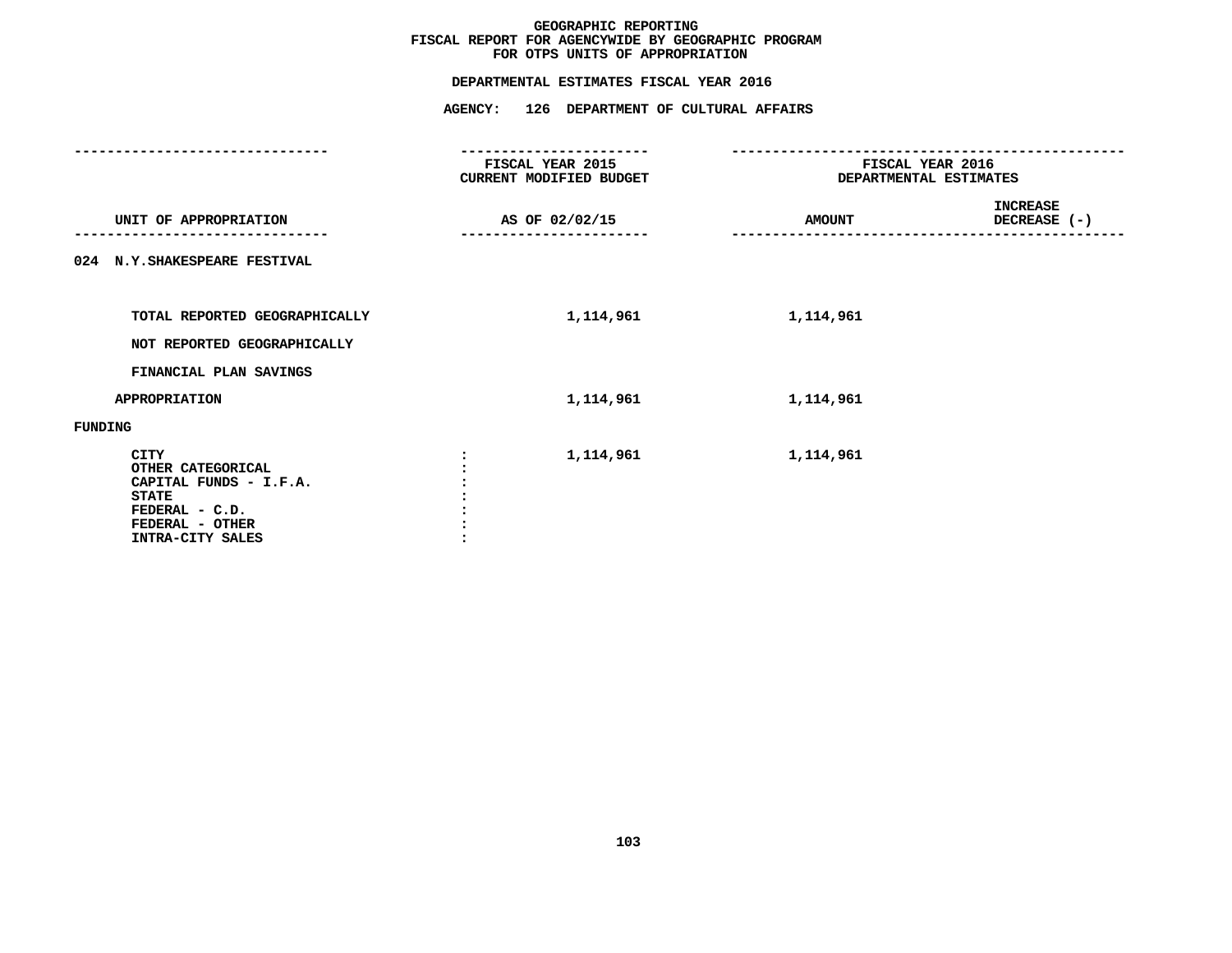## GEOGRAPHIC REPORTING<br>FISCAL REPORT AGENCYWIDE SUMMARY

# **FISCAL REPORT AGENCYWIDE SUMMARY DEPARTMENTAL ESTIMATES FISCAL YEAR <sup>2016</sup>**

#### **AGENCY: <sup>126</sup> DEPARTMENT OF CULTURAL AFFAIRS**

|                                                                               |                                                                      | FISCAL YEAR 2016                                                                    |  |
|-------------------------------------------------------------------------------|----------------------------------------------------------------------|-------------------------------------------------------------------------------------|--|
|                                                                               | DEPARTMENTAL ESTIMATES                                               |                                                                                     |  |
|                                                                               |                                                                      | <b>INCREASE</b>                                                                     |  |
|                                                                               |                                                                      | $DECREASE$ (-)                                                                      |  |
|                                                                               |                                                                      |                                                                                     |  |
|                                                                               |                                                                      |                                                                                     |  |
| 4,723,372                                                                     | 4,544,476                                                            | 178,896-                                                                            |  |
| 110,086,398<br>50,902,712                                                     | 115,651,244<br>30,151,373                                            | 5,564,846<br>$20,751,339-$                                                          |  |
| 14,200<br>165,726,682                                                         | 150,347,093                                                          | 14,200-<br>15,379,589-                                                              |  |
| 159,481,273<br>1,817<br>239,325<br>100,576<br>459,717<br>372,491<br>5,071,483 | 149,678,470<br>240,828<br>2,178<br>245,617<br>180,000                | $9,802,803 -$<br>1,817-<br>1,503<br>98,398-<br>$214,100-$<br>372,491-<br>4,891,483- |  |
|                                                                               | FISCAL YEAR 2015<br><b>CURRENT MODIFIED BUDGET</b><br>AS OF 02/02/15 | <b>AMOUNT</b>                                                                       |  |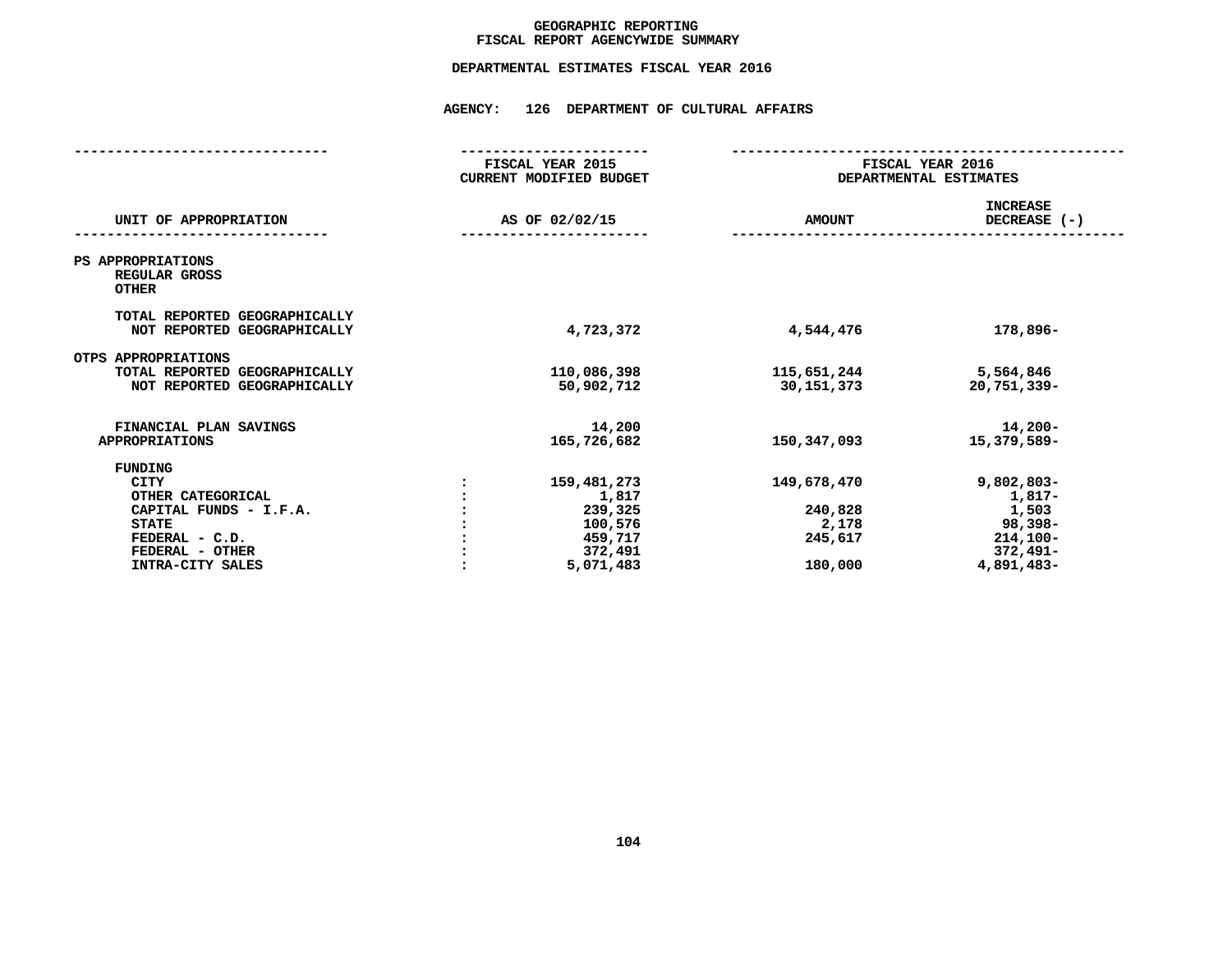### **DEPARTMENTAL ESTIMATES FISCAL YEAR 2016**

|                                                            | <b>AGENCY:</b><br>260 DEPARTMENT OF YOUTH & COMMUNITY DEV                                                      |               |                                 |
|------------------------------------------------------------|----------------------------------------------------------------------------------------------------------------|---------------|---------------------------------|
|                                                            | -----------------<br>FISCAL YEAR 2015<br>FISCAL YEAR 2016<br>CURRENT MODIFIED BUDGET<br>DEPARTMENTAL ESTIMATES |               |                                 |
| UNIT OF APPROPRIATION                                      | AS OF 02/02/15                                                                                                 | <b>AMOUNT</b> | <b>INCREASE</b><br>DECREASE (-) |
| EXECUTIVE AND ADMINISTRATIVE MGMT PS<br>002                |                                                                                                                |               |                                 |
| REGULAR GROSS<br><b>OTHER</b>                              |                                                                                                                |               |                                 |
| TOTAL REPORTED GEOGRAPHICALLY                              |                                                                                                                |               |                                 |
| NOT REPORTED GEOGRAPHICALLY                                | 13,754,239                                                                                                     | 13,708,546    | $45,693-$                       |
| FINANCIAL PLAN SAVINGS                                     |                                                                                                                |               |                                 |
| <b>APPROPRIATION</b>                                       | 13,754,239                                                                                                     | 13,708,546    | $45,693-$                       |
| <b>FUNDING</b>                                             |                                                                                                                |               |                                 |
| <b>CITY</b><br>OTHER CATEGORICAL<br>CAPITAL FUNDS - I.F.A. | 10,081,473                                                                                                     | 10,282,005    | 200,532                         |
| <b>STATE</b>                                               | 22,390                                                                                                         | 22,390        |                                 |
| FEDERAL - C.D.<br>FEDERAL - OTHER<br>INTRA-CITY SALES      | 3,650,376                                                                                                      | 3,404,151     | 246,225-                        |
|                                                            |                                                                                                                |               |                                 |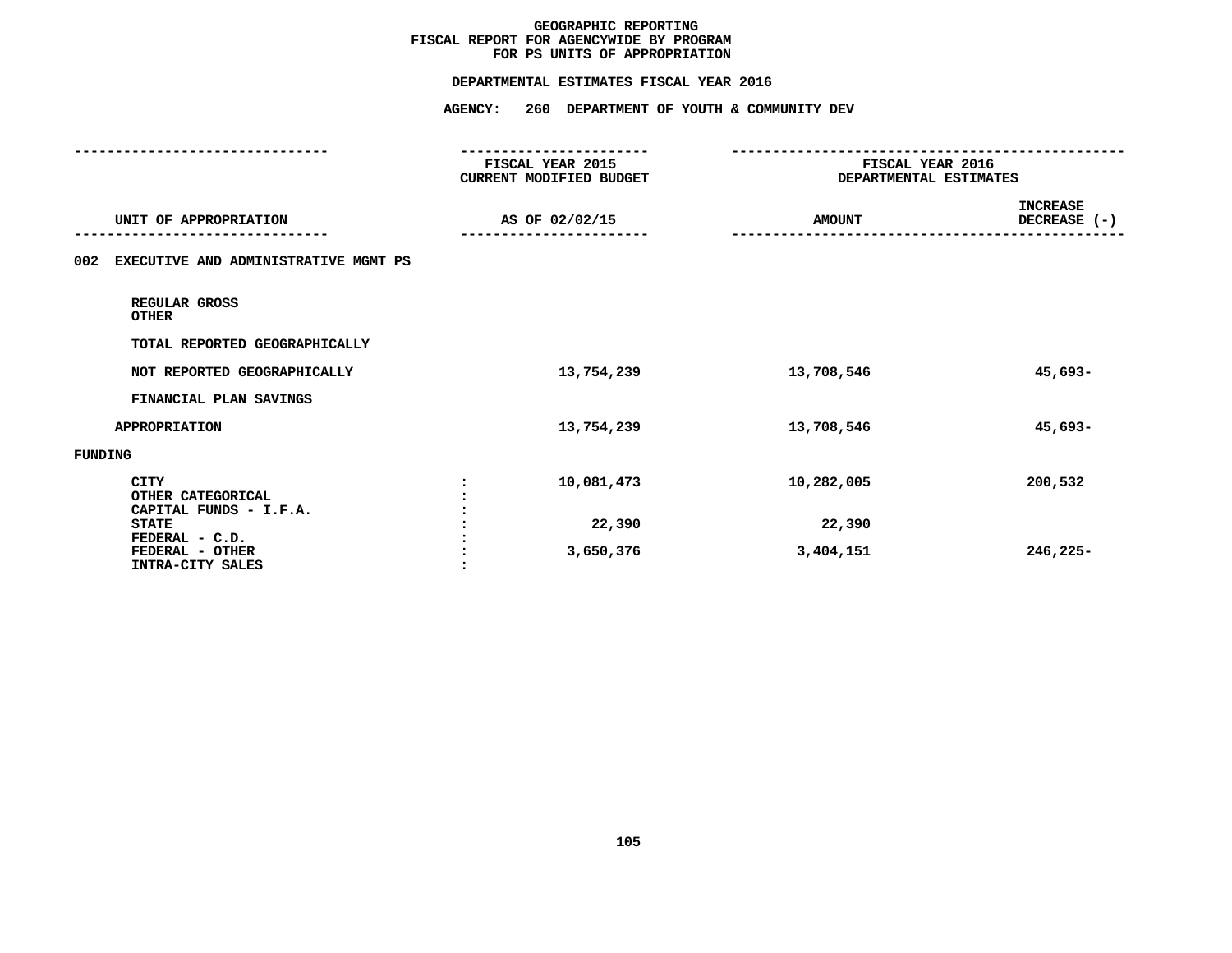### **DEPARTMENTAL ESTIMATES FISCAL YEAR 2016**

|                                                                                                                 | <b>AGENCY:</b><br>260 DEPARTMENT OF YOUTH & COMMUNITY DEV |                                             |                                 |
|-----------------------------------------------------------------------------------------------------------------|-----------------------------------------------------------|---------------------------------------------|---------------------------------|
|                                                                                                                 | FISCAL YEAR 2015<br>CURRENT MODIFIED BUDGET               | FISCAL YEAR 2016<br>DEPARTMENTAL ESTIMATES  |                                 |
| UNIT OF APPROPRIATION                                                                                           | AS OF 02/02/15                                            | <b>AMOUNT</b>                               | <b>INCREASE</b><br>DECREASE (-) |
| PROGRAM SERVICES - PS<br>311                                                                                    |                                                           |                                             |                                 |
| REGULAR GROSS<br><b>OTHER</b>                                                                                   |                                                           |                                             |                                 |
| TOTAL REPORTED GEOGRAPHICALLY                                                                                   |                                                           |                                             |                                 |
| NOT REPORTED GEOGRAPHICALLY                                                                                     | 20,318,230                                                | 22,764,350                                  | 2,446,120                       |
| FINANCIAL PLAN SAVINGS                                                                                          |                                                           |                                             |                                 |
| <b>APPROPRIATION</b>                                                                                            | 20,318,230                                                | 22,764,350                                  | 2,446,120                       |
| FUNDING                                                                                                         |                                                           |                                             |                                 |
| <b>CITY</b><br>OTHER CATEGORICAL<br>CAPITAL FUNDS - I.F.A.<br><b>STATE</b><br>FEDERAL - C.D.<br>FEDERAL - OTHER | 9,131,862<br>477,610<br>70,073<br>4,473,922               | 8,165,107<br>477,610<br>70,073<br>5,581,424 | 966,755-<br>1,107,502           |
| INTRA-CITY SALES                                                                                                | 6,164,763                                                 | 8,470,136                                   | 2,305,373                       |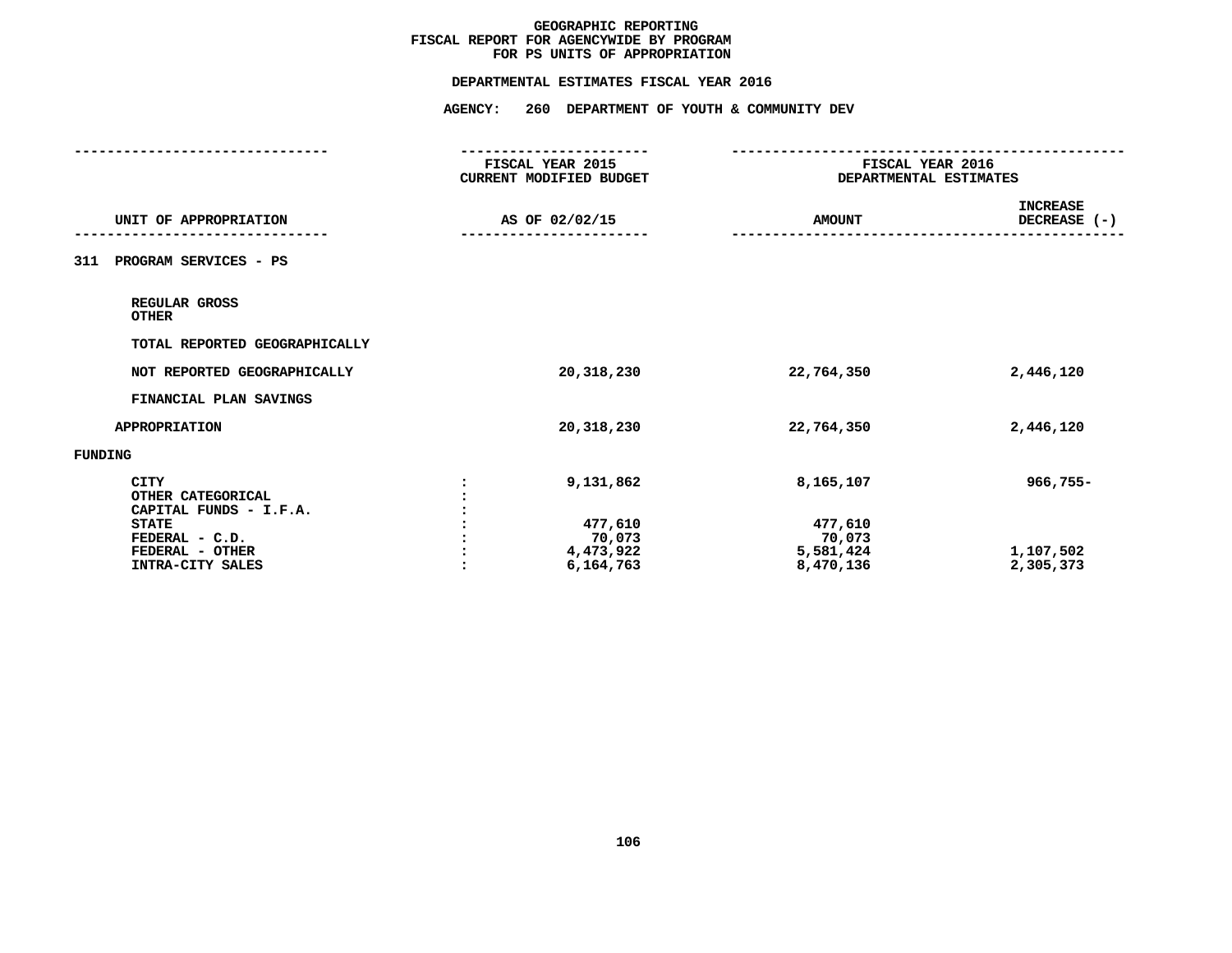**DEPARTMENTAL ESTIMATES FISCAL YEAR <sup>2016</sup>AGENCY: <sup>260</sup> DEPARTMENT OF YOUTH & COMMUNITY DEV**

|                                                                            | FISCAL YEAR 2015<br>CURRENT MODIFIED BUDGET | FISCAL YEAR 2016        | DEPARTMENTAL ESTIMATES            |
|----------------------------------------------------------------------------|---------------------------------------------|-------------------------|-----------------------------------|
| UNIT OF APPROPRIATION                                                      | AS OF 02/02/15                              | <b>AMOUNT</b>           | <b>INCREASE</b><br>DECREASE $(-)$ |
| COMMUNITY DEVELOPMENT OTPS<br>005                                          |                                             |                         |                                   |
| TOTAL REPORTED GEOGRAPHICALLY                                              |                                             |                         |                                   |
| NOT REPORTED GEOGRAPHICALLY                                                | 64,271,535                                  | 30,348,921              | 33,922,614-                       |
| FINANCIAL PLAN SAVINGS                                                     | 157,416-                                    | 157,416-                |                                   |
| <b>APPROPRIATION</b>                                                       | 64, 114, 119                                | 30,191,505              | 33,922,614-                       |
| FUNDING                                                                    |                                             |                         |                                   |
| <b>CITY</b><br>OTHER CATEGORICAL<br>CAPITAL FUNDS - I.F.A.<br><b>STATE</b> | 36, 326, 257                                | 5,779,530               | $30,546,727 -$                    |
| FEDERAL - C.D.<br>FEDERAL - OTHER<br>INTRA-CITY SALES                      | 1,936,000<br>25,851,862                     | 1,561,000<br>22,850,975 | $375,000 -$<br>$3,000,887-$       |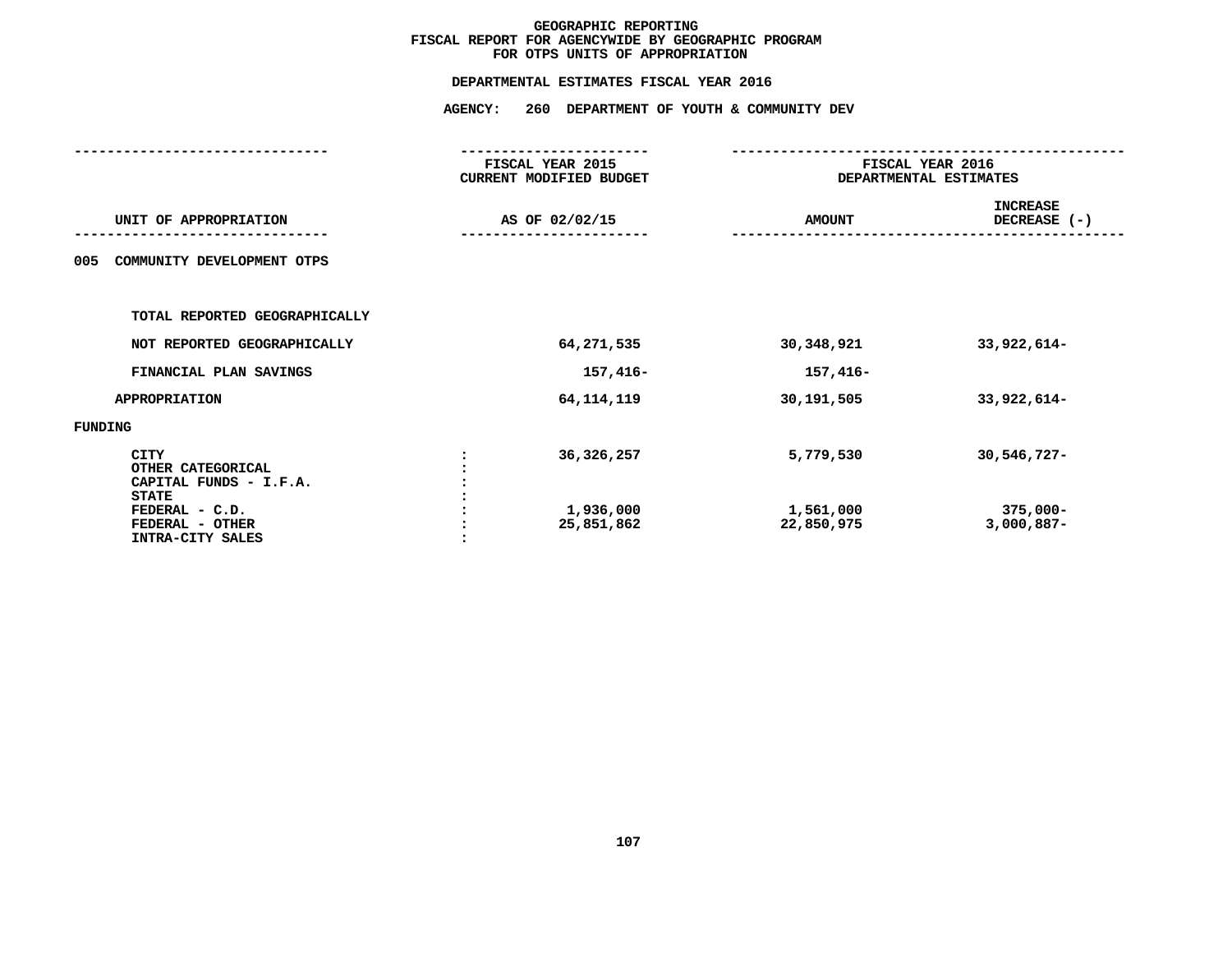| <b>AGENCY:</b><br>260                                                           |                                                                    |                                                                      |  |
|---------------------------------------------------------------------------------|--------------------------------------------------------------------|----------------------------------------------------------------------|--|
| FISCAL YEAR 2015<br><b>CURRENT MODIFIED BUDGET</b>                              |                                                                    | FISCAL YEAR 2016<br>DEPARTMENTAL ESTIMATES                           |  |
| AS OF 02/02/15                                                                  | <b>AMOUNT</b>                                                      | <b>INCREASE</b><br>DECREASE (-)                                      |  |
|                                                                                 |                                                                    |                                                                      |  |
|                                                                                 |                                                                    |                                                                      |  |
| 491,002,492                                                                     | 424,306,053                                                        | 66,696,439-                                                          |  |
| 66,824                                                                          | 17,839,600                                                         | 17,772,776                                                           |  |
| 491,069,316                                                                     | 442, 145, 653                                                      | 48,923,663-                                                          |  |
|                                                                                 |                                                                    |                                                                      |  |
| 293,980,792<br>1,850,346<br>5,449,808<br>5,507,000<br>34,007,724<br>150,273,646 | 226,373,543<br>4,175,124<br>5,507,000<br>19,600,284<br>186,489,702 | 67,607,249-<br>1,850,346-<br>1,274,684-<br>14,407,440-<br>36,216,056 |  |
|                                                                                 |                                                                    | DEPARTMENT OF YOUTH & COMMUNITY DEV                                  |  |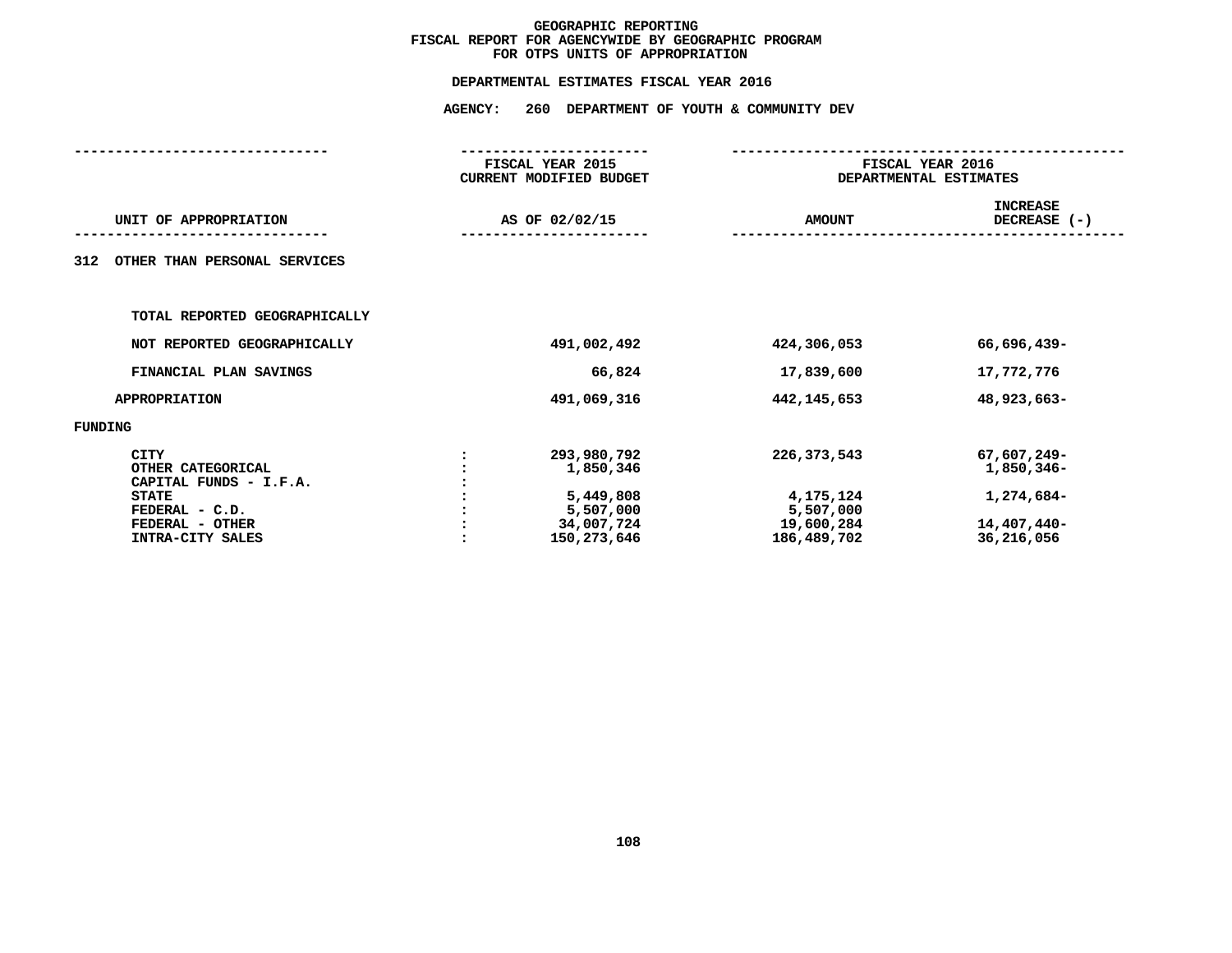## GEOGRAPHIC REPORTING<br>FISCAL REPORT AGENCYWIDE SUMMARY

## **FISCAL REPORT AGENCYWIDE SUMMARY DEPARTMENTAL ESTIMATES FISCAL YEAR <sup>2016</sup>**

### **AGENCY: <sup>260</sup> DEPARTMENT OF YOUTH & COMMUNITY DEV**

|                                                                                                                                                       | FISCAL YEAR 2015<br><b>CURRENT MODIFIED BUDGET</b>                              |                                                                      | FISCAL YEAR 2016<br>DEPARTMENTAL ESTIMATES                                       |
|-------------------------------------------------------------------------------------------------------------------------------------------------------|---------------------------------------------------------------------------------|----------------------------------------------------------------------|----------------------------------------------------------------------------------|
| UNIT OF APPROPRIATION                                                                                                                                 | AS OF 02/02/15                                                                  | <b>AMOUNT</b>                                                        | <b>INCREASE</b><br>DECREASE (-)                                                  |
| PS APPROPRIATIONS<br>REGULAR GROSS<br><b>OTHER</b>                                                                                                    |                                                                                 |                                                                      |                                                                                  |
| TOTAL REPORTED GEOGRAPHICALLY<br>NOT REPORTED GEOGRAPHICALLY                                                                                          | 34,072,469                                                                      | 36,472,896                                                           | 2,400,427                                                                        |
| OTPS APPROPRIATIONS<br>TOTAL REPORTED GEOGRAPHICALLY<br>NOT REPORTED GEOGRAPHICALLY                                                                   | 555,274,027                                                                     | 454,654,974                                                          | $100,619,053-$                                                                   |
| FINANCIAL PLAN SAVINGS<br><b>APPROPRIATIONS</b>                                                                                                       | $90,592 -$<br>589,255,904                                                       | 17,682,184<br>508,810,054                                            | 17,772,776<br>80, 445, 850-                                                      |
| <b>FUNDING</b><br><b>CITY</b><br>OTHER CATEGORICAL<br>CAPITAL FUNDS - I.F.A.<br><b>STATE</b><br>FEDERAL - C.D.<br>FEDERAL - OTHER<br>INTRA-CITY SALES | 349,520,384<br>1,850,346<br>5,949,808<br>7,513,073<br>67,983,884<br>156,438,409 | 250,600,185<br>4,675,124<br>7,138,073<br>51,436,834<br>194, 959, 838 | 98,920,199-<br>1,850,346-<br>1,274,684-<br>375,000-<br>16,547,050-<br>38,521,429 |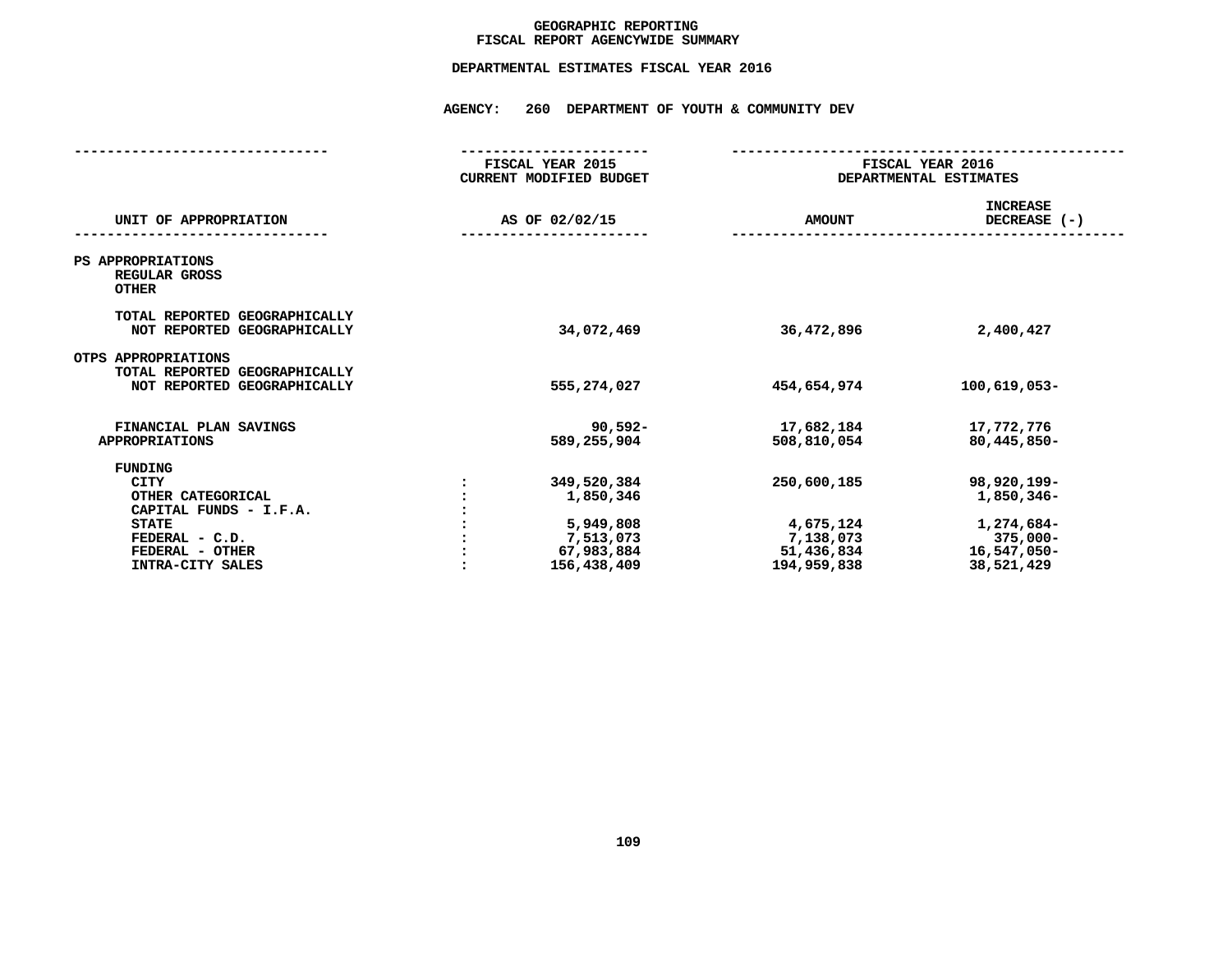### **DEPARTMENTAL ESTIMATES FISCAL YEAR 2016**

|                                                                                                                 | <b>AGENCY:</b>                                                  | 801 DEPARTMENT OF SMALL BUSINESS SERVICES              |                                 |
|-----------------------------------------------------------------------------------------------------------------|-----------------------------------------------------------------|--------------------------------------------------------|---------------------------------|
|                                                                                                                 | ----------------<br>FISCAL YEAR 2015<br>CURRENT MODIFIED BUDGET | FISCAL YEAR 2016<br>DEPARTMENTAL ESTIMATES             |                                 |
| UNIT OF APPROPRIATION                                                                                           | AS OF 02/02/15                                                  | <b>AMOUNT</b>                                          | <b>INCREASE</b><br>DECREASE (-) |
| DEPT. OF BUSINESS P.S.<br>001                                                                                   |                                                                 |                                                        |                                 |
| REGULAR GROSS<br><b>OTHER</b>                                                                                   |                                                                 |                                                        |                                 |
| TOTAL REPORTED GEOGRAPHICALLY                                                                                   |                                                                 |                                                        |                                 |
| NOT REPORTED GEOGRAPHICALLY                                                                                     | 13,849,328                                                      | 13,992,643                                             | 143,315                         |
| FINANCIAL PLAN SAVINGS                                                                                          | 197,800                                                         | 222,782                                                | 24,982                          |
| <b>APPROPRIATION</b>                                                                                            | 14,047,128                                                      | 14,215,425                                             | 168,297                         |
| FUNDING                                                                                                         |                                                                 |                                                        |                                 |
| <b>CITY</b><br>OTHER CATEGORICAL<br>CAPITAL FUNDS - I.F.A.<br><b>STATE</b><br>FEDERAL - C.D.<br>FEDERAL - OTHER | 6,474,927<br>55,819<br>2,379,977<br>5,126,550<br>9,855          | 7,785,855<br>55,819<br>1,237,346<br>5,126,550<br>9,855 | 1,310,928<br>1,142,631-         |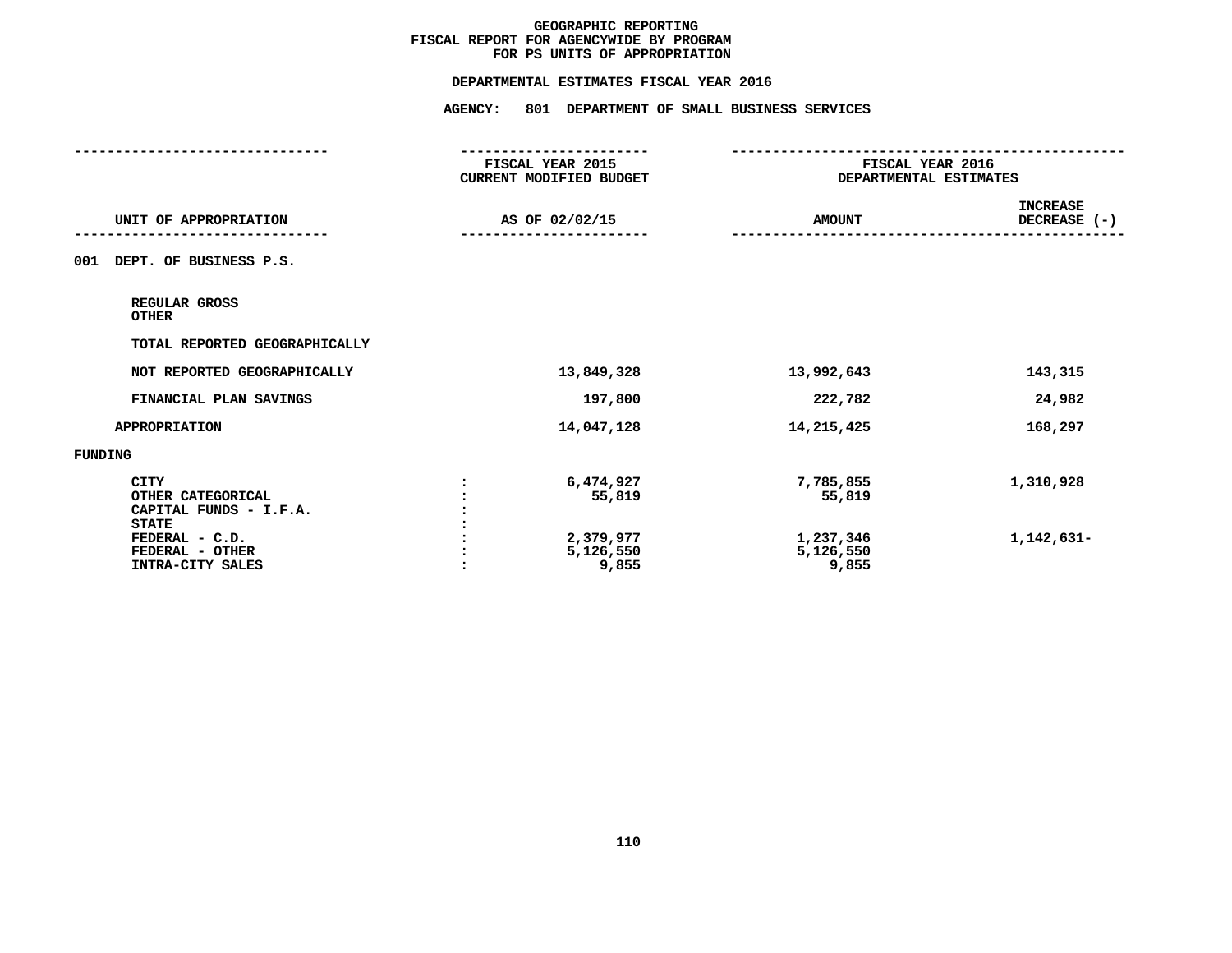### **DEPARTMENTAL ESTIMATES FISCAL YEAR 2016**

| <b>AGENCY:</b><br>801 DEPARTMENT OF SMALL BUSINESS SERVICES                                    |                      |                          |
|------------------------------------------------------------------------------------------------|----------------------|--------------------------|
| .<br>FISCAL YEAR 2015<br>FISCAL YEAR 2016<br>DEPARTMENTAL ESTIMATES<br>CURRENT MODIFIED BUDGET |                      |                          |
| AS OF 02/02/15                                                                                 | <b>AMOUNT</b>        | INCREASE<br>DECREASE (-) |
|                                                                                                |                      |                          |
|                                                                                                |                      |                          |
|                                                                                                |                      |                          |
| 1,907,271                                                                                      | 1,907,271            |                          |
| 25,933                                                                                         | 708,798              | 682,865                  |
| 1,933,204                                                                                      | 2,616,069            | 682,865                  |
|                                                                                                |                      |                          |
| 1,735,061<br>198,143                                                                           | 2,417,926<br>198,143 | 682,865                  |
|                                                                                                |                      |                          |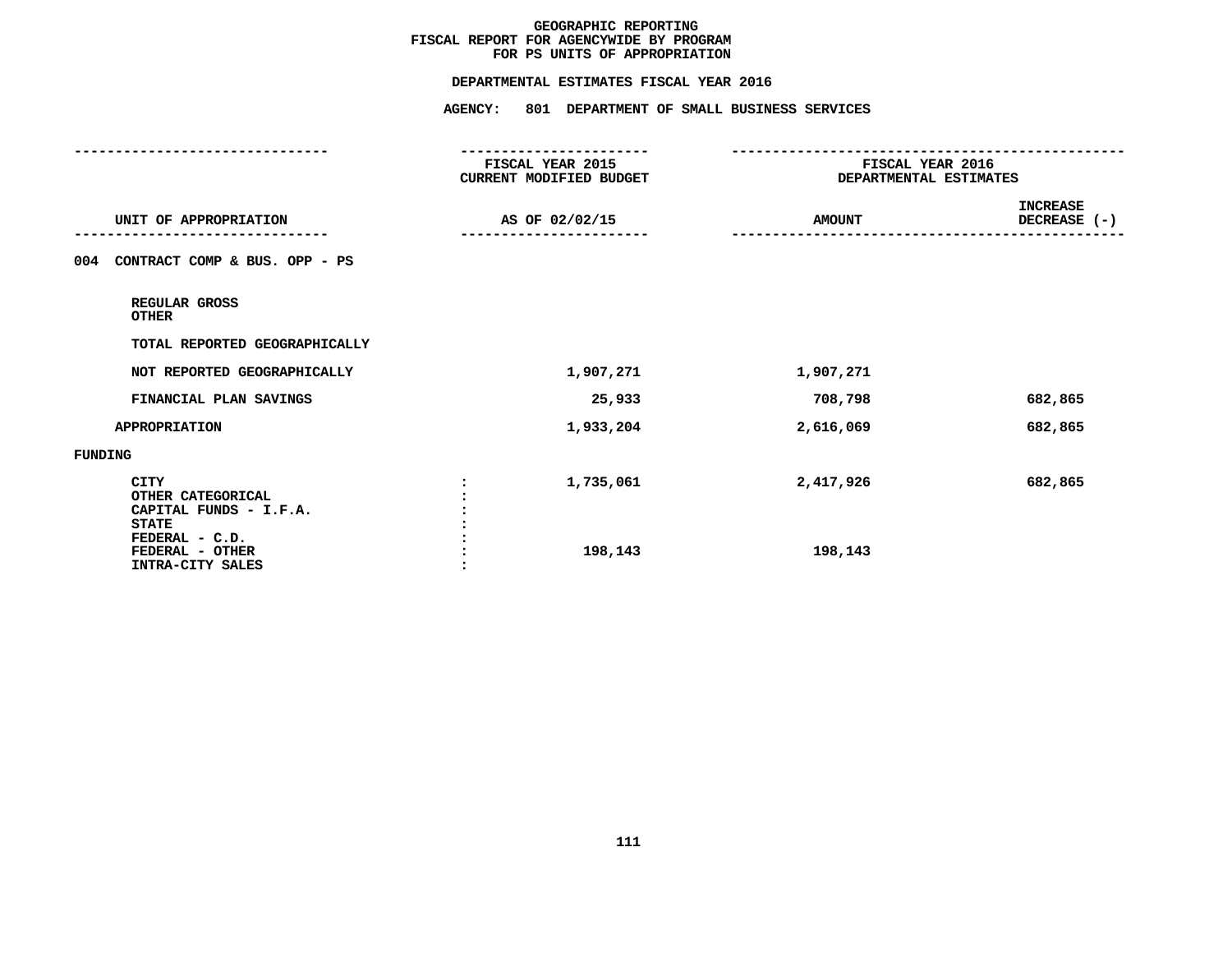### **DEPARTMENTAL ESTIMATES FISCAL YEAR 2016**

|                                                                                                                              | <b>AGENCY:</b><br>801 DEPARTMENT OF SMALL BUSINESS SERVICES      |                                            |                                 |
|------------------------------------------------------------------------------------------------------------------------------|------------------------------------------------------------------|--------------------------------------------|---------------------------------|
|                                                                                                                              | -----------------<br>FISCAL YEAR 2015<br>CURRENT MODIFIED BUDGET | FISCAL YEAR 2016<br>DEPARTMENTAL ESTIMATES |                                 |
| UNIT OF APPROPRIATION                                                                                                        | AS OF 02/02/15                                                   | <b>AMOUNT</b>                              | <b>INCREASE</b><br>DECREASE (-) |
| WORKFORCE INVESTMENT ACT - PS<br>010                                                                                         |                                                                  |                                            |                                 |
| REGULAR GROSS<br><b>OTHER</b>                                                                                                |                                                                  |                                            |                                 |
| TOTAL REPORTED GEOGRAPHICALLY                                                                                                |                                                                  |                                            |                                 |
| NOT REPORTED GEOGRAPHICALLY                                                                                                  | 4,692,786                                                        | 3,839,305                                  | 853,481-                        |
| FINANCIAL PLAN SAVINGS                                                                                                       | 59,983                                                           | 68,087                                     | 8,104                           |
| <b>APPROPRIATION</b>                                                                                                         | 4,752,769                                                        | 3,907,392                                  | 845,377-                        |
| <b>FUNDING</b>                                                                                                               |                                                                  |                                            |                                 |
| CITY<br>OTHER CATEGORICAL<br>CAPITAL FUNDS - I.F.A.<br><b>STATE</b><br>FEDERAL - C.D.<br>FEDERAL - OTHER<br>INTRA-CITY SALES | 936,053<br>3,816,716                                             | 537,345<br>3,370,047                       | 398,708-<br>446,669–            |
|                                                                                                                              |                                                                  |                                            |                                 |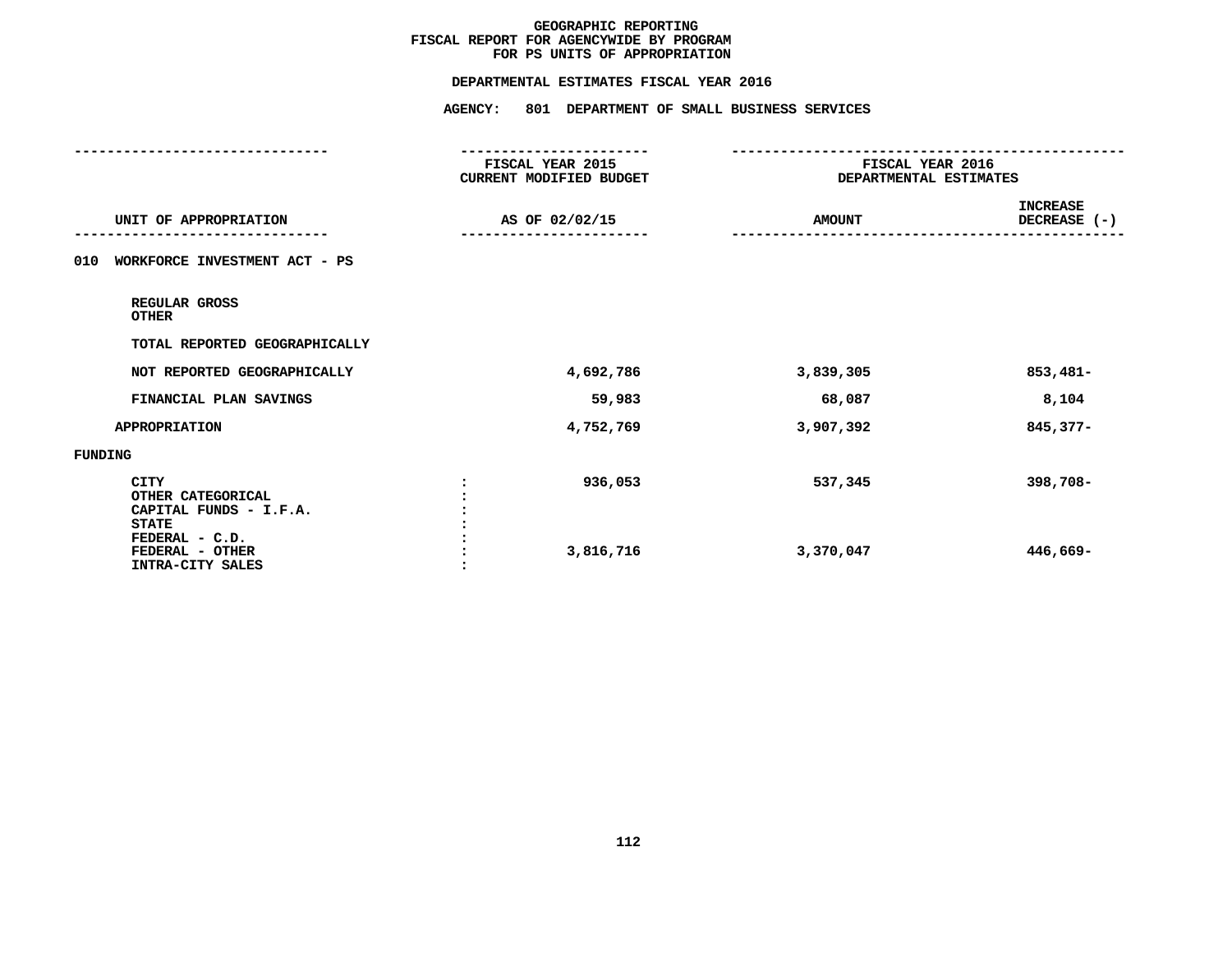|                                                                     | FISCAL YEAR 2015<br><b>CURRENT MODIFIED BUDGET</b> |                        | FISCAL YEAR 2016<br>DEPARTMENTAL ESTIMATES |  |
|---------------------------------------------------------------------|----------------------------------------------------|------------------------|--------------------------------------------|--|
| UNIT OF APPROPRIATION                                               | AS OF 02/02/15                                     | <b>AMOUNT</b>          | <b>INCREASE</b><br>DECREASE (-)            |  |
| DEPT. OF BUSINESS O.T.P.S.<br>002                                   |                                                    |                        |                                            |  |
| TOTAL REPORTED GEOGRAPHICALLY                                       |                                                    |                        |                                            |  |
| NOT REPORTED GEOGRAPHICALLY                                         | 109,833,058                                        | 34,307,423             | 75,525,635-                                |  |
| FINANCIAL PLAN SAVINGS                                              |                                                    |                        |                                            |  |
| <b>APPROPRIATION</b>                                                | 109,833,058                                        | 34,307,423             | 75,525,635-                                |  |
| FUNDING                                                             |                                                    |                        |                                            |  |
| CITY<br>OTHER CATEGORICAL<br>CAPITAL FUNDS - I.F.A.<br><b>STATE</b> | 42,402,012                                         | 30,688,200             | 11,713,812-                                |  |
| FEDERAL - C.D.<br>FEDERAL - OTHER<br>INTRA-CITY SALES               | 38,772,286<br>4,089,864<br>24,568,896              | 1,936,328<br>1,682,895 | 36,835,958-<br>2,406,969-<br>24,568,896-   |  |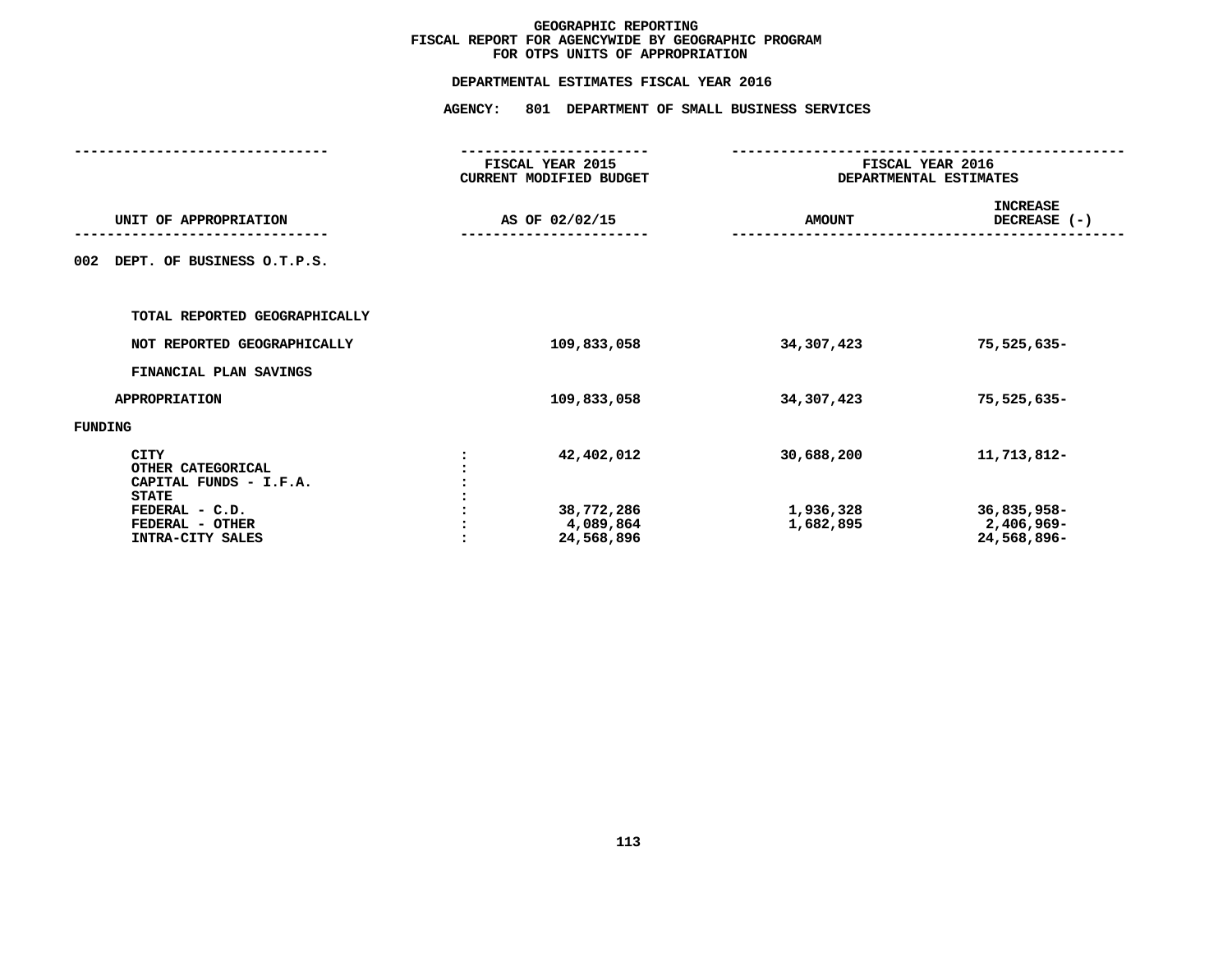|                                                                                                                 | FISCAL YEAR 2015<br>CURRENT MODIFIED BUDGET |               | FISCAL YEAR 2016<br>DEPARTMENTAL ESTIMATES |  |
|-----------------------------------------------------------------------------------------------------------------|---------------------------------------------|---------------|--------------------------------------------|--|
| UNIT OF APPROPRIATION                                                                                           | AS OF 02/02/15                              | <b>AMOUNT</b> | <b>INCREASE</b><br>DECREASE (-)            |  |
| CONTRACT COMP & BUS OPP - OTPS<br>005                                                                           |                                             |               |                                            |  |
| TOTAL REPORTED GEOGRAPHICALLY                                                                                   |                                             |               |                                            |  |
| NOT REPORTED GEOGRAPHICALLY                                                                                     | 3,853,731                                   | 2,833,370     | 1,020,361-                                 |  |
| FINANCIAL PLAN SAVINGS                                                                                          |                                             | 720,000       | 720,000                                    |  |
| <b>APPROPRIATION</b>                                                                                            | 3,853,731                                   | 3,553,370     | $300, 361 -$                               |  |
| FUNDING                                                                                                         |                                             |               |                                            |  |
| <b>CITY</b><br>OTHER CATEGORICAL<br>CAPITAL FUNDS - I.F.A.<br><b>STATE</b><br>FEDERAL - C.D.<br>FEDERAL - OTHER | 3,795,731                                   | 3,553,370     | 242,361-                                   |  |
| INTRA-CITY SALES                                                                                                | 58,000                                      |               | $58,000 -$                                 |  |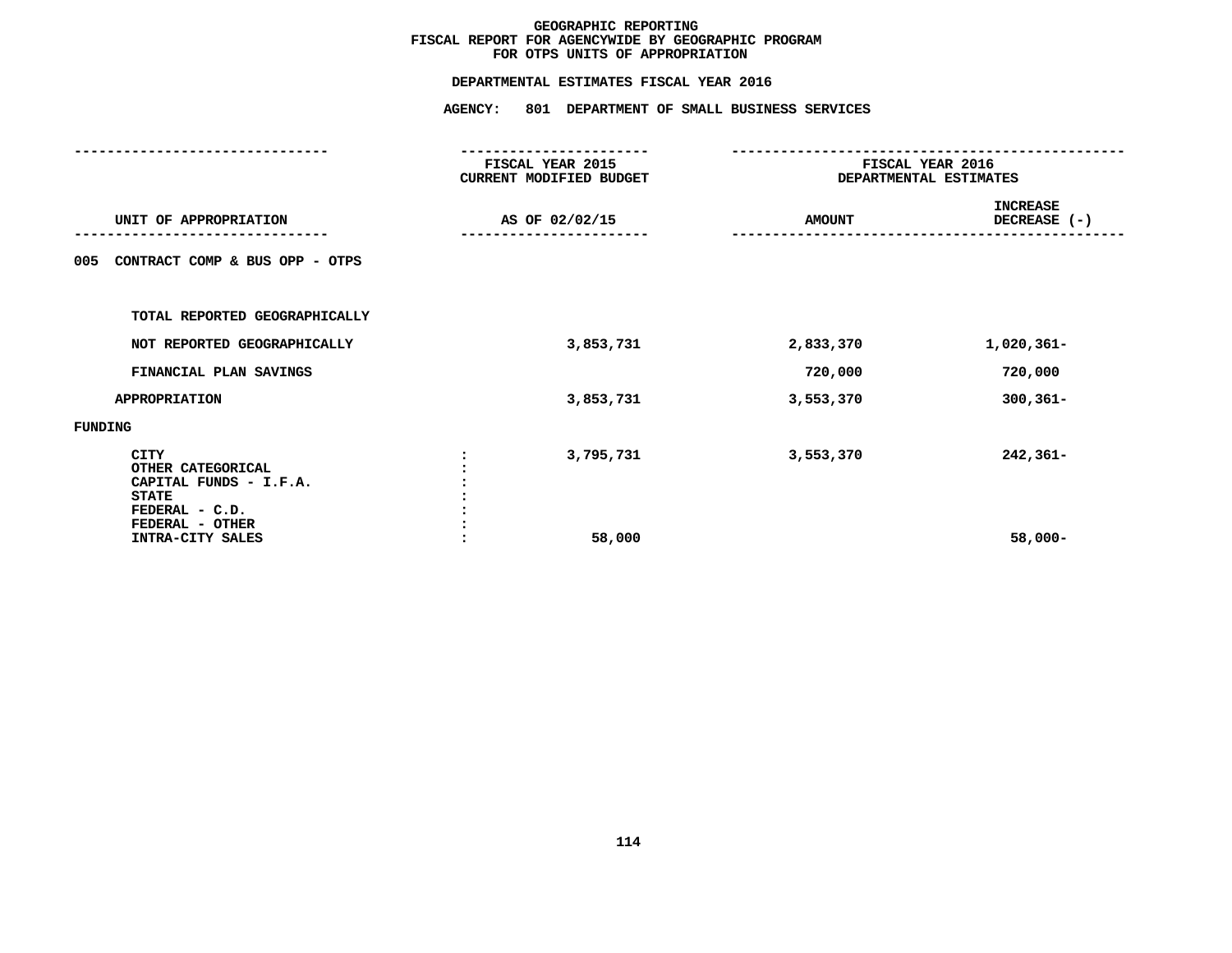| FISCAL YEAR 2015<br><b>CURRENT MODIFIED BUDGET</b>                             |                                                | FISCAL YEAR 2016<br>DEPARTMENTAL ESTIMATES                                           |  |
|--------------------------------------------------------------------------------|------------------------------------------------|--------------------------------------------------------------------------------------|--|
| AS OF 02/02/15                                                                 | <b>AMOUNT</b>                                  | <b>INCREASE</b><br>DECREASE (-)                                                      |  |
|                                                                                |                                                |                                                                                      |  |
|                                                                                |                                                |                                                                                      |  |
| 131,286,184                                                                    | 57,385,050                                     | 73,901,134-                                                                          |  |
|                                                                                |                                                |                                                                                      |  |
| 131,286,184                                                                    | 57,385,050                                     | 73,901,134-                                                                          |  |
|                                                                                |                                                |                                                                                      |  |
| 22,962,234<br>10,994,128<br>1,995,121<br>82,970,310<br>11,234,856<br>1,129,535 | 14,930,034<br>41,012,109<br>942,907<br>500,000 | $8,032,200 -$<br>10,994,128-<br>1,995,121-<br>41,958,201-<br>10,291,949-<br>629,535- |  |
|                                                                                |                                                |                                                                                      |  |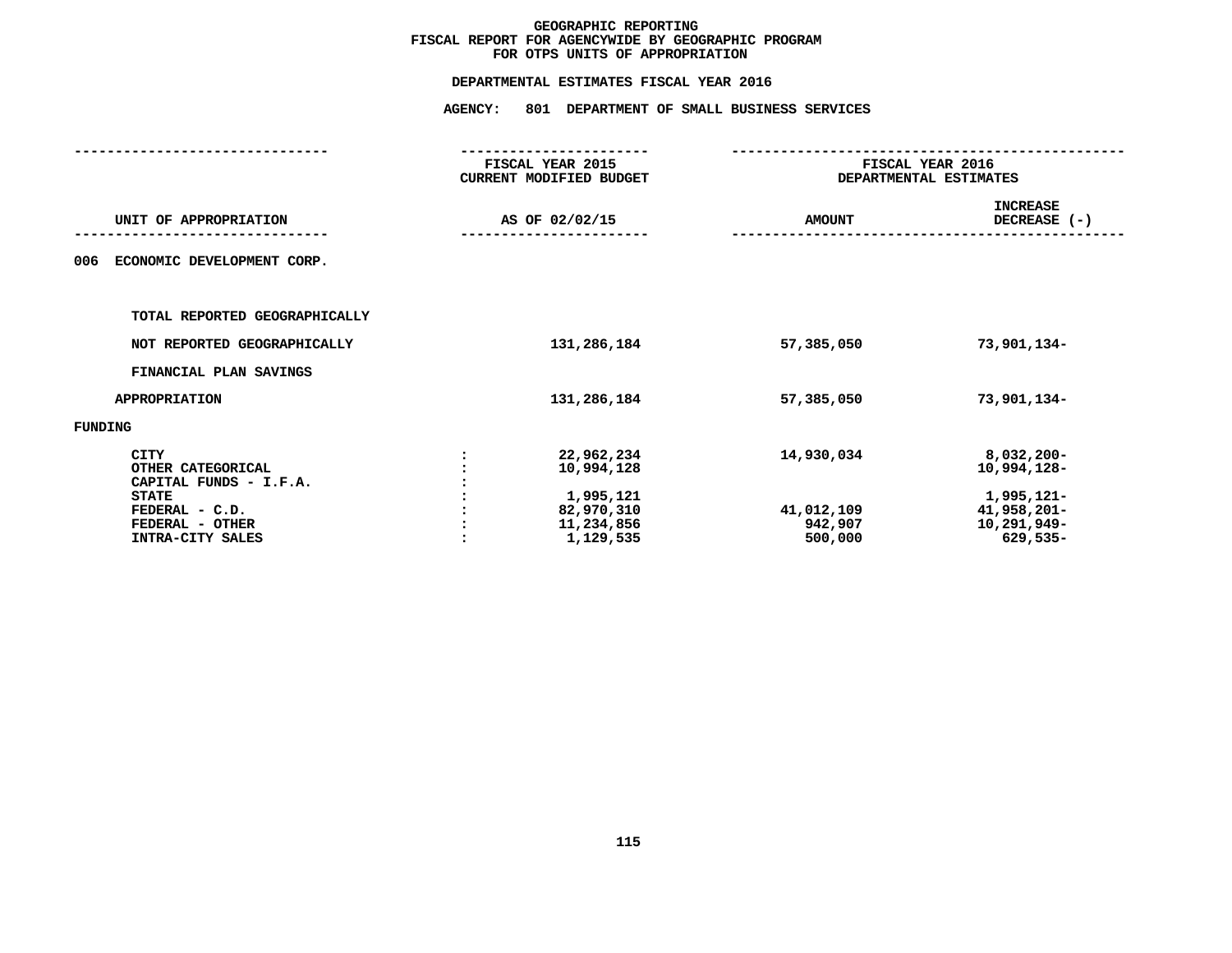|                                                                     | FISCAL YEAR 2015<br><b>CURRENT MODIFIED BUDGET</b> | FISCAL YEAR 2016<br>DEPARTMENTAL ESTIMATES |                                 |
|---------------------------------------------------------------------|----------------------------------------------------|--------------------------------------------|---------------------------------|
| UNIT OF APPROPRIATION                                               | AS OF 02/02/15                                     | <b>AMOUNT</b>                              | <b>INCREASE</b><br>DECREASE (-) |
| 011<br>WORKFORCE INVESTMENT ACT - OTPS                              |                                                    |                                            |                                 |
| TOTAL REPORTED GEOGRAPHICALLY                                       |                                                    |                                            |                                 |
| NOT REPORTED GEOGRAPHICALLY                                         | 51,513,236                                         | 33,713,822                                 | 17,799,414-                     |
| FINANCIAL PLAN SAVINGS                                              |                                                    |                                            |                                 |
| <b>APPROPRIATION</b>                                                | 51, 513, 236                                       | 33,713,822                                 | 17,799,414-                     |
| FUNDING                                                             |                                                    |                                            |                                 |
| CITY<br>OTHER CATEGORICAL<br>CAPITAL FUNDS - I.F.A.<br><b>STATE</b> | 17,093,555                                         | 6,031,567                                  | 11,061,988-                     |
| FEDERAL - C.D.<br>FEDERAL - OTHER<br>INTRA-CITY SALES               | 34,419,681                                         | 27,682,255                                 | 6,737,426-                      |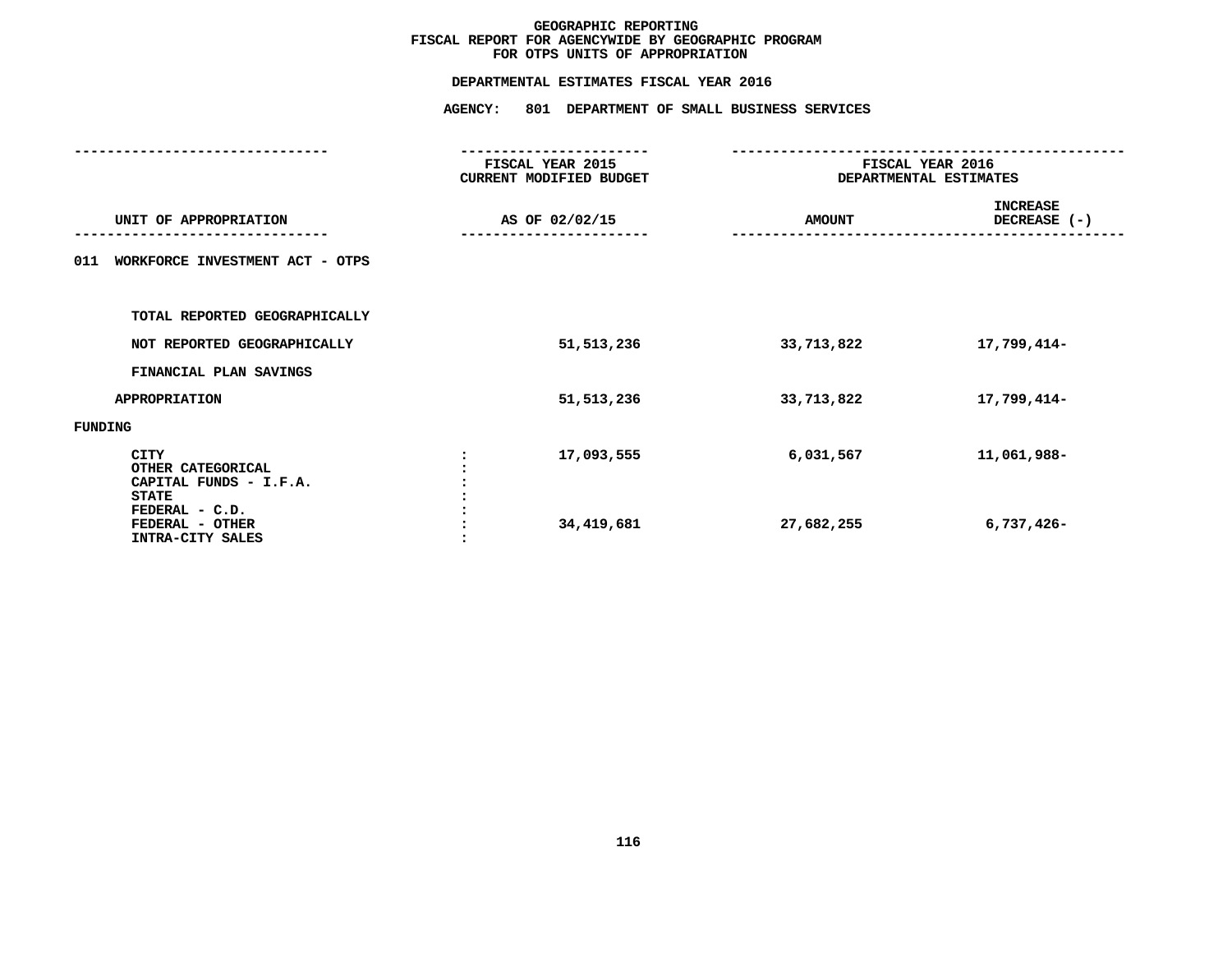## GEOGRAPHIC REPORTING<br>FISCAL REPORT AGENCYWIDE SUMMARY

## **FISCAL REPORT AGENCYWIDE SUMMARY DEPARTMENTAL ESTIMATES FISCAL YEAR <sup>2016</sup>**

### **AGENCY: <sup>801</sup> DEPARTMENT OF SMALL BUSINESS SERVICES**

|                                                                                     | FISCAL YEAR 2015               |                        | FISCAL YEAR 2016 |  |
|-------------------------------------------------------------------------------------|--------------------------------|------------------------|------------------|--|
|                                                                                     | <b>CURRENT MODIFIED BUDGET</b> | DEPARTMENTAL ESTIMATES |                  |  |
|                                                                                     |                                |                        | <b>INCREASE</b>  |  |
| UNIT OF APPROPRIATION                                                               | AS OF 02/02/15                 | <b>AMOUNT</b>          | DECREASE (-)     |  |
|                                                                                     |                                |                        |                  |  |
| PS APPROPRIATIONS<br>REGULAR GROSS<br><b>OTHER</b>                                  |                                |                        |                  |  |
| TOTAL REPORTED GEOGRAPHICALLY<br>NOT REPORTED GEOGRAPHICALLY                        | 20,449,385                     | 19,739,219             | 710,166-         |  |
| OTPS APPROPRIATIONS<br>TOTAL REPORTED GEOGRAPHICALLY<br>NOT REPORTED GEOGRAPHICALLY | 296,486,209                    | 128,239,665            | 168,246,544-     |  |
|                                                                                     |                                |                        |                  |  |
| FINANCIAL PLAN SAVINGS                                                              | 283,716                        | 1,719,667              | 1,435,951        |  |
| <b>APPROPRIATIONS</b>                                                               | 317,219,310                    | 149,698,551            | 167,520,759-     |  |
| <b>FUNDING</b>                                                                      |                                |                        |                  |  |
| <b>CITY</b>                                                                         | 95,399,573                     | 65,944,297             | 29,455,276-      |  |
| OTHER CATEGORICAL                                                                   | 11,049,947                     | 55,819                 | 10,994,128-      |  |
| CAPITAL FUNDS - I.F.A.                                                              |                                |                        |                  |  |
| <b>STATE</b>                                                                        | 1,995,121                      |                        | 1,995,121-       |  |
| FEDERAL - C.D.                                                                      | 124, 122, 573                  | 44,185,783             | 79,936,790-      |  |
| FEDERAL - OTHER                                                                     | 58,885,810                     | 39,002,797             | 19,883,013-      |  |
| INTRA-CITY SALES                                                                    | 25,766,286                     | 509,855                | $25, 256, 431 -$ |  |
|                                                                                     |                                |                        |                  |  |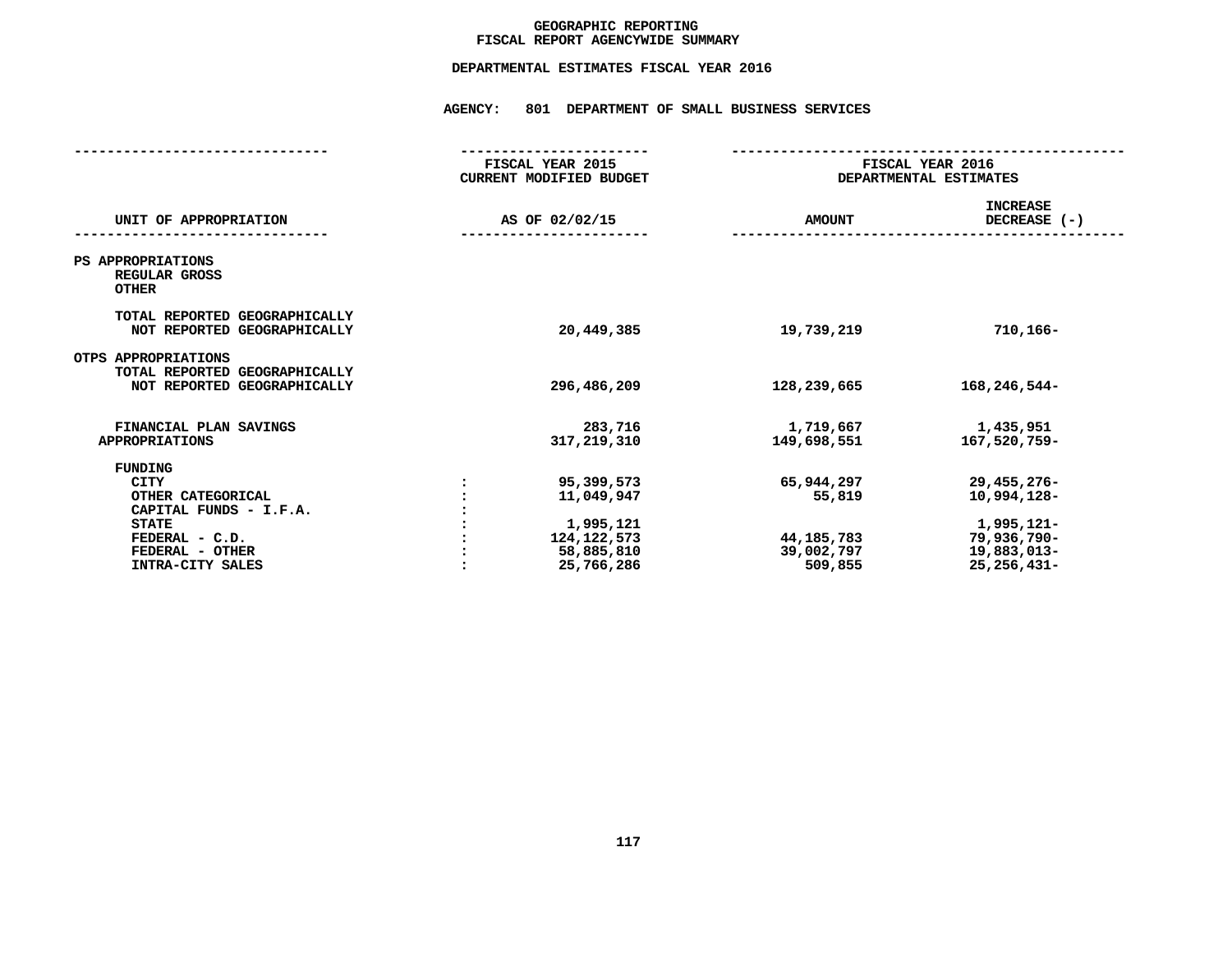**DEPARTMENTAL ESTIMATES FISCAL YEAR <sup>2016</sup>AGENCY <sup>806</sup> HOUSING PRESERVATION AND DEVELOPMENT**

**BOROUGH**

BRONX<br>CODE ENFORCEMENT OFFICES **PROGRAM**

**M**<br>**N** 004 OFFICE OF HOUSING PRESER<br>**N** 004 OFFICE OF HOUSING PRESER **UNIT OF APPROPRIATION <sup>004</sup> OFFICE OF HOUSING PRESERVATION**

|                                | FISCAL YEAR 2015<br>CURRENT MODIFIED BUDGET<br>AS OF 02/02/15 |                        | FISCAL YEAR 2016<br>DEPARTMENTAL ESTIMATES |                        |                                |
|--------------------------------|---------------------------------------------------------------|------------------------|--------------------------------------------|------------------------|--------------------------------|
| LOCAL SERVICE DISTRICT         | <b>AMOUNT</b>                                                 | FULL TIME<br>POSITIONS | <b>AMOUNT</b>                              | FULL TIME<br>POSITIONS | INCREASE<br><b>DECREASE(-)</b> |
| BX BOR & FIELD OFFICES, SUP UN | 4,036,554                                                     | 71                     | 4,041,327                                  | 71                     | 4,773                          |
| PROGRAM TOTAL:                 | 4,036,554                                                     | 71                     | 4,041,327                                  | 71                     | 4,773                          |
| SUB BOROUGH TOTAL:             | 4,036,554                                                     | 71                     | 4,041,327                                  | 71                     | 4,773                          |
| BOROUGH TOTAL:                 | 4,036,554                                                     | 71                     | 4,041,327                                  | 71                     | 4,773                          |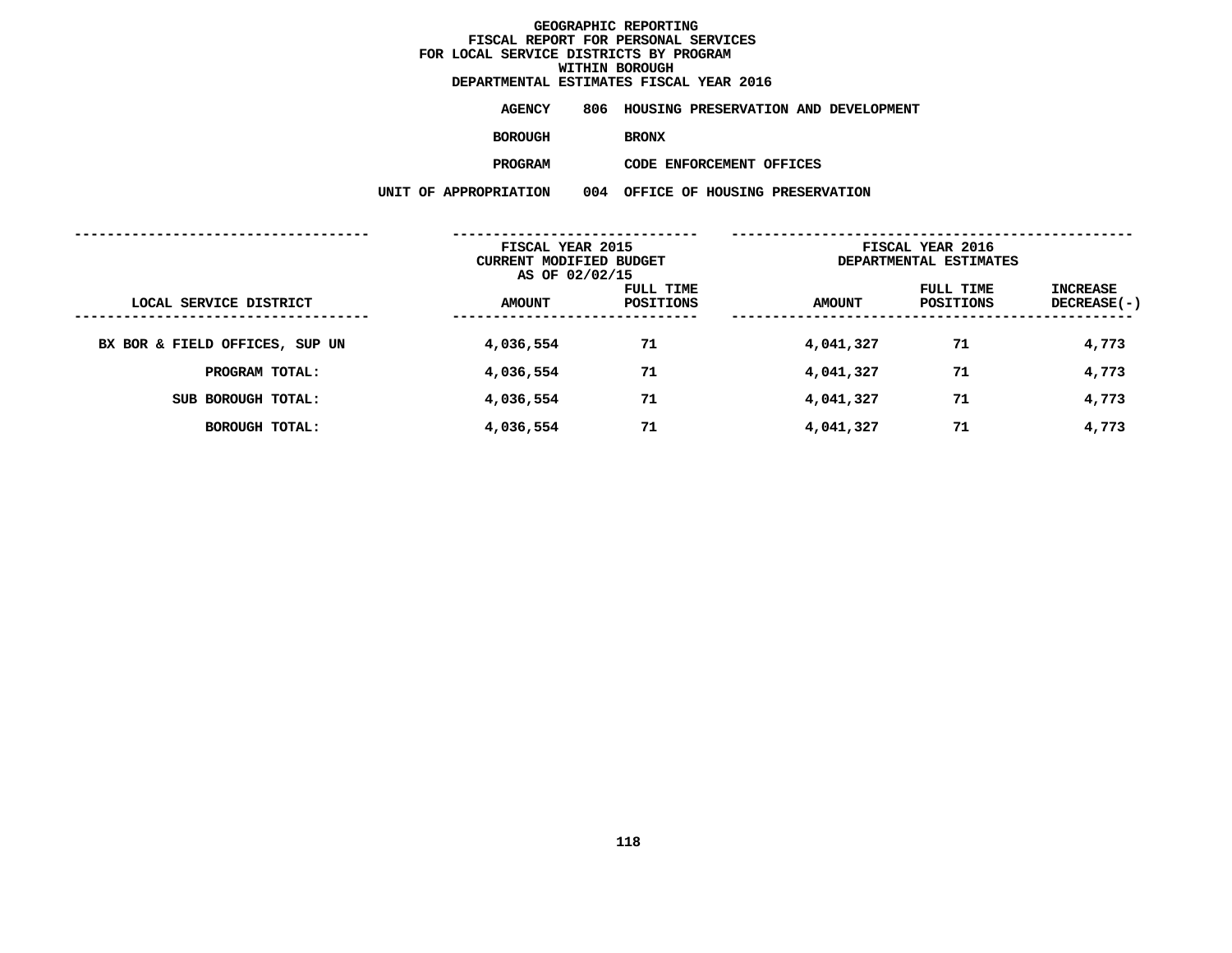**DEPARTMENTAL ESTIMATES FISCAL YEAR <sup>2016</sup>**

**AGENCY <sup>806</sup> HOUSING PRESERVATION AND DEVELOPMENT**

**BOROUGH**

BROOKLYN<br>CODE ENFORCEMENT OFFICES **PROGRAM**

**M**<br>**N** 004 OFFICE OF HOUSING PRESER<br>**N** 004 OFFICE OF HOUSING PRESER **UNIT OF APPROPRIATION <sup>004</sup> OFFICE OF HOUSING PRESERVATION**

|                                | FISCAL YEAR 2015<br>CURRENT MODIFIED BUDGET<br>AS OF 02/02/15 |                        | FISCAL YEAR 2016<br>DEPARTMENTAL ESTIMATES |                        |                         |
|--------------------------------|---------------------------------------------------------------|------------------------|--------------------------------------------|------------------------|-------------------------|
| LOCAL SERVICE DISTRICT         | AMOUNT                                                        | FULL TIME<br>POSITIONS | <b>AMOUNT</b>                              | FULL TIME<br>POSITIONS | INCREASE<br>DECREASE(-) |
| BK BOR & FIELD OFFICES, SUP UN | 5,981,773                                                     | 124                    | 5,971,426                                  | 124                    | $10,347-$               |
| PROGRAM TOTAL:                 | 5,981,773                                                     | 124                    | 5,971,426                                  | 124                    | $10,347-$               |
| SUB BOROUGH TOTAL:             | 5,981,773                                                     | 124                    | 5,971,426                                  | 124                    | $10,347-$               |
| <b>BOROUGH TOTAL:</b>          | 5,981,773                                                     | 124                    | 5,971,426                                  | 124                    | $10,347-$               |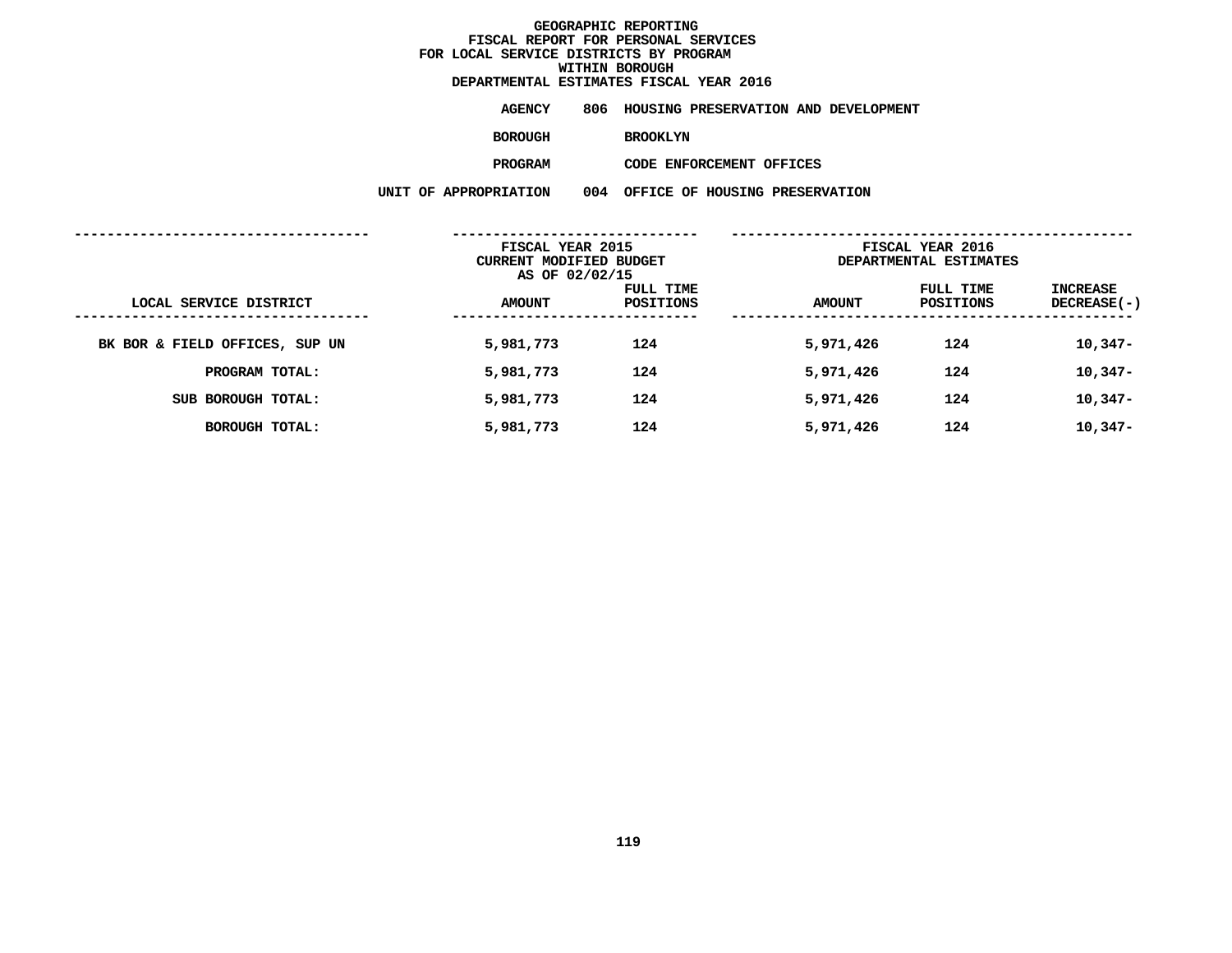**DEPARTMENTAL ESTIMATES FISCAL YEAR <sup>2016</sup>AGENCY <sup>806</sup> HOUSING PRESERVATION AND DEVELOPMENT**

**BOROUGH**

**MANHATTAN<br>CODE ENFORCEMENT OFFICES PROGRAM**

**M**<br>**N** 004 OFFICE OF HOUSING PRESER<br>**N** 004 OFFICE OF HOUSING PRESER

**UNIT OF APPROPRIATION <sup>004</sup> OFFICE OF HOUSING PRESERVATION**

|                                | FISCAL YEAR 2015<br>CURRENT MODIFIED BUDGET |                        | FISCAL YEAR 2016<br>DEPARTMENTAL ESTIMATES |                        |                                |  |
|--------------------------------|---------------------------------------------|------------------------|--------------------------------------------|------------------------|--------------------------------|--|
| LOCAL SERVICE DISTRICT         | AS OF 02/02/15<br><b>AMOUNT</b>             | FULL TIME<br>POSITIONS | <b>AMOUNT</b>                              | FULL TIME<br>POSITIONS | INCREASE<br><b>DECREASE(-)</b> |  |
| MN BOR & FIELD OFFICES, SUP UN | 3,655,927                                   | 74                     | 3,643,181                                  | 74                     | 12,746-                        |  |
| PROGRAM TOTAL:                 | 3,655,927                                   | 74                     | 3,643,181                                  | 74                     | $12,746-$                      |  |
| SUB BOROUGH TOTAL:             | 3,655,927                                   | 74                     | 3,643,181                                  | 74                     | $12,746-$                      |  |
| BOROUGH TOTAL:                 | 3,655,927                                   | 74                     | 3,643,181                                  | 74                     | 12,746-                        |  |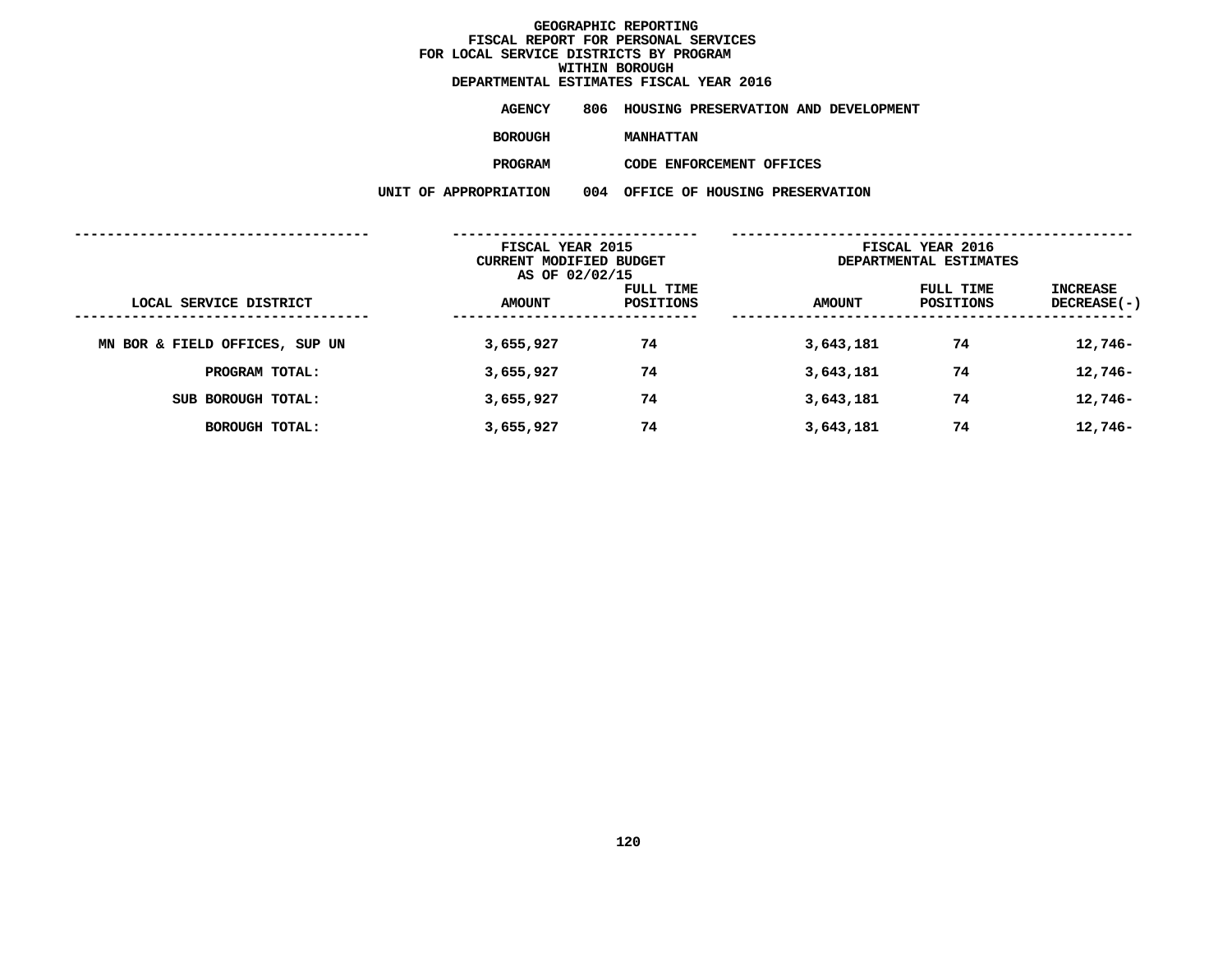**DEPARTMENTAL ESTIMATES FISCAL YEAR <sup>2016</sup>**

**AGENCY <sup>806</sup> HOUSING PRESERVATION AND DEVELOPMENT**

**BOROUGH**

QUEENS<br>CODE ENFORCEMENT OFFICES **PROGRAM**

**M**<br>**N** 004 OFFICE OF HOUSING PRESER<br>**N** 004 OFFICE OF HOUSING PRESER **UNIT OF APPROPRIATION <sup>004</sup> OFFICE OF HOUSING PRESERVATION**

|                                | FISCAL YEAR 2015<br>CURRENT MODIFIED BUDGET<br>AS OF 02/02/15 |                        | FISCAL YEAR 2016<br>DEPARTMENTAL ESTIMATES |                               |                                |  |
|--------------------------------|---------------------------------------------------------------|------------------------|--------------------------------------------|-------------------------------|--------------------------------|--|
| LOCAL SERVICE DISTRICT         | <b>AMOUNT</b>                                                 | FULL TIME<br>POSITIONS | <b>AMOUNT</b>                              | FULL TIME<br><b>POSITIONS</b> | INCREASE<br><b>DECREASE(-)</b> |  |
| ON BOR & FIELD OFFICES, SUP UN | 1,836,254                                                     | 39                     | 1,837,892                                  | 39                            | 1,638                          |  |
| PROGRAM TOTAL:                 | 1,836,254                                                     | 39                     | 1,837,892                                  | 39                            | 1,638                          |  |
| SUB BOROUGH TOTAL:             | 1,836,254                                                     | 39                     | 1,837,892                                  | 39                            | 1,638                          |  |
| BOROUGH TOTAL:                 | 1,836,254                                                     | 39                     | 1,837,892                                  | 39                            | 1,638                          |  |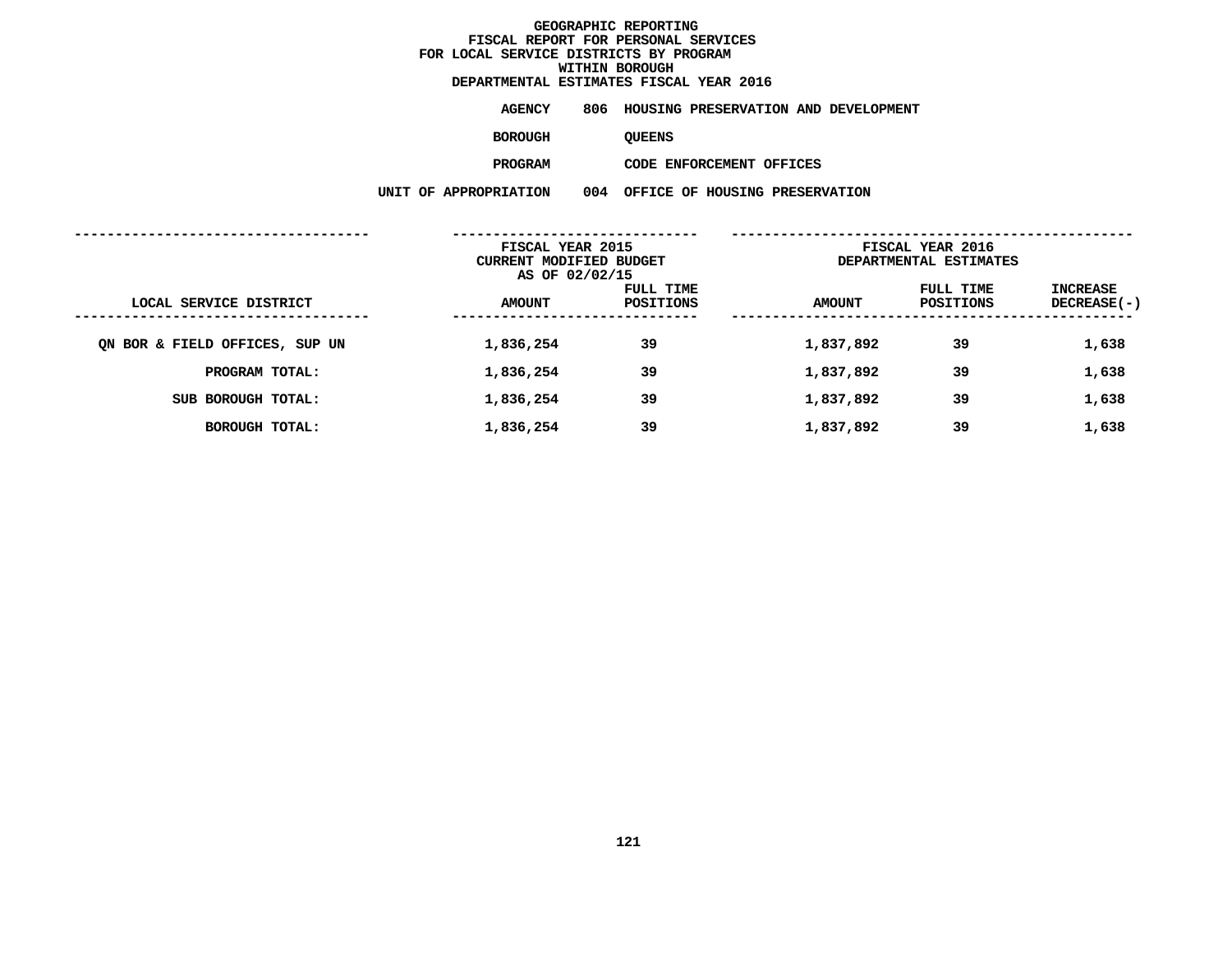# **DEPARTMENTAL ESTIMATES FISCAL YEAR <sup>2016</sup>**

**AGENCY <sup>806</sup> HOUSING PRESERVATION AND DEVELOPMENT**

**BOROUGH**

STATEN ISLAND<br>CODE ENFORCEMENT OFFICES **PROGRAM**

**M**<br>**N** 004 OFFICE OF HOUSING PRESER<br>**N** 004 OFFICE OF HOUSING PRESER **UNIT OF APPROPRIATION <sup>004</sup> OFFICE OF HOUSING PRESERVATION**

|                                | FISCAL YEAR 2015<br>CURRENT MODIFIED BUDGET<br>AS OF 02/02/15 |                        | FISCAL YEAR 2016<br>DEPARTMENTAL ESTIMATES |                        |                         |
|--------------------------------|---------------------------------------------------------------|------------------------|--------------------------------------------|------------------------|-------------------------|
| LOCAL SERVICE DISTRICT         | <b>AMOUNT</b>                                                 | FULL TIME<br>POSITIONS | <b>AMOUNT</b>                              | FULL TIME<br>POSITIONS | INCREASE<br>DECREASE(-) |
| SI BOR & FIELD OFFICES, SUP UN | 51,936                                                        |                        | 51,936                                     | 1                      |                         |
| PROGRAM TOTAL:                 | 51,936                                                        |                        | 51,936                                     | 1                      |                         |
| SUB BOROUGH TOTAL:             | 51,936                                                        |                        | 51,936                                     | 1                      |                         |
| BOROUGH TOTAL:                 | 51,936                                                        |                        | 51,936                                     | 1                      |                         |
|                                |                                                               |                        |                                            |                        |                         |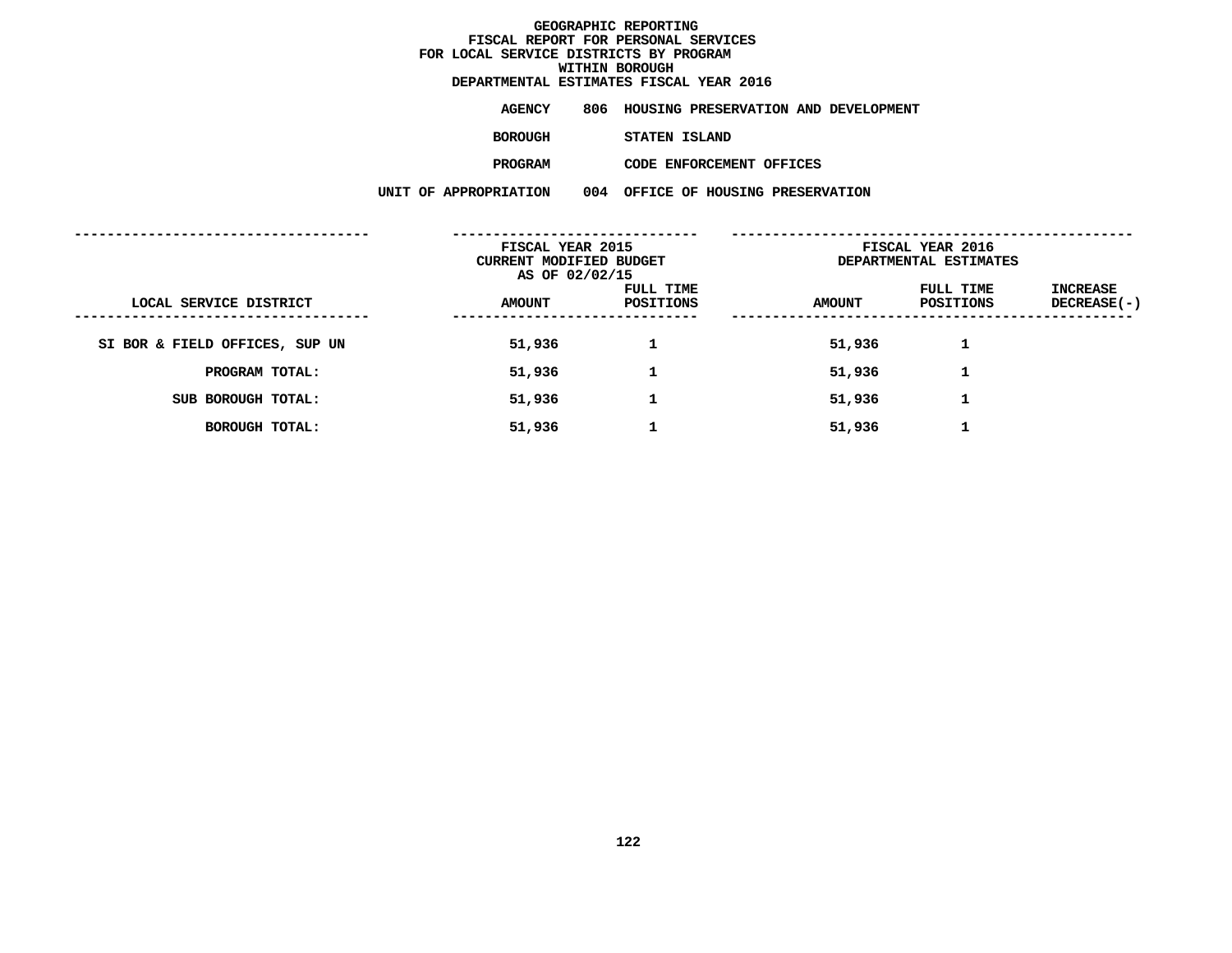### GEOGRAPHIC REPORTING<br>FISCAL REPORT FOR PERSONAL SERVICES<br>OCAL SERVICE DISTRICTS BY PROGRAM<br>WITHIN BOROUGH **FISCAL REPORT FOR PERSONAL SERVICES FOR LOCAL SERVICE DISTRICTS BY PROGRAM**

## **WITHIN BOROUGH DEPARTMENTAL ESTIMATES FISCAL YEAR <sup>2016</sup>**

# **AGENCY <sup>806</sup> HOUSING PRESERVATION AND DEVELOPMENT**

|                                                   | FISCAL YEAR 2015<br><b>CURRENT MODIFIED BUDGET</b><br>AS OF 02/02/15 |                        | <b>FISCAL YEAR 2016</b><br>DEPARTMENTAL ESTIMATES |                        |                                  |
|---------------------------------------------------|----------------------------------------------------------------------|------------------------|---------------------------------------------------|------------------------|----------------------------------|
| LOCAL SERVICE DISTRICT                            | <b>AMOUNT</b>                                                        | FULL TIME<br>POSITIONS | <b>AMOUNT</b>                                     | FULL TIME<br>POSITIONS | <b>INCREASE</b><br>$DECREASE(-)$ |
| <b>AGENCY TOTAL:</b><br>ALL PROGRAMS ALL BOROUGHS | 15,562,444                                                           | 309                    | 15,545,762                                        | 309                    | 16,682-                          |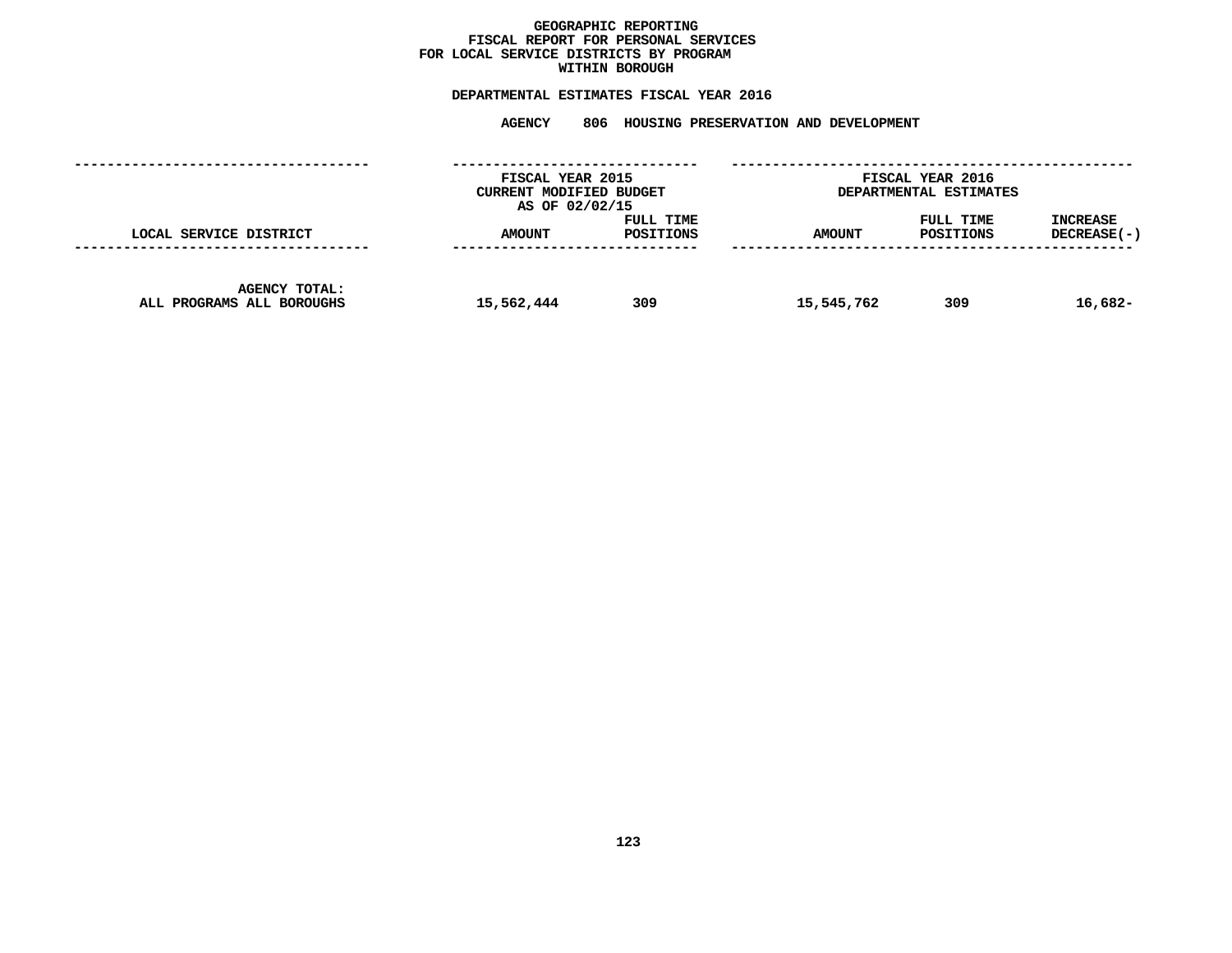### **DEPARTMENTAL ESTIMATES FISCAL YEAR 2016**

|                                  |                | FISCAL YEAR 2015<br>CURRENT MODIFIED BUDGET | FISCAL YEAR 2016<br>DEPARTMENTAL ESTIMATES |                                 |
|----------------------------------|----------------|---------------------------------------------|--------------------------------------------|---------------------------------|
| UNIT OF APPROPRIATION            | AS OF 02/02/15 |                                             | <b>AMOUNT</b>                              | <b>INCREASE</b><br>DECREASE (-) |
| OFFICE OF ADMINISTRATION<br>001  |                |                                             |                                            |                                 |
| REGULAR GROSS<br><b>OTHER</b>    |                |                                             |                                            |                                 |
| TOTAL REPORTED GEOGRAPHICALLY    |                |                                             |                                            |                                 |
| NOT REPORTED GEOGRAPHICALLY      |                | 27,451,753                                  | 25,929,450                                 | 1,522,303-                      |
| FINANCIAL PLAN SAVINGS           |                | 1,346,770                                   | 2,504,921                                  | 1,158,151                       |
| <b>APPROPRIATION</b>             |                | 28,798,523                                  | 28, 434, 371                               | $364, 152 -$                    |
| FUNDING                          |                |                                             |                                            |                                 |
| <b>CITY</b><br>OTHER CATEGORICAL |                | 16,178,229                                  | 17,488,394                                 | 1,310,165                       |
| CAPITAL FUNDS - I.F.A.           |                | 2,462,294                                   | 2,481,498                                  | 19,204                          |
| <b>STATE</b><br>FEDERAL - C.D.   |                | 7,991,504                                   | 6,297,983                                  | 1,693,521-                      |
| FEDERAL - OTHER                  |                | 2,104,012                                   | 2,104,012                                  |                                 |
| INTRA-CITY SALES                 |                | 62,484                                      | 62,484                                     |                                 |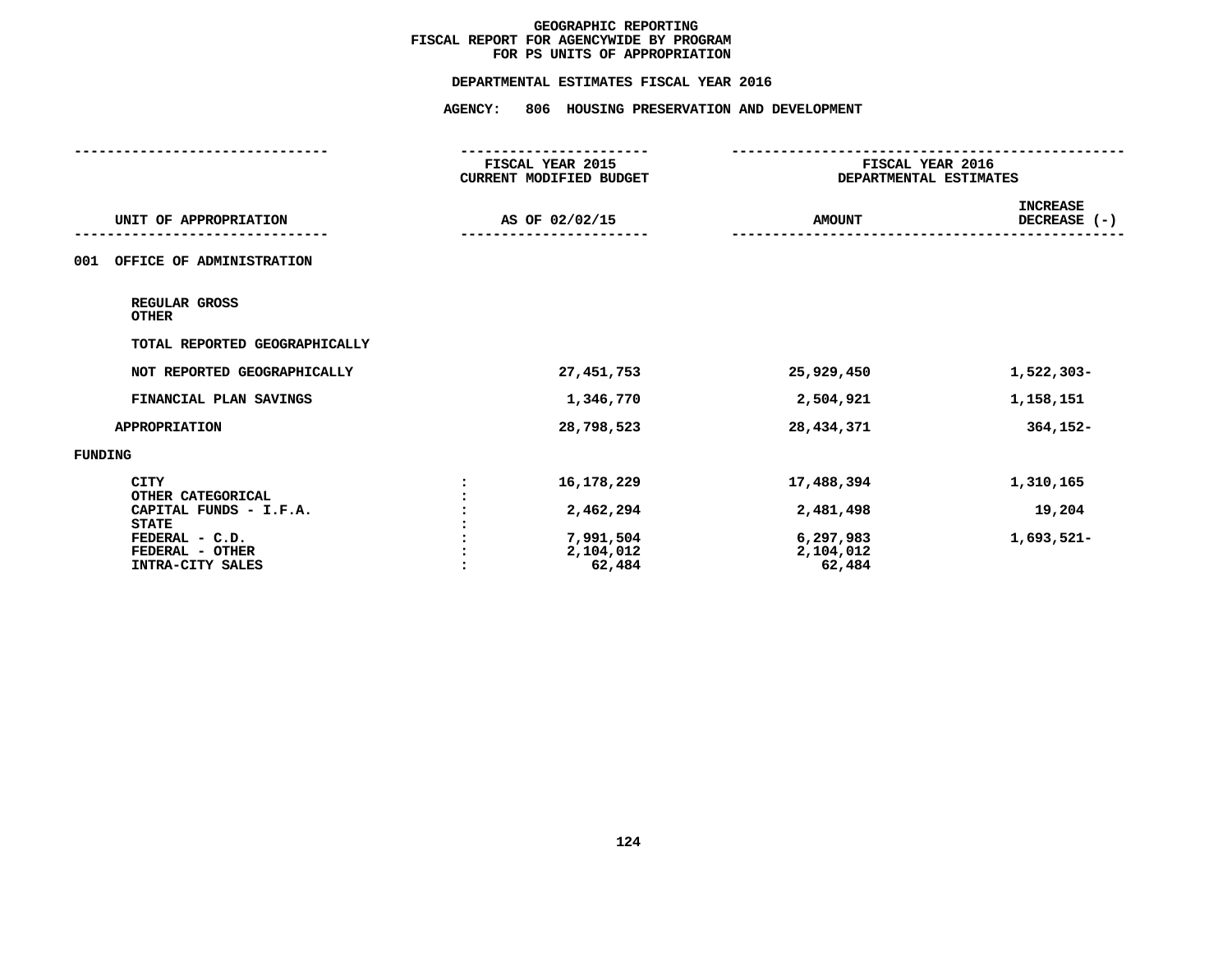### **DEPARTMENTAL ESTIMATES FISCAL YEAR 2016**

|                                  | FISCAL YEAR 2015<br>CURRENT MODIFIED BUDGET | FISCAL YEAR 2016<br>DEPARTMENTAL ESTIMATES |                                 |  |
|----------------------------------|---------------------------------------------|--------------------------------------------|---------------------------------|--|
| UNIT OF APPROPRIATION            | AS OF 02/02/15                              | <b>AMOUNT</b>                              | <b>INCREASE</b><br>DECREASE (-) |  |
| OFFICE OF DEVELOPMENT<br>002     |                                             |                                            |                                 |  |
| REGULAR GROSS<br><b>OTHER</b>    |                                             |                                            |                                 |  |
| TOTAL REPORTED GEOGRAPHICALLY    |                                             |                                            |                                 |  |
| NOT REPORTED GEOGRAPHICALLY      | 23,128,018                                  | 22,523,767                                 | $604, 251 -$                    |  |
| FINANCIAL PLAN SAVINGS           | 2,302,293                                   | 3,494,471                                  | 1,192,178                       |  |
| <b>APPROPRIATION</b>             | 25,430,311                                  | 26,018,238                                 | 587,927                         |  |
| <b>FUNDING</b>                   |                                             |                                            |                                 |  |
| <b>CITY</b><br>OTHER CATEGORICAL | 9,758,142<br>409,606                        | 11,212,943<br>409,606                      | 1,454,801                       |  |
| CAPITAL FUNDS - I.F.A.           | 5,082,227                                   | 5,136,127                                  | 53,900                          |  |
| <b>STATE</b><br>FEDERAL - C.D.   | 5,402,954                                   | 4,482,180                                  | $920,774-$                      |  |
| FEDERAL - OTHER                  | 4,777,382                                   | 4,777,382                                  |                                 |  |
| INTRA-CITY SALES                 |                                             |                                            |                                 |  |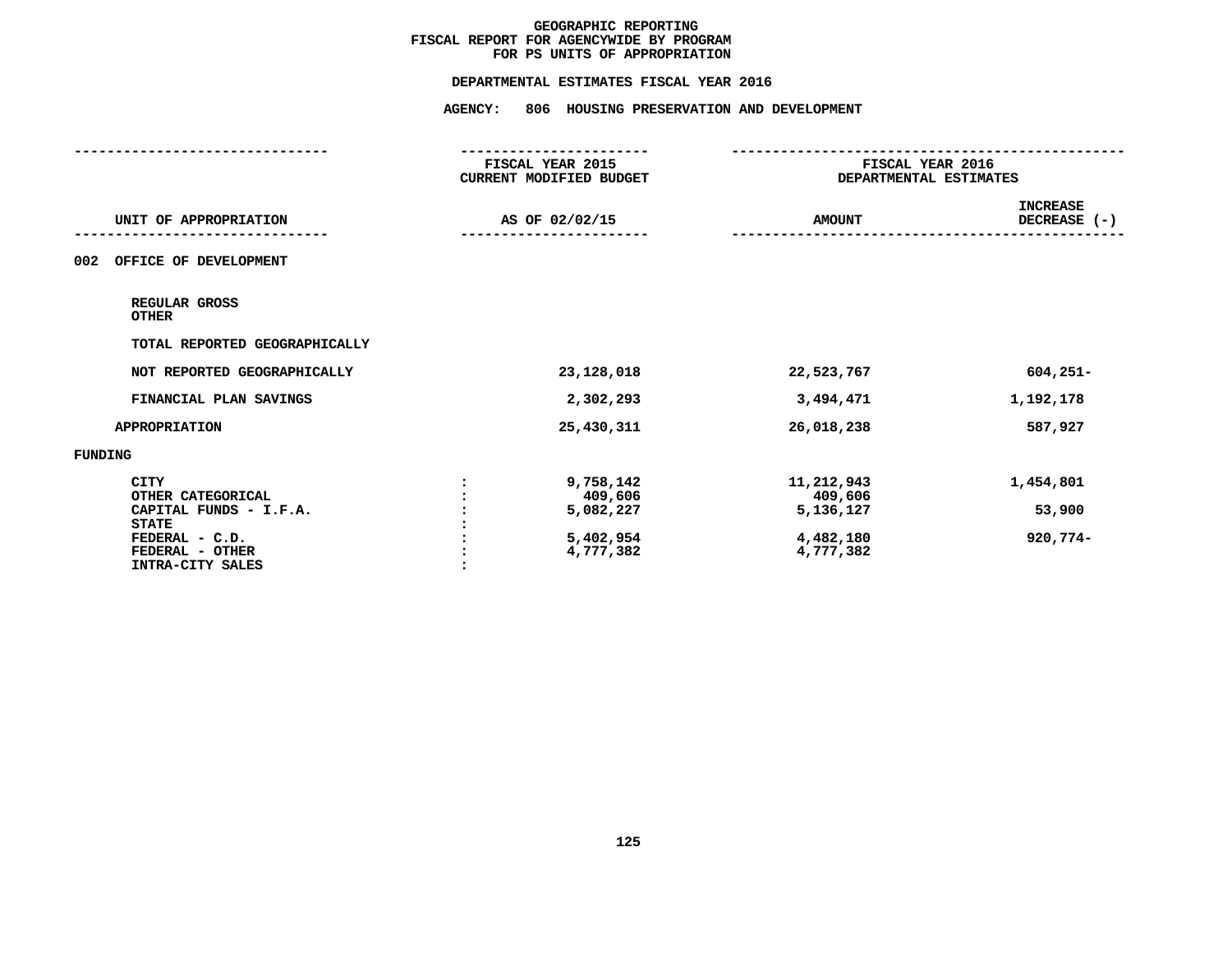### **DEPARTMENTAL ESTIMATES FISCAL YEAR 2016**

## **DEPARTMENTAL ESTIMATES FISCAL YEAR <sup>2016</sup>AGENCY: <sup>806</sup> HOUSING PRESERVATION AND DEVELOPMENT**

|                                       | FISCAL YEAR 2015               |                        | FISCAL YEAR 2016                  |  |  |
|---------------------------------------|--------------------------------|------------------------|-----------------------------------|--|--|
|                                       | <b>CURRENT MODIFIED BUDGET</b> | DEPARTMENTAL ESTIMATES |                                   |  |  |
| UNIT OF APPROPRIATION                 | AS OF 02/02/15                 | <b>AMOUNT</b>          | <b>INCREASE</b><br>DECREASE $(-)$ |  |  |
|                                       |                                |                        |                                   |  |  |
| OFFICE OF HOUSING PRESERVATION<br>004 |                                |                        |                                   |  |  |
| REGULAR GROSS<br><b>OTHER</b>         | 14,917,733<br>644,711          | 14,951,239<br>594,523  | 33,506<br>$50,188 -$              |  |  |
| TOTAL REPORTED GEOGRAPHICALLY         | 15,562,444                     | 15,545,762             | 16,682-                           |  |  |
| NOT REPORTED GEOGRAPHICALLY           | 41,995,232                     | 41,774,475             | $220,757-$                        |  |  |
| FINANCIAL PLAN SAVINGS                | 844,961                        | 810,030                | $34,931-$                         |  |  |
| <b>APPROPRIATION</b>                  | 58,402,637                     | 58,130,267             | $272,370-$                        |  |  |
| FUNDING                               |                                |                        |                                   |  |  |
| <b>CITY</b><br>OTHER CATEGORICAL      | 7,512,015                      | 7,845,041              | 333,026                           |  |  |
| CAPITAL FUNDS - I.F.A.                | 66,299                         | 67,128                 | 829                               |  |  |
| <b>STATE</b>                          |                                |                        |                                   |  |  |
| FEDERAL - C.D.                        | 50,496,432                     | 49,931,187             | $565, 245 -$                      |  |  |
| FEDERAL - OTHER                       | 40,980                         |                        | $40,980 -$                        |  |  |
| INTRA-CITY SALES                      | 286,911                        | 286,911                |                                   |  |  |
|                                       |                                |                        |                                   |  |  |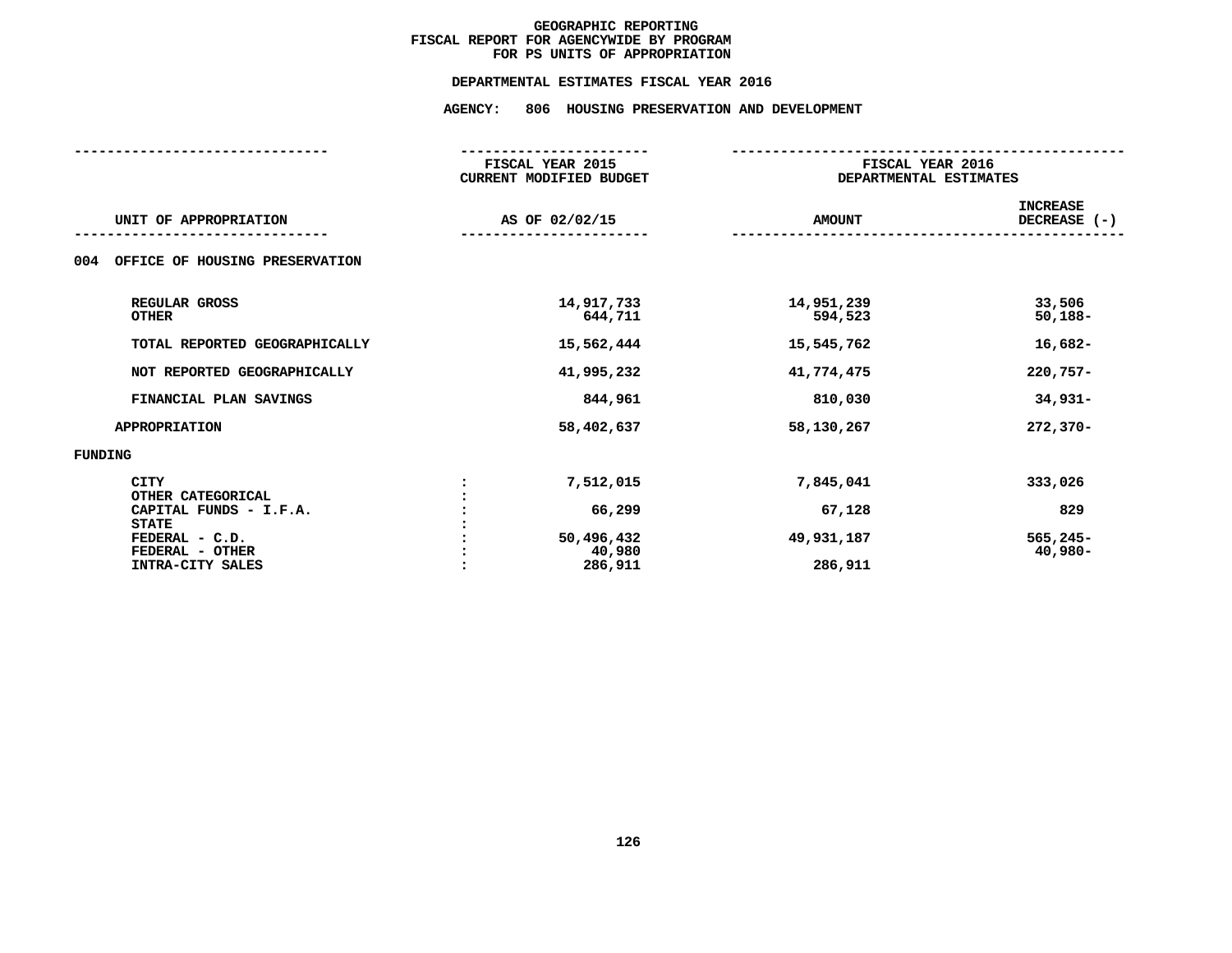### **DEPARTMENTAL ESTIMATES FISCAL YEAR 2016**

| FISCAL YEAR 2015<br>CURRENT MODIFIED BUDGET                  | FISCAL YEAR 2016<br>DEPARTMENTAL ESTIMATES                   |                                               |  |
|--------------------------------------------------------------|--------------------------------------------------------------|-----------------------------------------------|--|
| AS OF 02/02/15                                               | <b>AMOUNT</b>                                                | <b>INCREASE</b><br>DECREASE (-)               |  |
|                                                              |                                                              |                                               |  |
|                                                              |                                                              |                                               |  |
|                                                              |                                                              |                                               |  |
| 34,032,341                                                   | 34,031,835                                                   | $506 -$                                       |  |
| 539,380                                                      | 329,507                                                      | $209,873-$                                    |  |
| 34,571,721                                                   | 34, 361, 342                                                 | $210,379-$                                    |  |
|                                                              |                                                              |                                               |  |
| 2,895,086<br>190,482<br>9,621,773<br>6,696,789<br>13,749,639 | 3,128,585<br>134,440<br>9,751,163<br>6,175,130<br>13,749,639 | 233,499<br>$56,042-$<br>129,390<br>$521,659-$ |  |
|                                                              |                                                              |                                               |  |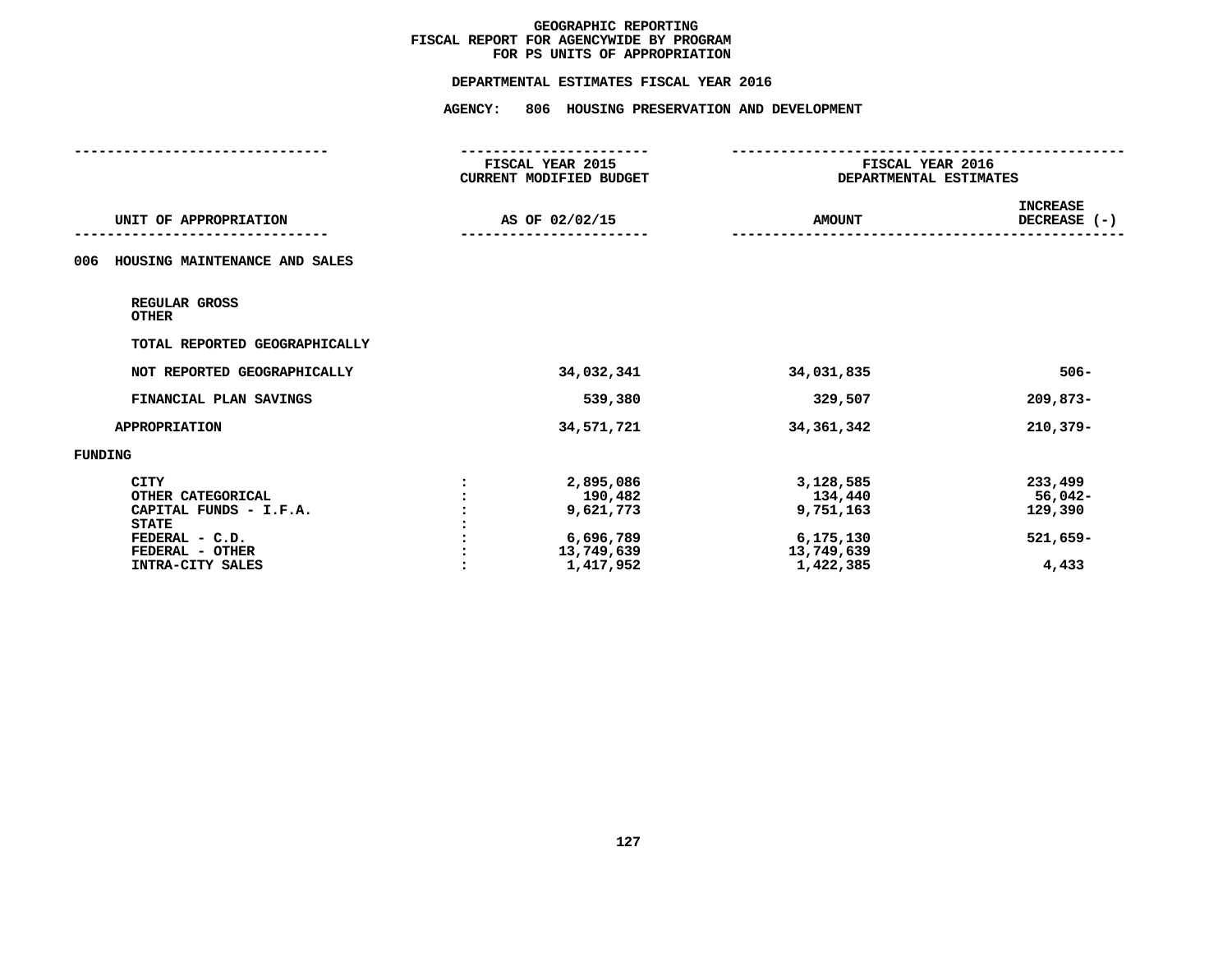|                                                            | <b>AGENCY:</b>                              | 806 HOUSING PRESERVATION AND DEVELOPMENT |                                            |                                 |  |
|------------------------------------------------------------|---------------------------------------------|------------------------------------------|--------------------------------------------|---------------------------------|--|
|                                                            | FISCAL YEAR 2015<br>CURRENT MODIFIED BUDGET |                                          | FISCAL YEAR 2016<br>DEPARTMENTAL ESTIMATES |                                 |  |
| UNIT OF APPROPRIATION                                      |                                             | AS OF 02/02/15                           | <b>AMOUNT</b>                              | <b>INCREASE</b><br>DECREASE (-) |  |
| OFFICE OF ADMINISTRATION OTPS<br>008                       |                                             |                                          |                                            |                                 |  |
| TOTAL REPORTED GEOGRAPHICALLY                              |                                             |                                          |                                            |                                 |  |
| NOT REPORTED GEOGRAPHICALLY                                |                                             | 9,050,414                                | 8,186,237                                  | $864,177-$                      |  |
| FINANCIAL PLAN SAVINGS                                     |                                             |                                          | 78,000                                     | 78,000                          |  |
| <b>APPROPRIATION</b>                                       |                                             | 9,050,414                                | 8,264,237                                  | 786,177-                        |  |
| FUNDING                                                    |                                             |                                          |                                            |                                 |  |
| <b>CITY</b><br>OTHER CATEGORICAL<br>CAPITAL FUNDS - I.F.A. |                                             | 8,009,228                                | 7,375,187                                  | 634,041-                        |  |
| <b>STATE</b>                                               |                                             | 41,708                                   |                                            | 41,708-                         |  |
| FEDERAL - C.D.                                             |                                             | 740,870                                  | 630,442                                    | 110,428-                        |  |
| FEDERAL - OTHER<br>INTRA-CITY SALES                        |                                             | 258,608                                  | 258,608                                    |                                 |  |
|                                                            |                                             |                                          |                                            |                                 |  |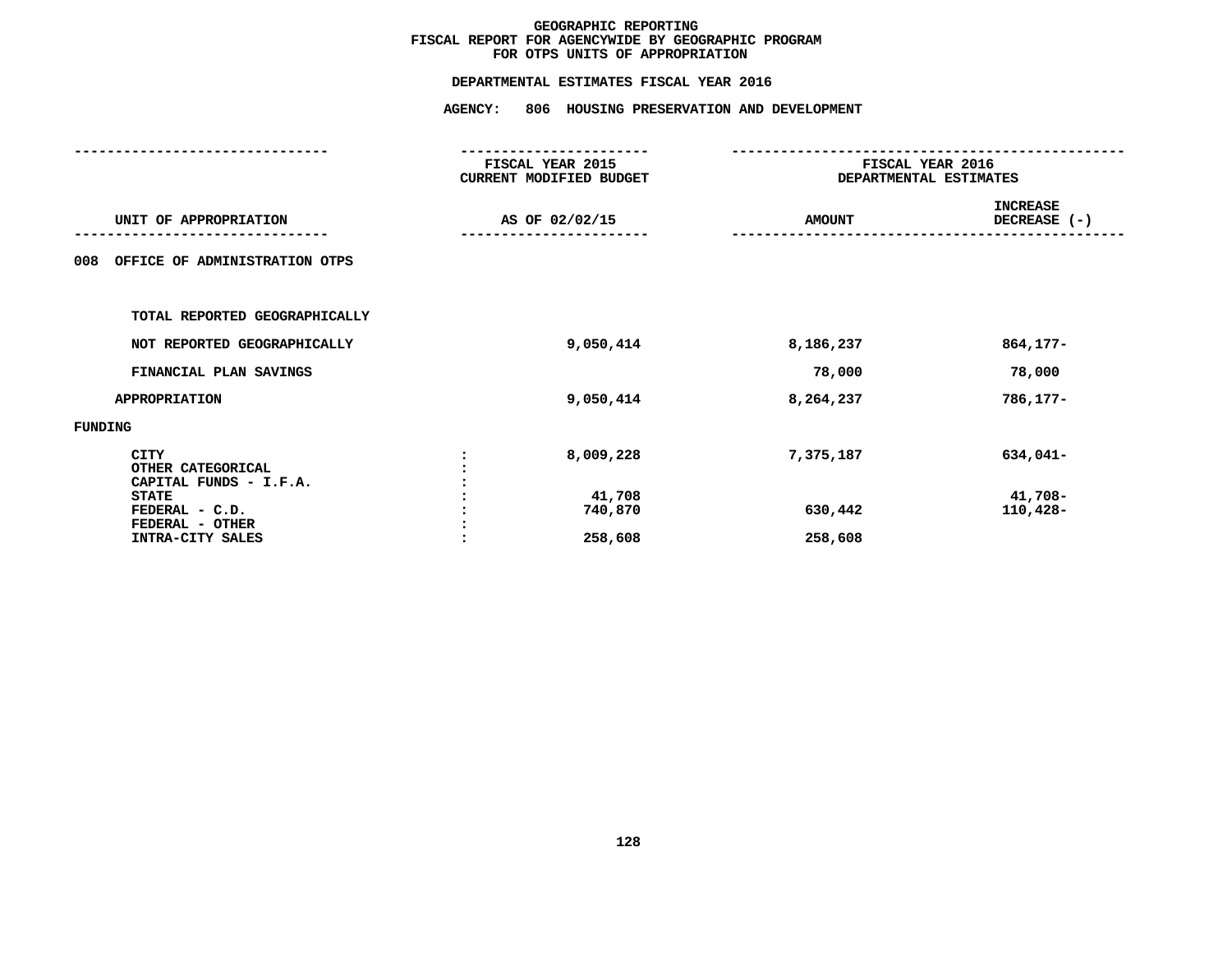|                                                                            | <b>AGENCY:</b><br>806 HOUSING PRESERVATION AND DEVELOPMENT |                                            |                                 |  |
|----------------------------------------------------------------------------|------------------------------------------------------------|--------------------------------------------|---------------------------------|--|
|                                                                            |                                                            |                                            |                                 |  |
|                                                                            | FISCAL YEAR 2015<br><b>CURRENT MODIFIED BUDGET</b>         | FISCAL YEAR 2016<br>DEPARTMENTAL ESTIMATES |                                 |  |
| UNIT OF APPROPRIATION                                                      | AS OF 02/02/15                                             | <b>AMOUNT</b>                              | <b>INCREASE</b><br>DECREASE (-) |  |
| OFFICE OF DEVELOPMENT OTPS<br>009                                          |                                                            |                                            |                                 |  |
| TOTAL REPORTED GEOGRAPHICALLY                                              |                                                            |                                            |                                 |  |
| NOT REPORTED GEOGRAPHICALLY                                                | 717,554,793                                                | 495,151,949                                | 222,402,844-                    |  |
| FINANCIAL PLAN SAVINGS                                                     | 321,083                                                    | 30,000                                     | 291,083-                        |  |
| <b>APPROPRIATION</b>                                                       | 717,875,876                                                | 495,181,949                                | 222,693,927-                    |  |
| <b>FUNDING</b>                                                             |                                                            |                                            |                                 |  |
| <b>CITY</b><br>OTHER CATEGORICAL<br>CAPITAL FUNDS - I.F.A.<br><b>STATE</b> | 8,845,808<br>4,460,988                                     | 1,882,975                                  | $6,962,833-$<br>4,460,988-      |  |
| FEDERAL - C.D.<br>FEDERAL - OTHER<br>INTRA-CITY SALES                      | 249,671,590<br>454,897,490                                 | 170,422,262<br>322,876,712                 | 79,249,328-<br>132,020,778-     |  |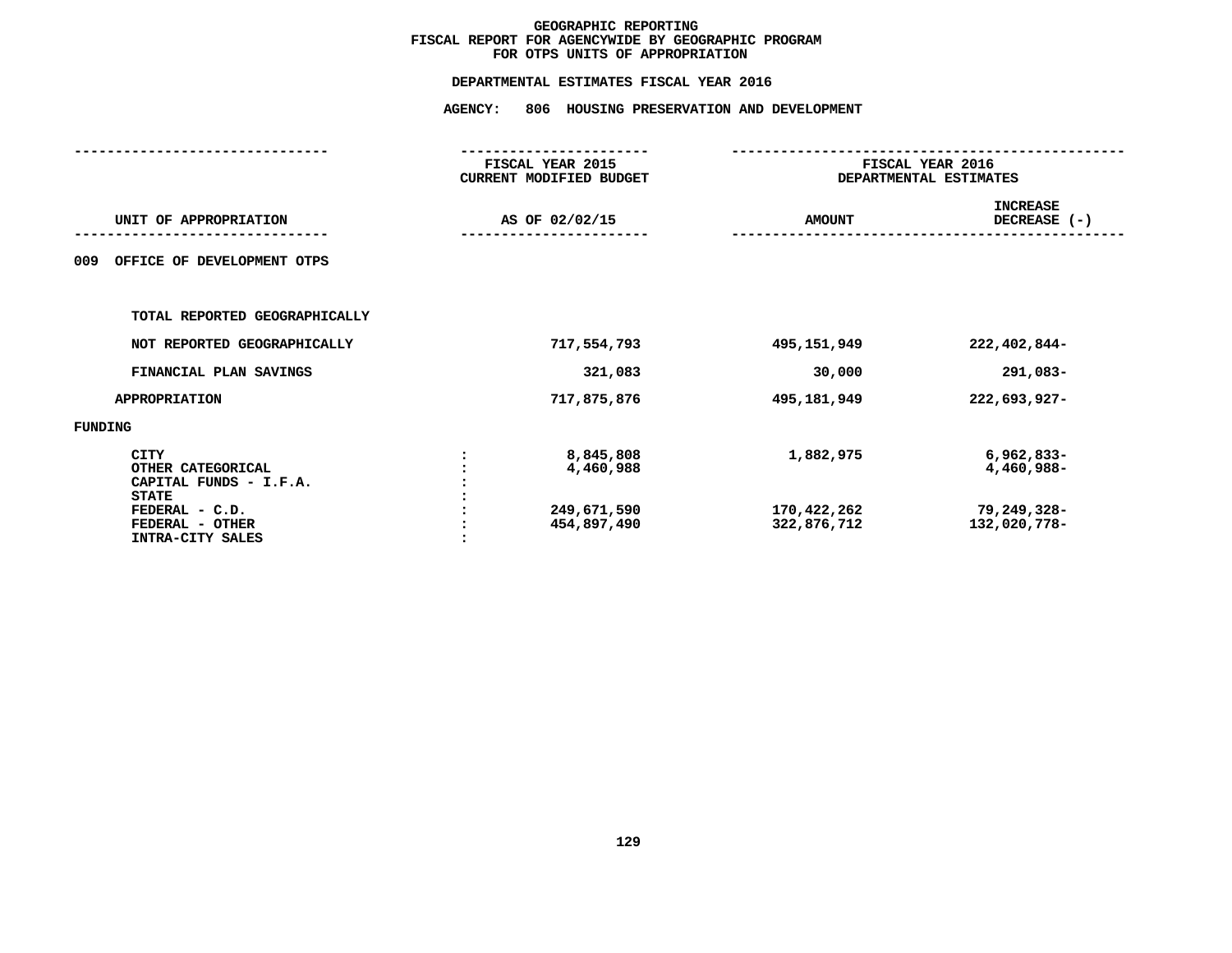| <b>AGENCY:</b>                              |                                      |                                            |                                          |  |
|---------------------------------------------|--------------------------------------|--------------------------------------------|------------------------------------------|--|
| FISCAL YEAR 2015<br>CURRENT MODIFIED BUDGET |                                      | FISCAL YEAR 2016<br>DEPARTMENTAL ESTIMATES |                                          |  |
|                                             |                                      | <b>AMOUNT</b>                              | <b>INCREASE</b><br>DECREASE (-)          |  |
|                                             |                                      |                                            |                                          |  |
|                                             |                                      |                                            |                                          |  |
|                                             | 16,712,599                           | 13,864,005                                 | 2,848,594-                               |  |
|                                             |                                      |                                            |                                          |  |
|                                             | 16,712,599                           | 13,864,005                                 | 2,848,594-                               |  |
|                                             |                                      |                                            |                                          |  |
|                                             | 4,110,890<br>1,128,974<br>11,472,735 | 2,438,762<br>70,474<br>11,354,769          | 1,672,128-<br>1,058,500-<br>117,966-     |  |
|                                             |                                      | AS OF 02/02/15                             | 806 HOUSING PRESERVATION AND DEVELOPMENT |  |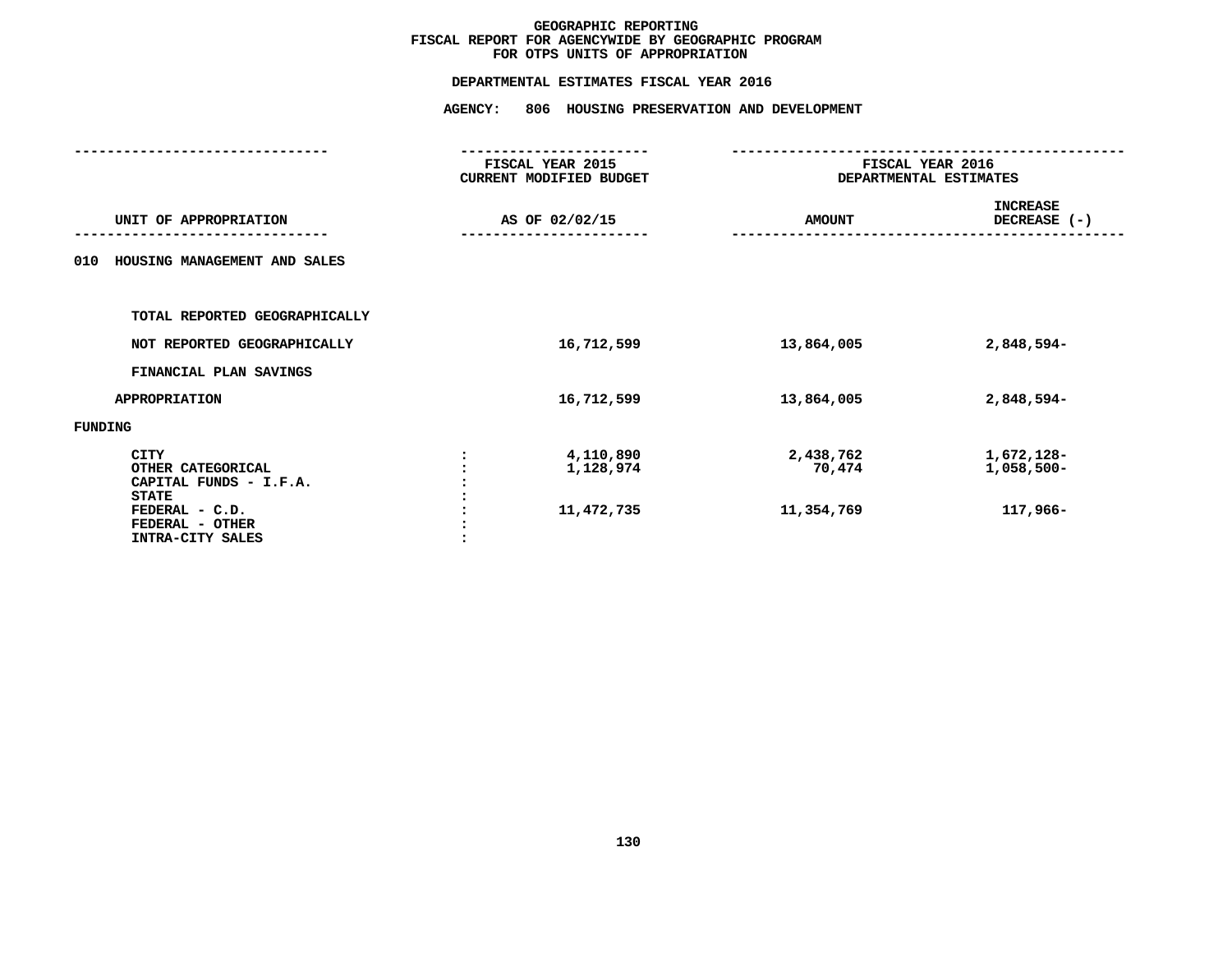|                                                            | <b>AGENCY:</b>                              | 806 HOUSING PRESERVATION AND DEVELOPMENT |                         |                                            |  |  |
|------------------------------------------------------------|---------------------------------------------|------------------------------------------|-------------------------|--------------------------------------------|--|--|
|                                                            | FISCAL YEAR 2015<br>CURRENT MODIFIED BUDGET |                                          |                         | FISCAL YEAR 2016<br>DEPARTMENTAL ESTIMATES |  |  |
| UNIT OF APPROPRIATION                                      |                                             | AS OF 02/02/15                           | <b>AMOUNT</b>           | <b>INCREASE</b><br>DECREASE (-)            |  |  |
| OFFICE OF HOUSING PRESERVATION<br>011                      |                                             |                                          |                         |                                            |  |  |
| TOTAL REPORTED GEOGRAPHICALLY                              |                                             |                                          |                         |                                            |  |  |
| NOT REPORTED GEOGRAPHICALLY                                |                                             | 67,286,817                               | 55,623,471              | 11,663,346-                                |  |  |
| FINANCIAL PLAN SAVINGS                                     |                                             |                                          |                         |                                            |  |  |
| <b>APPROPRIATION</b>                                       |                                             | 67,286,817                               | 55,623,471              | 11,663,346-                                |  |  |
| FUNDING                                                    |                                             |                                          |                         |                                            |  |  |
| <b>CITY</b><br>OTHER CATEGORICAL<br>CAPITAL FUNDS - I.F.A. |                                             | 13,067,179<br>1,000,000                  | 5,751,220<br>1,000,000  | 7,315,959-                                 |  |  |
| <b>STATE</b><br>FEDERAL - C.D.                             |                                             | 1,075,000<br>46,871,031                  | 1,075,000<br>46,847,251 | $23,780-$                                  |  |  |
| FEDERAL - OTHER<br>INTRA-CITY SALES                        |                                             | 5,273,607                                | 950,000                 | 4,323,607-                                 |  |  |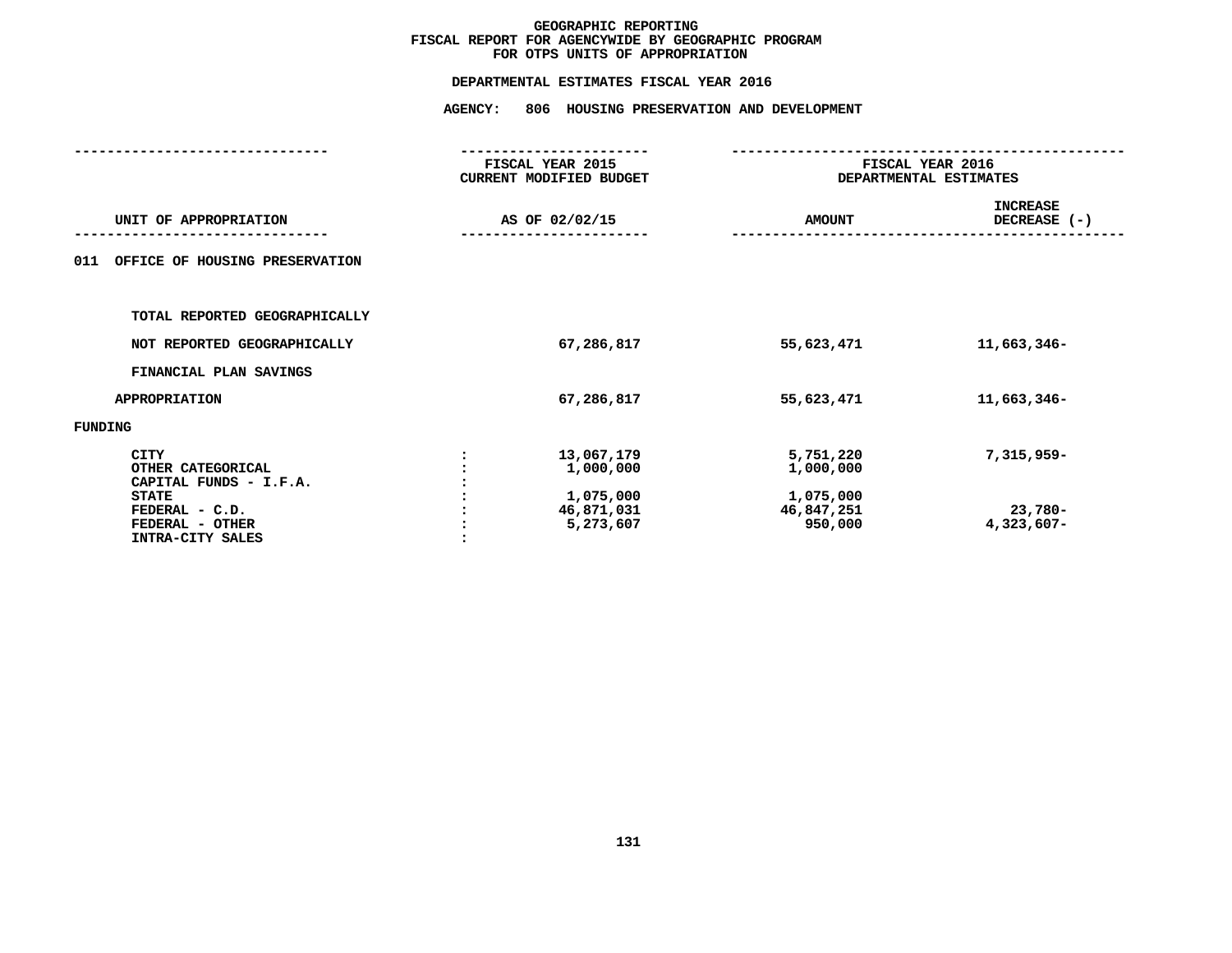## GEOGRAPHIC REPORTING<br>FISCAL REPORT AGENCYWIDE SUMMARY

## **FISCAL REPORT AGENCYWIDE SUMMARY DEPARTMENTAL ESTIMATES FISCAL YEAR <sup>2016</sup>**

### **AGENCY: <sup>806</sup> HOUSING PRESERVATION AND DEVELOPMENT**

|                                                              | FISCAL YEAR 2015<br>CURRENT MODIFIED BUDGET | FISCAL YEAR 2016<br>DEPARTMENTAL ESTIMATES |                                   |
|--------------------------------------------------------------|---------------------------------------------|--------------------------------------------|-----------------------------------|
| UNIT OF APPROPRIATION                                        | AS OF 02/02/15                              | <b>AMOUNT</b>                              | <b>INCREASE</b><br>DECREASE $(-)$ |
| PS APPROPRIATIONS                                            |                                             |                                            |                                   |
| REGULAR GROSS<br><b>OTHER</b>                                | 14,917,733<br>644,711                       | 14,951,239<br>594,523                      | 33,506<br>$50,188 -$              |
| TOTAL REPORTED GEOGRAPHICALLY<br>NOT REPORTED GEOGRAPHICALLY | 15,562,444<br>126,607,344                   | 15,545,762<br>124,259,527                  | 16,682-<br>2,347,817-             |
| OTPS APPROPRIATIONS<br>TOTAL REPORTED GEOGRAPHICALLY         |                                             |                                            |                                   |
| NOT REPORTED GEOGRAPHICALLY                                  | 810,604,623                                 | 572,825,662                                | 237,778,961-                      |
| FINANCIAL PLAN SAVINGS<br><b>APPROPRIATIONS</b>              | 5,354,487<br>958, 128, 898                  | 7,246,929<br>719,877,880                   | 1,892,442<br>238,251,018-         |
| FUNDING                                                      |                                             |                                            |                                   |
| <b>CITY</b>                                                  | 70,376,577                                  | 57,123,107                                 | $13,253,470-$                     |
| OTHER CATEGORICAL                                            | 7,190,050                                   | 1,614,520                                  | 5,575,530-                        |
| CAPITAL FUNDS - I.F.A.                                       | 17,232,593                                  | 17,435,916                                 | 203,323                           |
| <b>STATE</b>                                                 | 1,116,708                                   | 1,075,000                                  | 41,708-                           |
| FEDERAL - C.D.                                               | 379,343,905                                 | 296,141,204                                | 83,202,701-                       |
| FEDERAL - OTHER                                              | 480,843,110                                 | 344,457,745                                | 136,385,365-                      |
| INTRA-CITY SALES                                             | 2,025,955                                   | 2,030,388                                  | 4,433                             |
|                                                              |                                             |                                            |                                   |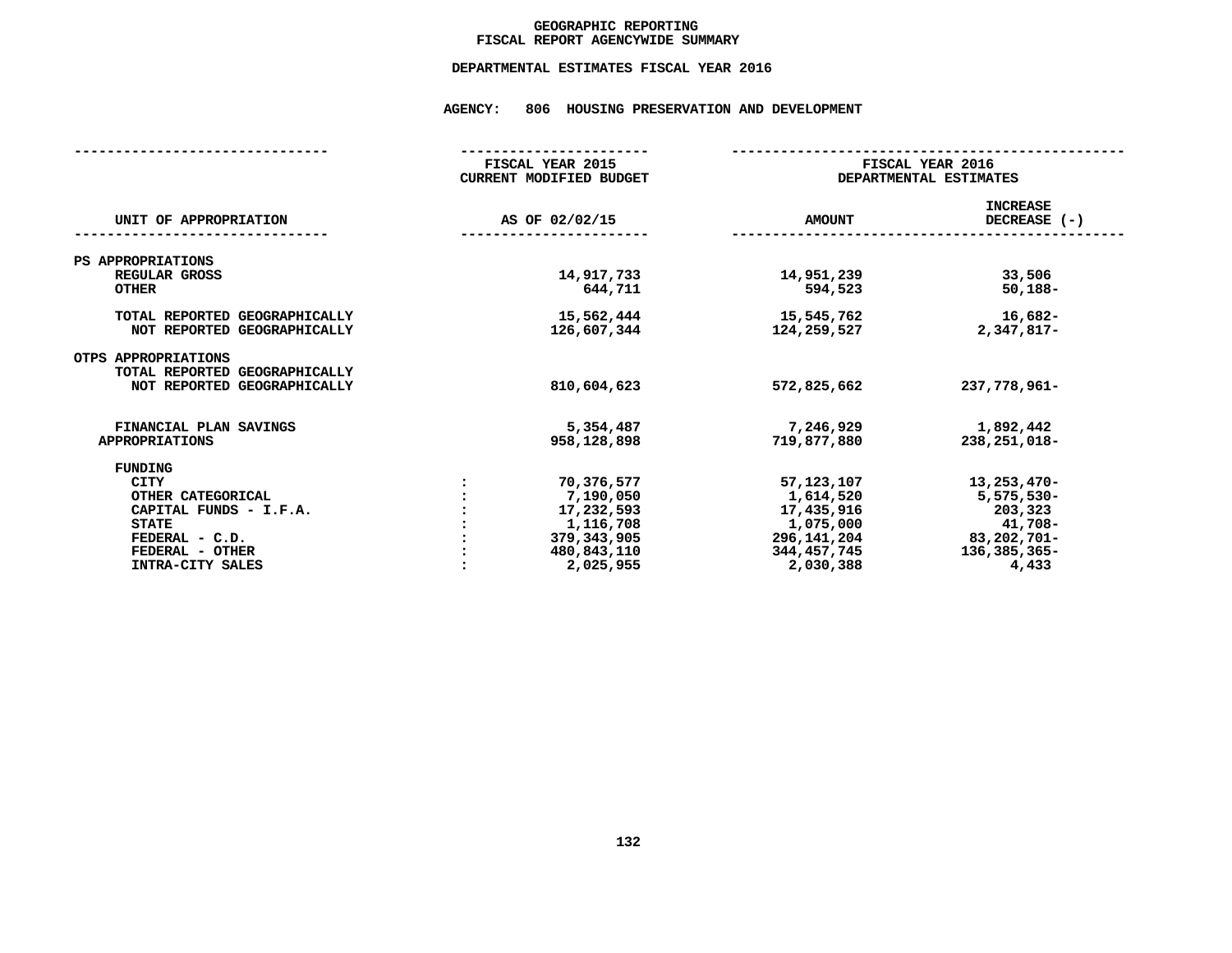**DEPARTMENTAL ESTIMATES FISCAL YEAR <sup>2016</sup>**

**AGENCY <sup>810</sup> DEPARTMENT OF BUILDINGS**

**BOROUGH**

BRONX<br>PLAN EXAMINATION & INSPECTIONS **PROGRAMPLAN EXAMINATION & INSPECTIONS**

**UNIT OF APPROPRIATION <sup>001</sup> PERSONAL SERVICES**

|                                                      | FISCAL YEAR 2015<br>CURRENT MODIFIED BUDGET<br>AS OF 02/02/15 |                        | FISCAL YEAR 2016<br>DEPARTMENTAL ESTIMATES |                        |                                |
|------------------------------------------------------|---------------------------------------------------------------|------------------------|--------------------------------------------|------------------------|--------------------------------|
| LOCAL SERVICE DISTRICT                               | <b>AMOUNT</b>                                                 | FULL TIME<br>POSITIONS | <b>AMOUNT</b>                              | FULL TIME<br>POSITIONS | <b>INCREASE</b><br>DECREASE(-) |
| BRONX PLAN EXAMINATION<br>BX CONSTRUCTION INSPECTION | 589,405<br>442,082                                            | 10<br>7                | 589,405<br>442,082                         | 10                     |                                |
| BRONX PLUMBING INSPECTION<br>PROGRAM TOTAL:          | 247,814<br>1,279,301                                          | 4<br>21                | 247,814<br>1,279,301                       | 4<br>21                |                                |
| SUB BOROUGH TOTAL:                                   | 1,279,301                                                     | 21                     | 1,279,301                                  | 21                     |                                |
| <b>BOROUGH TOTAL:</b>                                | 1,279,301                                                     | 21                     | 1,279,301                                  | 21                     |                                |
|                                                      |                                                               |                        |                                            |                        |                                |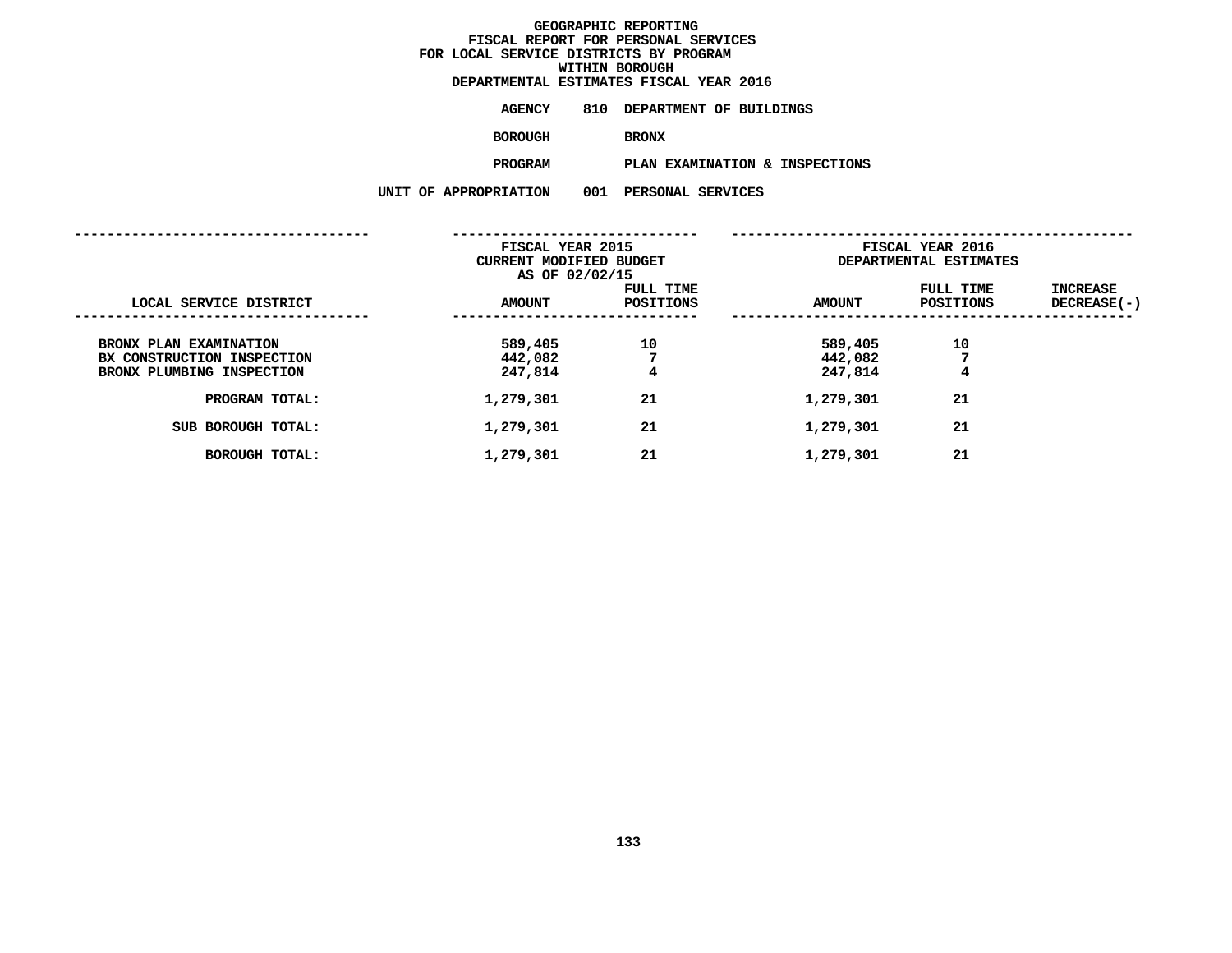**DEPARTMENTAL ESTIMATES FISCAL YEAR <sup>2016</sup>**

**AGENCY <sup>810</sup> DEPARTMENT OF BUILDINGS**

**BOROUGH**

BROOKLYN<br>PLAN EXAMINATION & INSPECTIONS **PROGRAMPLAN EXAMINATION & INSPECTIONS**

|                                                                                      | UNIT OF APPROPRIATION                       | 001<br><b>PERSONAL SERVICES</b> |                                   |                                            |                                       |
|--------------------------------------------------------------------------------------|---------------------------------------------|---------------------------------|-----------------------------------|--------------------------------------------|---------------------------------------|
|                                                                                      | FISCAL YEAR 2015<br>CURRENT MODIFIED BUDGET |                                 |                                   | FISCAL YEAR 2016<br>DEPARTMENTAL ESTIMATES |                                       |
| LOCAL SERVICE DISTRICT                                                               | AS OF 02/02/15<br><b>AMOUNT</b>             | FULL TIME<br>POSITIONS          | <b>AMOUNT</b>                     | FULL TIME<br>POSITIONS                     | <b>INCREASE</b><br><b>DECREASE(-)</b> |
| BROOKLYN PLAN EXAMINATION<br>BK CONSTRUCTION INSPECTION<br>BROOK PLUMBING INSPECTION | 1,903,782<br>1,257,451<br>303,270           | 27<br>20<br>5                   | 1,903,782<br>1,257,451<br>303,270 | 27<br>20<br>5                              |                                       |
| PROGRAM TOTAL:                                                                       | 3,464,503                                   | 52                              | 3,464,503                         | 52                                         |                                       |
| SUB BOROUGH TOTAL:                                                                   | 3,464,503                                   | 52                              | 3,464,503                         | 52                                         |                                       |
| <b>BOROUGH TOTAL:</b>                                                                | 3,464,503                                   | 52                              | 3,464,503                         | 52                                         |                                       |
|                                                                                      |                                             |                                 |                                   |                                            |                                       |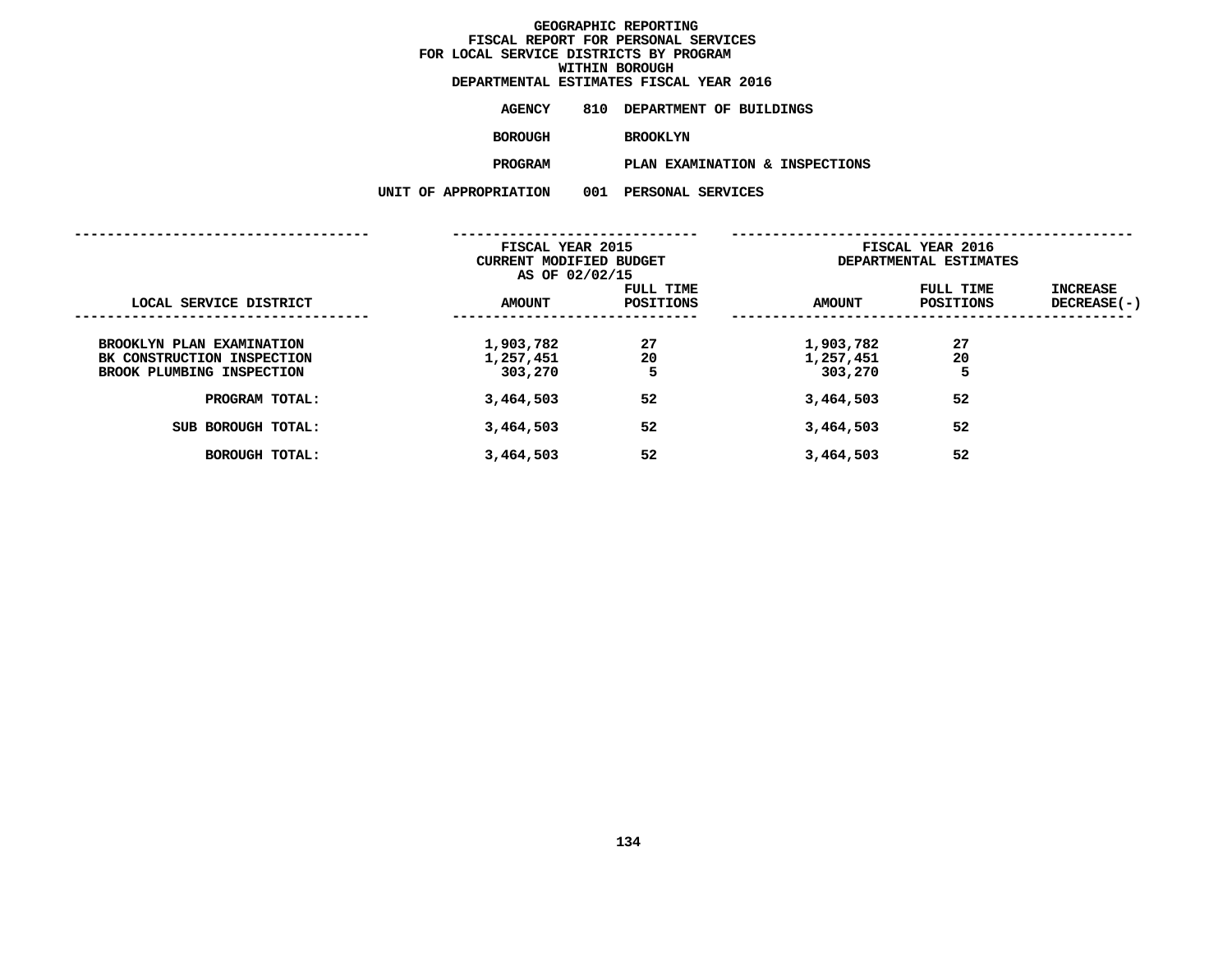**DEPARTMENTAL ESTIMATES FISCAL YEAR <sup>2016</sup>**

**AGENCY <sup>810</sup> DEPARTMENT OF BUILDINGS**

**BOROUGH**

**MANHATTAN**

**PROGRAMPLAN EXAMINATION & INSPECTIONS**

**UNIT OF APPROPRIATION <sup>001</sup> PERSONAL SERVICES**

|                                                                                     | FISCAL YEAR 2015<br>CURRENT MODIFIED BUDGET<br>AS OF 02/02/15 |                        | FISCAL YEAR 2016<br>DEPARTMENTAL ESTIMATES |                        |                                |
|-------------------------------------------------------------------------------------|---------------------------------------------------------------|------------------------|--------------------------------------------|------------------------|--------------------------------|
| LOCAL SERVICE DISTRICT                                                              | <b>AMOUNT</b>                                                 | FULL TIME<br>POSITIONS | <b>AMOUNT</b>                              | FULL TIME<br>POSITIONS | <b>INCREASE</b><br>DECREASE(-) |
| MANHATTAN PLAN EXAMINATION<br>MANH CONSTRUCT INSPECTION<br>MANH PLUMBING INSPECTION | 2,189,038<br>925,586<br>431,615                               | 29<br>17<br>7          | 2,189,038<br>925,586<br>431,615            | 29<br>17<br>.,         |                                |
| PROGRAM TOTAL:                                                                      | 3,546,239                                                     | 53                     | 3,546,239                                  | 53                     |                                |
| SUB BOROUGH TOTAL:                                                                  | 3,546,239                                                     | 53                     | 3,546,239                                  | 53                     |                                |
| <b>BOROUGH TOTAL:</b>                                                               | 3,546,239                                                     | 53                     | 3,546,239                                  | 53                     |                                |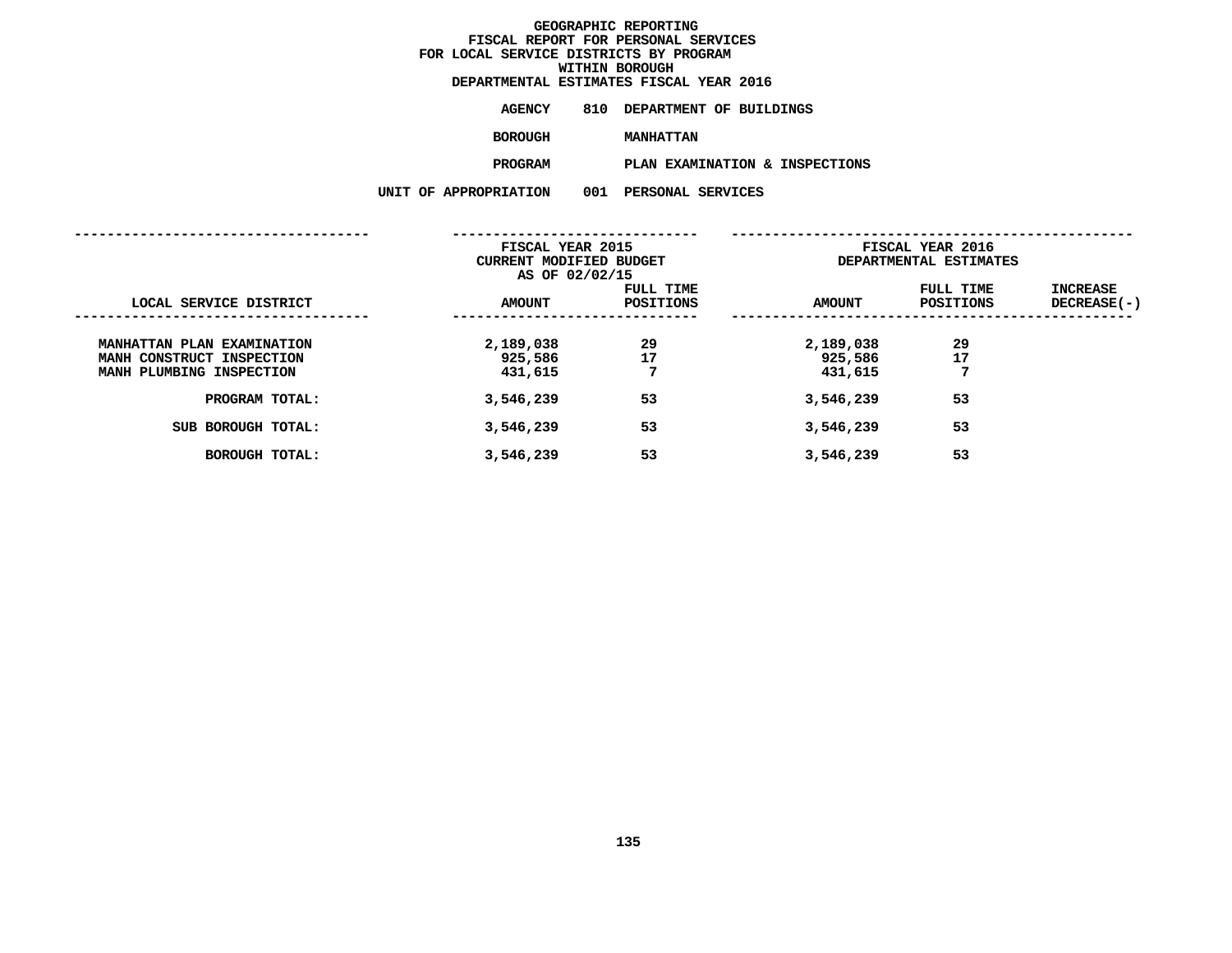**DEPARTMENTAL ESTIMATES FISCAL YEAR <sup>2016</sup>**

**AGENCY <sup>810</sup> DEPARTMENT OF BUILDINGS**

**BOROUGH**

QUEENS<br>PLAN EXAMINATION & INSPECTIONS **PROGRAMPLAN EXAMINATION & INSPECTIONS**

|                                                                  | FISCAL YEAR 2015<br>CURRENT MODIFIED BUDGET<br>AS OF 02/02/15 |                        | FISCAL YEAR 2016<br>DEPARTMENTAL ESTIMATES |                               |                                       |
|------------------------------------------------------------------|---------------------------------------------------------------|------------------------|--------------------------------------------|-------------------------------|---------------------------------------|
| LOCAL SERVICE DISTRICT                                           | <b>AMOUNT</b>                                                 | FULL TIME<br>POSITIONS | <b>AMOUNT</b>                              | FULL TIME<br><b>POSITIONS</b> | <b>INCREASE</b><br><b>DECREASE(-)</b> |
| <b>QUEENS PLAN EXAMINATION</b><br>QUEENS CONSTRUCTION INSPECTION | 1,794,392<br>1,464,875                                        | 24<br>23               | 1,794,392<br>1,464,875                     | 24<br>23                      |                                       |
| QUEENS PLUMBING INSPECTION                                       | 282,370                                                       | 4                      | 282,370                                    | 4                             |                                       |
| PROGRAM TOTAL:<br>SUB BOROUGH TOTAL:                             | 3,541,637<br>3,541,637                                        | 51<br>51               | 3,541,637<br>3,541,637                     | 51<br>51                      |                                       |
| <b>BOROUGH TOTAL:</b>                                            | 3,541,637                                                     | 51                     | 3,541,637                                  | 51                            |                                       |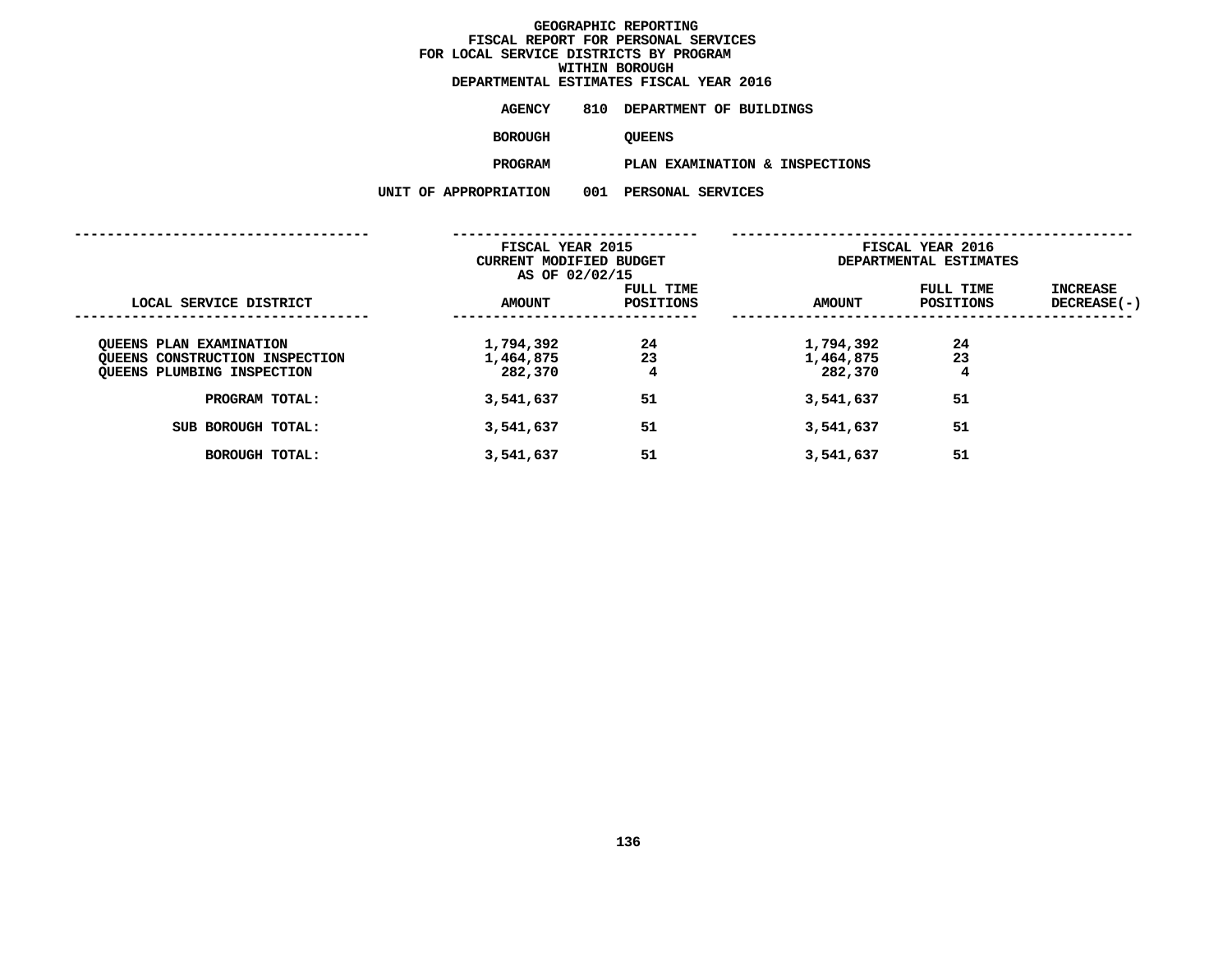| DEPARTMENTAL ESTIMATES FISCAL YEAR 2016 |                             |  |
|-----------------------------------------|-----------------------------|--|
| AGENCY                                  | 810 DEPARTMENT OF BUILDINGS |  |
| <b>BOROUGH</b>                          | STATEN ISLAND               |  |
| <b>PROGRAM</b>                          | PLAN EXAMINATION & INSP     |  |

**PLAN EXAMINATION & INSPECTIONS**

**UNIT OF APPROPRIATION <sup>001</sup> PERSONAL SERVICES**

|                                                                | FISCAL YEAR 2015<br>CURRENT MODIFIED BUDGET<br>AS OF 02/02/15 |                        | FISCAL YEAR 2016<br>DEPARTMENTAL ESTIMATES |                        |                                |
|----------------------------------------------------------------|---------------------------------------------------------------|------------------------|--------------------------------------------|------------------------|--------------------------------|
| LOCAL SERVICE DISTRICT                                         | <b>AMOUNT</b>                                                 | FULL TIME<br>POSITIONS | <b>AMOUNT</b>                              | FULL TIME<br>POSITIONS | <b>INCREASE</b><br>DECREASE(-) |
| STATEN ISLAND PLAN EXAMINATION                                 | 378,815                                                       | 5                      | 378,815                                    | 5                      |                                |
| STATEN ISLAND CONSTR INSPECT<br>STATEN ISLAND PLUMBING INSPECT | 417,307<br>249,358                                            | 6<br>5                 | 417,307<br>249,358                         | 6<br>5                 |                                |
| PROGRAM TOTAL:                                                 | 1,045,480                                                     | 16                     | 1,045,480                                  | 16                     |                                |
| SUB BOROUGH TOTAL:                                             | 1,045,480                                                     | 16                     | 1,045,480                                  | 16                     |                                |
| <b>BOROUGH TOTAL:</b>                                          | 1,045,480                                                     | 16                     | 1,045,480                                  | 16                     |                                |
|                                                                |                                                               |                        |                                            |                        |                                |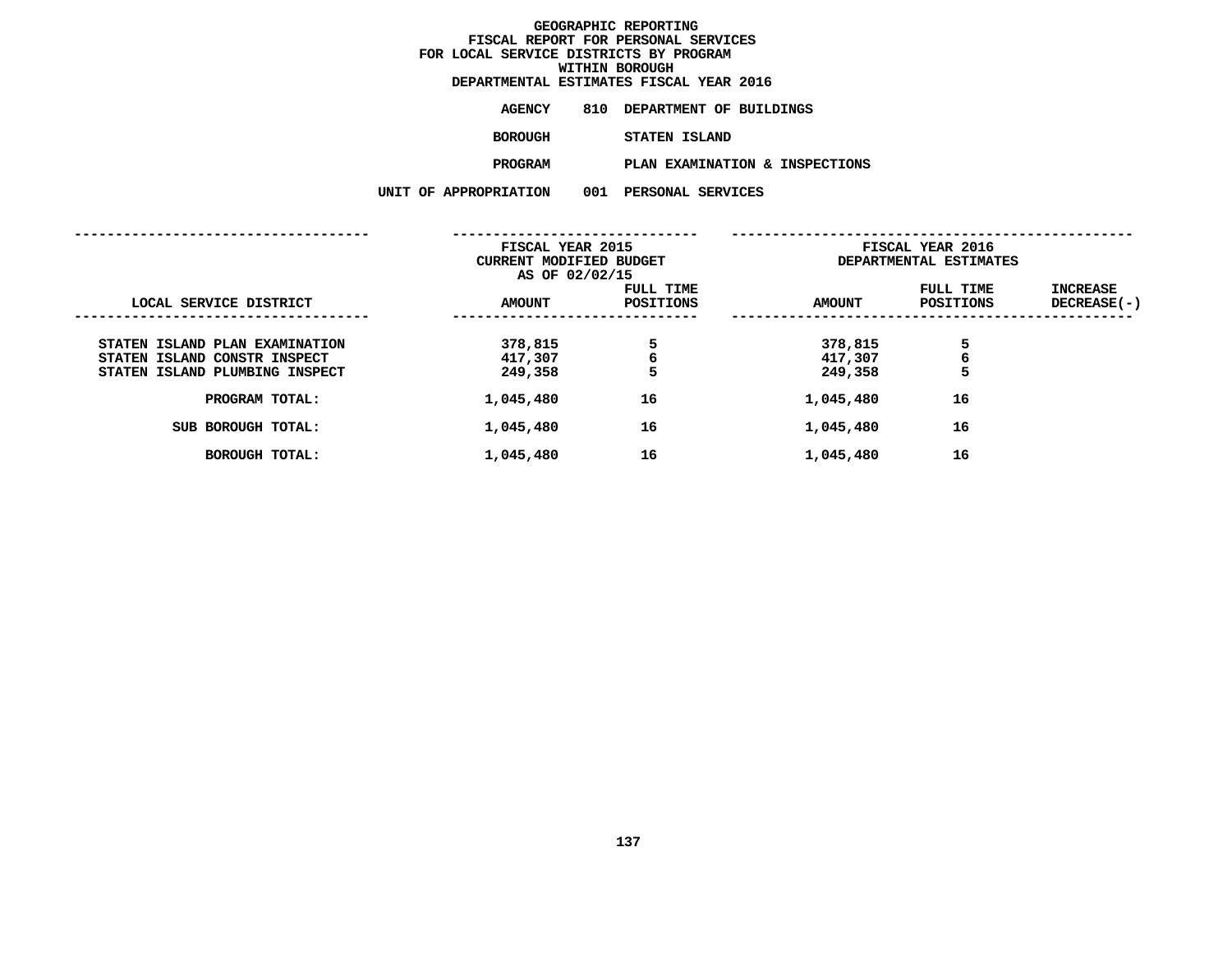### GEOGRAPHIC REPORTING<br>FISCAL REPORT FOR PERSONAL SERVICES<br>OCAL SERVICE DISTRICTS BY PROGRAM<br>WITHIN BOROUGH **FISCAL REPORT FOR PERSONAL SERVICES FOR LOCAL SERVICE DISTRICTS BY PROGRAM**

## **WITHIN BOROUGH DEPARTMENTAL ESTIMATES FISCAL YEAR <sup>2016</sup>**

# **AGENCY <sup>810</sup> DEPARTMENT OF BUILDINGS**

|                                            | FISCAL YEAR 2015<br>CURRENT MODIFIED BUDGET<br>AS OF 02/02/15 |                        | FISCAL YEAR 2016<br>DEPARTMENTAL ESTIMATES |                        |                                  |  |
|--------------------------------------------|---------------------------------------------------------------|------------------------|--------------------------------------------|------------------------|----------------------------------|--|
| LOCAL SERVICE DISTRICT                     | AMOUNT<br>-------------------                                 | FULL TIME<br>POSITIONS | <b>AMOUNT</b>                              | FULL TIME<br>POSITIONS | <b>INCREASE</b><br>$DECREASE(-)$ |  |
| AGENCY TOTAL:<br>ALL PROGRAMS ALL BOROUGHS | 12,877,160                                                    | 193                    | 12,877,160                                 | 193                    |                                  |  |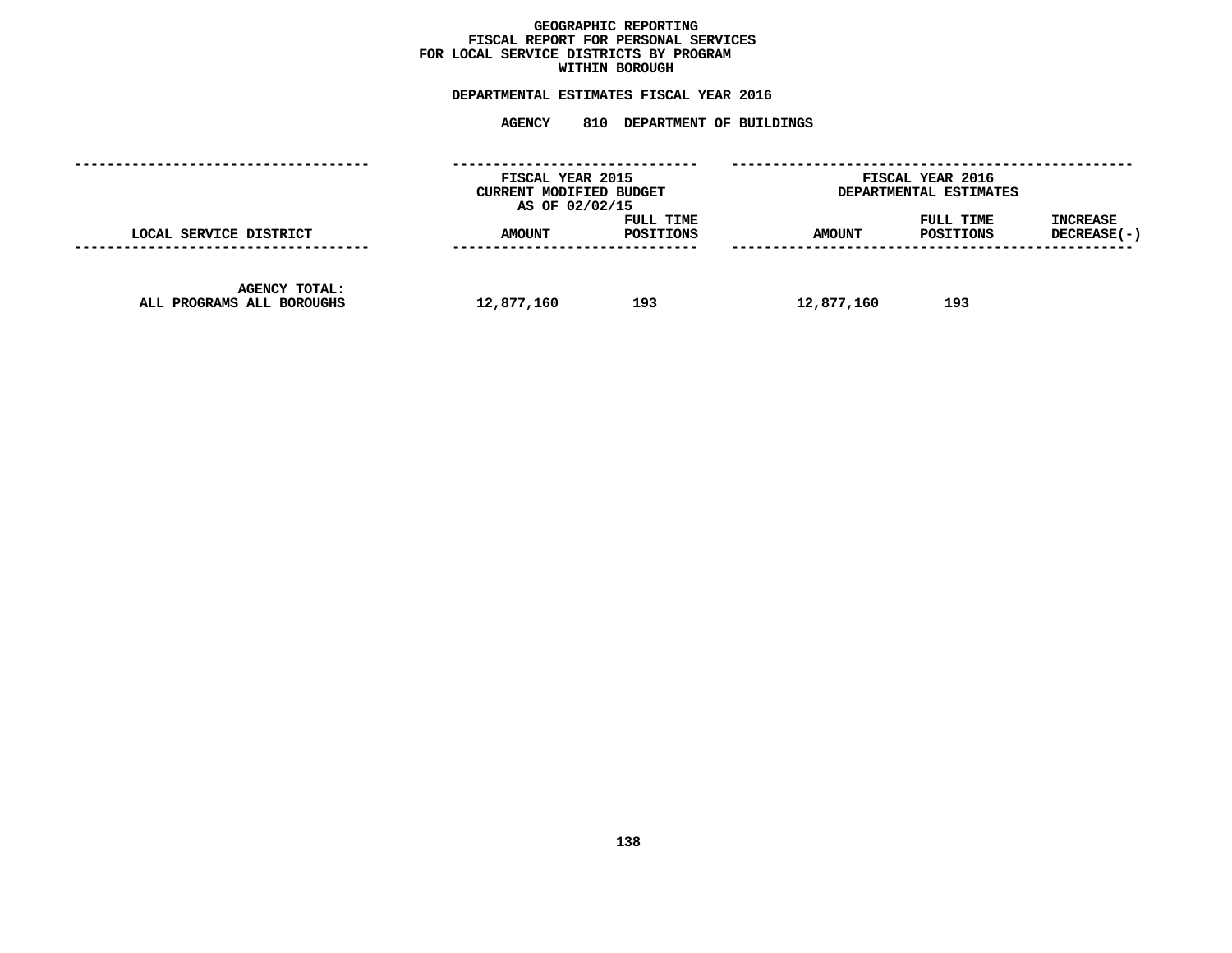## **GEOGRAPHIC REPORTINGFISCAL REPORT FOR AGENCYWIDE BY PROGRAM**

### **DEPARTMENTAL ESTIMATES FISCAL YEAR 2016**

## **DEPARTMENTAL ESTIMATES FISCAL YEAR <sup>2016</sup>AGENCY: <sup>810</sup> DEPARTMENT OF BUILDINGS**

|                                                                                                                                     | FISCAL YEAR 2015<br><b>CURRENT MODIFIED BUDGET</b> | FISCAL YEAR 2016<br>DEPARTMENTAL ESTIMATES |                                 |  |
|-------------------------------------------------------------------------------------------------------------------------------------|----------------------------------------------------|--------------------------------------------|---------------------------------|--|
| UNIT OF APPROPRIATION                                                                                                               | AS OF 02/02/15                                     | <b>AMOUNT</b>                              | <b>INCREASE</b><br>DECREASE (-) |  |
| PERSONAL SERVICES<br>001                                                                                                            |                                                    |                                            |                                 |  |
| REGULAR GROSS<br><b>OTHER</b>                                                                                                       | 12,862,250<br>14,910                               | 12,862,250<br>14,910                       |                                 |  |
| TOTAL REPORTED GEOGRAPHICALLY                                                                                                       | 12,877,160                                         | 12,877,160                                 |                                 |  |
| NOT REPORTED GEOGRAPHICALLY                                                                                                         | 73,875,493                                         | 78,029,862                                 | 4,154,369                       |  |
| FINANCIAL PLAN SAVINGS                                                                                                              | 1,864,697                                          | 2,625,421                                  | 760,724                         |  |
| <b>APPROPRIATION</b>                                                                                                                | 88,617,350                                         | 93,532,443                                 | 4,915,093                       |  |
| FUNDING                                                                                                                             |                                                    |                                            |                                 |  |
| <b>CITY</b><br>OTHER CATEGORICAL<br>CAPITAL FUNDS - I.F.A.<br><b>STATE</b><br>FEDERAL - C.D.<br>FEDERAL - OTHER<br>INTRA-CITY SALES | 85,585,660<br>3,031,690                            | 91,032,443<br>2,500,000                    | 5,446,783<br>$531,690 -$        |  |
|                                                                                                                                     |                                                    |                                            |                                 |  |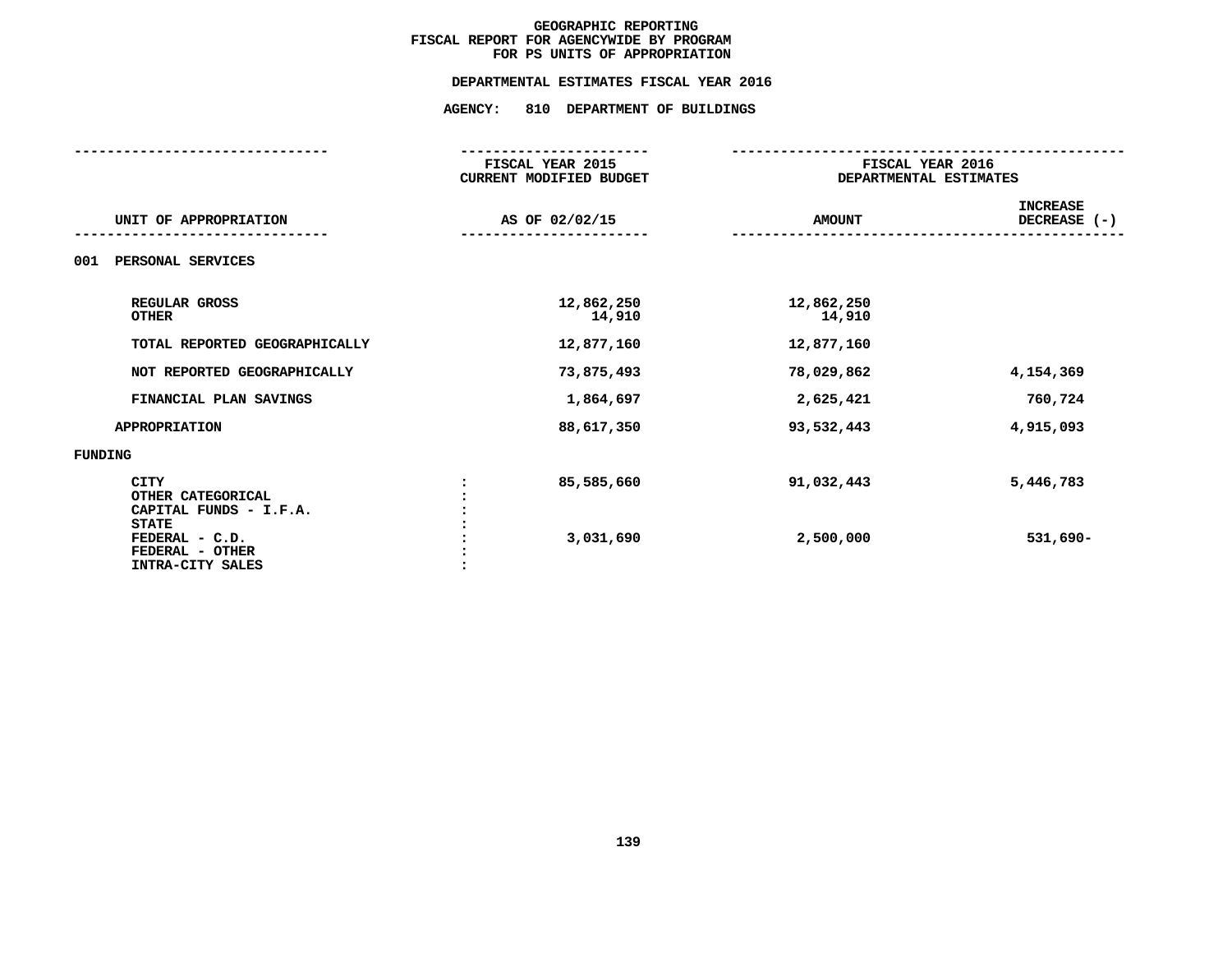|                                                                            | <b>AGENCY:</b>                              |                | 810 DEPARTMENT OF BUILDINGS                |                                 |  |
|----------------------------------------------------------------------------|---------------------------------------------|----------------|--------------------------------------------|---------------------------------|--|
|                                                                            | FISCAL YEAR 2015<br>CURRENT MODIFIED BUDGET |                | FISCAL YEAR 2016<br>DEPARTMENTAL ESTIMATES |                                 |  |
| UNIT OF APPROPRIATION                                                      |                                             | AS OF 02/02/15 | <b>AMOUNT</b>                              | <b>INCREASE</b><br>DECREASE (-) |  |
| OTHER THAN PERSONAL SERVICES<br>002                                        |                                             |                |                                            |                                 |  |
| TOTAL REPORTED GEOGRAPHICALLY                                              |                                             |                |                                            |                                 |  |
| NOT REPORTED GEOGRAPHICALLY                                                |                                             | 22,334,753     | 25,425,772                                 | 3,091,019                       |  |
| FINANCIAL PLAN SAVINGS                                                     |                                             |                |                                            |                                 |  |
| <b>APPROPRIATION</b>                                                       |                                             | 22,334,753     | 25,425,772                                 | 3,091,019                       |  |
| <b>FUNDING</b>                                                             |                                             |                |                                            |                                 |  |
| <b>CITY</b><br>OTHER CATEGORICAL<br>CAPITAL FUNDS - I.F.A.<br><b>STATE</b> |                                             | 21,621,443     | 25,425,772                                 | 3,804,329                       |  |
| FEDERAL - C.D.<br>FEDERAL - OTHER<br>INTRA-CITY SALES                      |                                             | 713,310        |                                            | $713,310-$                      |  |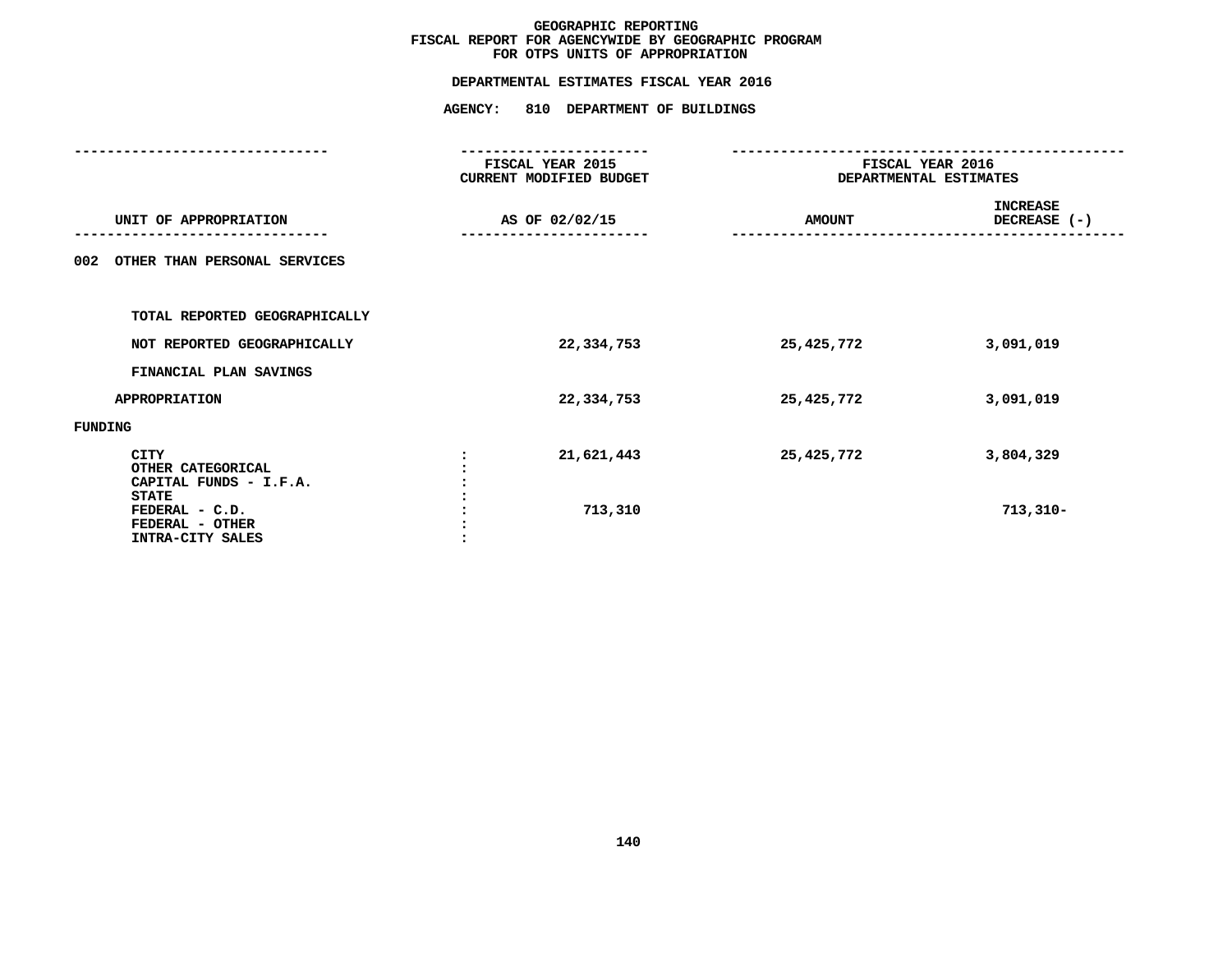# GEOGRAPHIC REPORTING<br>FISCAL REPORT AGENCYWIDE SUMMARY

# **FISCAL REPORT AGENCYWIDE SUMMARY DEPARTMENTAL ESTIMATES FISCAL YEAR <sup>2016</sup>**

### **AGENCY: <sup>810</sup> DEPARTMENT OF BUILDINGS**

| UNIT OF APPROPRIATION                                                                                                                          | FISCAL YEAR 2015<br><b>CURRENT MODIFIED BUDGET</b> | FISCAL YEAR 2016<br>DEPARTMENTAL ESTIMATES |                                 |  |
|------------------------------------------------------------------------------------------------------------------------------------------------|----------------------------------------------------|--------------------------------------------|---------------------------------|--|
|                                                                                                                                                | AS OF 02/02/15                                     | <b>AMOUNT</b>                              | <b>INCREASE</b><br>DECREASE (-) |  |
| PS APPROPRIATIONS<br>REGULAR GROSS<br><b>OTHER</b>                                                                                             | 12,862,250<br>14,910                               | 12,862,250<br>14,910                       |                                 |  |
| TOTAL REPORTED GEOGRAPHICALLY<br>NOT REPORTED GEOGRAPHICALLY                                                                                   | 12,877,160<br>73,875,493                           | 12,877,160<br>78,029,862                   | 4,154,369                       |  |
| OTPS APPROPRIATIONS<br>TOTAL REPORTED GEOGRAPHICALLY<br>NOT REPORTED GEOGRAPHICALLY                                                            | 22,334,753                                         | 25,425,772                                 | 3,091,019                       |  |
| FINANCIAL PLAN SAVINGS<br><b>APPROPRIATIONS</b>                                                                                                | 1,864,697<br>110,952,103                           | 2,625,421<br>118,958,215                   | 760,724<br>8,006,112            |  |
| FUNDING<br><b>CITY</b><br>OTHER CATEGORICAL<br>CAPITAL FUNDS - I.F.A.<br><b>STATE</b><br>FEDERAL - C.D.<br>FEDERAL - OTHER<br>INTRA-CITY SALES | 107,207,103<br>3,745,000                           | 116,458,215<br>2,500,000                   | 9,251,112<br>1,245,000-         |  |
|                                                                                                                                                |                                                    |                                            |                                 |  |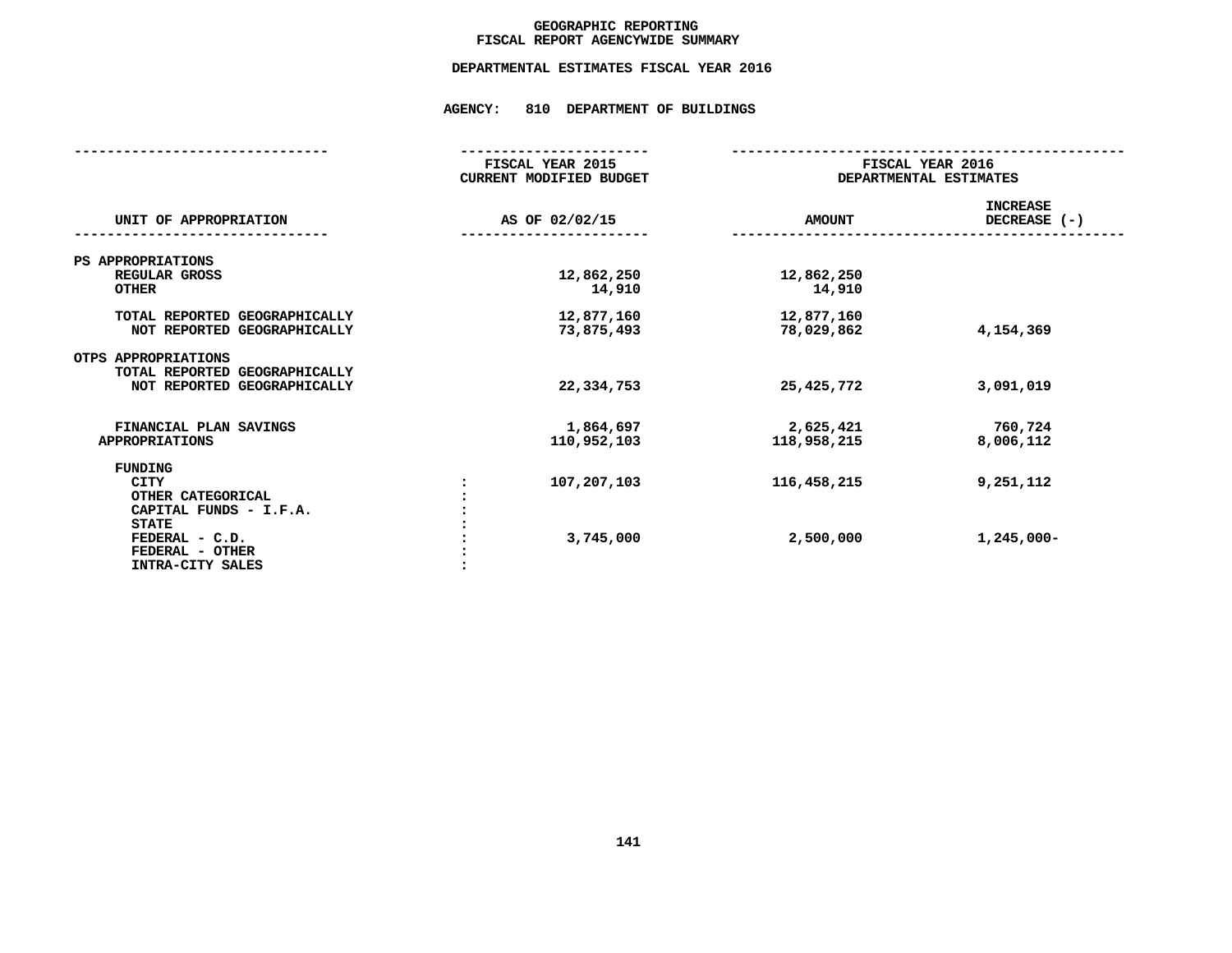**DEPARTMENTAL ESTIMATES FISCAL YEAR <sup>2016</sup>AGENCY <sup>816</sup> DEPARTMENT OF HEALTH AND MENTAL HYGIENE**

**BOROUGH**

BRONX<br>HEALTH RELATED SERVICES **PROGRAMHEALTH RELATED SERVICES**

**UNIT OF APPROPRIATION <sup>102</sup> DISEASE CONTROL - PS**

**------------------------------------ ------------------------------ ------------------------------------------------- FISCAL YEAR <sup>2015</sup> FISCAL YEAR <sup>2016</sup> CURRENT MODIFIED BUDGET**<br>
AS OF 02/02/15<br> **FULL TIME**<br> **PULL TIME**<br> **PULL TIME AS** OF 02/02/15<br>**FULL TIME**<br>**AMOUNT** POSITIONS<br>-------------------------------**FULL TIME FULL TIME INCREASE LOCAL SERVICE DISTRICT AMOUNT POSITIONS AMOUNT POSITIONS DECREASE(-) -----------------------------------------------------------------------**<br>BRONX STD<br>BRONX STD FED<br>BRONX TUBERCULOSIS \_\_\_\_\_\_\_\_

**BRONX STD FED BRONX TUBERCULOSIS BRONX TUBERCULOSIS FEDERAL**

**PROGRAM TOTAL:**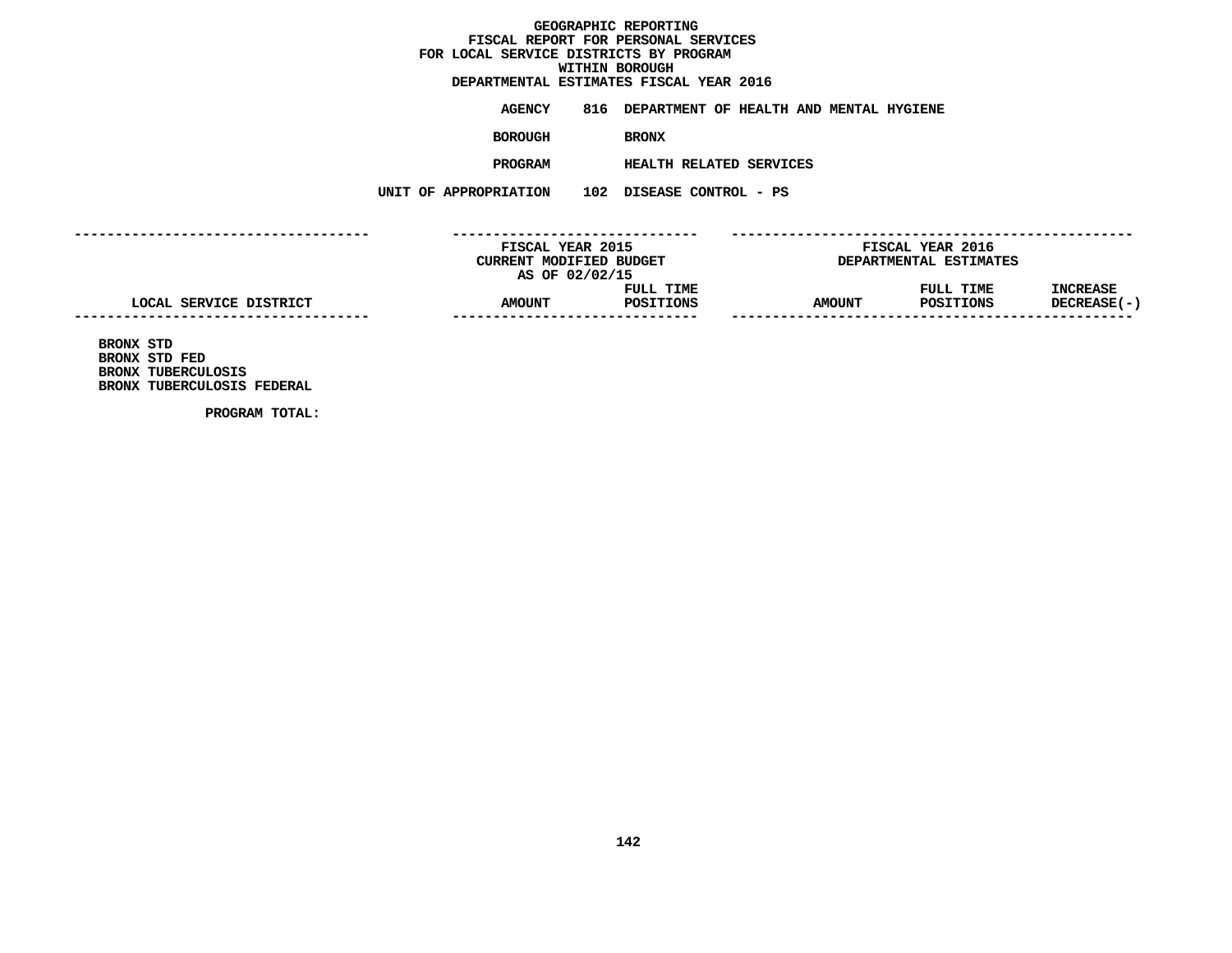**DEPARTMENTAL ESTIMATES FISCAL YEAR <sup>2016</sup>AGENCY <sup>816</sup> DEPARTMENT OF HEALTH AND MENTAL HYGIENE**

**BOROUGH**

BRONX<br>RODENT CONTROL **PROGRAM**

 **RODENT CONTROL UNIT OF APPROPRIATION <sup>104</sup> ENVIRONMENTAL HEALTH - PS**

**------------------------------------ ------------------------------ ------------------------------------------------- FISCAL YEAR <sup>2015</sup> FISCAL YEAR <sup>2016</sup> CURRENT MODIFIED BUDGET**<br>
AS OF 02/02/15<br> **FULL TIME**<br> **PULL TIME**<br> **PULL TIME AS OF 02/02/15 FULL TIME FULL TIME INCREASE**  $\text{LOCAL} \text{ SERVICE DISTRICT} \text{DISTRICT} \text{AMOUNT} \text{POSTIONS} \text{MMOUNT} \text{POSTIONS} \text{DECTERASE(-1)} \text{SUTIONS} \text{DECTEREASE(-2)} \text{SUTIONS} \text{DECTERSASE(-3)} \text{SUTS} \text{DECTERSASE(-4)} \text{SUTSASE(-5)} \text{SUTSASE} \text{SUTSASE(-6)} \text{SUTSASE} \text{SUTSASE} \text{SUTSASE} \text{SUTSASE} \text{SUTSASE} \text{SUTSASE} \text{SUTSASE} \text{SUT$ **------------------------------ ------------------------------------------------- BX RODENT CONTROL 50/50**

**PROGRAM TOTAL: SUB BOROUGH TOTAL:**

**BOROUGH TOTAL:**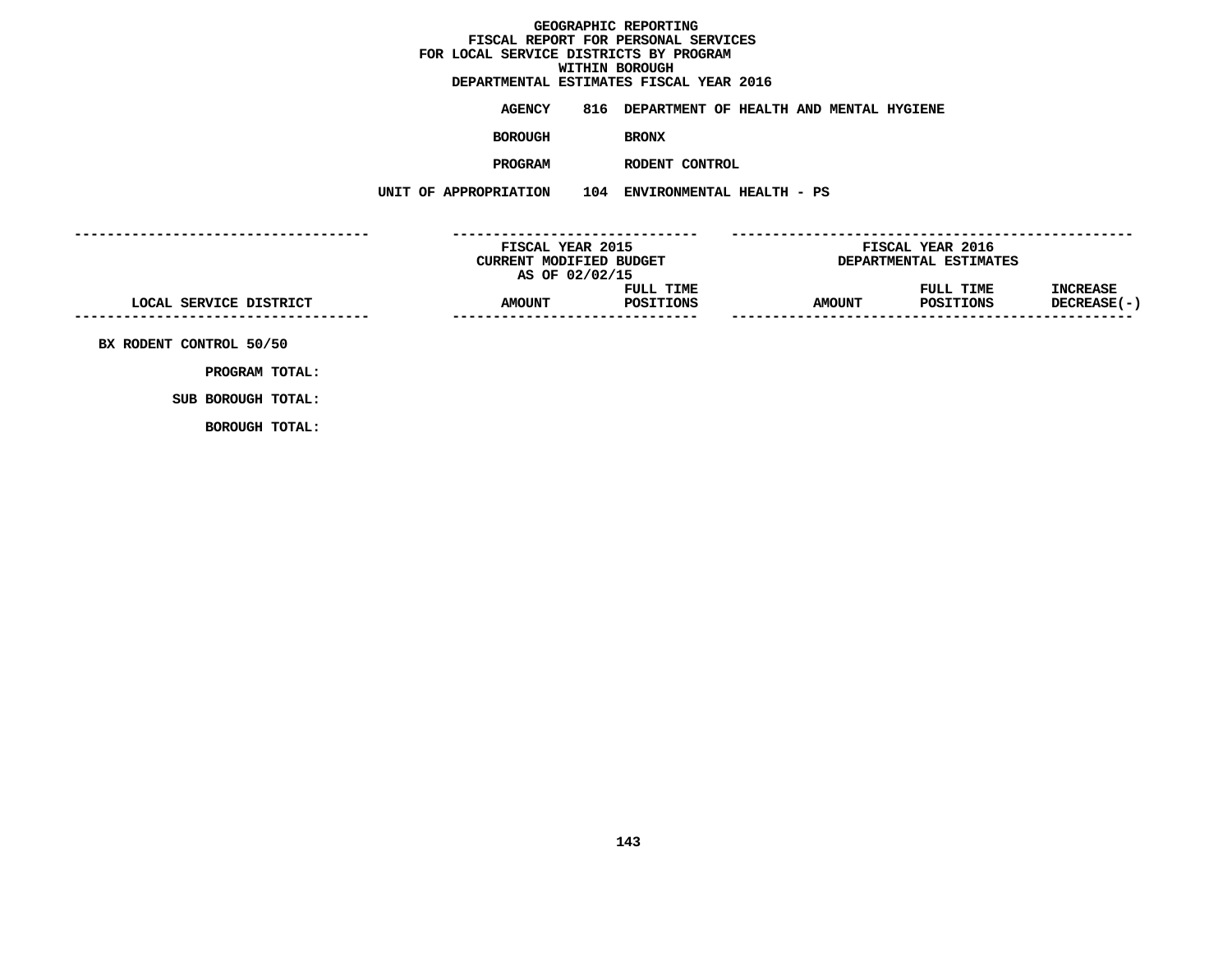**DEPARTMENTAL ESTIMATES FISCAL YEAR <sup>2016</sup>**

**AGENCY <sup>816</sup> DEPARTMENT OF HEALTH AND MENTAL HYGIENE**

**BOROUGH**

 **BROOKLYN PROGRAM**

 **RODENT CONTROL UNIT OF APPROPRIATION <sup>104</sup> ENVIRONMENTAL HEALTH - PS**

**------------------------------------ ------------------------------ ------------------------------------------------- FISCAL YEAR <sup>2015</sup> FISCAL YEAR <sup>2016</sup> CURRENT MODIFIED BUDGET**<br>
AS OF 02/02/15<br> **FULL TIME**<br> **PULL TIME**<br> **PULL TIME AS OF 02/02/15 FULL TIME FULL TIME INCREASE LOCAL SERVICE DISTRICT AMOUNT POSITIONS AMOUNT POSITIONS DECREASE(-) ------------------------------------------------------------------ ------------------------------------------------- BK RODENT CONTROL 50/50**

**PROGRAM TOTAL: SUB BOROUGH TOTAL:**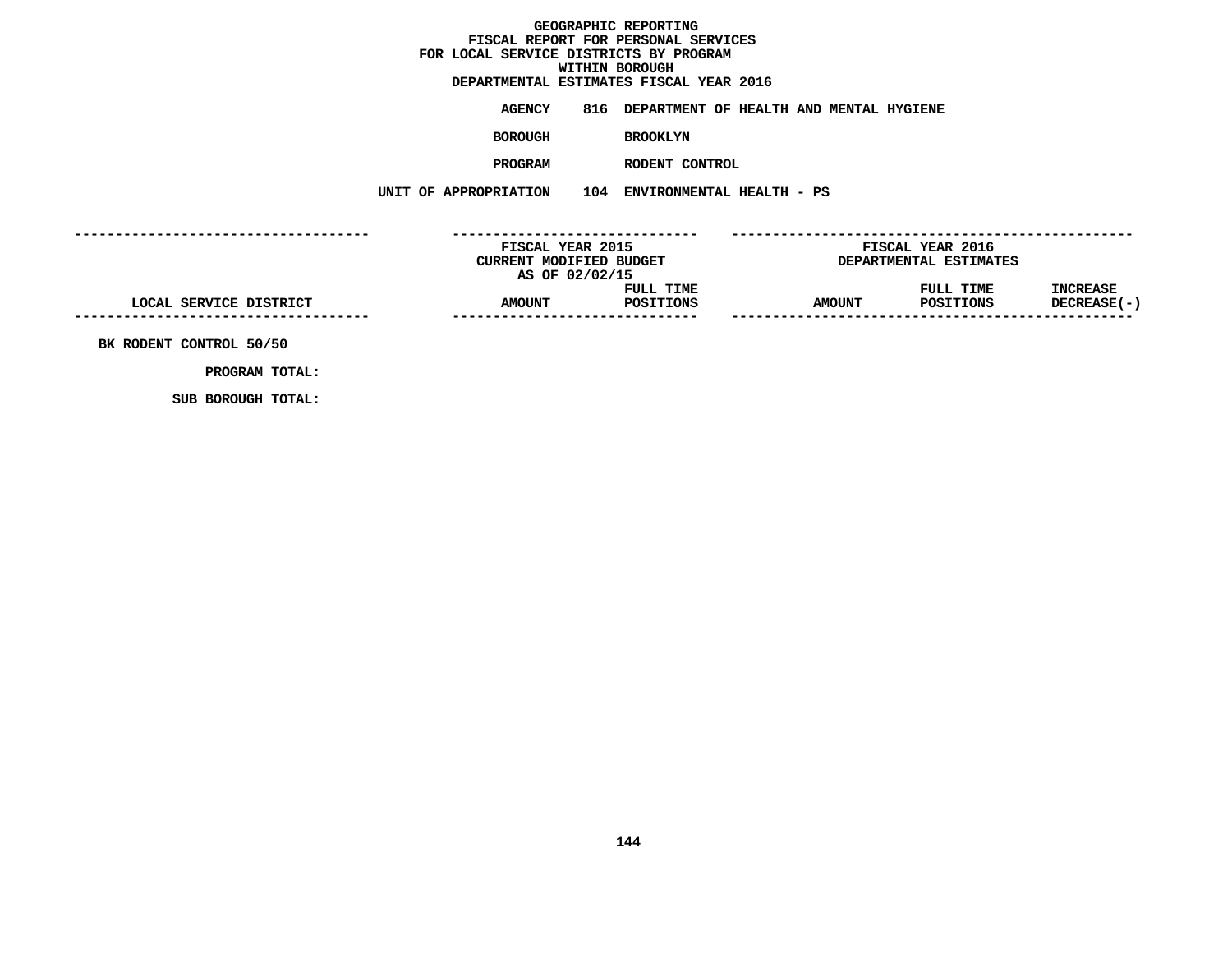### GEOGRAPHIC REPORTING<br>FISCAL REPORT FOR PERSONAL SERVICES<br>OCAL SERVICE DISTRICTS BY PROGRAM<br>WITHIN BOROUGH  $FOR$  LOCAL SERVICE DISTRICTS BY PROGRAM **FOR LOCAL SERVICE DISTRICTS BY PROGRAMWITHIN BOROUGH DEPARTMENTAL ESTIMATES FISCAL YEAR <sup>2016</sup>AGENCY <sup>816</sup> DEPARTMENT OF HEALTH AND MENTAL HYGIENE BOROUGH BROOKLYN & STATEN ISLAND PROGRAM HEALTH RELATED SERVICES UNIT OF APPROPRIATION <sup>102</sup> DISEASE CONTROL - PS ------------------------------------ ------------------------------ ------------------------------------------------- FISCAL YEAR <sup>2015</sup> FISCAL YEAR <sup>2016</sup> CURRENT MODIFIED BUDGET**<br>
AS OF 02/02/15<br> **FULL TIME**<br> **PULL TIME**<br> **PULL TIME AS OF 02/02/15 FULL TIME FULL TIME INCREASE LOCAL SERVICE DISTRICT AMOUNT POSITIONS AMOUNT POSITIONS DECREASE(-) ------------------------------------------------------------------ ------------------------------------------------- Brooklyn - S.I. Tuberculosis**

**PROGRAM TOTAL:**

**SUB BOROUGH TOTAL:**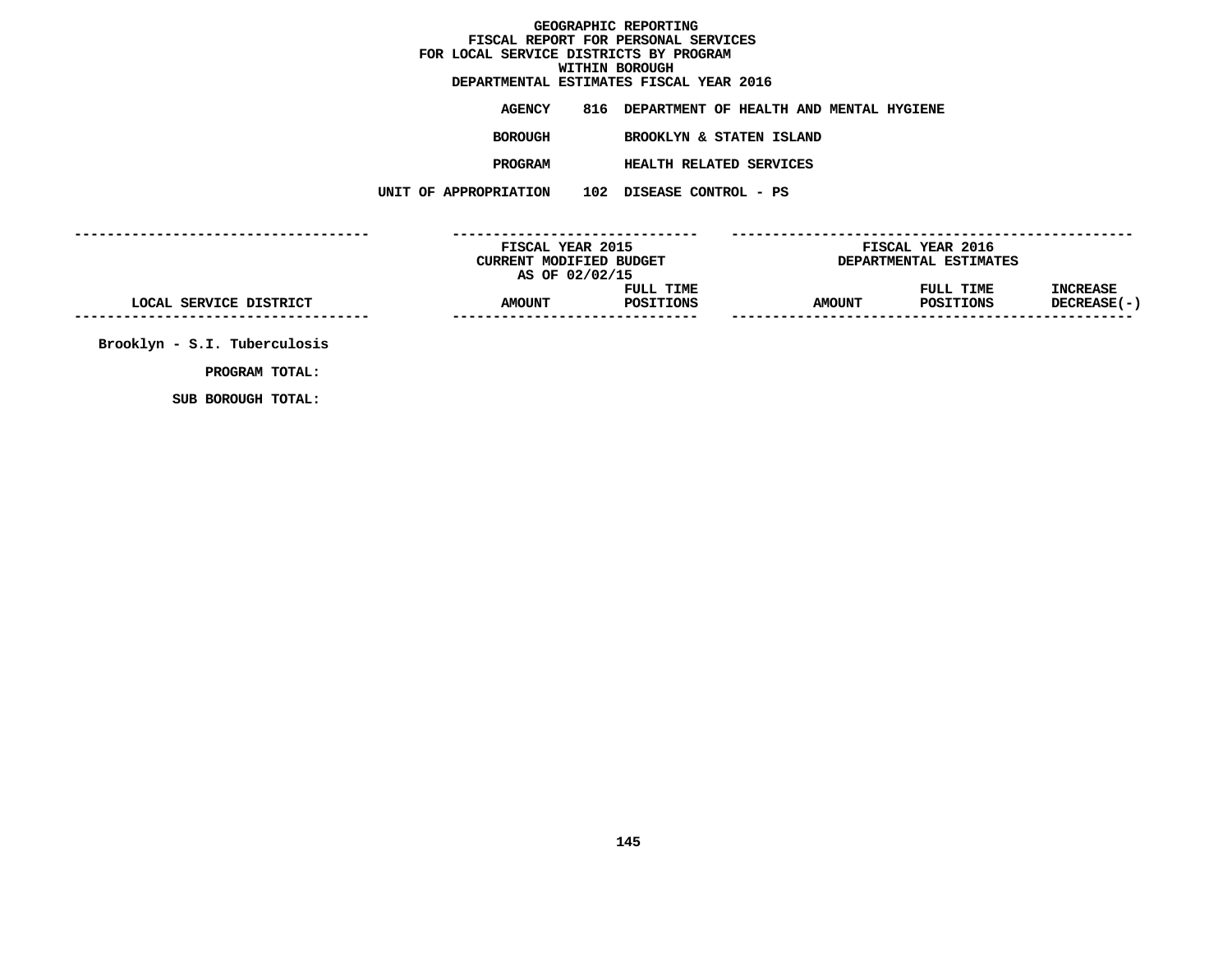### **GEOGRAPHIC REPORTINGFISCAL REPORT FOR PERSONAL SERVICES FOR LOCAL SERVICE DISTRICTS BY PROGRAMWITHIN BOROUGH**

**DEPARTMENTAL ESTIMATES FISCAL YEAR <sup>2016</sup>**

**AGENCY <sup>816</sup> DEPARTMENT OF HEALTH AND MENTAL HYGIENE**

**BOROUGH**

 **BROOKLYN EAST PROGRAM**

 **HEALTH RELATED SERVICES UNIT OF APPROPRIATION <sup>102</sup> DISEASE CONTROL - PS**

**------------------------------------ ------------------------------ ------------------------------------------------- FISCAL YEAR <sup>2015</sup> FISCAL YEAR <sup>2016</sup> CURRENT MODIFIED BUDGET**<br>
AS OF 02/02/15<br> **FULL TIME**<br> **PULL TIME**<br> **PULL TIME AS OF 02/02/15 FULL TIME FULL TIME INCREASE LOCAL SERVICE DISTRICT AMOUNT POSITIONS AMOUNT POSITIONS DECREASE(-) ------------------------------------------------------------------ ------------------------------------------------- BROOKLYN EAST STD**

**BROOKLYN EAST TUBERCULOSIS BROOKLYN EAST TUBERCULOSIS FED**

**PROGRAM TOTAL: SUB BOROUGH TOTAL:**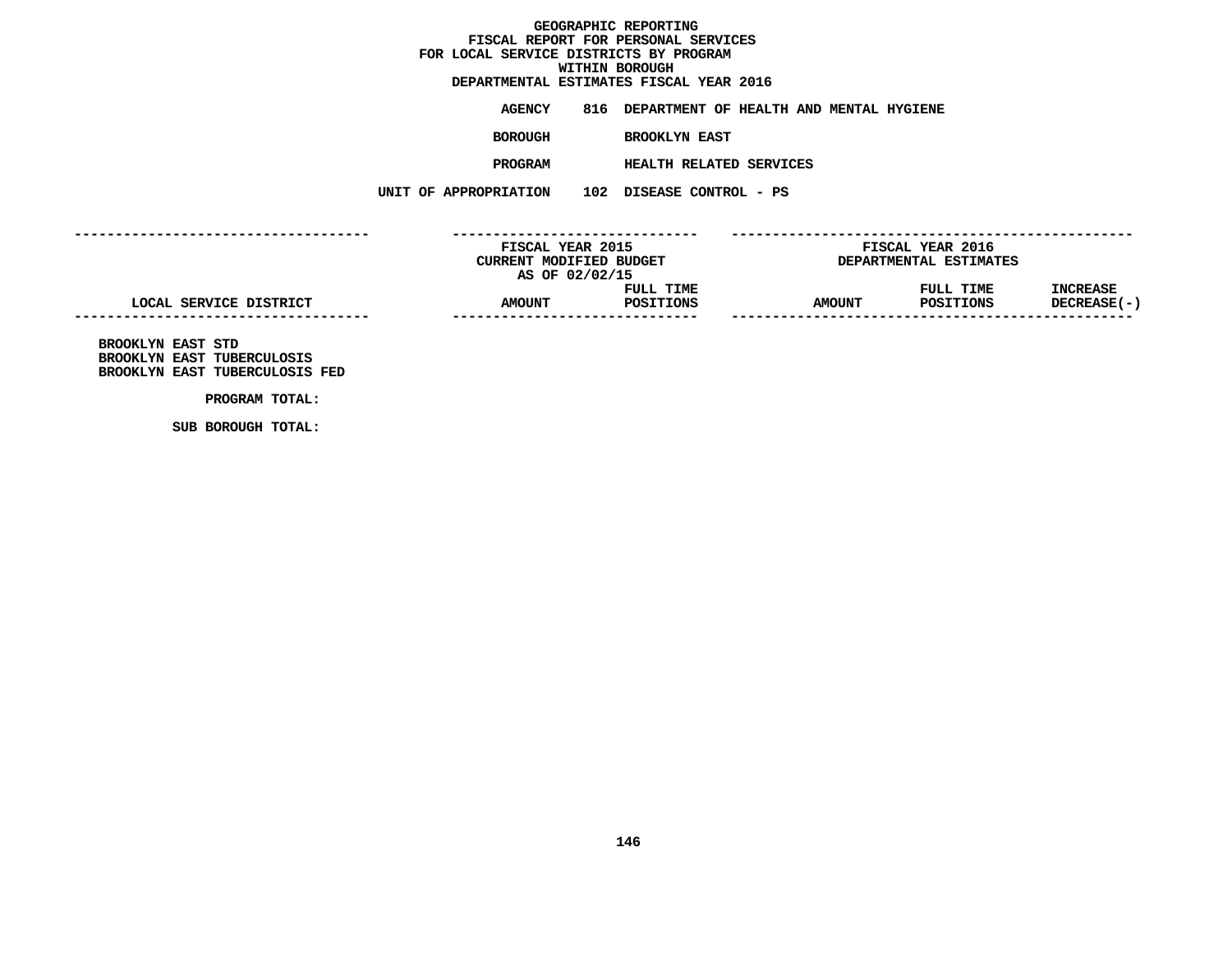**DEPARTMENTAL ESTIMATES FISCAL YEAR <sup>2016</sup>**

**AGENCY <sup>816</sup> DEPARTMENT OF HEALTH AND MENTAL HYGIENE**

**BOROUGH**

**HEALTH RELATED SERVICES PROGRAM**

 **HEALTH RELATED SERVICES UNIT OF APPROPRIATION <sup>102</sup> DISEASE CONTROL - PS**

**------------------------------------**

|                        | FISCAL YEAR 2015        |           |                        | FISCAL YEAR 2016 |               |
|------------------------|-------------------------|-----------|------------------------|------------------|---------------|
|                        | CURRENT MODIFIED BUDGET |           | DEPARTMENTAL ESTIMATES |                  |               |
|                        | AS OF 02/02/15          |           |                        |                  |               |
|                        |                         | FULL TIME |                        | FULL TIME        | INCREASE      |
| LOCAL SERVICE DISTRICT | <b>AMOUNT</b>           | POSITIONS | <b>AMOUNT</b>          | POSITIONS        | $DECREASE(-)$ |
|                        |                         |           |                        |                  |               |
|                        |                         |           |                        |                  |               |

 **------------------------------ ------------------------------------------------- BROOKLYN W.-STATEN ISLAND STD BROOKLYN WEST-SI STD FED BROOKLYN WEST-SI TUBERCULOSIS BKLYN WEST-ST TUBERCULOSIS FED**

**PROGRAM TOTAL: SUB BOROUGH TOTAL:**

**BOROUGH TOTAL:**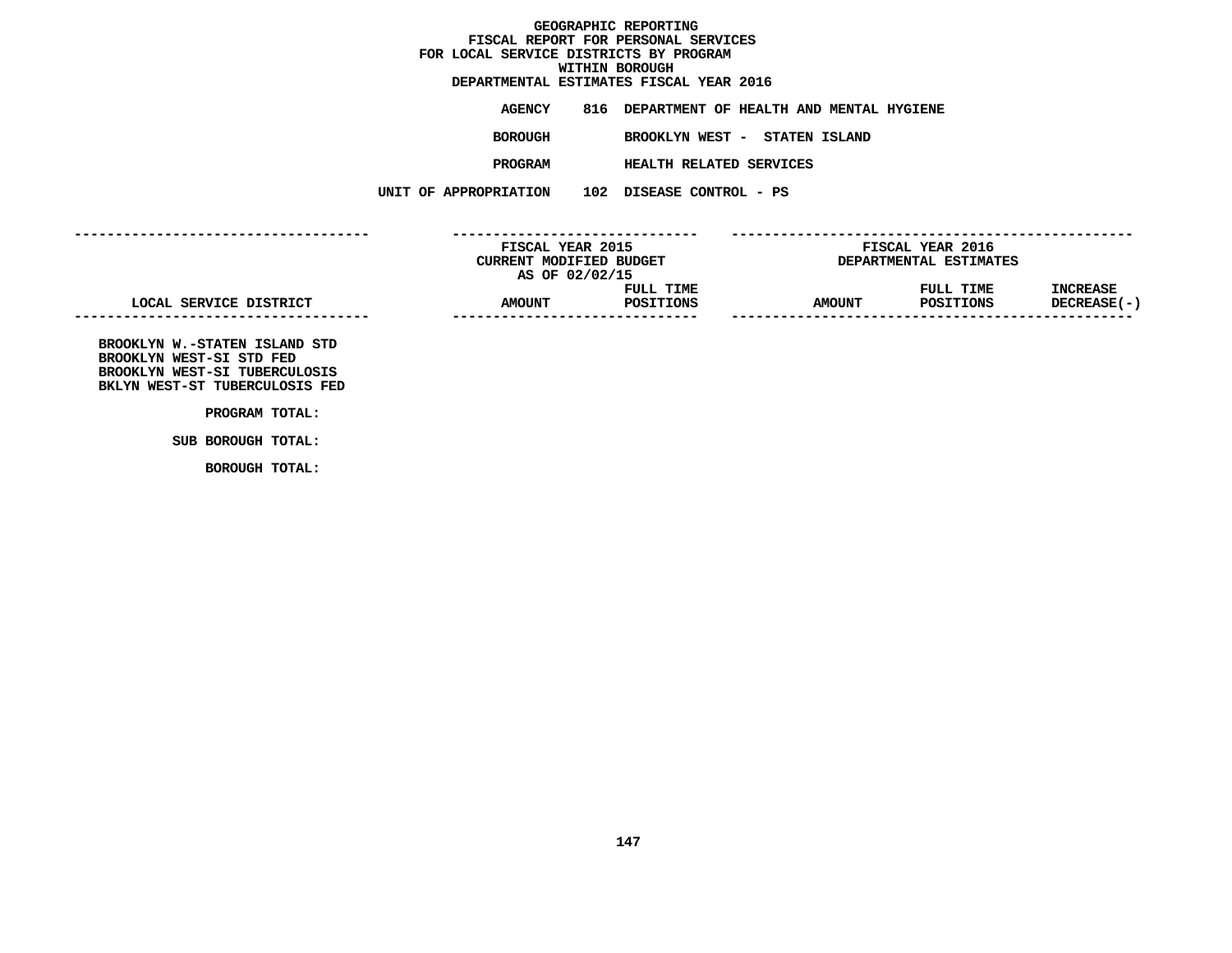# **DEPARTMENTAL ESTIMATES FISCAL YEAR <sup>2016</sup>**

**AGENCY <sup>816</sup> DEPARTMENT OF HEALTH AND MENTAL HYGIENE**

**BOROUGH**

MANHATTAN<br>HEALTH RELATED SERVICES **PROGRAM**

 **HEALTH RELATED SERVICES UNIT OF APPROPRIATION <sup>102</sup> DISEASE CONTROL - PS**

**------------------------------------ ------------------------------ ------------------------------------------------- FISCAL YEAR <sup>2015</sup> FISCAL YEAR <sup>2016</sup> CURRENT MODIFIED BUDGET**<br>
AS OF 02/02/15<br> **FULL TIME**<br> **PULL TIME**<br> **PULL TIME AS OF 02/02/15 FULL TIME FULL TIME INCREASE LOCAL SERVICE DISTRICT AMOUNT POSITIONS AMOUNT POSITIONS DECREASE(-) ------------------------------------------------------------------ ------------------------------------------------- MANHATTAN STD**

**MANHATTAN STD FED MANHATTAN TUBERCULOSIS MANHATTAN TUBERCULOSIS FEDERAL**

**PROGRAM TOTAL:**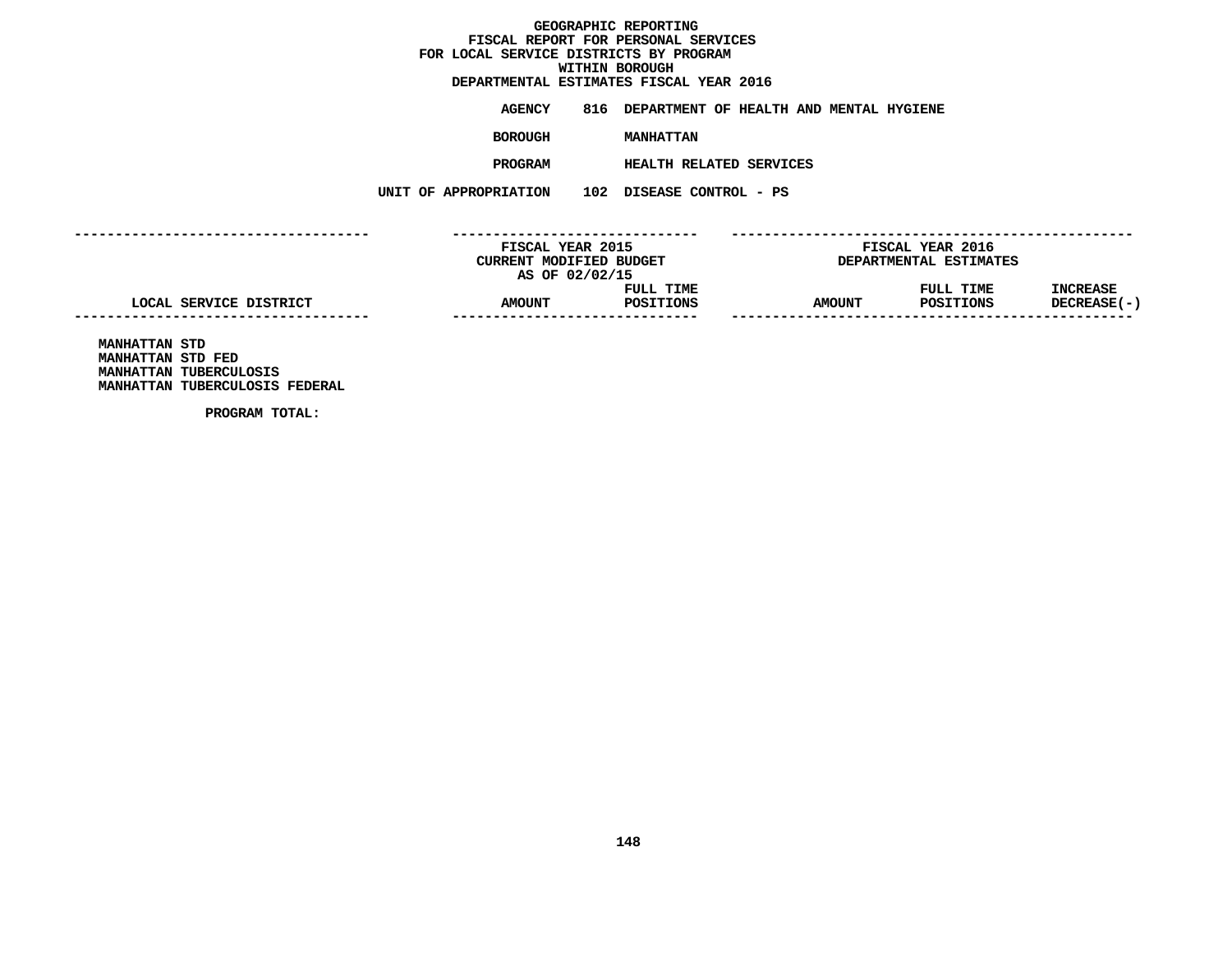**DEPARTMENTAL ESTIMATES FISCAL YEAR <sup>2016</sup>**

**AGENCY <sup>816</sup> DEPARTMENT OF HEALTH AND MENTAL HYGIENE**

**BOROUGH**

 **MANHATTAN PROGRAM**

 **RODENT CONTROL UNIT OF APPROPRIATION <sup>104</sup> ENVIRONMENTAL HEALTH - PS**

**------------------------------------ ------------------------------ ------------------------------------------------- FISCAL YEAR <sup>2015</sup> FISCAL YEAR <sup>2016</sup> CURRENT MODIFIED BUDGET**<br>
AS OF 02/02/15<br> **FULL TIME**<br> **PULL TIME**<br> **PULL TIME AS OF 02/02/15 FULL TIME FULL TIME INCREASE LOCAL SERVICE DISTRICT AMOUNT POSITIONS AMOUNT POSITIONS DECREASE(-) ------------------------------------------------------------------ ------------------------------------------------- MN RODENT CONTROL 50/50**

**PROGRAM TOTAL: SUB BOROUGH TOTAL:**

**BOROUGH TOTAL:**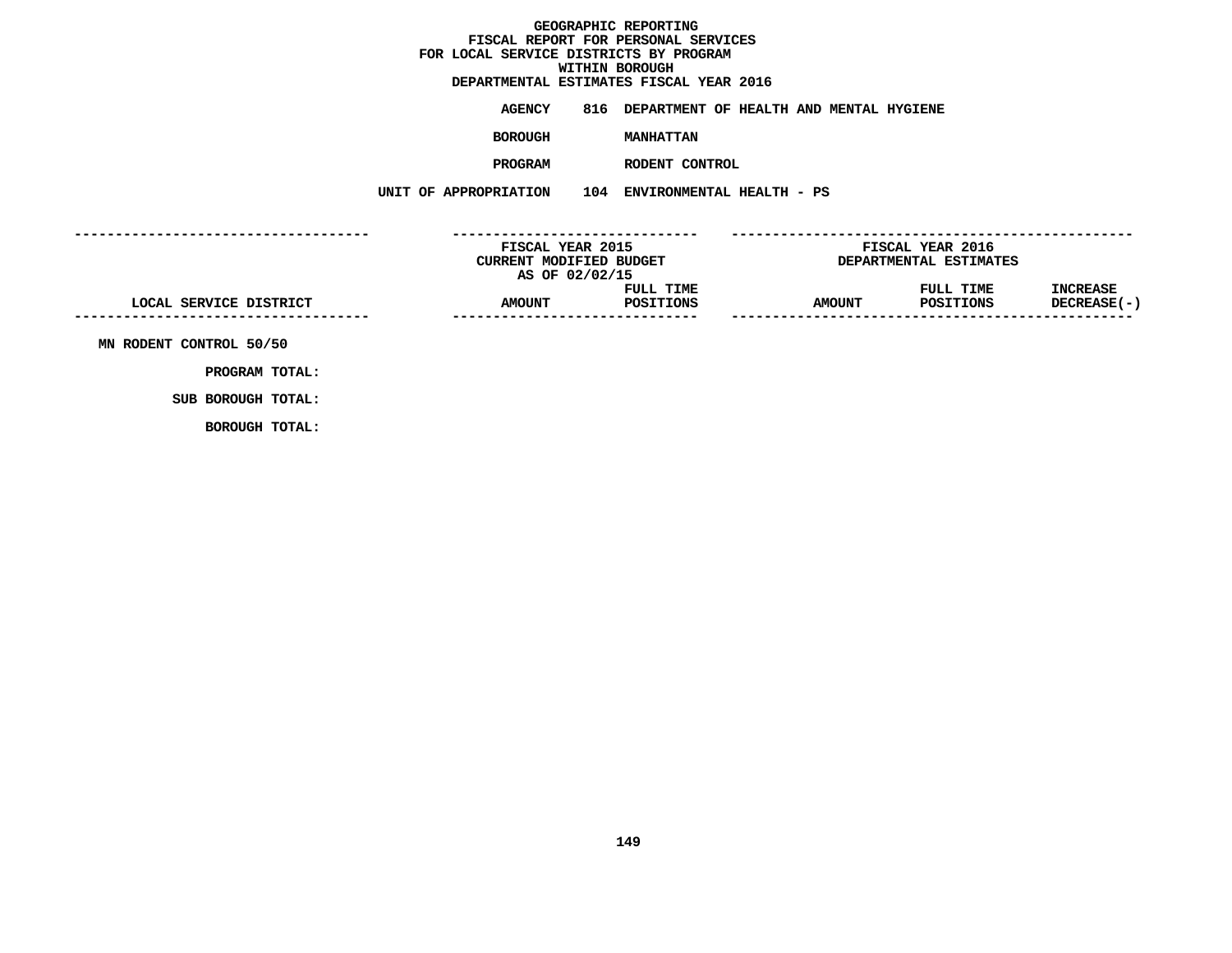**DEPARTMENTAL ESTIMATES FISCAL YEAR <sup>2016</sup>**

**AGENCY <sup>816</sup> DEPARTMENT OF HEALTH AND MENTAL HYGIENE**

**BOROUGH**

QUEENS<br>HEALTH RELATED SERVICES **PROGRAM**

 **HEALTH RELATED SERVICES UNIT OF APPROPRIATION <sup>102</sup> DISEASE CONTROL - PS**

**------------------------------------ ------------------------------ ------------------------------------------------- FISCAL YEAR <sup>2015</sup> FISCAL YEAR <sup>2016</sup> CURRENT MODIFIED BUDGET**<br>
AS OF 02/02/15<br> **FULL TIME**<br> **PULL TIME**<br> **PULL TIME AS** OF 02/02/15<br>**FULL TIME**<br>**AMOUNT** POSITIONS<br>-----------------------------**FULL TIME FULL TIME INCREASE LOCAL SERVICE DISTRICT AMOUNT POSITIONS AMOUNT POSITIONS DECREASE(-) ------------------------------------------------------------------ ------------------------------------------------- QUEENS STD**

**QUEENS STD FED QUEENS TUBERCULOSIS QUEENS TUBERCULOSIS FEDERAL**

**PROGRAM TOTAL:**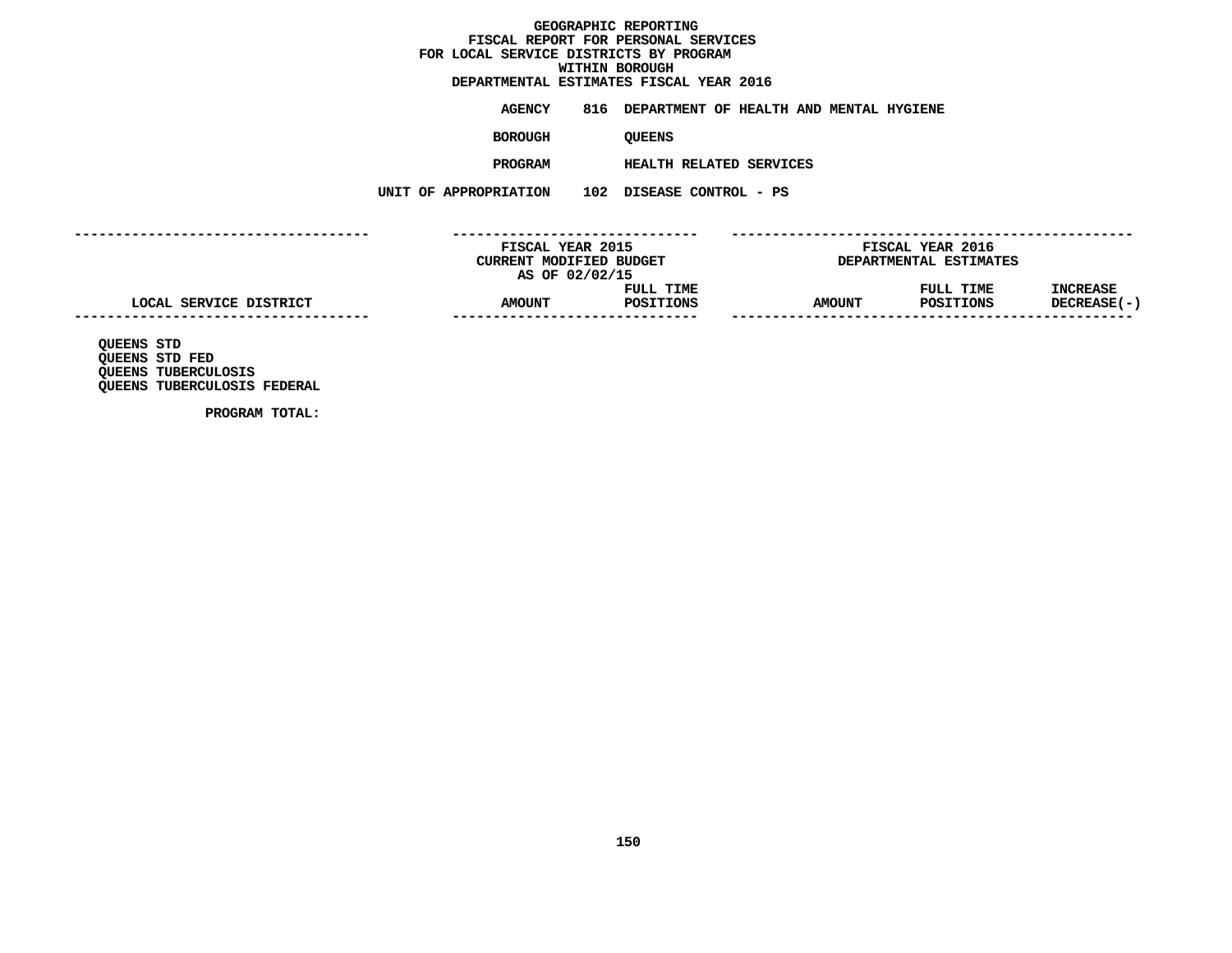**DEPARTMENTAL ESTIMATES FISCAL YEAR <sup>2016</sup>**

**AGENCY <sup>816</sup> DEPARTMENT OF HEALTH AND MENTAL HYGIENE**

**BOROUGH**

QUEENS<br>RODENT CONTROL **PROGRAM**

**RODENT CONTROL**

**UNIT OF APPROPRIATION <sup>104</sup> ENVIRONMENTAL HEALTH - PS**

**------------------------------------ ------------------------------ ------------------------------------------------- FISCAL YEAR <sup>2015</sup> FISCAL YEAR <sup>2016</sup> CURRENT MODIFIED BUDGET**<br>
AS OF 02/02/15<br> **FULL TIME**<br> **PULL TIME**<br> **PULL TIME AS OF 02/02/15 FULL TIME FULL TIME INCREASE**  $\text{LOCAL} \text{ SERVICE DISTRICT} \text{DISTRICT} \text{AMOUNT} \text{POSTIONS} \text{MMOUNT} \text{POSTIONS} \text{DECTERASE(-1)} \text{SOLCIREABE(-2)} \text{SOLCIREABE(-3)} \text{SOLCIREABE(-4)} \text{SOLCIREABE(-5)} \text{SOLCIREABE(-5)} \text{SOLCIREABE(-5)} \text{SOLCIREABE(-5)} \text{SOLCIREABE(-5)} \text{SOLCIREABE(-5)} \text{SOLCIREABE(-5)} \text{SOLCIREABE(-5)} \text{SOLCIREABE(-5)} \text{SOLCIREABE(-5)}$ **------------------------------ ------------------------------------------------- QNS RODENT CONTROL 50/50**

**PROGRAM TOTAL: SUB BOROUGH TOTAL:**

**BOROUGH TOTAL:**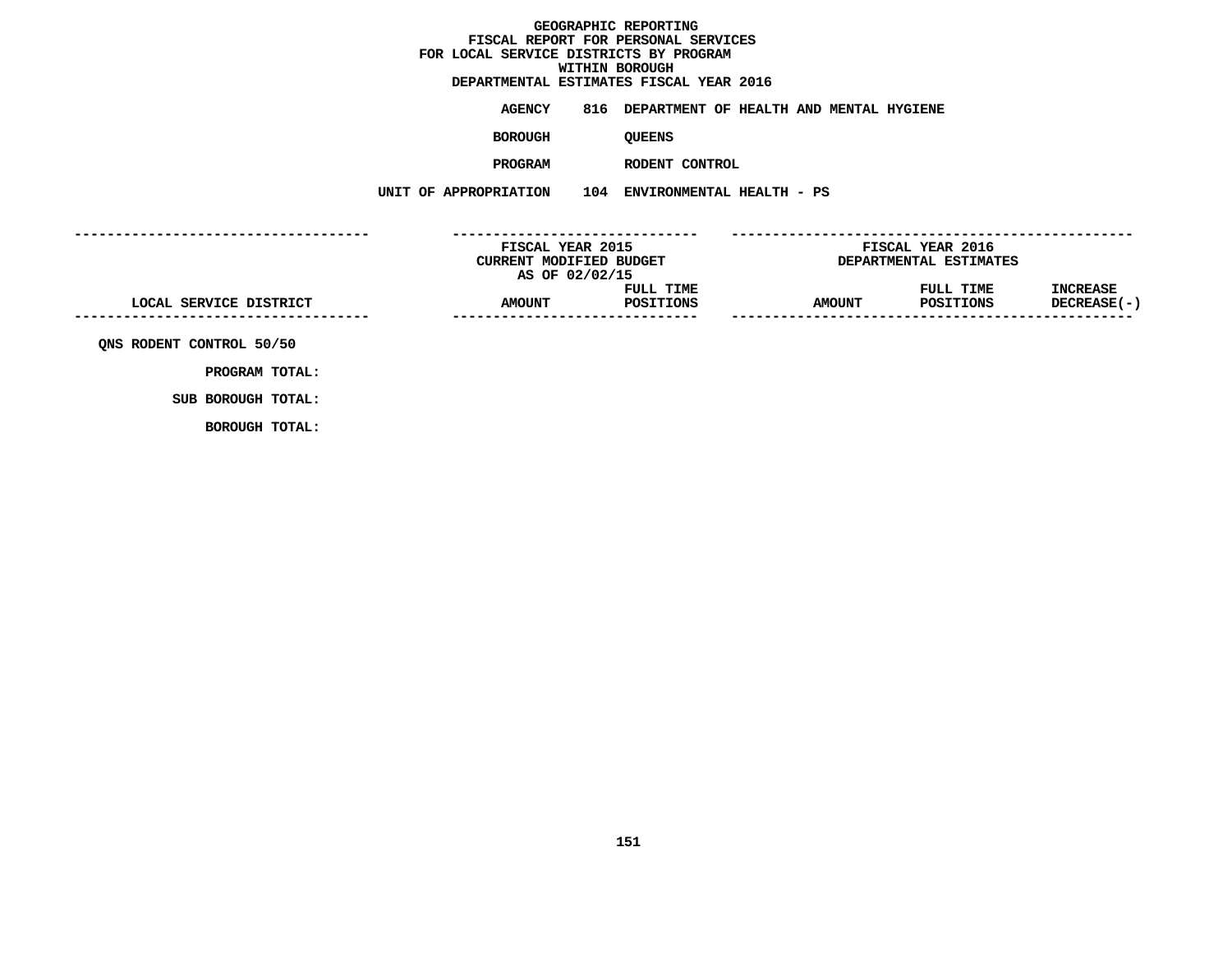# GEOGRAPHIC REPORTING<br>FISCAL REPORT FOR PERSONAL SERVICES<br>OCAL SERVICE DISTRICTS BY PROGRAM<br>WITHIN BOROUGH **FISCAL REPORT FOR PERSONAL SERVICES FOR LOCAL SERVICE DISTRICTS BY PROGRAM**

# **WITHIN BOROUGH DEPARTMENTAL ESTIMATES FISCAL YEAR <sup>2016</sup>**

**AGENCY <sup>816</sup> DEPARTMENT OF HEALTH AND MENTAL HYGIENE**

|                                                   | FISCAL YEAR 2015<br>CURRENT MODIFIED BUDGET<br>AS OF 02/02/15 |                        | FISCAL YEAR 2016<br>DEPARTMENTAL ESTIMATES |                        |                                |
|---------------------------------------------------|---------------------------------------------------------------|------------------------|--------------------------------------------|------------------------|--------------------------------|
| LOCAL SERVICE DISTRICT                            | <b>AMOUNT</b>                                                 | FULL TIME<br>POSITIONS | <b>AMOUNT</b>                              | FULL TIME<br>POSITIONS | <b>INCREASE</b><br>DECREASE(-) |
| <b>AGENCY TOTAL:</b><br>ALL PROGRAMS ALL BOROUGHS |                                                               |                        |                                            |                        |                                |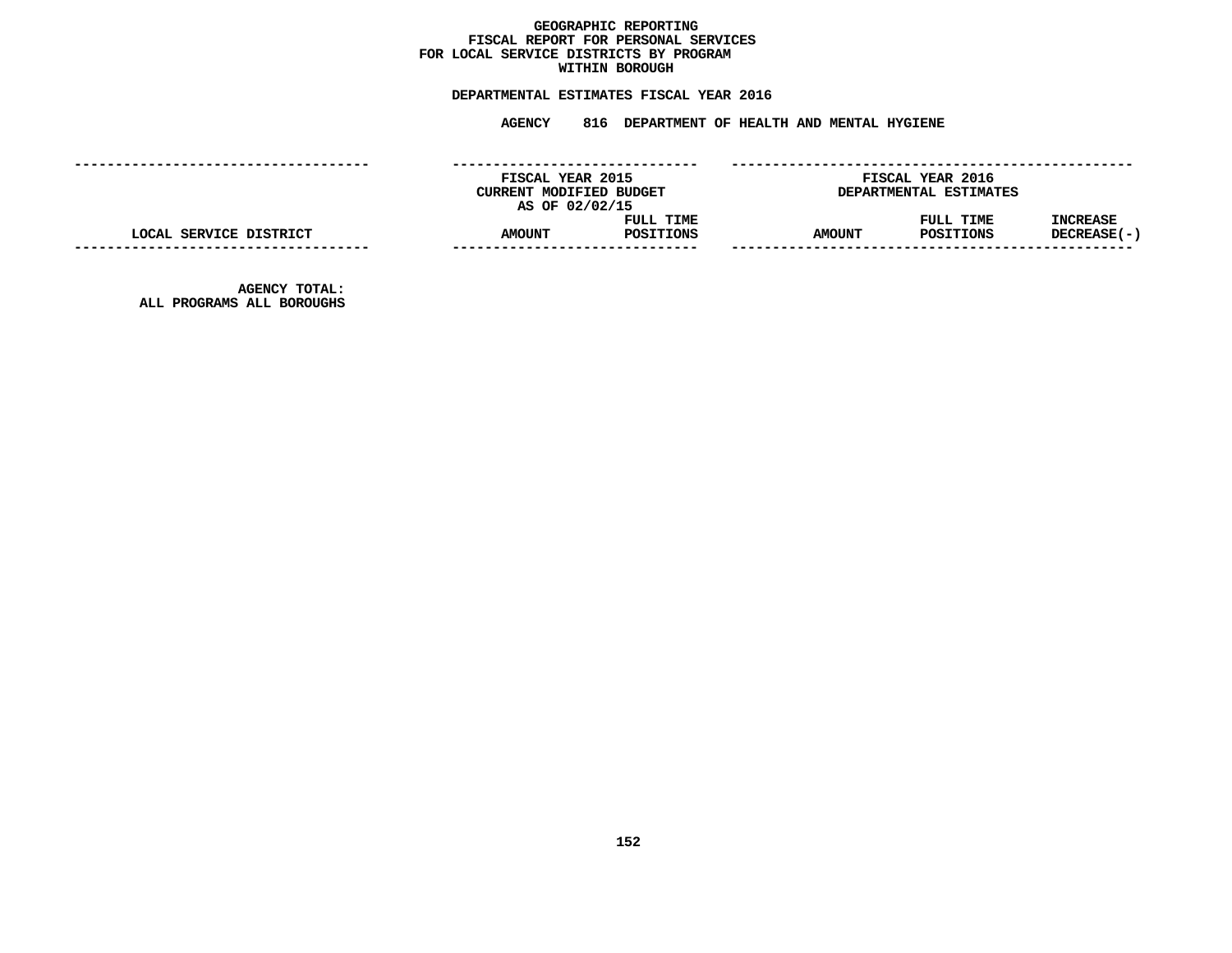### **DEPARTMENTAL ESTIMATES FISCAL YEAR 2016**

|                                                            | -----------------<br>FISCAL YEAR 2015<br>CURRENT MODIFIED BUDGET | FISCAL YEAR 2016<br>DEPARTMENTAL ESTIMATES |                                 |
|------------------------------------------------------------|------------------------------------------------------------------|--------------------------------------------|---------------------------------|
|                                                            |                                                                  |                                            |                                 |
| UNIT OF APPROPRIATION                                      | AS OF 02/02/15                                                   | <b>AMOUNT</b>                              | <b>INCREASE</b><br>DECREASE (-) |
| HEALTH ADMINISTRATION - PS<br>101                          |                                                                  |                                            |                                 |
| REGULAR GROSS<br><b>OTHER</b>                              |                                                                  |                                            |                                 |
| TOTAL REPORTED GEOGRAPHICALLY                              |                                                                  |                                            |                                 |
| NOT REPORTED GEOGRAPHICALLY                                | 43,408,439                                                       | 43, 373, 498                               | $34,941-$                       |
| FINANCIAL PLAN SAVINGS                                     | 2,461,860-                                                       | 2,461,860-                                 |                                 |
| <b>APPROPRIATION</b>                                       | 40,946,579                                                       | 40,911,638                                 | $34,941-$                       |
| FUNDING                                                    |                                                                  |                                            |                                 |
| <b>CITY</b><br>OTHER CATEGORICAL<br>CAPITAL FUNDS - I.F.A. | 23,718,696<br>115,866                                            | 27,006,807                                 | 3,288,111<br>115,866-           |
| <b>STATE</b><br>FEDERAL - C.D.                             | 12,345,548                                                       | 13,663,359                                 | 1,317,811                       |
| FEDERAL - OTHER<br>INTRA-CITY SALES                        | 4,682,676<br>83,793                                              | 217,654<br>23,818                          | 4,465,022-<br>59,975-           |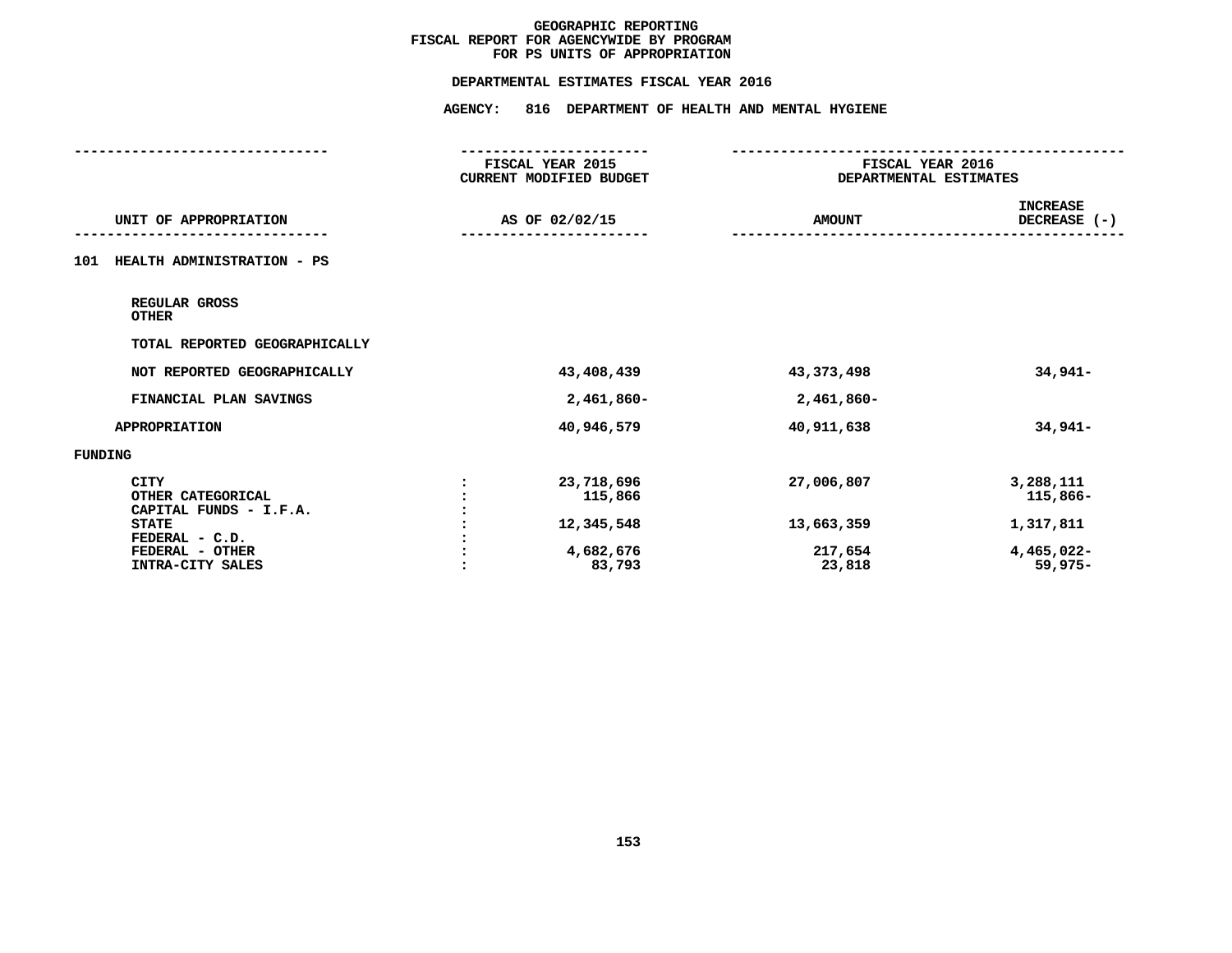### **DEPARTMENTAL ESTIMATES FISCAL YEAR 2016**

|                                                                                                                                     | FISCAL YEAR 2015<br><b>CURRENT MODIFIED BUDGET</b> | FISCAL YEAR 2016<br>DEPARTMENTAL ESTIMATES        |                                                    |
|-------------------------------------------------------------------------------------------------------------------------------------|----------------------------------------------------|---------------------------------------------------|----------------------------------------------------|
| UNIT OF APPROPRIATION                                                                                                               | AS OF 02/02/15                                     | <b>AMOUNT</b>                                     | <b>INCREASE</b><br>DECREASE (-)                    |
| DISEASE CONTROL - PS<br>102                                                                                                         |                                                    |                                                   |                                                    |
| REGULAR GROSS<br><b>OTHER</b>                                                                                                       |                                                    |                                                   |                                                    |
| TOTAL REPORTED GEOGRAPHICALLY                                                                                                       |                                                    |                                                   |                                                    |
| NOT REPORTED GEOGRAPHICALLY                                                                                                         | 87,105,603                                         | 68,892,109                                        | 18, 213, 494-                                      |
| FINANCIAL PLAN SAVINGS                                                                                                              | 2,778,292                                          | 3,170,027                                         | 391,735                                            |
| <b>APPROPRIATION</b>                                                                                                                | 89,883,895                                         | 72,062,136                                        | 17,821,759-                                        |
| <b>FUNDING</b>                                                                                                                      |                                                    |                                                   |                                                    |
| <b>CITY</b><br>OTHER CATEGORICAL<br>CAPITAL FUNDS - I.F.A.<br><b>STATE</b><br>FEDERAL - C.D.<br>FEDERAL - OTHER<br>INTRA-CITY SALES | 10,699,724<br>798,045<br>11,524,289<br>66,861,837  | 15,197,356<br>745,493<br>13,128,460<br>42,990,827 | 4,497,632<br>$52,552-$<br>1,604,171<br>23,871,010- |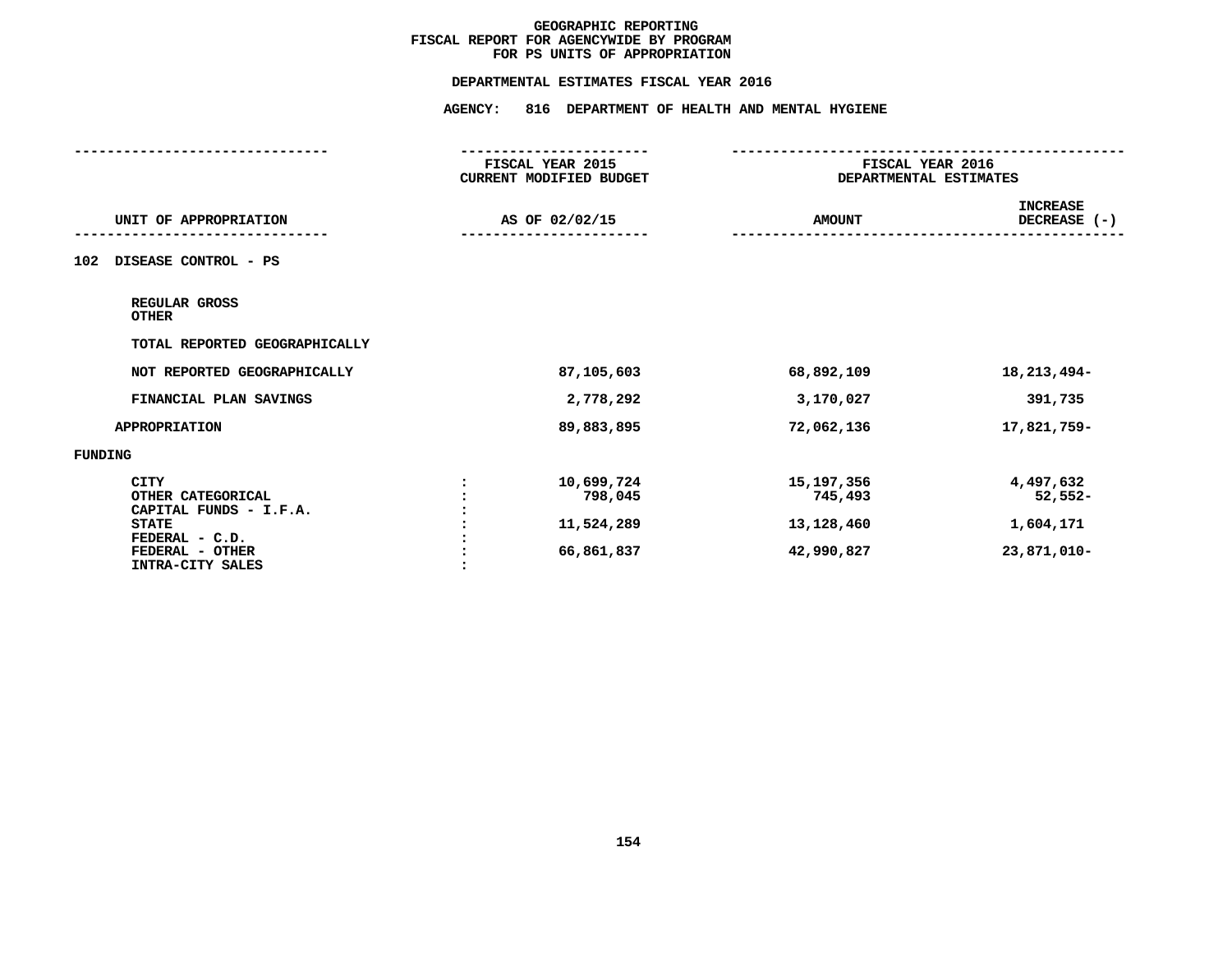### **DEPARTMENTAL ESTIMATES FISCAL YEAR 2016**

|                                                            | <b>AGENCY:</b><br>816 DEPARTMENT OF HEALTH AND MENTAL HYGIENE |                                            |                                 |
|------------------------------------------------------------|---------------------------------------------------------------|--------------------------------------------|---------------------------------|
|                                                            | FISCAL YEAR 2015<br>CURRENT MODIFIED BUDGET                   | FISCAL YEAR 2016<br>DEPARTMENTAL ESTIMATES |                                 |
| UNIT OF APPROPRIATION                                      | AS OF 02/02/15                                                | <b>AMOUNT</b>                              | <b>INCREASE</b><br>DECREASE (-) |
| HEALTH PROMOTION AND DISEASE PREVEN.- PS<br>103            |                                                               |                                            |                                 |
| REGULAR GROSS<br><b>OTHER</b>                              |                                                               |                                            |                                 |
| TOTAL REPORTED GEOGRAPHICALLY                              |                                                               |                                            |                                 |
| NOT REPORTED GEOGRAPHICALLY                                | 84,642,335                                                    | 83,024,017                                 | 1,618,318-                      |
| FINANCIAL PLAN SAVINGS                                     | 2,950,638                                                     | 2,627,740                                  | 322,898-                        |
| <b>APPROPRIATION</b>                                       | 87,592,973                                                    | 85,651,757                                 | 1,941,216-                      |
| <b>FUNDING</b>                                             |                                                               |                                            |                                 |
| <b>CITY</b><br>OTHER CATEGORICAL<br>CAPITAL FUNDS - I.F.A. | 44,449,960                                                    | 45,263,038                                 | 813,078                         |
| <b>STATE</b>                                               | 32,572,768                                                    | 33,102,909                                 | 530,141                         |
| FEDERAL - C.D.<br>FEDERAL - OTHER<br>INTRA-CITY SALES      | 8,051,828<br>2,518,417                                        | 7,243,410<br>42,400                        | $808,418-$<br>2,476,017-        |
|                                                            |                                                               |                                            |                                 |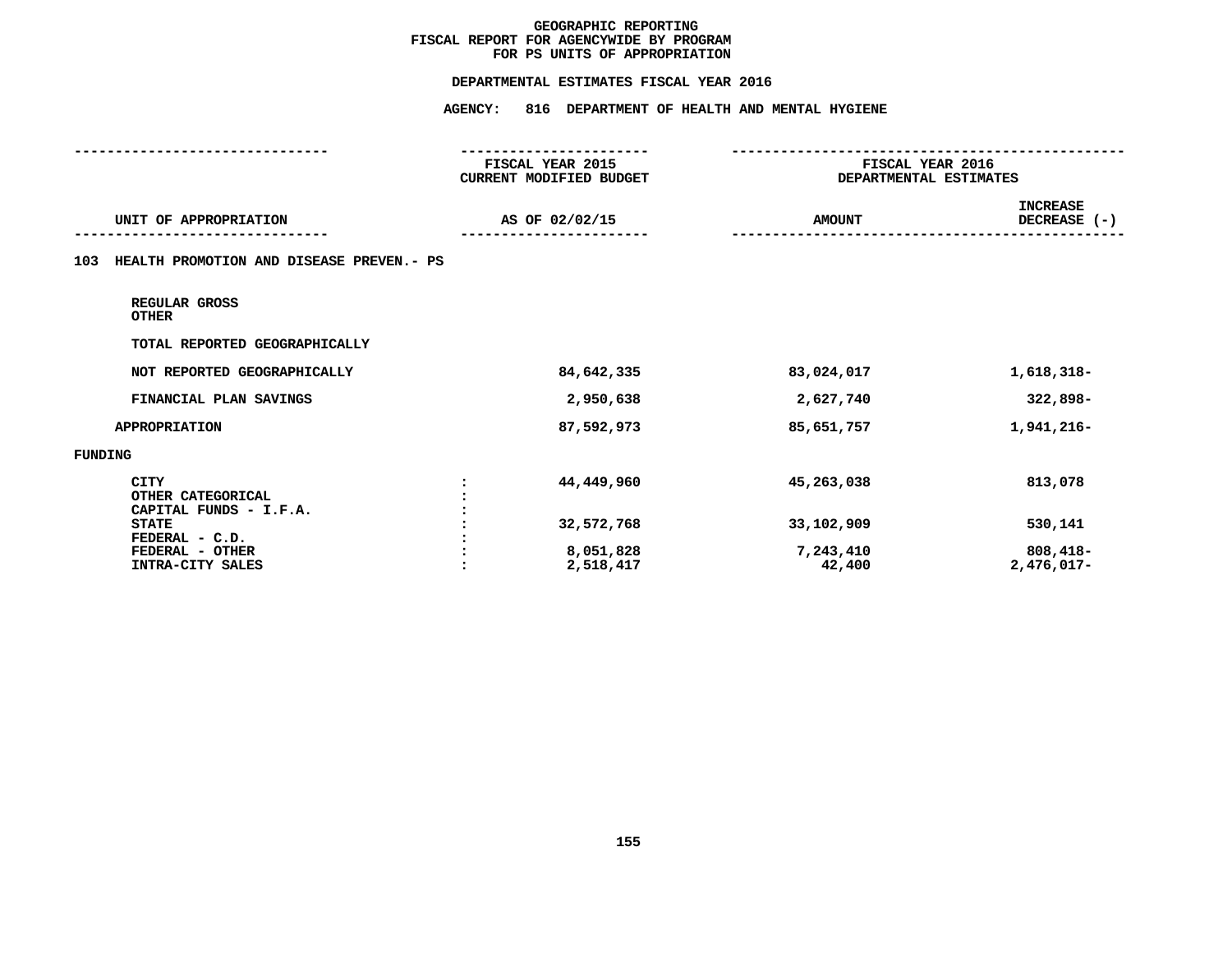### **DEPARTMENTAL ESTIMATES FISCAL YEAR 2016**

|                                                                                                                                     | FISCAL YEAR 2015<br>CURRENT MODIFIED BUDGET                   |                                                            | FISCAL YEAR 2016<br>DEPARTMENTAL ESTIMATES             |  |
|-------------------------------------------------------------------------------------------------------------------------------------|---------------------------------------------------------------|------------------------------------------------------------|--------------------------------------------------------|--|
| UNIT OF APPROPRIATION                                                                                                               | AS OF 02/02/15                                                | <b>AMOUNT</b>                                              | <b>INCREASE</b><br>DECREASE (-)                        |  |
| ENVIRONMENTAL HEALTH - PS<br>104                                                                                                    |                                                               |                                                            |                                                        |  |
| REGULAR GROSS<br><b>OTHER</b>                                                                                                       |                                                               |                                                            |                                                        |  |
| TOTAL REPORTED GEOGRAPHICALLY                                                                                                       |                                                               |                                                            |                                                        |  |
| NOT REPORTED GEOGRAPHICALLY                                                                                                         | 54,933,525                                                    | 54,626,860                                                 | $306,665 -$                                            |  |
| FINANCIAL PLAN SAVINGS                                                                                                              | 1,918,438                                                     | 2,391,895                                                  | 473,457                                                |  |
| <b>APPROPRIATION</b>                                                                                                                | 56,851,963                                                    | 57,018,755                                                 | 166,792                                                |  |
| FUNDING                                                                                                                             |                                                               |                                                            |                                                        |  |
| <b>CITY</b><br>OTHER CATEGORICAL<br>CAPITAL FUNDS - I.F.A.<br><b>STATE</b><br>FEDERAL - C.D.<br>FEDERAL - OTHER<br>INTRA-CITY SALES | 37, 171, 647<br>114,907<br>6,306,508<br>12,588,088<br>670,813 | 37,726,472<br>96,026<br>6,506,850<br>12,018,662<br>670,745 | 554,825<br>18,881-<br>200,342<br>$569,426 -$<br>$68 -$ |  |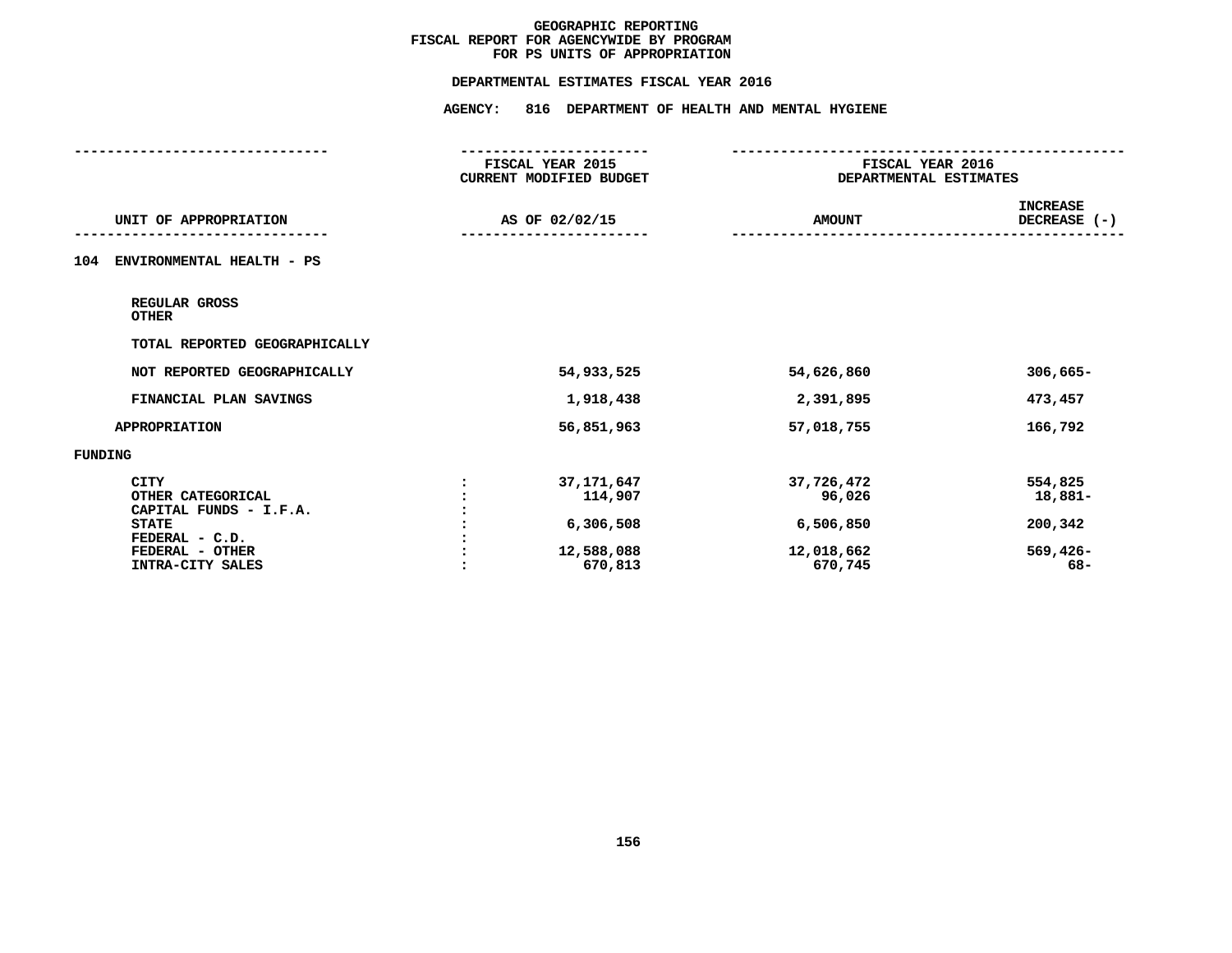### **DEPARTMENTAL ESTIMATES FISCAL YEAR 2016**

|                                                            | <b>AGENCY:</b><br>816 DEPARTMENT OF HEALTH AND MENTAL HYGIENE<br>. |                                            |                                 |
|------------------------------------------------------------|--------------------------------------------------------------------|--------------------------------------------|---------------------------------|
|                                                            | FISCAL YEAR 2015<br>CURRENT MODIFIED BUDGET                        | FISCAL YEAR 2016<br>DEPARTMENTAL ESTIMATES |                                 |
| UNIT OF APPROPRIATION                                      | AS OF 02/02/15                                                     | <b>AMOUNT</b>                              | <b>INCREASE</b><br>DECREASE (-) |
| OFFICE OF CHIEF MEDICAL EXAMINER - PS<br>106               |                                                                    |                                            |                                 |
| REGULAR GROSS<br><b>OTHER</b>                              |                                                                    |                                            |                                 |
| TOTAL REPORTED GEOGRAPHICALLY                              |                                                                    |                                            |                                 |
| NOT REPORTED GEOGRAPHICALLY                                | 49,606,220                                                         | 45,814,540                                 | 3,791,680-                      |
| FINANCIAL PLAN SAVINGS                                     | 1,667,573                                                          | 2,752,780                                  | 1,085,207                       |
| <b>APPROPRIATION</b>                                       | 51,273,793                                                         | 48,567,320                                 | 2,706,473-                      |
| FUNDING                                                    |                                                                    |                                            |                                 |
| <b>CITY</b><br>OTHER CATEGORICAL<br>CAPITAL FUNDS - I.F.A. | 46,561,450                                                         | 48,567,320                                 | 2,005,870                       |
| <b>STATE</b>                                               | 1,241,490                                                          |                                            | 1,241,490-                      |
| FEDERAL - C.D.<br>FEDERAL - OTHER<br>INTRA-CITY SALES      | 3,470,853                                                          |                                            | $3,470,853-$                    |
|                                                            |                                                                    |                                            |                                 |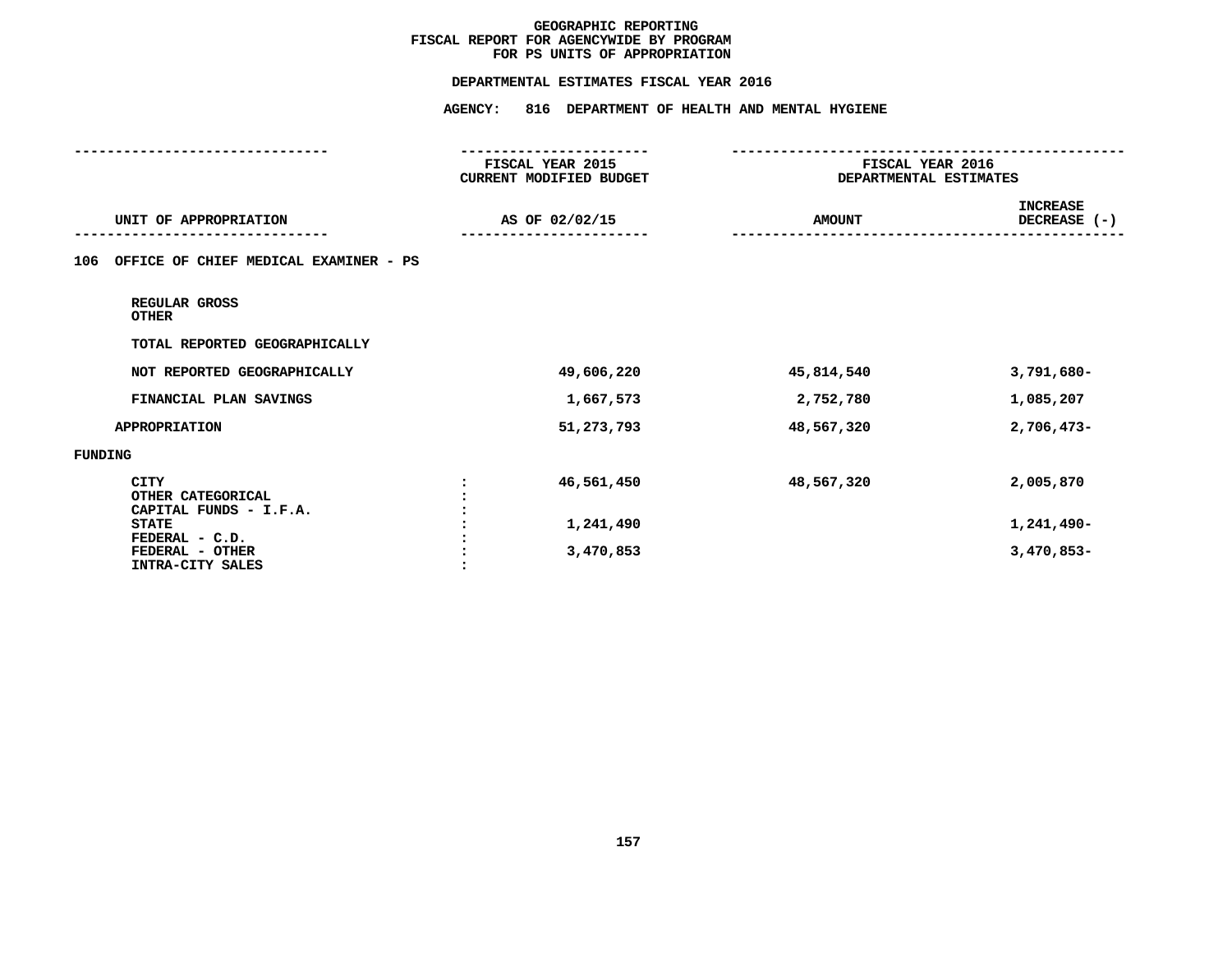### **DEPARTMENTAL ESTIMATES FISCAL YEAR 2016**

|                                                            | FISCAL YEAR 2015<br>CURRENT MODIFIED BUDGET |               | FISCAL YEAR 2016<br>DEPARTMENTAL ESTIMATES |  |
|------------------------------------------------------------|---------------------------------------------|---------------|--------------------------------------------|--|
| UNIT OF APPROPRIATION                                      | AS OF 02/02/15                              | <b>AMOUNT</b> | <b>INCREASE</b><br>DECREASE (-)            |  |
| HEALTH CARE ACCESS AND IMPROVEMENT - PS<br>107             |                                             |               |                                            |  |
| REGULAR GROSS<br><b>OTHER</b>                              |                                             |               |                                            |  |
| TOTAL REPORTED GEOGRAPHICALLY                              |                                             |               |                                            |  |
| NOT REPORTED GEOGRAPHICALLY                                | 22,636,904                                  | 19,279,796    | $3,357,108-$                               |  |
| FINANCIAL PLAN SAVINGS                                     | 764,393                                     | 880,398       | 116,005                                    |  |
| <b>APPROPRIATION</b>                                       | 23,401,297                                  | 20,160,194    | $3,241,103-$                               |  |
| FUNDING                                                    |                                             |               |                                            |  |
| <b>CITY</b><br>OTHER CATEGORICAL<br>CAPITAL FUNDS - I.F.A. | 15,083,238<br>73,111                        | 16,866,955    | 1,783,717<br>$73,111-$                     |  |
| <b>STATE</b>                                               | 4,811,326                                   | 2,664,408     | 2,146,918-                                 |  |
| FEDERAL - C.D.<br>FEDERAL - OTHER<br>INTRA-CITY SALES      | 3,433,622                                   | 628,831       | 2,804,791-                                 |  |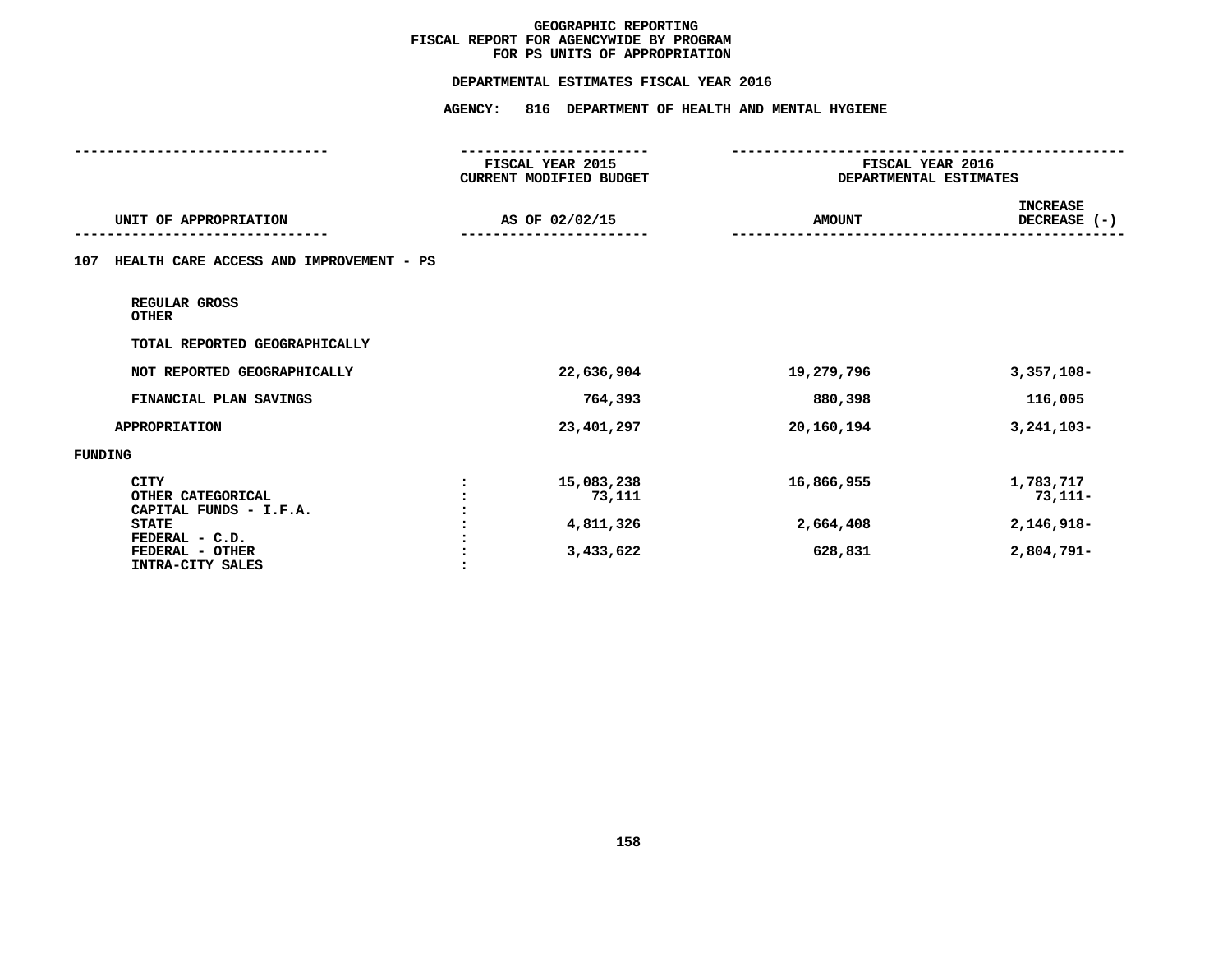### **DEPARTMENTAL ESTIMATES FISCAL YEAR 2016**

**DEPARTMENTAL ESTIMATES FISCAL YEAR <sup>2016</sup>**

|                                                            | <b>AGENCY:</b><br>816 DEPARTMENT OF HEALTH AND MENTAL HYGIENE |                                            |                                 |  |  |
|------------------------------------------------------------|---------------------------------------------------------------|--------------------------------------------|---------------------------------|--|--|
|                                                            | FISCAL YEAR 2015<br><b>CURRENT MODIFIED BUDGET</b>            | FISCAL YEAR 2016<br>DEPARTMENTAL ESTIMATES |                                 |  |  |
| UNIT OF APPROPRIATION                                      | AS OF 02/02/15                                                | <b>AMOUNT</b>                              | <b>INCREASE</b><br>DECREASE (-) |  |  |
| MENTAL HYGIENE MANAGEMENT SERVICES - PS<br>108             |                                                               |                                            |                                 |  |  |
| REGULAR GROSS<br><b>OTHER</b>                              |                                                               |                                            |                                 |  |  |
| TOTAL REPORTED GEOGRAPHICALLY                              |                                                               |                                            |                                 |  |  |
| NOT REPORTED GEOGRAPHICALLY                                | 45,340,789                                                    | 46,546,656                                 | 1,205,867                       |  |  |
| FINANCIAL PLAN SAVINGS                                     | 957,817                                                       | 1,120,937                                  | 163,120                         |  |  |
| <b>APPROPRIATION</b>                                       | 46,298,606                                                    | 47,667,593                                 | 1,368,987                       |  |  |
| FUNDING                                                    |                                                               |                                            |                                 |  |  |
| <b>CITY</b><br>OTHER CATEGORICAL<br>CAPITAL FUNDS - I.F.A. | 8,590,186                                                     | 10,094,026                                 | 1,503,840                       |  |  |
| <b>STATE</b><br>FEDERAL - C.D.                             | 21,914,926                                                    | 21,780,073                                 | 134,853-                        |  |  |
| FEDERAL - OTHER<br>INTRA-CITY SALES                        | 15,793,494                                                    | 15,793,494                                 |                                 |  |  |

**INTRA-CITY SALES :**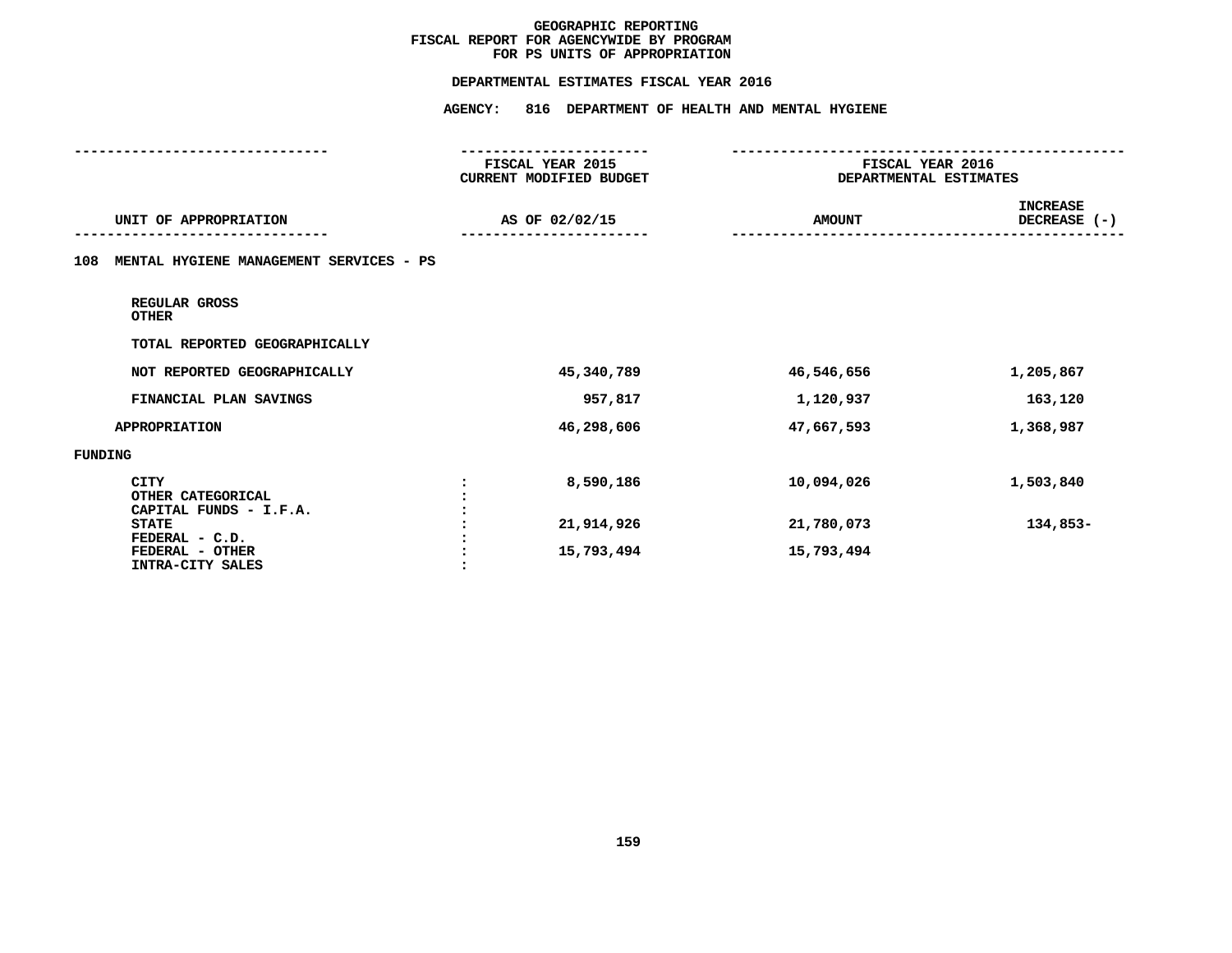### **DEPARTMENTAL ESTIMATES FISCAL YEAR 2016**

|                                                            | <b>AGENCY:</b><br>816 DEPARTMENT OF HEALTH AND MENTAL HYGIENE   |                                            |                                 |
|------------------------------------------------------------|-----------------------------------------------------------------|--------------------------------------------|---------------------------------|
|                                                            | ----------------<br>FISCAL YEAR 2015<br>CURRENT MODIFIED BUDGET | FISCAL YEAR 2016<br>DEPARTMENTAL ESTIMATES |                                 |
| UNIT OF APPROPRIATION                                      | AS OF 02/02/15                                                  | <b>AMOUNT</b>                              | <b>INCREASE</b><br>DECREASE (-) |
| EPIDEMIOLOGY - PS<br>109                                   |                                                                 |                                            |                                 |
| REGULAR GROSS<br><b>OTHER</b>                              |                                                                 |                                            |                                 |
| TOTAL REPORTED GEOGRAPHICALLY                              |                                                                 |                                            |                                 |
| NOT REPORTED GEOGRAPHICALLY                                | 12,817,259                                                      | 12,899,522                                 | 82,263                          |
| FINANCIAL PLAN SAVINGS                                     | 412,441                                                         | 470,974                                    | 58,533                          |
| <b>APPROPRIATION</b>                                       | 13,229,700                                                      | 13,370,496                                 | 140,796                         |
| FUNDING                                                    |                                                                 |                                            |                                 |
| <b>CITY</b><br>OTHER CATEGORICAL<br>CAPITAL FUNDS - I.F.A. | 8,401,958                                                       | 8,785,499                                  | 383,541                         |
| <b>STATE</b><br>FEDERAL - C.D.                             | 972,694                                                         | 1,146,186                                  | 173,492                         |
| FEDERAL - OTHER<br>INTRA-CITY SALES                        | 3,855,048                                                       | 3,438,811                                  | $416,237-$                      |
|                                                            |                                                                 |                                            |                                 |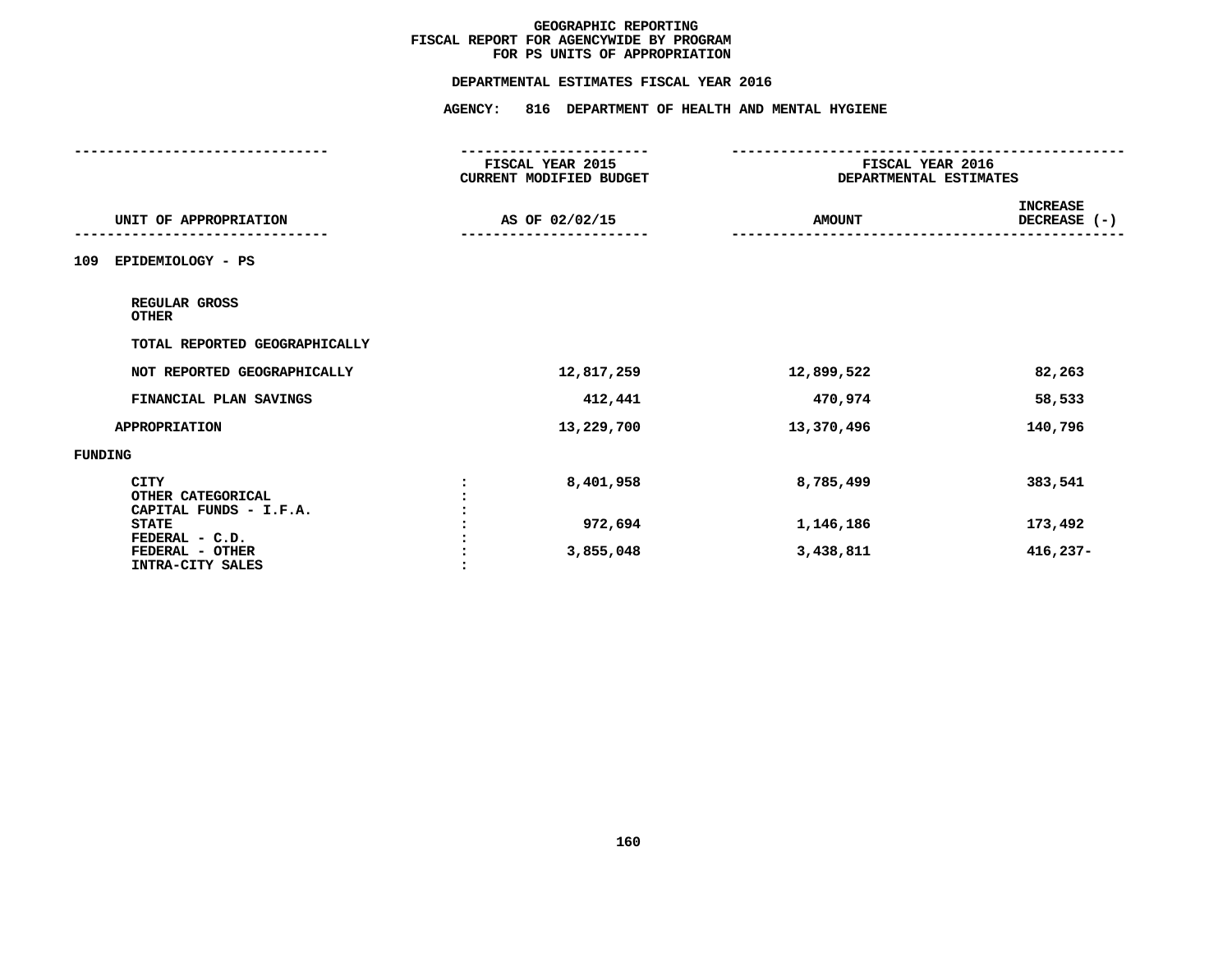|                                                            | FISCAL YEAR 2015        | FISCAL YEAR 2016     |                                 |  |
|------------------------------------------------------------|-------------------------|----------------------|---------------------------------|--|
|                                                            | CURRENT MODIFIED BUDGET |                      | DEPARTMENTAL ESTIMATES          |  |
| UNIT OF APPROPRIATION                                      | AS OF 02/02/15          | <b>AMOUNT</b>        | <b>INCREASE</b><br>DECREASE (-) |  |
| HEALTH ADMINISTRATION - OTPS<br>111                        |                         |                      |                                 |  |
| TOTAL REPORTED GEOGRAPHICALLY                              |                         |                      |                                 |  |
| NOT REPORTED GEOGRAPHICALLY                                | 97,008,318              | 82,564,346           | 14,443,972-                     |  |
| FINANCIAL PLAN SAVINGS                                     | 1,179,643-              | 1,179,643-           |                                 |  |
| <b>APPROPRIATION</b>                                       | 95,828,675              | 81,384,703           | 14, 443, 972-                   |  |
| FUNDING                                                    |                         |                      |                                 |  |
| <b>CITY</b><br>OTHER CATEGORICAL<br>CAPITAL FUNDS - I.F.A. | 64, 166, 018<br>1,300   | 58,934,442           | 5,231,576-<br>$1,300-$          |  |
| <b>STATE</b><br>FEDERAL - C.D.                             | 21,572,745              | 18,850,260           | 2,722,485-                      |  |
| FEDERAL - OTHER<br>INTRA-CITY SALES                        | 4,521,343<br>5,567,269  | 3,490,001<br>110,000 | 1,031,342-<br>$5,457,269-$      |  |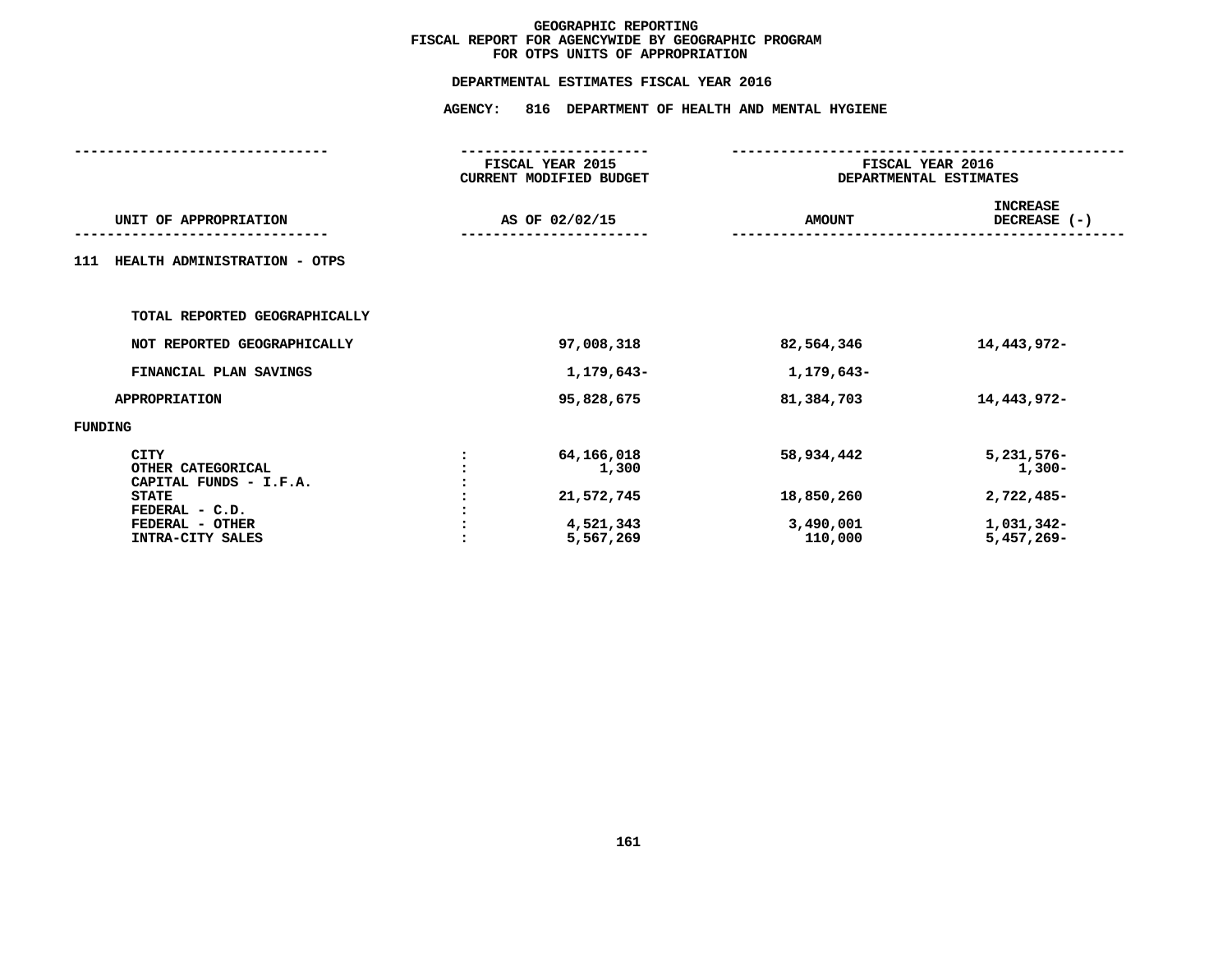|                                                                                                                                     | FISCAL YEAR 2015<br><b>CURRENT MODIFIED BUDGET</b>             | FISCAL YEAR 2016<br>DEPARTMENTAL ESTIMATES                    |                                                          |  |
|-------------------------------------------------------------------------------------------------------------------------------------|----------------------------------------------------------------|---------------------------------------------------------------|----------------------------------------------------------|--|
| UNIT OF APPROPRIATION                                                                                                               | AS OF 02/02/15                                                 | <b>AMOUNT</b>                                                 | <b>INCREASE</b><br>DECREASE (-)                          |  |
| 112<br>DISEASE CONTROL - OTPS                                                                                                       |                                                                |                                                               |                                                          |  |
| TOTAL REPORTED GEOGRAPHICALLY                                                                                                       |                                                                |                                                               |                                                          |  |
| NOT REPORTED GEOGRAPHICALLY                                                                                                         | 194,207,305                                                    | 182,334,592                                                   | 11,872,713-                                              |  |
| FINANCIAL PLAN SAVINGS                                                                                                              |                                                                |                                                               |                                                          |  |
| <b>APPROPRIATION</b>                                                                                                                | 194,207,305                                                    | 182,334,592                                                   | 11,872,713-                                              |  |
| FUNDING                                                                                                                             |                                                                |                                                               |                                                          |  |
| <b>CITY</b><br>OTHER CATEGORICAL<br>CAPITAL FUNDS - I.F.A.<br><b>STATE</b><br>FEDERAL - C.D.<br>FEDERAL - OTHER<br>INTRA-CITY SALES | 23, 413, 757<br>203,383<br>10,153,305<br>160,406,560<br>30,300 | 18, 115, 224<br>100,000<br>7,883,961<br>156,205,107<br>30,300 | $5,298,533-$<br>103,383-<br>$2,269,344-$<br>$4,201,453-$ |  |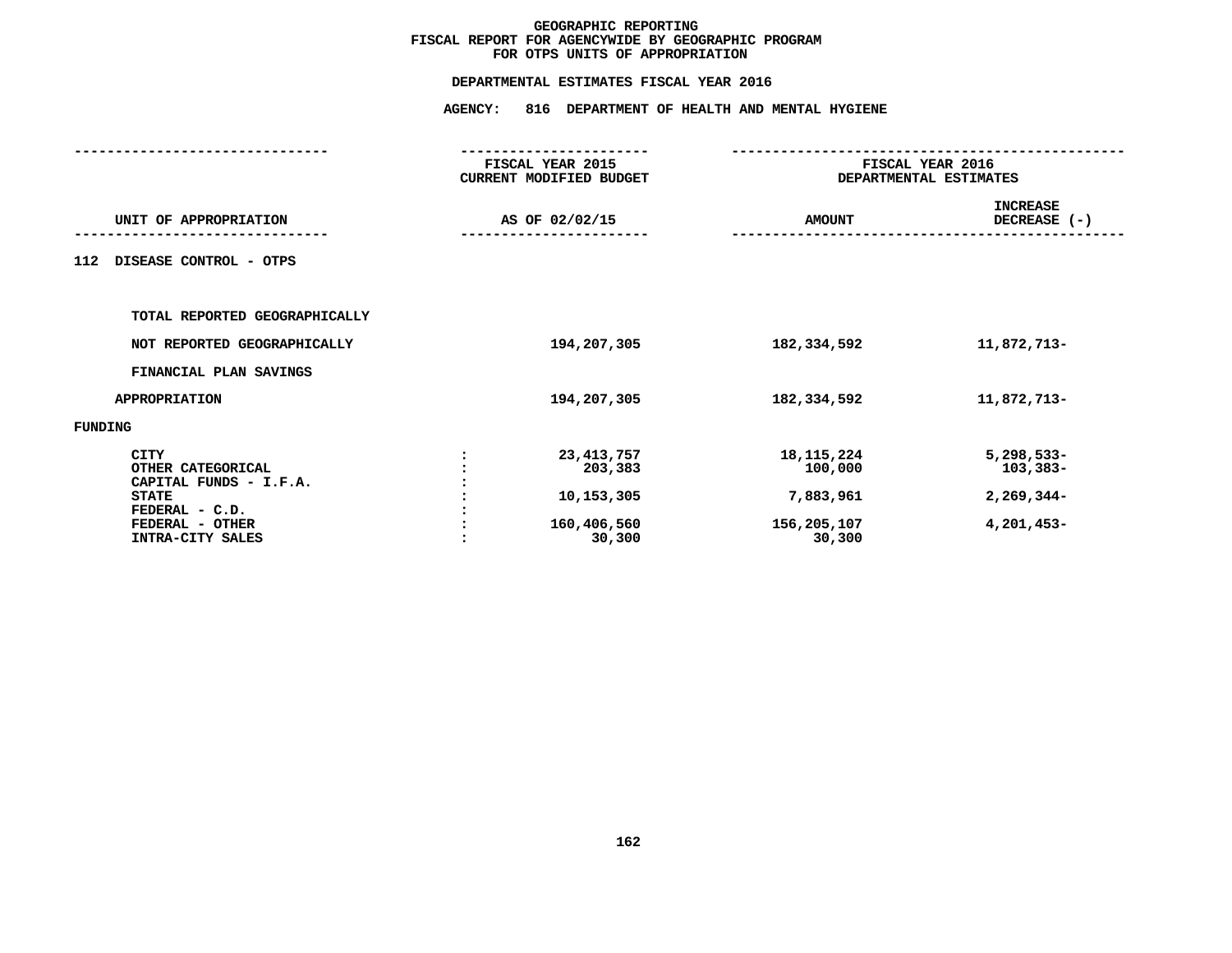|                                                                                                                              | FISCAL YEAR 2015<br><b>CURRENT MODIFIED BUDGET</b>             |                                                  | FISCAL YEAR 2016<br>DEPARTMENTAL ESTIMATES                        |
|------------------------------------------------------------------------------------------------------------------------------|----------------------------------------------------------------|--------------------------------------------------|-------------------------------------------------------------------|
| UNIT OF APPROPRIATION                                                                                                        | AS OF 02/02/15                                                 | <b>INCREASE</b><br>DECREASE (-)<br><b>AMOUNT</b> |                                                                   |
| HEALTH PROMOTION AND DISEASE PREV.-OTPS<br>113                                                                               |                                                                |                                                  |                                                                   |
| TOTAL REPORTED GEOGRAPHICALLY                                                                                                |                                                                |                                                  |                                                                   |
| NOT REPORTED GEOGRAPHICALLY                                                                                                  | 45,605,848                                                     | 37,336,618                                       | $8,269,230 -$                                                     |
| FINANCIAL PLAN SAVINGS                                                                                                       | 136,779                                                        | 619,830                                          | 483,051                                                           |
| <b>APPROPRIATION</b>                                                                                                         | 45,742,627                                                     | 37,956,448                                       | 7,786,179-                                                        |
| FUNDING                                                                                                                      |                                                                |                                                  |                                                                   |
| CITY<br>OTHER CATEGORICAL<br>CAPITAL FUNDS - I.F.A.<br><b>STATE</b><br>FEDERAL - C.D.<br>FEDERAL - OTHER<br>INTRA-CITY SALES | 26, 189, 781<br>81,786<br>13,691,765<br>3,469,706<br>2,309,589 | 23,790,939<br>11,444,361<br>2,721,148            | 2,398,842-<br>81,786-<br>$2,247,404-$<br>748,558-<br>$2,309,589-$ |
|                                                                                                                              |                                                                |                                                  |                                                                   |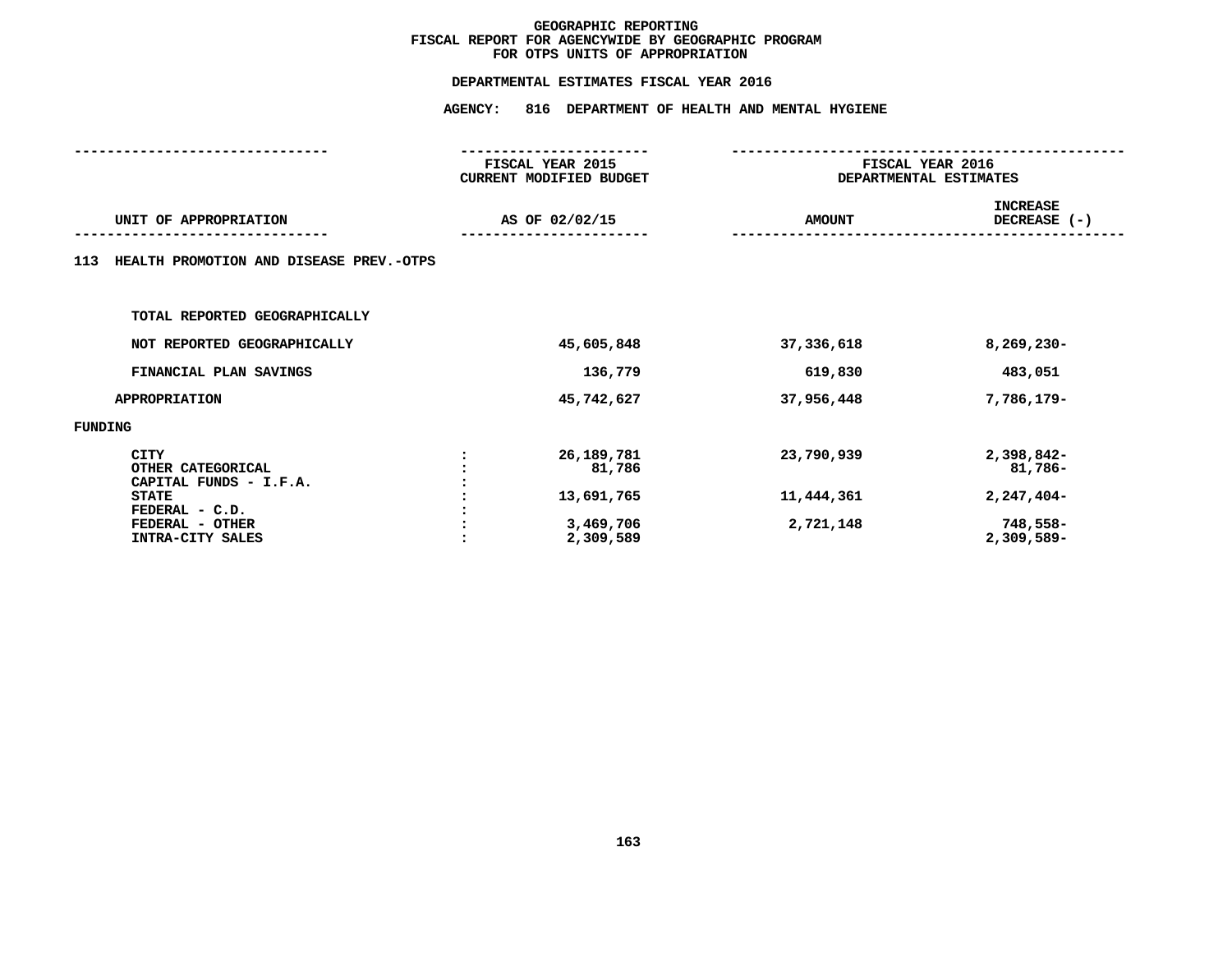|                                                                                                                                            |                | FISCAL YEAR 2015<br><b>CURRENT MODIFIED BUDGET</b>             | FISCAL YEAR 2016<br>DEPARTMENTAL ESTIMATES               |                                                             |  |
|--------------------------------------------------------------------------------------------------------------------------------------------|----------------|----------------------------------------------------------------|----------------------------------------------------------|-------------------------------------------------------------|--|
| UNIT OF APPROPRIATION                                                                                                                      | AS OF 02/02/15 |                                                                | <b>AMOUNT</b>                                            | <b>INCREASE</b><br>DECREASE (-)                             |  |
| ENVIRONMENTAL HEALTH - OTPS<br>114                                                                                                         |                |                                                                |                                                          |                                                             |  |
| TOTAL REPORTED GEOGRAPHICALLY                                                                                                              |                |                                                                |                                                          |                                                             |  |
| NOT REPORTED GEOGRAPHICALLY                                                                                                                |                | 28,744,630                                                     | 23,559,661                                               | 5,184,969-                                                  |  |
| FINANCIAL PLAN SAVINGS                                                                                                                     |                | 2,632,600                                                      | 6,401,557                                                | 3,768,957                                                   |  |
| <b>APPROPRIATION</b>                                                                                                                       |                | 31, 377, 230                                                   | 29,961,218                                               | 1,416,012-                                                  |  |
| FUNDING                                                                                                                                    |                |                                                                |                                                          |                                                             |  |
| <b>CITY</b><br>OTHER CATEGORICAL<br>CAPITAL FUNDS - I.F.A.<br><b>STATE</b><br>FEDERAL - C.D.<br>FEDERAL - OTHER<br><b>INTRA-CITY SALES</b> |                | 25,210,649<br>1,024,413<br>1,726,317<br>1,177,251<br>2,238,600 | 25,891,246<br>1,582<br>1,497,464<br>475,326<br>2,095,600 | 680,597<br>1,022,831-<br>$228,853-$<br>701,925-<br>143,000- |  |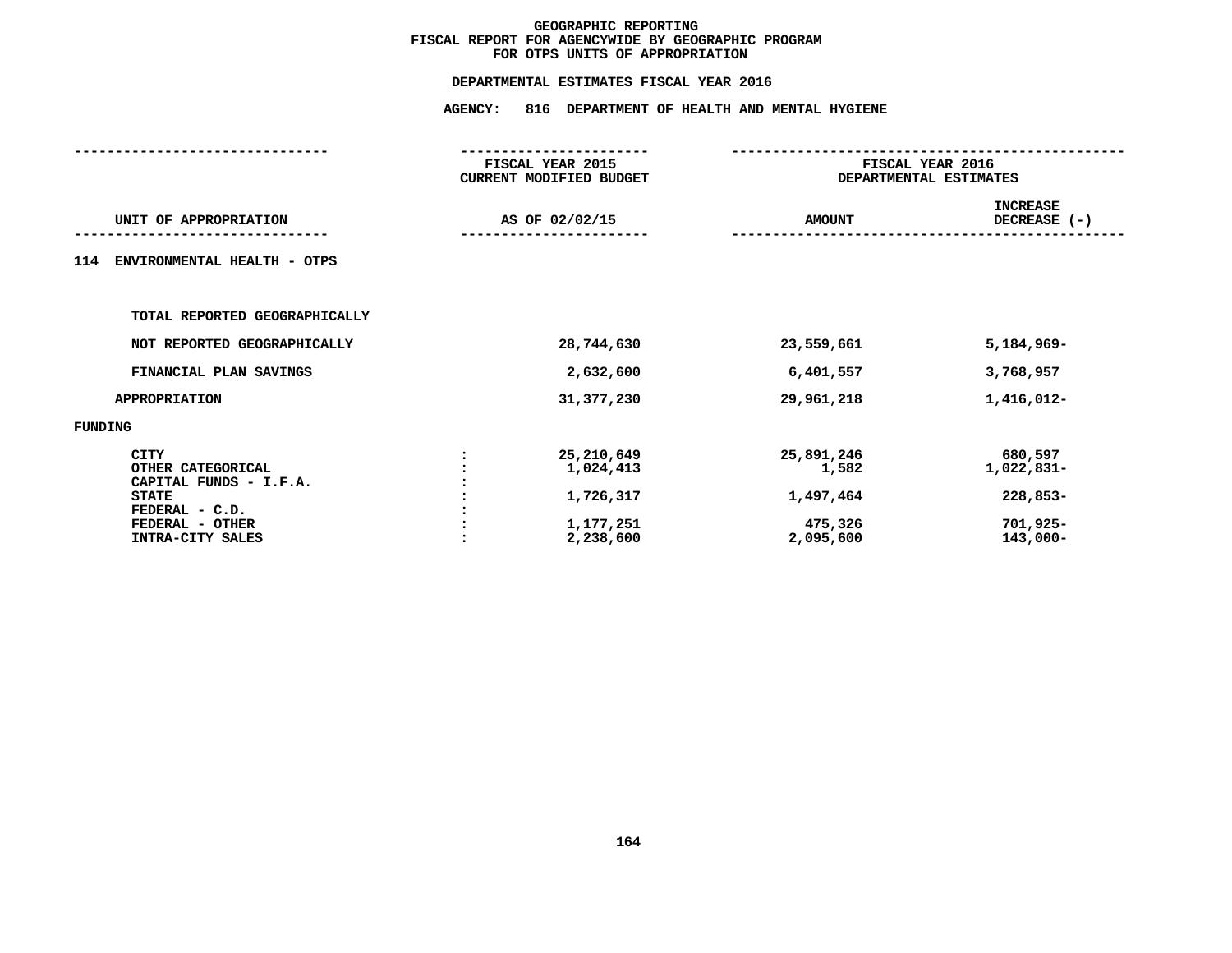|                                                     | FISCAL YEAR 2015<br><b>CURRENT MODIFIED BUDGET</b> | FISCAL YEAR 2016<br>DEPARTMENTAL ESTIMATES |              |  |
|-----------------------------------------------------|----------------------------------------------------|--------------------------------------------|--------------|--|
| UNIT OF APPROPRIATION                               | AS OF 02/02/15                                     | <b>AMOUNT</b>                              |              |  |
| OFFICE OF CHIEF MEDICAL EXAMINER - OTPS<br>116      |                                                    |                                            |              |  |
| TOTAL REPORTED GEOGRAPHICALLY                       |                                                    |                                            |              |  |
| NOT REPORTED GEOGRAPHICALLY                         | 23,422,995                                         | 14,298,882                                 | $9,124,113-$ |  |
| FINANCIAL PLAN SAVINGS                              | 109,797                                            | 1,217,437                                  | 1,107,640    |  |
| <b>APPROPRIATION</b>                                | 23,532,792                                         | 15,516,319                                 | 8,016,473-   |  |
| FUNDING                                             |                                                    |                                            |              |  |
| CITY<br>OTHER CATEGORICAL<br>CAPITAL FUNDS - I.F.A. | 15,208,004                                         | 15,516,319                                 | 308,315      |  |
| <b>STATE</b><br>FEDERAL - C.D.                      | 381,063                                            |                                            | 381,063-     |  |
| FEDERAL - OTHER<br>INTRA-CITY SALES                 | 7,943,725                                          |                                            | 7,943,725-   |  |
|                                                     |                                                    |                                            |              |  |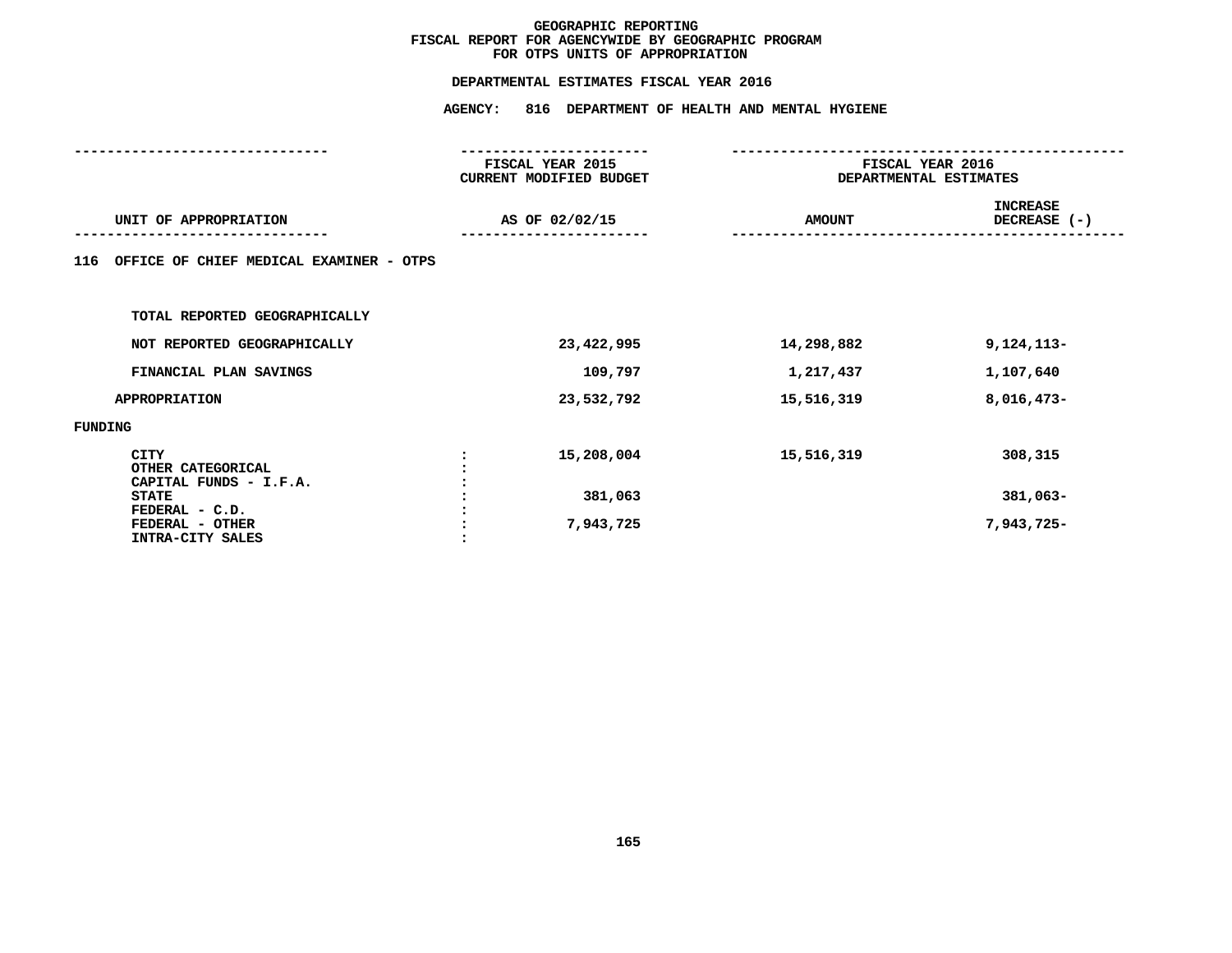|                                                                                                                              | FISCAL YEAR 2015<br><b>CURRENT MODIFIED BUDGET</b>             | FISCAL YEAR 2016<br>DEPARTMENTAL ESTIMATES |                                                               |  |
|------------------------------------------------------------------------------------------------------------------------------|----------------------------------------------------------------|--------------------------------------------|---------------------------------------------------------------|--|
| UNIT OF APPROPRIATION                                                                                                        | AS OF 02/02/15                                                 | <b>AMOUNT</b>                              | <b>INCREASE</b><br>DECREASE (-)                               |  |
| HEALTH CARE ACCESS AND IMPROVEMENT- OTPS<br>117                                                                              |                                                                |                                            |                                                               |  |
| TOTAL REPORTED GEOGRAPHICALLY                                                                                                |                                                                |                                            |                                                               |  |
| NOT REPORTED GEOGRAPHICALLY                                                                                                  | 166,093,278                                                    | 170,356,688                                | 4,263,410                                                     |  |
| FINANCIAL PLAN SAVINGS                                                                                                       |                                                                | 8,200,000                                  | 8,200,000                                                     |  |
| <b>APPROPRIATION</b>                                                                                                         | 166,093,278                                                    | 178,556,688                                | 12,463,410                                                    |  |
| FUNDING                                                                                                                      |                                                                |                                            |                                                               |  |
| CITY<br>OTHER CATEGORICAL<br>CAPITAL FUNDS - I.F.A.<br><b>STATE</b><br>FEDERAL - C.D.<br>FEDERAL - OTHER<br>INTRA-CITY SALES | 144,915,058<br>210,596<br>17,587,614<br>1,869,274<br>1,510,736 | 160, 312, 108<br>17,940,010<br>304,570     | 15,397,050<br>210,596-<br>352,396<br>1,564,704-<br>1,510,736- |  |
|                                                                                                                              |                                                                |                                            |                                                               |  |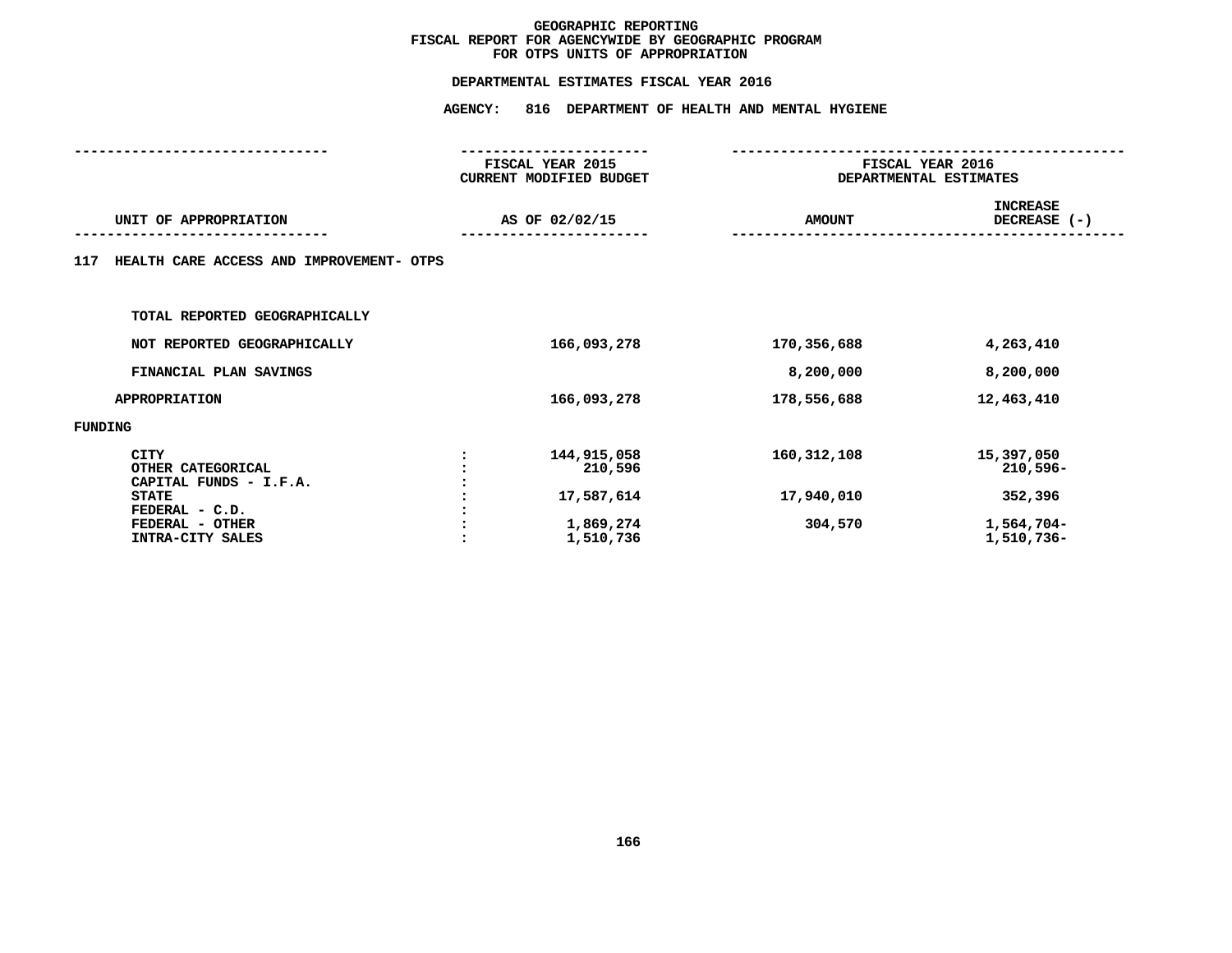|                                                                                                                              | FISCAL YEAR 2015<br><b>CURRENT MODIFIED BUDGET</b> | FISCAL YEAR 2016<br>DEPARTMENTAL ESTIMATES |                                   |  |  |
|------------------------------------------------------------------------------------------------------------------------------|----------------------------------------------------|--------------------------------------------|-----------------------------------|--|--|
| UNIT OF APPROPRIATION                                                                                                        | AS OF 02/02/15                                     | <b>AMOUNT</b>                              | <b>INCREASE</b><br>DECREASE $(-)$ |  |  |
| MENTAL HYGIENE MANAGEMENT SERVICES- OTPS<br>118                                                                              |                                                    |                                            |                                   |  |  |
| TOTAL REPORTED GEOGRAPHICALLY                                                                                                |                                                    |                                            |                                   |  |  |
| NOT REPORTED GEOGRAPHICALLY                                                                                                  | 9,923,057                                          | 10,151,997                                 | 228,940                           |  |  |
| FINANCIAL PLAN SAVINGS                                                                                                       |                                                    |                                            |                                   |  |  |
| <b>APPROPRIATION</b>                                                                                                         | 9,923,057                                          | 10,151,997                                 | 228,940                           |  |  |
| FUNDING                                                                                                                      |                                                    |                                            |                                   |  |  |
| CITY<br>OTHER CATEGORICAL<br>CAPITAL FUNDS - I.F.A.<br><b>STATE</b><br>FEDERAL - C.D.<br>FEDERAL - OTHER<br>INTRA-CITY SALES | 6,778,073<br>3,144,984                             | 7,007,013<br>3,144,984                     | 228,940                           |  |  |
|                                                                                                                              |                                                    |                                            |                                   |  |  |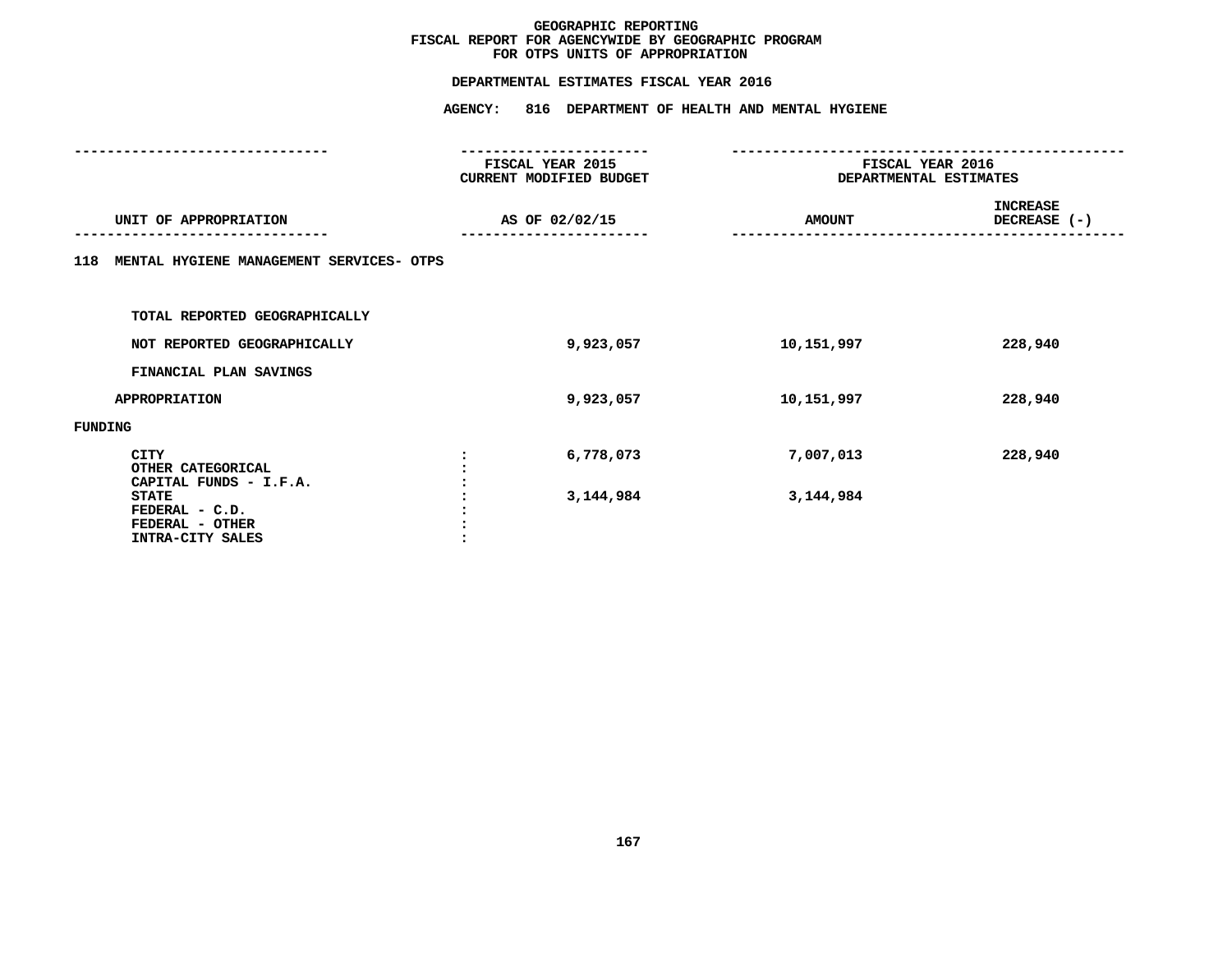| <b>AGENCY:</b>                              |                                              | 816 DEPARTMENT OF HEALTH AND MENTAL HYGIENE  |                                               |  |
|---------------------------------------------|----------------------------------------------|----------------------------------------------|-----------------------------------------------|--|
| FISCAL YEAR 2015<br>CURRENT MODIFIED BUDGET |                                              |                                              | FISCAL YEAR 2016<br>DEPARTMENTAL ESTIMATES    |  |
|                                             |                                              | <b>AMOUNT</b>                                | <b>INCREASE</b><br>DECREASE (-)               |  |
|                                             |                                              |                                              |                                               |  |
|                                             |                                              |                                              |                                               |  |
|                                             | 7,657,566                                    | 5,279,630                                    | 2,377,936-                                    |  |
|                                             |                                              |                                              |                                               |  |
|                                             | 7,657,566                                    | 5,279,630                                    | 2,377,936-                                    |  |
|                                             |                                              |                                              |                                               |  |
|                                             | 2,192,630<br>219,965<br>949,672<br>4,295,299 | 2,299,666<br>300,000<br>637,633<br>2,042,331 | 107,036<br>80,035<br>$312,039-$<br>2,252,968- |  |
|                                             |                                              | AS OF 02/02/15                               |                                               |  |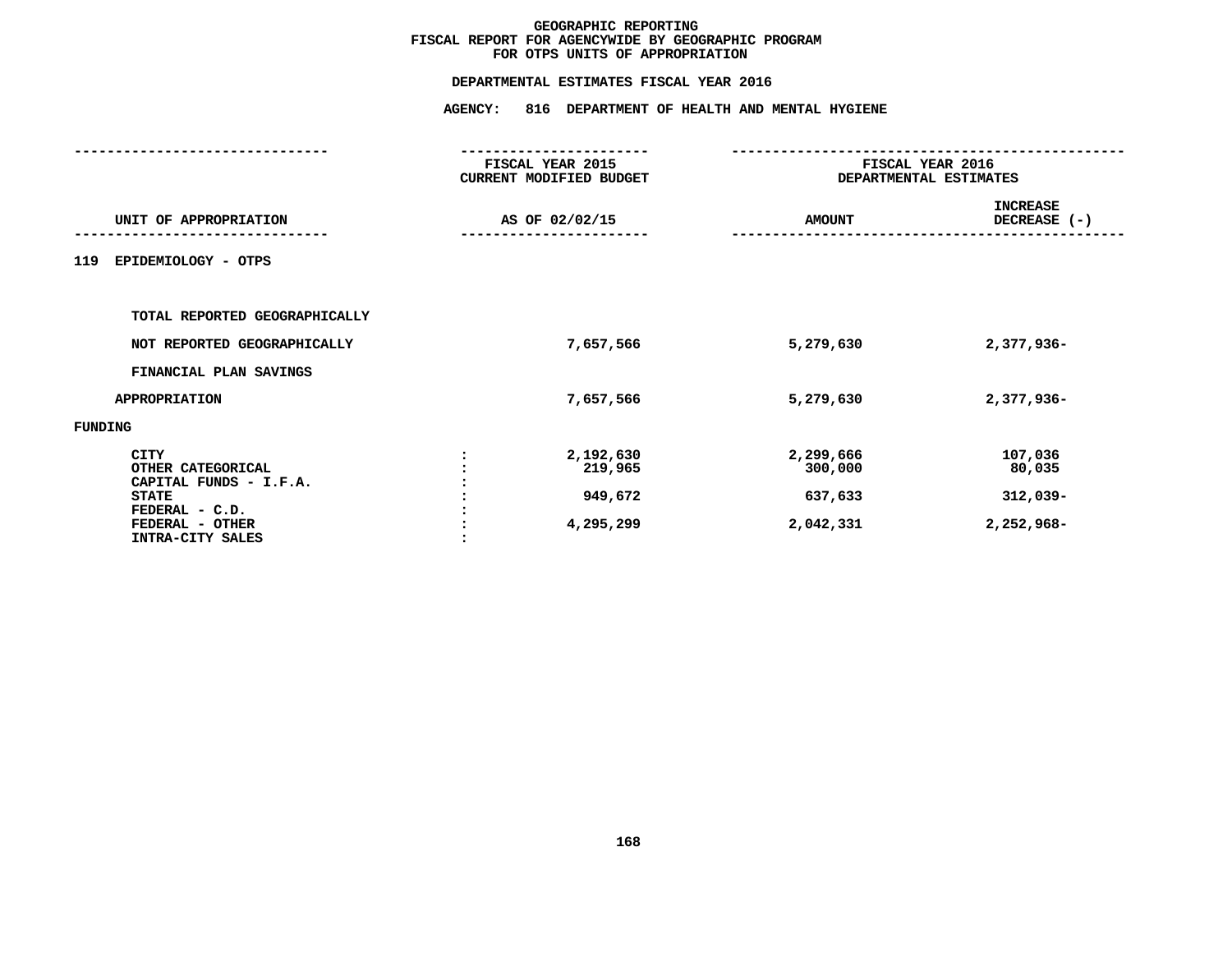|                                                            | <b>AGENCY:</b>                                     | 816 DEPARTMENT OF HEALTH AND MENTAL HYGIENE |                                            |  |  |
|------------------------------------------------------------|----------------------------------------------------|---------------------------------------------|--------------------------------------------|--|--|
|                                                            | FISCAL YEAR 2015<br><b>CURRENT MODIFIED BUDGET</b> |                                             | FISCAL YEAR 2016<br>DEPARTMENTAL ESTIMATES |  |  |
| UNIT OF APPROPRIATION                                      | AS OF 02/02/15                                     | <b>AMOUNT</b>                               | <b>INCREASE</b><br>DECREASE (-)            |  |  |
| <b>MENTAL HEALTH</b><br>120                                |                                                    |                                             |                                            |  |  |
| TOTAL REPORTED GEOGRAPHICALLY                              | 228,707,806                                        | 231,554,325                                 | 2,846,519                                  |  |  |
| NOT REPORTED GEOGRAPHICALLY                                | 7,377,943                                          | 4,081,101                                   | 3,296,842-                                 |  |  |
| FINANCIAL PLAN SAVINGS                                     | 600,000                                            |                                             | $600,000 -$                                |  |  |
| <b>APPROPRIATION</b>                                       | 236,685,749                                        | 235,635,426                                 | 1,050,323-                                 |  |  |
| FUNDING                                                    |                                                    |                                             |                                            |  |  |
| <b>CITY</b><br>OTHER CATEGORICAL<br>CAPITAL FUNDS - I.F.A. | 48,607,671                                         | 47,873,816                                  | $733,855-$                                 |  |  |
| <b>STATE</b><br>FEDERAL - C.D.                             | 169, 147, 476                                      | 169,069,628                                 | 77,848-                                    |  |  |
| FEDERAL - OTHER<br>INTRA-CITY SALES                        | 18,830,602<br>100,000                              | 18,691,982                                  | 138,620-<br>$100,000 -$                    |  |  |
|                                                            |                                                    |                                             |                                            |  |  |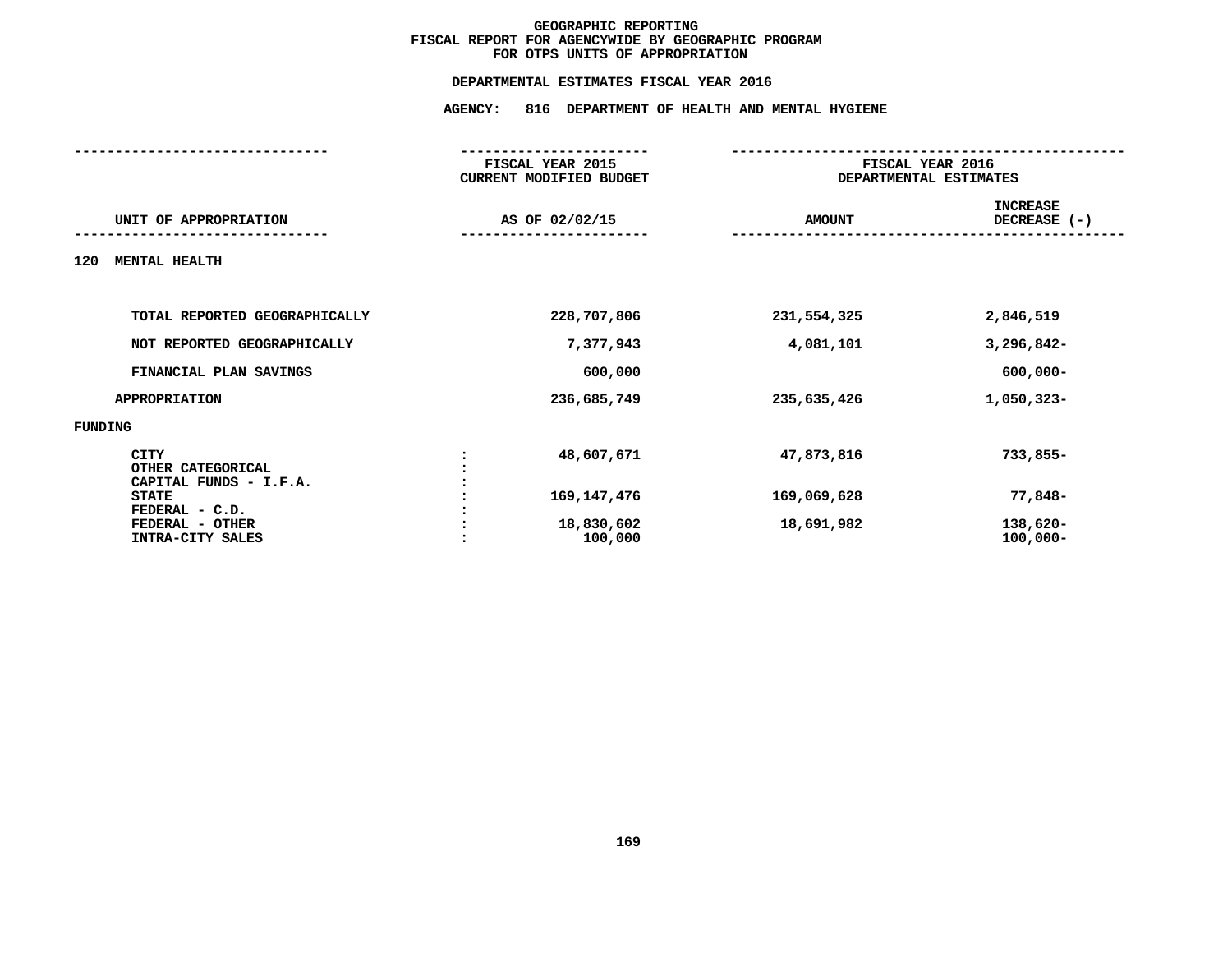|                                                     | FISCAL YEAR 2015<br><b>CURRENT MODIFIED BUDGET</b> | FISCAL YEAR 2016<br>DEPARTMENTAL ESTIMATES |                                 |  |
|-----------------------------------------------------|----------------------------------------------------|--------------------------------------------|---------------------------------|--|
|                                                     |                                                    |                                            |                                 |  |
| UNIT OF APPROPRIATION                               | AS OF 02/02/15                                     | <b>AMOUNT</b>                              | <b>INCREASE</b><br>DECREASE (-) |  |
| MENTAL RETARDATION AND DEVELOPMENTAL DIS<br>121     |                                                    |                                            |                                 |  |
| TOTAL REPORTED GEOGRAPHICALLY                       | 12,096,164                                         | 11,682,994                                 | 413,170-                        |  |
| NOT REPORTED GEOGRAPHICALLY                         | 203,652,385                                        | 202,499,917                                | 1,152,468-                      |  |
| FINANCIAL PLAN SAVINGS                              |                                                    |                                            |                                 |  |
| APPROPRIATION                                       | 215,748,549                                        | 214,182,911                                | 1,565,638-                      |  |
| FUNDING                                             |                                                    |                                            |                                 |  |
| CITY<br>OTHER CATEGORICAL<br>CAPITAL FUNDS - I.F.A. | 100,309,330                                        | 99,071,994                                 | 1,237,336-                      |  |
| <b>STATE</b><br>FEDERAL - C.D.                      | 109,671,823                                        | 109,517,906                                | 153,917-                        |  |
| FEDERAL - OTHER<br>INTRA-CITY SALES                 | 5,767,396                                          | 5,593,011                                  | 174,385-                        |  |
|                                                     |                                                    |                                            |                                 |  |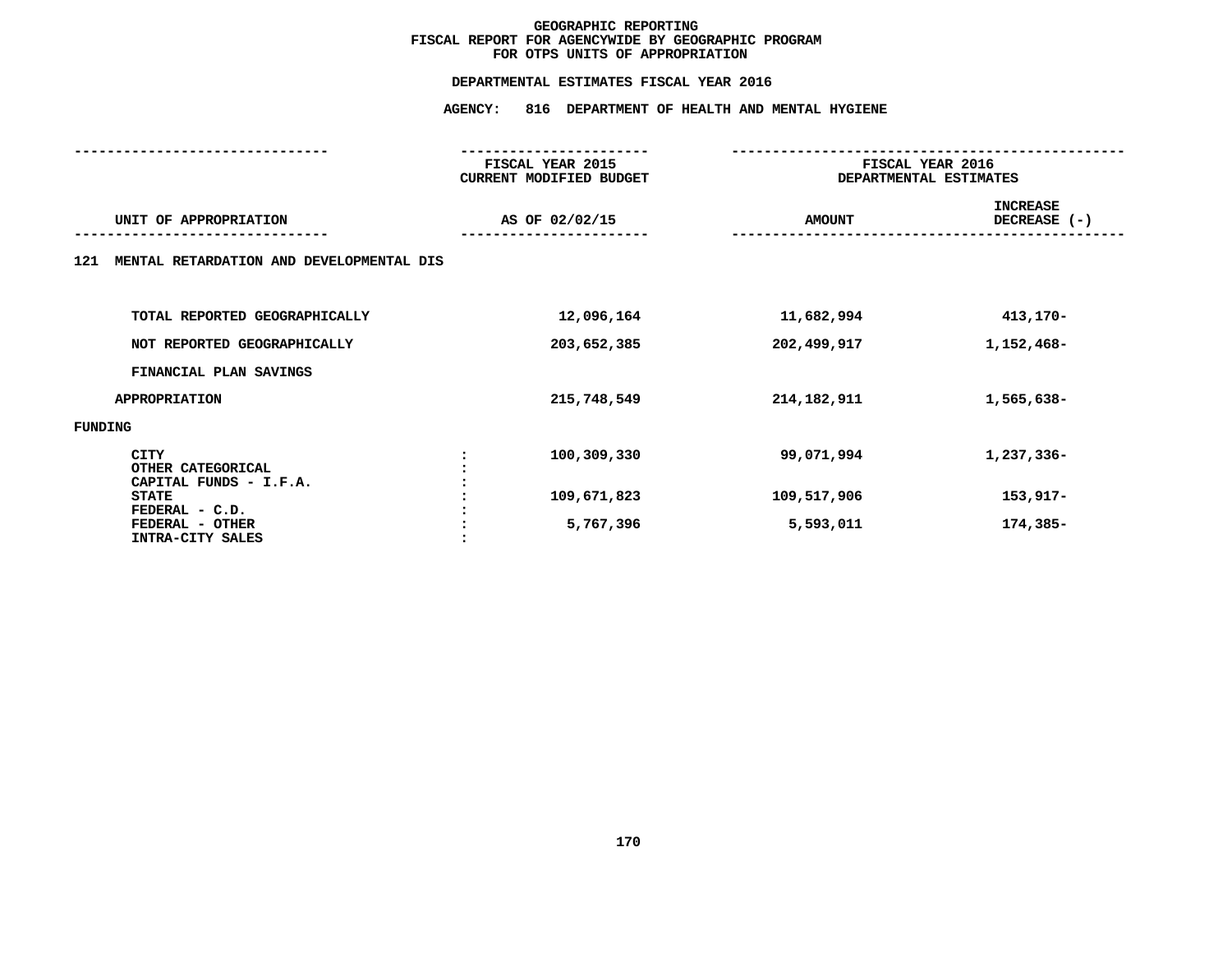|                                                     | FISCAL YEAR 2015<br><b>CURRENT MODIFIED BUDGET</b> | FISCAL YEAR 2016<br>DEPARTMENTAL ESTIMATES |                                 |  |
|-----------------------------------------------------|----------------------------------------------------|--------------------------------------------|---------------------------------|--|
| UNIT OF APPROPRIATION                               | AS OF 02/02/15                                     | <b>AMOUNT</b>                              | <b>INCREASE</b><br>DECREASE (-) |  |
| CHEMICAL DEPENDENCY AND HEALTH PROMOTION<br>122     |                                                    |                                            |                                 |  |
| TOTAL REPORTED GEOGRAPHICALLY                       | 71,201,103                                         | 71,099,967                                 | 101,136-                        |  |
| NOT REPORTED GEOGRAPHICALLY                         | 613,313                                            |                                            | $613,313-$                      |  |
| FINANCIAL PLAN SAVINGS                              |                                                    |                                            |                                 |  |
| <b>APPROPRIATION</b>                                | 71,814,416                                         | 71,099,967                                 | 714,449-                        |  |
| FUNDING                                             |                                                    |                                            |                                 |  |
| CITY<br>OTHER CATEGORICAL<br>CAPITAL FUNDS - I.F.A. | 24,941,120                                         | 24,282,958                                 | 658,162-                        |  |
| <b>STATE</b><br>FEDERAL - C.D.                      | 35,379,393                                         | 35,323,106                                 | $56,287-$                       |  |
| FEDERAL - OTHER<br>INTRA-CITY SALES                 | 11,493,903                                         | 11,493,903                                 |                                 |  |
|                                                     |                                                    |                                            |                                 |  |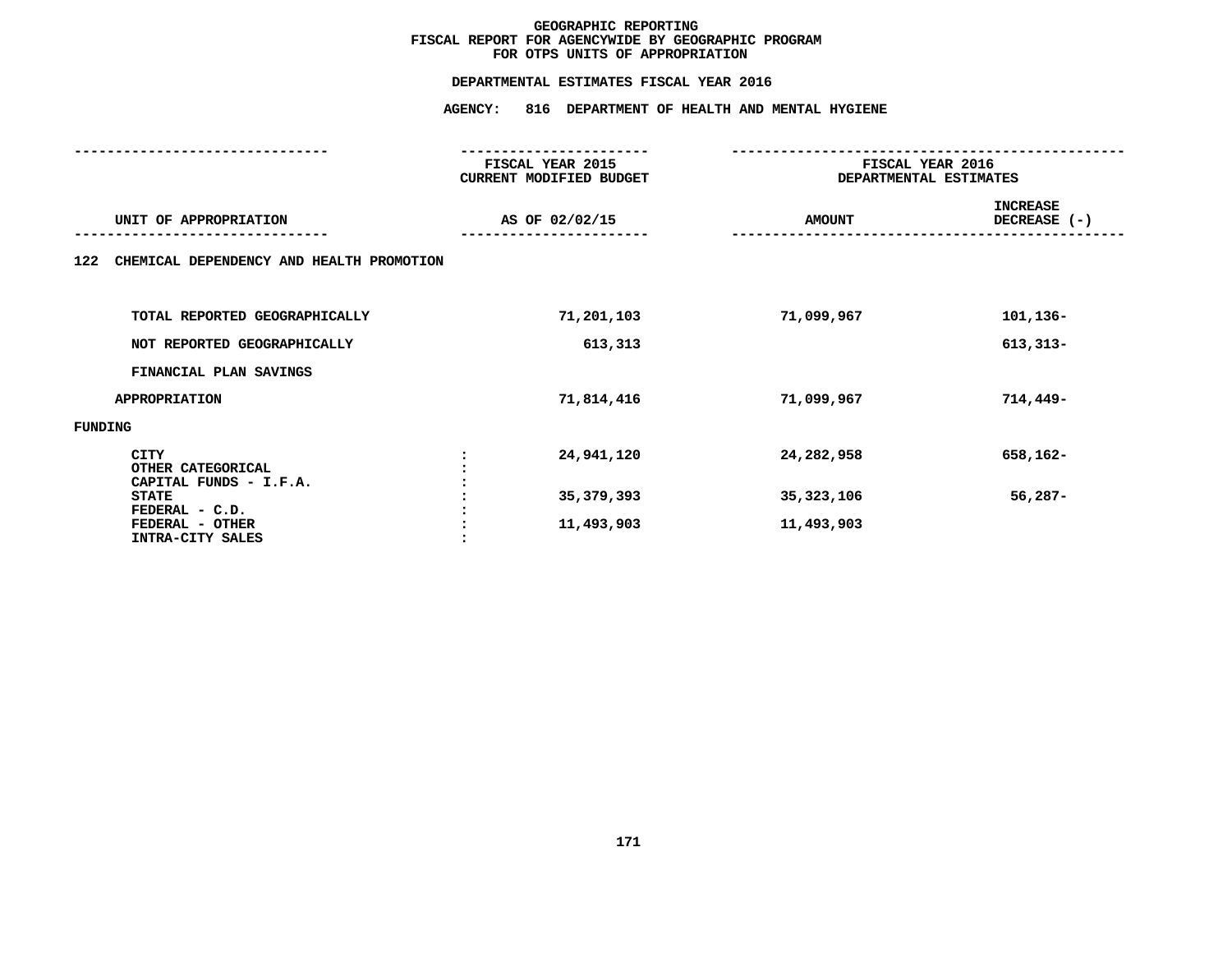# GEOGRAPHIC REPORTING<br>FISCAL REPORT AGENCYWIDE SUMMARY

# **FISCAL REPORT AGENCYWIDE SUMMARY DEPARTMENTAL ESTIMATES FISCAL YEAR <sup>2016</sup>**

### **AGENCY: <sup>816</sup> DEPARTMENT OF HEALTH AND MENTAL HYGIENE**

|                                                    | FISCAL YEAR 2015               | FISCAL YEAR 2016 |                        |
|----------------------------------------------------|--------------------------------|------------------|------------------------|
|                                                    | <b>CURRENT MODIFIED BUDGET</b> |                  | DEPARTMENTAL ESTIMATES |
|                                                    |                                |                  |                        |
|                                                    |                                |                  | <b>INCREASE</b>        |
| UNIT OF APPROPRIATION                              | AS OF 02/02/15                 | <b>AMOUNT</b>    | DECREASE $(-)$         |
|                                                    |                                |                  |                        |
| PS APPROPRIATIONS<br>REGULAR GROSS<br><b>OTHER</b> |                                |                  |                        |
| TOTAL REPORTED GEOGRAPHICALLY                      |                                |                  |                        |
| NOT REPORTED GEOGRAPHICALLY                        | 400,491,074                    | 374,456,998      | 26,034,076-            |
|                                                    |                                |                  |                        |
| OTPS APPROPRIATIONS                                |                                |                  |                        |
| TOTAL REPORTED GEOGRAPHICALLY                      | 312,005,073                    | 314,337,286      | 2,332,213              |
| NOT REPORTED GEOGRAPHICALLY                        | 784,306,638                    | 732,463,432      | 51,843,206-            |
|                                                    |                                |                  |                        |
| FINANCIAL PLAN SAVINGS                             | 11,287,265                     | 26,212,072       | 14,924,807             |
| <b>APPROPRIATIONS</b>                              | 1,508,090,050                  | 1,447,469,788    | $60,620,262 -$         |
|                                                    |                                |                  |                        |
| <b>FUNDING</b>                                     |                                |                  |                        |
| <b>CITY</b>                                        | 676,608,950                    | 692,603,198      | 15,994,248             |
| OTHER CATEGORICAL                                  | 2,843,372                      | 1,243,101        | 1,600,271-             |
| CAPITAL FUNDS - I.F.A.                             |                                |                  |                        |
| <b>STATE</b>                                       | 475,095,706                    | 467,301,558      | 7,794,148-             |
| FEDERAL - C.D.                                     |                                |                  |                        |
| FEDERAL - OTHER                                    | 338,512,505                    | 283, 349, 068    | $55, 163, 437 -$       |
| INTRA-CITY SALES                                   | 15,029,517                     | 2,972,863        | 12,056,654-            |
|                                                    |                                |                  |                        |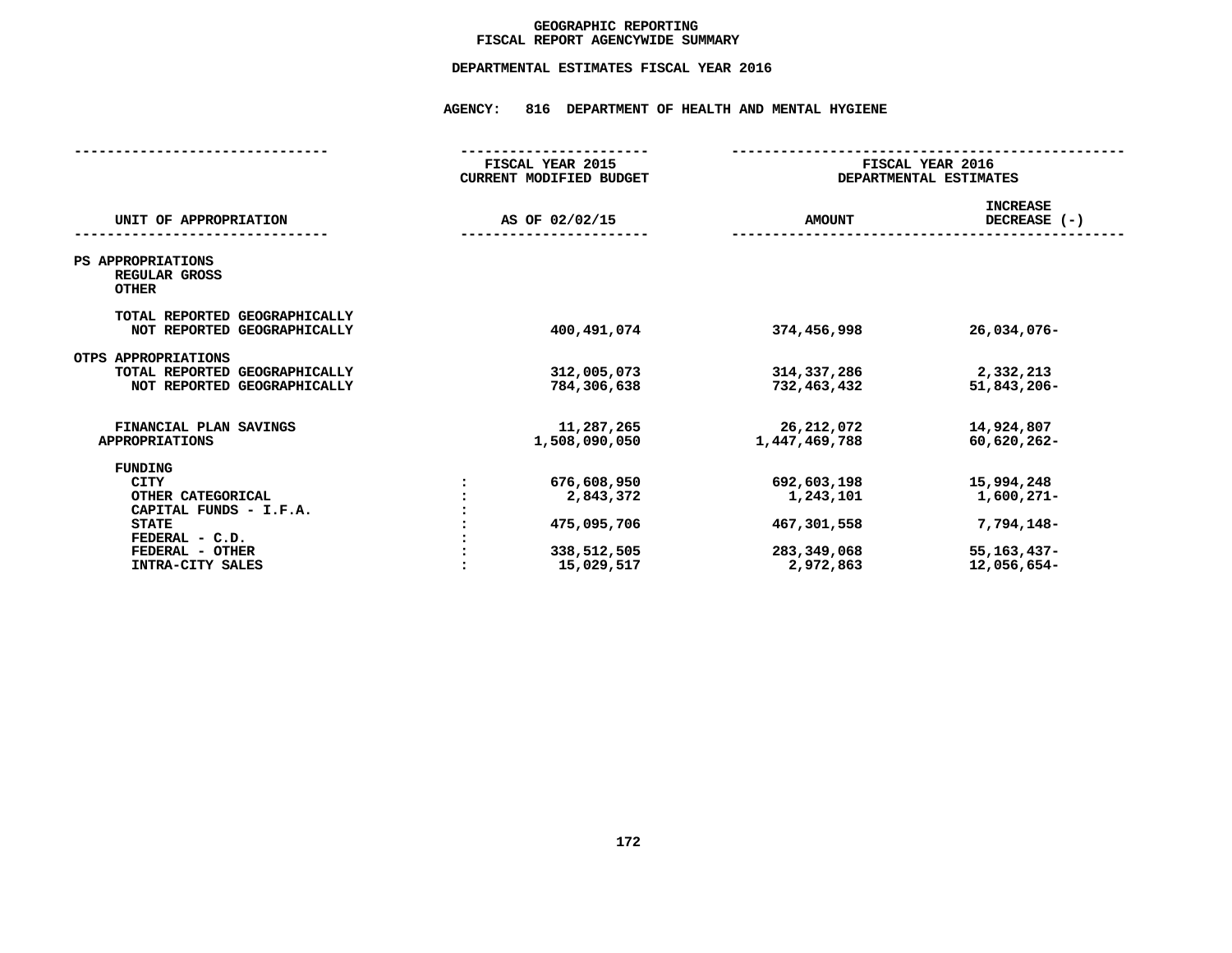**DEPARTMENTAL ESTIMATES FISCAL YEAR <sup>2016</sup>AGENCY <sup>826</sup> DEPARTMENT OF ENVIRONMENTAL PROTECT.**

**BOROUGH**

 **BRONX PROGRAM**

 **SEWER MAINTENANCE UNIT OF APPROPRIATION <sup>003</sup> WATER SUP. & WASTEWATER COLL**

|                               | FISCAL YEAR 2015<br>CURRENT MODIFIED BUDGET |                        |               | FISCAL YEAR 2016<br>DEPARTMENTAL ESTIMATES |                                |
|-------------------------------|---------------------------------------------|------------------------|---------------|--------------------------------------------|--------------------------------|
| LOCAL SERVICE DISTRICT        | AS OF 02/02/15<br><b>AMOUNT</b>             | FULL TIME<br>POSITIONS | <b>AMOUNT</b> | FULL TIME<br>POSITIONS                     | <b>INCREASE</b><br>DECREASE(-) |
| BRONX SEWER MAINT YD BDS 1-12 | 1,638,327                                   | 23                     | 1,641,350     | 23                                         | 3,023                          |
| PROGRAM TOTAL:                | 1,638,327                                   | 23                     | 1,641,350     | 23                                         | 3,023                          |
|                               |                                             |                        |               |                                            |                                |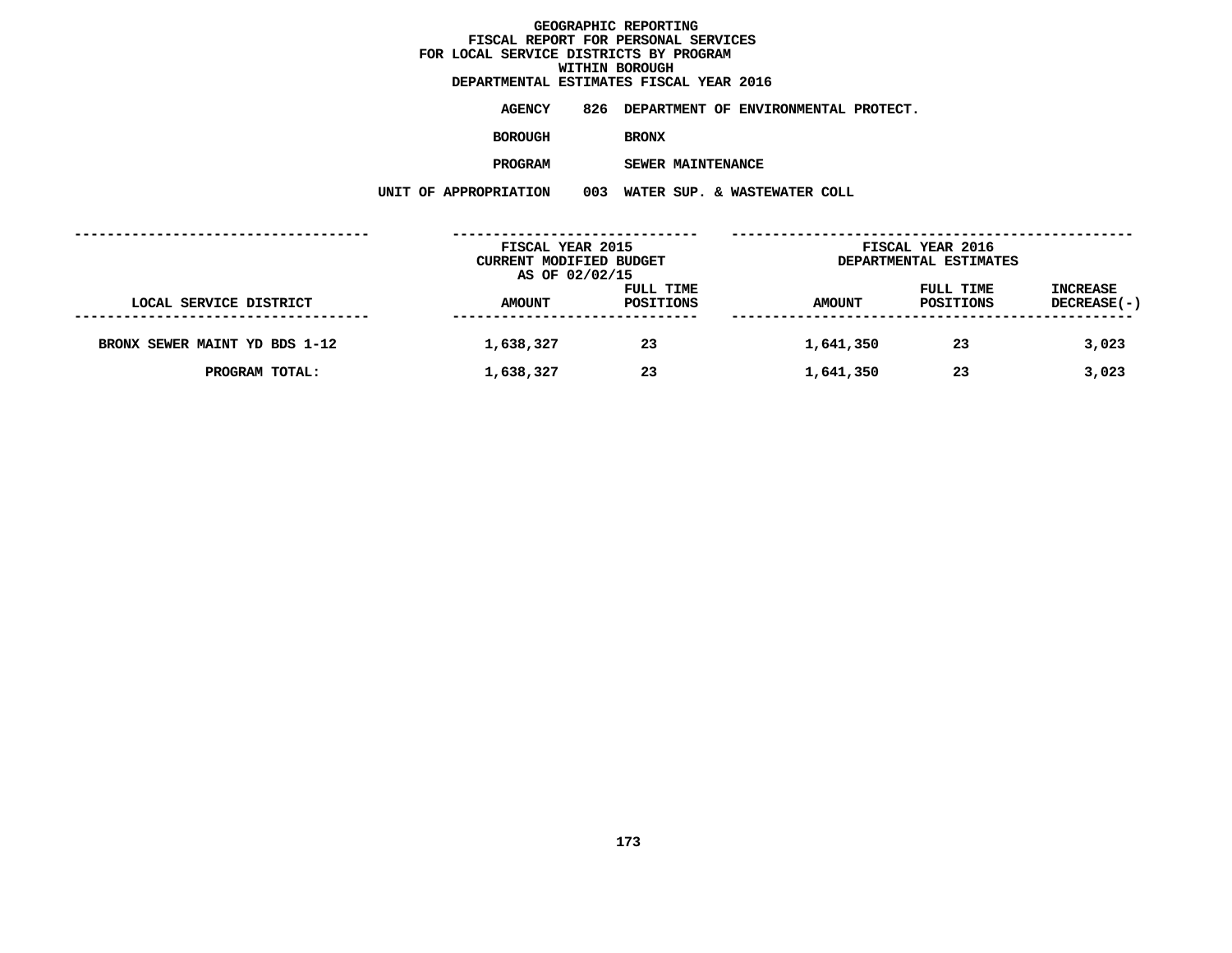**DEPARTMENTAL ESTIMATES FISCAL YEAR <sup>2016</sup>AGENCY <sup>826</sup> DEPARTMENT OF ENVIRONMENTAL PROTECT.**

**BOROUGH**

BRONX<br>WASTEWATER TREATMENT **PROGRAM**

 **WASTEWATER TREATMENT UNIT OF APPROPRIATION <sup>008</sup> WASTEWATER TREATMENT**

|                               | FISCAL YEAR 2015<br>CURRENT MODIFIED BUDGET<br>AS OF 02/02/15<br>FULL TIME |           | FISCAL YEAR 2016       |                       |             |  |
|-------------------------------|----------------------------------------------------------------------------|-----------|------------------------|-----------------------|-------------|--|
|                               |                                                                            |           | DEPARTMENTAL ESTIMATES |                       |             |  |
|                               |                                                                            |           |                        | INCREASE<br>FULL TIME |             |  |
| LOCAL SERVICE DISTRICT        | <b>AMOUNT</b>                                                              | POSITIONS | <b>AMOUNT</b>          | POSITIONS             | DECREASE(-) |  |
|                               |                                                                            |           |                        |                       |             |  |
| HUNTS PT WAT POLLUT CON PLANT | 7,756,689                                                                  | 99        | 7,756,576              | 99                    | $113 -$     |  |
| PROGRAM TOTAL:                | 7,756,689                                                                  | 99        | 7,756,576              | 99                    | $113 -$     |  |
|                               |                                                                            |           |                        |                       |             |  |
|                               |                                                                            |           |                        |                       |             |  |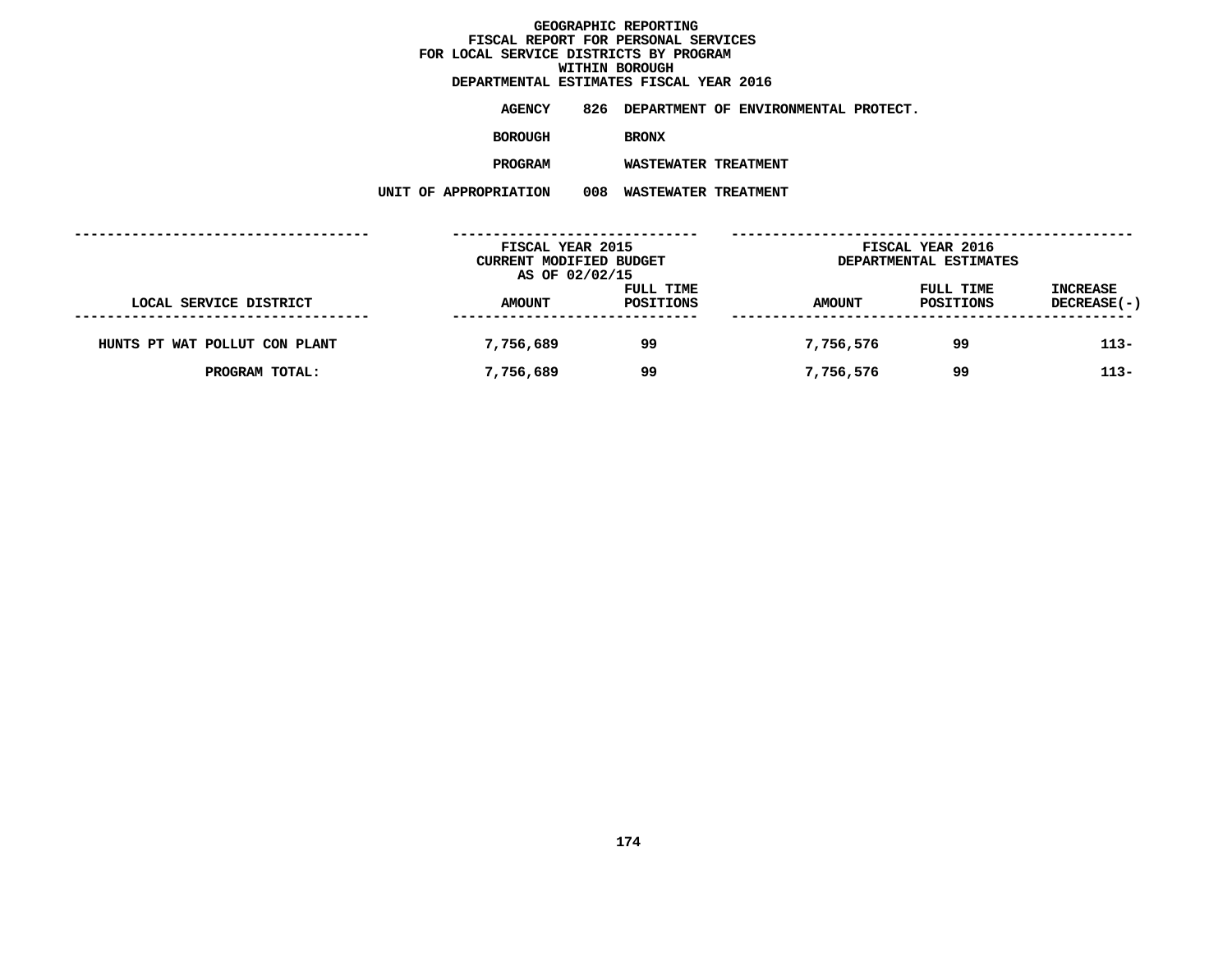**DEPARTMENTAL ESTIMATES FISCAL YEAR <sup>2016</sup>AGENCY <sup>826</sup> DEPARTMENT OF ENVIRONMENTAL PROTECT.**

**BOROUGH**

BRONX<br>WATER SUPPLY **PROGRAM**

 **WATER SUPPLY UNIT OF APPROPRIATION <sup>003</sup> WATER SUP. & WASTEWATER COLL**

| LOCAL SERVICE DISTRICT    | FISCAL YEAR 2015<br>CURRENT MODIFIED BUDGET<br>AS OF 02/02/15 |                        | FISCAL YEAR 2016<br>DEPARTMENTAL ESTIMATES |                        |                                |
|---------------------------|---------------------------------------------------------------|------------------------|--------------------------------------------|------------------------|--------------------------------|
|                           | <b>AMOUNT</b>                                                 | FULL TIME<br>POSITIONS | <b>AMOUNT</b>                              | FULL TIME<br>POSITIONS | INCREASE<br><b>DECREASE(-)</b> |
| <b>BRONX WATER SUPPLY</b> | 4,642,042                                                     | 49                     | 4,662,989                                  | 49                     | 20,947                         |
| PROGRAM TOTAL:            | 4,642,042                                                     | 49                     | 4,662,989                                  | 49                     | 20,947                         |
| SUB BOROUGH TOTAL:        | 14,037,058                                                    | 171                    | 14,060,915                                 | 171                    | 23,857                         |
| BOROUGH TOTAL:            | 14,037,058                                                    | 171                    | 14,060,915                                 | 171                    | 23,857                         |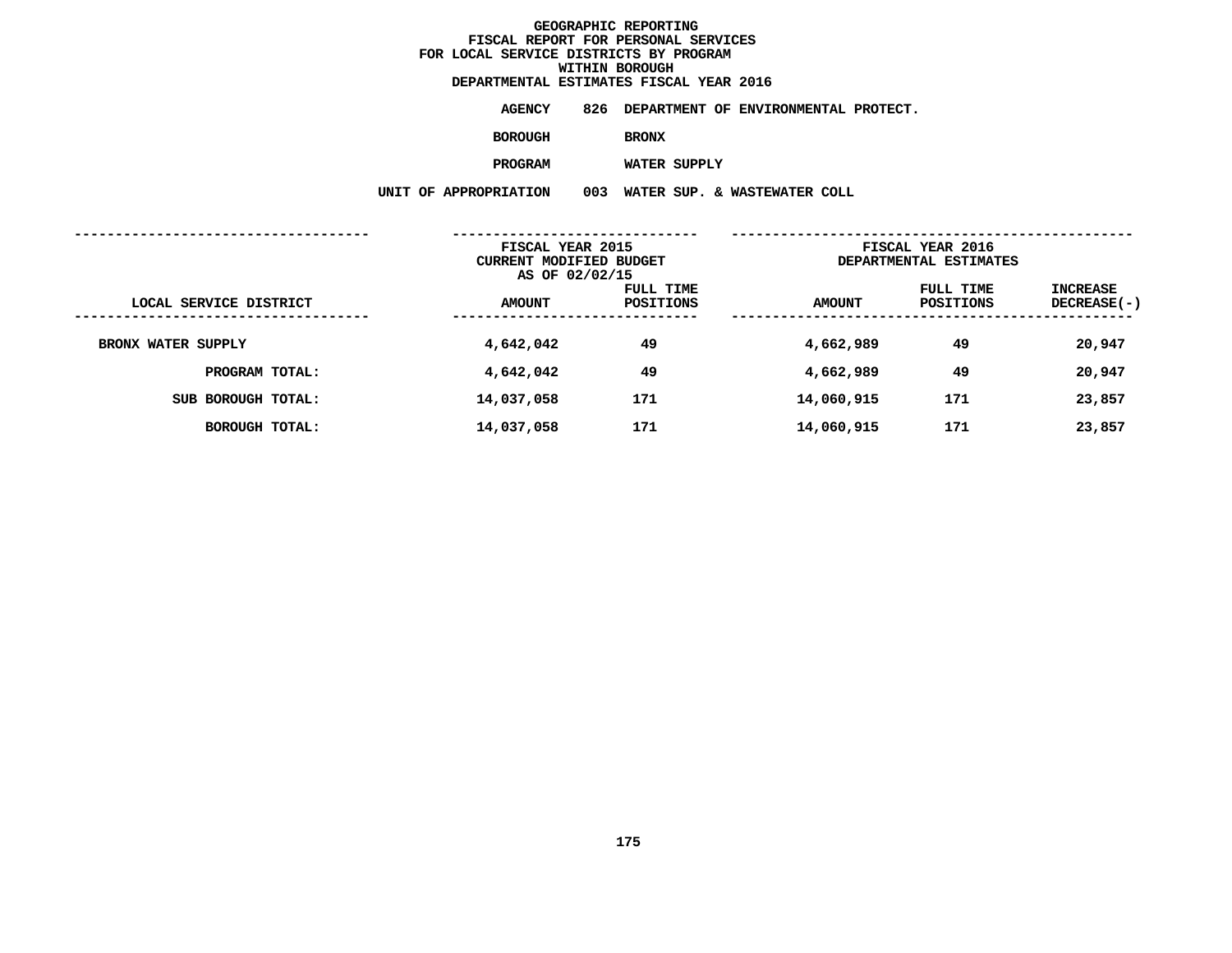# **DEPARTMENTAL ESTIMATES FISCAL YEAR <sup>2016</sup>**

**AGENCY <sup>826</sup> DEPARTMENT OF ENVIRONMENTAL PROTECT.**

**BOROUGH**

 **BROOKLYN PROGRAM**

 **SEWER MAINTENANCE UNIT OF APPROPRIATION <sup>003</sup> WATER SUP. & WASTEWATER COLL**

|                                                                    | FISCAL YEAR 2015<br>CURRENT MODIFIED BUDGET<br>AS OF 02/02/15 |                  | FISCAL YEAR 2016       |           |                |  |
|--------------------------------------------------------------------|---------------------------------------------------------------|------------------|------------------------|-----------|----------------|--|
|                                                                    |                                                               |                  | DEPARTMENTAL ESTIMATES |           |                |  |
|                                                                    |                                                               |                  |                        |           |                |  |
|                                                                    |                                                               | <b>FULL TIME</b> |                        | FULL TIME | INCREASE       |  |
| LOCAL SERVICE DISTRICT                                             | AMOUNT                                                        | POSITIONS        | <b>AMOUNT</b>          | POSITIONS | DECREASE(-)    |  |
| BK SEWER MNT YD BOS1-4,6-10,17<br>BK SEWER MNT YD BDS 5, 11-16, 18 | 1,214,359<br>1,429,273                                        | 20<br>24         | 1,221,825<br>1,436,839 | 20<br>24  | 7,466<br>7,566 |  |
| PROGRAM TOTAL:                                                     | 2,643,632                                                     | 44               | 2,658,664              | 44        | 15,032         |  |
|                                                                    |                                                               |                  |                        |           |                |  |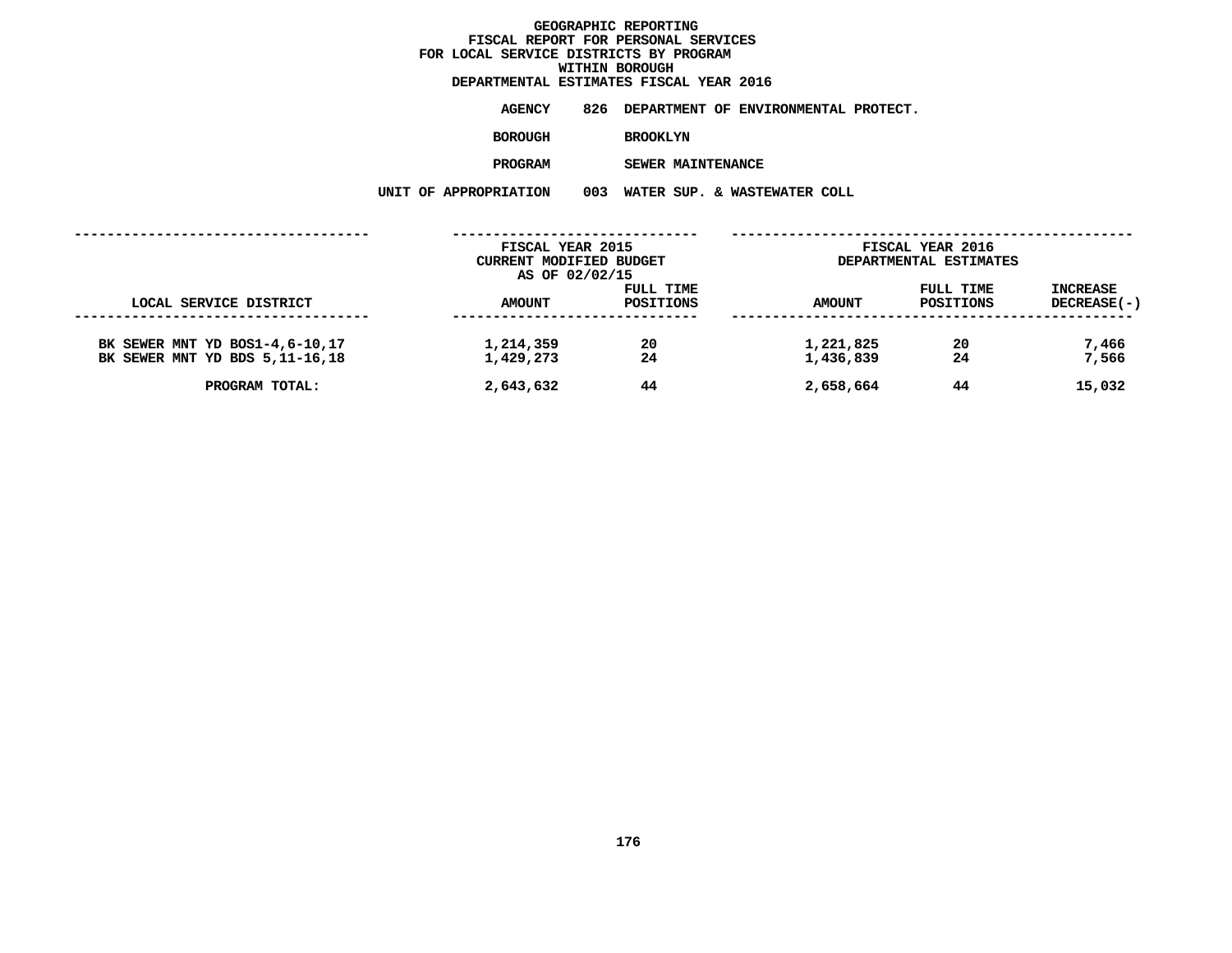# **DEPARTMENTAL ESTIMATES FISCAL YEAR <sup>2016</sup>**

**AGENCY <sup>826</sup> DEPARTMENT OF ENVIRONMENTAL PROTECT.**

**BOROUGH**

BROOKLYN<br>WASTEWATER TREATMENT

**PROGRAM**

 **WASTEWATER TREATMENT UNIT OF APPROPRIATION <sup>008</sup> WASTEWATER TREATMENT**

| LOCAL SERVICE DISTRICT         | FISCAL YEAR 2015<br>CURRENT MODIFIED BUDGET<br>AS OF 02/02/15 |                        | FISCAL YEAR 2016<br>DEPARTMENTAL ESTIMATES |                        |                           |
|--------------------------------|---------------------------------------------------------------|------------------------|--------------------------------------------|------------------------|---------------------------|
|                                | <b>AMOUNT</b>                                                 | FULL TIME<br>POSITIONS | <b>AMOUNT</b>                              | FULL TIME<br>POSITIONS | INCREASE<br>$DECREASE(-)$ |
| CON ISL WAT POLLUT CON PLANT   | 6,085,780                                                     | 71                     | 6,085,902                                  | 71                     | 122                       |
| OWLS HEAD WAT POLLUT CON PLANT | 5,426,500                                                     | 65                     | 5,427,971                                  | 65                     | 1,471                     |
| NEWTOWN CREEK WA POLL CON PLAN | 9,476,791                                                     | 122                    | 9,477,708                                  | 122                    | 917                       |
| 26 WARD WAT POLLUT CON PLANT   | 7,575,068                                                     | 93                     | 7,575,012                                  | 93                     | $56 -$                    |
| RED HOOK WAT POLL CON PLANT    | 5,205,494                                                     | 54                     | 5,205,327                                  | 54                     | $167 -$                   |
| PROGRAM TOTAL:                 | 33,769,633                                                    | 405                    | 33,771,920                                 | 405                    | 2,287                     |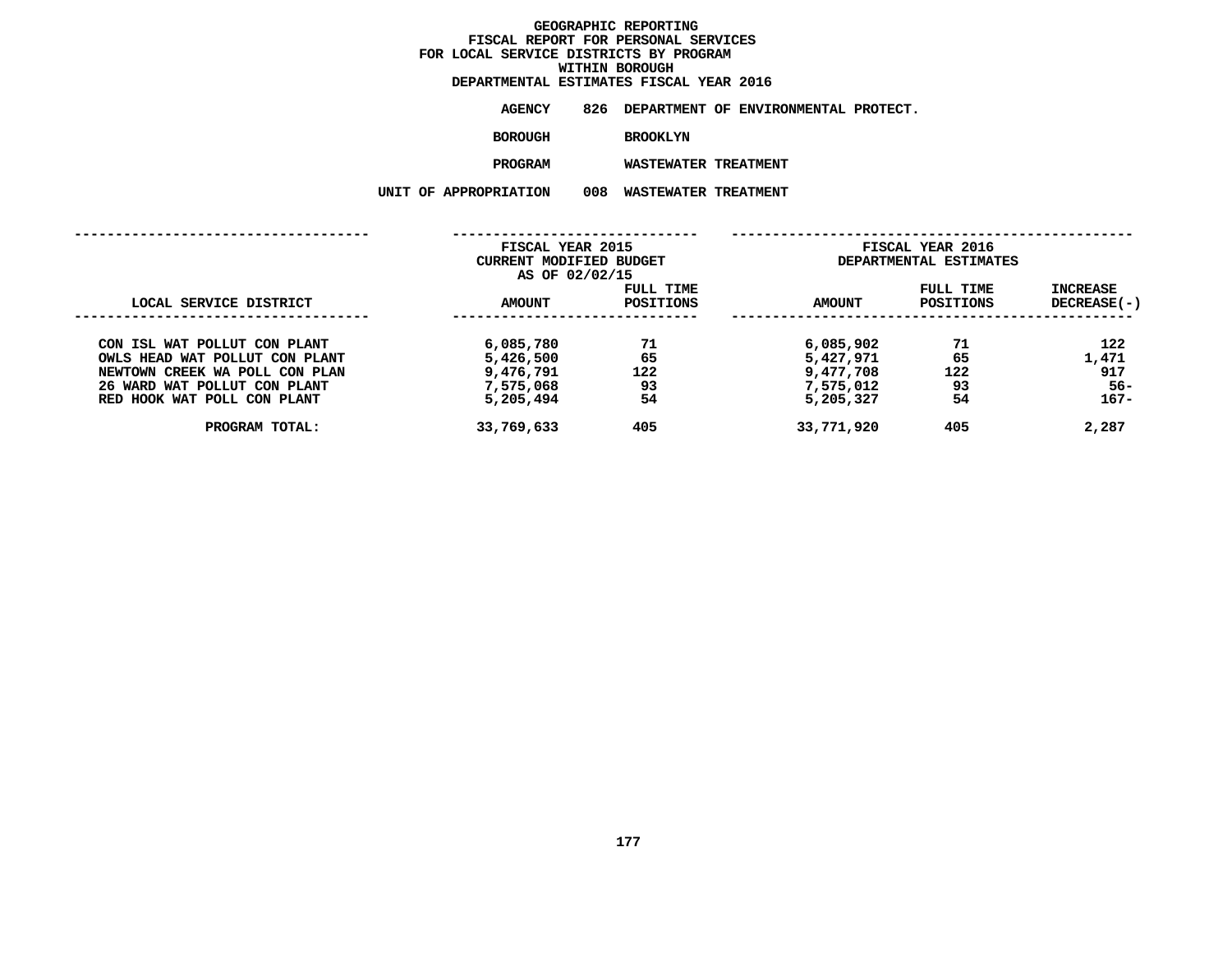**DEPARTMENTAL ESTIMATES FISCAL YEAR <sup>2016</sup>**

**AGENCY <sup>826</sup> DEPARTMENT OF ENVIRONMENTAL PROTECT.**

**BOROUGH**

 **BROOKLYN PROGRAM**

 **WATER SUPPLY UNIT OF APPROPRIATION <sup>003</sup> WATER SUP. & WASTEWATER COLL**

|                        | FISCAL YEAR 2015<br>CURRENT MODIFIED BUDGET<br>AS OF 02/02/15 |                        | FISCAL YEAR 2016<br>DEPARTMENTAL ESTIMATES |                        |                                |
|------------------------|---------------------------------------------------------------|------------------------|--------------------------------------------|------------------------|--------------------------------|
| LOCAL SERVICE DISTRICT | <b>AMOUNT</b>                                                 | FULL TIME<br>POSITIONS | <b>AMOUNT</b>                              | FULL TIME<br>POSITIONS | INCREASE<br><b>DECREASE(-)</b> |
| BROOKLYN WATER SUPPLY  | 7,578,265                                                     | 106                    | 7,610,850                                  | 106                    | 32,585                         |
| PROGRAM TOTAL:         | 7,578,265                                                     | 106                    | 7,610,850                                  | 106                    | 32,585                         |
| SUB BOROUGH TOTAL:     | 43,991,530                                                    | 555                    | 44,041,434                                 | 555                    | 49,904                         |
| <b>BOROUGH TOTAL:</b>  | 43,991,530                                                    | 555                    | 44,041,434                                 | 555                    | 49,904                         |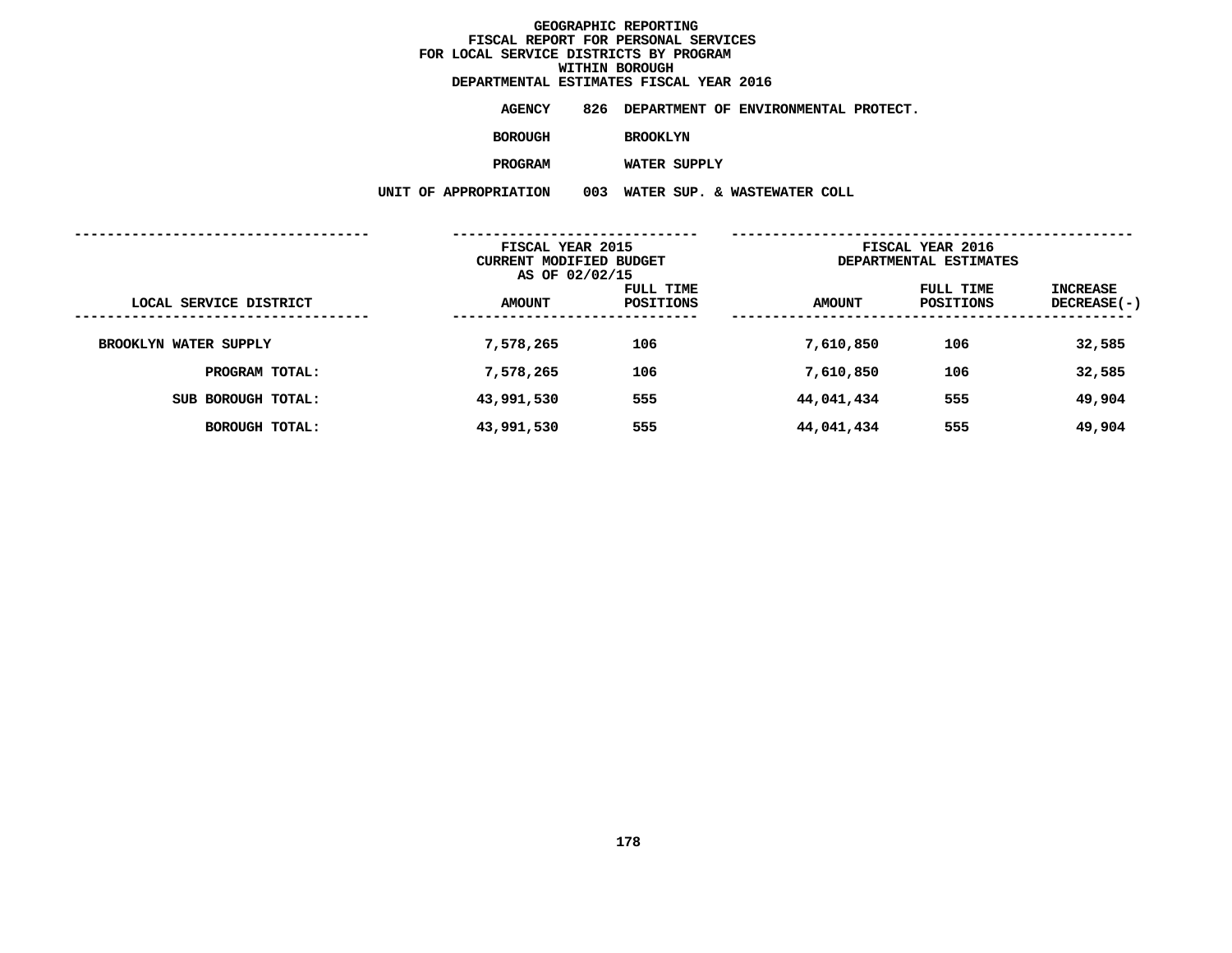**DEPARTMENTAL ESTIMATES FISCAL YEAR <sup>2016</sup>AGENCY <sup>826</sup> DEPARTMENT OF ENVIRONMENTAL PROTECT.**

**BOROUGH**

 **MANHATTAN PROGRAM**

 **SEWER MAINTENANCE UNIT OF APPROPRIATION <sup>003</sup> WATER SUP. & WASTEWATER COLL**

|                              | FISCAL YEAR 2015<br>CURRENT MODIFIED BUDGET<br>AS OF 02/02/15 |                        | FISCAL YEAR 2016 |                        |                         |  |
|------------------------------|---------------------------------------------------------------|------------------------|------------------|------------------------|-------------------------|--|
|                              |                                                               |                        |                  | DEPARTMENTAL ESTIMATES |                         |  |
| LOCAL SERVICE DISTRICT       | <b>AMOUNT</b>                                                 | FULL TIME<br>POSITIONS | <b>AMOUNT</b>    | FULL TIME<br>POSITIONS | INCREASE<br>DECREASE(-) |  |
| MANH SEWER MAINT YD BDS 1-12 | 1,485,741                                                     | 19                     | 1,489,440        | 19                     | 3,699                   |  |
| PROGRAM TOTAL:               | 1,485,741                                                     | 19                     | 1,489,440        | 19                     | 3,699                   |  |
|                              |                                                               |                        |                  |                        |                         |  |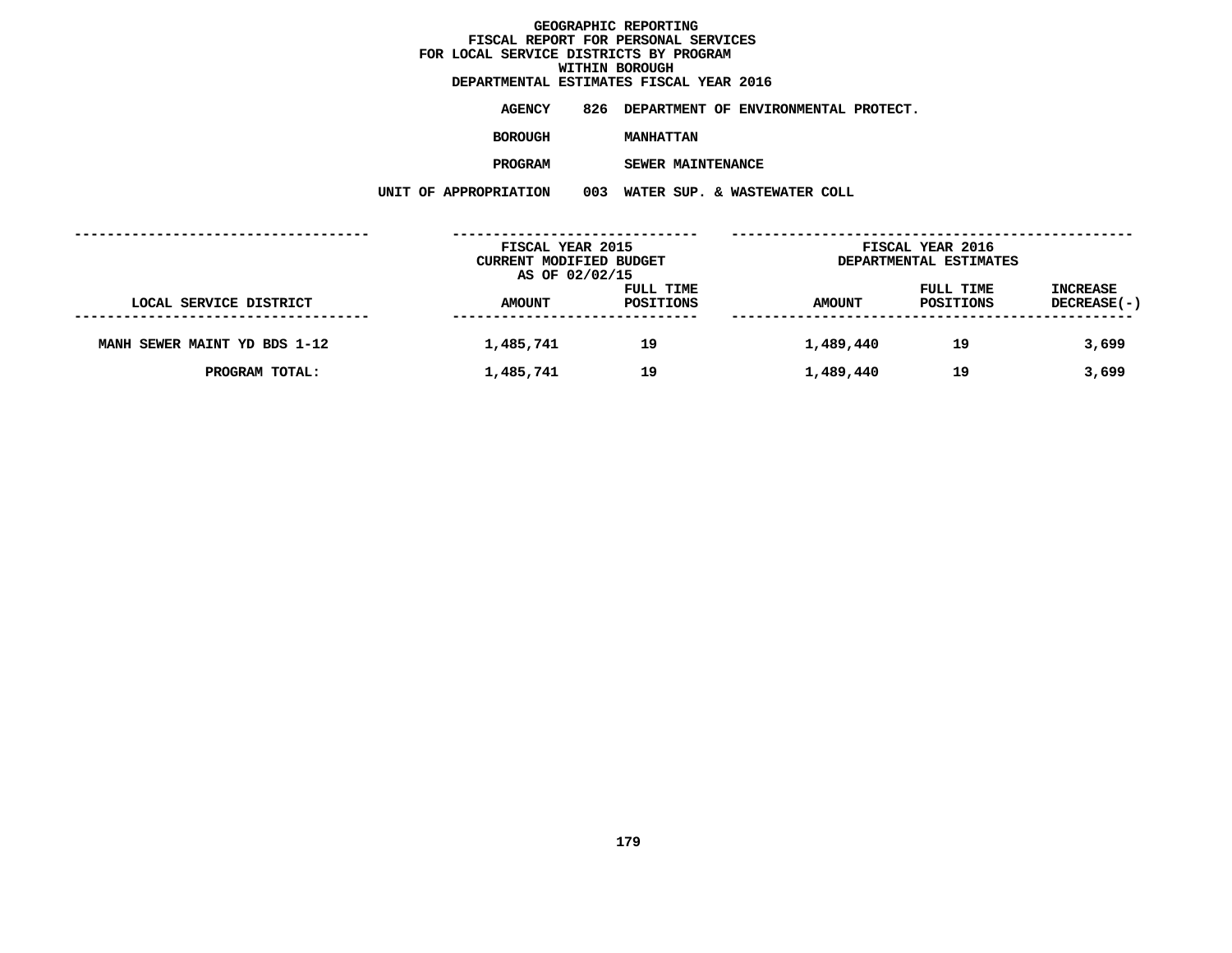**DEPARTMENTAL ESTIMATES FISCAL YEAR <sup>2016</sup>AGENCY <sup>826</sup> DEPARTMENT OF ENVIRONMENTAL PROTECT.**

**BOROUGH**

MANHATTAN<br>WASTEWATER TREATMENT **PROGRAM**

 **WASTEWATER TREATMENT UNIT OF APPROPRIATION <sup>008</sup> WASTEWATER TREATMENT**

| FISCAL YEAR 2015<br>CURRENT MODIFIED BUDGET |                        | FISCAL YEAR 2016<br>DEPARTMENTAL ESTIMATES |                        |                                       |
|---------------------------------------------|------------------------|--------------------------------------------|------------------------|---------------------------------------|
| <b>AMOUNT</b>                               | FULL TIME<br>POSITIONS | <b>AMOUNT</b>                              | FULL TIME<br>POSITIONS | <b>INCREASE</b><br><b>DECREASE(-)</b> |
| 10,771,573<br>8,594,203                     | 125<br>108             | 10,771,474<br>8,595,304                    | 125<br>108             | $99 -$<br>1,101                       |
| 19,365,776                                  | 233                    | 19,366,778                                 | 233                    | 1,002                                 |
|                                             |                        | AS OF 02/02/15                             |                        |                                       |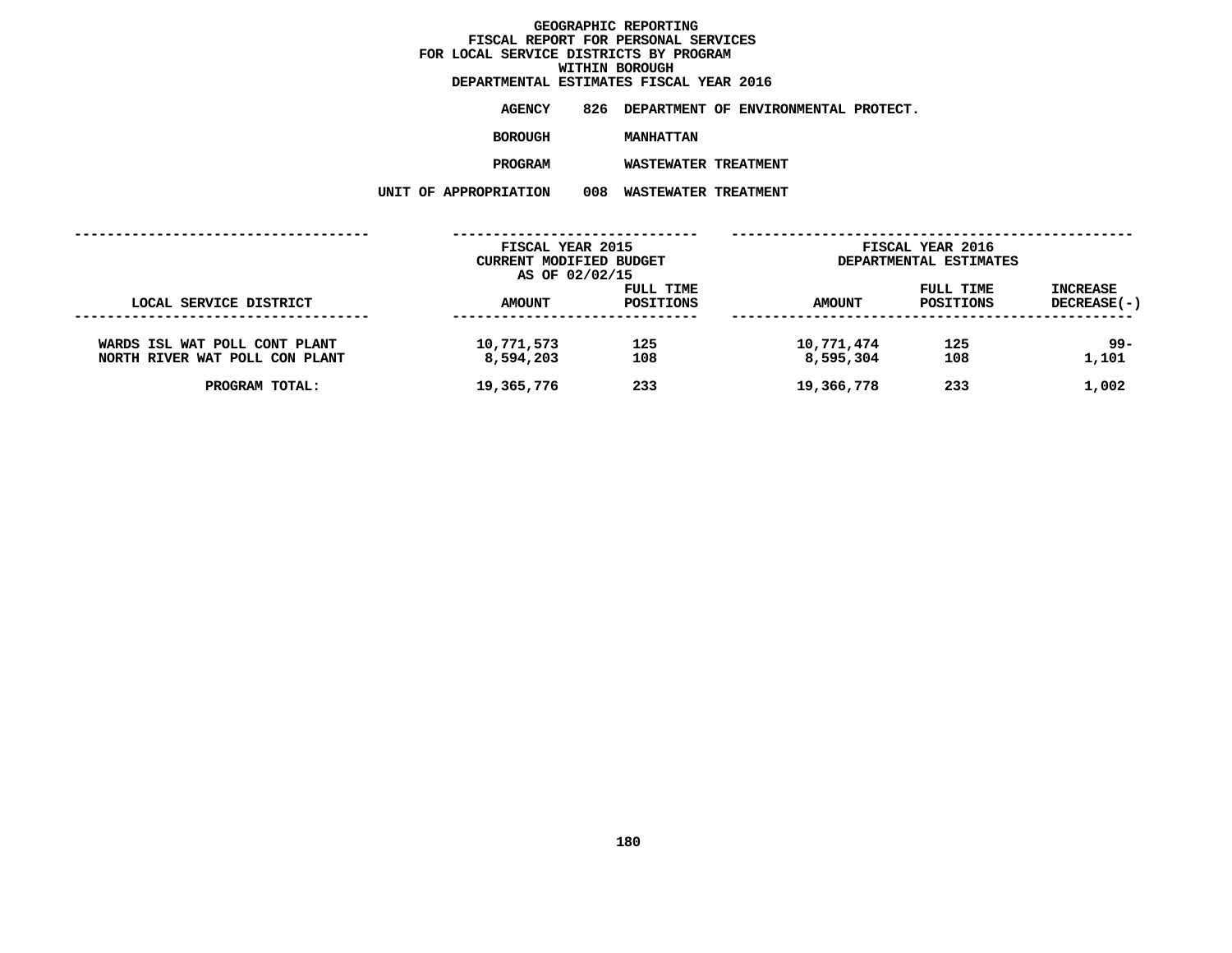**DEPARTMENTAL ESTIMATES FISCAL YEAR <sup>2016</sup>AGENCY <sup>826</sup> DEPARTMENT OF ENVIRONMENTAL PROTECT.**

**BOROUGH**

MANHATTAN<br>WATER SUPPLY

**PROGRAM**

 **WATER SUPPLY UNIT OF APPROPRIATION <sup>003</sup> WATER SUP. & WASTEWATER COLL**

|                        | FISCAL YEAR 2015<br>CURRENT MODIFIED BUDGET<br>AS OF 02/02/15 |                        | FISCAL YEAR 2016<br>DEPARTMENTAL ESTIMATES |                        |                                |
|------------------------|---------------------------------------------------------------|------------------------|--------------------------------------------|------------------------|--------------------------------|
| LOCAL SERVICE DISTRICT | <b>AMOUNT</b>                                                 | FULL TIME<br>POSITIONS | <b>AMOUNT</b>                              | FULL TIME<br>POSITIONS | INCREASE<br><b>DECREASE(-)</b> |
| MANHATTAN WATER SUPPLY | 7,660,790                                                     | 99                     | 7,694,484                                  | 99                     | 33,694                         |
| PROGRAM TOTAL:         | 7,660,790                                                     | 99                     | 7,694,484                                  | 99                     | 33,694                         |
| SUB BOROUGH TOTAL:     | 28,512,307                                                    | 351                    | 28,550,702                                 | 351                    | 38,395                         |
| <b>BOROUGH TOTAL:</b>  | 28,512,307                                                    | 351                    | 28,550,702                                 | 351                    | 38,395                         |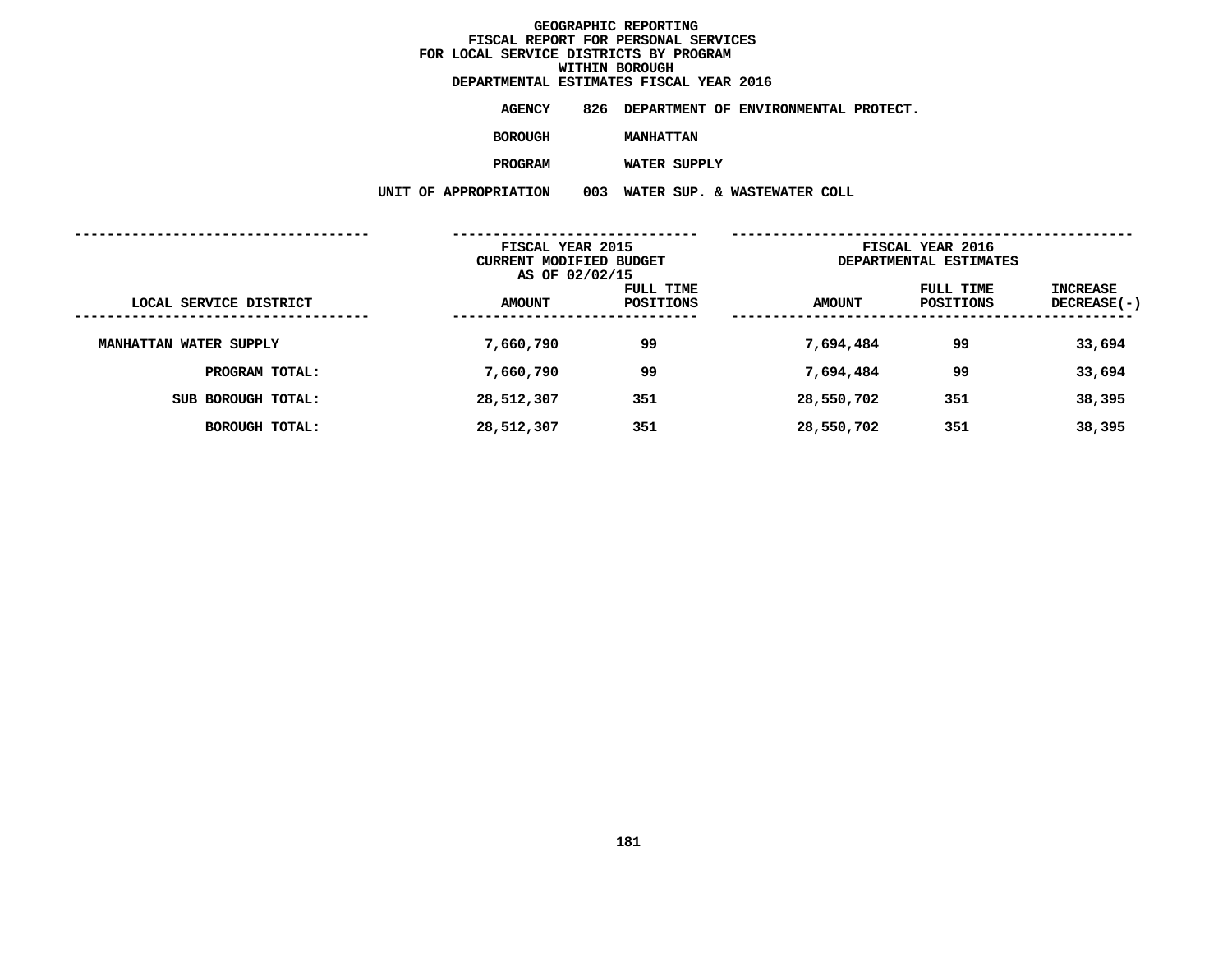# **DEPARTMENTAL ESTIMATES FISCAL YEAR <sup>2016</sup>**

**AGENCY <sup>826</sup> DEPARTMENT OF ENVIRONMENTAL PROTECT.**

**BOROUGH**

QUEENS<br>SEWER MAINTENANCE **PROGRAM**

 **SEWER MAINTENANCE UNIT OF APPROPRIATION <sup>003</sup> WATER SUP. & WASTEWATER COLL**

| <b>INCREASE</b> |
|-----------------|
| DECREASE(-)     |
|                 |
| 6,340           |
| 8,456           |
| 14,796          |
|                 |
|                 |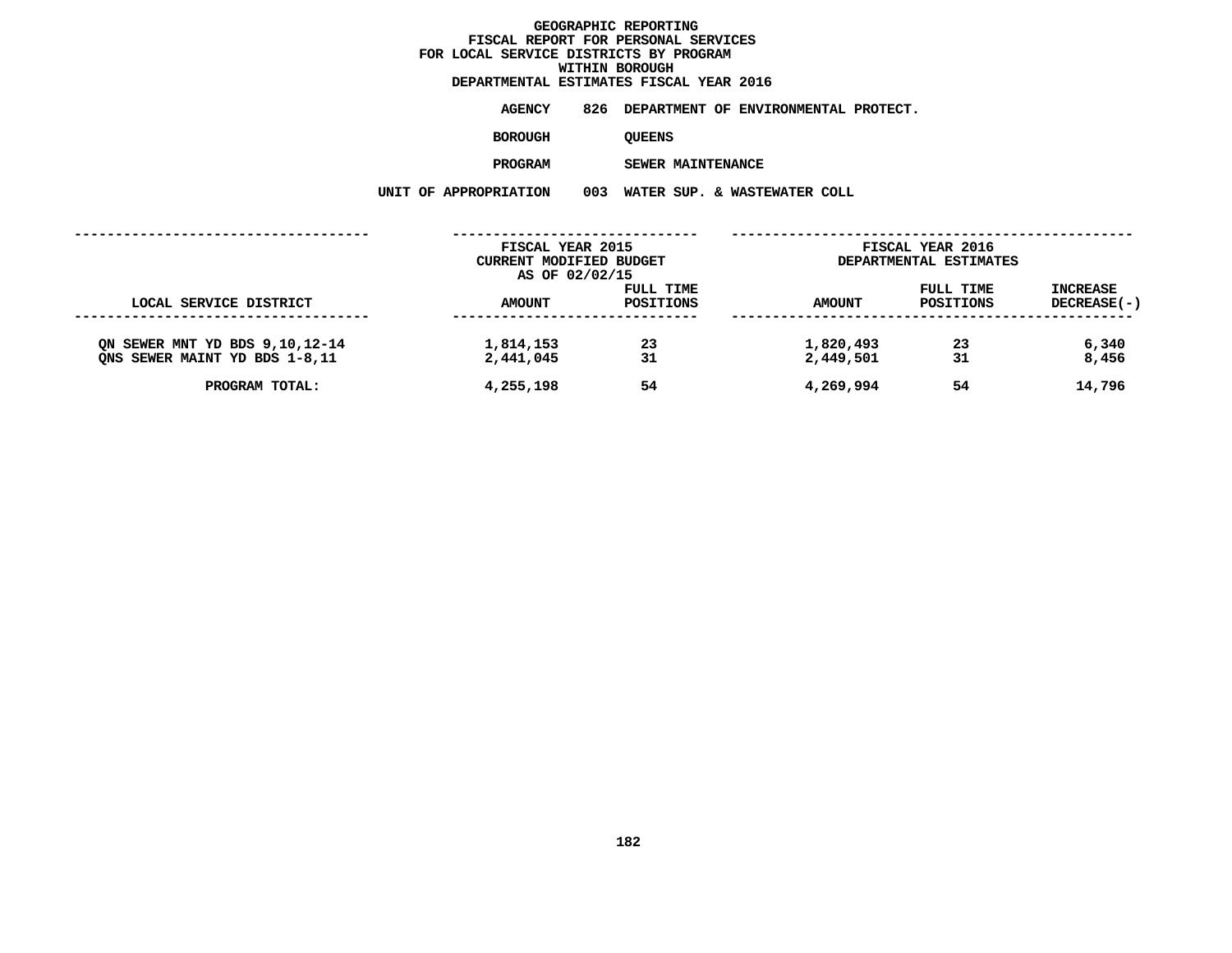**DEPARTMENTAL ESTIMATES FISCAL YEAR <sup>2016</sup>**

**AGENCY <sup>826</sup> DEPARTMENT OF ENVIRONMENTAL PROTECT.**

**BOROUGH**

QUEENS<br>WASTEWATER TREATMENT **PROGRAM**

 **WASTEWATER TREATMENT UNIT OF APPROPRIATION <sup>008</sup> WASTEWATER TREATMENT**

| FISCAL YEAR 2015<br>CURRENT MODIFIED BUDGET |                        | FISCAL YEAR 2016<br>DEPARTMENTAL ESTIMATES |                        |                           |
|---------------------------------------------|------------------------|--------------------------------------------|------------------------|---------------------------|
| <b>AMOUNT</b>                               | FULL TIME<br>POSITIONS | <b>AMOUNT</b>                              | FULL TIME<br>POSITIONS | INCREASE<br>$DECREASE(-)$ |
| 6,559,035                                   | 78                     | 6,559,355                                  | 78                     | 320<br>$503 -$            |
| 5,822,884                                   | 64                     | 5,823,900                                  | 64                     | 1,016<br>467              |
| 22,201,893                                  | 257                    | 22,203,193                                 | 257                    | 1,300                     |
|                                             | 3,588,324<br>6,231,650 | AS OF 02/02/15<br>45<br>70                 | 3,587,821<br>6,232,117 | 45<br>70                  |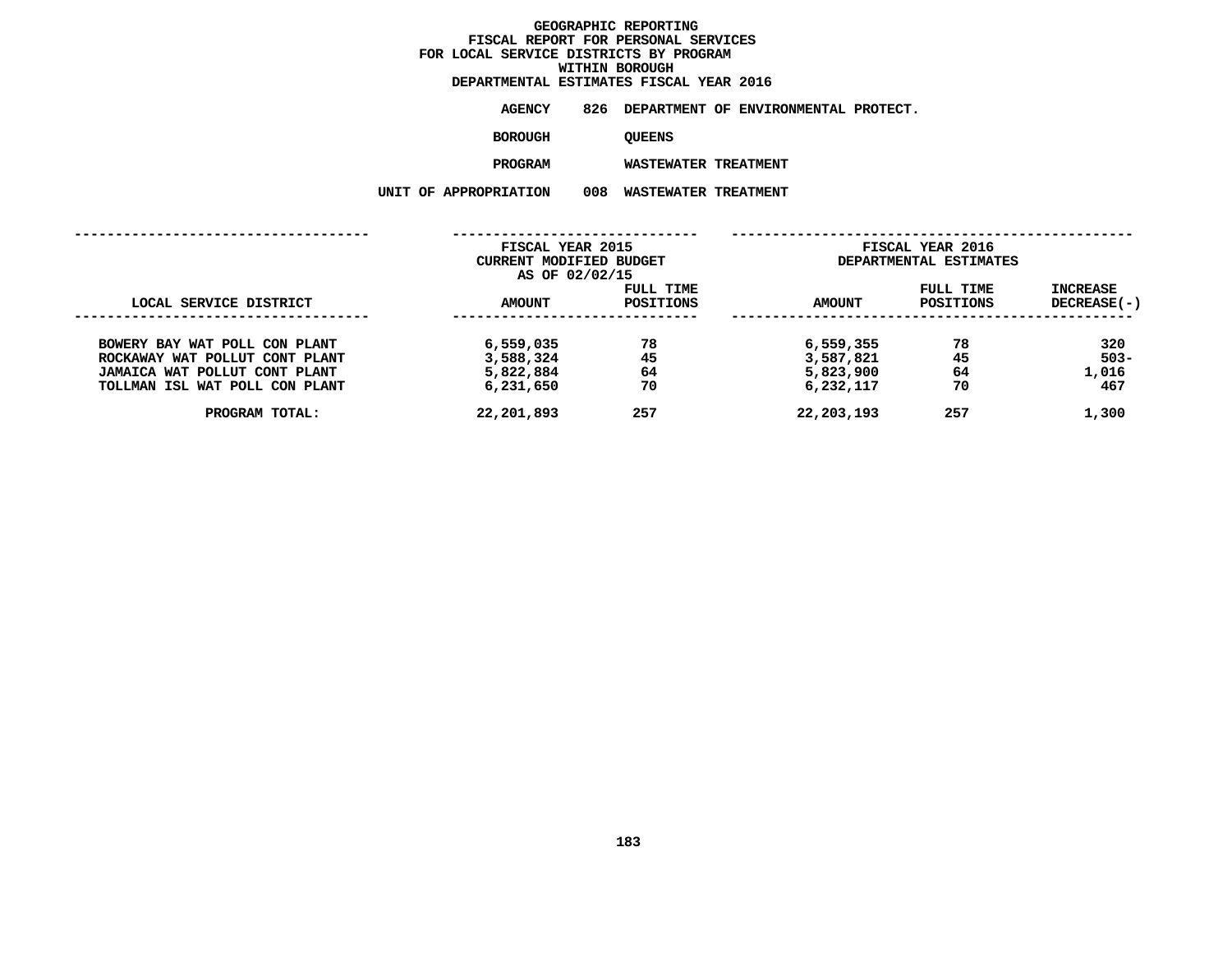**DEPARTMENTAL ESTIMATES FISCAL YEAR <sup>2016</sup>AGENCY <sup>826</sup> DEPARTMENT OF ENVIRONMENTAL PROTECT.**

**BOROUGH**

QUEENS<br>WATER SUPPLY **PROGRAM**

**WATER SUPPLY**

**UNIT OF APPROPRIATION <sup>003</sup> WATER SUP. & WASTEWATER COLL**

|                            | FISCAL YEAR 2015<br>CURRENT MODIFIED BUDGET<br>AS OF 02/02/15 |                        | FISCAL YEAR 2016<br>DEPARTMENTAL ESTIMATES |                        |                                |
|----------------------------|---------------------------------------------------------------|------------------------|--------------------------------------------|------------------------|--------------------------------|
| LOCAL SERVICE DISTRICT     | <b>AMOUNT</b>                                                 | FULL TIME<br>POSITIONS | <b>AMOUNT</b>                              | FULL TIME<br>POSITIONS | INCREASE<br><b>DECREASE(-)</b> |
| <b>QUEENS WATER SUPPLY</b> | 2,684,991                                                     | 39                     | 2,695,350                                  | 39                     | 10,359                         |
| PROGRAM TOTAL:             | 2,684,991                                                     | 39                     | 2,695,350                                  | 39                     | 10,359                         |
| SUB BOROUGH TOTAL:         | 29,142,082                                                    | 350                    | 29,168,537                                 | 350                    | 26,455                         |
| <b>BOROUGH TOTAL:</b>      | 29,142,082                                                    | 350                    | 29,168,537                                 | 350                    | 26,455                         |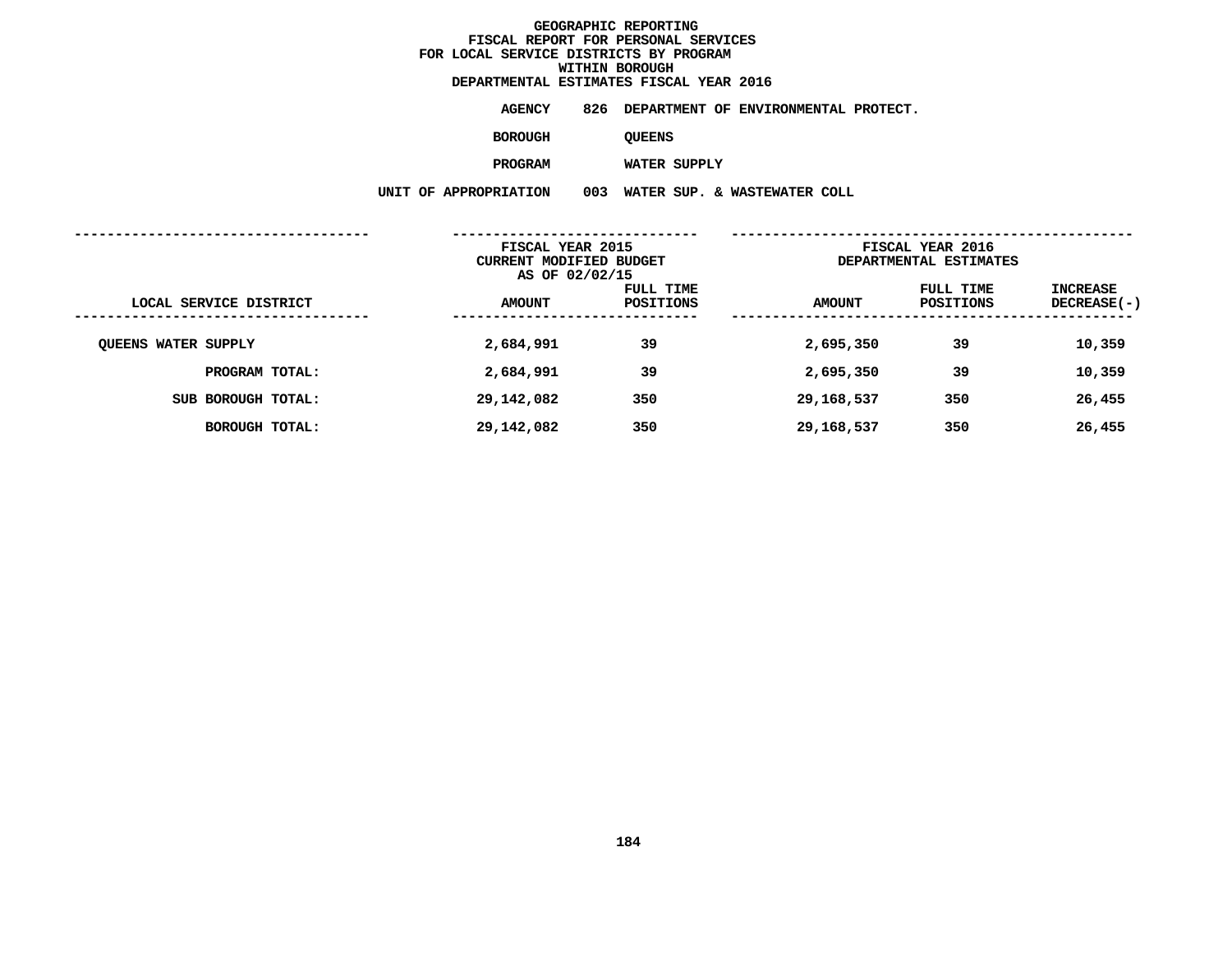# **DEPARTMENTAL ESTIMATES FISCAL YEAR <sup>2016</sup>**

**AGENCY <sup>826</sup> DEPARTMENT OF ENVIRONMENTAL PROTECT.**

**BOROUGH**

 **STATEN ISLAND PROGRAM**

 **SEWER MAINTENANCE UNIT OF APPROPRIATION <sup>003</sup> WATER SUP. & WASTEWATER COLL**

|                                | FISCAL YEAR 2015<br>CURRENT MODIFIED BUDGET<br>AS OF 02/02/15 |                        | FISCAL YEAR 2016<br>DEPARTMENTAL ESTIMATES |                        |                                |
|--------------------------------|---------------------------------------------------------------|------------------------|--------------------------------------------|------------------------|--------------------------------|
| LOCAL SERVICE DISTRICT         | AMOUNT                                                        | FULL TIME<br>POSITIONS | <b>AMOUNT</b>                              | FULL TIME<br>POSITIONS | <b>INCREASE</b><br>DECREASE(-) |
| ST ISLAND SEWER MNT YD BDS 1-3 | 3,286,208                                                     | 40                     | 3,303,736                                  | 40                     | 17,528                         |
| PROGRAM TOTAL:                 | 3,286,208                                                     | 40                     | 3,303,736                                  | 40                     | 17,528                         |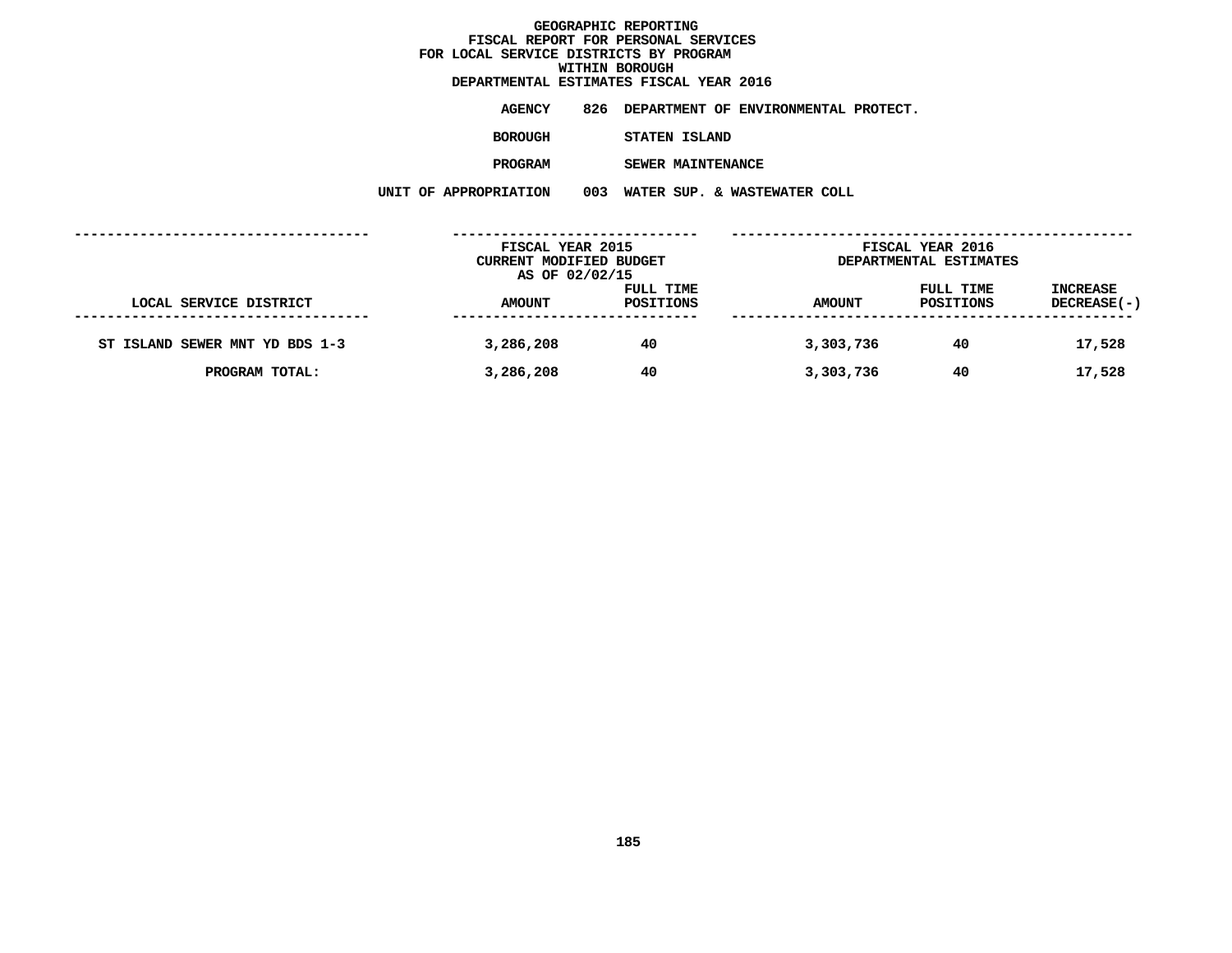# **DEPARTMENTAL ESTIMATES FISCAL YEAR <sup>2016</sup>**

**AGENCY <sup>826</sup> DEPARTMENT OF ENVIRONMENTAL PROTECT.**

**BOROUGH**

 **STATEN ISLAND PROGRAM**

 **WASTEWATER TREATMENT UNIT OF APPROPRIATION <sup>008</sup> WASTEWATER TREATMENT**

|                                                                 | FISCAL YEAR 2015        |           | FISCAL YEAR 2016       |                        |             |  |
|-----------------------------------------------------------------|-------------------------|-----------|------------------------|------------------------|-------------|--|
|                                                                 | CURRENT MODIFIED BUDGET |           |                        | DEPARTMENTAL ESTIMATES |             |  |
|                                                                 | AS OF 02/02/15          |           |                        |                        |             |  |
|                                                                 |                         | FULL TIME |                        | FULL TIME              | INCREASE    |  |
| LOCAL SERVICE DISTRICT                                          | AMOUNT                  | POSITIONS | <b>AMOUNT</b>          | POSITIONS              | DECREASE(-) |  |
| OAKWOOD BEACH WAT POL CON PLAN<br>PORT RICH WAT POLL CONT PLANT | 5,149,555<br>4,118,936  | 65<br>52  | 5,150,361<br>4,119,479 | 65<br>52               | 806<br>543  |  |
| PROGRAM TOTAL:                                                  | 9,268,491               | 117       | 9,269,840              | 117                    | 1,349       |  |
|                                                                 |                         |           |                        |                        |             |  |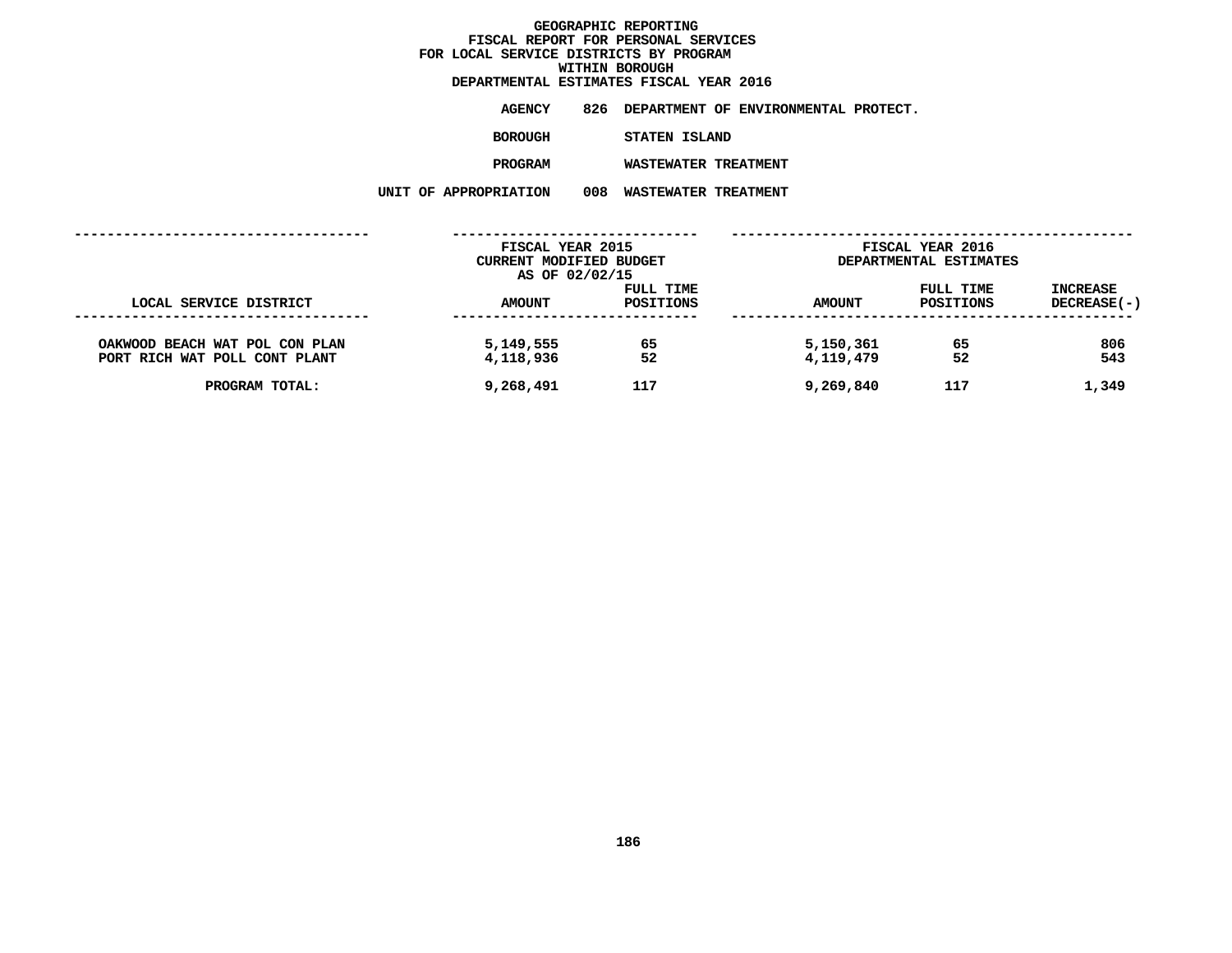**DEPARTMENTAL ESTIMATES FISCAL YEAR <sup>2016</sup>AGENCY <sup>826</sup> DEPARTMENT OF ENVIRONMENTAL PROTECT. BOROUGH STATEN ISLAND PROGRAM**

 **WATER SUPPLY UNIT OF APPROPRIATION <sup>003</sup> WATER SUP. & WASTEWATER COLL**

|                            | FISCAL YEAR 2015<br>CURRENT MODIFIED BUDGET<br>AS OF 02/02/15 |                        | FISCAL YEAR 2016<br>DEPARTMENTAL ESTIMATES |                        |                                |
|----------------------------|---------------------------------------------------------------|------------------------|--------------------------------------------|------------------------|--------------------------------|
| LOCAL SERVICE DISTRICT     | <b>AMOUNT</b>                                                 | FULL TIME<br>POSITIONS | <b>AMOUNT</b>                              | FULL TIME<br>POSITIONS | <b>INCREASE</b><br>DECREASE(-) |
| STATEN ISLAND WATER SUPPLY | 1,596,409                                                     | 22                     | 1,605,953                                  | 22                     | 9,544                          |
| PROGRAM TOTAL:             | 1,596,409                                                     | 22                     | 1,605,953                                  | 22                     | 9,544                          |
| SUB BOROUGH TOTAL:         | 14, 151, 108                                                  | 179                    | 14,179,529                                 | 179                    | 28,421                         |
| <b>BOROUGH TOTAL:</b>      | 14, 151, 108                                                  | 179                    | 14,179,529                                 | 179                    | 28,421                         |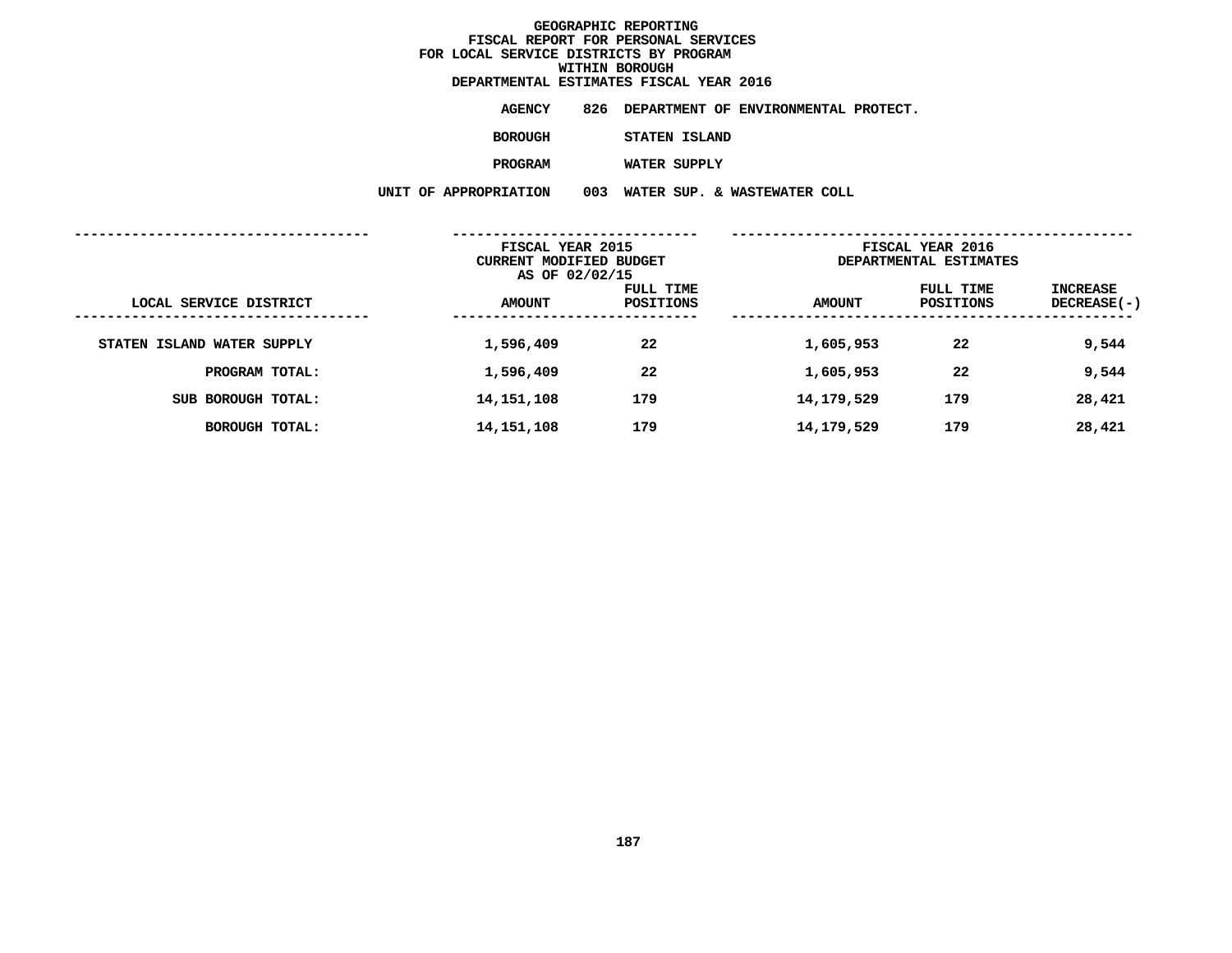## GEOGRAPHIC REPORTING<br>FISCAL REPORT FOR PERSONAL SERVICES<br>OCAL SERVICE DISTRICTS BY PROGRAM<br>WITHIN BOROUGH **FISCAL REPORT FOR PERSONAL SERVICES FOR LOCAL SERVICE DISTRICTS BY PROGRAM**

# **WITHIN BOROUGH DEPARTMENTAL ESTIMATES FISCAL YEAR <sup>2016</sup>**

**AGENCY <sup>826</sup> DEPARTMENT OF ENVIRONMENTAL PROTECT.**

|                                                   | FISCAL YEAR 2015<br>CURRENT MODIFIED BUDGET<br>AS OF 02/02/15 |                        | FISCAL YEAR 2016<br>DEPARTMENTAL ESTIMATES |                        |                                |
|---------------------------------------------------|---------------------------------------------------------------|------------------------|--------------------------------------------|------------------------|--------------------------------|
| LOCAL SERVICE DISTRICT                            | <b>AMOUNT</b>                                                 | FULL TIME<br>POSITIONS | <b>AMOUNT</b>                              | FULL TIME<br>POSITIONS | <b>INCREASE</b><br>DECREASE(-) |
| <b>AGENCY TOTAL:</b><br>ALL PROGRAMS ALL BOROUGHS | 129,834,085                                                   | 1,606                  | 130,001,117                                | 1,606                  | 167,032                        |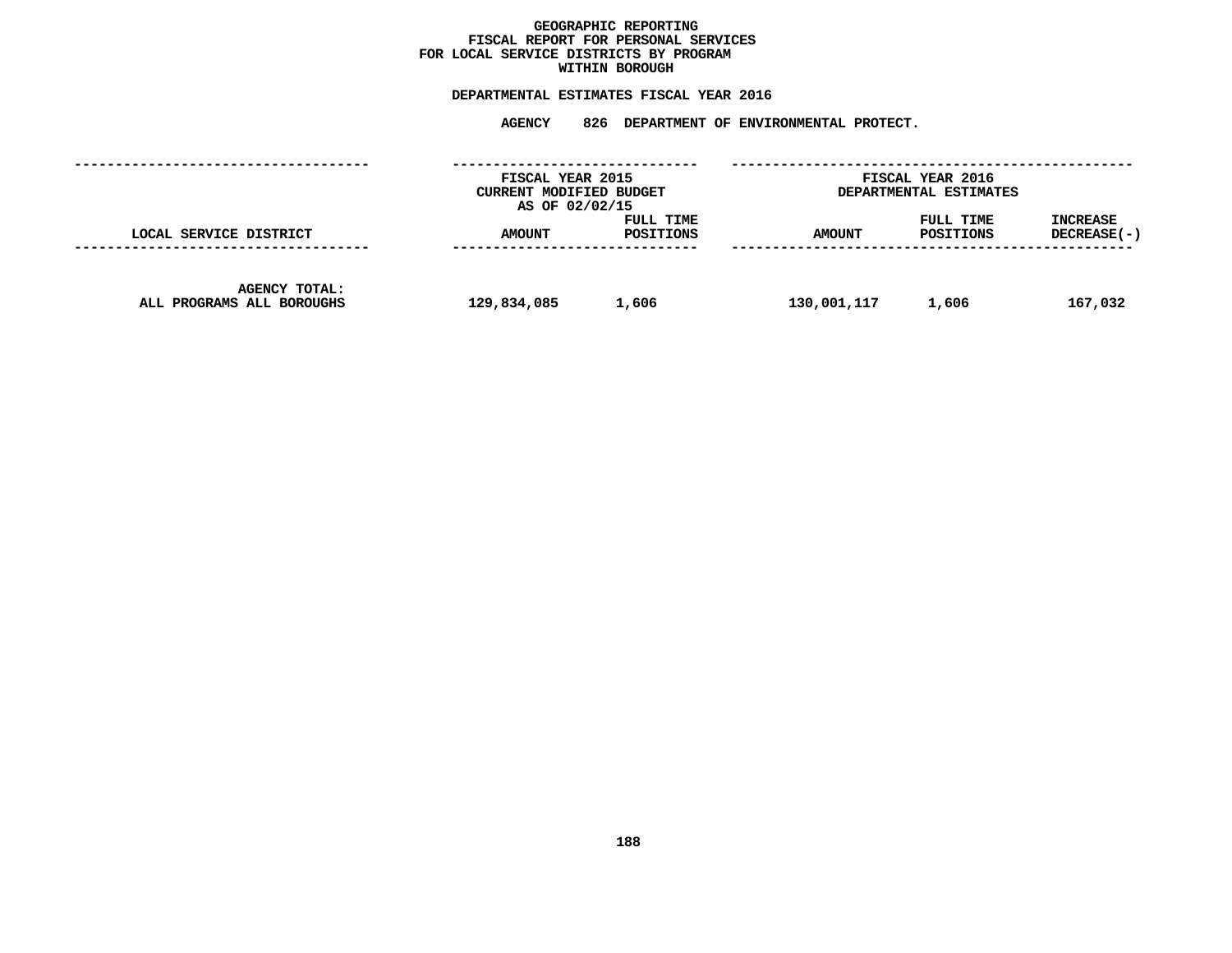#### **DEPARTMENTAL ESTIMATES FISCAL YEAR 2016**

**DEPARTMENTAL ESTIMATES FISCAL YEAR <sup>2016</sup>**

|                                                                                                                      | <b>AGENCY:</b><br>826 DEPARTMENT OF ENVIRONMENTAL PROTECT.      |                                            |                          |
|----------------------------------------------------------------------------------------------------------------------|-----------------------------------------------------------------|--------------------------------------------|--------------------------|
|                                                                                                                      | ----------------<br>FISCAL YEAR 2015<br>CURRENT MODIFIED BUDGET | FISCAL YEAR 2016<br>DEPARTMENTAL ESTIMATES |                          |
| UNIT OF APPROPRIATION                                                                                                | AS OF 02/02/15                                                  | <b>AMOUNT</b>                              | INCREASE<br>DECREASE (-) |
| 001 EXECUTIVE AND SUPPORT                                                                                            |                                                                 |                                            |                          |
| REGULAR GROSS<br><b>OTHER</b>                                                                                        |                                                                 |                                            |                          |
| TOTAL REPORTED GEOGRAPHICALLY                                                                                        |                                                                 |                                            |                          |
| NOT REPORTED GEOGRAPHICALLY                                                                                          | 31,303,845                                                      | 31,477,157                                 | 173,312                  |
| FINANCIAL PLAN SAVINGS                                                                                               |                                                                 |                                            |                          |
| <b>APPROPRIATION</b>                                                                                                 | 31,303,845                                                      | 31, 477, 157                               | 173,312                  |
| FUNDING                                                                                                              |                                                                 |                                            |                          |
| <b>CITY</b>                                                                                                          | 27,187,598                                                      | 27,344,013                                 | 156,415                  |
| OTHER CATEGORICAL<br>CAPITAL FUNDS - I.F.A.<br><b>STATE</b><br>FEDERAL - C.D.<br>FEDERAL - OTHER<br>INTRA-CITY SALES | 4,116,247                                                       | 4,133,144                                  | 16,897                   |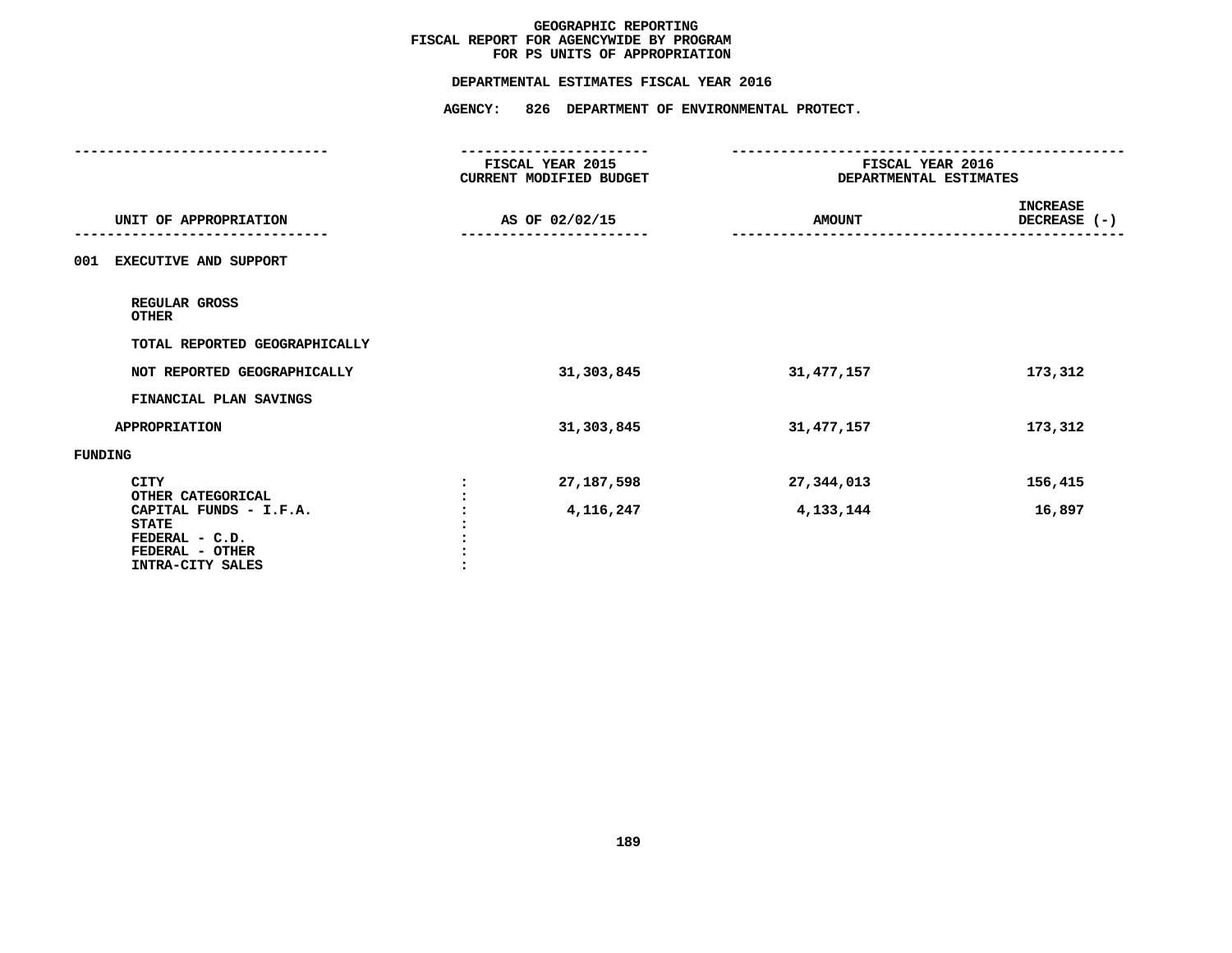#### **DEPARTMENTAL ESTIMATES FISCAL YEAR 2016**

|                                                            | FISCAL YEAR 2015               | FISCAL YEAR 2016       |                                 |
|------------------------------------------------------------|--------------------------------|------------------------|---------------------------------|
|                                                            | <b>CURRENT MODIFIED BUDGET</b> | DEPARTMENTAL ESTIMATES |                                 |
| UNIT OF APPROPRIATION                                      | AS OF 02/02/15                 | <b>AMOUNT</b>          | <b>INCREASE</b><br>DECREASE (-) |
| ENVIRONMENTAL MANAGEMENT<br>002                            |                                |                        |                                 |
| REGULAR GROSS<br><b>OTHER</b>                              |                                |                        |                                 |
| TOTAL REPORTED GEOGRAPHICALLY                              |                                |                        |                                 |
| NOT REPORTED GEOGRAPHICALLY                                | 25,513,196                     | 22,706,561             | 2,806,635-                      |
| FINANCIAL PLAN SAVINGS                                     |                                |                        |                                 |
| <b>APPROPRIATION</b>                                       | 25,513,196                     | 22,706,561             | 2,806,635-                      |
| FUNDING                                                    |                                |                        |                                 |
| <b>CITY</b><br>OTHER CATEGORICAL<br>CAPITAL FUNDS - I.F.A. | 14,876,522                     | 15,319,097             | 442,575                         |
| <b>STATE</b>                                               | 170,269                        |                        | 170,269-                        |
| FEDERAL - C.D.                                             | 6,604,108                      | 6,948,290              | 344,182                         |
| FEDERAL - OTHER                                            | 3,546,413                      | 123,290                | $3,423,123-$                    |
| INTRA-CITY SALES                                           | 315,884                        | 315,884                |                                 |
|                                                            |                                |                        |                                 |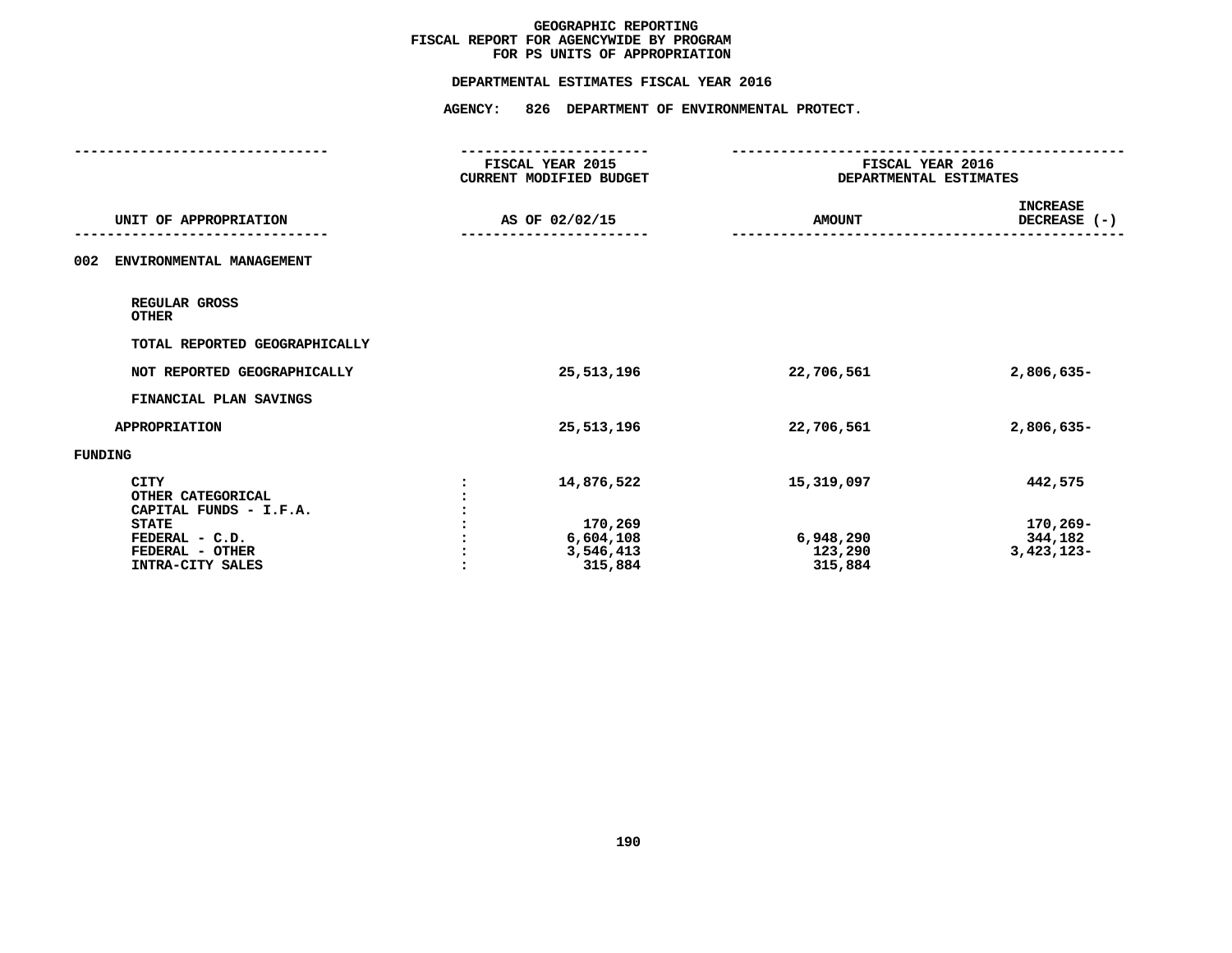#### **DEPARTMENTAL ESTIMATES FISCAL YEAR 2016**

|                                                                                                        | FISCAL YEAR 2015<br><b>CURRENT MODIFIED BUDGET</b> | FISCAL YEAR 2016<br>DEPARTMENTAL ESTIMATES |                                 |  |  |
|--------------------------------------------------------------------------------------------------------|----------------------------------------------------|--------------------------------------------|---------------------------------|--|--|
| UNIT OF APPROPRIATION                                                                                  | AS OF 02/02/15                                     | <b>AMOUNT</b>                              | <b>INCREASE</b><br>DECREASE (-) |  |  |
| WATER SUP. & WASTEWATER COLL<br>003                                                                    |                                                    |                                            |                                 |  |  |
| REGULAR GROSS<br><b>OTHER</b>                                                                          | 34, 381, 363<br>3,090,240                          | 34,542,570<br>3,090,240                    | 161,207                         |  |  |
| TOTAL REPORTED GEOGRAPHICALLY                                                                          | 37,471,603                                         | 37,632,810                                 | 161,207                         |  |  |
| NOT REPORTED GEOGRAPHICALLY                                                                            | 139,601,332                                        | 146,235,394                                | 6,634,062                       |  |  |
| FINANCIAL PLAN SAVINGS                                                                                 |                                                    |                                            |                                 |  |  |
| <b>APPROPRIATION</b>                                                                                   | 177,072,935                                        | 183,868,204                                | 6,795,269                       |  |  |
| FUNDING                                                                                                |                                                    |                                            |                                 |  |  |
| <b>CITY</b><br>OTHER CATEGORICAL                                                                       | 165,555,779                                        | 172,238,729                                | 6,682,950                       |  |  |
| CAPITAL FUNDS - I.F.A.<br><b>STATE</b><br>FEDERAL - C.D.<br>FEDERAL - OTHER<br><b>INTRA-CITY SALES</b> | 11,517,156                                         | 11,629,475                                 | 112,319                         |  |  |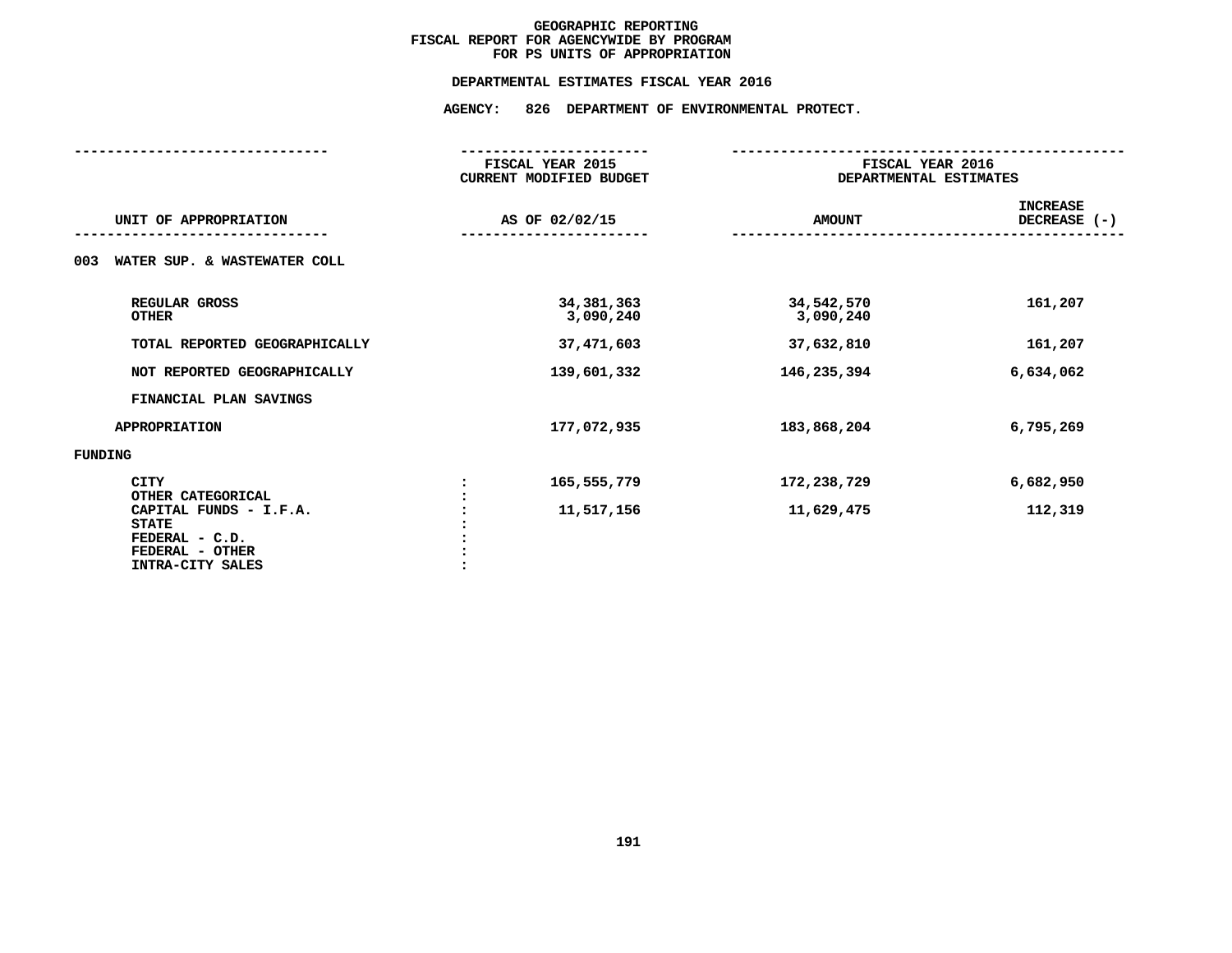#### **DEPARTMENTAL ESTIMATES FISCAL YEAR 2016**

|                                                                            | FISCAL YEAR 2015<br>CURRENT MODIFIED BUDGET | FISCAL YEAR 2016<br>DEPARTMENTAL ESTIMATES |                                 |
|----------------------------------------------------------------------------|---------------------------------------------|--------------------------------------------|---------------------------------|
| UNIT OF APPROPRIATION                                                      | AS OF 02/02/15                              | <b>AMOUNT</b>                              | <b>INCREASE</b><br>DECREASE (-) |
| CENTRAL UTILITY<br>007                                                     |                                             |                                            |                                 |
| REGULAR GROSS<br><b>OTHER</b>                                              |                                             |                                            |                                 |
| TOTAL REPORTED GEOGRAPHICALLY                                              |                                             |                                            |                                 |
| NOT REPORTED GEOGRAPHICALLY                                                | 76,420,938                                  | 76,873,118                                 | 452,180                         |
| FINANCIAL PLAN SAVINGS                                                     |                                             |                                            |                                 |
| <b>APPROPRIATION</b>                                                       | 76,420,938                                  | 76,873,118                                 | 452,180                         |
| FUNDING                                                                    |                                             |                                            |                                 |
| <b>CITY</b><br>OTHER CATEGORICAL<br>CAPITAL FUNDS - I.F.A.<br><b>STATE</b> | 36,634,079<br>39,786,859                    | 36,712,819<br>40,160,299                   | 78,740<br>373,440               |
| FEDERAL - C.D.<br>FEDERAL - OTHER<br>INTRA-CITY SALES                      |                                             |                                            |                                 |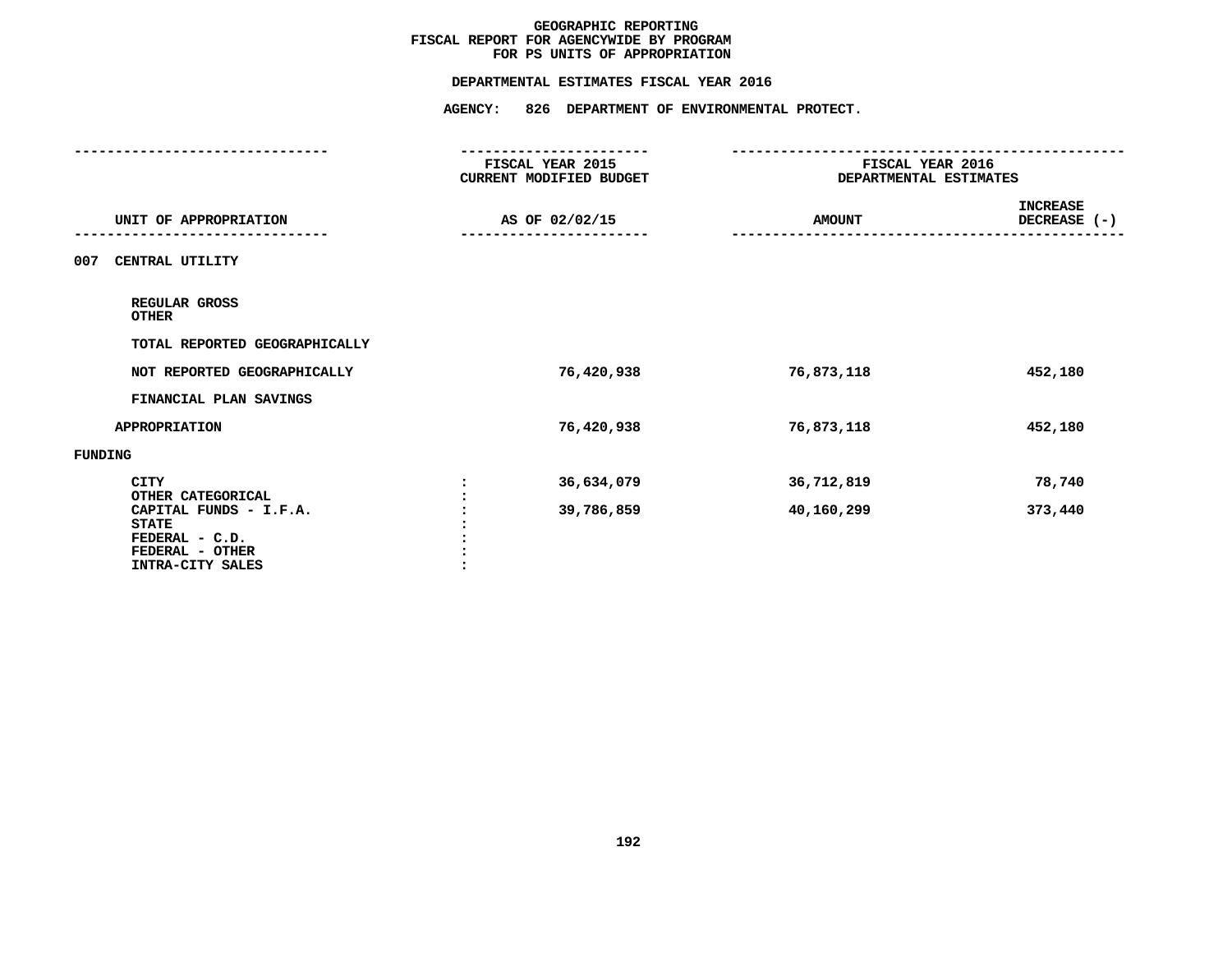#### **DEPARTMENTAL ESTIMATES FISCAL YEAR 2016**

|                                                       | FISCAL YEAR 2015<br><b>CURRENT MODIFIED BUDGET</b> | FISCAL YEAR 2016<br>DEPARTMENTAL ESTIMATES |                                 |
|-------------------------------------------------------|----------------------------------------------------|--------------------------------------------|---------------------------------|
| UNIT OF APPROPRIATION                                 | AS OF 02/02/15                                     | <b>AMOUNT</b>                              | <b>INCREASE</b><br>DECREASE (-) |
| WASTEWATER TREATMENT<br>008                           |                                                    |                                            |                                 |
| REGULAR GROSS<br><b>OTHER</b>                         | 88,182,242<br>4,180,240                            | 88,188,067<br>4,180,240                    | 5,825                           |
| TOTAL REPORTED GEOGRAPHICALLY                         | 92,362,482                                         | 92,368,307                                 | 5,825                           |
| NOT REPORTED GEOGRAPHICALLY                           | 75,299,570                                         | 75,421,820                                 | 122,250                         |
| FINANCIAL PLAN SAVINGS                                |                                                    |                                            |                                 |
| <b>APPROPRIATION</b>                                  | 167,662,052                                        | 167,790,127                                | 128,075                         |
| FUNDING                                               |                                                    |                                            |                                 |
| <b>CITY</b><br>OTHER CATEGORICAL                      | 157,957,635                                        | 158,387,409                                | 429,774                         |
| CAPITAL FUNDS - I.F.A.<br><b>STATE</b>                | 9,310,212                                          | 9,402,718                                  | 92,506                          |
| FEDERAL - C.D.<br>FEDERAL - OTHER<br>INTRA-CITY SALES | 394,205                                            |                                            | 394,205-                        |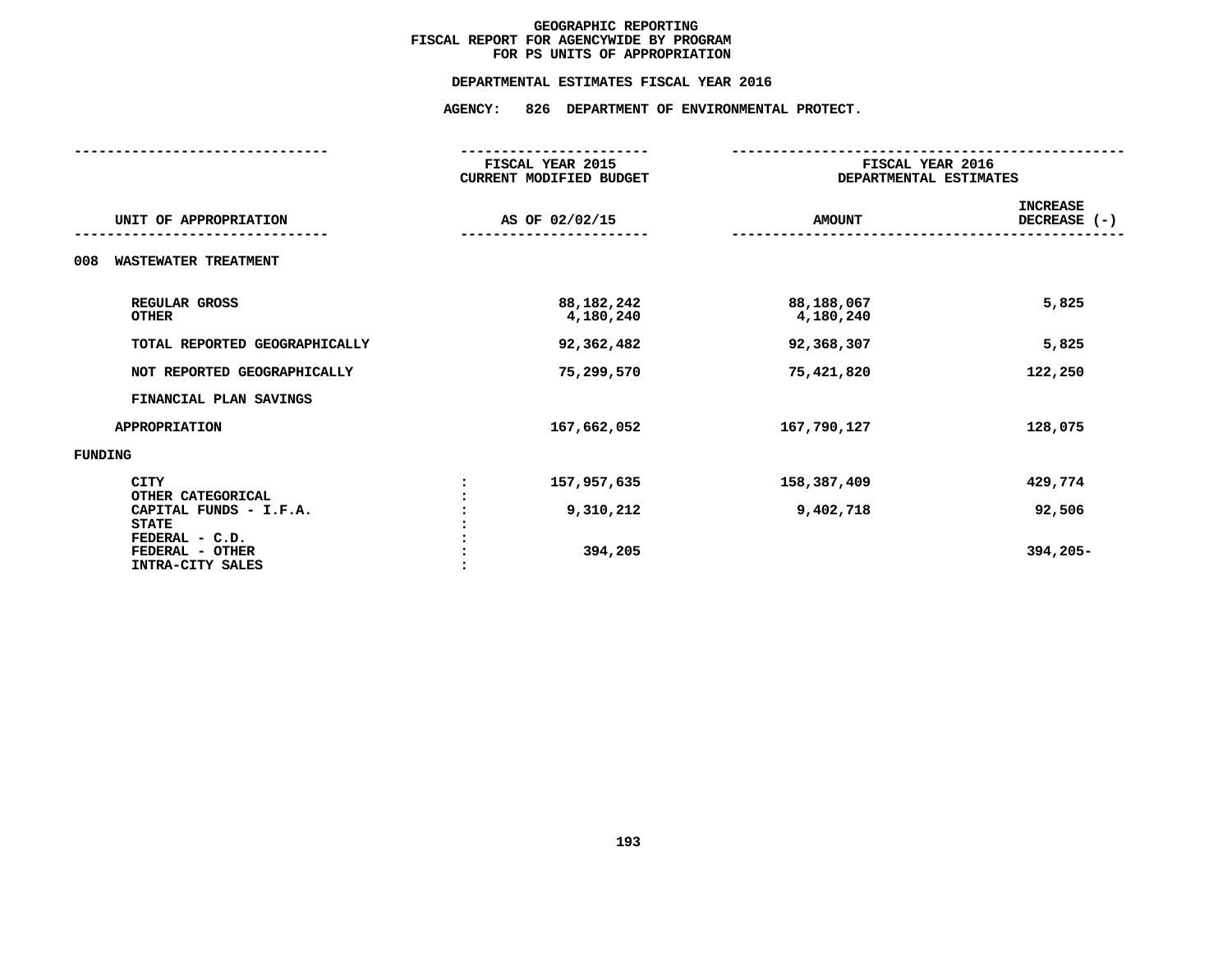|                                                                                                                                     | FISCAL YEAR 2015<br>CURRENT MODIFIED BUDGET |               | FISCAL YEAR 2016<br>DEPARTMENTAL ESTIMATES |
|-------------------------------------------------------------------------------------------------------------------------------------|---------------------------------------------|---------------|--------------------------------------------|
| UNIT OF APPROPRIATION                                                                                                               | AS OF 02/02/15                              | <b>AMOUNT</b> | <b>INCREASE</b><br>DECREASE (-)            |
| UTILITY - OTPS<br>004                                                                                                               |                                             |               |                                            |
| TOTAL REPORTED GEOGRAPHICALLY                                                                                                       |                                             |               |                                            |
| NOT REPORTED GEOGRAPHICALLY                                                                                                         | 664,019,429                                 | 609,685,375   | 54, 334, 054-                              |
| FINANCIAL PLAN SAVINGS                                                                                                              |                                             |               |                                            |
| <b>APPROPRIATION</b>                                                                                                                | 664,019,429                                 | 609,685,375   | 54, 334, 054-                              |
| FUNDING                                                                                                                             |                                             |               |                                            |
| <b>CITY</b><br>OTHER CATEGORICAL<br>CAPITAL FUNDS - I.F.A.<br><b>STATE</b><br>FEDERAL - C.D.<br>FEDERAL - OTHER<br>INTRA-CITY SALES | 633,100,172<br>17,906<br>30,901,351         | 609,685,375   | 23, 414, 797-<br>17,906-<br>$30,901,351 -$ |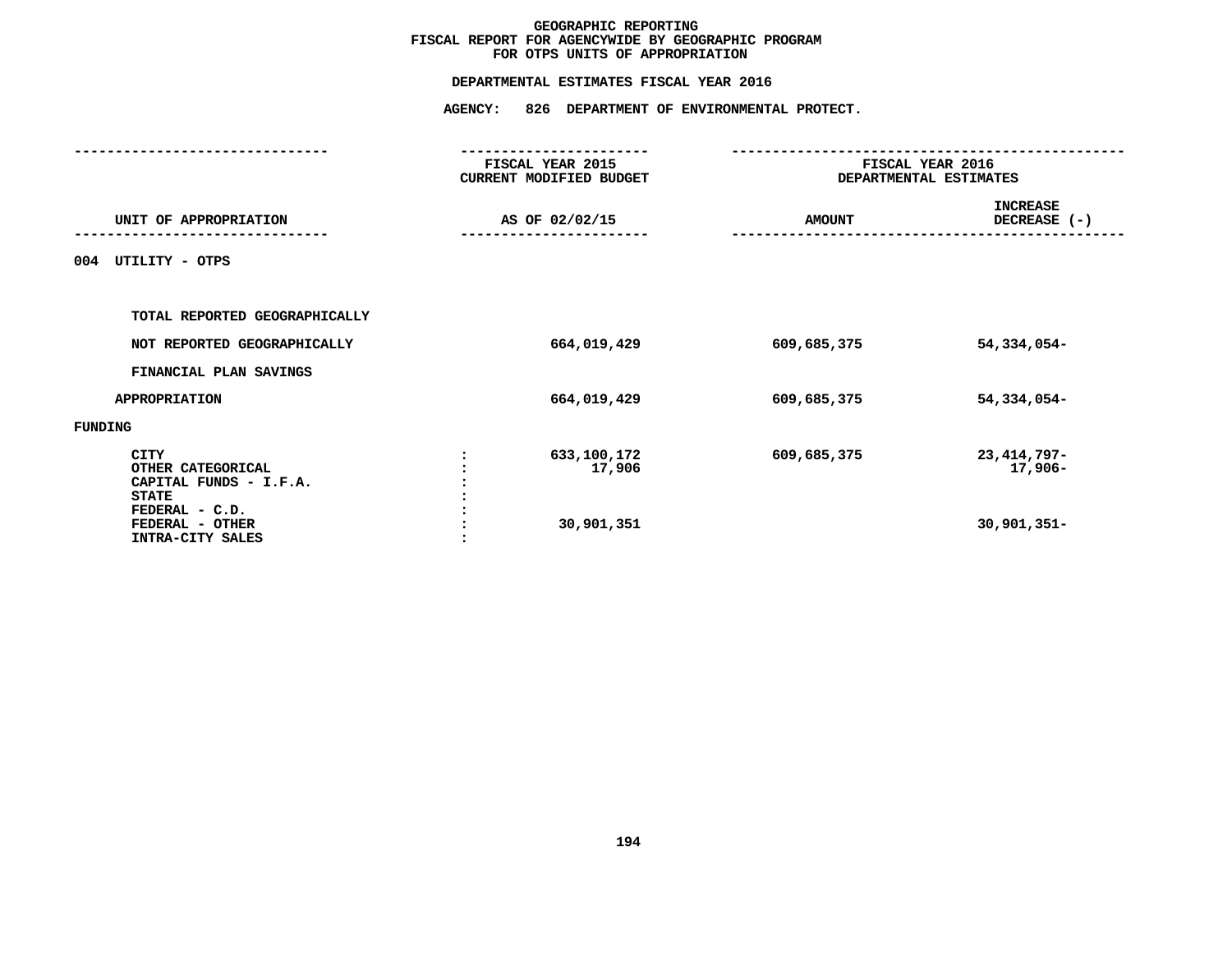| FISCAL YEAR 2015<br>CURRENT MODIFIED BUDGET |               | FISCAL YEAR 2016<br>DEPARTMENTAL ESTIMATES |
|---------------------------------------------|---------------|--------------------------------------------|
| AS OF 02/02/15                              | <b>AMOUNT</b> | <b>INCREASE</b><br>DECREASE (-)            |
|                                             |               |                                            |
|                                             |               |                                            |
| 503,784,135                                 | 82,699,364    | 421,084,771-                               |
|                                             |               |                                            |
| 503,784,135                                 | 82,699,364    | 421,084,771-                               |
|                                             |               |                                            |
| 17,577,864                                  | 22,669,819    | 5,091,955                                  |
| 91,184                                      |               | $91,184-$                                  |
| 485,110,112                                 | 60,029,545    | 425,080,567-                               |
| 635,216                                     |               | 635,216-                                   |
|                                             |               | 369,759-                                   |
|                                             |               |                                            |
|                                             | 369,759       |                                            |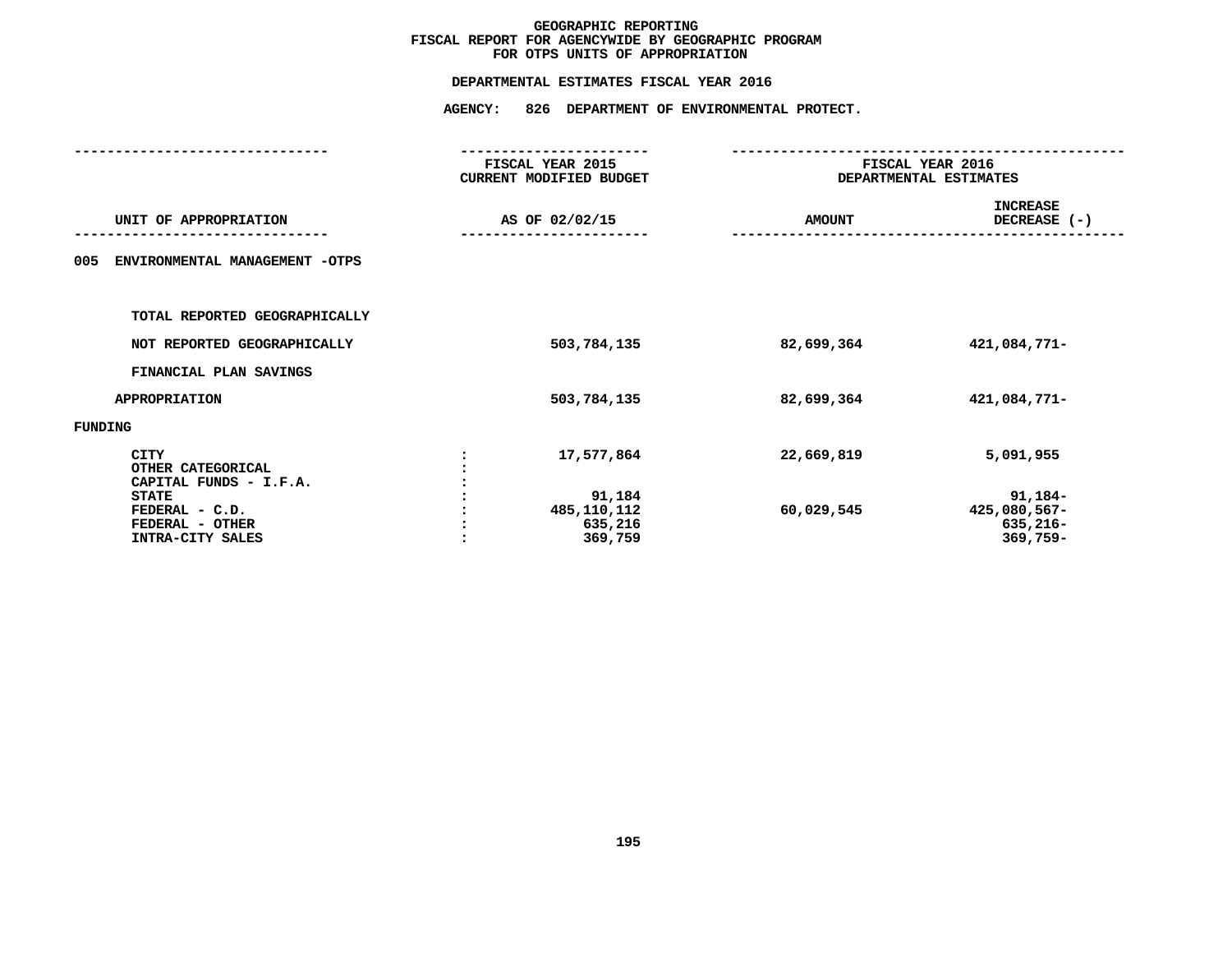|                                                                                                                 | FISCAL YEAR 2015<br>CURRENT MODIFIED BUDGET |               | FISCAL YEAR 2016<br>DEPARTMENTAL ESTIMATES |
|-----------------------------------------------------------------------------------------------------------------|---------------------------------------------|---------------|--------------------------------------------|
| UNIT OF APPROPRIATION                                                                                           | AS OF 02/02/15                              | <b>AMOUNT</b> | <b>INCREASE</b><br>DECREASE (-)            |
| EXECUTIVE & SUPPORT-OTPS<br>006                                                                                 |                                             |               |                                            |
| TOTAL REPORTED GEOGRAPHICALLY                                                                                   |                                             |               |                                            |
| NOT REPORTED GEOGRAPHICALLY                                                                                     | 64,806,131                                  | 58,036,784    | $6,769,347-$                               |
| FINANCIAL PLAN SAVINGS                                                                                          |                                             |               |                                            |
| <b>APPROPRIATION</b>                                                                                            | 64,806,131                                  | 58,036,784    | $6,769,347-$                               |
| FUNDING                                                                                                         |                                             |               |                                            |
| <b>CITY</b><br>OTHER CATEGORICAL<br>CAPITAL FUNDS - I.F.A.<br><b>STATE</b><br>FEDERAL - C.D.<br>FEDERAL - OTHER | 63,915,161                                  | 57,145,814    | $6,769,347-$                               |
| INTRA-CITY SALES                                                                                                | 890,970                                     | 890,970       |                                            |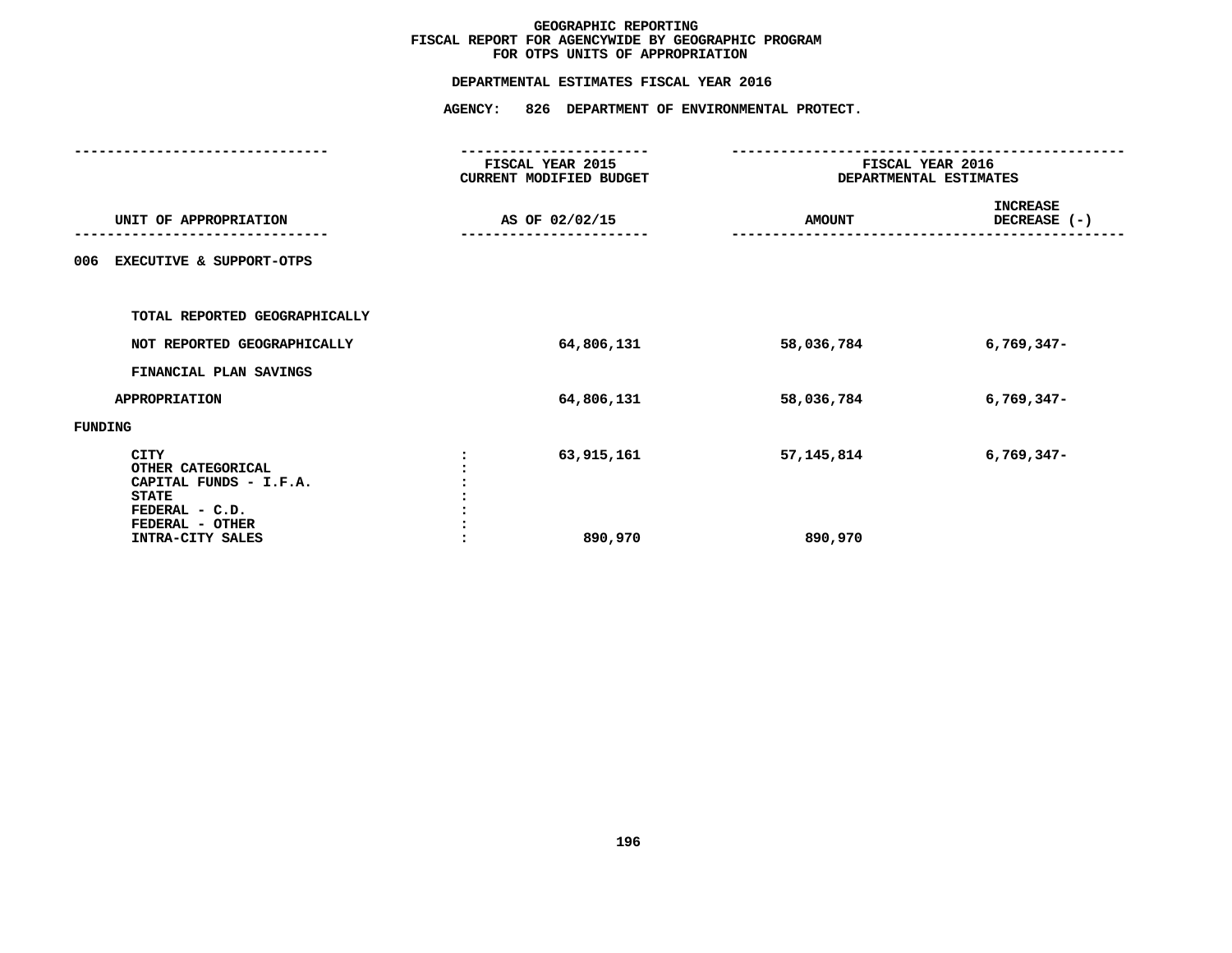## GEOGRAPHIC REPORTING<br>FISCAL REPORT AGENCYWIDE SUMMARY

# **FISCAL REPORT AGENCYWIDE SUMMARY DEPARTMENTAL ESTIMATES FISCAL YEAR <sup>2016</sup>**

#### **AGENCY: <sup>826</sup> DEPARTMENT OF ENVIRONMENTAL PROTECT.**

|                               | FISCAL YEAR 2015               |               | FISCAL YEAR 2016       |
|-------------------------------|--------------------------------|---------------|------------------------|
|                               | <b>CURRENT MODIFIED BUDGET</b> |               | DEPARTMENTAL ESTIMATES |
|                               |                                |               | <b>INCREASE</b>        |
| UNIT OF APPROPRIATION         | AS OF 02/02/15                 | <b>AMOUNT</b> | DECREASE (-)           |
|                               |                                |               |                        |
| PS APPROPRIATIONS             |                                |               |                        |
| REGULAR GROSS                 | 122,563,605                    | 122,730,637   | 167,032                |
| <b>OTHER</b>                  | 7,270,480                      | 7,270,480     |                        |
| TOTAL REPORTED GEOGRAPHICALLY | 129,834,085                    | 130,001,117   | 167,032                |
| NOT REPORTED GEOGRAPHICALLY   | 348,138,881                    | 352,714,050   | 4,575,169              |
|                               |                                |               |                        |
| OTPS APPROPRIATIONS           |                                |               |                        |
| TOTAL REPORTED GEOGRAPHICALLY |                                |               |                        |
| NOT REPORTED GEOGRAPHICALLY   | 1,232,609,695                  | 750,421,523   | 482, 188, 172-         |
|                               |                                |               |                        |
| FINANCIAL PLAN SAVINGS        |                                |               |                        |
| <b>APPROPRIATIONS</b>         | 1,710,582,661                  | 1,233,136,690 | 477,445,971-           |
|                               |                                |               |                        |
| <b>FUNDING</b>                |                                |               |                        |
| <b>CITY</b>                   | 1,116,804,810                  | 1,099,503,075 | 17,301,735-            |
| OTHER CATEGORICAL             | 17,906                         |               | 17,906-                |
| CAPITAL FUNDS - I.F.A.        | 64,730,474                     | 65,325,636    | 595,162                |
| <b>STATE</b>                  | 261,453                        |               | $261,453-$             |
| FEDERAL - C.D.                | 491,714,220                    | 66,977,835    | 424,736,385-           |
| FEDERAL - OTHER               | 35, 477, 185                   | 123,290       | 35, 353, 895-          |
| INTRA-CITY SALES              | 1,576,613                      | 1,206,854     | $369,759-$             |
|                               |                                |               |                        |
|                               |                                |               |                        |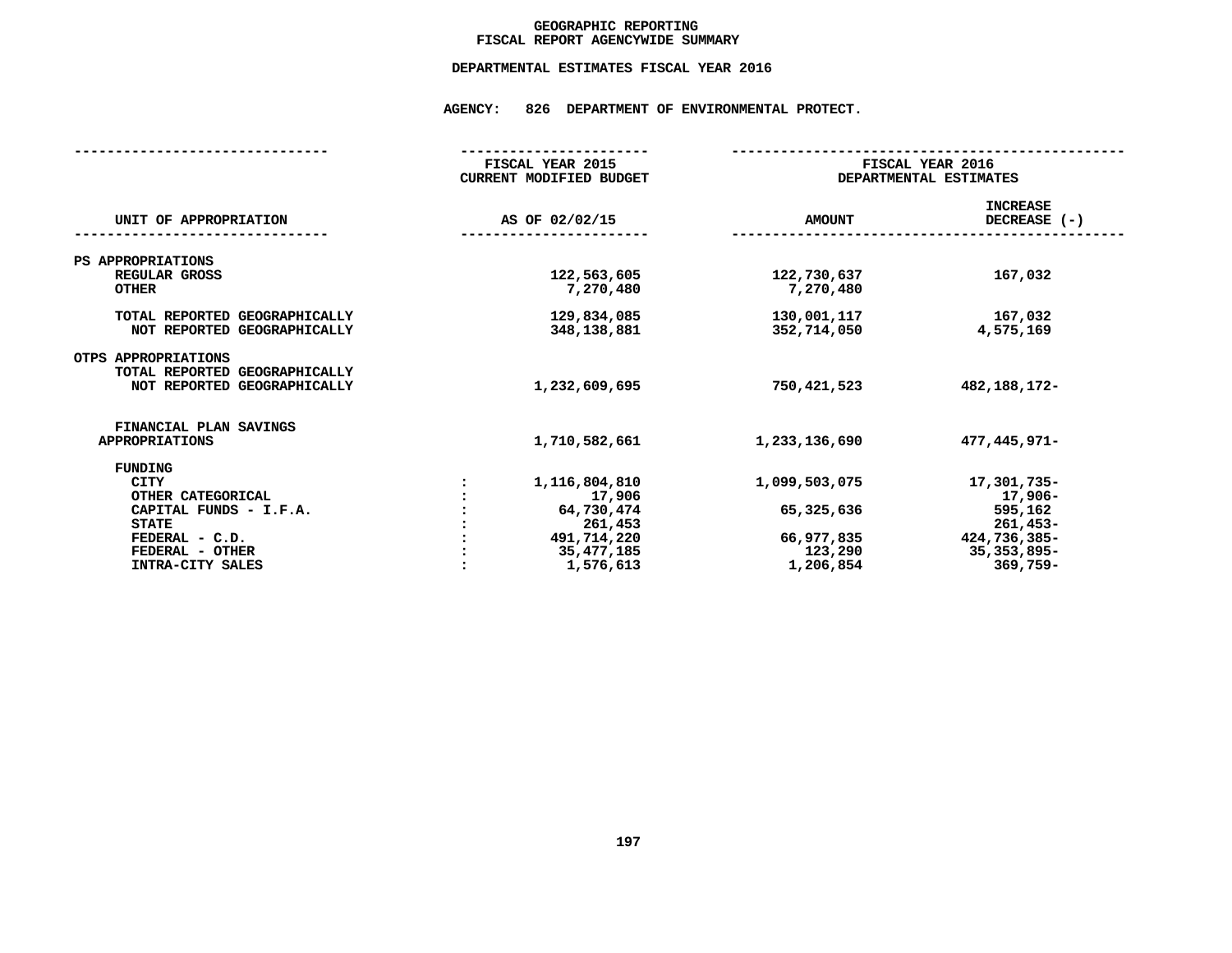| DEPARTMENTAL ESTIMATES FISCAL YEAR 2016 |                              |  |  |
|-----------------------------------------|------------------------------|--|--|
| AGENCY                                  | 827 DEPARTMENT OF SANITATION |  |  |
| <b>BOROUGH</b>                          | <b>BRONX</b>                 |  |  |
| <b>PROGRAM</b>                          | SANIT SERV DIST & MECH B     |  |  |

**M**<br>**N** 102 CLEANING & COLLECTION<br>**N** 102 CLEANING & COLLECTION **UNIT OF APPROPRIATION <sup>102</sup> CLEANING & COLLECTION**

|                                       | FISCAL YEAR 2015        |           | FISCAL YEAR 2016 |                        |                    |
|---------------------------------------|-------------------------|-----------|------------------|------------------------|--------------------|
|                                       | CURRENT MODIFIED BUDGET |           |                  | DEPARTMENTAL ESTIMATES |                    |
|                                       | AS OF 02/02/15          |           |                  |                        |                    |
|                                       |                         | FULL TIME |                  | FULL TIME              | <b>INCREASE</b>    |
| LOCAL SERVICE DISTRICT                | <b>AMOUNT</b>           | POSITIONS | <b>AMOUNT</b>    | POSITIONS              | <b>DECREASE(-)</b> |
|                                       |                         |           |                  |                        |                    |
| 1 SANITATION DISTRICT<br><b>BRONX</b> | 3,213,204               | 52        | 3,213,204        | 52                     |                    |
| 2 SANITATION DISTRICT<br><b>BRONX</b> | 3,502,495               | 55        | 3,502,495        | 55                     |                    |
| 3 SANITATION DISTRICT<br><b>BRONX</b> | 1,797,815               | 34        | 1,797,815        | 34                     |                    |
| 4 SANITATION DISTRICT<br><b>BRONX</b> | 4,180,663               | 68        | 4,180,663        | 68                     |                    |
| 5 SANITATION DISTRICT<br><b>BRONX</b> | 4,087,614               | 61        | 4,087,614        | 61                     |                    |
| 6 SANITATION DISTRICT<br><b>BRONX</b> | 4,400,505               | 71        | 4,400,505        | 71                     |                    |
| SANITATION DISTRICT<br><b>BRONX</b>   | 4,448,972               | 71        | 4,448,972        | 71                     |                    |
| 8 SANITATION DISTRICT<br><b>BRONX</b> | 3,917,339               | 60        | 3,917,339        | 60                     |                    |
| 9 SANITATION DISTRICT<br><b>BRONX</b> | 4,699,410               | 74        | 4,699,410        | 74                     |                    |
| BRONX 10 SANITATION DISTRICT          | 5,004,821               | 77        | 5,004,821        | 77                     |                    |
| BRONX 11 SANITATION DISTRICT          | 5,152,414               | 78        | 5,152,414        | 78                     |                    |
| BRONX 12 SANITATION DISTRICT          | 5,930,689               | 96        | 5,930,689        | 96                     |                    |
| PROGRAM TOTAL:                        | 50,335,941              | 797       | 50,335,941       | 797                    |                    |
|                                       |                         |           |                  |                        |                    |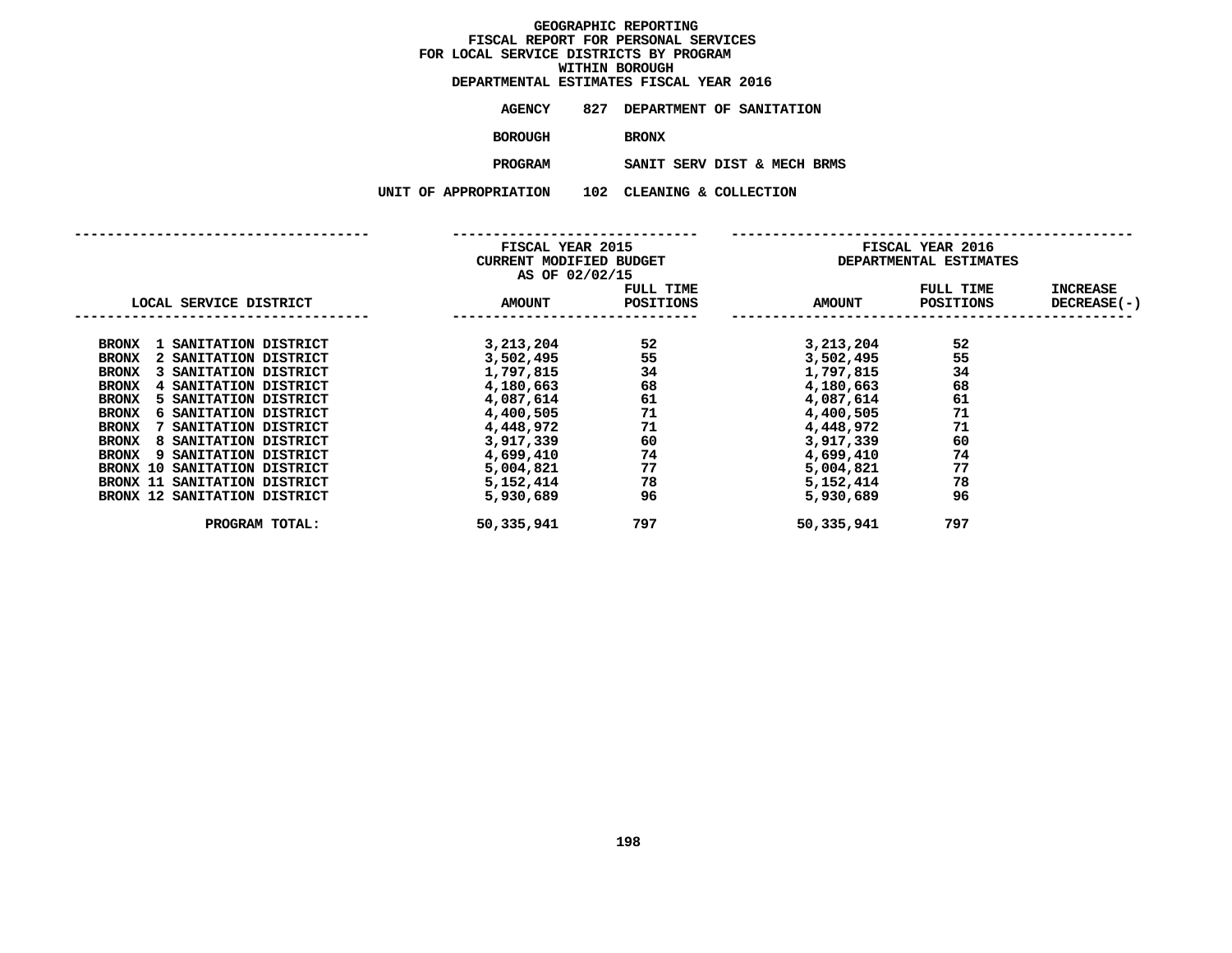**DEPARTMENTAL ESTIMATES FISCAL YEAR <sup>2016</sup>AGENCY <sup>827</sup> DEPARTMENT OF SANITATION**

**BOROUGH**

BRONX<br>SANITATION ENFORCEMENT **PROGRAM**

 **SANITATION ENFORCEMENT UNIT OF APPROPRIATION <sup>101</sup> EXECUTIVE ADMINISTRATIVE**

|                             | FISCAL YEAR 2015<br>CURRENT MODIFIED BUDGET<br>AS OF 02/02/15 |                        |               | FISCAL YEAR 2016<br>DEPARTMENTAL ESTIMATES |                         |
|-----------------------------|---------------------------------------------------------------|------------------------|---------------|--------------------------------------------|-------------------------|
| LOCAL SERVICE DISTRICT      | <b>AMOUNT</b>                                                 | FULL TIME<br>POSITIONS | <b>AMOUNT</b> | FULL TIME<br>POSITIONS                     | INCREASE<br>DECREASE(-) |
| BX SANIT ENFORCEMENT AGENTS | 869,058                                                       | 26                     | 869,058       | 26                                         |                         |
| PROGRAM TOTAL:              | 869,058                                                       | 26                     | 869,058       | 26                                         |                         |
| SUB BOROUGH TOTAL:          | 51,204,999                                                    | 823                    | 51,204,999    | 823                                        |                         |
| BOROUGH TOTAL:              | 51,204,999                                                    | 823                    | 51,204,999    | 823                                        |                         |
|                             |                                                               |                        |               |                                            |                         |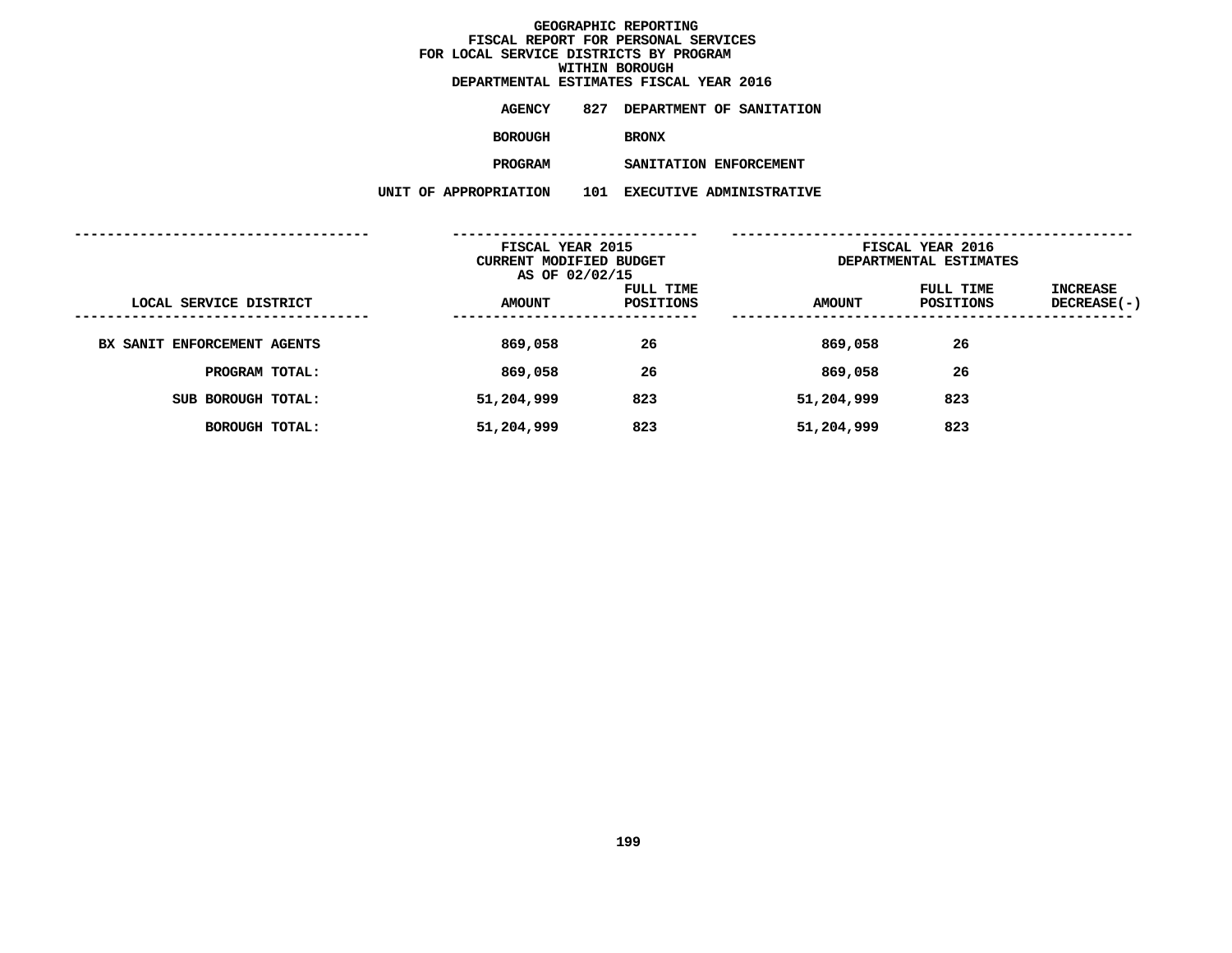**DEPARTMENTAL ESTIMATES FISCAL YEAR <sup>2016</sup>AGENCY <sup>827</sup> DEPARTMENT OF SANITATION**

**BOROUGH**

BROOKLYN<br>SANITATION ENFORCEMENT **PROGRAM**

 **SANITATION ENFORCEMENT UNIT OF APPROPRIATION <sup>101</sup> EXECUTIVE ADMINISTRATIVE**

|                             | FISCAL YEAR 2015 | CURRENT MODIFIED BUDGET<br>AS OF 02/02/15 |               | FISCAL YEAR 2016<br>DEPARTMENTAL ESTIMATES |                                |
|-----------------------------|------------------|-------------------------------------------|---------------|--------------------------------------------|--------------------------------|
| LOCAL SERVICE DISTRICT      | <b>AMOUNT</b>    | FULL TIME<br>POSITIONS                    | <b>AMOUNT</b> | FULL TIME<br>POSITIONS                     | <b>INCREASE</b><br>DECREASE(-) |
| BK SANIT ENFORCEMENT AGENTS | 1,344,073        | 40                                        | 1,344,073     | 40                                         |                                |
| PROGRAM TOTAL:              | 1,344,073        | 40                                        | 1,344,073     | 40                                         |                                |
| SUB BOROUGH TOTAL:          | 1,344,073        | 40                                        | 1,344,073     | 40                                         |                                |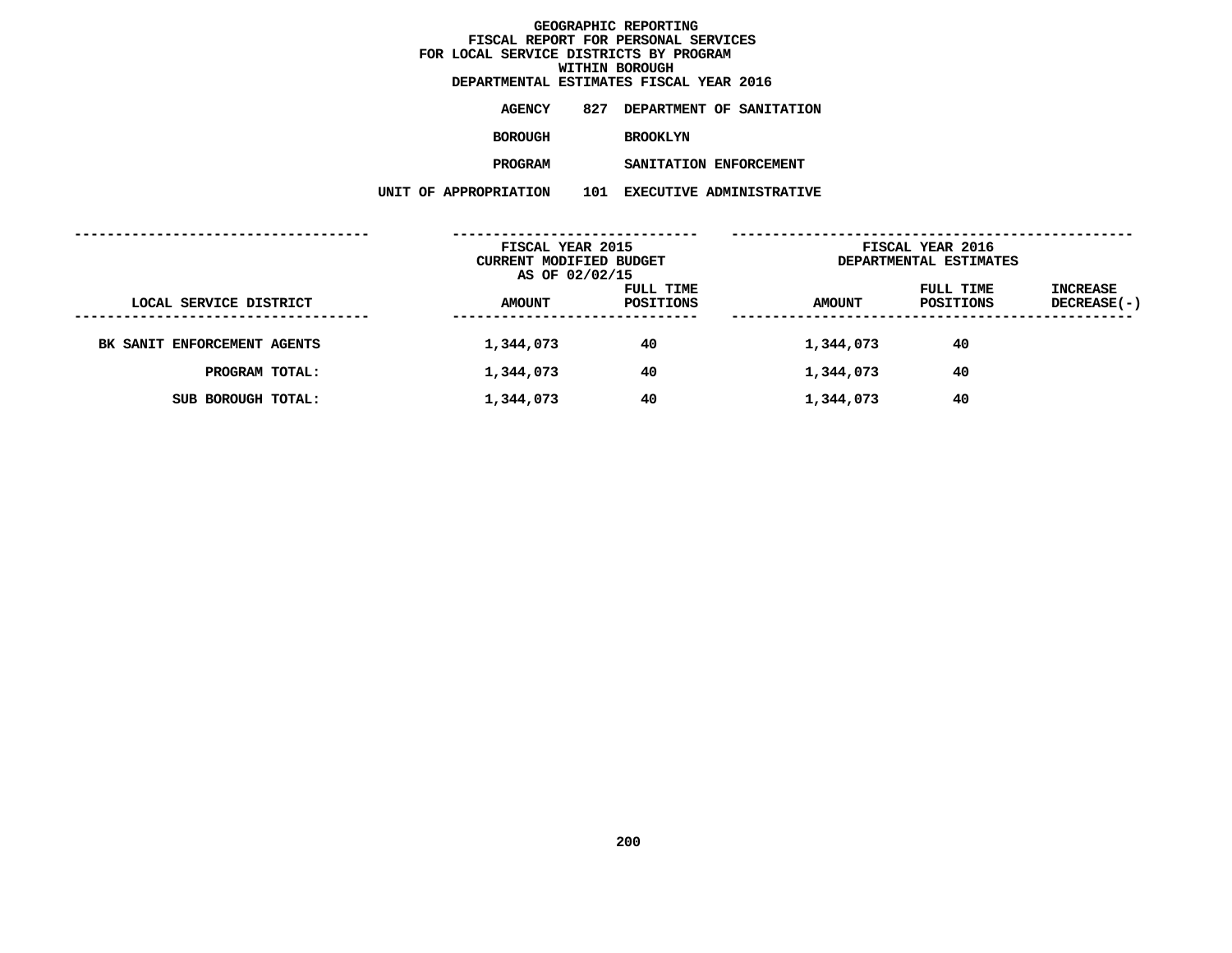|                      |     | DEPARTMENTAL ESTIMATES FISCAL YEAR 2016 |
|----------------------|-----|-----------------------------------------|
| AGENCY               |     | 827 DEPARTMENT OF SANITATION            |
| <b>BOROUGH</b>       |     | <b>BROOKLYN NORTH</b>                   |
| <b>PROGRAM</b>       |     | SANIT SERV DIST & MECH BRMS             |
| <b>APPROPRIATION</b> | 102 | CLEANING & COLLECTION                   |

|                                                                                                    | UNIT OF APPROPRIATION               | 102                                       | CLEANING & COLLECTION               |                                            |                                |
|----------------------------------------------------------------------------------------------------|-------------------------------------|-------------------------------------------|-------------------------------------|--------------------------------------------|--------------------------------|
|                                                                                                    | FISCAL YEAR 2015                    | CURRENT MODIFIED BUDGET<br>AS OF 02/02/15 |                                     | FISCAL YEAR 2016<br>DEPARTMENTAL ESTIMATES |                                |
| LOCAL SERVICE DISTRICT                                                                             | <b>AMOUNT</b>                       | FULL TIME<br><b>POSITIONS</b>             | <b>AMOUNT</b>                       | FULL TIME<br>POSITIONS                     | <b>INCREASE</b><br>DECREASE(-) |
| BROOKLYN 1 SANITATION DISTRICT<br>BROOKLYN 2 SANITATION DISTRICT                                   | 7,793,259<br>5,443,795              | 116<br>84                                 | 7,793,259<br>5,206,532              | 116<br>78                                  | $237,263-$                     |
| BROOKLYN 3 SANITATION DISTRICT<br>BROOKLYN 4 SANITATION DISTRICT<br>BROOKLYN 5 SANITATION DISTRICT | 7,002,223<br>6,456,216<br>6,926,363 | 109<br>98<br>105                          | 7,002,223<br>6,456,216<br>6,926,363 | 109<br>98<br>105                           |                                |
| BROOKLYN 8 SANITATION DISTRICT                                                                     | 6,092,188                           | 93                                        | 6,093,224                           | 93                                         | 1,036                          |
| PROGRAM TOTAL:                                                                                     | 39,714,044                          | 605                                       | 39, 477, 817                        | 599                                        | $236,227-$                     |
| SUB BOROUGH TOTAL:                                                                                 | 39,714,044                          | 605                                       | 39, 477, 817                        | 599                                        | $236,227-$                     |
|                                                                                                    |                                     |                                           |                                     |                                            |                                |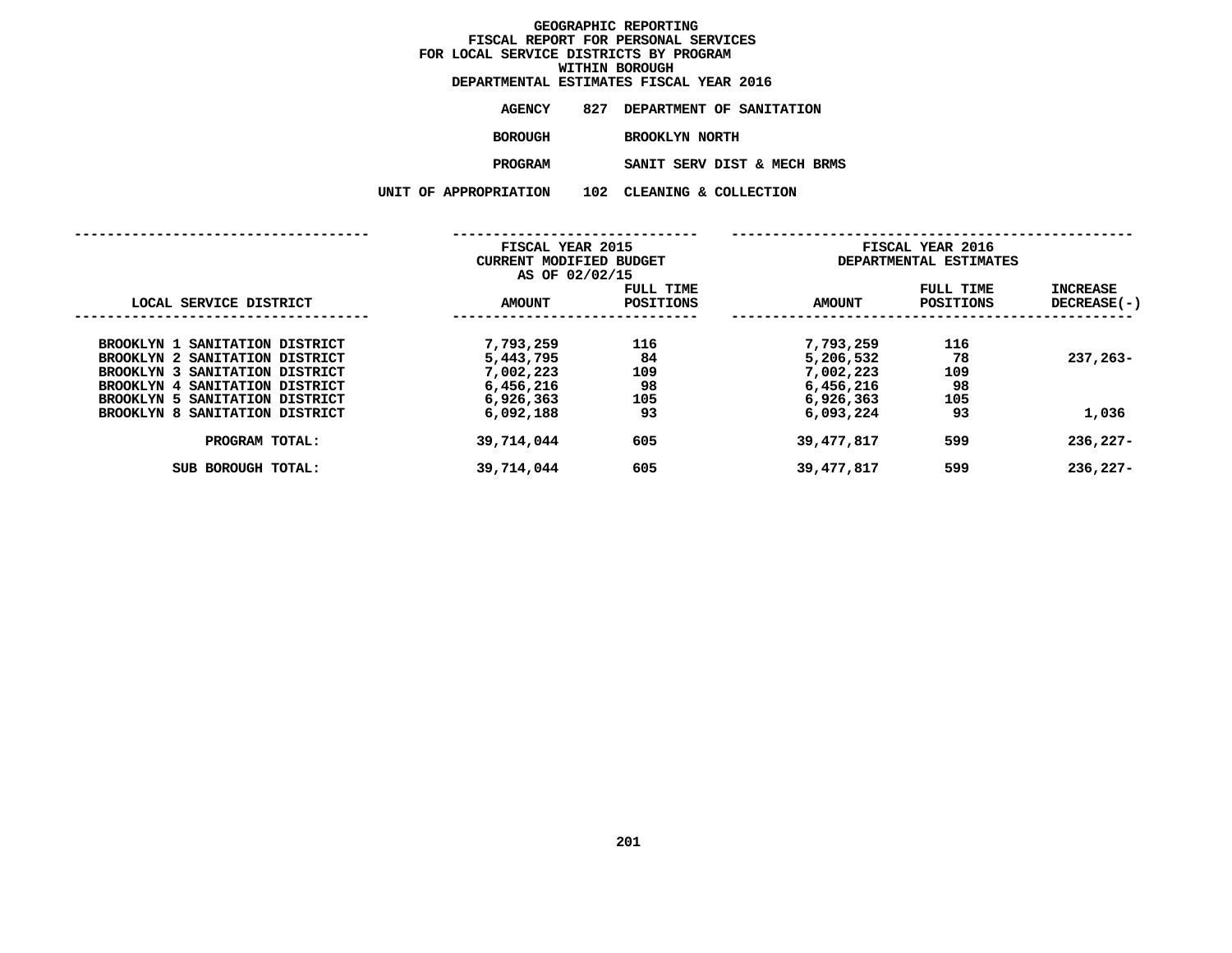|                      |     | DEPARTMENTAL ESTIMATES FISCAL YEAR 2016 |
|----------------------|-----|-----------------------------------------|
| <b>AGENCY</b>        | 827 | <b>DEPARTMENT OF SANITATION</b>         |
| <b>BOROUGH</b>       |     | BROOKLYN SOUTH                          |
| <b>PROGRAM</b>       |     | SANIT SERV DIST & MECH BRMS             |
| <b>APPROPRIATION</b> | 102 | CLEANING & COLLECTION                   |

**UNIT OF APPROPRIATION <sup>102</sup> CLEANING & COLLECTION ------------------------------------ ------------------------------ ------------------------------------------------- FISCAL YEAR <sup>2015</sup> FISCAL YEAR <sup>2016</sup> CURRENT MODIFIED BUDGET**<br>
AS OF 02/02/15<br> **FULL TIME**<br> **PULL TIME**<br> **PULL TIME AS** OF 02/02/15<br>FULL TIME<br>**AMOUNT** POSITIONS<br>----------------------------**FULL TIME FULL TIME INCREASE LOCAL SERVICE DISTRICT AMOUNT POSITIONS AMOUNT POSITIONS DECREASE(-) ------------------------------------ ------------------------------ ------------------------------------------------- BROOKLYN <sup>6</sup> SANITATION DISTRICT 6,173,820 <sup>96</sup> 5,857,469 <sup>88</sup> 316,351- BROOKLYN <sup>7</sup> SANITATION DISTRICT 6,465,609 <sup>98</sup> 6,127,410 <sup>90</sup> 338,199- BROOKLYN <sup>9</sup> SANITATION DIST 5,257,423 <sup>84</sup> 5,046,048 <sup>79</sup> 211,375- BKLYN <sup>10</sup> SANITATION DISTRICT 6,929,397 <sup>106</sup> 6,609,160 <sup>98</sup> 320,237- BKLYN <sup>11</sup> SANITATION DISTRICT 9,526,378 <sup>137</sup> 9,526,378 <sup>137</sup> BKLYN <sup>12</sup> SANITATION DISTRICT 9,279,600 <sup>135</sup> 9,279,600 <sup>135</sup> BROOKLYN <sup>13</sup> SANITATION DIST 5,656,400 <sup>88</sup> 5,445,025 <sup>83</sup> 211,375- BROOKLYN** 14 SANITATION DIST  $\begin{array}{cccc} 7,419,459 & 112 & 7,419,459 & 112 \\ -8,363,172 & 137 & 9,363,172 & 137 \\ -8,000 & 16 & 5 \end{array}$ **BROOKLYN <sup>15</sup> SANITATION DIST 9,363,172 <sup>137</sup> 9,363,172 <sup>137</sup> BROOKLYN <sup>16</sup> SANITATION DIST 5,242,298 <sup>82</sup> 5,242,298 <sup>82</sup> BROOKLYN <sup>17</sup> SANITATION DIST 7,678,591 <sup>119</sup> 7,678,591 <sup>119</sup> BROOKLYN <sup>18</sup> SANITATION DIST 10,264,551 <sup>159</sup> 10,264,551 <sup>159</sup> PROGRAM TOTAL: 89,256,698 1,353 87,859,161 1,319 1,397,537- SUB BOROUGH TOTAL: 89,256,698 1,353 87,859,161 1,319 1,397,537- BOROUGH TOTAL: 130,314,815 1,998 128,681,051 1,958 1,633,764-**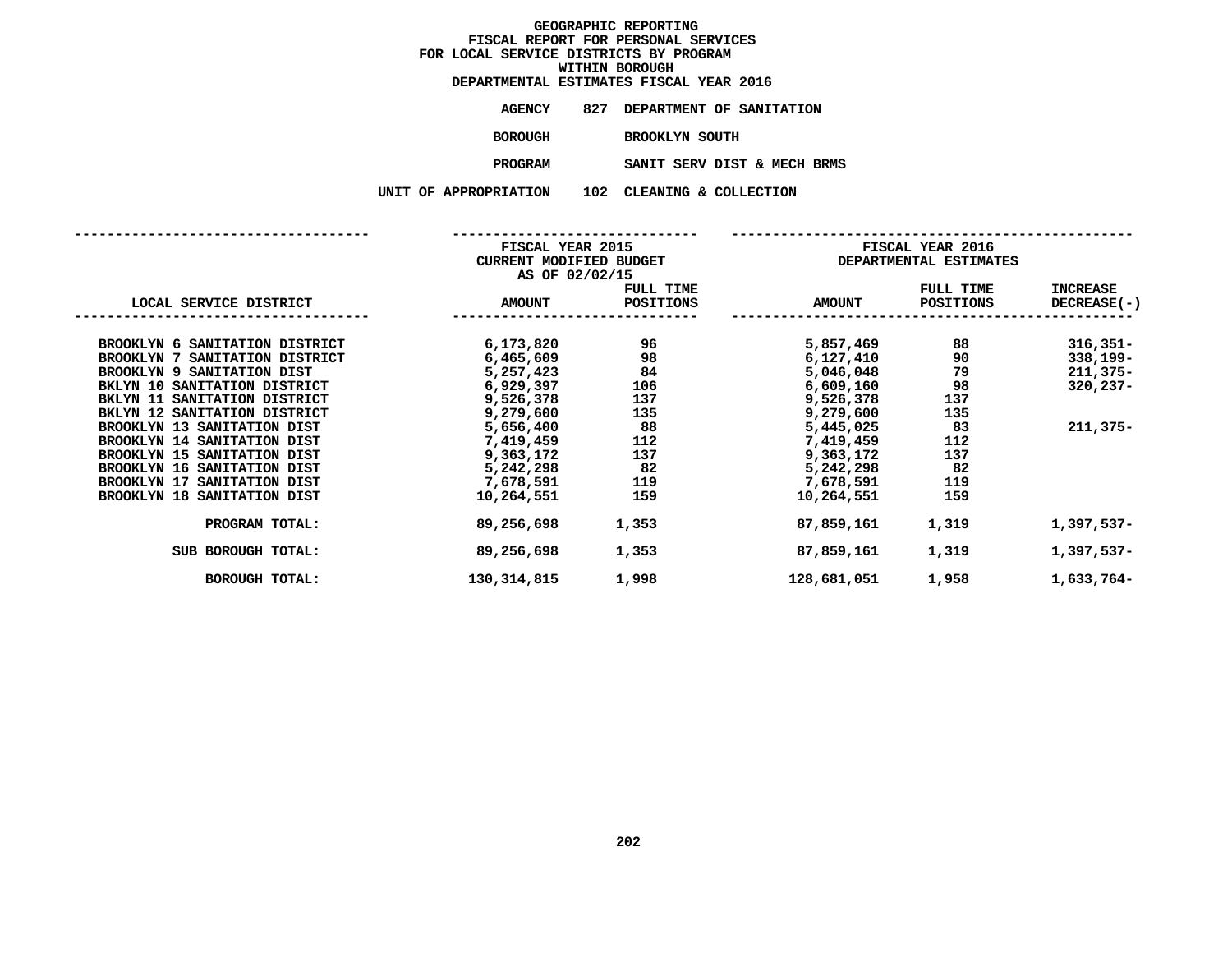**DEPARTMENTAL ESTIMATES FISCAL YEAR <sup>2016</sup>**

**AGENCY <sup>827</sup> DEPARTMENT OF SANITATION**

**BOROUGH**

**MANHATTAN<br>SANIT SERV DIST & MECH BRMS PROGRAM**

**M**<br>**N** 102 CLEANING & COLLECTION<br>**N** 102 CLEANING & COLLECTION **UNIT OF APPROPRIATION <sup>102</sup> CLEANING & COLLECTION**

|                                              | FISCAL YEAR 2015        |           | FISCAL YEAR 2016 |                        |                 |  |
|----------------------------------------------|-------------------------|-----------|------------------|------------------------|-----------------|--|
|                                              | CURRENT MODIFIED BUDGET |           |                  | DEPARTMENTAL ESTIMATES |                 |  |
|                                              | AS OF 02/02/15          |           |                  |                        |                 |  |
|                                              |                         | FULL TIME |                  | FULL TIME              | <b>INCREASE</b> |  |
| LOCAL SERVICE DISTRICT                       | <b>AMOUNT</b>           | POSITIONS | <b>AMOUNT</b>    | POSITIONS              | DECREASE(-)     |  |
|                                              |                         |           |                  |                        |                 |  |
| 1 SANITATION DIST<br><b>MANHATTAN</b>        | 3,601,354               | 55        | 3,601,354        | 55                     |                 |  |
| 2 SANITATION DIST<br><b>MANHATTAN</b>        | 5,299,319               | 82        | 5,299,319        | 82                     |                 |  |
| <b>MANHATTAN</b><br>3 SANITATION DIST        | 6,552,055               | 97        | 6,552,055        | 97                     |                 |  |
| <b>MANHATTAN</b><br>4 SANITATION DIST        | 5,687,008               | 92        | 5,687,008        | 92                     |                 |  |
| 5 SANITATION DIST<br><b>MANHATTAN</b>        | 4,065,921               | 64        | 4,065,921        | 64                     |                 |  |
| 6 SANITATION DIST<br><b>MANHATTAN</b>        | 6,202,047               | 92        | 6,202,047        | 92                     |                 |  |
| <b>MANHATTAN</b><br>7 SANITATION DIST        | 8,800,581               | 145       | 8,800,581        | 145                    |                 |  |
| 8 SANITATION DIST<br><b>MANHATTAN</b>        | 9,144,578               | 135       | 9,144,578        | 135                    |                 |  |
| <b>MANHATTAN</b><br><b>9 SANITATION DIST</b> | 3,955,704               | 56        | 3,955,704        | 56                     |                 |  |
| MANHATTAN 10 SANITATION DIST                 | 4,581,763               | 69        | 4,581,763        | 69                     |                 |  |
| MANHATTAN 11 SANITATION DIST                 | 4,123,394               | 62        | 4,123,394        | 62                     |                 |  |
| MANHATTAN 12 SANITATION DIST                 | 8,045,386               | 117       | 8,045,386        | 117                    |                 |  |
| PROGRAM TOTAL:                               | 70,059,110              | 1,066     | 70,059,110       | 1,066                  |                 |  |
|                                              |                         |           |                  |                        |                 |  |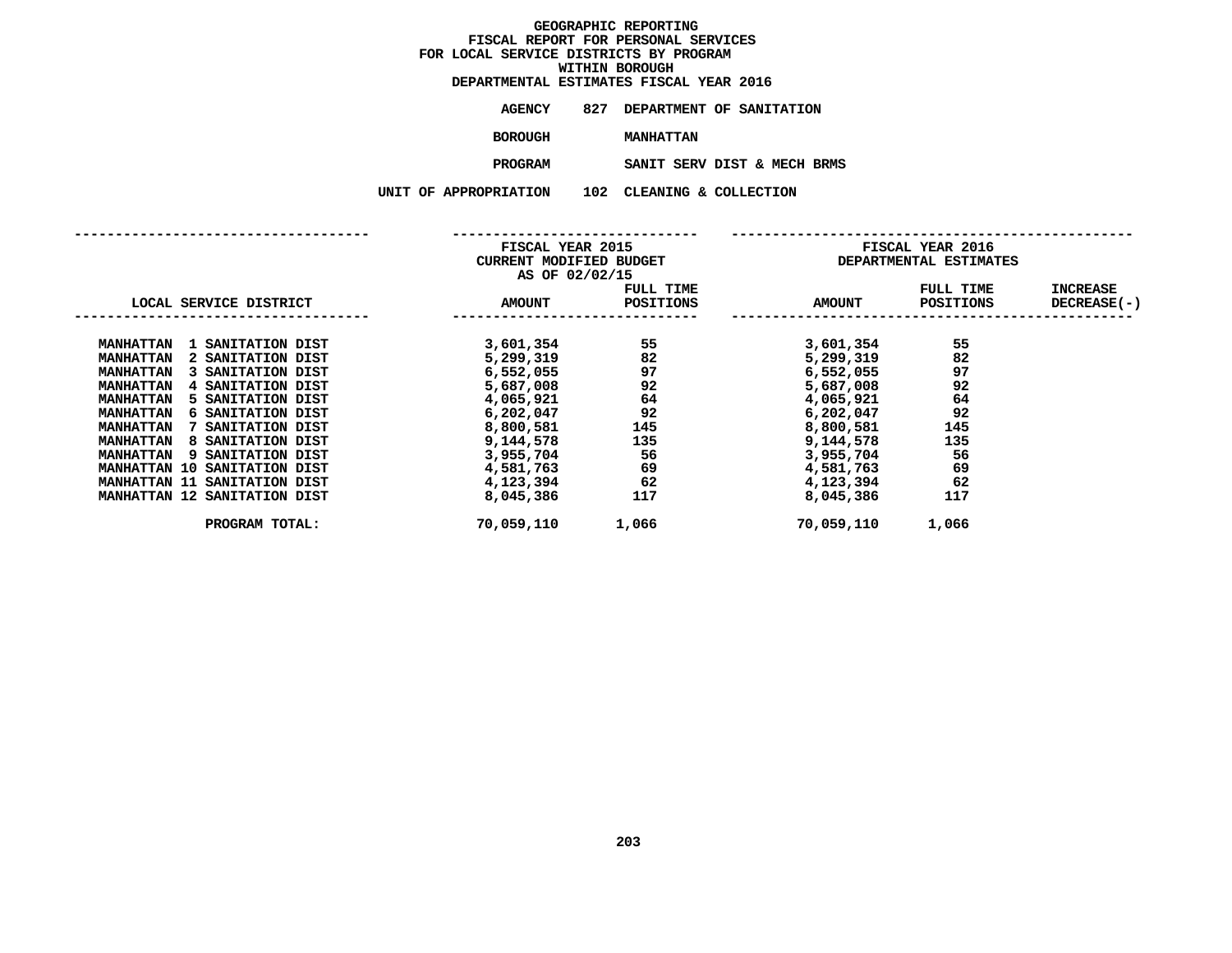**DEPARTMENTAL ESTIMATES FISCAL YEAR <sup>2016</sup>AGENCY <sup>827</sup> DEPARTMENT OF SANITATION**

**BOROUGH**

 **MANHATTAN PROGRAM**

 **SANITATION ENFORCEMENT UNIT OF APPROPRIATION <sup>101</sup> EXECUTIVE ADMINISTRATIVE**

|                             | FISCAL YEAR 2015<br>CURRENT MODIFIED BUDGET<br>AS OF 02/02/15 |                        | FISCAL YEAR 2016<br>DEPARTMENTAL ESTIMATES |                        |                         |  |
|-----------------------------|---------------------------------------------------------------|------------------------|--------------------------------------------|------------------------|-------------------------|--|
| LOCAL SERVICE DISTRICT      | <b>AMOUNT</b>                                                 | FULL TIME<br>POSITIONS | <b>AMOUNT</b>                              | FULL TIME<br>POSITIONS | INCREASE<br>DECREASE(-) |  |
| MN SANIT ENFORCEMENT AGENTS | 863,565                                                       | 26                     | 863,565                                    | 26                     |                         |  |
| PROGRAM TOTAL:              | 863,565                                                       | 26                     | 863,565                                    | 26                     |                         |  |
| SUB BOROUGH TOTAL:          | 70,922,675                                                    | 1,092                  | 70,922,675                                 | 1,092                  |                         |  |
| BOROUGH TOTAL:              | 70,922,675                                                    | 1,092                  | 70,922,675                                 | 1,092                  |                         |  |
|                             |                                                               |                        |                                            |                        |                         |  |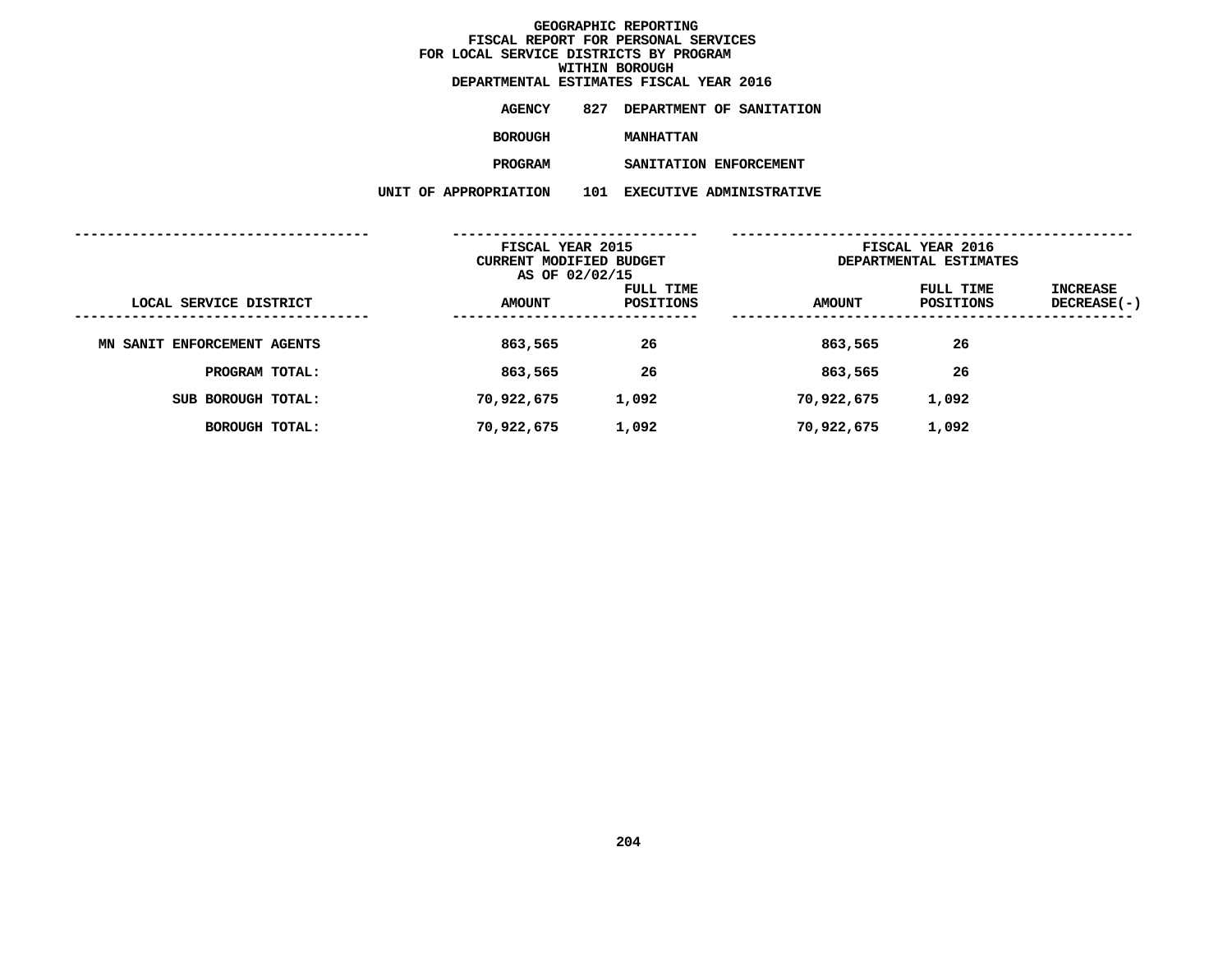**DEPARTMENTAL ESTIMATES FISCAL YEAR <sup>2016</sup>**

**AGENCY <sup>827</sup> DEPARTMENT OF SANITATION**

**BOROUGH**

QUEENS<br>SANITATION ENFORCEMENT **PROGRAM**

 **SANITATION ENFORCEMENT UNIT OF APPROPRIATION <sup>101</sup> EXECUTIVE ADMINISTRATIVE**

|                              | FISCAL YEAR 2015<br>CURRENT MODIFIED BUDGET<br>AS OF 02/02/15 |                        | FISCAL YEAR 2016<br>DEPARTMENTAL ESTIMATES |                        |                                |
|------------------------------|---------------------------------------------------------------|------------------------|--------------------------------------------|------------------------|--------------------------------|
| LOCAL SERVICE DISTRICT       | <b>AMOUNT</b>                                                 | FULL TIME<br>POSITIONS | <b>AMOUNT</b>                              | FULL TIME<br>POSITIONS | <b>INCREASE</b><br>DECREASE(-) |
| ONS SANIT ENFORCEMENT AGENTS | 1,019,880                                                     | 30                     | 1,019,880                                  | 30                     |                                |
| PROGRAM TOTAL:               | 1,019,880                                                     | 30                     | 1,019,880                                  | 30                     |                                |
| SUB BOROUGH TOTAL:           | 1,019,880                                                     | 30                     | 1,019,880                                  | 30                     |                                |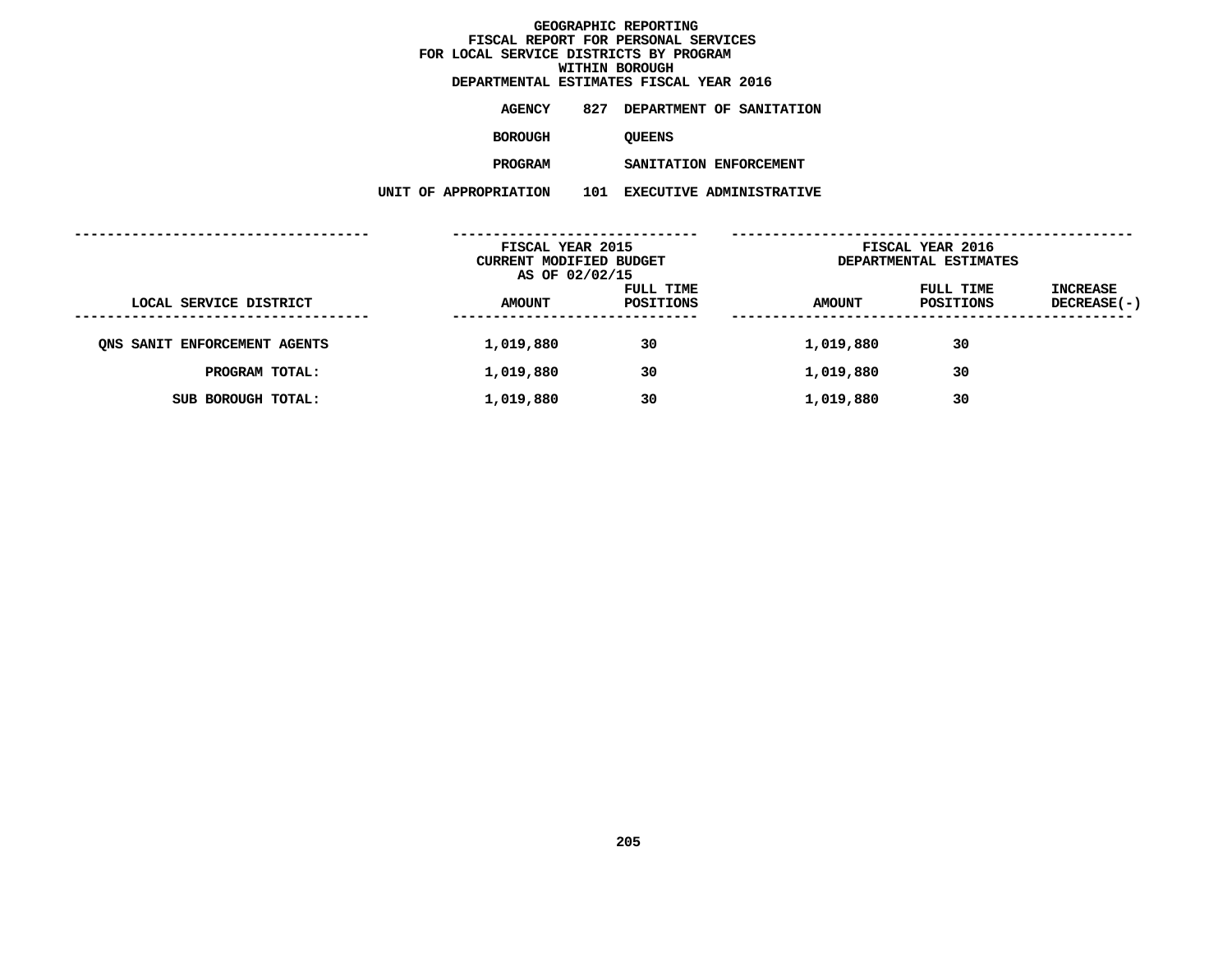|                     | DEPARTMENTAL ESTIMATES FISCAL YEAR 2016 |
|---------------------|-----------------------------------------|
| <b>AGENCY</b>       | 827 DEPARTMENT OF SANITATION            |
| <b>BOROUGH</b>      | <b>OUEENS EAST</b>                      |
| <b>PROGRAM</b>      | SANIT SERV DIST & MECH BRMS             |
| <b>PPROPRIATION</b> | 102 CLEANING & COLLECTION               |

**UNIT OF APPROPRIATION <sup>102</sup> CLEANING & COLLECTION**

|                                      | FISCAL YEAR 2015<br>CURRENT MODIFIED BUDGET<br>AS OF 02/02/15 |                               | FISCAL YEAR 2016<br>DEPARTMENTAL ESTIMATES |                               |                         |  |
|--------------------------------------|---------------------------------------------------------------|-------------------------------|--------------------------------------------|-------------------------------|-------------------------|--|
| LOCAL SERVICE DISTRICT               | <b>AMOUNT</b>                                                 | FULL TIME<br><b>POSITIONS</b> | <b>AMOUNT</b>                              | FULL TIME<br><b>POSITIONS</b> | INCREASE<br>DECREASE(-) |  |
| SANITATION DISTRICT<br>QUEENS 7      | 11,663,160                                                    | 172                           | 11,663,160                                 | 172                           |                         |  |
| <b>QUEENS 8 SANITATION DISTRICT</b>  | 8,823,240                                                     | 140                           | 8,823,240                                  | 140                           |                         |  |
| QUEENS 10 SANITATION DISTRICT        | 7,745,885                                                     | 120                           | 7,745,885                                  | 120                           |                         |  |
| <b>OUEENS 11 SANITATION DISTRICT</b> | 9,083,368                                                     | 138                           | 9,083,368                                  | 138                           |                         |  |
| QUEENS 12 SANITATION DISTRICT        | 11,893,950                                                    | 179                           | 11,893,950                                 | 179                           |                         |  |
| QUEENS 13 SANITATION DISTRICT        | 12,240,131                                                    | 188                           | 12,240,131                                 | 188                           |                         |  |
| QUEENS 14 SANITATION DISTRICT        | 6,489,928                                                     | 99                            | 6,489,928                                  | 99                            |                         |  |
| PROGRAM TOTAL:                       | 67,939,662                                                    | 1,036                         | 67,939,662                                 | 1,036                         |                         |  |
| SUB BOROUGH TOTAL:                   | 67,939,662                                                    | 1,036                         | 67,939,662                                 | 1,036                         |                         |  |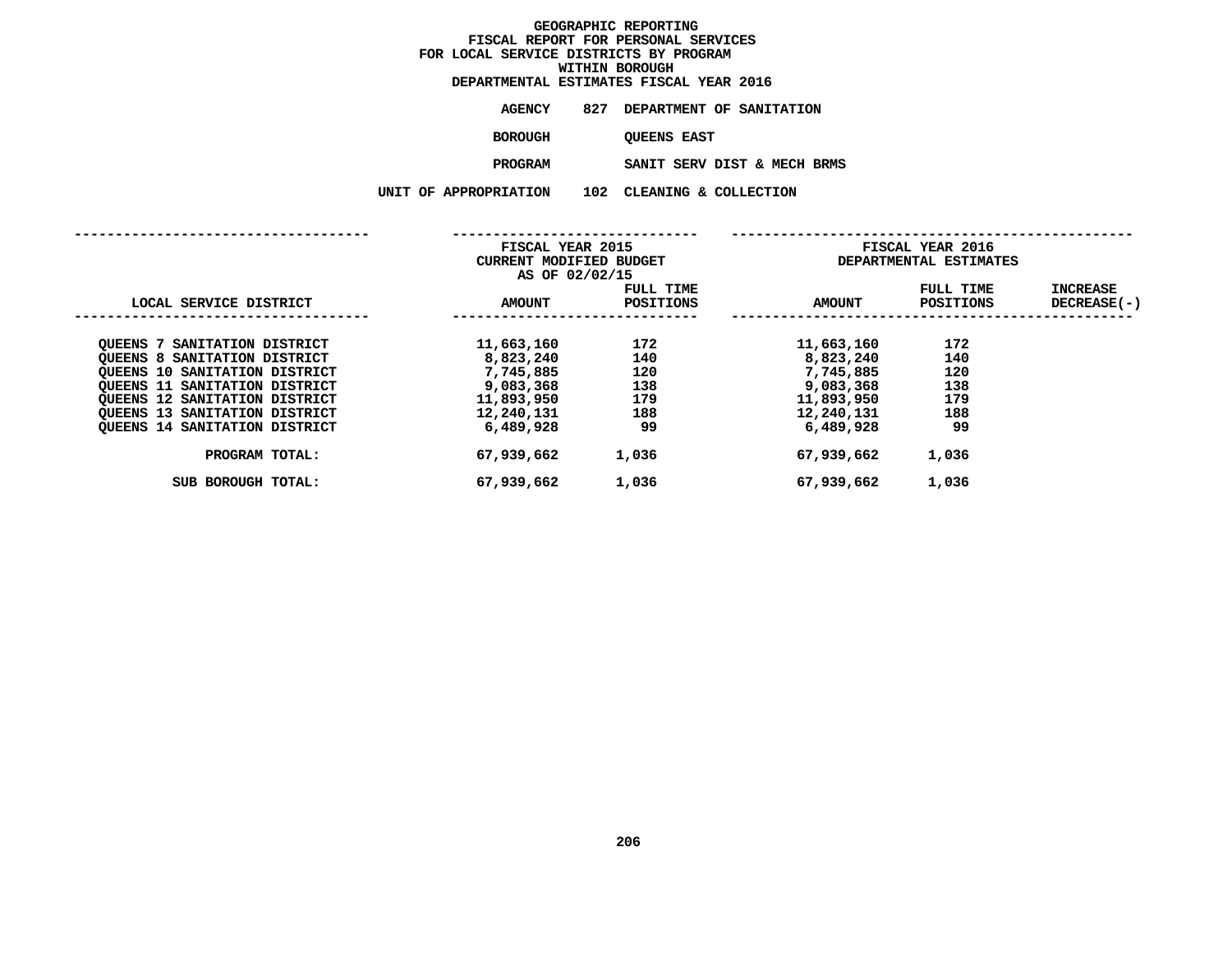|                     | DEPARTMENTAL ESTIMATES FISCAL YEAR 2016 |
|---------------------|-----------------------------------------|
| <b>AGENCY</b>       | 827 DEPARTMENT OF SANITATION            |
| <b>BOROUGH</b>      | <b>OUEENS WEST</b>                      |
| <b>PROGRAM</b>      | SANIT SERV DIST & MECH BRMS             |
| <b>PPROPRIATION</b> | 102 CLEANING & COLLECTION               |

**UNIT OF APPROPRIATION <sup>102</sup> CLEANING & COLLECTION**

|                                                                                                                                                                                                                      |                                                                            | FISCAL YEAR 2015<br>CURRENT MODIFIED BUDGET<br>AS OF 02/02/15 |                                                                            | FISCAL YEAR 2016<br>DEPARTMENTAL ESTIMATES |                                |  |
|----------------------------------------------------------------------------------------------------------------------------------------------------------------------------------------------------------------------|----------------------------------------------------------------------------|---------------------------------------------------------------|----------------------------------------------------------------------------|--------------------------------------------|--------------------------------|--|
| LOCAL SERVICE DISTRICT                                                                                                                                                                                               | <b>AMOUNT</b>                                                              | FULL TIME<br>POSITIONS                                        | <b>AMOUNT</b>                                                              | FULL TIME<br><b>POSITIONS</b>              | <b>INCREASE</b><br>DECREASE(-) |  |
| <b>QUEENS 1 SANITATION DISTRICT</b><br>QUEENS 2 SANITATION DISTRICT<br>SANITATION DISTRICT<br><b>OUEENS 3</b><br>OUEENS 4 SANITATION DISTRICT<br><b>OUEENS 5 SANITATION DISTRICT</b><br>QUEENS 6 SANITATION DISTRICT | 9,037,393<br>5,688,261<br>6,431,699<br>5,885,158<br>8,600,071<br>5,407,163 | 131<br>90<br>99<br>86<br>129<br>81                            | 9,037,393<br>5,688,261<br>6,431,699<br>5,885,158<br>8,600,071<br>5,408,285 | 131<br>90<br>99<br>86<br>129<br>81         | 1,122                          |  |
| <b>QUEENS 9 SANITATION DISTRICT</b><br>PROGRAM TOTAL:                                                                                                                                                                | 7,808,646<br>48,858,391                                                    | 113<br>729                                                    | 7,808,646<br>48,859,513                                                    | 113<br>729                                 | 1,122                          |  |
| SUB BOROUGH TOTAL:<br><b>BOROUGH TOTAL:</b>                                                                                                                                                                          | 48,858,391<br>117,817,933                                                  | 729<br>1,795                                                  | 48,859,513<br>117,819,055                                                  | 729<br>1,795                               | 1,122<br>1,122                 |  |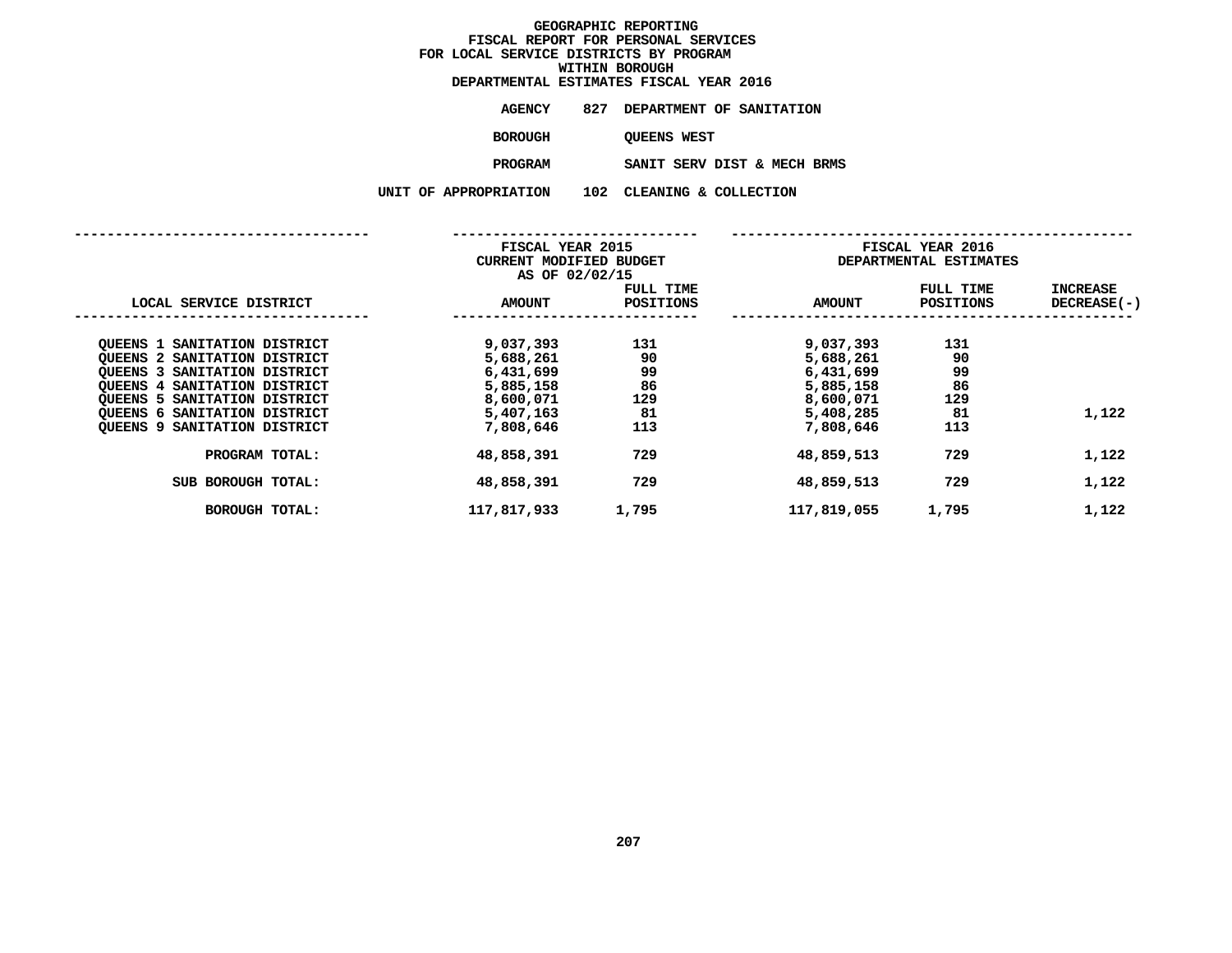#### **GEOGRAPHIC REPORTINGFISCAL REPORT FOR PERSONAL SERVICES FOR LOCAL SERVICE DISTRICTS BY PROGRAMWITHIN BOROUGH**

|                     | DEPARTMENTAL ESTIMATES FISCAL YEAR 2016 |
|---------------------|-----------------------------------------|
| AGENCY              | 827 DEPARTMENT OF SANITATION            |
| <b>BOROUGH</b>      | STATEN ISLAND                           |
| <b>PROGRAM</b>      | SANIT SERV DIST & MECH BRMS             |
| <b>PPROPRIATION</b> | 102 CLEANING & COLLECTION               |

| UNIT OF APPROPRIATION                  |                        |                                                               |                           |                                            |
|----------------------------------------|------------------------|---------------------------------------------------------------|---------------------------|--------------------------------------------|
|                                        |                        |                                                               |                           |                                            |
| <b>AMOUNT</b>                          | FULL TIME<br>POSITIONS | <b>AMOUNT</b>                                                 | FULL TIME<br>POSITIONS    | <b>INCREASE</b><br><b>DECREASE(-)</b>      |
| 12,371,293<br>11,527,068<br>13,054,898 | 174<br>162<br>184      | 12,371,293<br>11,527,068<br>13,054,898                        | 174<br>162<br>184         |                                            |
| 36,953,259                             | 520                    | 36,953,259                                                    | 520                       |                                            |
|                                        |                        | FISCAL YEAR 2015<br>CURRENT MODIFIED BUDGET<br>AS OF 02/02/15 | 102 CLEANING & COLLECTION | FISCAL YEAR 2016<br>DEPARTMENTAL ESTIMATES |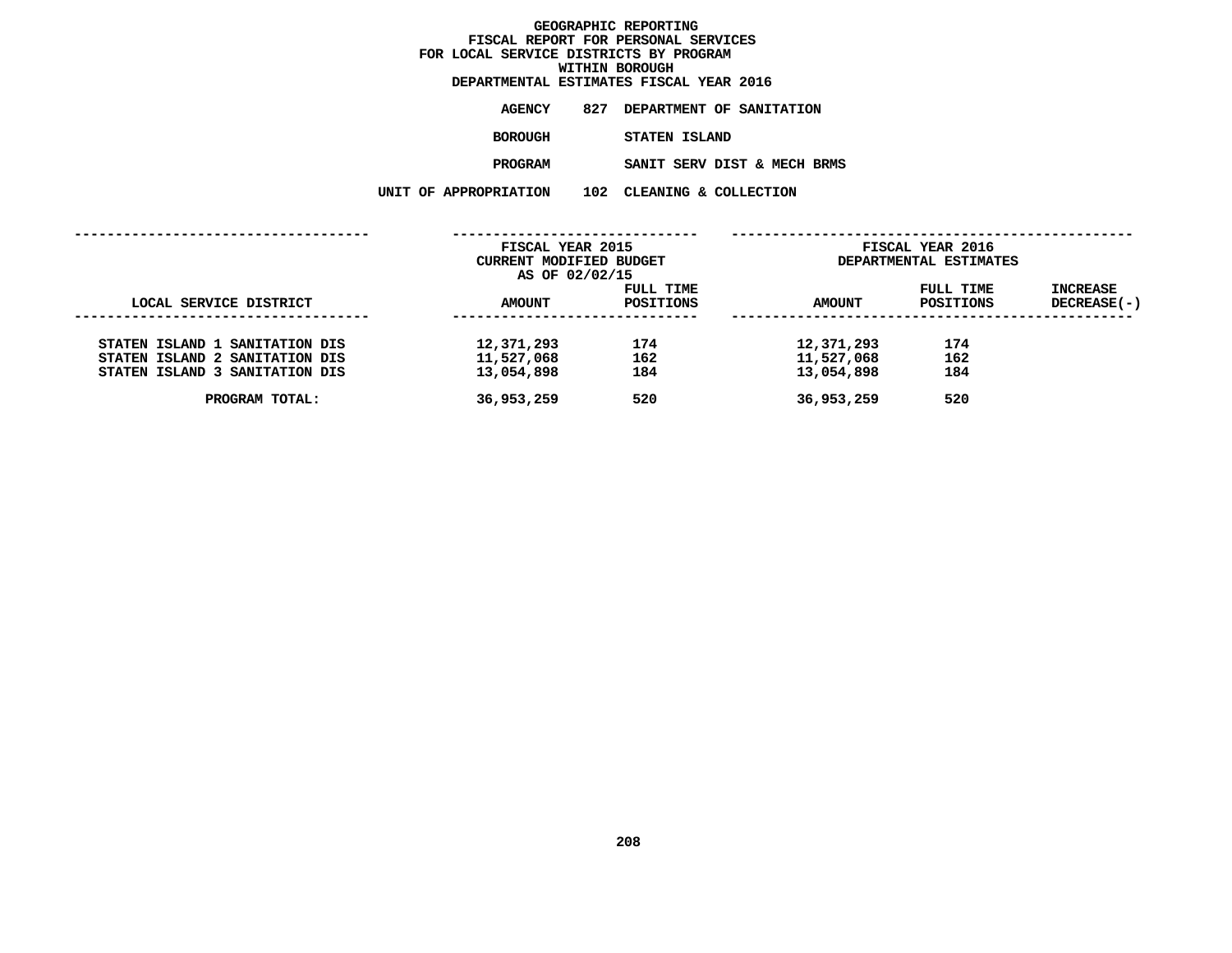| DEPARTMENTAL ESTIMATES FISCAL YEAR 2016 |     |                        |                          |
|-----------------------------------------|-----|------------------------|--------------------------|
| AGENCY                                  | 827 |                        | DEPARTMENT OF SANITATION |
| <b>BOROUGH</b>                          |     | STATEN ISLAND          |                          |
| <b>PROGRAM</b>                          |     | SANITATION ENFORCEMENT |                          |
| UNIT OF APPROPRIATION                   | 101 |                        | EXECUTIVE ADMINISTRATIVE |
|                                         |     |                        |                          |

|                               | FISCAL YEAR 2015<br>CURRENT MODIFIED BUDGET<br>AS OF 02/02/15 |                        | FISCAL YEAR 2016<br>DEPARTMENTAL ESTIMATES |                        |                                       |
|-------------------------------|---------------------------------------------------------------|------------------------|--------------------------------------------|------------------------|---------------------------------------|
| LOCAL SERVICE DISTRICT        | <b>AMOUNT</b>                                                 | FULL TIME<br>POSITIONS | <b>AMOUNT</b>                              | FULL TIME<br>POSITIONS | <b>INCREASE</b><br><b>DECREASE(-)</b> |
| S.I. SANIT ENFORCEMENT AGENTS | 107,750                                                       | 3                      | 107,750                                    | 3                      |                                       |
| PROGRAM TOTAL:                | 107,750                                                       | 3                      | 107,750                                    | 3                      |                                       |
| SUB BOROUGH TOTAL:            | 37,061,009                                                    | 523                    | 37,061,009                                 | 523                    |                                       |
| BOROUGH TOTAL:                | 37,061,009                                                    | 523                    | 37,061,009                                 | 523                    |                                       |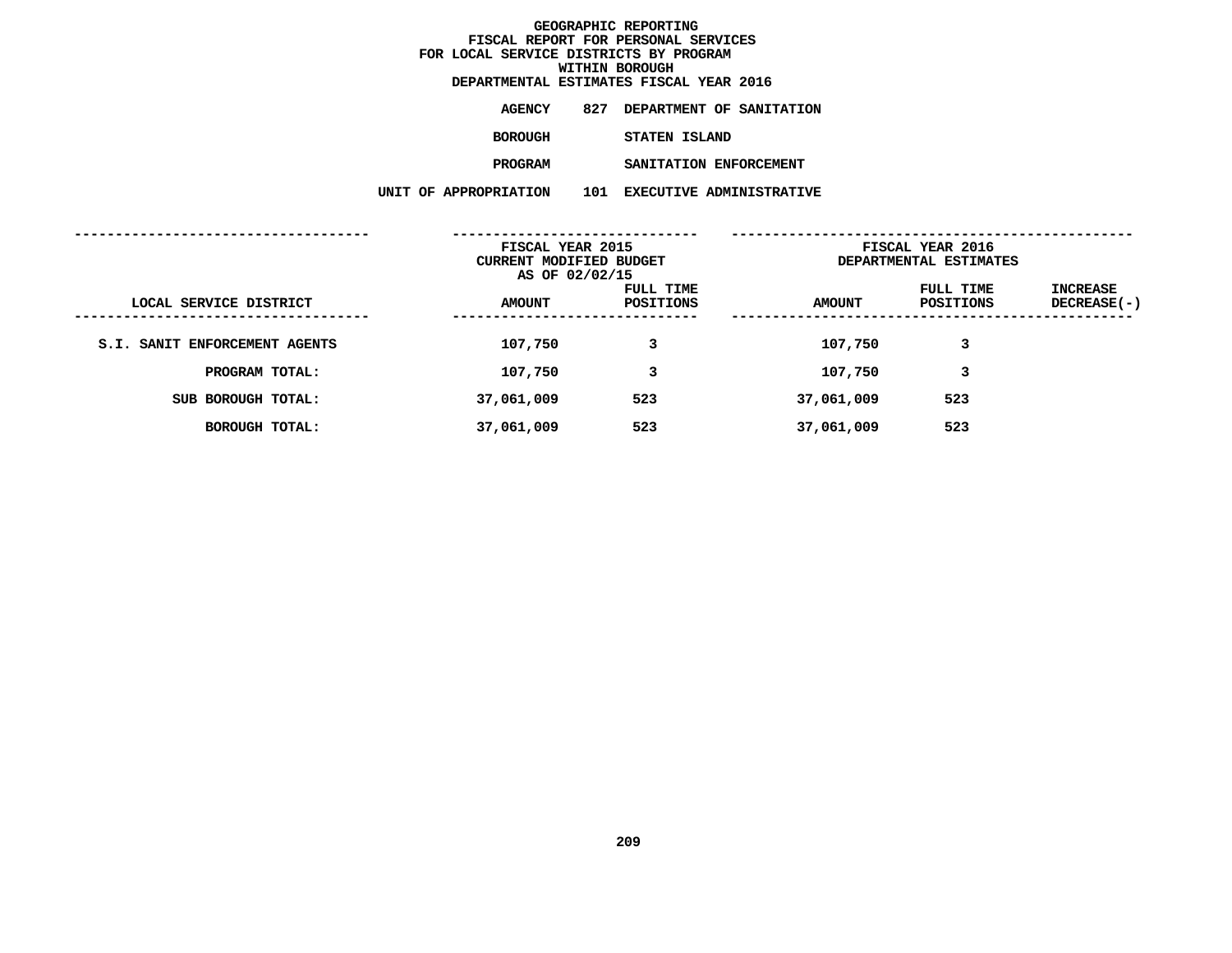## GEOGRAPHIC REPORTING<br>FISCAL REPORT FOR PERSONAL SERVICES<br>OCAL SERVICE DISTRICTS BY PROGRAM<br>WITHIN BOROUGH **FISCAL REPORT FOR PERSONAL SERVICES FOR LOCAL SERVICE DISTRICTS BY PROGRAM**

# **WITHIN BOROUGH DEPARTMENTAL ESTIMATES FISCAL YEAR <sup>2016</sup>**

# **AGENCY <sup>827</sup> DEPARTMENT OF SANITATION**

|                                                   | FISCAL YEAR 2015<br>CURRENT MODIFIED BUDGET<br>AS OF 02/02/15 |                        | <b>FISCAL YEAR 2016</b><br>DEPARTMENTAL ESTIMATES |                        |                         |
|---------------------------------------------------|---------------------------------------------------------------|------------------------|---------------------------------------------------|------------------------|-------------------------|
| LOCAL SERVICE DISTRICT                            | <b>AMOUNT</b>                                                 | FULL TIME<br>POSITIONS | <b>AMOUNT</b>                                     | FULL TIME<br>POSITIONS | INCREASE<br>DECREASE(-) |
| <b>AGENCY TOTAL:</b><br>ALL PROGRAMS ALL BOROUGHS | 407,321,431                                                   | 6,231                  | 405,688,789                                       | 6,191                  | 1,632,642-              |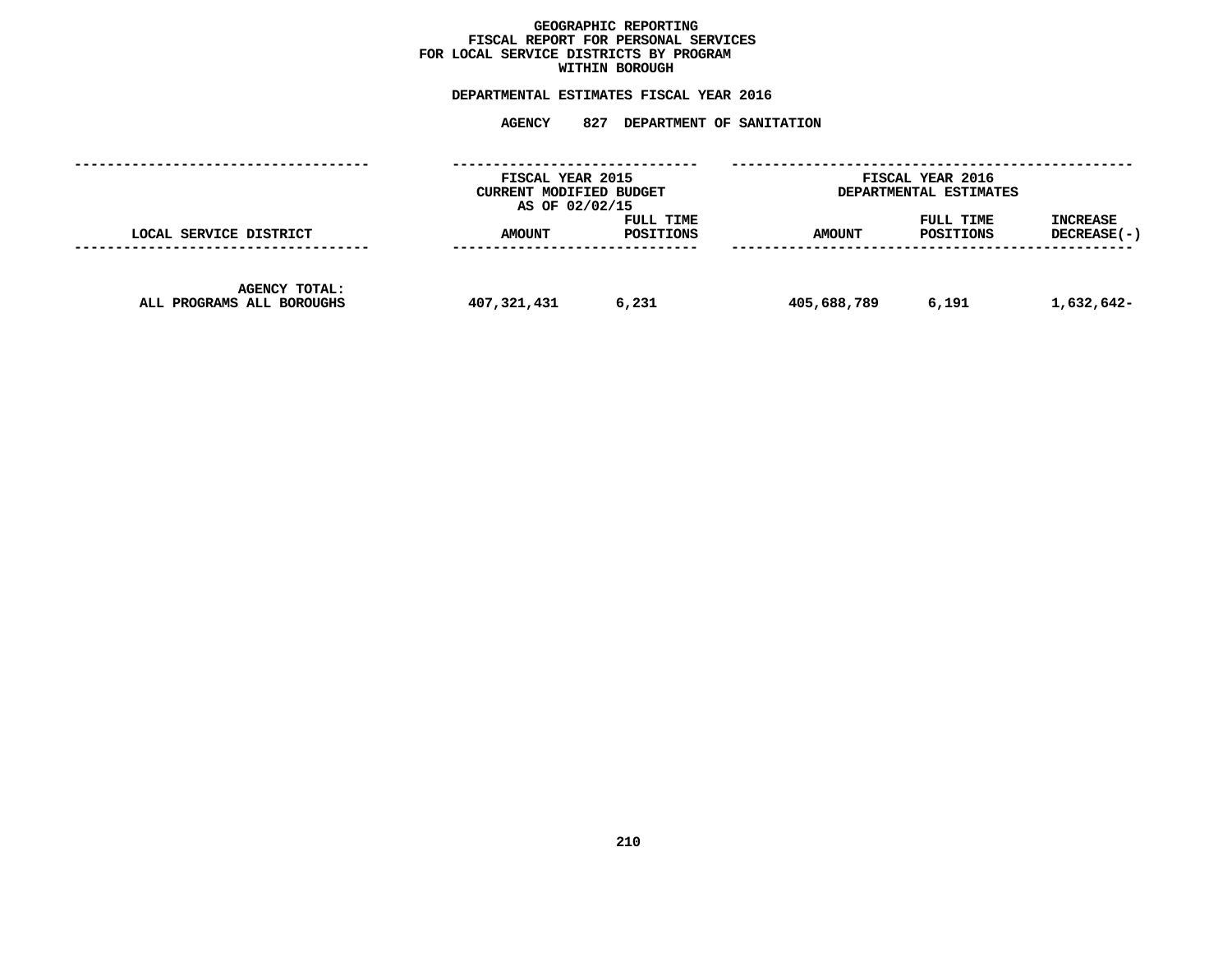#### **DEPARTMENTAL ESTIMATES FISCAL YEAR 2016**

# **DEPARTMENTAL ESTIMATES FISCAL YEAR <sup>2016</sup>AGENCY: <sup>827</sup> DEPARTMENT OF SANITATION**

|                                                   |  | FISCAL YEAR 2015<br>CURRENT MODIFIED BUDGET | FISCAL YEAR 2016<br>DEPARTMENTAL ESTIMATES |                                   |  |
|---------------------------------------------------|--|---------------------------------------------|--------------------------------------------|-----------------------------------|--|
| UNIT OF APPROPRIATION                             |  | AS OF 02/02/15                              | <b>AMOUNT</b>                              | <b>INCREASE</b><br>DECREASE $(-)$ |  |
| EXECUTIVE ADMINISTRATIVE<br>101                   |  |                                             |                                            |                                   |  |
| REGULAR GROSS<br><b>OTHER</b>                     |  | 4,204,326                                   | 4,204,326                                  |                                   |  |
| TOTAL REPORTED GEOGRAPHICALLY                     |  | 4,204,326                                   | 4,204,326                                  |                                   |  |
| NOT REPORTED GEOGRAPHICALLY                       |  | 64,896,400                                  | 66,309,884                                 | 1,413,484                         |  |
| FINANCIAL PLAN SAVINGS                            |  | 406,563                                     | 453,819                                    | 47,256                            |  |
| <b>APPROPRIATION</b>                              |  | 69,507,289                                  | 70,968,029                                 | 1,460,740                         |  |
| FUNDING                                           |  |                                             |                                            |                                   |  |
| <b>CITY</b><br>OTHER CATEGORICAL                  |  | 53,568,905                                  | 55,117,466                                 | 1,548,561                         |  |
| CAPITAL FUNDS - I.F.A.                            |  | 4,117,272                                   | 4,072,179                                  | $45,093-$                         |  |
| <b>STATE</b><br>FEDERAL - C.D.<br>FEDERAL - OTHER |  | 11,547,585                                  | 11,504,857                                 | 42,728-                           |  |
| INTRA-CITY SALES                                  |  | 273,527                                     | 273,527                                    |                                   |  |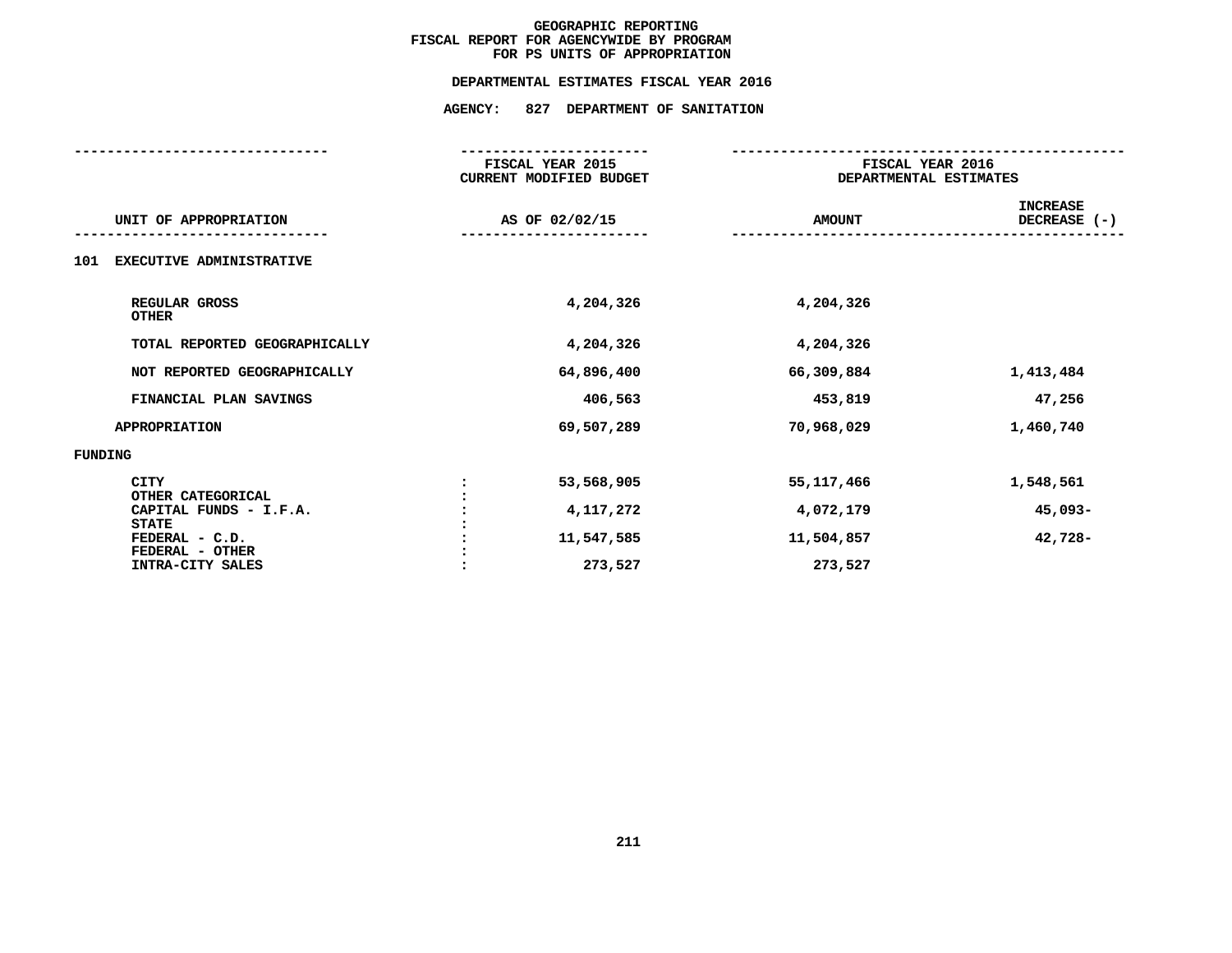#### **DEPARTMENTAL ESTIMATES FISCAL YEAR 2016**

# **DEPARTMENTAL ESTIMATES FISCAL YEAR <sup>2016</sup>AGENCY: <sup>827</sup> DEPARTMENT OF SANITATION**

|                                                                                                                                     | FISCAL YEAR 2015<br>CURRENT MODIFIED BUDGET | FISCAL YEAR 2016<br>DEPARTMENTAL ESTIMATES |                                   |  |
|-------------------------------------------------------------------------------------------------------------------------------------|---------------------------------------------|--------------------------------------------|-----------------------------------|--|
| UNIT OF APPROPRIATION                                                                                                               | AS OF 02/02/15                              | <b>AMOUNT</b>                              | <b>INCREASE</b><br>DECREASE (-)   |  |
| CLEANING & COLLECTION<br>102                                                                                                        |                                             |                                            |                                   |  |
| REGULAR GROSS<br><b>OTHER</b>                                                                                                       | 403, 117, 105                               | 401,484,463                                | 1,632,642-                        |  |
| TOTAL REPORTED GEOGRAPHICALLY                                                                                                       | 403, 117, 105                               | 401,484,463                                | 1,632,642-                        |  |
| NOT REPORTED GEOGRAPHICALLY                                                                                                         | 240,221,779                                 | 233,715,106                                | $6,506,673-$                      |  |
| FINANCIAL PLAN SAVINGS                                                                                                              | 103,272                                     | 12,390,164                                 | 12,286,892                        |  |
| <b>APPROPRIATION</b>                                                                                                                | 643,442,156                                 | 647,589,733                                | 4, 147, 577                       |  |
| <b>FUNDING</b>                                                                                                                      |                                             |                                            |                                   |  |
| <b>CITY</b><br>OTHER CATEGORICAL<br>CAPITAL FUNDS - I.F.A.<br><b>STATE</b><br>FEDERAL - C.D.<br>FEDERAL - OTHER<br>INTRA-CITY SALES | 641,183,662<br>905,950<br>1,352,544         | 645,481,098<br>750,000<br>1,358,635        | 4,297,436<br>$155,950 -$<br>6,091 |  |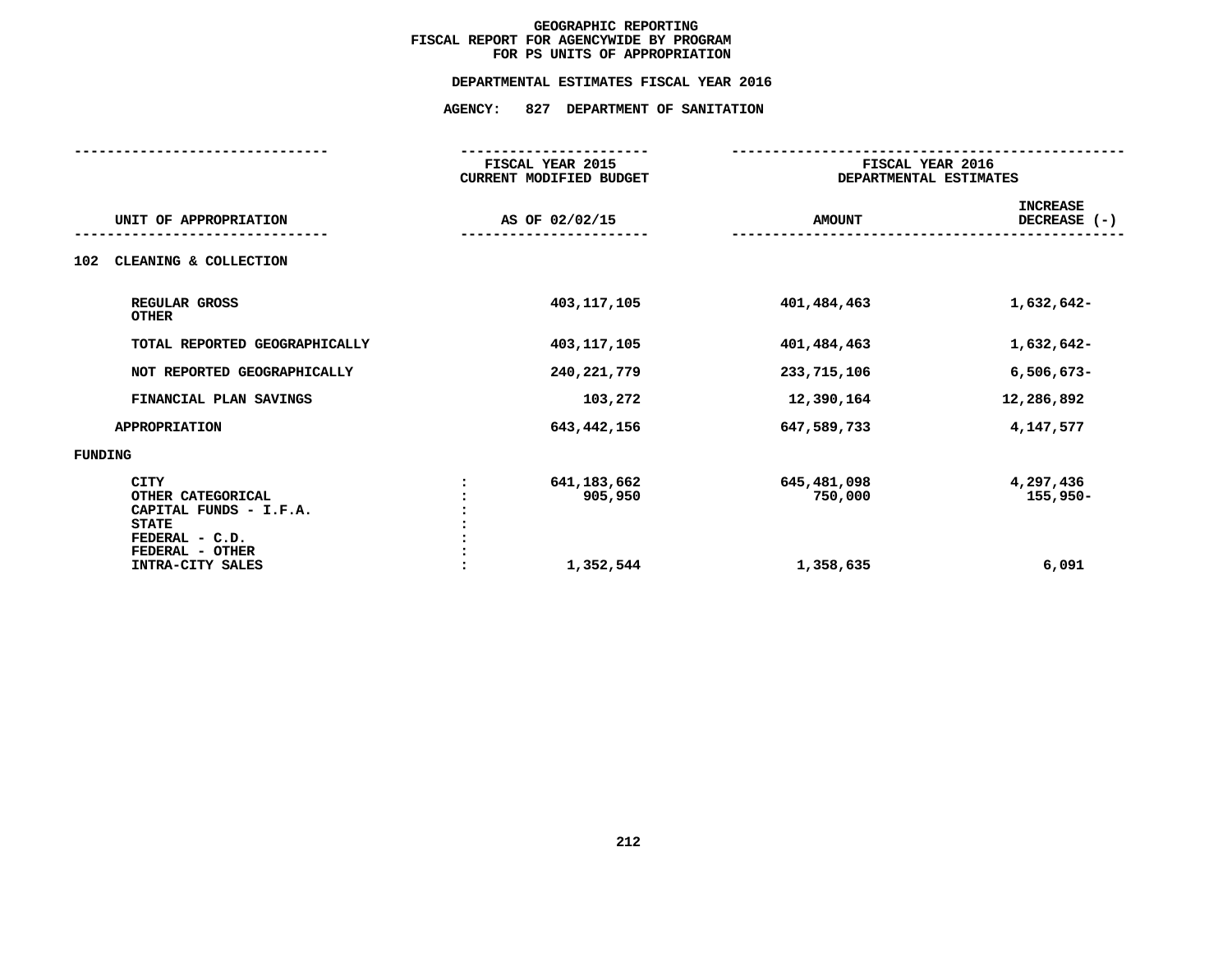### **DEPARTMENTAL ESTIMATES FISCAL YEAR 2016**

|                                                                                                 | FISCAL YEAR 2015<br>CURRENT MODIFIED BUDGET | FISCAL YEAR 2016<br>DEPARTMENTAL ESTIMATES |                                 |  |
|-------------------------------------------------------------------------------------------------|---------------------------------------------|--------------------------------------------|---------------------------------|--|
| UNIT OF APPROPRIATION                                                                           | AS OF 02/02/15                              | <b>AMOUNT</b>                              | <b>INCREASE</b><br>DECREASE (-) |  |
| <b>WASTE DISPOSAL</b><br>103                                                                    |                                             |                                            |                                 |  |
| REGULAR GROSS<br><b>OTHER</b>                                                                   |                                             |                                            |                                 |  |
| TOTAL REPORTED GEOGRAPHICALLY                                                                   |                                             |                                            |                                 |  |
| NOT REPORTED GEOGRAPHICALLY                                                                     | 28,388,699                                  | 33,308,941                                 | 4,920,242                       |  |
| FINANCIAL PLAN SAVINGS                                                                          | 62,552                                      | 86,781                                     | 24,229                          |  |
| <b>APPROPRIATION</b>                                                                            | 28,451,251                                  | 33,395,722                                 | 4,944,471                       |  |
| FUNDING                                                                                         |                                             |                                            |                                 |  |
| <b>CITY</b><br>OTHER CATEGORICAL                                                                | 28,365,438                                  | 33,307,705                                 | 4,942,267                       |  |
| CAPITAL FUNDS - I.F.A.<br><b>STATE</b><br>FEDERAL - C.D.<br>FEDERAL - OTHER<br>INTRA-CITY SALES | 85,813                                      | 88,017                                     | 2,204                           |  |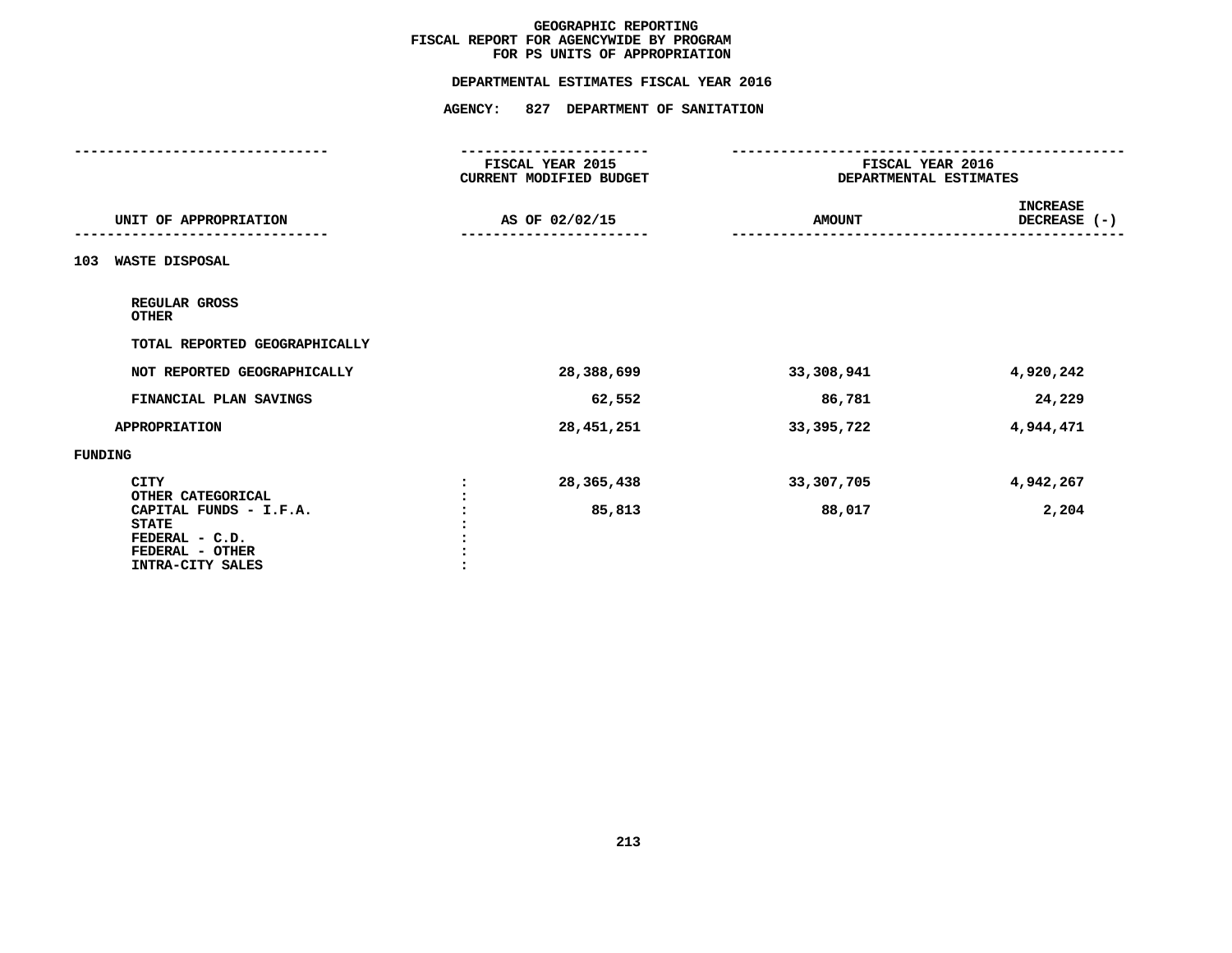### **DEPARTMENTAL ESTIMATES FISCAL YEAR 2016**

|                                                                                              | <b>AGENCY:</b><br>827 DEPARTMENT OF SANITATION |                                            |                                 |  |
|----------------------------------------------------------------------------------------------|------------------------------------------------|--------------------------------------------|---------------------------------|--|
|                                                                                              | FISCAL YEAR 2015<br>CURRENT MODIFIED BUDGET    | FISCAL YEAR 2016<br>DEPARTMENTAL ESTIMATES |                                 |  |
| UNIT OF APPROPRIATION                                                                        | AS OF 02/02/15                                 | <b>AMOUNT</b>                              | <b>INCREASE</b><br>DECREASE (-) |  |
| 104 BUILDING MANAGEMENT                                                                      |                                                |                                            |                                 |  |
| REGULAR GROSS<br><b>OTHER</b>                                                                |                                                |                                            |                                 |  |
| TOTAL REPORTED GEOGRAPHICALLY                                                                |                                                |                                            |                                 |  |
| NOT REPORTED GEOGRAPHICALLY                                                                  | 21,310,492                                     | 22,453,753                                 | 1,143,261                       |  |
| FINANCIAL PLAN SAVINGS                                                                       | 6,734                                          | 9,553                                      | 2,819                           |  |
| <b>APPROPRIATION</b>                                                                         | 21, 317, 226                                   | 22,463,306                                 | 1,146,080                       |  |
| FUNDING                                                                                      |                                                |                                            |                                 |  |
| <b>CITY</b><br>OTHER CATEGORICAL<br>CAPITAL FUNDS - I.F.A.<br><b>STATE</b><br>FEDERAL - C.D. | 21,253,476                                     | 22,463,306                                 | 1,209,830                       |  |
| FEDERAL - OTHER<br>INTRA-CITY SALES                                                          | 63,750                                         |                                            | $63,750-$                       |  |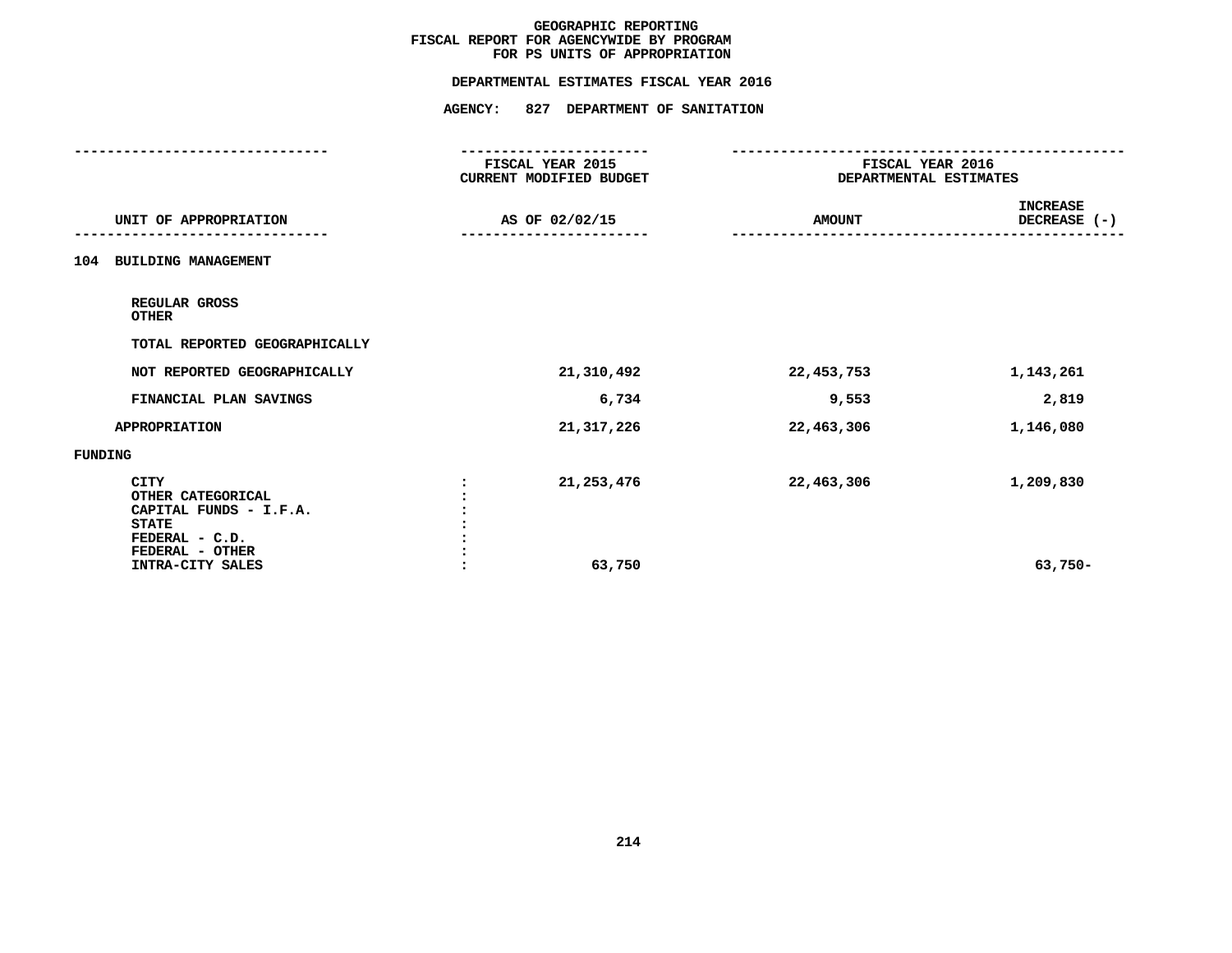### **DEPARTMENTAL ESTIMATES FISCAL YEAR 2016**

|                                                                            | <b>AGENCY:</b><br>827 DEPARTMENT OF SANITATION |               |                                            |  |  |
|----------------------------------------------------------------------------|------------------------------------------------|---------------|--------------------------------------------|--|--|
|                                                                            | FISCAL YEAR 2015<br>CURRENT MODIFIED BUDGET    |               | FISCAL YEAR 2016<br>DEPARTMENTAL ESTIMATES |  |  |
| UNIT OF APPROPRIATION                                                      | AS OF 02/02/15                                 | <b>AMOUNT</b> | INCREASE<br>DECREASE (-)                   |  |  |
| BUREAU OF MOTOR EQUIP<br>105                                               |                                                |               |                                            |  |  |
| REGULAR GROSS<br><b>OTHER</b>                                              |                                                |               |                                            |  |  |
| TOTAL REPORTED GEOGRAPHICALLY                                              |                                                |               |                                            |  |  |
| NOT REPORTED GEOGRAPHICALLY                                                | 62,851,456                                     | 63,648,654    | 797,198                                    |  |  |
| FINANCIAL PLAN SAVINGS                                                     | 26,433                                         | 34,562        | 8,129                                      |  |  |
| <b>APPROPRIATION</b>                                                       | 62,877,889                                     | 63,683,216    | 805,327                                    |  |  |
| FUNDING                                                                    |                                                |               |                                            |  |  |
| <b>CITY</b><br>OTHER CATEGORICAL<br>CAPITAL FUNDS - I.F.A.<br><b>STATE</b> | 61,859,647                                     | 62,664,974    | 805,327                                    |  |  |
| FEDERAL - C.D.                                                             | 998,242                                        | 998,242       |                                            |  |  |
| FEDERAL - OTHER<br>INTRA-CITY SALES                                        | 20,000                                         | 20,000        |                                            |  |  |
|                                                                            |                                                |               |                                            |  |  |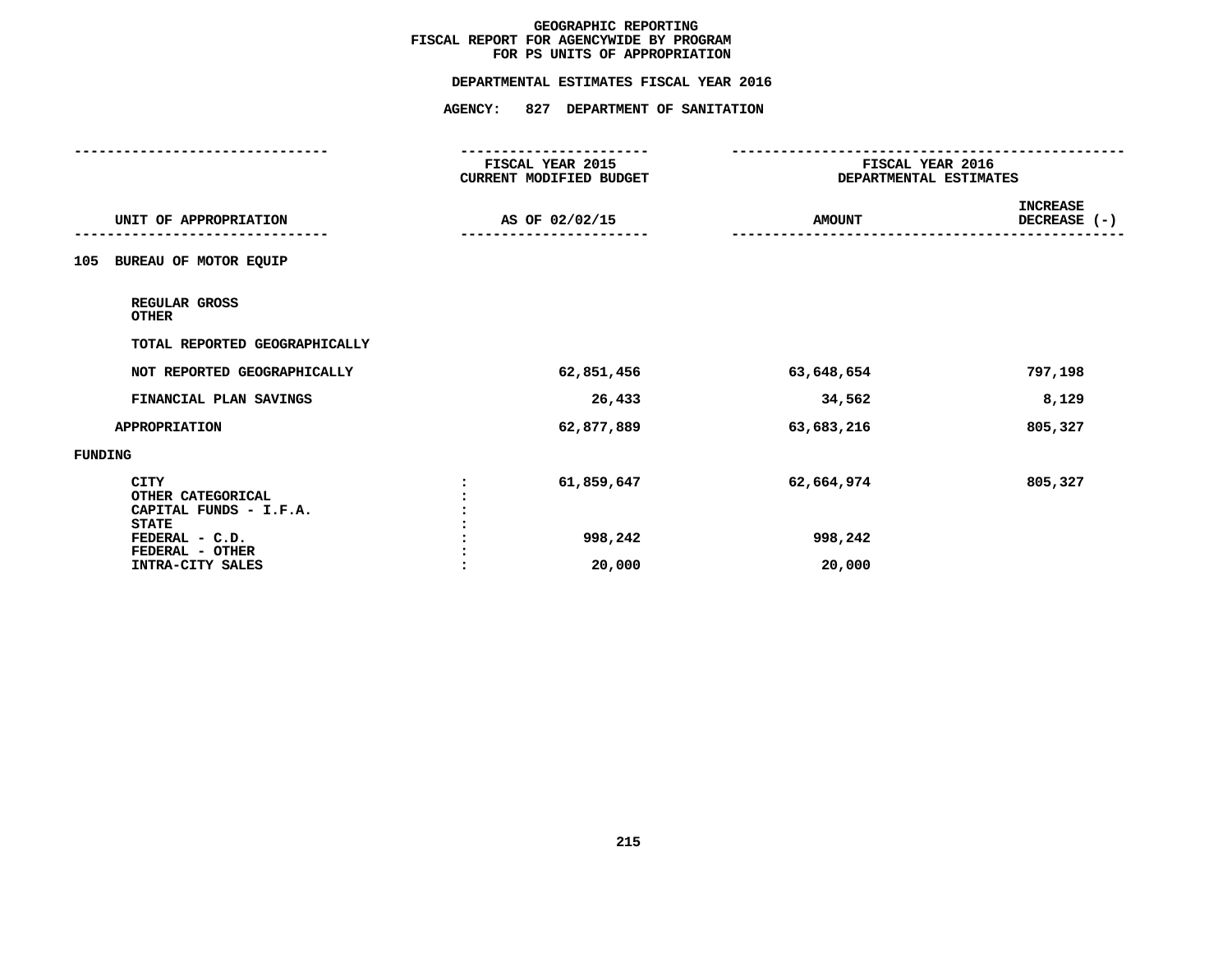### **DEPARTMENTAL ESTIMATES FISCAL YEAR 2016**

|                                                                                                                                     | FISCAL YEAR 2015<br>CURRENT MODIFIED BUDGET | FISCAL YEAR 2016<br>DEPARTMENTAL ESTIMATES |                                 |  |
|-------------------------------------------------------------------------------------------------------------------------------------|---------------------------------------------|--------------------------------------------|---------------------------------|--|
|                                                                                                                                     |                                             |                                            |                                 |  |
| UNIT OF APPROPRIATION                                                                                                               | AS OF 02/02/15                              | <b>AMOUNT</b>                              | <b>INCREASE</b><br>DECREASE (-) |  |
| SNOW BUDGET-PS<br>107                                                                                                               |                                             |                                            |                                 |  |
| REGULAR GROSS<br><b>OTHER</b>                                                                                                       |                                             |                                            |                                 |  |
| TOTAL REPORTED GEOGRAPHICALLY                                                                                                       |                                             |                                            |                                 |  |
| NOT REPORTED GEOGRAPHICALLY                                                                                                         | 35,387,750                                  | 47,683,062                                 | 12,295,312                      |  |
| FINANCIAL PLAN SAVINGS                                                                                                              |                                             |                                            |                                 |  |
| <b>APPROPRIATION</b>                                                                                                                | 35,387,750                                  | 47,683,062                                 | 12,295,312                      |  |
| FUNDING                                                                                                                             |                                             |                                            |                                 |  |
| <b>CITY</b><br>OTHER CATEGORICAL<br>CAPITAL FUNDS - I.F.A.<br><b>STATE</b><br>FEDERAL - C.D.<br>FEDERAL - OTHER<br>INTRA-CITY SALES | 35,387,750                                  | 47,683,062                                 | 12,295,312                      |  |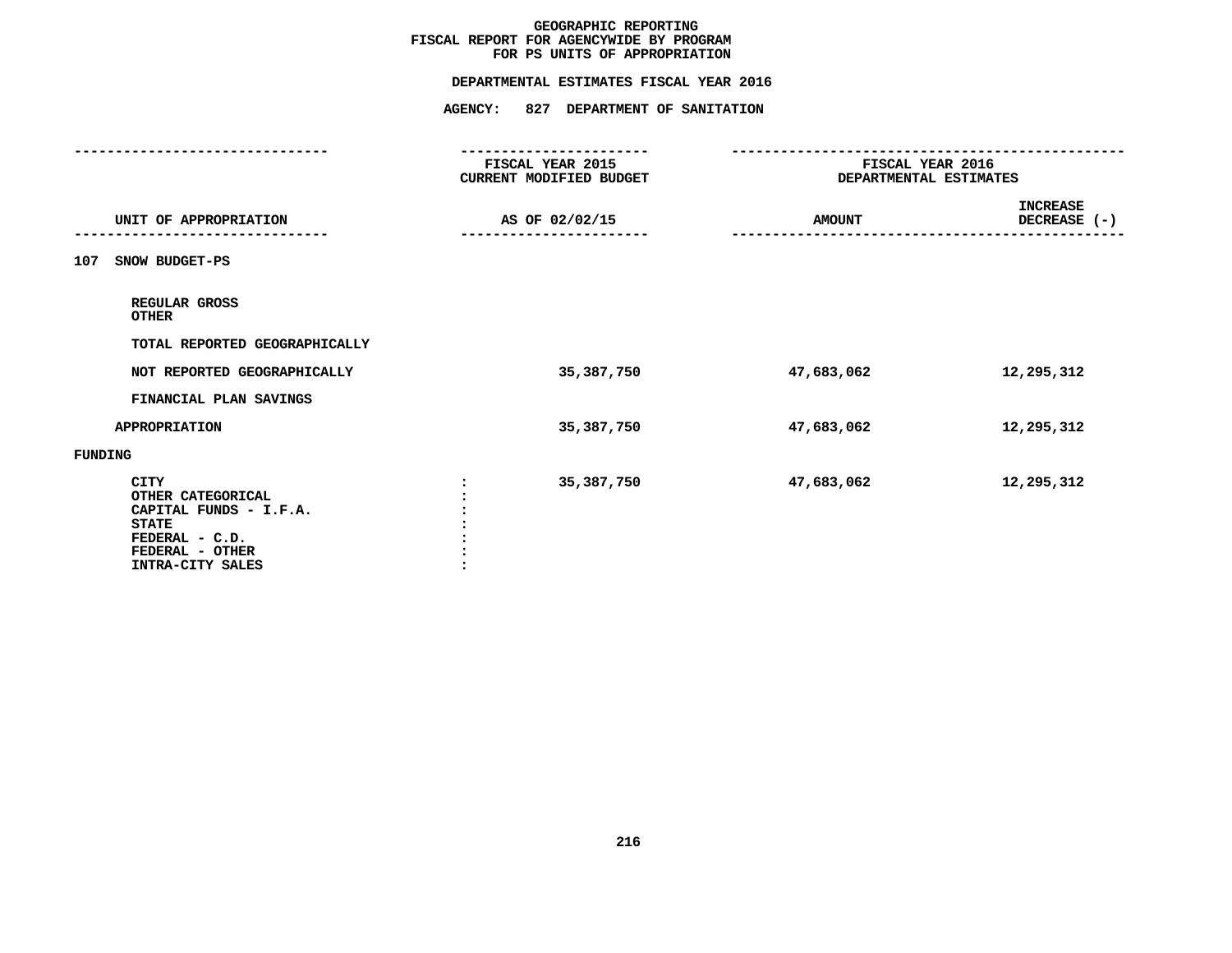|                                                                                                                              |                | FISCAL YEAR 2015<br>CURRENT MODIFIED BUDGET                                      | FISCAL YEAR 2016<br>DEPARTMENTAL ESTIMATES                |                                                                 |  |
|------------------------------------------------------------------------------------------------------------------------------|----------------|----------------------------------------------------------------------------------|-----------------------------------------------------------|-----------------------------------------------------------------|--|
| UNIT OF APPROPRIATION                                                                                                        | AS OF 02/02/15 |                                                                                  | <b>AMOUNT</b>                                             | <b>INCREASE</b><br>DECREASE (-)                                 |  |
| EXEC & ADMINISTRATIVE-OTPS<br>106                                                                                            |                |                                                                                  |                                                           |                                                                 |  |
| TOTAL REPORTED GEOGRAPHICALLY                                                                                                |                |                                                                                  |                                                           |                                                                 |  |
| NOT REPORTED GEOGRAPHICALLY                                                                                                  |                | 106,015,830                                                                      | 96,644,153                                                | 9,371,677-                                                      |  |
| FINANCIAL PLAN SAVINGS                                                                                                       |                |                                                                                  | 2,734,984                                                 | 2,734,984                                                       |  |
| <b>APPROPRIATION</b>                                                                                                         |                | 106,015,830                                                                      | 99,379,137                                                | $6,636,693-$                                                    |  |
| <b>FUNDING</b>                                                                                                               |                |                                                                                  |                                                           |                                                                 |  |
| CITY<br>OTHER CATEGORICAL<br>CAPITAL FUNDS - I.F.A.<br><b>STATE</b><br>FEDERAL - C.D.<br>FEDERAL - OTHER<br>INTRA-CITY SALES | $\cdot$        | 101,393,377<br>217,139<br>250,000<br>40,915<br>2,427,809<br>398,090<br>1,288,500 | 95,545,828<br>250,000<br>25,000<br>2,427,809<br>1,130,500 | 5,847,549-<br>217,139-<br>15,915-<br>$398,090 -$<br>$158,000 -$ |  |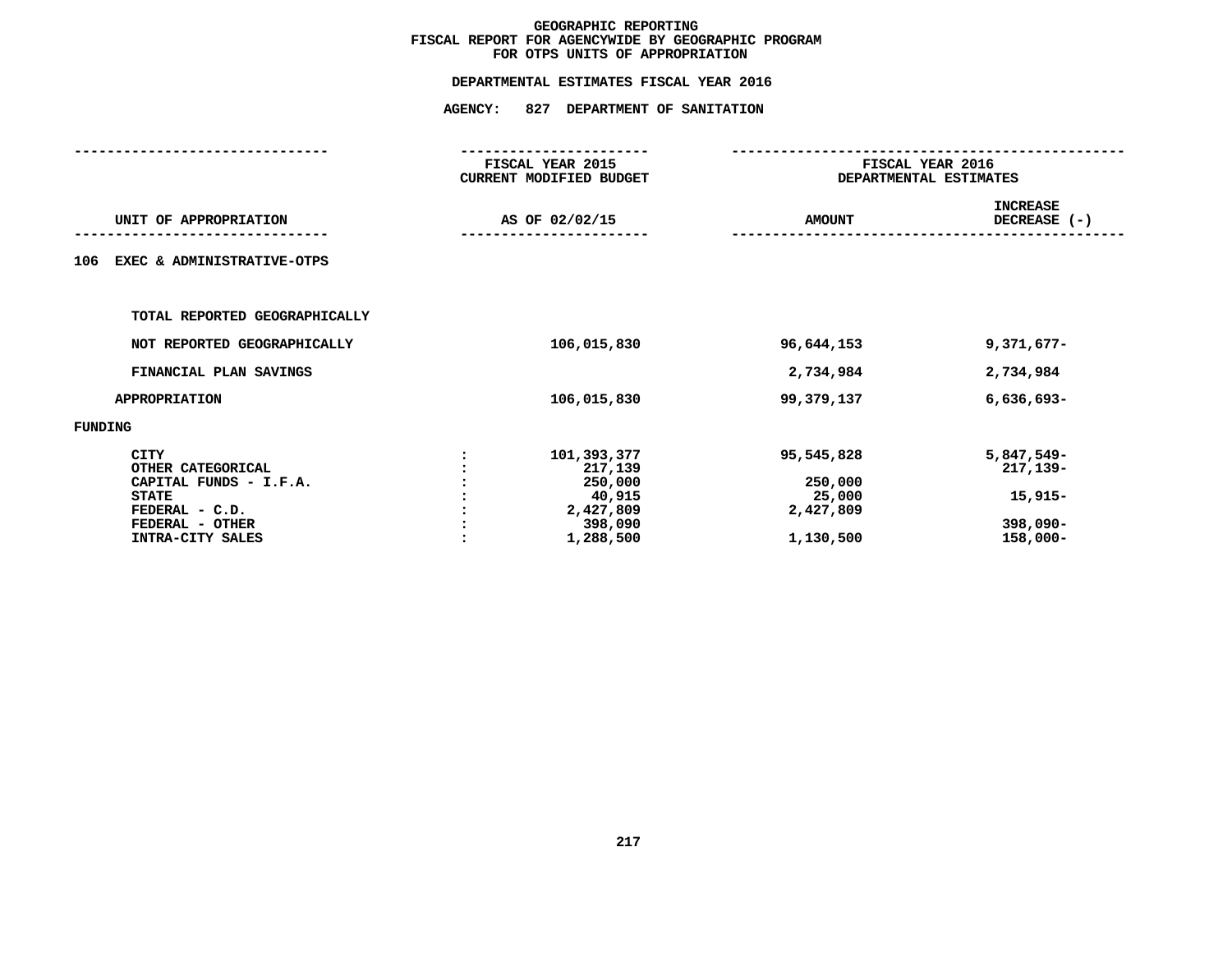|                                                                                                                                     |                | FISCAL YEAR 2015<br>CURRENT MODIFIED BUDGET | FISCAL YEAR 2016<br>DEPARTMENTAL ESTIMATES |                                     |  |
|-------------------------------------------------------------------------------------------------------------------------------------|----------------|---------------------------------------------|--------------------------------------------|-------------------------------------|--|
| UNIT OF APPROPRIATION                                                                                                               | AS OF 02/02/15 |                                             | <b>AMOUNT</b>                              | <b>INCREASE</b><br>DECREASE (-)     |  |
| CLEANING & COLLECTION-OTPS<br>109                                                                                                   |                |                                             |                                            |                                     |  |
| TOTAL REPORTED GEOGRAPHICALLY                                                                                                       |                |                                             |                                            |                                     |  |
| NOT REPORTED GEOGRAPHICALLY                                                                                                         |                | 45,358,492                                  | 38,835,840                                 | $6,522,652-$                        |  |
| FINANCIAL PLAN SAVINGS                                                                                                              |                |                                             |                                            |                                     |  |
| <b>APPROPRIATION</b>                                                                                                                |                | 45,358,492                                  | 38,835,840                                 | $6,522,652-$                        |  |
| FUNDING                                                                                                                             |                |                                             |                                            |                                     |  |
| <b>CITY</b><br>OTHER CATEGORICAL<br>CAPITAL FUNDS - I.F.A.<br><b>STATE</b><br>FEDERAL - C.D.<br>FEDERAL - OTHER<br>INTRA-CITY SALES |                | 45,018,356<br>245<br>142,394<br>197,497     | 38,638,343<br>197,497                      | $6,380,013-$<br>$245 -$<br>142,394- |  |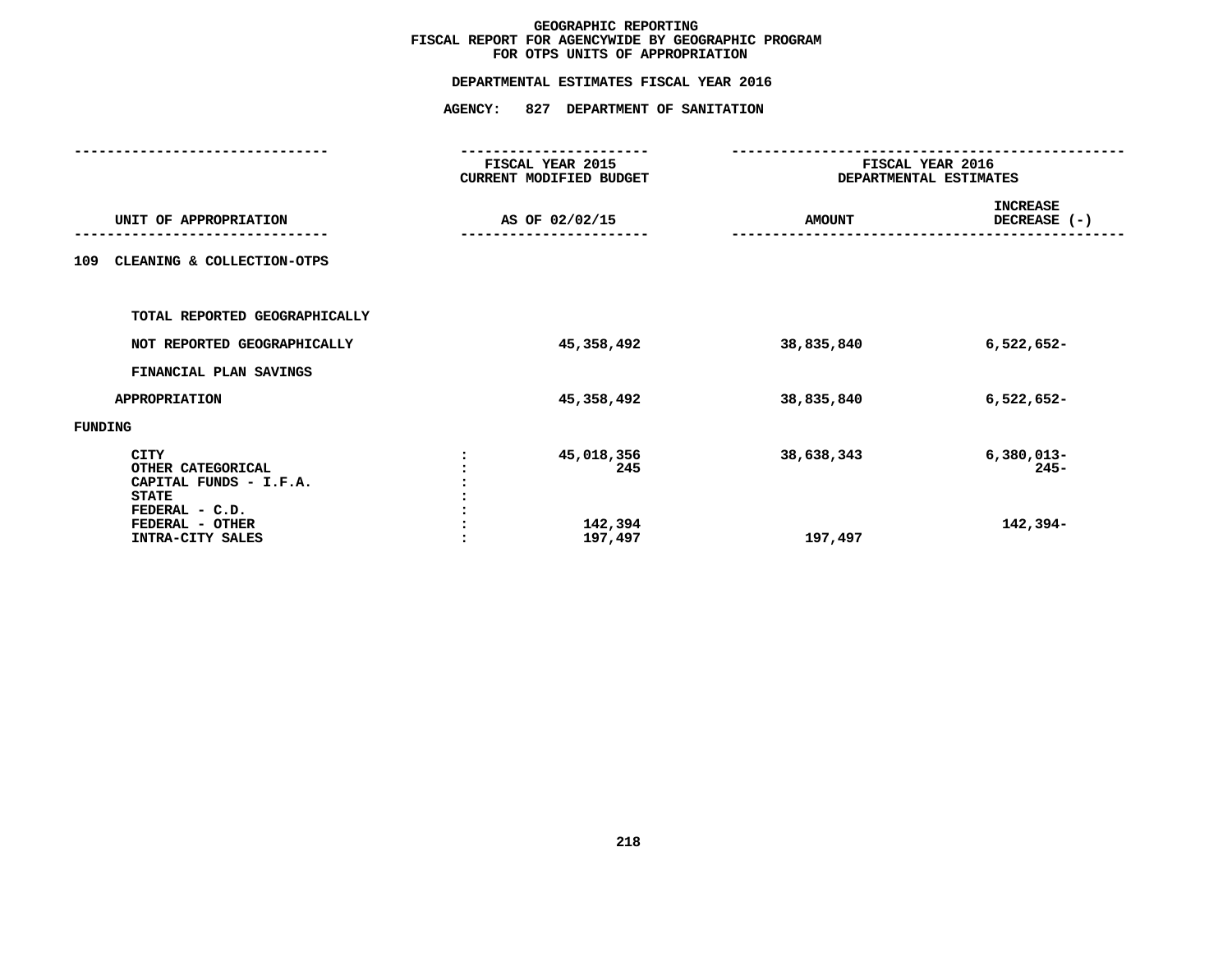|                                                                                                                                     |                | FISCAL YEAR 2015<br>CURRENT MODIFIED BUDGET | FISCAL YEAR 2016<br>DEPARTMENTAL ESTIMATES |                        |  |  |               |                                 |
|-------------------------------------------------------------------------------------------------------------------------------------|----------------|---------------------------------------------|--------------------------------------------|------------------------|--|--|---------------|---------------------------------|
| UNIT OF APPROPRIATION                                                                                                               | AS OF 02/02/15 |                                             |                                            |                        |  |  | <b>AMOUNT</b> | <b>INCREASE</b><br>DECREASE (-) |
| WASTE DISPOSAL-OTPS<br>110                                                                                                          |                |                                             |                                            |                        |  |  |               |                                 |
| TOTAL REPORTED GEOGRAPHICALLY                                                                                                       |                |                                             |                                            |                        |  |  |               |                                 |
| NOT REPORTED GEOGRAPHICALLY                                                                                                         |                | 424,103,556                                 | 482,177,593                                | 58,074,037             |  |  |               |                                 |
| FINANCIAL PLAN SAVINGS                                                                                                              |                |                                             | 3,472,667                                  | 3,472,667              |  |  |               |                                 |
| <b>APPROPRIATION</b>                                                                                                                |                | 424,103,556                                 | 485,650,260                                | 61,546,704             |  |  |               |                                 |
| FUNDING                                                                                                                             |                |                                             |                                            |                        |  |  |               |                                 |
| <b>CITY</b><br>OTHER CATEGORICAL<br>CAPITAL FUNDS - I.F.A.<br><b>STATE</b><br>FEDERAL - C.D.<br>FEDERAL - OTHER<br>INTRA-CITY SALES |                | 423,913,956<br>189,600                      | 485,650,260                                | 61,736,304<br>189,600- |  |  |               |                                 |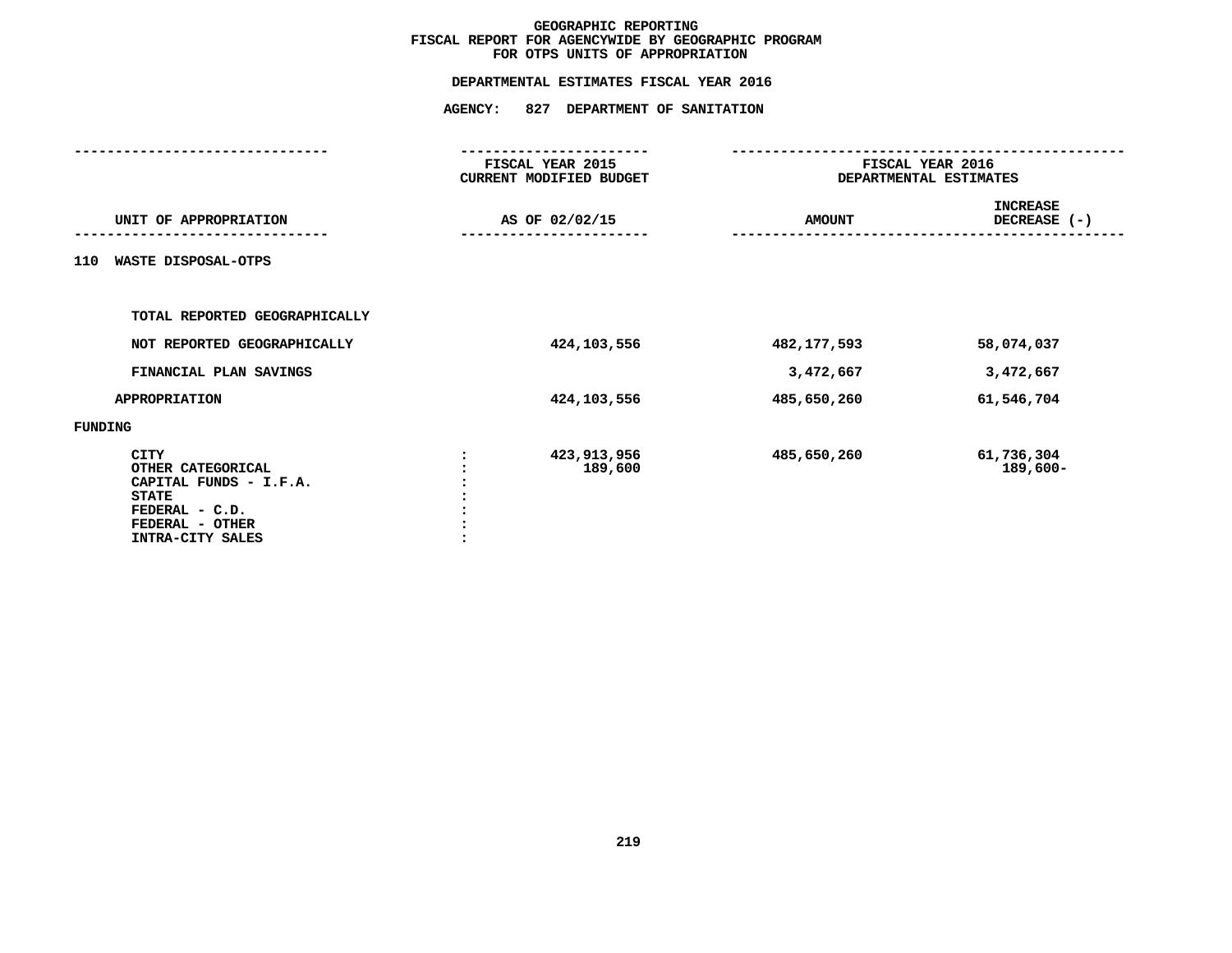|                                                                                       |                | FISCAL YEAR 2015<br>CURRENT MODIFIED BUDGET | FISCAL YEAR 2016<br>DEPARTMENTAL ESTIMATES |                                 |  |
|---------------------------------------------------------------------------------------|----------------|---------------------------------------------|--------------------------------------------|---------------------------------|--|
| UNIT OF APPROPRIATION                                                                 | AS OF 02/02/15 |                                             | <b>AMOUNT</b>                              | <b>INCREASE</b><br>DECREASE (-) |  |
| <b>BUILDING MANAGEMENT-OTPS</b><br>111                                                |                |                                             |                                            |                                 |  |
| TOTAL REPORTED GEOGRAPHICALLY                                                         |                |                                             |                                            |                                 |  |
| NOT REPORTED GEOGRAPHICALLY                                                           |                | 4,562,545                                   | 4,197,942                                  | $364,603-$                      |  |
| FINANCIAL PLAN SAVINGS                                                                |                | 82,678-                                     |                                            | 82,678                          |  |
| <b>APPROPRIATION</b>                                                                  |                | 4,479,867                                   | 4,197,942                                  | 281,925-                        |  |
| FUNDING                                                                               |                |                                             |                                            |                                 |  |
| CITY<br>OTHER CATEGORICAL<br>CAPITAL FUNDS - I.F.A.<br><b>STATE</b><br>FEDERAL - C.D. |                | 4,275,367                                   | 4,197,942                                  | $77,425-$                       |  |
| FEDERAL - OTHER<br>INTRA-CITY SALES                                                   |                | 204,500                                     |                                            | $204,500-$                      |  |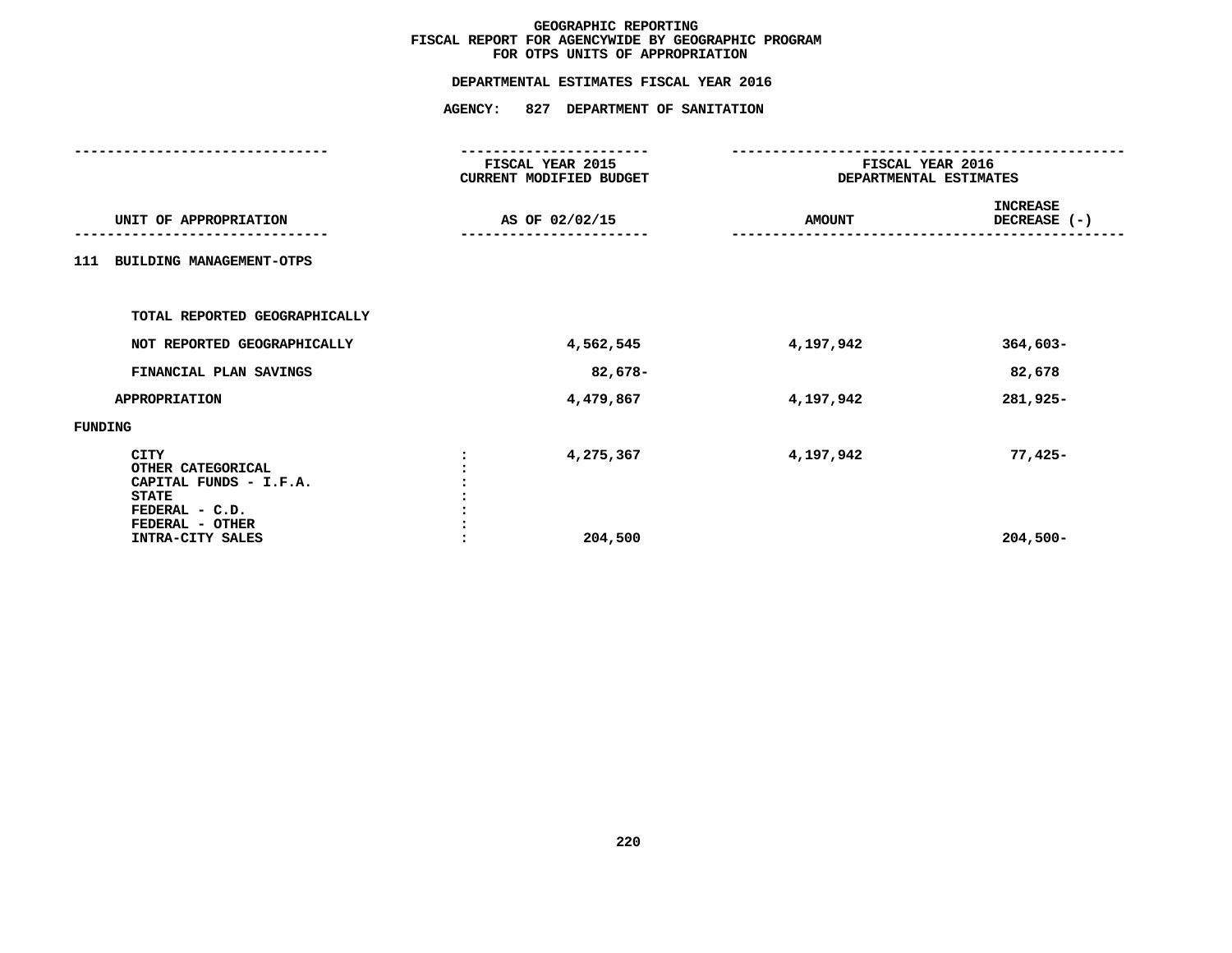|                                                                                                                                     | FISCAL YEAR 2015<br>CURRENT MODIFIED BUDGET |               | FISCAL YEAR 2016<br>DEPARTMENTAL ESTIMATES |  |  |  |
|-------------------------------------------------------------------------------------------------------------------------------------|---------------------------------------------|---------------|--------------------------------------------|--|--|--|
| UNIT OF APPROPRIATION                                                                                                               | AS OF 02/02/15                              | <b>AMOUNT</b> | <b>INCREASE</b><br>DECREASE (-)            |  |  |  |
| 112<br>MOTOR EQUIPMENT-OTPS                                                                                                         |                                             |               |                                            |  |  |  |
| TOTAL REPORTED GEOGRAPHICALLY                                                                                                       |                                             |               |                                            |  |  |  |
| NOT REPORTED GEOGRAPHICALLY                                                                                                         | 26,665,650                                  | 24,545,969    | 2,119,681-                                 |  |  |  |
| FINANCIAL PLAN SAVINGS                                                                                                              |                                             |               |                                            |  |  |  |
| <b>APPROPRIATION</b>                                                                                                                | 26,665,650                                  | 24,545,969    | 2,119,681-                                 |  |  |  |
| FUNDING                                                                                                                             |                                             |               |                                            |  |  |  |
| <b>CITY</b><br>OTHER CATEGORICAL<br>CAPITAL FUNDS - I.F.A.<br><b>STATE</b><br>FEDERAL - C.D.<br>FEDERAL - OTHER<br>INTRA-CITY SALES | 26,665,650                                  | 24,545,969    | 2,119,681-                                 |  |  |  |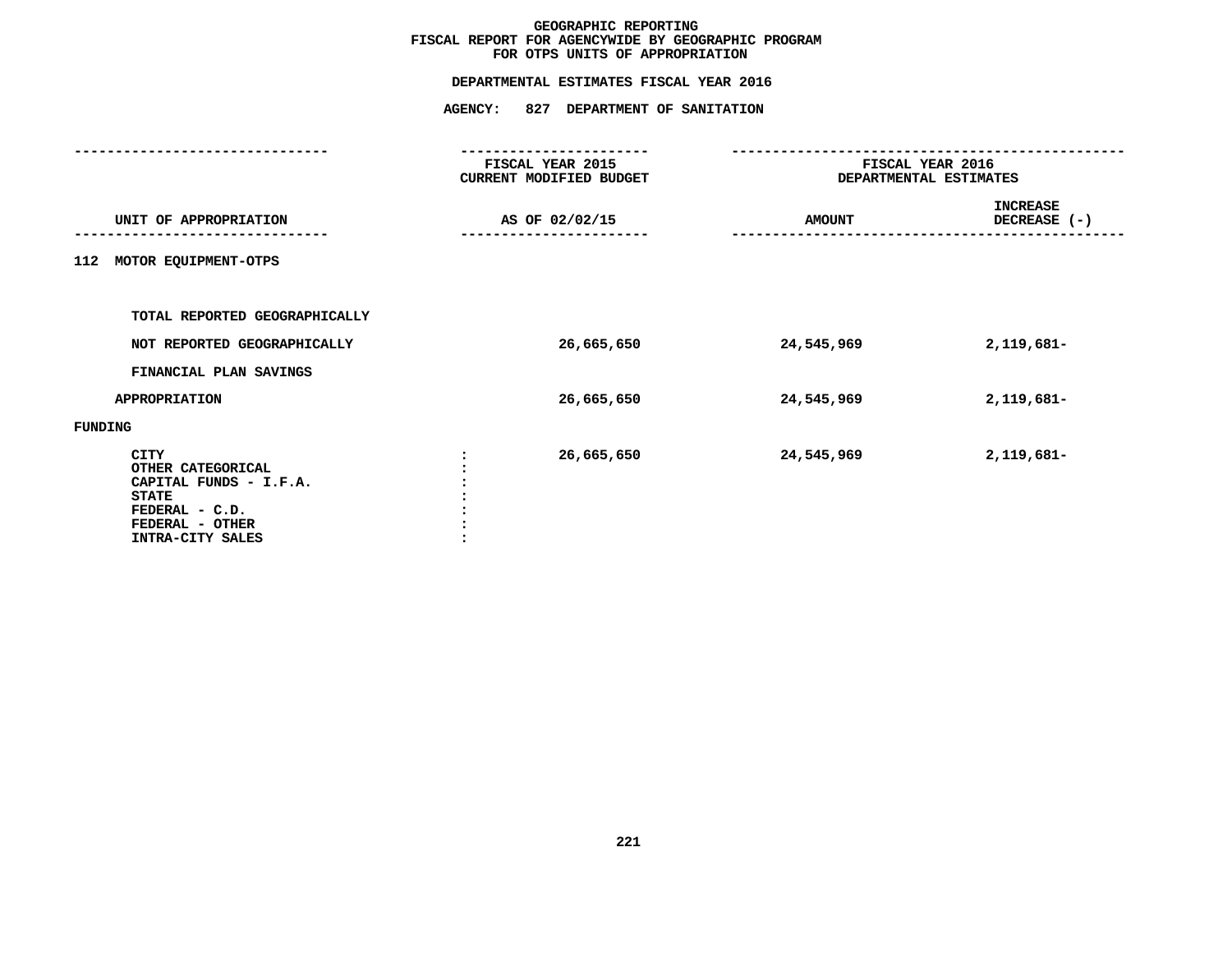|                                                                                                                              |                | FISCAL YEAR 2015<br>CURRENT MODIFIED BUDGET | FISCAL YEAR 2016<br>DEPARTMENTAL ESTIMATES |                                 |  |  |
|------------------------------------------------------------------------------------------------------------------------------|----------------|---------------------------------------------|--------------------------------------------|---------------------------------|--|--|
| UNIT OF APPROPRIATION                                                                                                        | AS OF 02/02/15 |                                             | <b>AMOUNT</b>                              | <b>INCREASE</b><br>DECREASE (-) |  |  |
| 113<br>SNOW-OTPS                                                                                                             |                |                                             |                                            |                                 |  |  |
| TOTAL REPORTED GEOGRAPHICALLY                                                                                                |                |                                             |                                            |                                 |  |  |
| NOT REPORTED GEOGRAPHICALLY                                                                                                  |                | 24,928,139                                  | 30,146,948                                 | 5,218,809                       |  |  |
| FINANCIAL PLAN SAVINGS                                                                                                       |                |                                             |                                            |                                 |  |  |
| <b>APPROPRIATION</b>                                                                                                         |                | 24,928,139                                  | 30,146,948                                 | 5,218,809                       |  |  |
| FUNDING                                                                                                                      |                |                                             |                                            |                                 |  |  |
| CITY<br>OTHER CATEGORICAL<br>CAPITAL FUNDS - I.F.A.<br><b>STATE</b><br>FEDERAL - C.D.<br>FEDERAL - OTHER<br>INTRA-CITY SALES |                | 24,794,835<br>133,304                       | 30,146,948                                 | 5,352,113<br>133,304-           |  |  |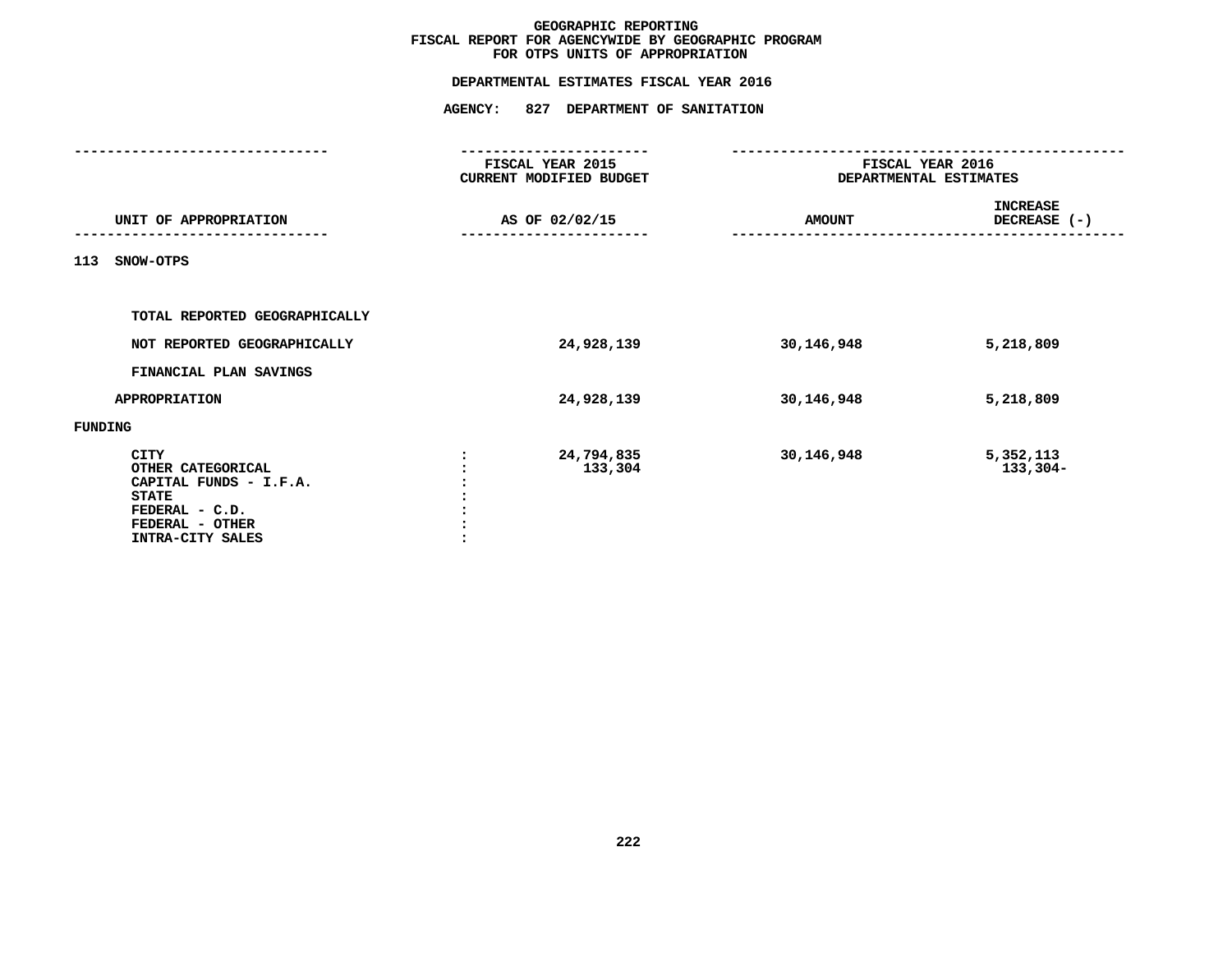## GEOGRAPHIC REPORTING<br>FISCAL REPORT AGENCYWIDE SUMMARY

# **FISCAL REPORT AGENCYWIDE SUMMARY DEPARTMENTAL ESTIMATES FISCAL YEAR <sup>2016</sup>**

### **AGENCY: <sup>827</sup> DEPARTMENT OF SANITATION**

|                               | FISCAL YEAR 2015               | FISCAL YEAR 2016 |                                 |  |  |
|-------------------------------|--------------------------------|------------------|---------------------------------|--|--|
|                               | <b>CURRENT MODIFIED BUDGET</b> |                  | DEPARTMENTAL ESTIMATES          |  |  |
|                               |                                |                  |                                 |  |  |
| UNIT OF APPROPRIATION         | AS OF 02/02/15                 | <b>AMOUNT</b>    | <b>INCREASE</b><br>DECREASE (-) |  |  |
|                               |                                |                  |                                 |  |  |
|                               |                                |                  |                                 |  |  |
| PS APPROPRIATIONS             |                                |                  |                                 |  |  |
| REGULAR GROSS                 | 407,321,431                    | 405,688,789      | 1,632,642-                      |  |  |
| <b>OTHER</b>                  |                                |                  |                                 |  |  |
| TOTAL REPORTED GEOGRAPHICALLY | 407,321,431                    | 405,688,789      | 1,632,642-                      |  |  |
| NOT REPORTED GEOGRAPHICALLY   | 453,056,576                    | 467, 119, 400    | 14,062,824                      |  |  |
|                               |                                |                  |                                 |  |  |
| OTPS APPROPRIATIONS           |                                |                  |                                 |  |  |
| TOTAL REPORTED GEOGRAPHICALLY |                                |                  |                                 |  |  |
| NOT REPORTED GEOGRAPHICALLY   | 631,634,212                    | 676,548,445      | 44,914,233                      |  |  |
|                               |                                |                  |                                 |  |  |
| FINANCIAL PLAN SAVINGS        | 522,876                        | 19,182,530       | 18,659,654                      |  |  |
| <b>APPROPRIATIONS</b>         | 1,492,535,095                  | 1,568,539,164    | 76,004,069                      |  |  |
|                               |                                |                  |                                 |  |  |
| <b>FUNDING</b>                |                                |                  |                                 |  |  |
| <b>CITY</b>                   | 1,467,680,419                  | 1,545,442,901    | 77,762,482                      |  |  |
| OTHER CATEGORICAL             | 1,446,238                      | 750,000          | 696,238-                        |  |  |
| CAPITAL FUNDS - I.F.A.        | 4,453,085                      | 4,410,196        | 42,889-                         |  |  |
| <b>STATE</b>                  | 40,915                         | 25,000           | $15,915-$                       |  |  |
| FEDERAL - C.D.                | 14,973,636                     | 14,930,908       | 42,728-                         |  |  |
| FEDERAL - OTHER               | 540,484                        |                  | 540,484-                        |  |  |
| INTRA-CITY SALES              | 3,400,318                      | 2,980,159        | 420,159-                        |  |  |
|                               |                                |                  |                                 |  |  |
|                               |                                |                  |                                 |  |  |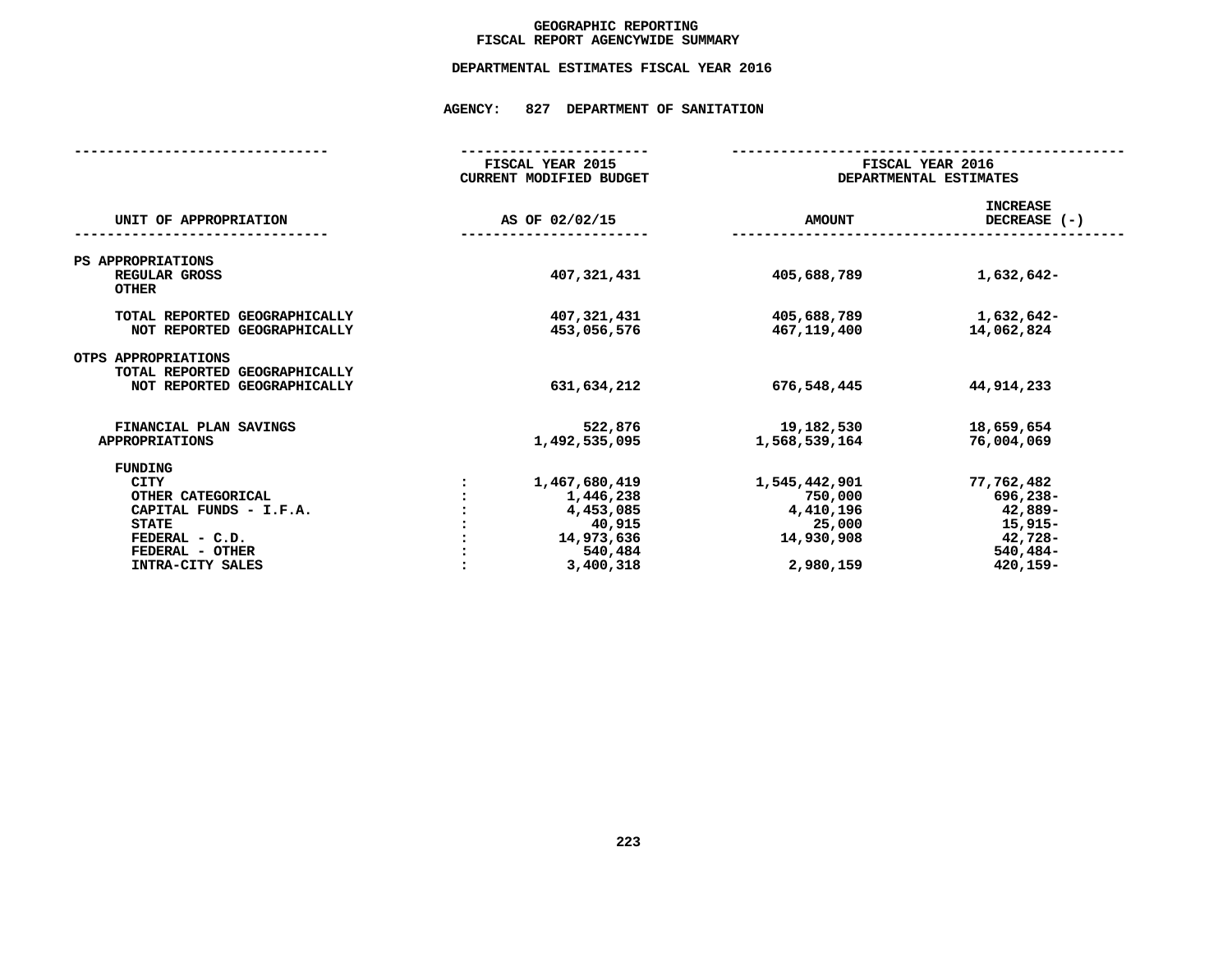**DEPARTMENTAL ESTIMATES FISCAL YEAR <sup>2016</sup>AGENCY <sup>841</sup> DEPARTMENT OF TRANSPORTATION**

**BOROUGH**

 **BRONX PROGRAM**

**HIGHWAY OPERATIONS**

**UNIT OF APPROPRIATION <sup>002</sup> HIGHWAY OPERATIONS**

|                             | FISCAL YEAR 2015                          |           | FISCAL YEAR 2016       |           |                 |  |
|-----------------------------|-------------------------------------------|-----------|------------------------|-----------|-----------------|--|
|                             | CURRENT MODIFIED BUDGET<br>AS OF 02/02/15 |           | DEPARTMENTAL ESTIMATES |           |                 |  |
|                             |                                           | FULL TIME |                        | FULL TIME | <b>INCREASE</b> |  |
| LOCAL SERVICE DISTRICT      | <b>AMOUNT</b>                             | POSITIONS | <b>AMOUNT</b>          | POSITIONS | DECREASE(-)     |  |
|                             |                                           |           |                        |           |                 |  |
| BRONX HWY + ST MAINT + OPER | 5,786,760                                 | 44        | 5,793,376              | 44        | 6,616           |  |
| PROGRAM TOTAL:              | 5,786,760                                 | 44        | 5,793,376              | 44        | 6,616           |  |
|                             |                                           |           |                        |           |                 |  |
|                             |                                           |           |                        |           |                 |  |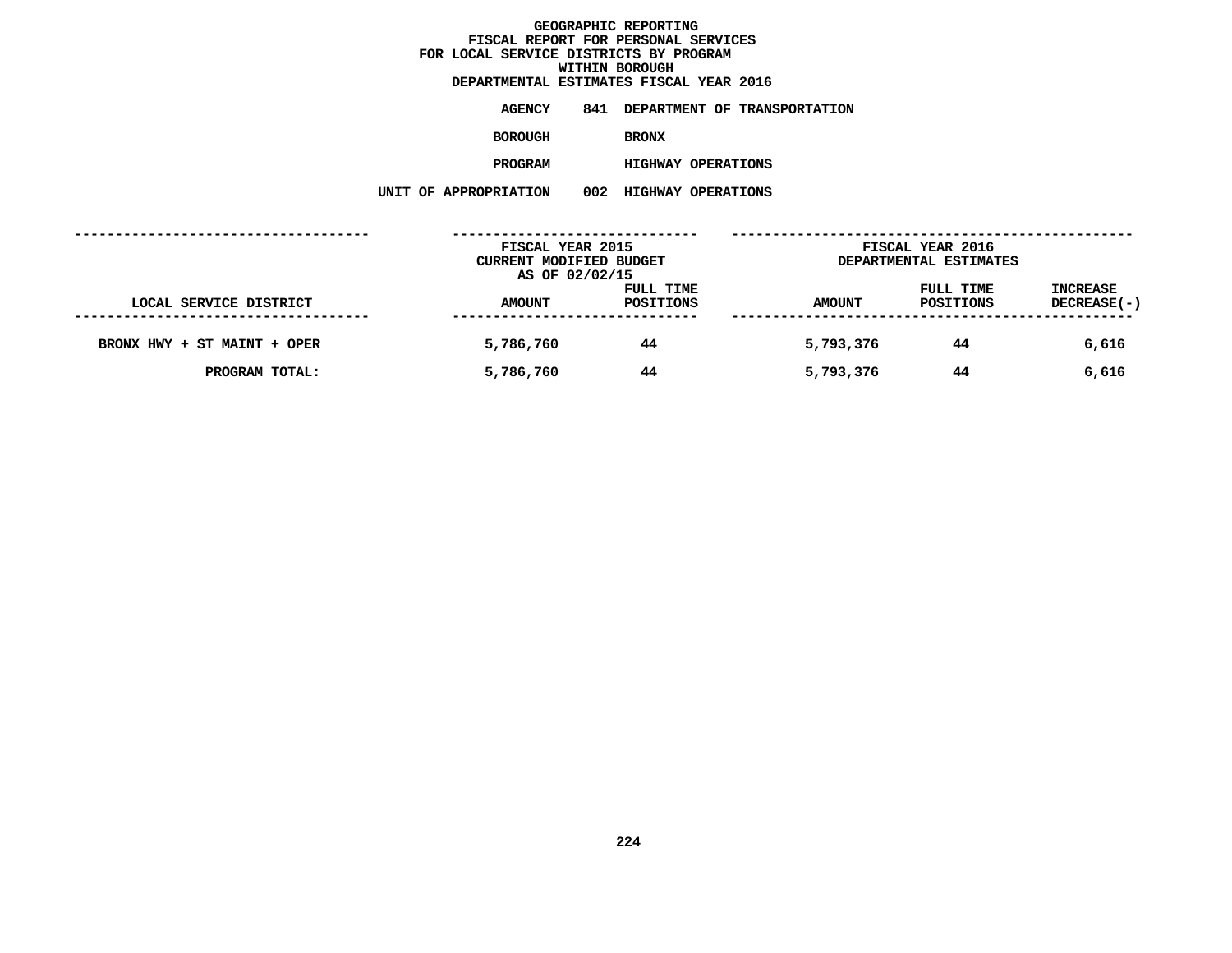**DEPARTMENTAL ESTIMATES FISCAL YEAR <sup>2016</sup>AGENCY <sup>841</sup> DEPARTMENT OF TRANSPORTATION**

**BOROUGH**

BRONX<br>QUALITY CONTROL & INSPECTION **PROGRAMQUALITY CONTROL & INSPECTION**

**UNIT OF APPROPRIATION <sup>002</sup> HIGHWAY OPERATIONS**

|                              | FISCAL YEAR 2015<br>CURRENT MODIFIED BUDGET<br>AS OF 02/02/15 |                        | FISCAL YEAR 2016<br>DEPARTMENTAL ESTIMATES |                        |                           |
|------------------------------|---------------------------------------------------------------|------------------------|--------------------------------------------|------------------------|---------------------------|
| LOCAL SERVICE DISTRICT       | <b>AMOUNT</b>                                                 | FULL TIME<br>POSITIONS | <b>AMOUNT</b>                              | FULL TIME<br>POSITIONS | INCREASE<br>$DECREASE(-)$ |
| BX QUALITY CONTROL & INSPECT | 685,662                                                       | 17                     | 685,422                                    | 17                     | $240 -$                   |
| PROGRAM TOTAL:               | 685,662                                                       | 17                     | 685,422                                    | 17                     | $240 -$                   |
| SUB BOROUGH TOTAL:           | 6,472,422                                                     | 61                     | 6,478,798                                  | 61                     | 6,376                     |
| BOROUGH TOTAL:               | 6,472,422                                                     | 61                     | 6,478,798                                  | 61                     | 6,376                     |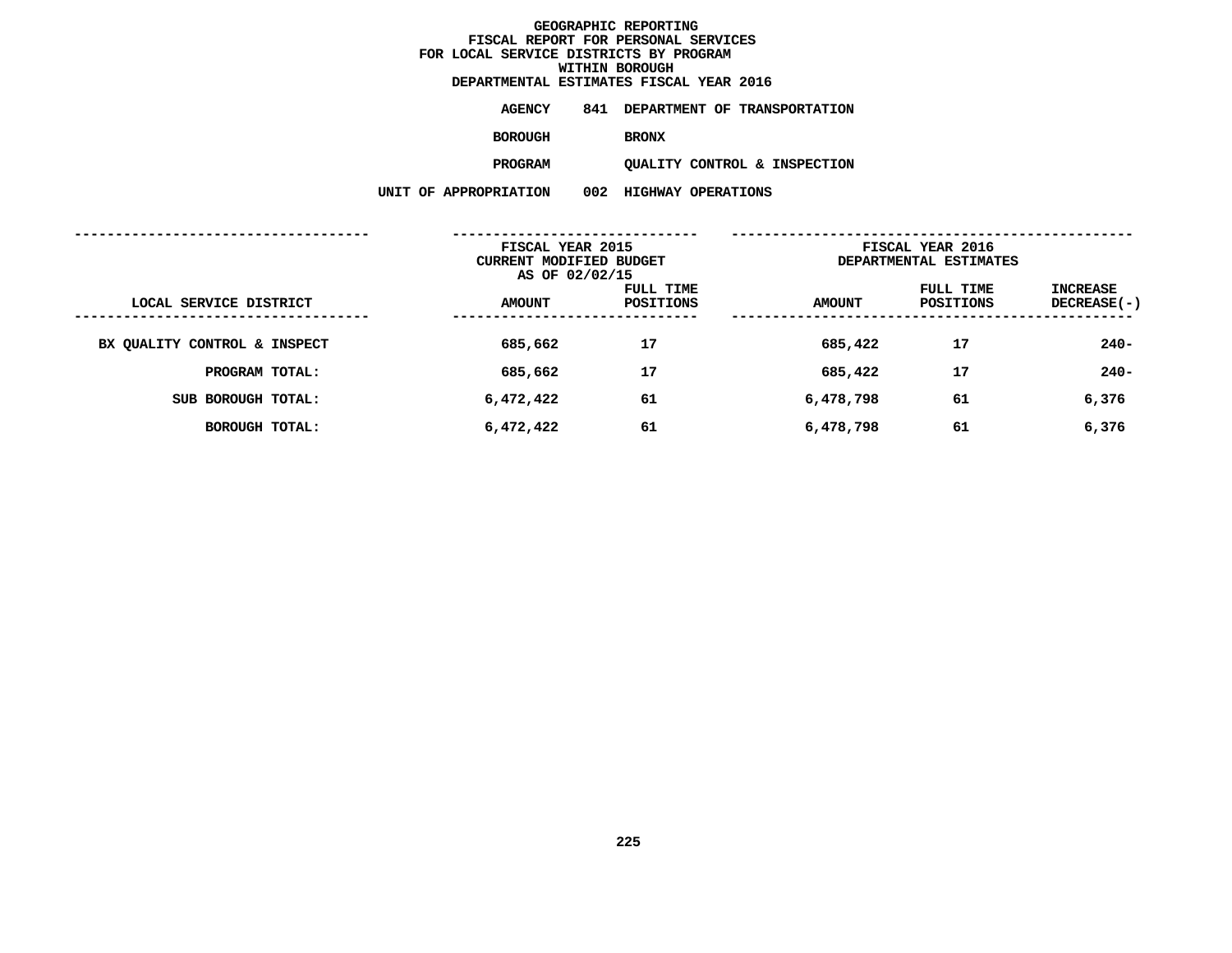**DEPARTMENTAL ESTIMATES FISCAL YEAR <sup>2016</sup>AGENCY <sup>841</sup> DEPARTMENT OF TRANSPORTATION BOROUGH**

 **BROOKLYN PROGRAM**

 **HIGHWAY OPERATIONS UNIT OF APPROPRIATION <sup>002</sup> HIGHWAY OPERATIONS**

|                             | FISCAL YEAR 2015<br>CURRENT MODIFIED BUDGET<br>AS OF 02/02/15 |                        | FISCAL YEAR 2016<br>DEPARTMENTAL ESTIMATES |                        |                                |
|-----------------------------|---------------------------------------------------------------|------------------------|--------------------------------------------|------------------------|--------------------------------|
| LOCAL SERVICE DISTRICT      | <b>AMOUNT</b>                                                 | FULL TIME<br>POSITIONS | <b>AMOUNT</b>                              | FULL TIME<br>POSITIONS | <b>INCREASE</b><br>DECREASE(-) |
| BKLYN HWY + ST MAINT + OPER | 11,987,998                                                    | 155                    | 12,026,913                                 | 155                    | 38,915                         |
| PROGRAM TOTAL:              | 11,987,998                                                    | 155                    | 12,026,913                                 | 155                    | 38,915                         |
|                             |                                                               |                        |                                            |                        |                                |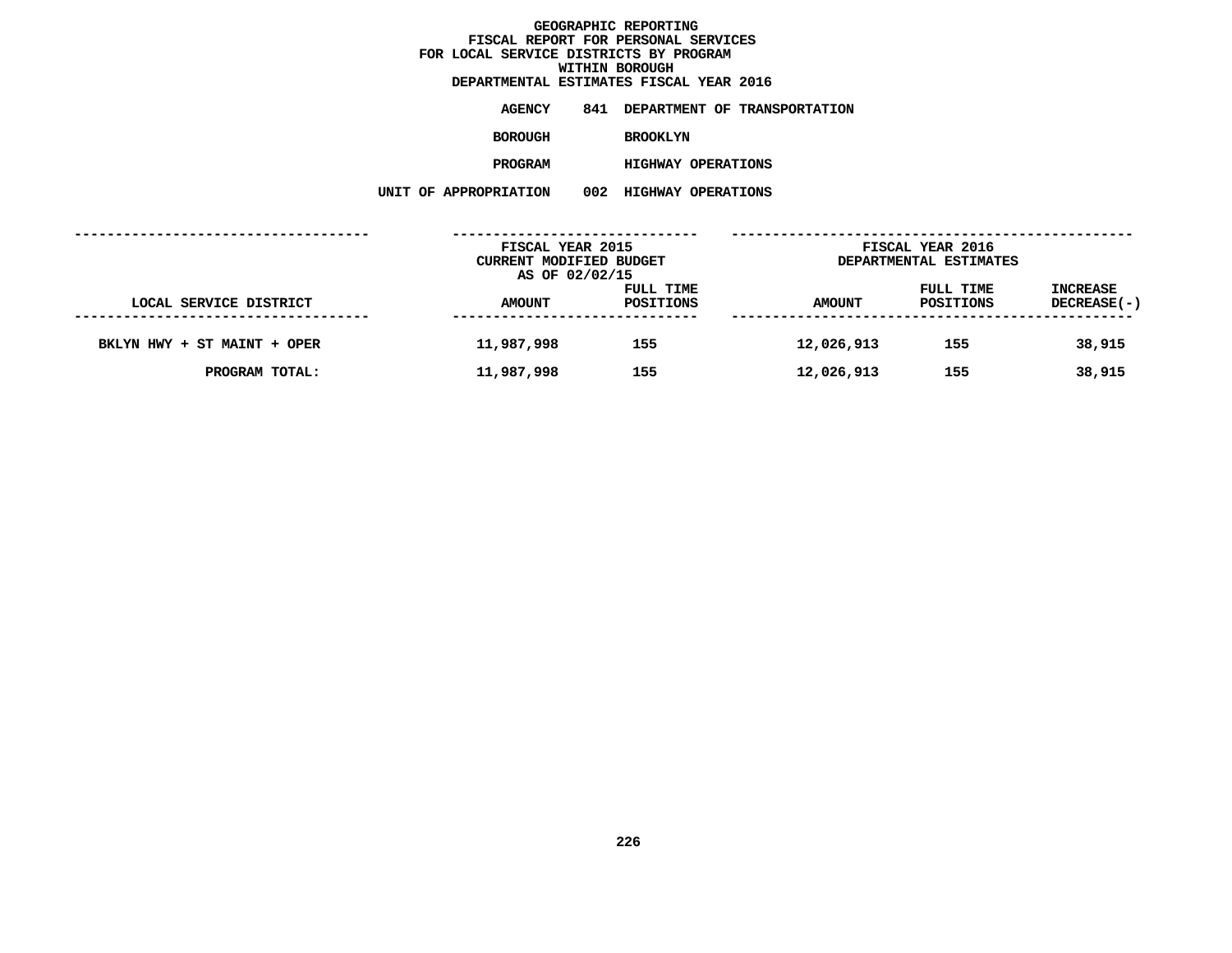**DEPARTMENTAL ESTIMATES FISCAL YEAR <sup>2016</sup>AGENCY <sup>841</sup> DEPARTMENT OF TRANSPORTATION**

**BOROUGH**

BROOKLYN<br>QUALITY CONTROL & INSPECTION **PROGRAMQUALITY CONTROL & INSPECTION**

**UNIT OF APPROPRIATION <sup>002</sup> HIGHWAY OPERATIONS**

|                              | FISCAL YEAR 2015<br>CURRENT MODIFIED BUDGET<br>AS OF 02/02/15 |                        | FISCAL YEAR 2016<br>DEPARTMENTAL ESTIMATES |                               |                           |
|------------------------------|---------------------------------------------------------------|------------------------|--------------------------------------------|-------------------------------|---------------------------|
| LOCAL SERVICE DISTRICT       | <b>AMOUNT</b>                                                 | FULL TIME<br>POSITIONS | <b>AMOUNT</b>                              | FULL TIME<br><b>POSITIONS</b> | INCREASE<br>$DECREASE(-)$ |
| BK QUALITY CONTROL & INSPECT | 1,020,855                                                     | 27                     | 1,020,688                                  | 27                            | $167 -$                   |
| PROGRAM TOTAL:               | 1,020,855                                                     | 27                     | 1,020,688                                  | 27                            | $167 -$                   |
| SUB BOROUGH TOTAL:           | 13,008,853                                                    | 182                    | 13,047,601                                 | 182                           | 38,748                    |
| <b>BOROUGH TOTAL:</b>        | 13,008,853                                                    | 182                    | 13,047,601                                 | 182                           | 38,748                    |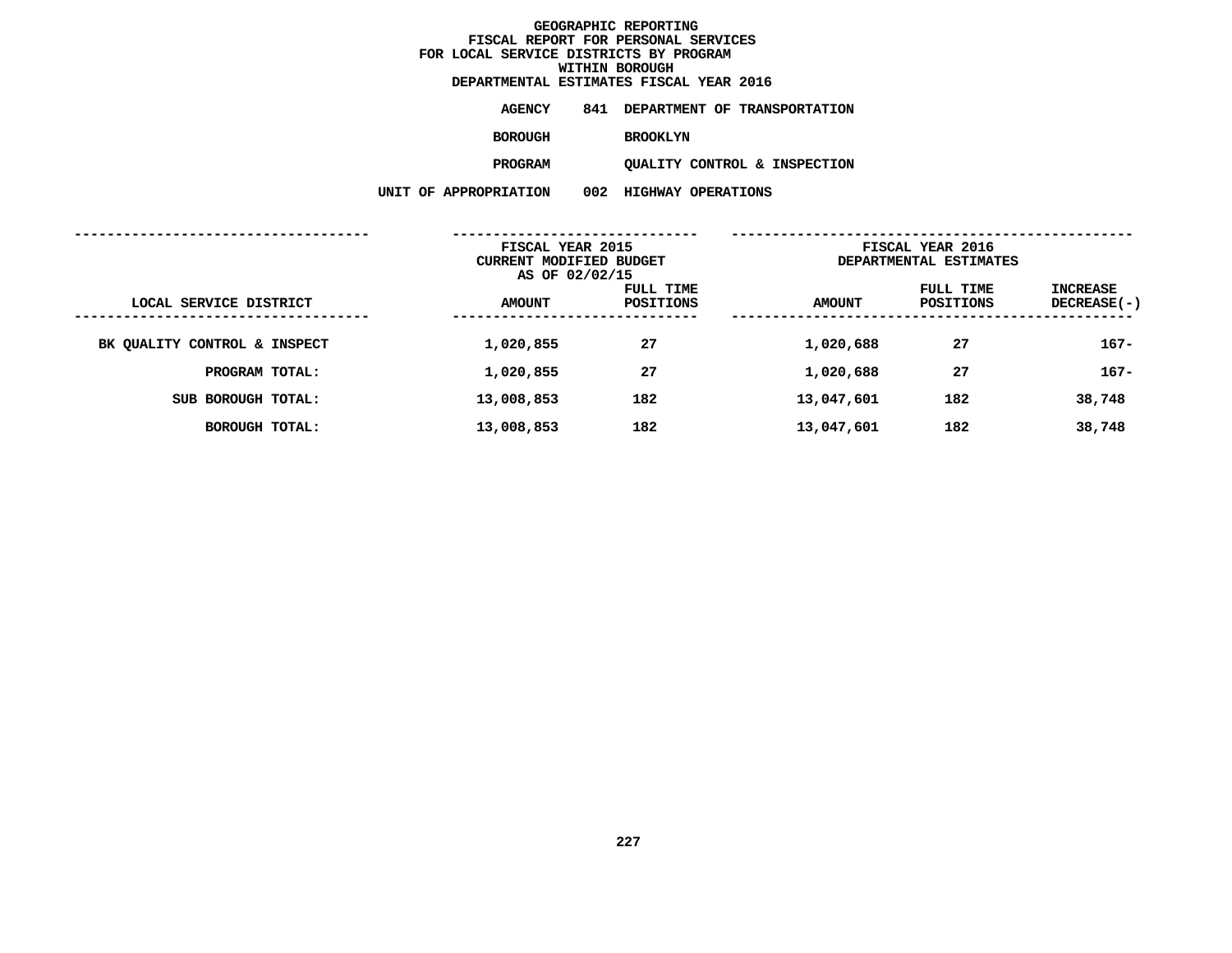**DEPARTMENTAL ESTIMATES FISCAL YEAR <sup>2016</sup>AGENCY <sup>841</sup> DEPARTMENT OF TRANSPORTATION**

**BOROUGH**

**MANHATTAN<br>HIGHWAY OPERATIONS** 

**PROGRAM**

 **HIGHWAY OPERATIONS UNIT OF APPROPRIATION <sup>002</sup> HIGHWAY OPERATIONS**

|                            | FISCAL YEAR 2015<br>CURRENT MODIFIED BUDGET<br>AS OF 02/02/15 |                        | FISCAL YEAR 2016<br>DEPARTMENTAL ESTIMATES |                        |                                |
|----------------------------|---------------------------------------------------------------|------------------------|--------------------------------------------|------------------------|--------------------------------|
| LOCAL SERVICE DISTRICT     | <b>AMOUNT</b>                                                 | FULL TIME<br>POSITIONS | <b>AMOUNT</b>                              | FULL TIME<br>POSITIONS | <b>INCREASE</b><br>DECREASE(-) |
| MANH HWY + ST MAINT + OPER | 5,018,323                                                     | 73                     | 5,030,008                                  | 73                     | 11,685                         |
| PROGRAM TOTAL:             | 5,018,323                                                     | 73                     | 5,030,008                                  | 73                     | 11,685                         |
|                            |                                                               |                        |                                            |                        |                                |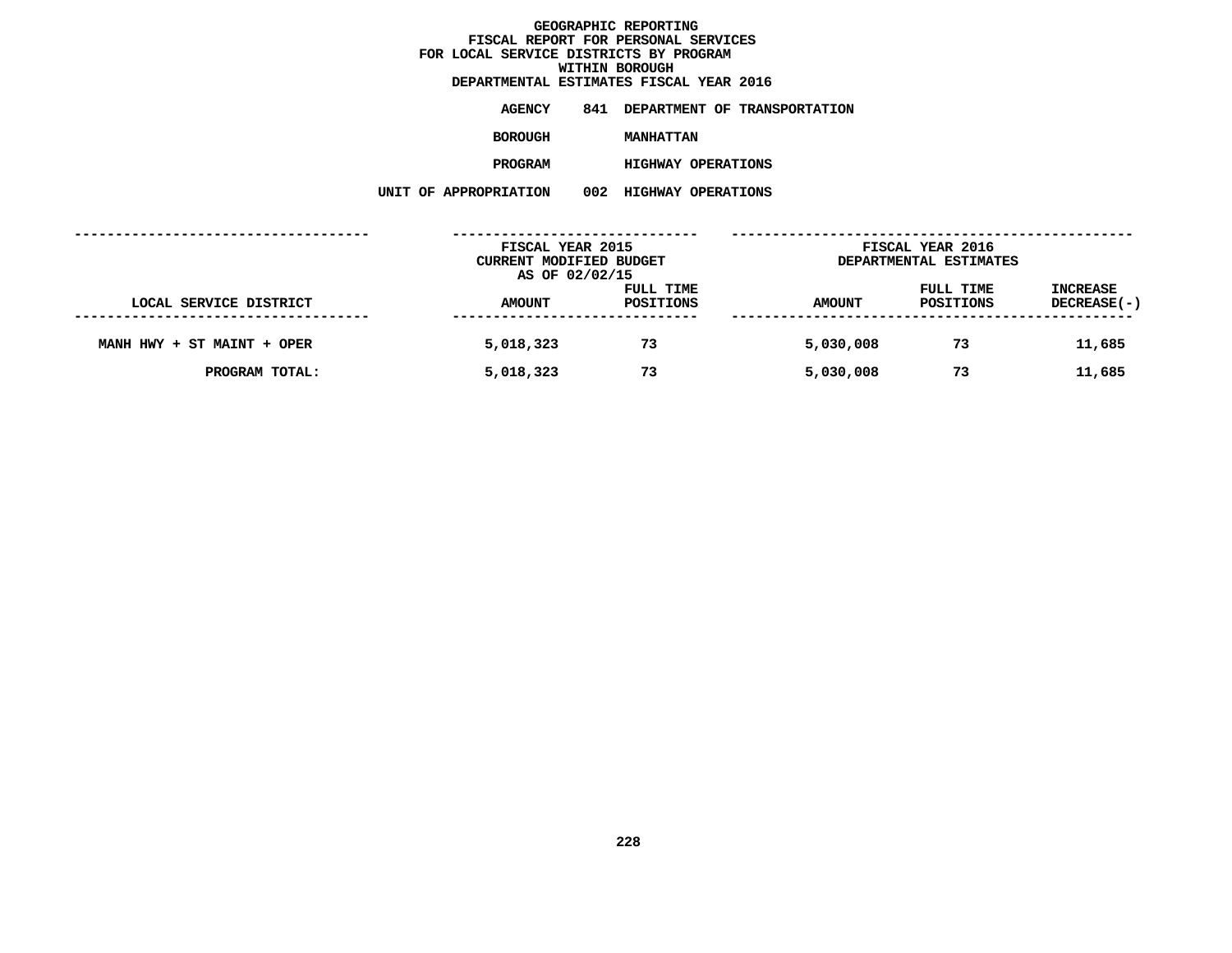**DEPARTMENTAL ESTIMATES FISCAL YEAR <sup>2016</sup>AGENCY <sup>841</sup> DEPARTMENT OF TRANSPORTATION**

**BOROUGH**

**MANHATTAN<br>QUALITY CONTROL & INSPECTION PROGRAM**

 **QUALITY CONTROL & INSPECTION UNIT OF APPROPRIATION <sup>002</sup> HIGHWAY OPERATIONS**

|                              | FISCAL YEAR 2015<br>CURRENT MODIFIED BUDGET<br>AS OF 02/02/15 |                        | FISCAL YEAR 2016<br>DEPARTMENTAL ESTIMATES |                        |                         |
|------------------------------|---------------------------------------------------------------|------------------------|--------------------------------------------|------------------------|-------------------------|
| LOCAL SERVICE DISTRICT       | <b>AMOUNT</b>                                                 | FULL TIME<br>POSITIONS | <b>AMOUNT</b>                              | FULL TIME<br>POSITIONS | INCREASE<br>DECREASE(-) |
| MN QUALITY CONTROL & INSPECT | 792,802                                                       | 21                     | 792,682                                    | 21                     | $120 -$                 |
| PROGRAM TOTAL:               | 792,802                                                       | 21                     | 792,682                                    | 21                     | $120 -$                 |
| SUB BOROUGH TOTAL:           | 5,811,125                                                     | 94                     | 5,822,690                                  | 94                     | 11,565                  |
| BOROUGH TOTAL:               | 5,811,125                                                     | 94                     | 5,822,690                                  | 94                     | 11,565                  |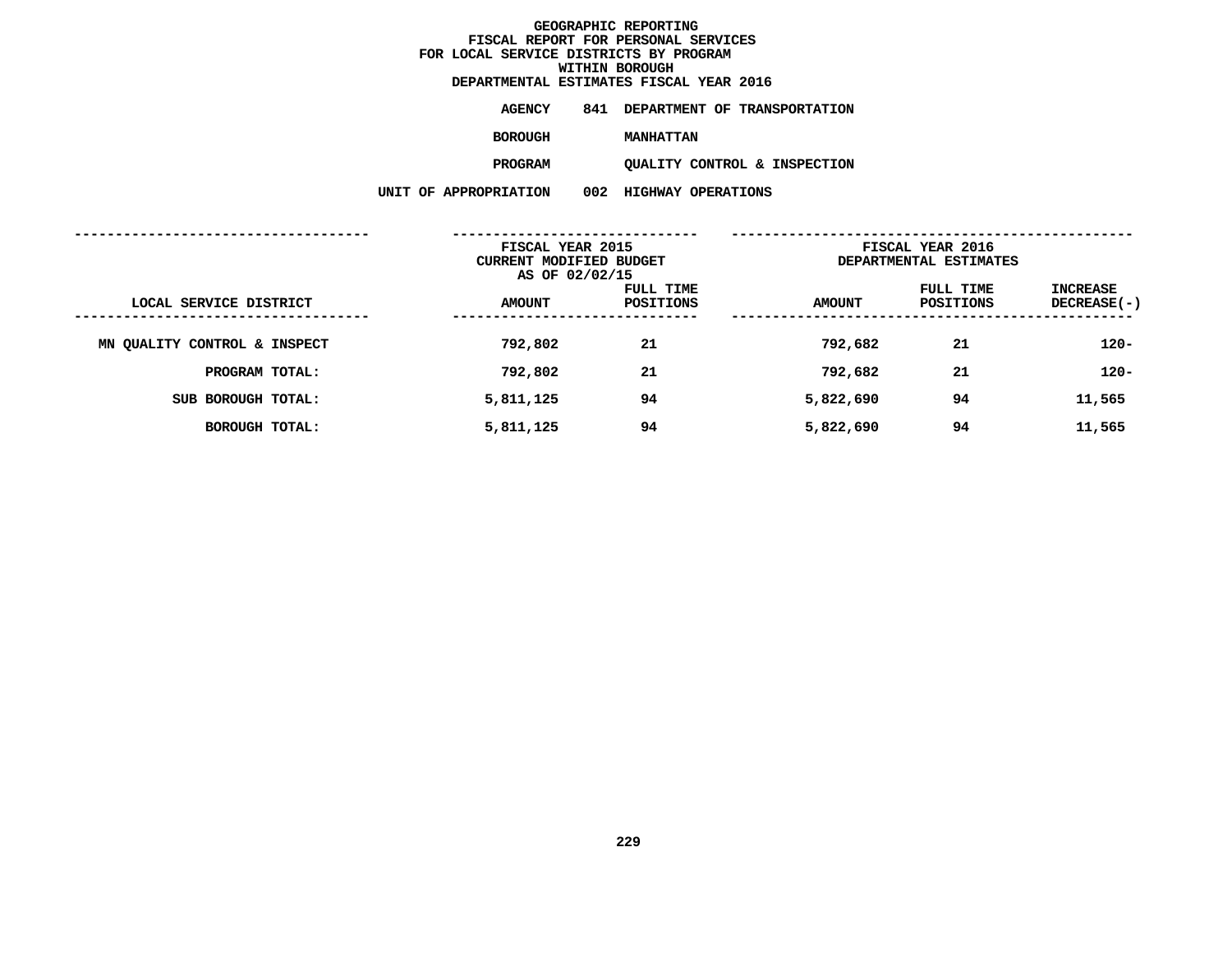**DEPARTMENTAL ESTIMATES FISCAL YEAR <sup>2016</sup>AGENCY <sup>841</sup> DEPARTMENT OF TRANSPORTATION**

**BOROUGH**

QUEENS<br>HIGHWAY OPERATIONS **PROGRAM**

 **HIGHWAY OPERATIONS UNIT OF APPROPRIATION <sup>002</sup> HIGHWAY OPERATIONS**

|                              | FISCAL YEAR 2015<br>CURRENT MODIFIED BUDGET<br>AS OF 02/02/15 |                        | FISCAL YEAR 2016<br>DEPARTMENTAL ESTIMATES |                        |                                |
|------------------------------|---------------------------------------------------------------|------------------------|--------------------------------------------|------------------------|--------------------------------|
| LOCAL SERVICE DISTRICT       | <b>AMOUNT</b>                                                 | FULL TIME<br>POSITIONS | <b>AMOUNT</b>                              | FULL TIME<br>POSITIONS | <b>INCREASE</b><br>DECREASE(-) |
| QUEENS HWY + ST MAINT + OPER | 22,635,360                                                    | 173                    | 21,625,253                                 | 161                    | 1,010,107-                     |
| PROGRAM TOTAL:               | 22,635,360                                                    | 173                    | 21,625,253                                 | 161                    | 1,010,107-                     |
|                              |                                                               |                        |                                            |                        |                                |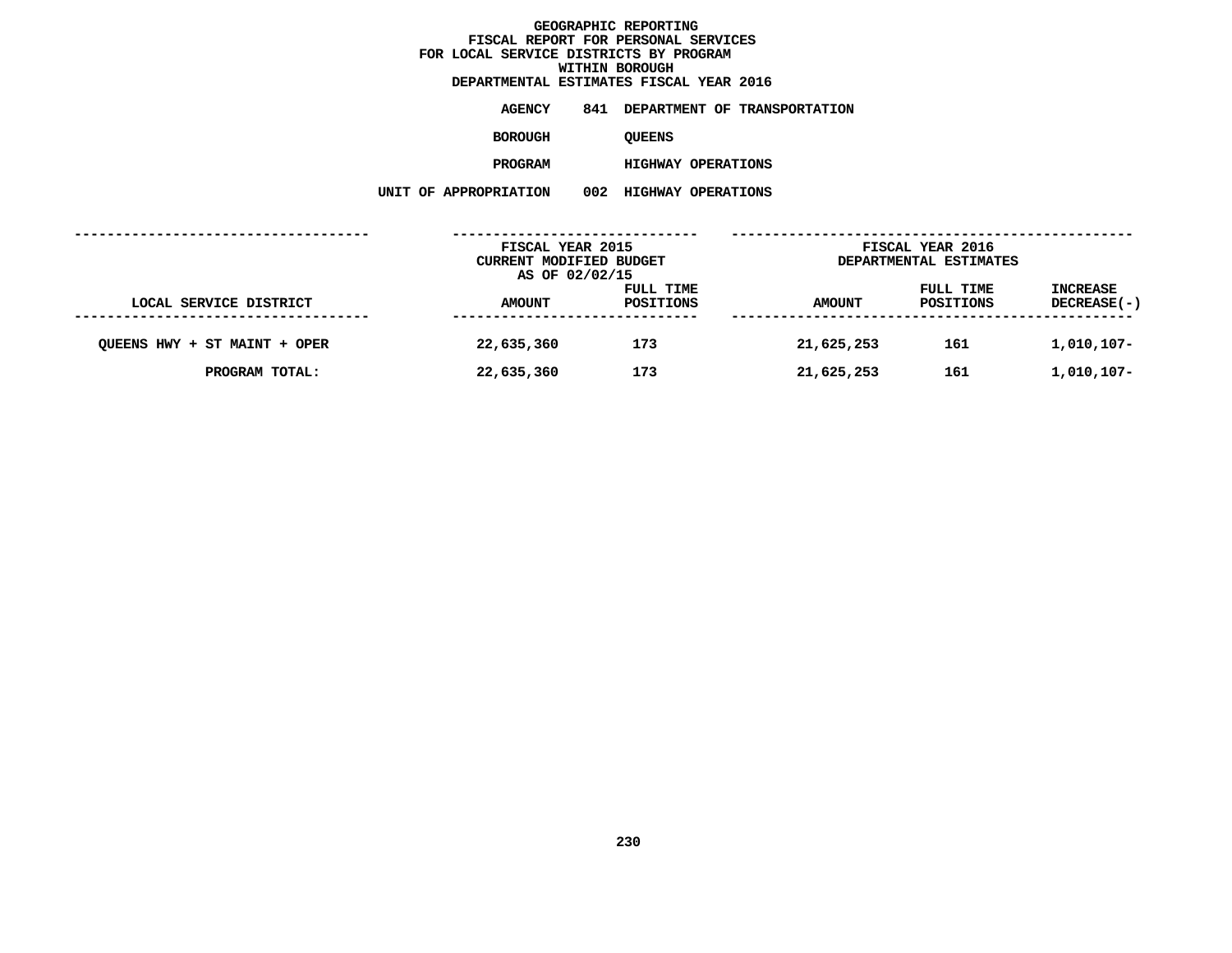**DEPARTMENTAL ESTIMATES FISCAL YEAR <sup>2016</sup>AGENCY <sup>841</sup> DEPARTMENT OF TRANSPORTATION**

**BOROUGH**

QUEENS<br>QUALITY CONTROL & INSPECTION **PROGRAMQUALITY CONTROL & INSPECTION**

**UNIT OF APPROPRIATION <sup>002</sup> HIGHWAY OPERATIONS**

| FISCAL YEAR 2015<br>CURRENT MODIFIED BUDGET |                        | FISCAL YEAR 2016<br>DEPARTMENTAL ESTIMATES |                        |                           |
|---------------------------------------------|------------------------|--------------------------------------------|------------------------|---------------------------|
| <b>AMOUNT</b>                               | FULL TIME<br>POSITIONS | <b>AMOUNT</b>                              | FULL TIME<br>POSITIONS | INCREASE<br>$DECREASE(-)$ |
| 824,573                                     | 19                     | 824,803                                    | 19                     | 230                       |
| 824,573                                     | 19                     | 824,803                                    | 19                     | 230                       |
| 23,459,933                                  | 192                    | 22,450,056                                 | 180                    | 1,009,877-                |
| 23,459,933                                  | 192                    | 22,450,056                                 | 180                    | 1,009,877-                |
|                                             |                        | AS OF 02/02/15                             |                        |                           |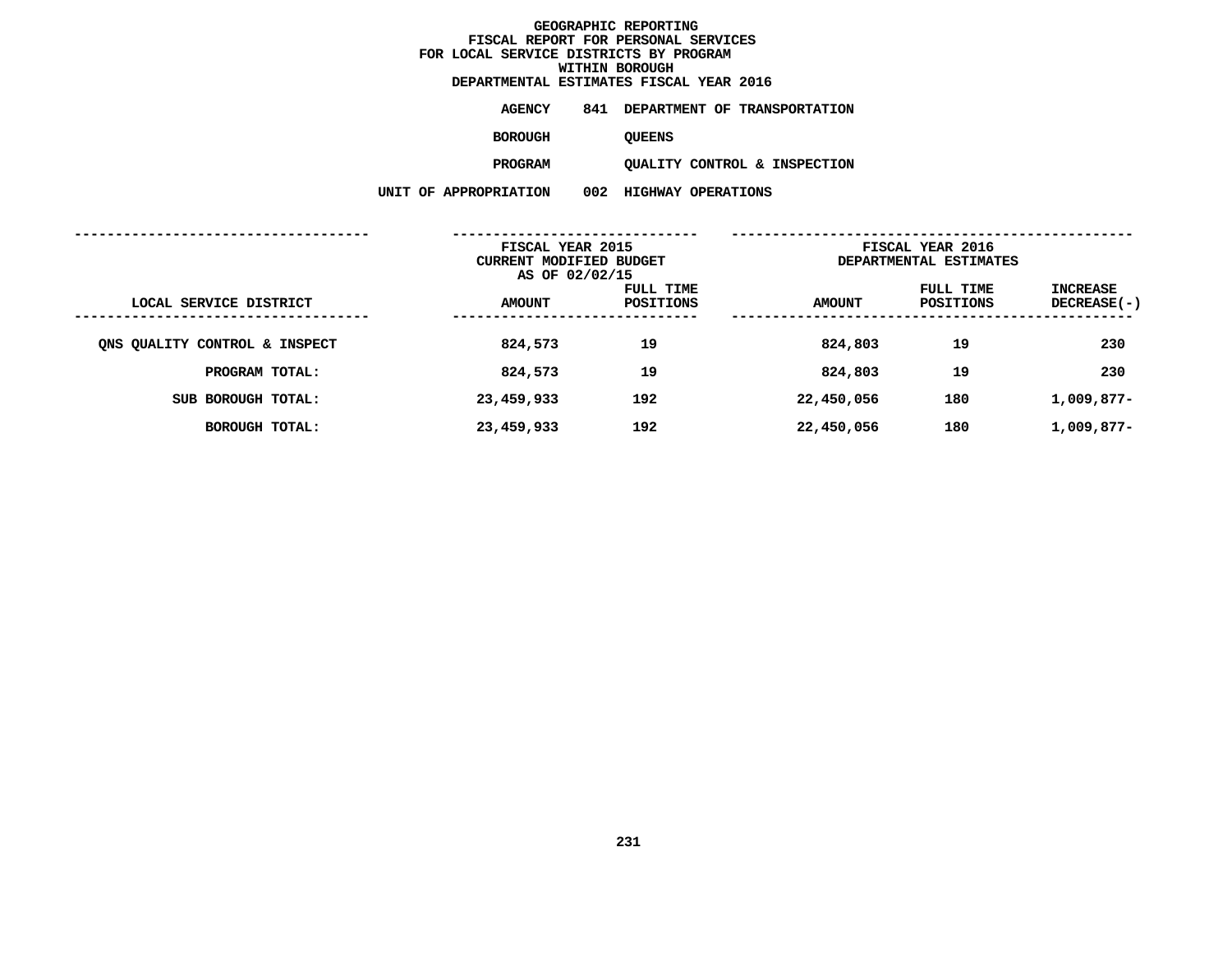|  |                       | DEPARTMENTAL ESTIMATES FISCAL YEAR 2016 |
|--|-----------------------|-----------------------------------------|
|  | <b>AGENCY</b>         | 841 DEPARTMENT OF TRANSPORTATION        |
|  | <b>BOROUGH</b>        | STATEN ISLAND                           |
|  | <b>PROGRAM</b>        | <b>HIGHWAY OPERATIONS</b>               |
|  | UNIT OF APPROPRIATION | 002 HIGHWAY OPERATIONS                  |
|  |                       |                                         |

|                            | FISCAL YEAR 2015        |           | FISCAL YEAR 2016 |                        |                 |  |
|----------------------------|-------------------------|-----------|------------------|------------------------|-----------------|--|
|                            | CURRENT MODIFIED BUDGET |           |                  | DEPARTMENTAL ESTIMATES |                 |  |
|                            | AS OF 02/02/15          |           |                  |                        |                 |  |
|                            |                         | FULL TIME |                  | FULL TIME              | <b>INCREASE</b> |  |
| LOCAL SERVICE DISTRICT     | <b>AMOUNT</b>           | POSITIONS | <b>AMOUNT</b>    | POSITIONS              | DECREASE(-)     |  |
|                            |                         |           |                  |                        |                 |  |
| S.I. HWY + ST MAINT + OPER | 5,784,085               | 56        | 5,793,088        | 56                     | 9,003           |  |
|                            |                         |           |                  |                        |                 |  |
| PROGRAM TOTAL:             | 5,784,085               | 56        | 5,793,088        | 56                     | 9,003           |  |
|                            |                         |           |                  |                        |                 |  |
|                            |                         |           |                  |                        |                 |  |
|                            |                         |           |                  |                        |                 |  |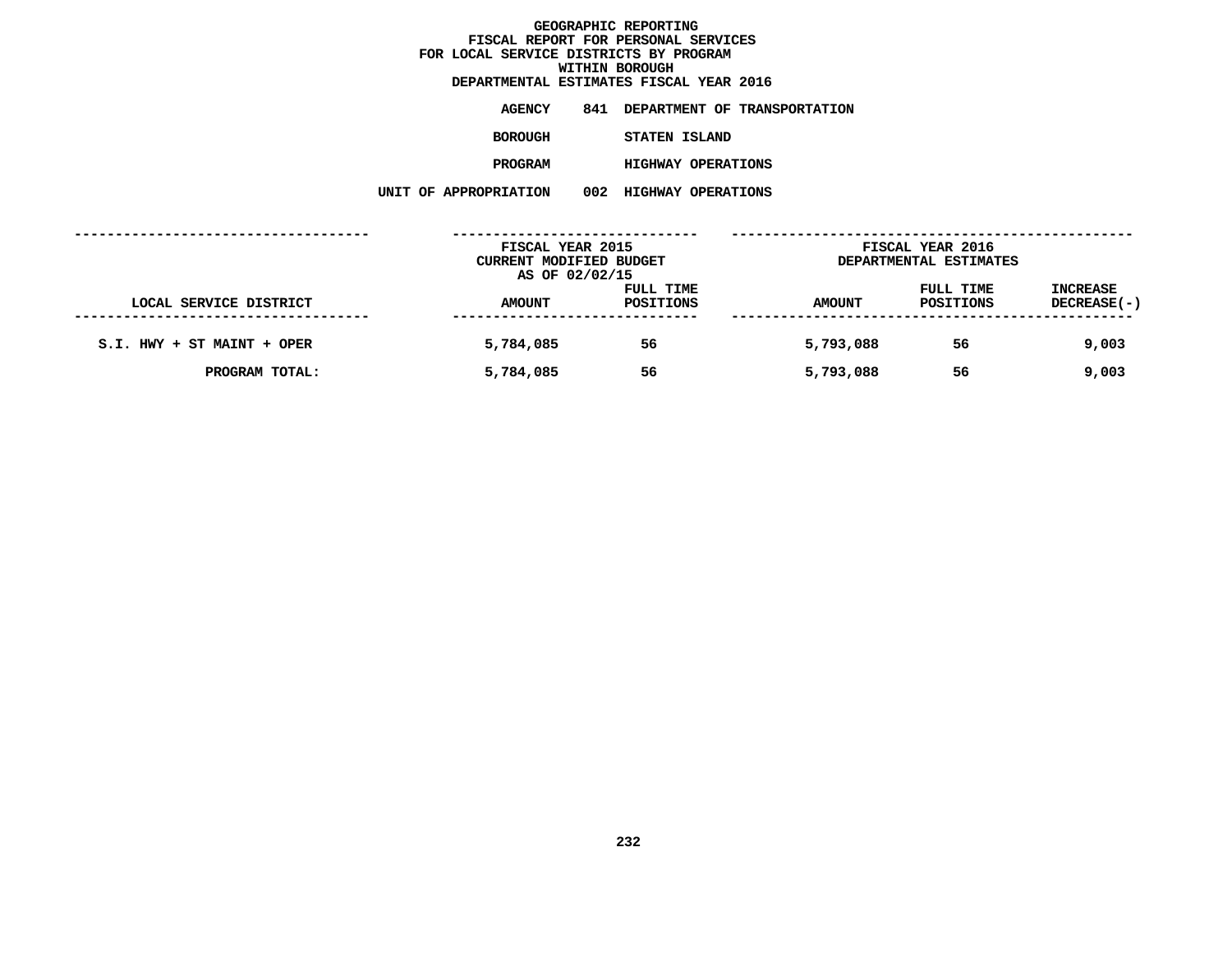|  |                       | DEPARTMENTAL ESTIMATES FISCAL YEAR 2016 |
|--|-----------------------|-----------------------------------------|
|  | AGENCY                | 841 DEPARTMENT OF TRANSPORTATION        |
|  | <b>BOROUGH</b>        | STATEN ISLAND                           |
|  | <b>PROGRAM</b>        | OUALITY CONTROL & INSPECTION            |
|  | UNIT OF APPROPRIATION | 002 HIGHWAY OPERATIONS                  |
|  |                       |                                         |

|                              | FISCAL YEAR 2015<br>CURRENT MODIFIED BUDGET<br>AS OF 02/02/15 |                        | FISCAL YEAR 2016<br>DEPARTMENTAL ESTIMATES |                        |                                |
|------------------------------|---------------------------------------------------------------|------------------------|--------------------------------------------|------------------------|--------------------------------|
| LOCAL SERVICE DISTRICT       | <b>AMOUNT</b>                                                 | FULL TIME<br>POSITIONS | <b>AMOUNT</b>                              | FULL TIME<br>POSITIONS | INCREASE<br><b>DECREASE(-)</b> |
| SI QUALITY CONTROL & INSPECT | 749,653                                                       | 18                     | 749,714                                    | 18                     | 61                             |
| PROGRAM TOTAL:               | 749,653                                                       | 18                     | 749,714                                    | 18                     | 61                             |
| SUB BOROUGH TOTAL:           | 6,533,738                                                     | 74                     | 6,542,802                                  | 74                     | 9,064                          |
| <b>BOROUGH TOTAL:</b>        | 6,533,738                                                     | 74                     | 6,542,802                                  | 74                     | 9,064                          |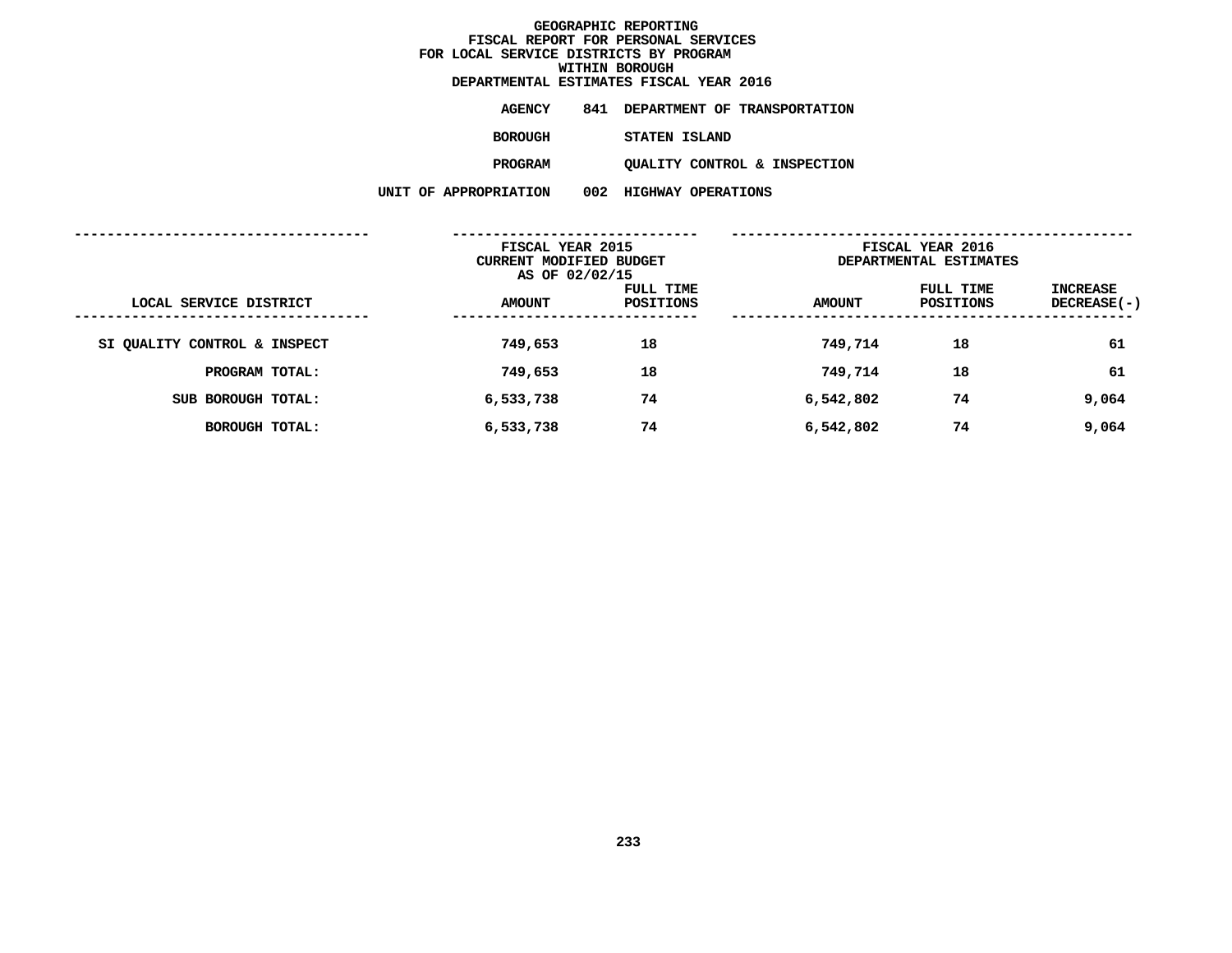## GEOGRAPHIC REPORTING<br>FISCAL REPORT FOR PERSONAL SERVICES<br>OCAL SERVICE DISTRICTS BY PROGRAM<br>WITHIN BOROUGH **FISCAL REPORT FOR PERSONAL SERVICES FOR LOCAL SERVICE DISTRICTS BY PROGRAM**

# **WITHIN BOROUGH DEPARTMENTAL ESTIMATES FISCAL YEAR <sup>2016</sup>**

|                                                   | <b>AGENCY</b>                                                 | 841<br>DEPARTMENT OF TRANSPORTATION |                                            |                        |                         |
|---------------------------------------------------|---------------------------------------------------------------|-------------------------------------|--------------------------------------------|------------------------|-------------------------|
|                                                   | FISCAL YEAR 2015<br>CURRENT MODIFIED BUDGET<br>AS OF 02/02/15 |                                     | FISCAL YEAR 2016<br>DEPARTMENTAL ESTIMATES |                        |                         |
| LOCAL SERVICE DISTRICT                            | <b>AMOUNT</b>                                                 | FULL TIME<br>POSITIONS              | <b>AMOUNT</b>                              | FULL TIME<br>POSITIONS | INCREASE<br>DECREASE(-) |
| <b>AGENCY TOTAL:</b><br>ALL PROGRAMS ALL BOROUGHS | 55,286,071                                                    | 603                                 | 54,341,947                                 | 591                    | 944,124-                |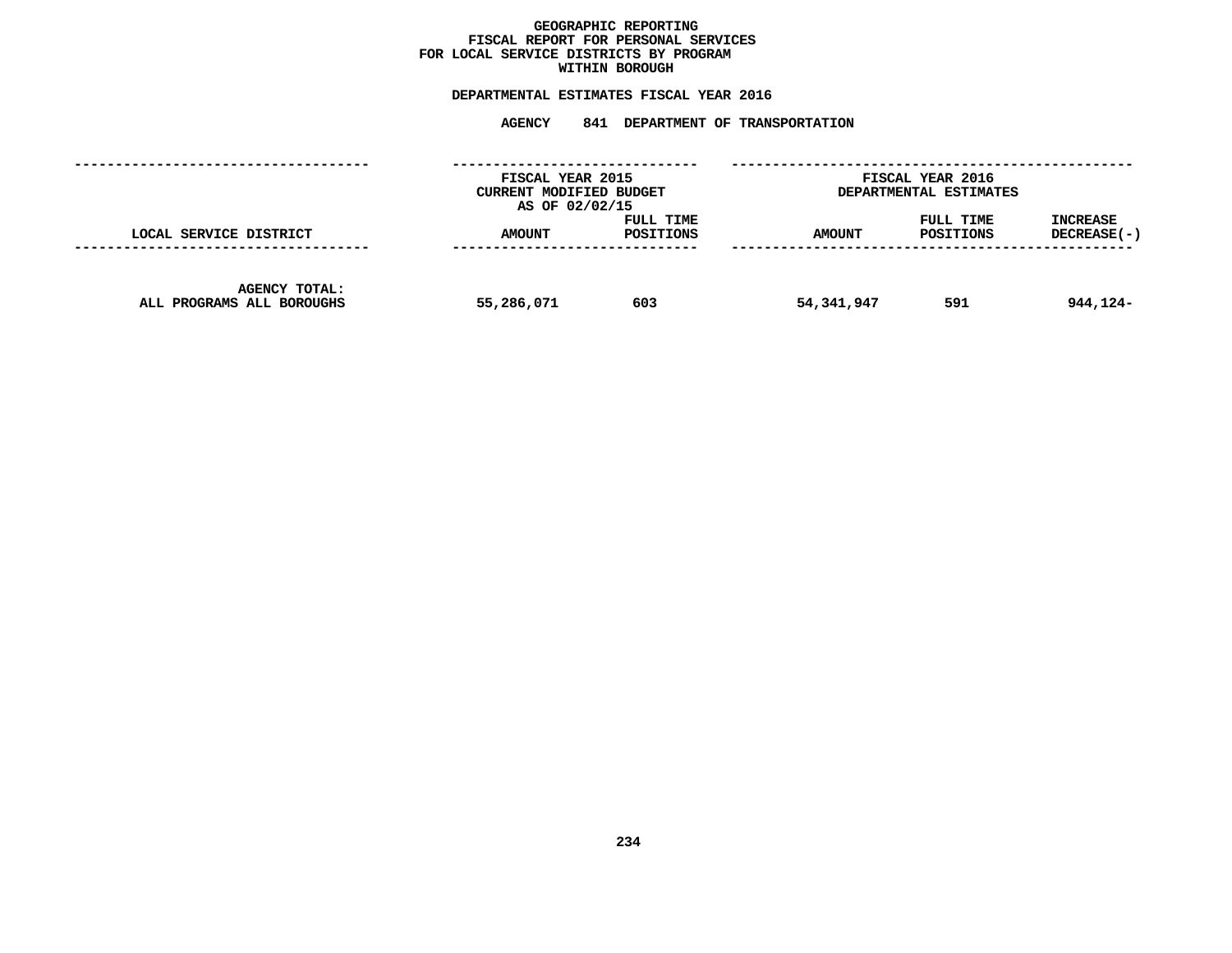### **DEPARTMENTAL ESTIMATES FISCAL YEAR 2016**

|                                                            | FISCAL YEAR 2015<br>CURRENT MODIFIED BUDGET | FISCAL YEAR 2016<br>DEPARTMENTAL ESTIMATES |                                 |  |
|------------------------------------------------------------|---------------------------------------------|--------------------------------------------|---------------------------------|--|
| UNIT OF APPROPRIATION                                      | AS OF 02/02/15                              | <b>AMOUNT</b>                              | <b>INCREASE</b><br>DECREASE (-) |  |
| 001<br>EXEC ADM & PLANN MGT.                               |                                             |                                            |                                 |  |
| REGULAR GROSS<br><b>OTHER</b>                              |                                             |                                            |                                 |  |
| TOTAL REPORTED GEOGRAPHICALLY                              |                                             |                                            |                                 |  |
| NOT REPORTED GEOGRAPHICALLY                                | 45,660,692                                  | 43,079,570                                 | 2,581,122-                      |  |
| FINANCIAL PLAN SAVINGS                                     | 565,500                                     | 1,023,823                                  | 458,323                         |  |
| <b>APPROPRIATION</b>                                       | 46,226,192                                  | 44,103,393                                 | 2,122,799-                      |  |
| <b>FUNDING</b>                                             |                                             |                                            |                                 |  |
| <b>CITY</b><br>OTHER CATEGORICAL<br>CAPITAL FUNDS - I.F.A. | 30,498,171<br>210,632<br>4,297,585          | 31, 181, 216<br>210,632<br>4,337,462       | 683,045<br>39,877               |  |
| <b>STATE</b><br>FEDERAL - C.D.                             | 5,571,468                                   | 5,012,703                                  | 558,765-                        |  |
| FEDERAL - OTHER<br>INTRA-CITY SALES                        | 5,636,836<br>11,500                         | 3,349,880<br>11,500                        | 2,286,956-                      |  |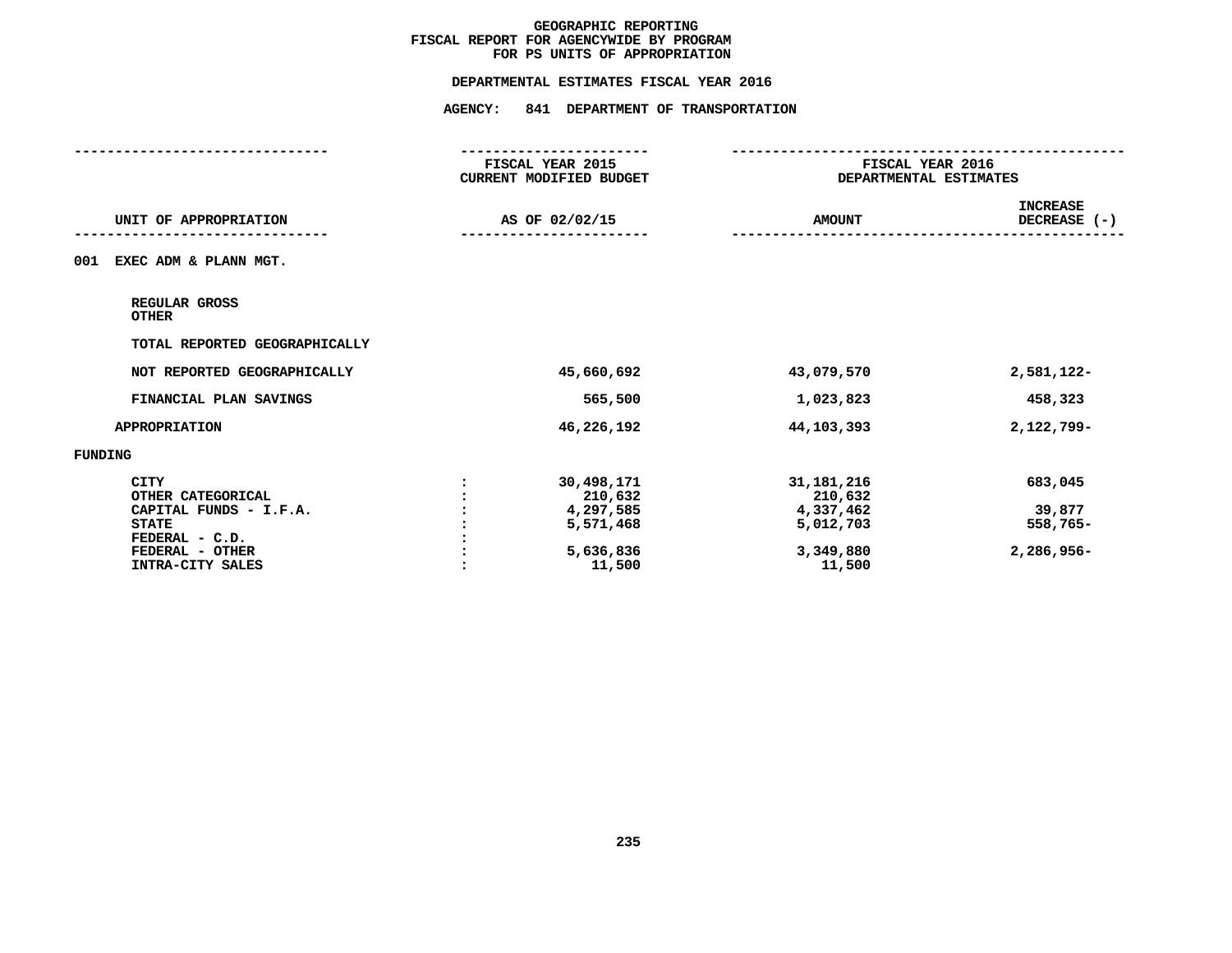### **GEOGRAPHIC REPORTINGFISCAL REPORT FOR AGENCYWIDE BY PROGRAM FOR PS UNITS OF APPROPRIATION**<br>DEPARTMENTAL ESTIMATES FISCAL YEAR 2016

| <b>CURRENT MODIFIED BUDGET</b><br>AS OF 02/02/15 | DEPARTMENTAL ESTIMATES  |                                 |
|--------------------------------------------------|-------------------------|---------------------------------|
|                                                  |                         |                                 |
|                                                  | <b>AMOUNT</b>           | <b>INCREASE</b><br>DECREASE (-) |
|                                                  |                         |                                 |
| 47,228,665<br>8,057,406                          | 46,296,019<br>8,045,928 | 932,646-<br>11,478-             |
| 55,286,071                                       | 54,341,947              | 944,124-                        |
| 68,830,922                                       | 70,267,284              | 1,436,362                       |
| 538,224                                          | 751,288                 | 213,064                         |
| 124,655,217                                      | 125,360,519             | 705,302                         |
|                                                  |                         |                                 |
| 43,832,415                                       | 45,894,497              | 2,062,082                       |
| 61,893,742                                       | 62,037,623              | 143,881                         |
| 18,374,644                                       | 17,336,150              | 1,038,494-                      |
|                                                  |                         |                                 |
| 514,716                                          |                         | $422, 467 -$                    |
|                                                  |                         | $39,700 -$                      |
|                                                  | 39,700                  | 92,249                          |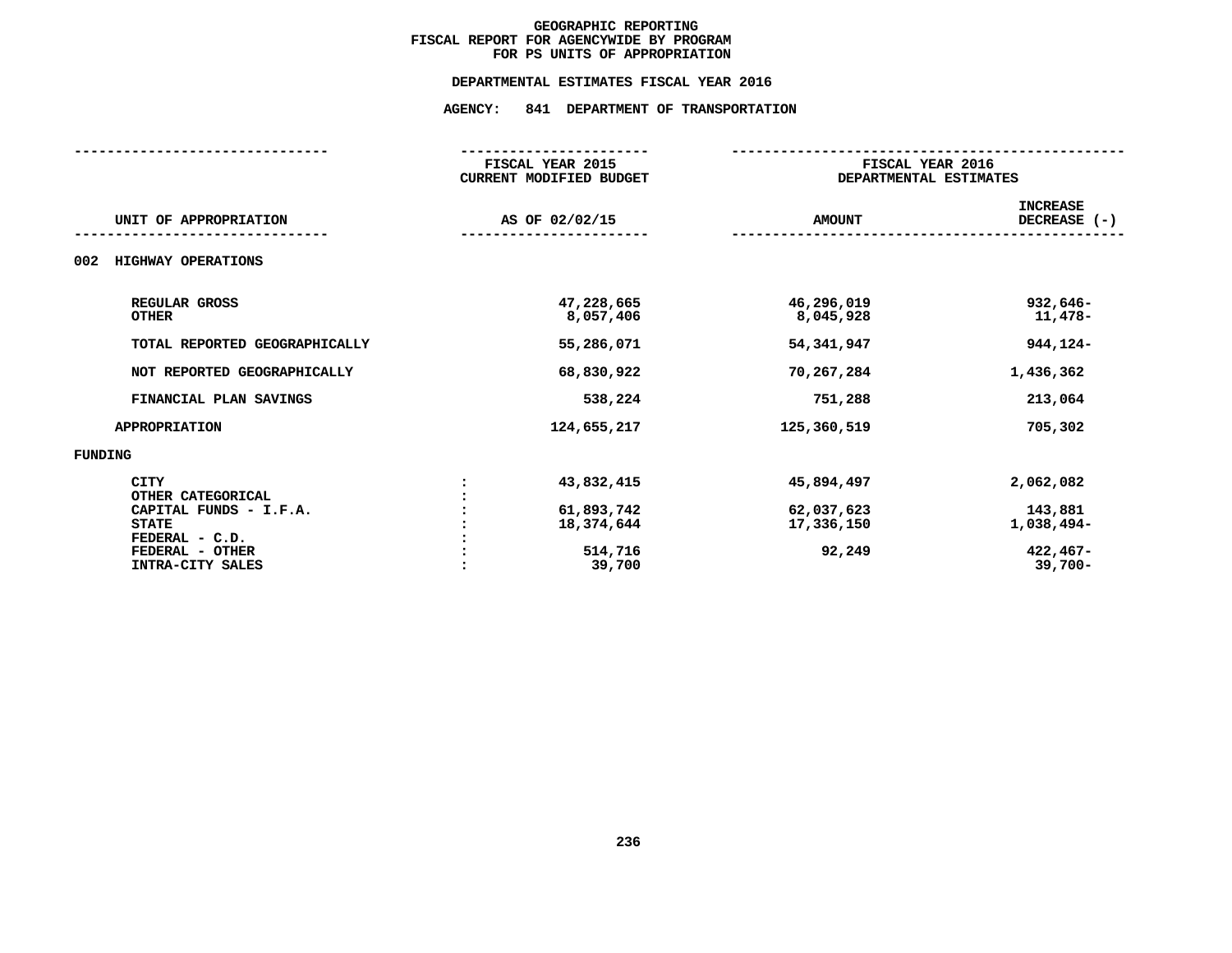### **DEPARTMENTAL ESTIMATES FISCAL YEAR 2016**

|                                  | FISCAL YEAR 2015<br>CURRENT MODIFIED BUDGET |                          | FISCAL YEAR 2016<br>DEPARTMENTAL ESTIMATES       |  |  |
|----------------------------------|---------------------------------------------|--------------------------|--------------------------------------------------|--|--|
| UNIT OF APPROPRIATION            | AS OF 02/02/15                              |                          | <b>INCREASE</b><br><b>AMOUNT</b><br>DECREASE (-) |  |  |
| TRANSIT OPERATIONS<br>003        |                                             |                          |                                                  |  |  |
| REGULAR GROSS<br><b>OTHER</b>    |                                             |                          |                                                  |  |  |
| TOTAL REPORTED GEOGRAPHICALLY    |                                             |                          |                                                  |  |  |
| NOT REPORTED GEOGRAPHICALLY      |                                             | 56,005,461<br>55,811,254 | $194,207-$                                       |  |  |
| FINANCIAL PLAN SAVINGS           |                                             | 155,282                  | 241,308<br>86,026                                |  |  |
| <b>APPROPRIATION</b>             |                                             | 56,160,743<br>56,052,562 | $108, 181 -$                                     |  |  |
| FUNDING                          |                                             |                          |                                                  |  |  |
| <b>CITY</b><br>OTHER CATEGORICAL |                                             | 25,934,208<br>26,016,571 | 82,363                                           |  |  |
| CAPITAL FUNDS - I.F.A.           |                                             | 2,056,735                | 2,066,823<br>10,088                              |  |  |
| <b>STATE</b><br>FEDERAL - C.D.   |                                             | 25,305,000<br>25,305,000 |                                                  |  |  |
| FEDERAL - OTHER                  |                                             | 2,189,800                | 1,989,168<br>$200,632-$                          |  |  |
| INTRA-CITY SALES                 |                                             | 675,000                  | 675,000                                          |  |  |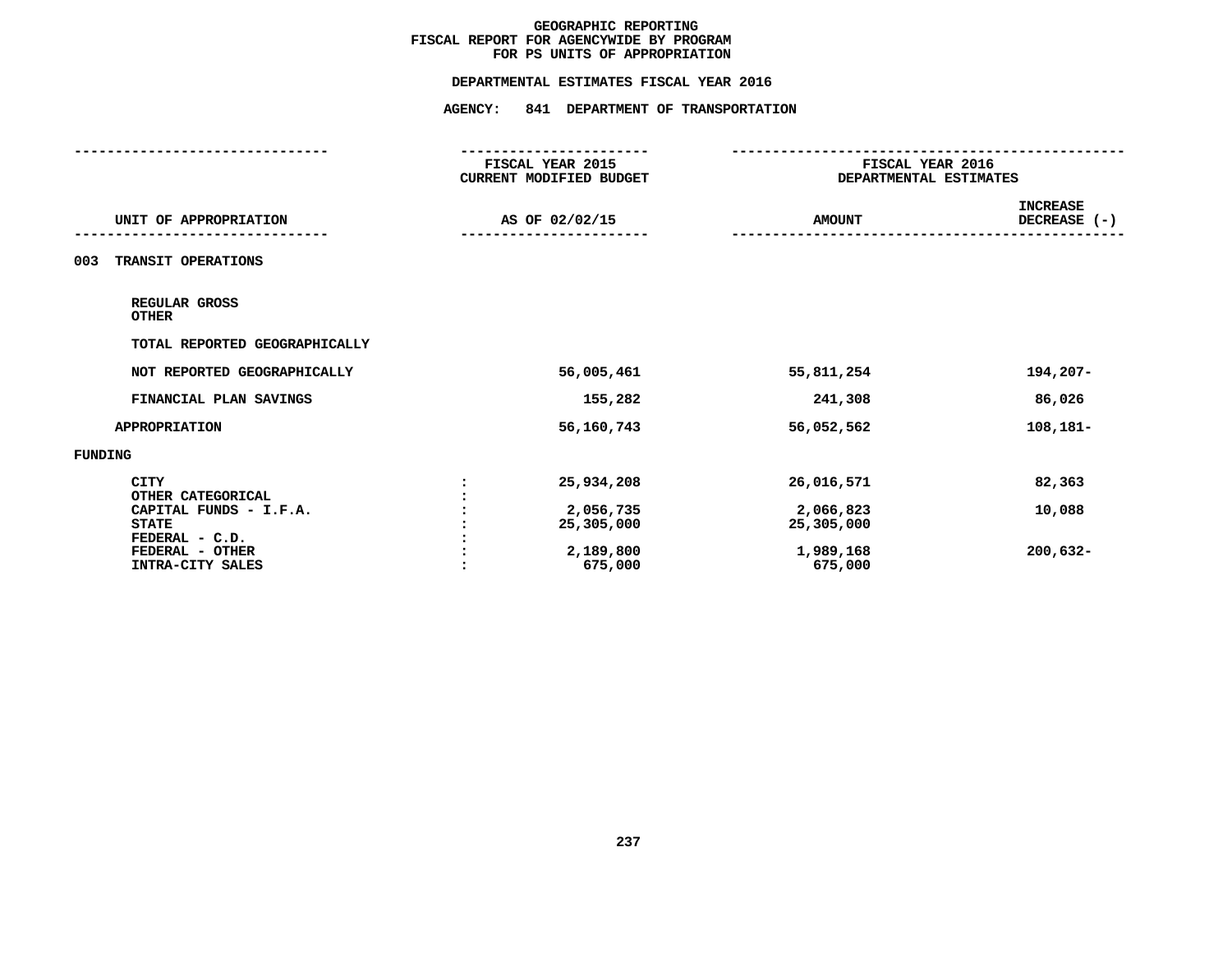## **GEOGRAPHIC REPORTINGFISCAL REPORT FOR AGENCYWIDE BY PROGRAM**

# **FOR PS UNITS OF APPROPRIATION**<br>DEPARTMENTAL ESTIMATES FISCAL YEAR 2016

|                                        | FISCAL YEAR 2015<br>CURRENT MODIFIED BUDGET | FISCAL YEAR 2016<br>DEPARTMENTAL ESTIMATES |                                 |  |
|----------------------------------------|---------------------------------------------|--------------------------------------------|---------------------------------|--|
| UNIT OF APPROPRIATION                  | AS OF 02/02/15                              | <b>AMOUNT</b>                              | <b>INCREASE</b><br>DECREASE (-) |  |
| TRAFFIC OPERATIONS<br>004              |                                             |                                            |                                 |  |
| REGULAR GROSS<br><b>OTHER</b>          |                                             |                                            |                                 |  |
| TOTAL REPORTED GEOGRAPHICALLY          |                                             |                                            |                                 |  |
| NOT REPORTED GEOGRAPHICALLY            | 94,837,470                                  | 88,059,489                                 | $6,777,981 -$                   |  |
| FINANCIAL PLAN SAVINGS                 | 1,692,665                                   | 2,150,725                                  | 458,060                         |  |
| <b>APPROPRIATION</b>                   | 96,530,135                                  | 90,210,214                                 | $6,319,921-$                    |  |
| FUNDING                                |                                             |                                            |                                 |  |
| <b>CITY</b><br>OTHER CATEGORICAL       | 53,706,620<br>963,507                       | 55,596,503<br>963,507                      | 1,889,883                       |  |
| CAPITAL FUNDS - I.F.A.<br><b>STATE</b> | 13,551,399                                  | 13,695,666                                 | 144,267<br>1,512,458-           |  |
| FEDERAL - C.D.                         |                                             |                                            |                                 |  |
| FEDERAL - OTHER                        | 15,451,266                                  | 8,674,111                                  | $6,777,155-$<br>64,458-         |  |
| INTRA-CITY SALES                       | 12,788,607<br>68,736                        | 11,276,149<br>4,278                        |                                 |  |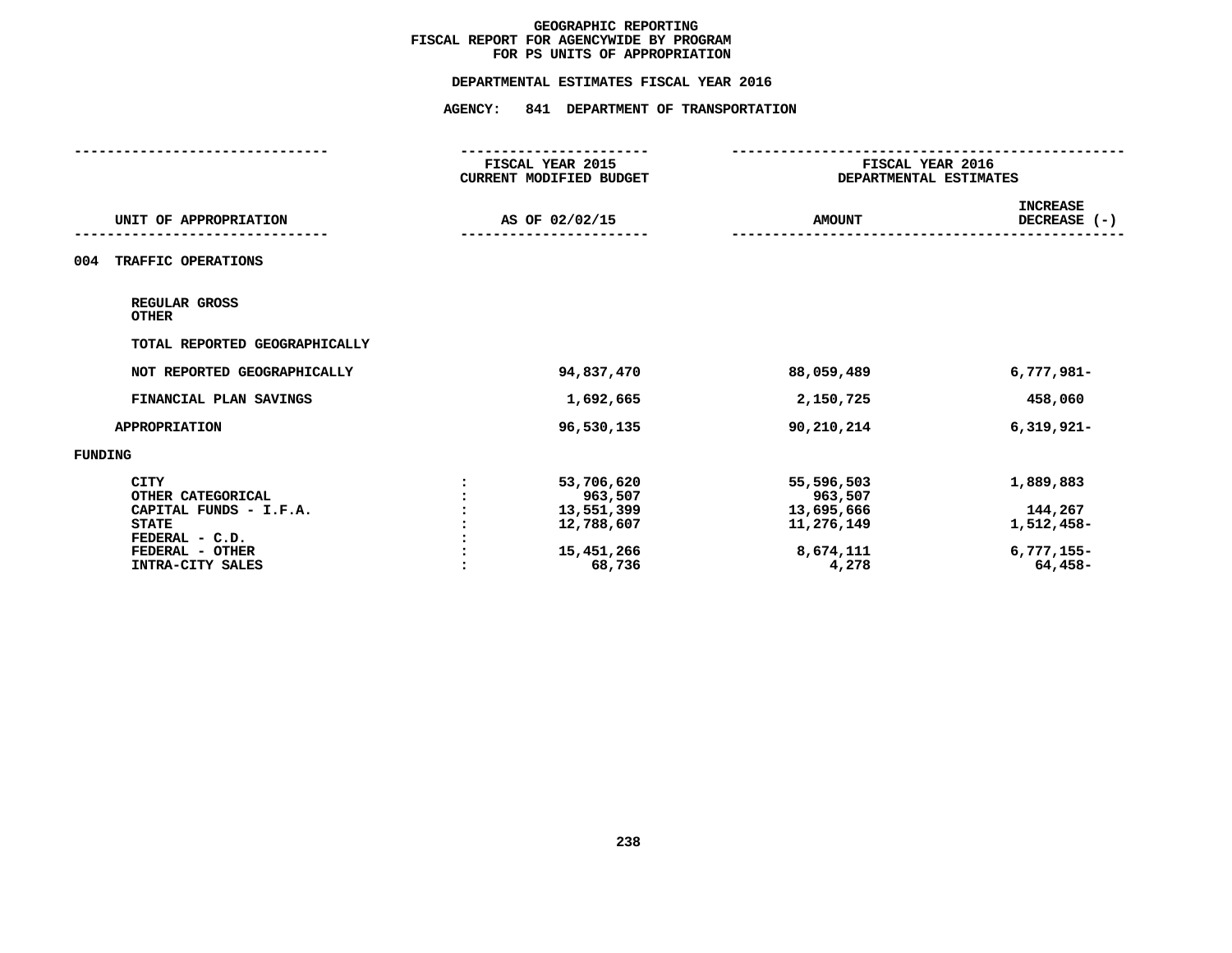## **GEOGRAPHIC REPORTINGFISCAL REPORT FOR AGENCYWIDE BY PROGRAM**

# **FOR PS UNITS OF APPROPRIATION**<br>DEPARTMENTAL ESTIMATES FISCAL YEAR 2016

|                                   | FISCAL YEAR 2015<br>CURRENT MODIFIED BUDGET |                        | FISCAL YEAR 2016<br>DEPARTMENTAL ESTIMATES |  |  |
|-----------------------------------|---------------------------------------------|------------------------|--------------------------------------------|--|--|
| UNIT OF APPROPRIATION             | AS OF 02/02/15                              | <b>AMOUNT</b>          | <b>INCREASE</b><br>DECREASE (-)            |  |  |
| <b>BUREAU OF BRIDGES</b><br>006   |                                             |                        |                                            |  |  |
| REGULAR GROSS<br><b>OTHER</b>     |                                             |                        |                                            |  |  |
| TOTAL REPORTED GEOGRAPHICALLY     |                                             |                        |                                            |  |  |
| NOT REPORTED GEOGRAPHICALLY       | 69,559,557                                  | 70,368,007             | 808,450                                    |  |  |
| FINANCIAL PLAN SAVINGS            |                                             | 108,663<br>286,306     | 177,643                                    |  |  |
| <b>APPROPRIATION</b>              | 69,668,220                                  | 70,654,313             | 986,093                                    |  |  |
| FUNDING                           |                                             |                        |                                            |  |  |
| <b>CITY</b><br>OTHER CATEGORICAL  | 41,329,378                                  | 43,010,391             | 1,681,013                                  |  |  |
| CAPITAL FUNDS - I.F.A.            | 20,868,343                                  | 21,037,117             | 168,774                                    |  |  |
| <b>STATE</b>                      |                                             | 832,737<br>832,737     |                                            |  |  |
| FEDERAL - C.D.<br>FEDERAL - OTHER |                                             | 5,915,572<br>5,041,572 | $874,000 -$                                |  |  |
| INTRA-CITY SALES                  |                                             | 722,190<br>732,496     | 10,306                                     |  |  |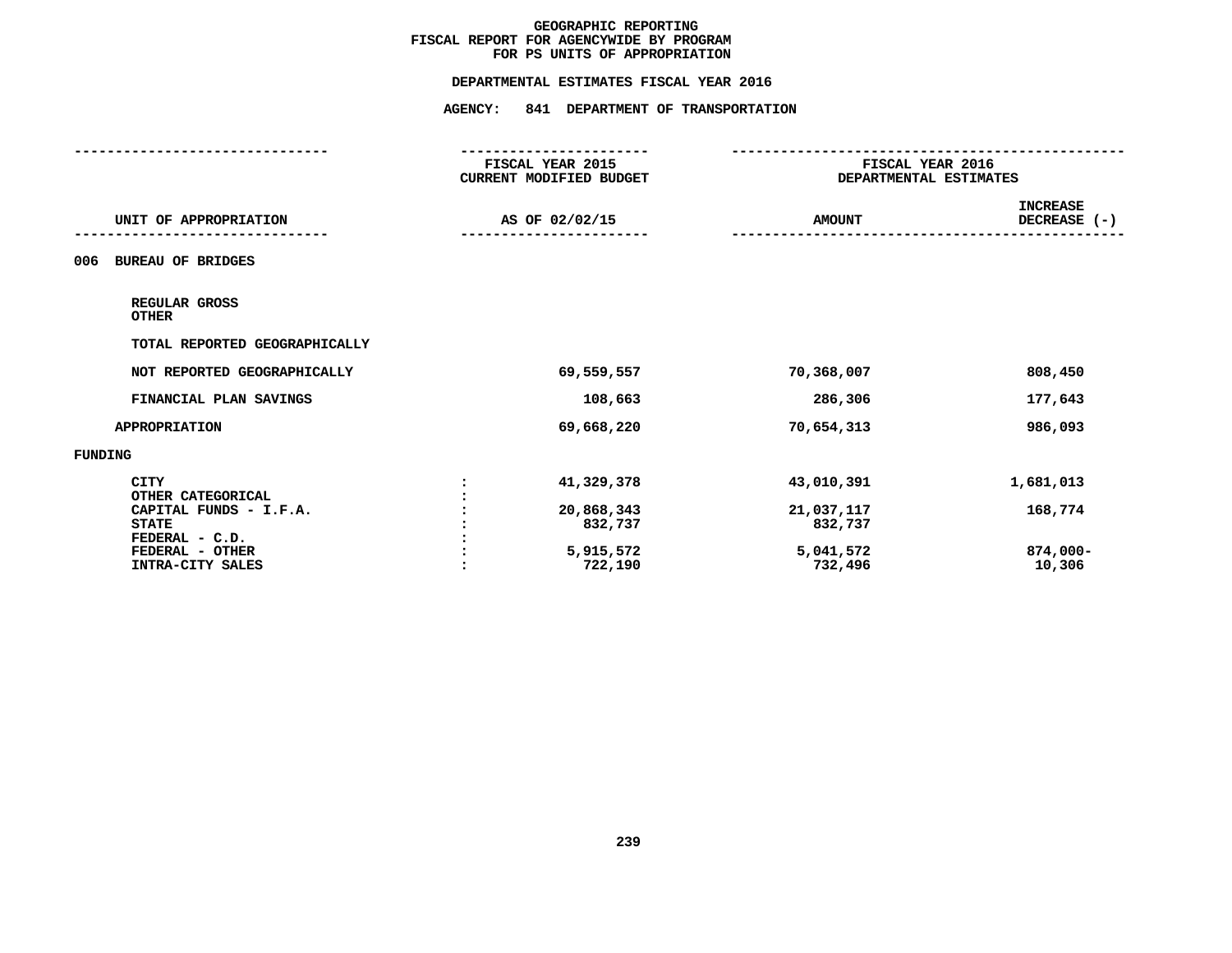|                                                                                                                                     |                | FISCAL YEAR 2015<br>CURRENT MODIFIED BUDGET                             | FISCAL YEAR 2016<br>DEPARTMENTAL ESTIMATES                              |                                 |  |
|-------------------------------------------------------------------------------------------------------------------------------------|----------------|-------------------------------------------------------------------------|-------------------------------------------------------------------------|---------------------------------|--|
| UNIT OF APPROPRIATION                                                                                                               | AS OF 02/02/15 |                                                                         | <b>AMOUNT</b>                                                           | <b>INCREASE</b><br>DECREASE (-) |  |
| BUREAU OF BRIDGES - OTPS<br>007                                                                                                     |                |                                                                         |                                                                         |                                 |  |
| TOTAL REPORTED GEOGRAPHICALLY                                                                                                       |                |                                                                         |                                                                         |                                 |  |
| NOT REPORTED GEOGRAPHICALLY                                                                                                         |                | 28,850,468                                                              | 26,934,497                                                              | 1,915,971-                      |  |
| FINANCIAL PLAN SAVINGS                                                                                                              |                | $500,000 -$                                                             | $500,000 -$                                                             |                                 |  |
| <b>APPROPRIATION</b>                                                                                                                |                | 28,350,468                                                              | 26,434,497                                                              | 1,915,971-                      |  |
| FUNDING                                                                                                                             |                |                                                                         |                                                                         |                                 |  |
| <b>CITY</b><br>OTHER CATEGORICAL<br>CAPITAL FUNDS - I.F.A.<br><b>STATE</b><br>FEDERAL - C.D.<br>FEDERAL - OTHER<br>INTRA-CITY SALES |                | 8,368,072<br>125,000<br>370,025<br>4,500,000<br>13,967,371<br>1,020,000 | 8,399,472<br>125,000<br>370,025<br>4,500,000<br>12,020,000<br>1,020,000 | 31,400<br>1,947,371-            |  |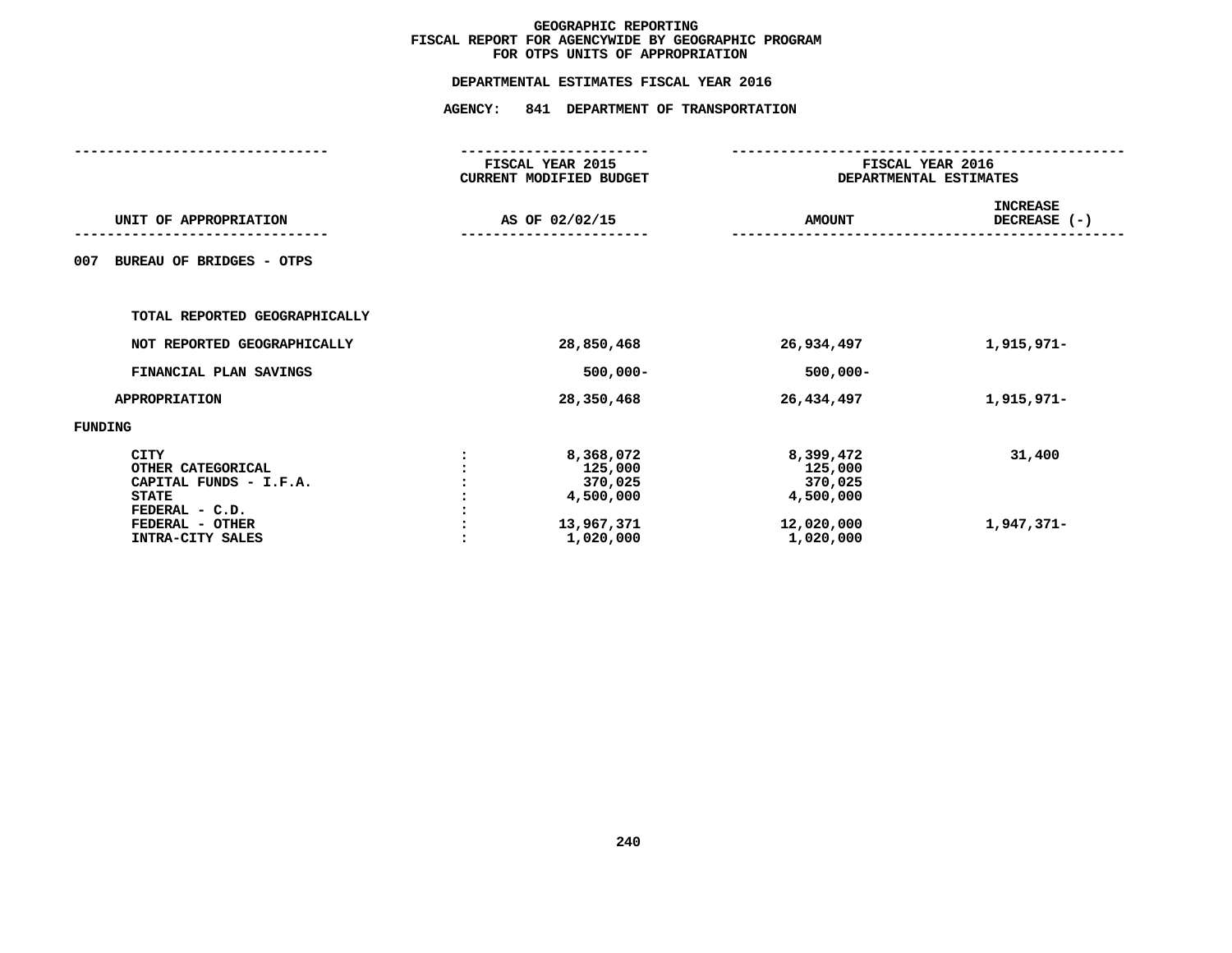|                                                                                                                              |                | FISCAL YEAR 2015<br>CURRENT MODIFIED BUDGET | FISCAL YEAR 2016<br>DEPARTMENTAL ESTIMATES |                                 |  |
|------------------------------------------------------------------------------------------------------------------------------|----------------|---------------------------------------------|--------------------------------------------|---------------------------------|--|
| UNIT OF APPROPRIATION                                                                                                        | AS OF 02/02/15 |                                             | <b>AMOUNT</b>                              | <b>INCREASE</b><br>DECREASE (-) |  |
| OTPS-EXEC AND ADMINISTRATION<br>011                                                                                          |                |                                             |                                            |                                 |  |
| TOTAL REPORTED GEOGRAPHICALLY                                                                                                |                |                                             |                                            |                                 |  |
| NOT REPORTED GEOGRAPHICALLY                                                                                                  |                | 45,665,068                                  | 44,080,571                                 | 1,584,497-                      |  |
| FINANCIAL PLAN SAVINGS                                                                                                       |                |                                             |                                            |                                 |  |
| <b>APPROPRIATION</b>                                                                                                         |                | 45,665,068                                  | 44,080,571                                 | 1,584,497-                      |  |
| FUNDING                                                                                                                      |                |                                             |                                            |                                 |  |
| CITY<br>OTHER CATEGORICAL<br>CAPITAL FUNDS - I.F.A.<br><b>STATE</b><br>FEDERAL - C.D.<br>FEDERAL - OTHER<br>INTRA-CITY SALES |                | 44,050,657<br>796,829<br>817,582            | 43,283,742<br>796,829                      | $766, 915 -$<br>817,582-        |  |
|                                                                                                                              |                |                                             |                                            |                                 |  |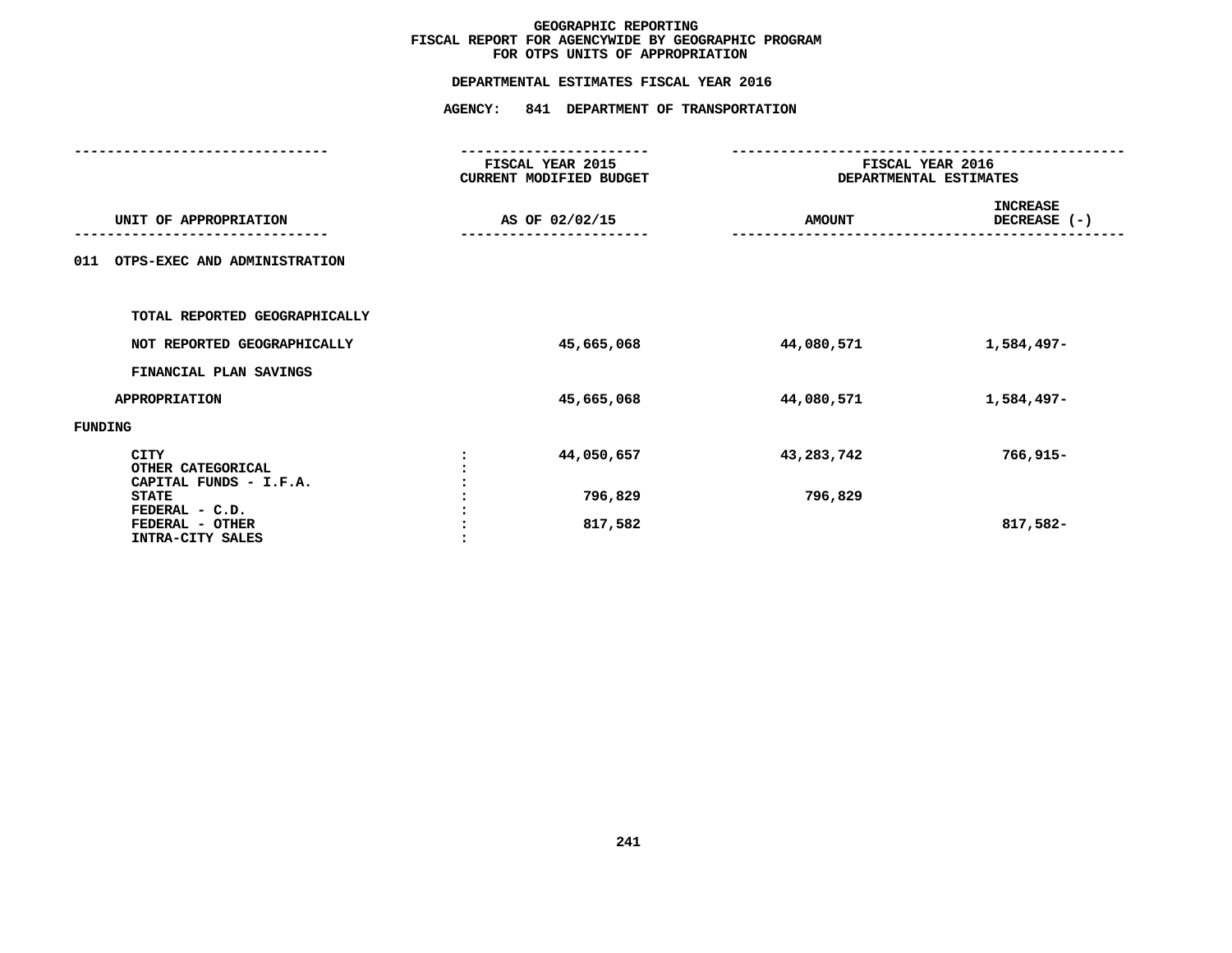|                                                     |                | FISCAL YEAR 2015<br>CURRENT MODIFIED BUDGET | FISCAL YEAR 2016<br>DEPARTMENTAL ESTIMATES |                                 |  |
|-----------------------------------------------------|----------------|---------------------------------------------|--------------------------------------------|---------------------------------|--|
| UNIT OF APPROPRIATION                               | AS OF 02/02/15 |                                             | <b>AMOUNT</b>                              | <b>INCREASE</b><br>DECREASE (-) |  |
| OTPS-HIGHWAY OPERATIONS<br>012                      |                |                                             |                                            |                                 |  |
| TOTAL REPORTED GEOGRAPHICALLY                       |                |                                             |                                            |                                 |  |
| NOT REPORTED GEOGRAPHICALLY                         |                | 106,611,307                                 | 85,218,626                                 | 21,392,681-                     |  |
| FINANCIAL PLAN SAVINGS                              |                |                                             |                                            |                                 |  |
| <b>APPROPRIATION</b>                                |                | 106,611,307                                 | 85,218,626                                 | 21,392,681-                     |  |
| FUNDING                                             |                |                                             |                                            |                                 |  |
| CITY<br>OTHER CATEGORICAL<br>CAPITAL FUNDS - I.F.A. |                | 9,205,188<br>72,751,180                     | 7,857,991<br>72,751,180                    | 1,347,197-                      |  |
| <b>STATE</b>                                        |                | 20,695,265                                  | 4,609,455                                  | 16,085,810-                     |  |
| FEDERAL - C.D.                                      |                |                                             |                                            |                                 |  |
| FEDERAL - OTHER                                     |                | 3,948,498                                   |                                            | 3,948,498-                      |  |
| INTRA-CITY SALES                                    |                | 11,176                                      |                                            | 11,176-                         |  |
|                                                     |                |                                             |                                            |                                 |  |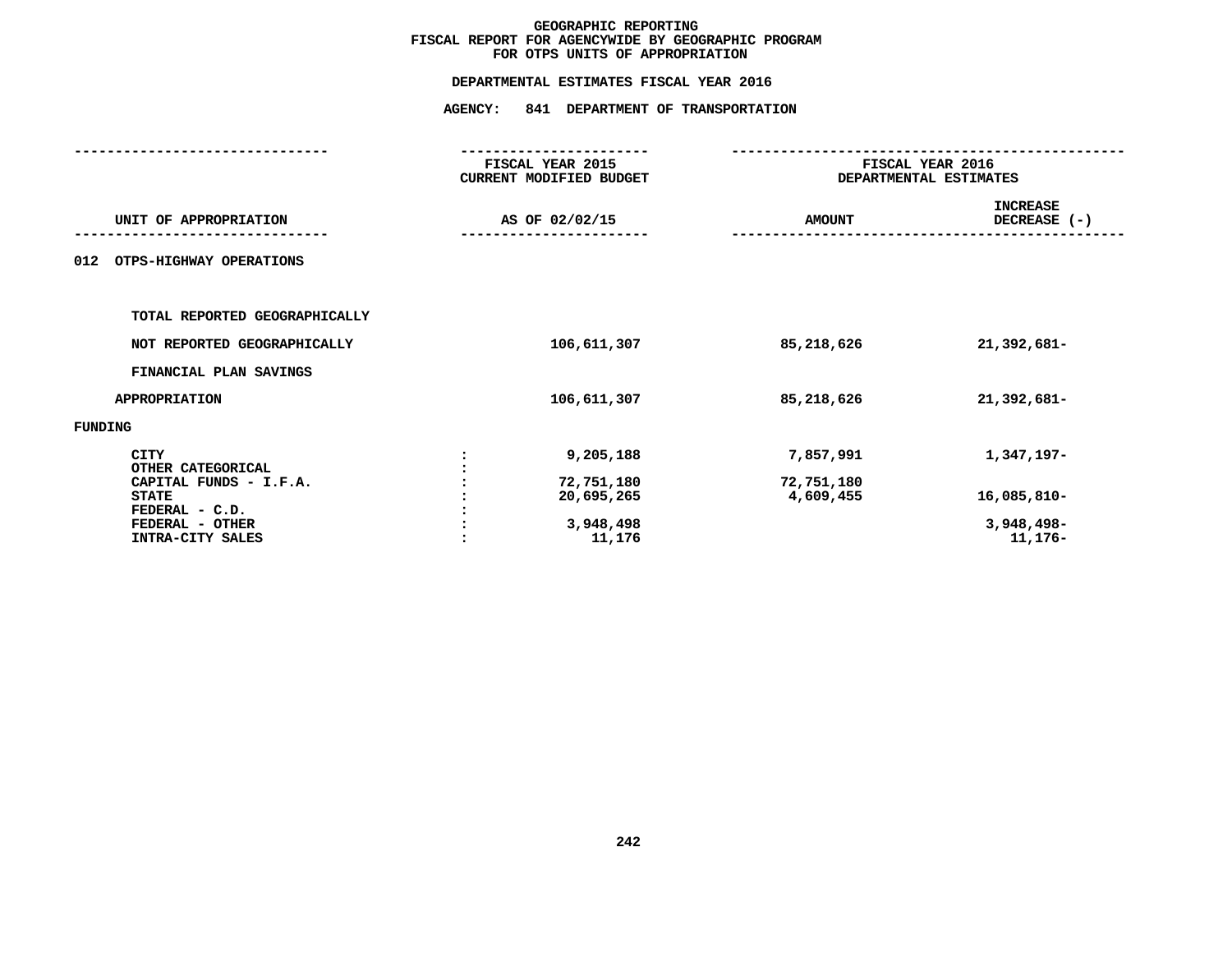|                                                     |                | FISCAL YEAR 2015<br>CURRENT MODIFIED BUDGET | FISCAL YEAR 2016<br>DEPARTMENTAL ESTIMATES |                                 |  |  |
|-----------------------------------------------------|----------------|---------------------------------------------|--------------------------------------------|---------------------------------|--|--|
| UNIT OF APPROPRIATION                               | AS OF 02/02/15 |                                             | <b>AMOUNT</b>                              | <b>INCREASE</b><br>DECREASE (-) |  |  |
| OTPS-TRANSIT OPERATIONS<br>013                      |                |                                             |                                            |                                 |  |  |
| TOTAL REPORTED GEOGRAPHICALLY                       |                |                                             |                                            |                                 |  |  |
| NOT REPORTED GEOGRAPHICALLY                         |                | 54,067,809                                  | 45,779,363                                 | $8,288,446-$                    |  |  |
| FINANCIAL PLAN SAVINGS                              |                |                                             |                                            |                                 |  |  |
| <b>APPROPRIATION</b>                                |                | 54,067,809                                  | 45,779,363                                 | 8,288,446-                      |  |  |
| FUNDING                                             |                |                                             |                                            |                                 |  |  |
| CITY<br>OTHER CATEGORICAL<br>CAPITAL FUNDS - I.F.A. |                | 40,933,454                                  | 41,505,463                                 | 572,009                         |  |  |
| <b>STATE</b><br>FEDERAL - C.D.                      |                | 3,420,900                                   | 3,105,900                                  | $315,000 -$                     |  |  |
| FEDERAL - OTHER<br>INTRA-CITY SALES                 |                | 9,313,455<br>400,000                        | 768,000<br>400,000                         | 8,545,455-                      |  |  |
|                                                     |                |                                             |                                            |                                 |  |  |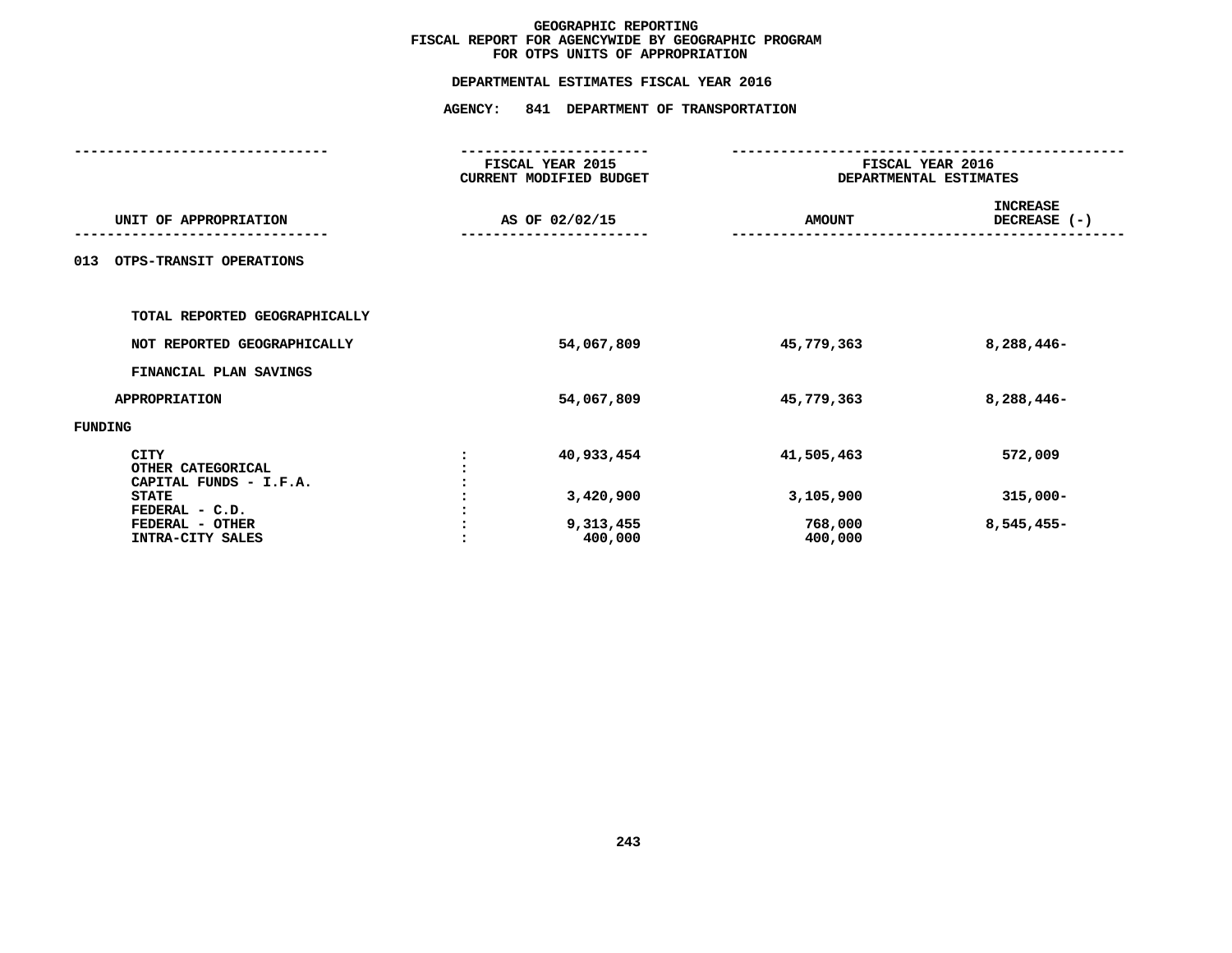|                                                                                                                                     |                | FISCAL YEAR 2015<br>CURRENT MODIFIED BUDGET                              | FISCAL YEAR 2016<br>DEPARTMENTAL ESTIMATES                  |                                                       |  |
|-------------------------------------------------------------------------------------------------------------------------------------|----------------|--------------------------------------------------------------------------|-------------------------------------------------------------|-------------------------------------------------------|--|
| UNIT OF APPROPRIATION                                                                                                               | AS OF 02/02/15 |                                                                          | <b>AMOUNT</b>                                               | <b>INCREASE</b><br>DECREASE (-)                       |  |
| OTPS-TRAFFIC OPERATIONS<br>014                                                                                                      |                |                                                                          |                                                             |                                                       |  |
| TOTAL REPORTED GEOGRAPHICALLY                                                                                                       |                |                                                                          |                                                             |                                                       |  |
| NOT REPORTED GEOGRAPHICALLY                                                                                                         |                | 297,752,650                                                              | 254,030,563                                                 | 43,722,087-                                           |  |
| FINANCIAL PLAN SAVINGS                                                                                                              |                | 1,748,196-                                                               | 1,748,196-                                                  |                                                       |  |
| <b>APPROPRIATION</b>                                                                                                                |                | 296,004,454                                                              | 252,282,367                                                 | 43,722,087-                                           |  |
| FUNDING                                                                                                                             |                |                                                                          |                                                             |                                                       |  |
| <b>CITY</b><br>OTHER CATEGORICAL<br>CAPITAL FUNDS - I.F.A.<br><b>STATE</b><br>FEDERAL - C.D.<br>FEDERAL - OTHER<br>INTRA-CITY SALES |                | 203,519,153<br>72,446<br>70,250<br>21,730,115<br>69,273,105<br>1,339,385 | 202,390,557<br>72,446<br>70,250<br>17,508,534<br>32,240,580 | 1,128,596-<br>4,221,581-<br>37,032,525-<br>1,339,385- |  |
|                                                                                                                                     |                |                                                                          |                                                             |                                                       |  |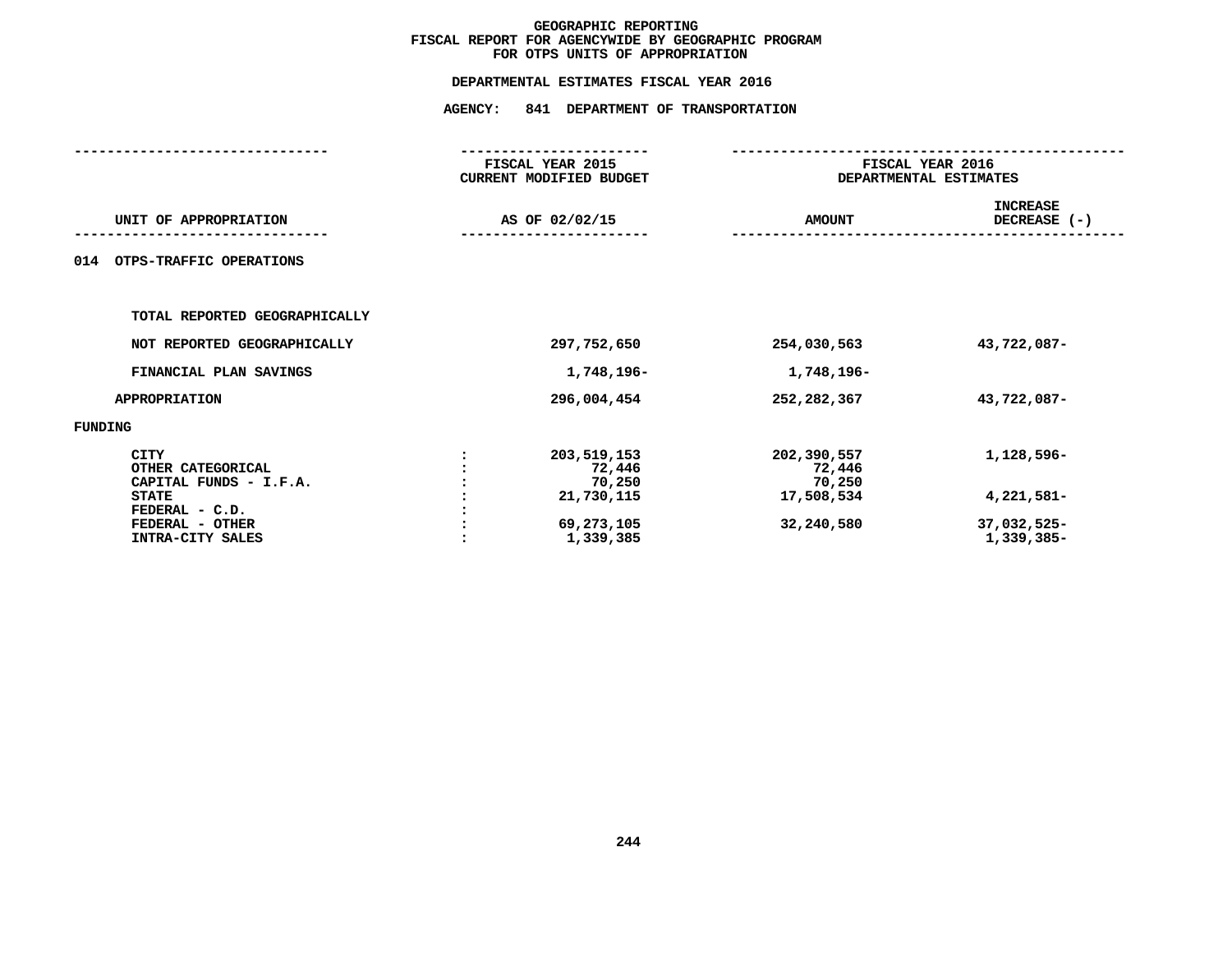## GEOGRAPHIC REPORTING<br>FISCAL REPORT AGENCYWIDE SUMMARY

# **FISCAL REPORT AGENCYWIDE SUMMARY DEPARTMENTAL ESTIMATES FISCAL YEAR <sup>2016</sup>**

### **AGENCY: <sup>841</sup> DEPARTMENT OF TRANSPORTATION**

|                                                              | FISCAL YEAR 2015<br><b>CURRENT MODIFIED BUDGET</b> | FISCAL YEAR 2016<br>DEPARTMENTAL ESTIMATES |                                 |  |
|--------------------------------------------------------------|----------------------------------------------------|--------------------------------------------|---------------------------------|--|
| UNIT OF APPROPRIATION                                        | AS OF 02/02/15                                     | <b>AMOUNT</b>                              | <b>INCREASE</b><br>DECREASE (-) |  |
| PS APPROPRIATIONS                                            |                                                    |                                            |                                 |  |
| REGULAR GROSS<br><b>OTHER</b>                                | 47,228,665<br>8,057,406                            | 46,296,019<br>8,045,928                    | $932,646 -$<br>11,478-          |  |
| TOTAL REPORTED GEOGRAPHICALLY<br>NOT REPORTED GEOGRAPHICALLY | 55,286,071<br>334,894,102                          | 54,341,947<br>327,585,604                  | 944,124-<br>7,308,498-          |  |
| OTPS APPROPRIATIONS<br>TOTAL REPORTED GEOGRAPHICALLY         |                                                    |                                            |                                 |  |
| NOT REPORTED GEOGRAPHICALLY                                  | 532,947,302                                        | 456,043,620                                | 76,903,682-                     |  |
| FINANCIAL PLAN SAVINGS<br><b>APPROPRIATIONS</b>              | 812,138<br>923, 939, 613                           | 2,205,254<br>840,176,425                   | 1,393,116<br>83,763,188-        |  |
| FUNDING                                                      |                                                    |                                            |                                 |  |
| CITY<br>OTHER CATEGORICAL                                    | 501,377,316<br>1,371,585                           | 505,136,403<br>1,371,585                   | 3,759,087                       |  |
| CAPITAL FUNDS - I.F.A.                                       | 175,859,259                                        | 176,366,146                                | 506,887                         |  |
| <b>STATE</b><br>FEDERAL - C.D.                               | 114,015,565                                        | 90,283,457                                 | 23,732,108-                     |  |
| FEDERAL - OTHER                                              | 127,028,201                                        | 64,175,560                                 | 62,852,641-                     |  |
| INTRA-CITY SALES                                             | 4,287,687                                          | 2,843,274                                  | 1,444,413-                      |  |
|                                                              |                                                    |                                            |                                 |  |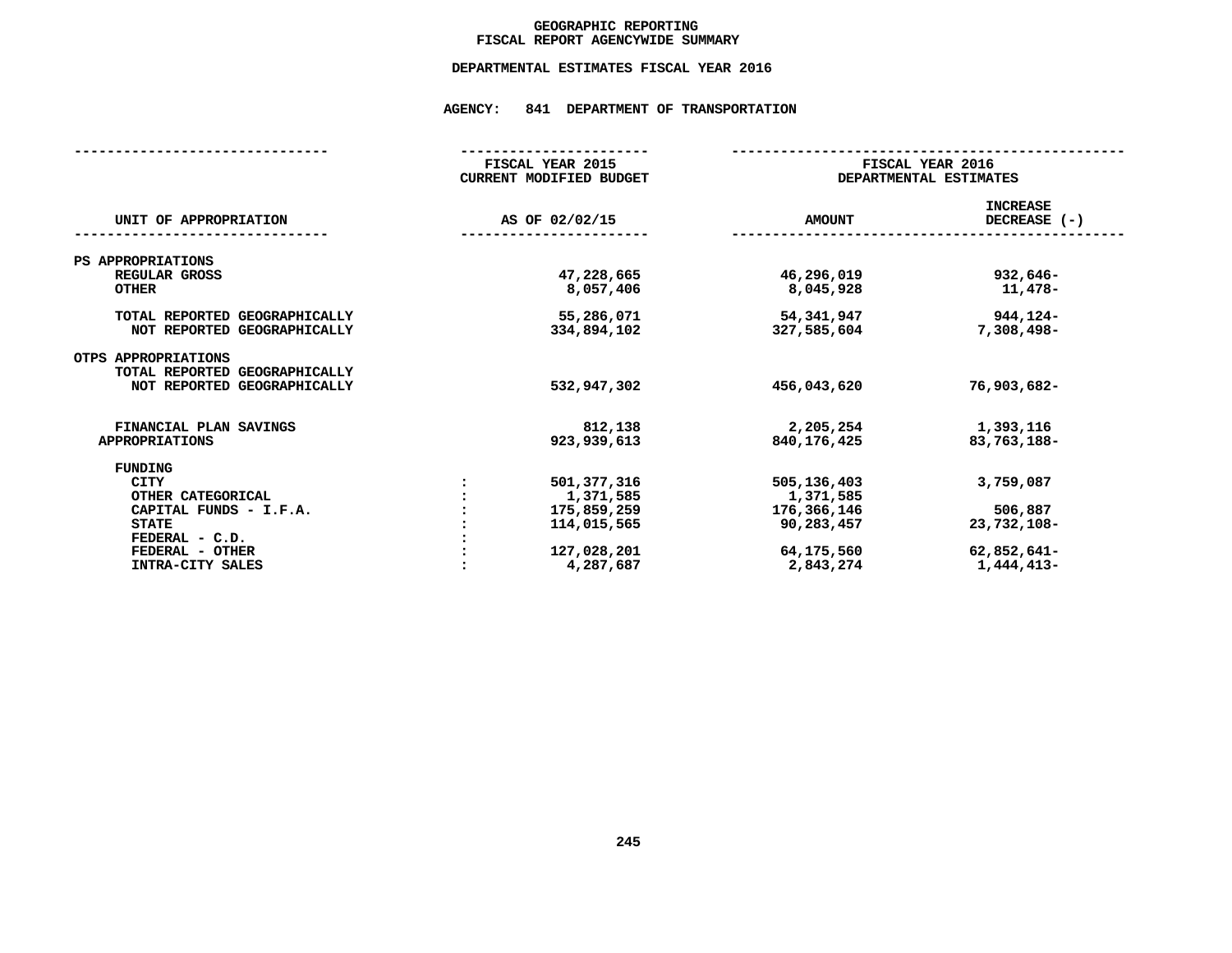**DEPARTMENTAL ESTIMATES FISCAL YEAR <sup>2016</sup>AGENCY <sup>846</sup> DEPARTMENT OF PARKS AND RECREATION**

**BOROUGH**

BRONX<br>FACILITY REPAIR SHOPS **PROGRAM**

 **FACILITY REPAIR SHOPS UNIT OF APPROPRIATION <sup>002</sup> MAINTENANCE & OPERATIONS**

|                            | FISCAL YEAR 2015<br>CURRENT MODIFIED BUDGET<br>AS OF 02/02/15 |                        |               | FISCAL YEAR 2016<br>DEPARTMENTAL ESTIMATES |                                |
|----------------------------|---------------------------------------------------------------|------------------------|---------------|--------------------------------------------|--------------------------------|
| LOCAL SERVICE DISTRICT     | <b>AMOUNT</b>                                                 | FULL TIME<br>POSITIONS | <b>AMOUNT</b> | FULL TIME<br>POSITIONS                     | INCREASE<br><b>DECREASE(-)</b> |
| BX FACILITY REPAIR SHOP/TS | 2,359,484                                                     | 29                     | 2,359,484     | 29                                         |                                |
| PROGRAM TOTAL:             | 2,359,484                                                     | 29                     | 2,359,484     | 29                                         |                                |
|                            |                                                               |                        |               |                                            |                                |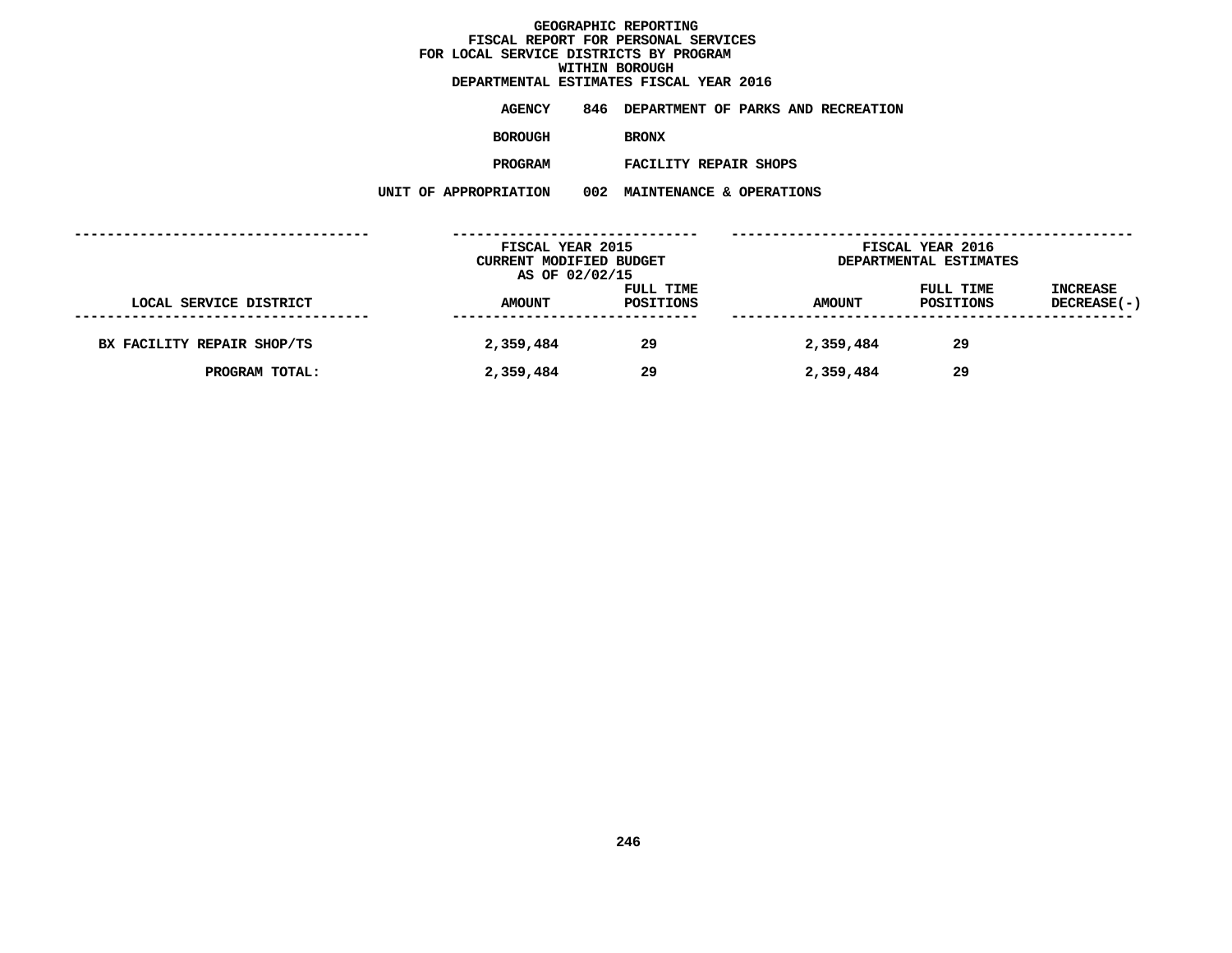**DEPARTMENTAL ESTIMATES FISCAL YEAR <sup>2016</sup>AGENCY <sup>846</sup> DEPARTMENT OF PARKS AND RECREATION**

**BOROUGH**

BRONX<br>FORESTRY/HORTICULTURE **PROGRAM**

**M** FORESTRY/HORTICULTURE<br>N 002 MAINTENANCE & OPERATI **UNIT OF APPROPRIATION <sup>002</sup> MAINTENANCE & OPERATIONS**

|                             | FISCAL YEAR 2015<br>CURRENT MODIFIED BUDGET<br>AS OF 02/02/15 |           | FISCAL YEAR 2016<br>DEPARTMENTAL ESTIMATES |           |                 |
|-----------------------------|---------------------------------------------------------------|-----------|--------------------------------------------|-----------|-----------------|
|                             |                                                               |           |                                            |           |                 |
|                             |                                                               |           |                                            |           |                 |
|                             | FULL TIME                                                     |           |                                            | FULL TIME | <b>INCREASE</b> |
| LOCAL SERVICE DISTRICT      | <b>AMOUNT</b>                                                 | POSITIONS | <b>AMOUNT</b>                              | POSITIONS | DECREASE(-)     |
|                             |                                                               |           |                                            |           |                 |
| BRONX HORTICULTURE/FORESTRY | 1,092,246                                                     | 16        | 1,092,246                                  | 16        |                 |
| PROGRAM TOTAL:              | 1,092,246                                                     | 16        | 1,092,246                                  | 16        |                 |
|                             |                                                               |           |                                            |           |                 |
|                             |                                                               |           |                                            |           |                 |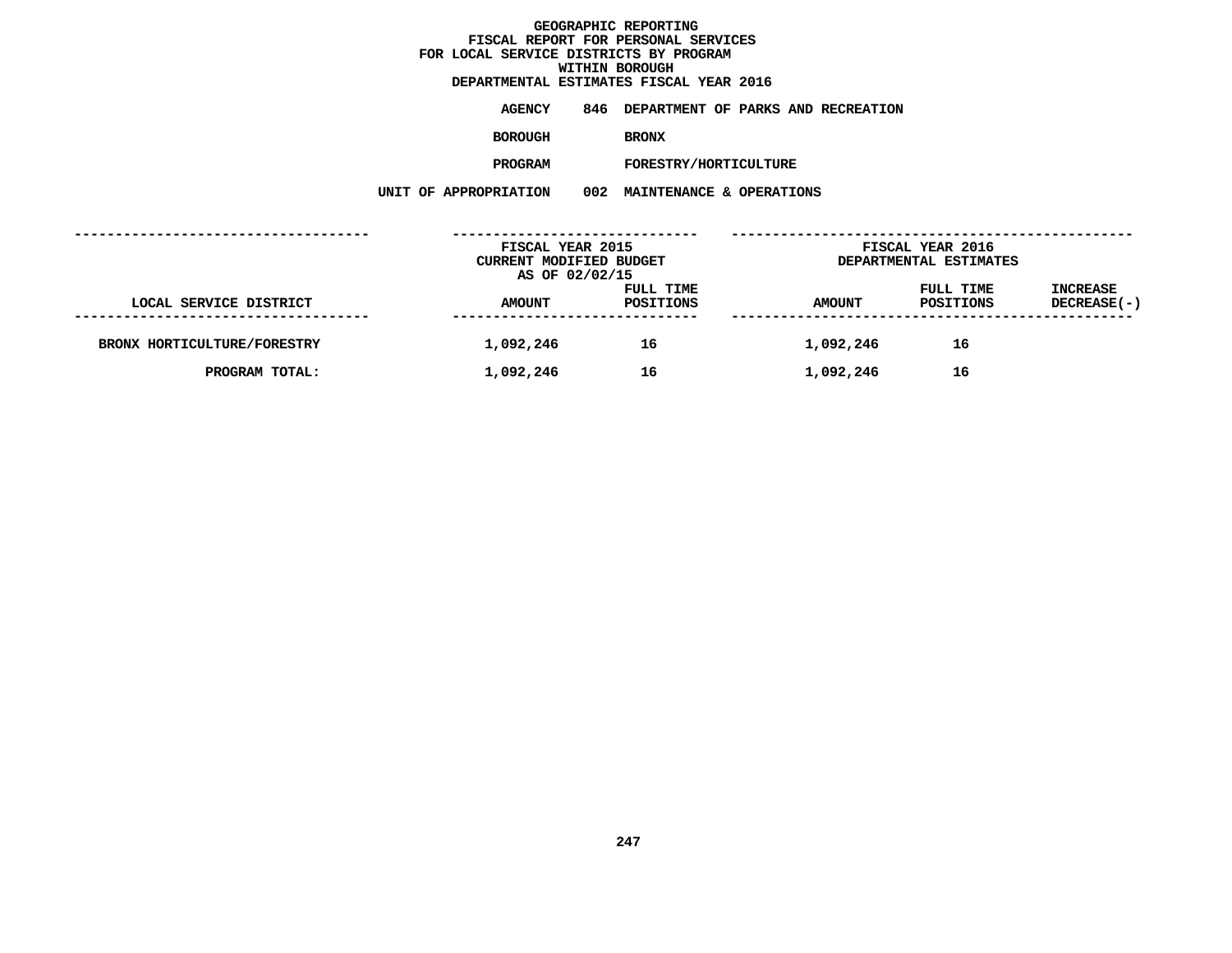**DEPARTMENTAL ESTIMATES FISCAL YEAR <sup>2016</sup>AGENCY <sup>846</sup> DEPARTMENT OF PARKS AND RECREATION**

**BOROUGH**

BRONX<br>PARKS & PLAYGROUND MAINTENANCE **PROGRAM**

 **PARKS & PLAYGROUND MAINTENANCE UNIT OF APPROPRIATION <sup>002</sup> MAINTENANCE & OPERATIONS**

|                               | FISCAL YEAR 2015<br>CURRENT MODIFIED BUDGET<br>AS OF 02/02/15 |                        | FISCAL YEAR 2016<br>DEPARTMENTAL ESTIMATES |                        |                                |
|-------------------------------|---------------------------------------------------------------|------------------------|--------------------------------------------|------------------------|--------------------------------|
| LOCAL SERVICE DISTRICT        | <b>AMOUNT</b>                                                 | FULL TIME<br>POSITIONS | <b>AMOUNT</b>                              | FULL TIME<br>POSITIONS | <b>INCREASE</b><br>DECREASE(-) |
| BRONX PARKS & PLAYGDS. MAINT. | 18,985,495                                                    | 295                    | 18,016,576                                 | 295                    | $968,919-$                     |
| PROGRAM TOTAL:                | 18,985,495                                                    | 295                    | 18,016,576                                 | 295                    | $968,919-$                     |
|                               |                                                               |                        |                                            |                        |                                |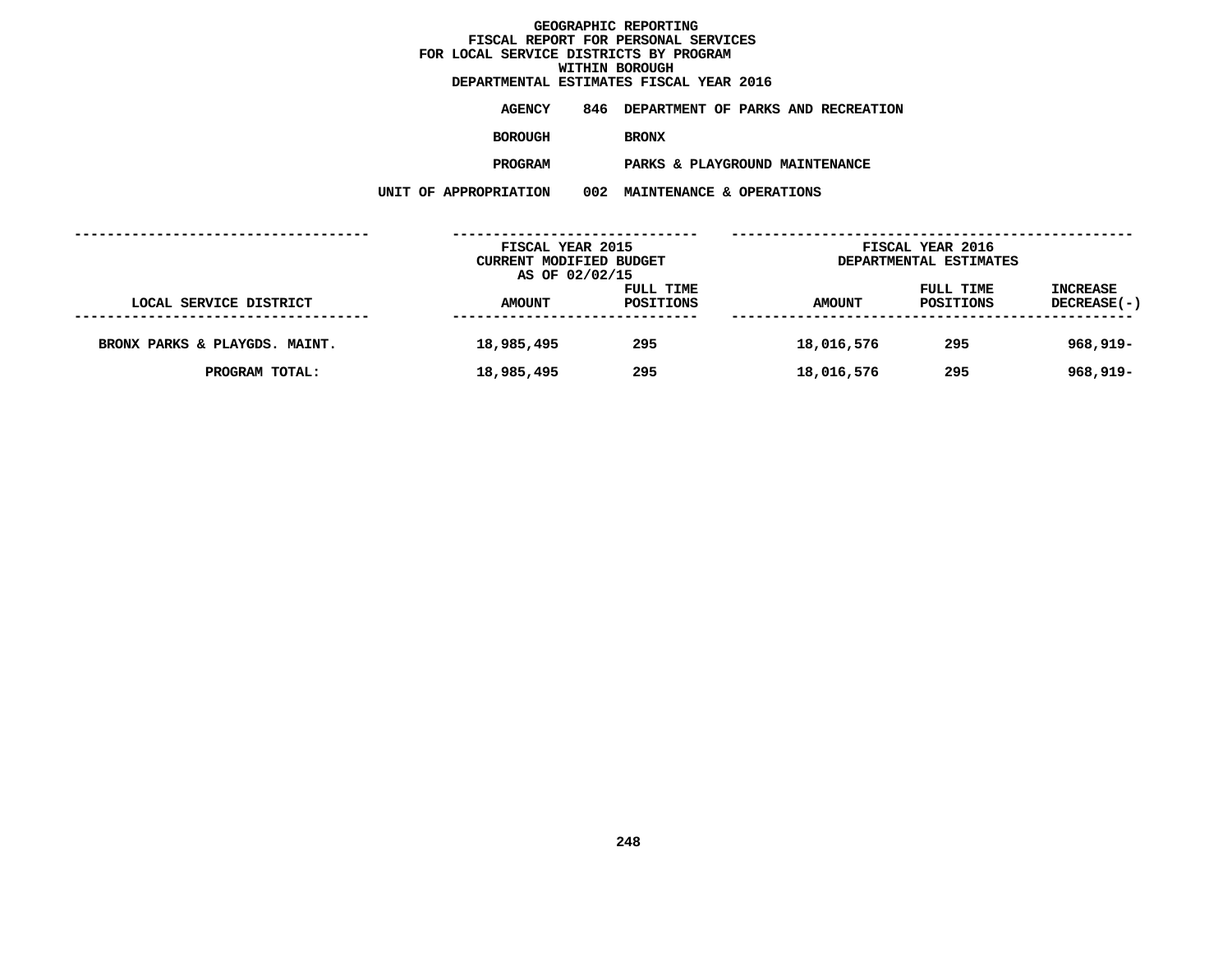**DEPARTMENTAL ESTIMATES FISCAL YEAR <sup>2016</sup>AGENCY <sup>846</sup> DEPARTMENT OF PARKS AND RECREATION**

**BOROUGH**

BRONX<br>RECREATION SERVICES **PROGRAM**

**M** RECREATION SERVICES<br>N 004 RECREATION SERVICES **UNIT OF APPROPRIATION <sup>004</sup> RECREATION SERVICES**

|                            | FISCAL YEAR 2015<br>CURRENT MODIFIED BUDGET<br>AS OF 02/02/15 |                        |               | FISCAL YEAR 2016<br>DEPARTMENTAL ESTIMATES |                                |
|----------------------------|---------------------------------------------------------------|------------------------|---------------|--------------------------------------------|--------------------------------|
| LOCAL SERVICE DISTRICT     | <b>AMOUNT</b>                                                 | FULL TIME<br>POSITIONS | <b>AMOUNT</b> | FULL TIME<br>POSITIONS                     | <b>INCREASE</b><br>DECREASE(-) |
| BRONX BORO-WIDE RECREATION | 2,652,438                                                     | 35                     | 2,652,438     | 35                                         |                                |
| PROGRAM TOTAL:             | 2,652,438                                                     | 35                     | 2,652,438     | 35                                         |                                |
|                            |                                                               |                        |               |                                            |                                |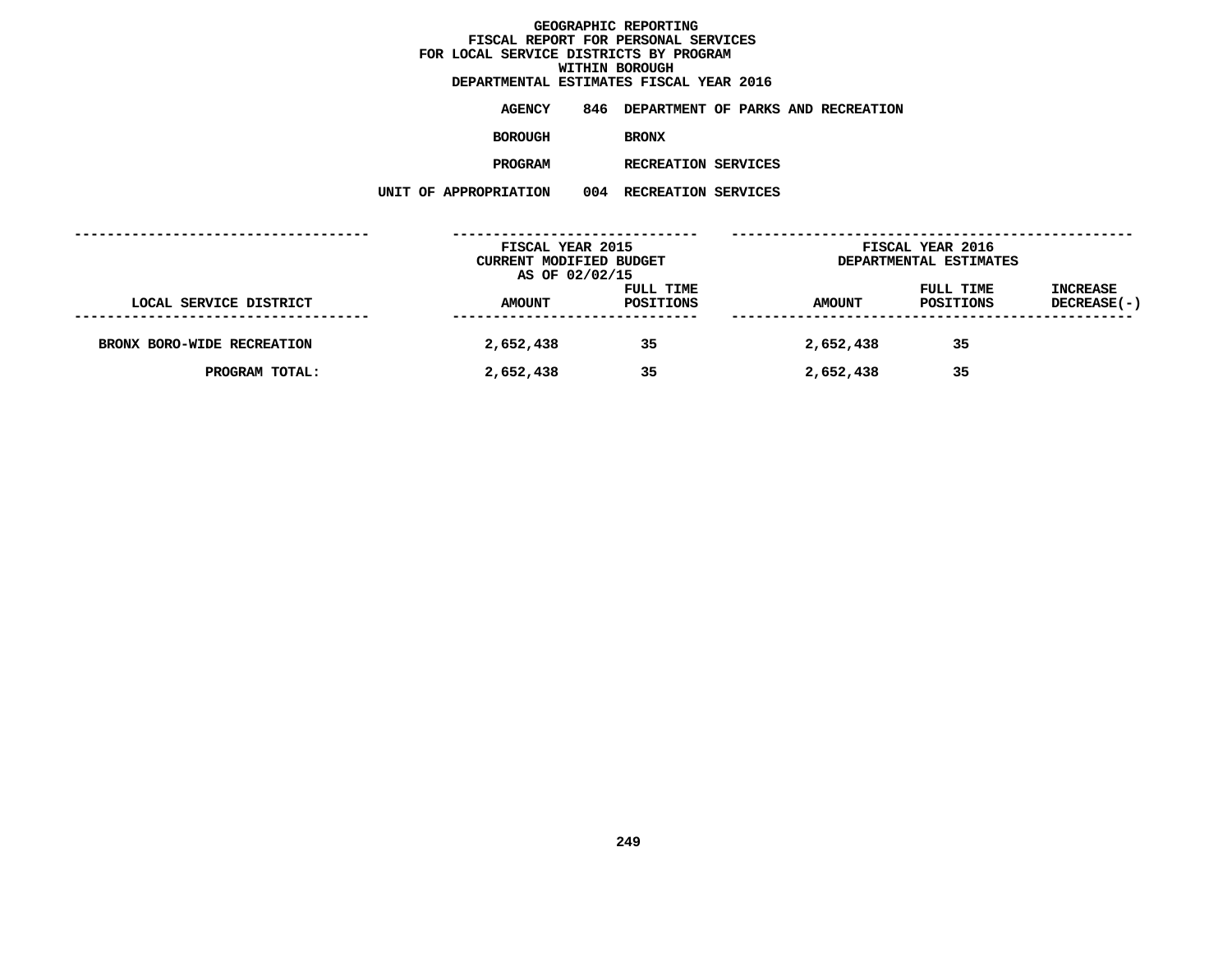**DEPARTMENTAL ESTIMATES FISCAL YEAR <sup>2016</sup>AGENCY <sup>846</sup> DEPARTMENT OF PARKS AND RECREATION**

**BOROUGH**

BRONX<br>VEHICLE REPAIR SHOPS **PROGRAM**

**VEHICLE REPAIR SHOPS**

**UNIT OF APPROPRIATION <sup>002</sup> MAINTENANCE & OPERATIONS**

|                              | FISCAL YEAR 2015<br>CURRENT MODIFIED BUDGET<br>AS OF 02/02/15 |                        | FISCAL YEAR 2016<br>DEPARTMENTAL ESTIMATES |                        |                           |
|------------------------------|---------------------------------------------------------------|------------------------|--------------------------------------------|------------------------|---------------------------|
| LOCAL SERVICE DISTRICT       | <b>AMOUNT</b>                                                 | FULL TIME<br>POSITIONS | <b>AMOUNT</b>                              | FULL TIME<br>POSITIONS | INCREASE<br>$DECREASE(-)$ |
| BRONX VEHICLE REPAIR SHOP/TS | 111,334                                                       | 1                      | 111,334                                    | ᅩ                      |                           |
| PROGRAM TOTAL:               | 111,334                                                       | 1                      | 111,334                                    | J.                     |                           |
| SUB BOROUGH TOTAL:           | 25,200,997                                                    | 376                    | 24,232,078                                 | 376                    | 968,919-                  |
| BOROUGH TOTAL:               | 25,200,997                                                    | 376                    | 24,232,078                                 | 376                    | 968,919-                  |
|                              |                                                               |                        |                                            |                        |                           |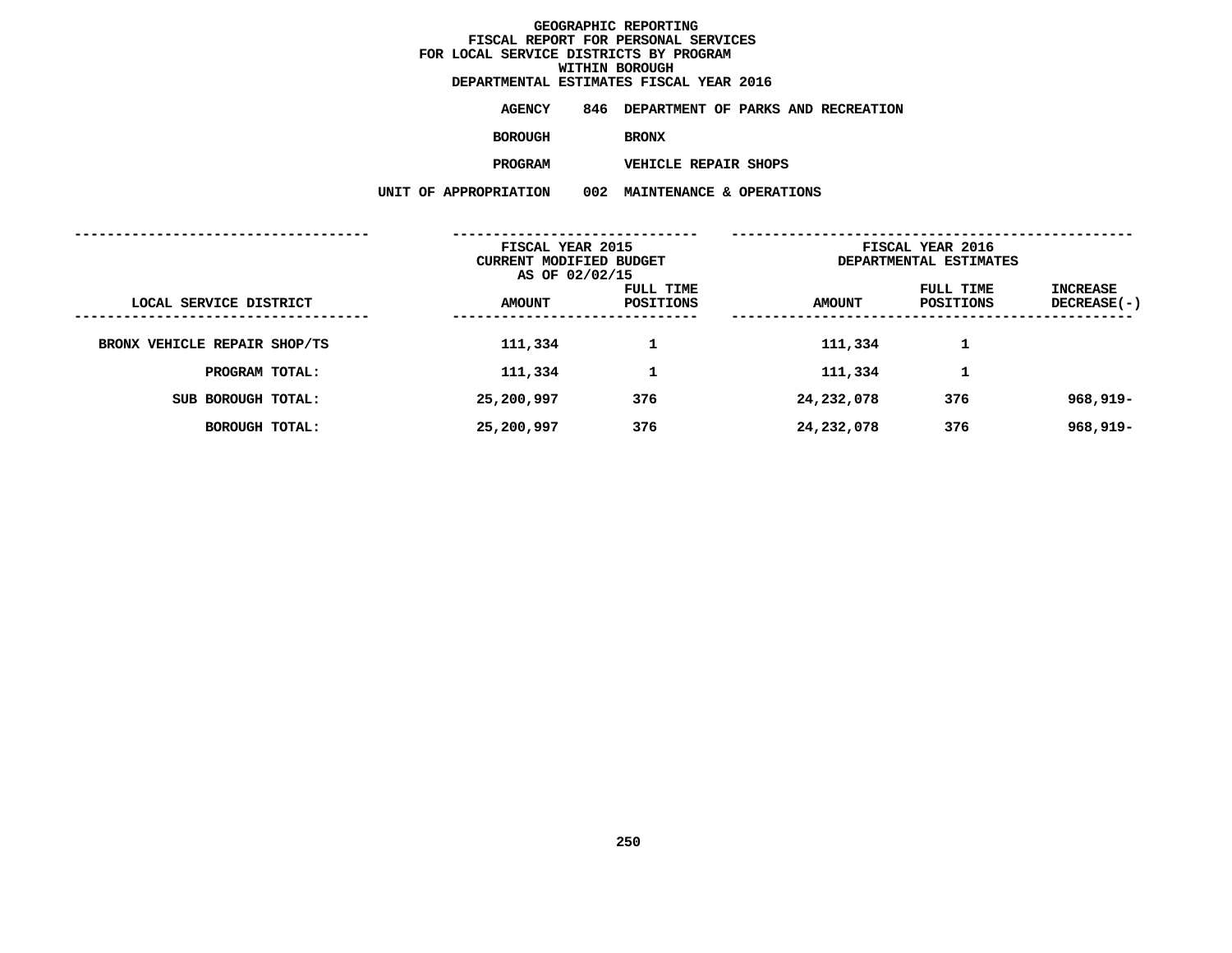**DEPARTMENTAL ESTIMATES FISCAL YEAR <sup>2016</sup>**

**AGENCY <sup>846</sup> DEPARTMENT OF PARKS AND RECREATION**

**BOROUGH**

BROOKLYN<br>FACILITY REPAIR SHOPS **PROGRAM**

 **FACILITY REPAIR SHOPS UNIT OF APPROPRIATION <sup>002</sup> MAINTENANCE & OPERATIONS**

|                               | FISCAL YEAR 2015<br>CURRENT MODIFIED BUDGET<br>AS OF 02/02/15 |                        | FISCAL YEAR 2016<br>DEPARTMENTAL ESTIMATES |                        |                                |
|-------------------------------|---------------------------------------------------------------|------------------------|--------------------------------------------|------------------------|--------------------------------|
| LOCAL SERVICE DISTRICT        | <b>AMOUNT</b>                                                 | FULL TIME<br>POSITIONS | <b>AMOUNT</b>                              | FULL TIME<br>POSITIONS | <b>INCREASE</b><br>DECREASE(-) |
| BROOK FACILITY REPAIR SHOP/TS | 3,696,120                                                     | 48                     | 3,696,120                                  | 48                     |                                |
| PROGRAM TOTAL:                | 3,696,120                                                     | 48                     | 3,696,120                                  | 48                     |                                |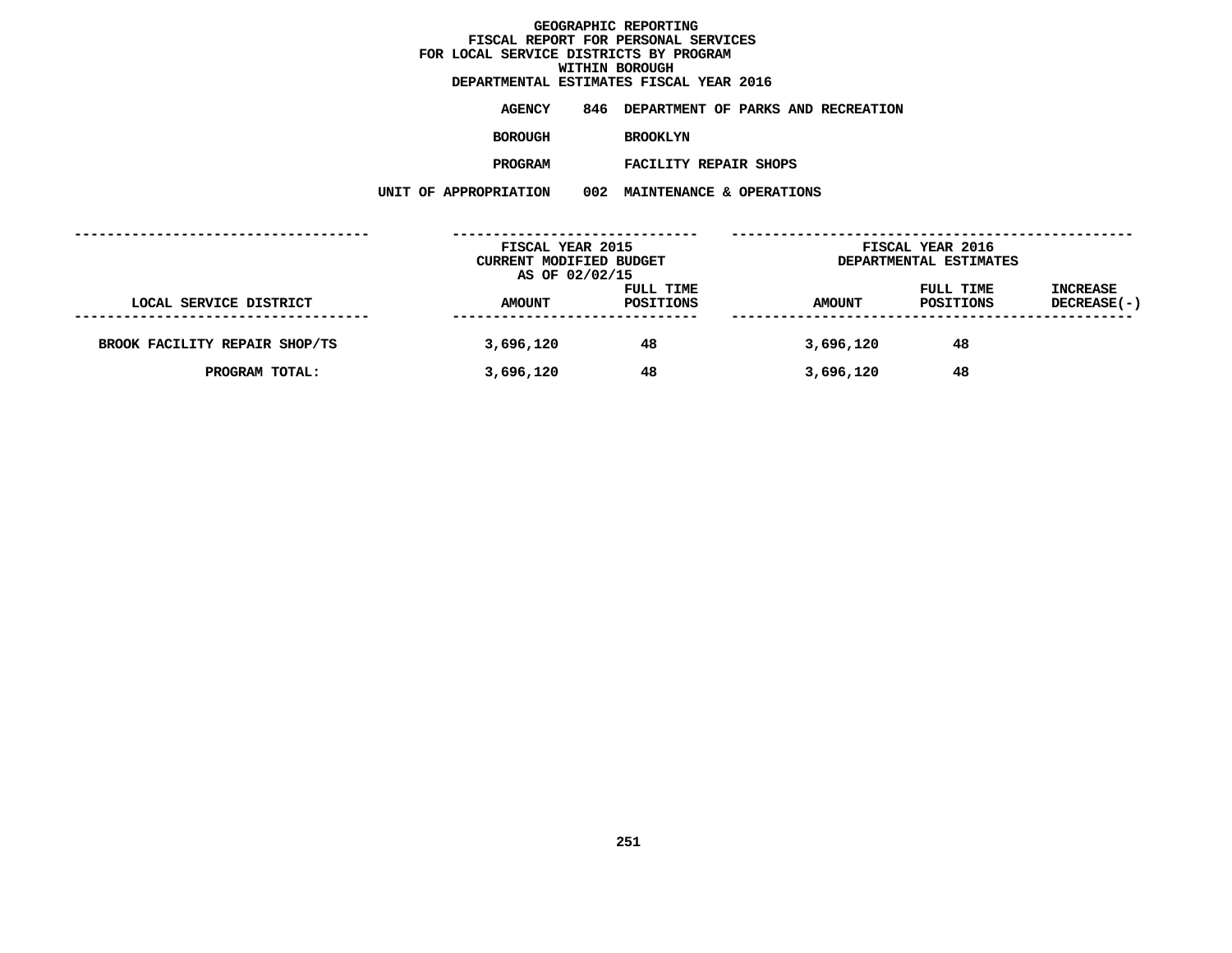**DEPARTMENTAL ESTIMATES FISCAL YEAR <sup>2016</sup>AGENCY <sup>846</sup> DEPARTMENT OF PARKS AND RECREATION**

**BOROUGH**

BROOKLYN<br>FORESTRY/HORTICULTURE **PROGRAM**

**M** FORESTRY/HORTICULTURE<br>N 002 MAINTENANCE & OPERATI

**UNIT OF APPROPRIATION <sup>002</sup> MAINTENANCE & OPERATIONS**

|                             | FISCAL YEAR 2015<br>CURRENT MODIFIED BUDGET<br>AS OF 02/02/15 |                        |               | FISCAL YEAR 2016<br>DEPARTMENTAL ESTIMATES |                         |  |
|-----------------------------|---------------------------------------------------------------|------------------------|---------------|--------------------------------------------|-------------------------|--|
| LOCAL SERVICE DISTRICT      | <b>AMOUNT</b>                                                 | FULL TIME<br>POSITIONS | <b>AMOUNT</b> | FULL TIME<br>POSITIONS                     | INCREASE<br>DECREASE(-) |  |
| BROOK HORTICULTURE/FORESTRY | 1,400,799                                                     | 23                     | 1,400,799     | 23                                         |                         |  |
| PROGRAM TOTAL:              | 1,400,799                                                     | 23                     | 1,400,799     | 23                                         |                         |  |
|                             |                                                               |                        |               |                                            |                         |  |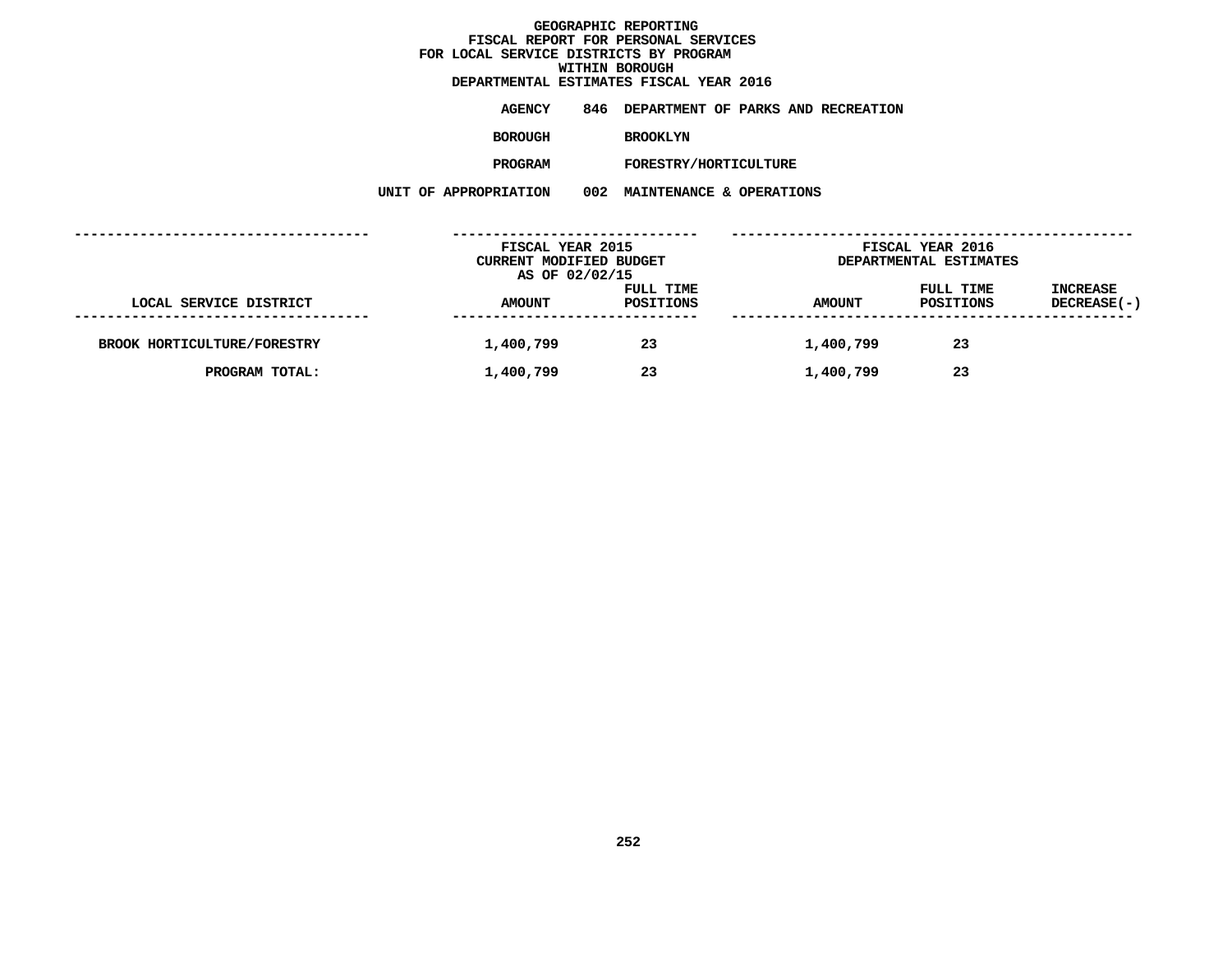**DEPARTMENTAL ESTIMATES FISCAL YEAR <sup>2016</sup>**

**AGENCY <sup>846</sup> DEPARTMENT OF PARKS AND RECREATION**

**BOROUGH**

BROOKLYN<br>PARKS & PLAYGROUND MAINTENANCE **PROGRAM**

 **PARKS & PLAYGROUND MAINTENANCE UNIT OF APPROPRIATION <sup>002</sup> MAINTENANCE & OPERATIONS**

|                                | FISCAL YEAR 2015<br>CURRENT MODIFIED BUDGET |                        |               | FISCAL YEAR 2016<br>DEPARTMENTAL ESTIMATES |                                |  |
|--------------------------------|---------------------------------------------|------------------------|---------------|--------------------------------------------|--------------------------------|--|
| LOCAL SERVICE DISTRICT         | AS OF 02/02/15<br><b>AMOUNT</b>             | FULL TIME<br>POSITIONS | <b>AMOUNT</b> | FULL TIME<br>POSITIONS                     | <b>INCREASE</b><br>DECREASE(-) |  |
| BKLYN. PARKS & PLAYGDS. MAINT. | 25,883,205                                  | 345                    | 24,276,942    | 345                                        | 1,606,263-                     |  |
| PROGRAM TOTAL:                 | 25,883,205                                  | 345                    | 24,276,942    | 345                                        | 1,606,263-                     |  |
|                                |                                             |                        |               |                                            |                                |  |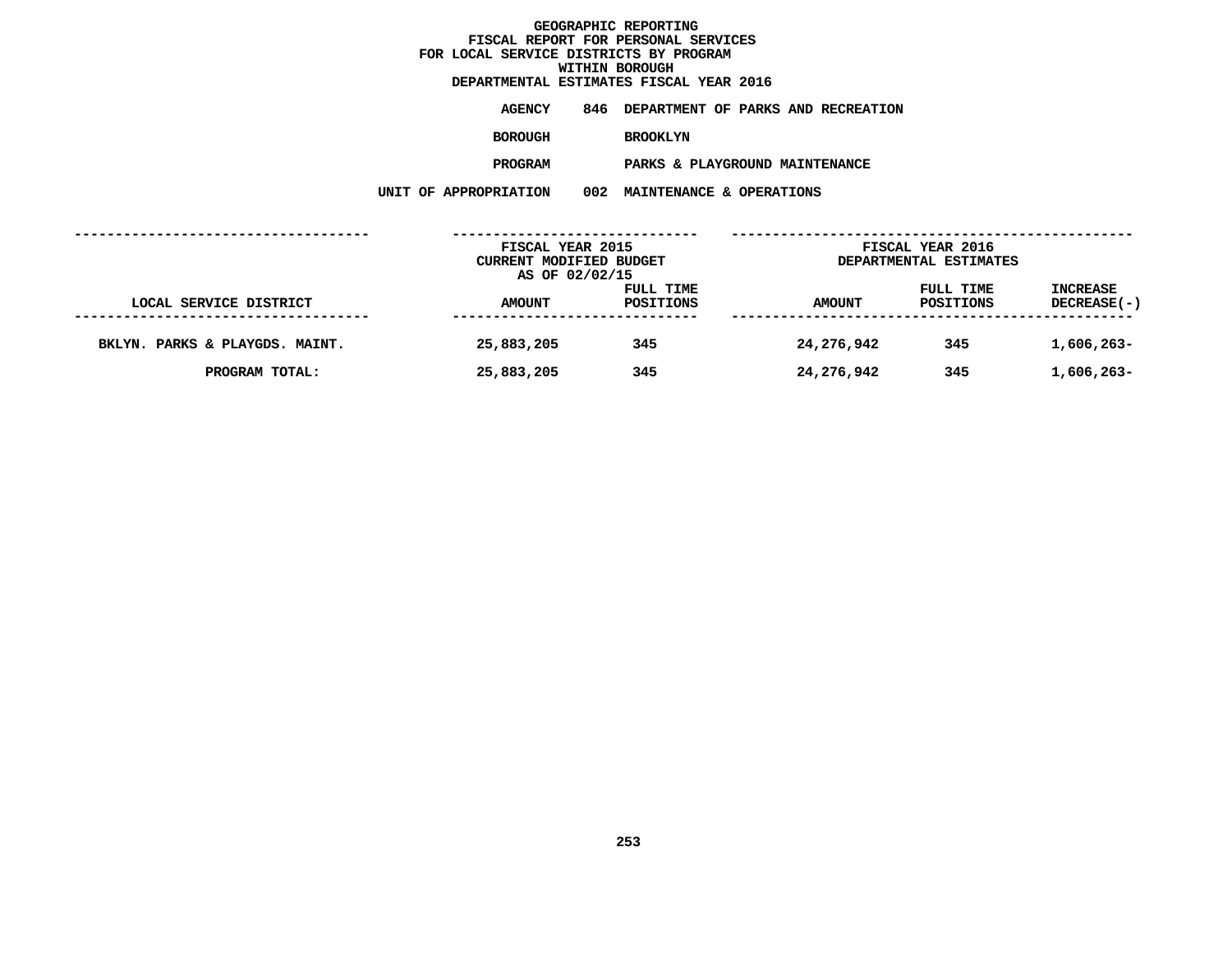**DEPARTMENTAL ESTIMATES FISCAL YEAR <sup>2016</sup>AGENCY <sup>846</sup> DEPARTMENT OF PARKS AND RECREATION**

**BOROUGH**

BROOKLYN<br>RECREATION SERVICES

**PROGRAM**

**M** RECREATION SERVICES<br>N 004 RECREATION SERVICES **UNIT OF APPROPRIATION <sup>004</sup> RECREATION SERVICES**

|                               | FISCAL YEAR 2015                          |           |               | FISCAL YEAR 2016       |                    |  |
|-------------------------------|-------------------------------------------|-----------|---------------|------------------------|--------------------|--|
|                               | CURRENT MODIFIED BUDGET<br>AS OF 02/02/15 |           |               | DEPARTMENTAL ESTIMATES |                    |  |
|                               |                                           | FULL TIME |               | FULL TIME              | <b>INCREASE</b>    |  |
| LOCAL SERVICE DISTRICT        | <b>AMOUNT</b>                             | POSITIONS | <b>AMOUNT</b> | POSITIONS              | <b>DECREASE(-)</b> |  |
|                               |                                           |           |               |                        |                    |  |
| BROOKLYN BORO-WIDE RECREATION | 3,822,864                                 | 63        | 3,822,864     | 63                     |                    |  |
|                               |                                           |           |               |                        |                    |  |
| PROGRAM TOTAL:                | 3,822,864                                 | 63        | 3,822,864     | 63                     |                    |  |
|                               |                                           |           |               |                        |                    |  |
|                               |                                           |           |               |                        |                    |  |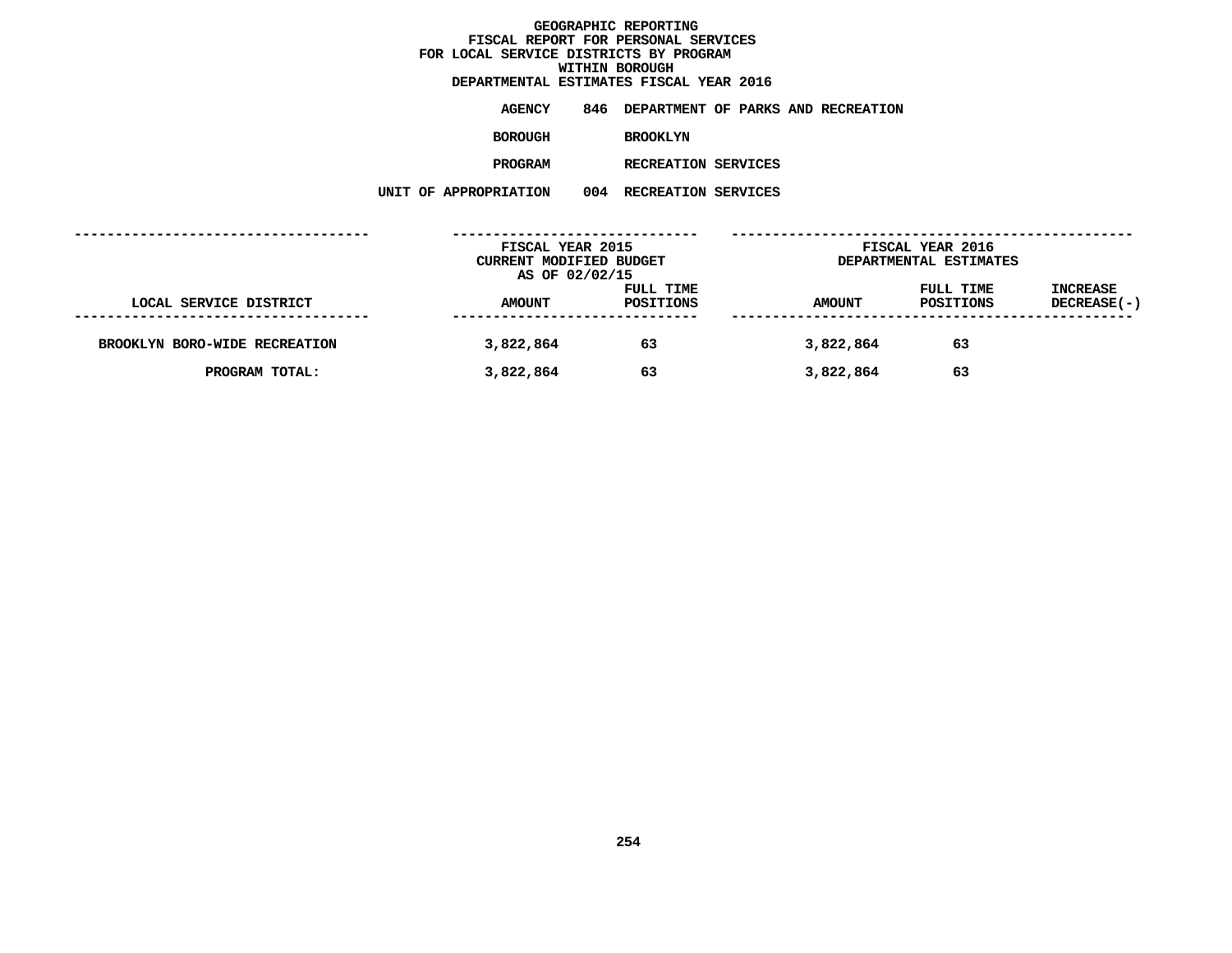**DEPARTMENTAL ESTIMATES FISCAL YEAR <sup>2016</sup>**

**AGENCY <sup>846</sup> DEPARTMENT OF PARKS AND RECREATION**

**BOROUGH**

BROOKLYN<br>VEHICLE REPAIR SHOPS **PROGRAM**

 **VEHICLE REPAIR SHOPS UNIT OF APPROPRIATION <sup>002</sup> MAINTENANCE & OPERATIONS**

|                              | FISCAL YEAR 2015<br>CURRENT MODIFIED BUDGET<br>AS OF 02/02/15 |                        | FISCAL YEAR 2016<br>DEPARTMENTAL ESTIMATES |                        |                                |
|------------------------------|---------------------------------------------------------------|------------------------|--------------------------------------------|------------------------|--------------------------------|
| LOCAL SERVICE DISTRICT       | <b>AMOUNT</b><br>--------------                               | FULL TIME<br>POSITIONS | <b>AMOUNT</b>                              | FULL TIME<br>POSITIONS | INCREASE<br><b>DECREASE(-)</b> |
| BROOK VEHICLE REPAIR SHOP/TS |                                                               |                        |                                            |                        |                                |
| PROGRAM TOTAL:               |                                                               |                        |                                            |                        |                                |
| SUB BOROUGH TOTAL:           | 34,802,988                                                    | 479                    | 33, 196, 725                               | 479                    | 1,606,263-                     |
| <b>BOROUGH TOTAL:</b>        | 34,802,988                                                    | 479                    | 33, 196, 725                               | 479                    | 1,606,263-                     |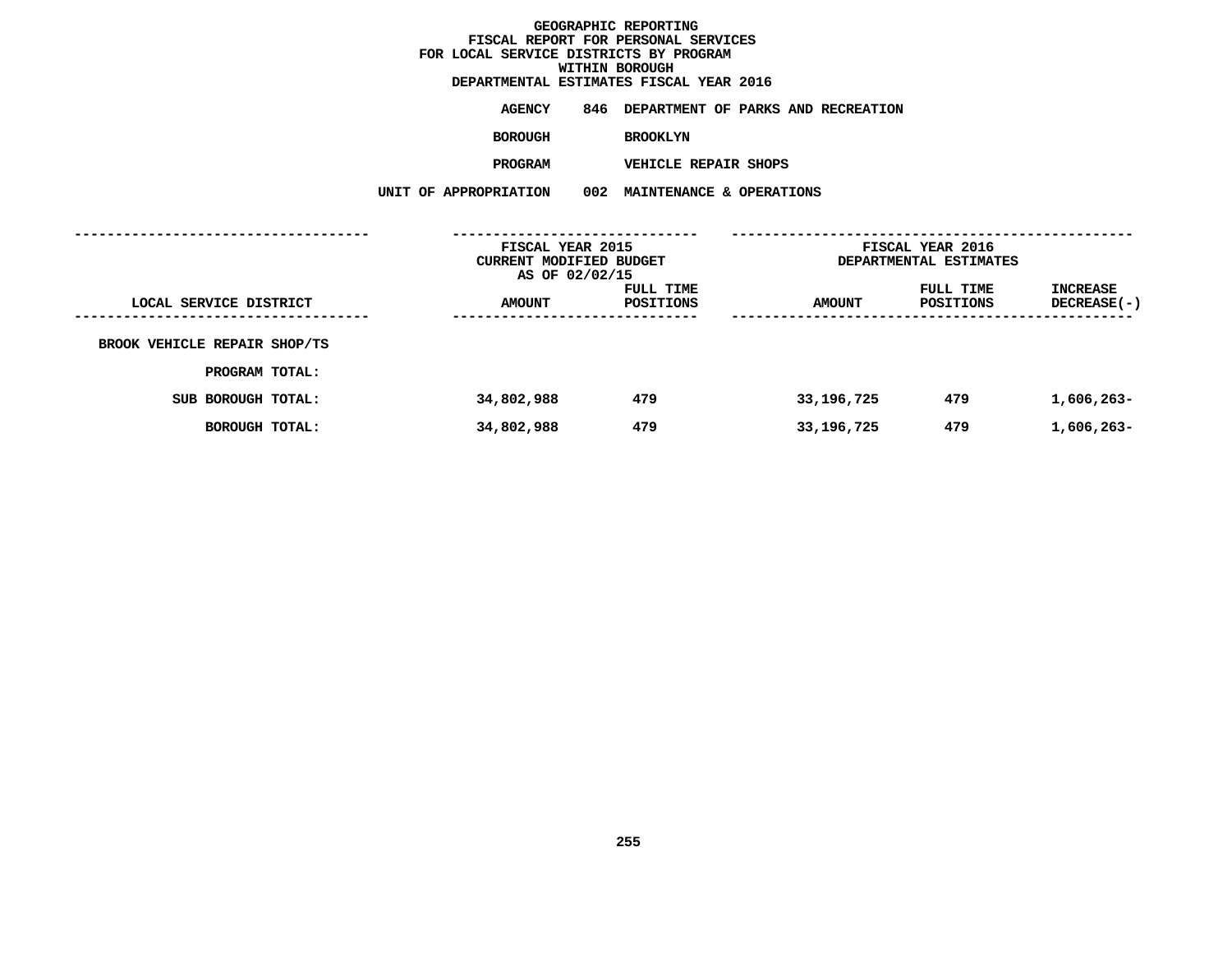**DEPARTMENTAL ESTIMATES FISCAL YEAR <sup>2016</sup>AGENCY <sup>846</sup> DEPARTMENT OF PARKS AND RECREATION**

**BOROUGH**

 **MANHATTAN PROGRAM**

 **FACILITY REPAIR SHOPS UNIT OF APPROPRIATION <sup>002</sup> MAINTENANCE & OPERATIONS**

|                              | FISCAL YEAR 2015<br>CURRENT MODIFIED BUDGET |                        |               | FISCAL YEAR 2016<br>DEPARTMENTAL ESTIMATES |                                |
|------------------------------|---------------------------------------------|------------------------|---------------|--------------------------------------------|--------------------------------|
|                              | AS OF 02/02/15                              |                        |               |                                            |                                |
| LOCAL SERVICE DISTRICT       | <b>AMOUNT</b>                               | FULL TIME<br>POSITIONS | <b>AMOUNT</b> | FULL TIME<br>POSITIONS                     | <b>INCREASE</b><br>DECREASE(-) |
|                              |                                             |                        |               |                                            |                                |
| MANH FACILITY REPAIR SHOP/TS | 2,861,156                                   | 36                     | 2,861,156     | 36                                         |                                |
| PROGRAM TOTAL:               | 2,861,156                                   | 36                     | 2,861,156     | 36                                         |                                |
|                              |                                             |                        |               |                                            |                                |
|                              |                                             |                        |               |                                            |                                |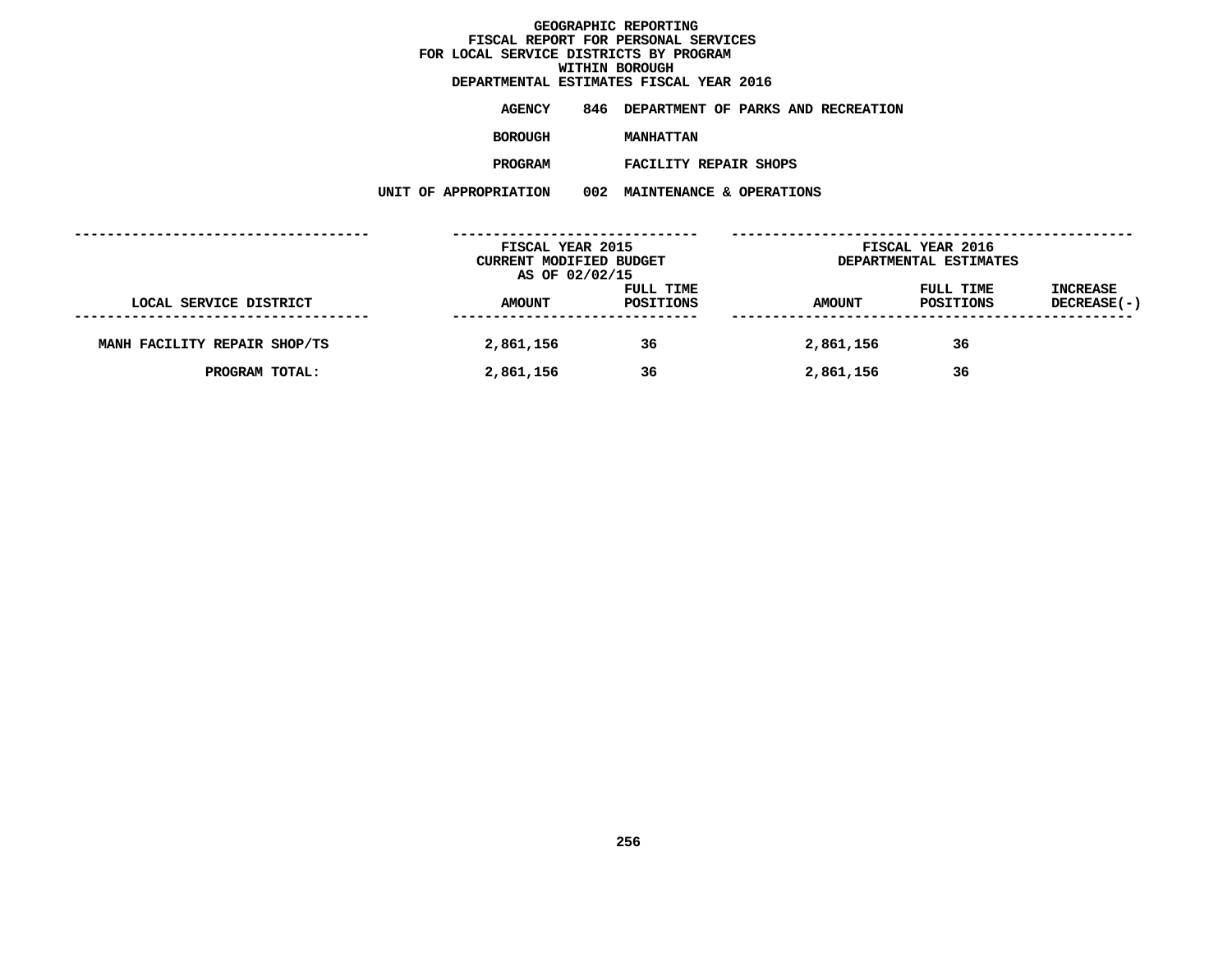**DEPARTMENTAL ESTIMATES FISCAL YEAR <sup>2016</sup>**

**AGENCY <sup>846</sup> DEPARTMENT OF PARKS AND RECREATION**

**BOROUGH**

 **MANHATTAN PROGRAM**

**M** FORESTRY/HORTICULTURE<br>N 002 MAINTENANCE & OPERATI **UNIT OF APPROPRIATION <sup>002</sup> MAINTENANCE & OPERATIONS**

|                            | FISCAL YEAR 2015<br>CURRENT MODIFIED BUDGET<br>AS OF 02/02/15 |                        |               | FISCAL YEAR 2016<br>DEPARTMENTAL ESTIMATES |                                       |
|----------------------------|---------------------------------------------------------------|------------------------|---------------|--------------------------------------------|---------------------------------------|
| LOCAL SERVICE DISTRICT     | <b>AMOUNT</b>                                                 | FULL TIME<br>POSITIONS | <b>AMOUNT</b> | FULL TIME<br>POSITIONS                     | <b>INCREASE</b><br><b>DECREASE(-)</b> |
| MANH HORTICULTURE/FORESTRY | 851,025                                                       | 15                     | 851,025       | 15                                         |                                       |
| PROGRAM TOTAL:             | 851,025                                                       | 15                     | 851,025       | 15                                         |                                       |
|                            |                                                               |                        |               |                                            |                                       |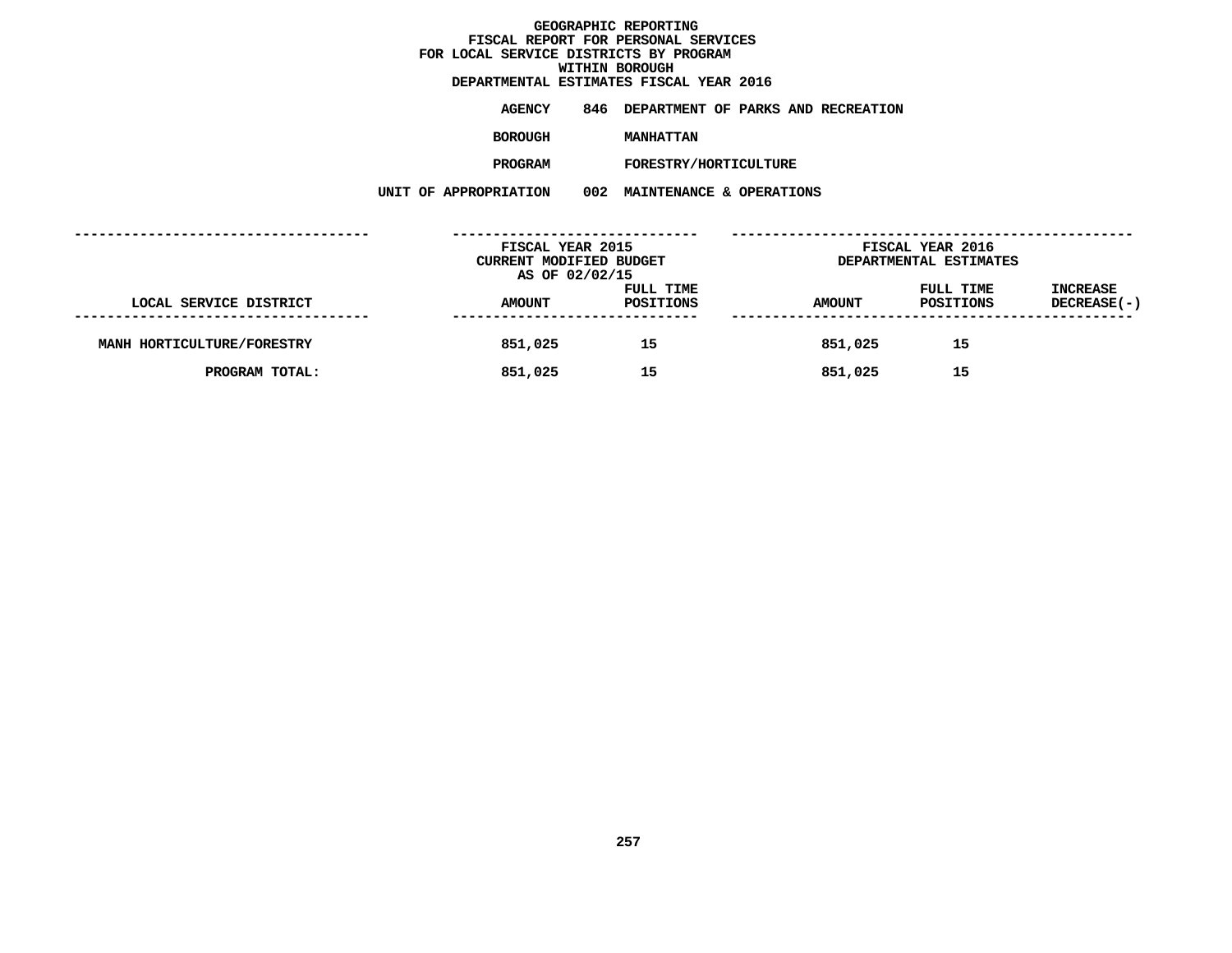**DEPARTMENTAL ESTIMATES FISCAL YEAR <sup>2016</sup>**

**AGENCY <sup>846</sup> DEPARTMENT OF PARKS AND RECREATION**

**BOROUGH**

**MANHATTAN<br>PARKS & PLAYGROUND MAINTENANCE PROGRAM**

 **PARKS & PLAYGROUND MAINTENANCE UNIT OF APPROPRIATION <sup>002</sup> MAINTENANCE & OPERATIONS**

|                                                                                                     | FISCAL YEAR 2015         |            |                          | FISCAL YEAR 2016       |                          |  |
|-----------------------------------------------------------------------------------------------------|--------------------------|------------|--------------------------|------------------------|--------------------------|--|
|                                                                                                     | CURRENT MODIFIED BUDGET  |            |                          | DEPARTMENTAL ESTIMATES |                          |  |
|                                                                                                     | AS OF 02/02/15           |            |                          |                        |                          |  |
|                                                                                                     |                          | FULL TIME  |                          | FULL TIME              | <b>INCREASE</b>          |  |
| LOCAL SERVICE DISTRICT                                                                              | <b>AMOUNT</b>            | POSITIONS  | <b>AMOUNT</b>            | POSITIONS              | DECREASE(-)              |  |
| ------------------<br>MN 8 PARKS & PLAYGDS MAINT<br>MANH. PARKS & PLAYGDS. MAINT.<br>PROGRAM TOTAL: | 24,905,303<br>24,905,303 | 347<br>347 | 23,746,788<br>23,746,788 | 347<br>347             | 1,158,515-<br>1,158,515- |  |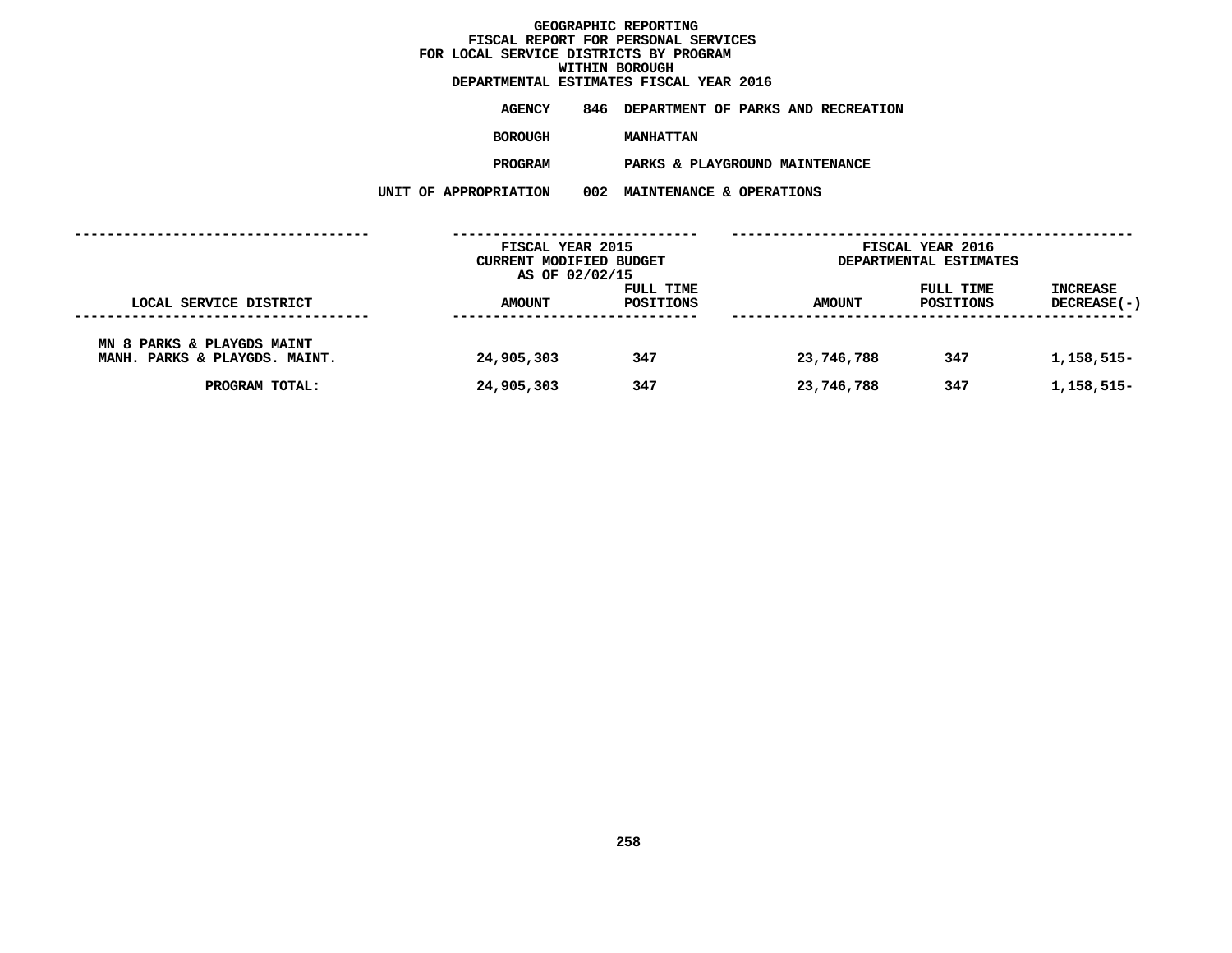**DEPARTMENTAL ESTIMATES FISCAL YEAR <sup>2016</sup>AGENCY <sup>846</sup> DEPARTMENT OF PARKS AND RECREATION**

**BOROUGH**

 **MANHATTAN PROGRAM**

**M** RECREATION SERVICES<br>N 004 RECREATION SERVICES **UNIT OF APPROPRIATION <sup>004</sup> RECREATION SERVICES**

|                                | FISCAL YEAR 2015<br>CURRENT MODIFIED BUDGET<br>AS OF 02/02/15 |                        | FISCAL YEAR 2016<br>DEPARTMENTAL ESTIMATES |                        |                           |
|--------------------------------|---------------------------------------------------------------|------------------------|--------------------------------------------|------------------------|---------------------------|
| LOCAL SERVICE DISTRICT         | <b>AMOUNT</b>                                                 | FULL TIME<br>POSITIONS | <b>AMOUNT</b>                              | FULL TIME<br>POSITIONS | INCREASE<br>$DECREASE(-)$ |
| MANHATTAN BORO-WIDE RECREATION | 6,859,784                                                     | 91                     | 6,859,784                                  | 91                     |                           |
| PROGRAM TOTAL:                 | 6,859,784                                                     | 91                     | 6,859,784                                  | 91                     |                           |
| SUB BOROUGH TOTAL:             | 35,477,268                                                    | 489                    | 34, 318, 753                               | 489                    | 1,158,515-                |
| BOROUGH TOTAL:                 | 35,477,268                                                    | 489                    | 34, 318, 753                               | 489                    | 1,158,515-                |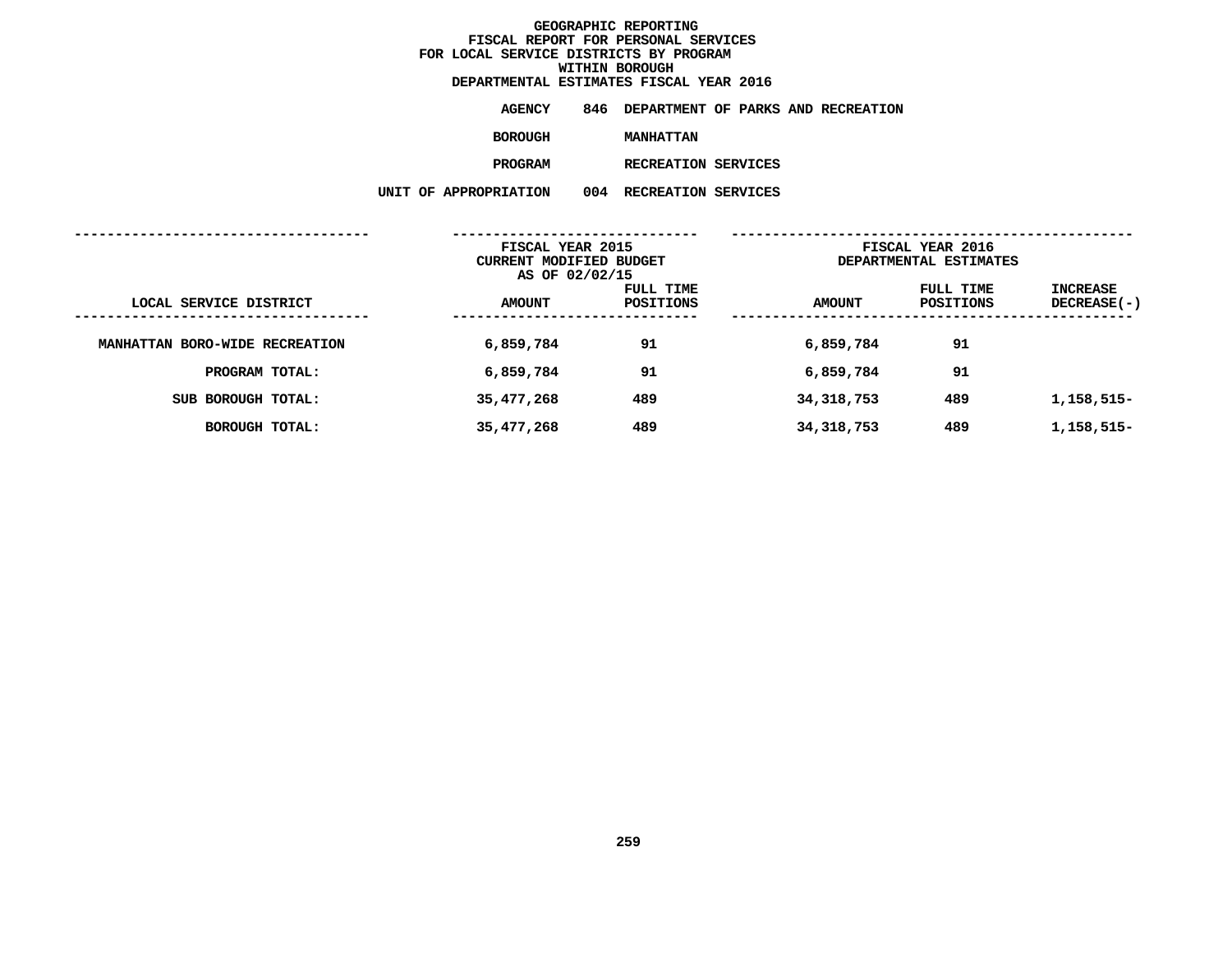**DEPARTMENTAL ESTIMATES FISCAL YEAR <sup>2016</sup>AGENCY <sup>846</sup> DEPARTMENT OF PARKS AND RECREATION**

**BOROUGH**

QUEENS<br>FACILITY REPAIR SHOPS

**PROGRAM**

 **FACILITY REPAIR SHOPS UNIT OF APPROPRIATION <sup>002</sup> MAINTENANCE & OPERATIONS**

|                                | FISCAL YEAR 2015<br>CURRENT MODIFIED BUDGET<br>AS OF 02/02/15 |                        |               | FISCAL YEAR 2016<br>DEPARTMENTAL ESTIMATES |                         |
|--------------------------------|---------------------------------------------------------------|------------------------|---------------|--------------------------------------------|-------------------------|
| LOCAL SERVICE DISTRICT         | <b>AMOUNT</b>                                                 | FULL TIME<br>POSITIONS | <b>AMOUNT</b> | FULL TIME<br>POSITIONS                     | INCREASE<br>DECREASE(-) |
| QUEENS FACILITY REPAIR SHOP/TS | 2,870,194                                                     | 36                     | 2,860,194     | 36                                         | $10,000-$               |
| PROGRAM TOTAL:                 | 2,870,194                                                     | 36                     | 2,860,194     | 36                                         | $10,000-$               |
|                                |                                                               |                        |               |                                            |                         |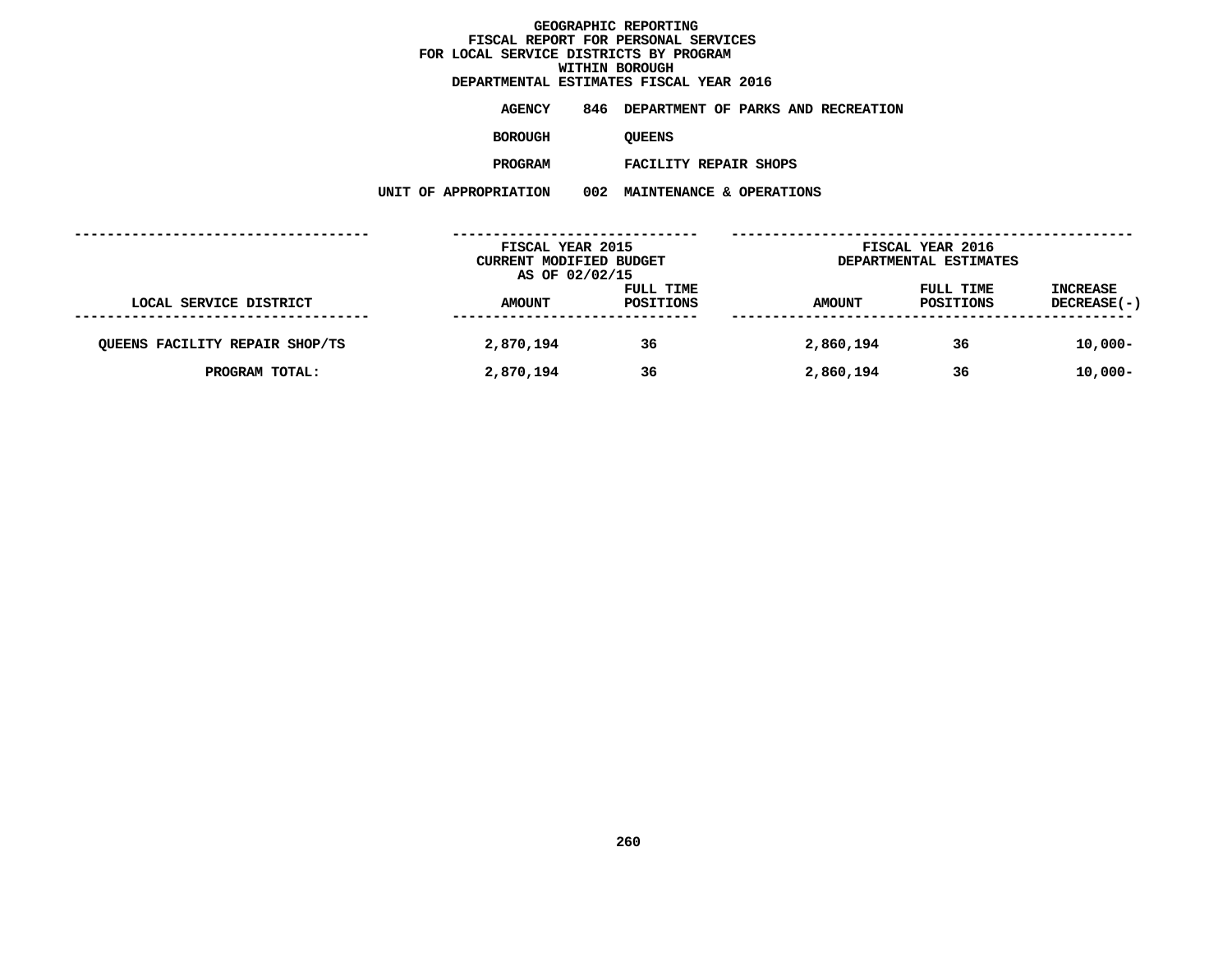**DEPARTMENTAL ESTIMATES FISCAL YEAR <sup>2016</sup>AGENCY <sup>846</sup> DEPARTMENT OF PARKS AND RECREATION**

**BOROUGH**

QUEENS<br>FORESTRY/HORTICULTURE **PROGRAM**

**M** FORESTRY/HORTICULTURE<br>N 002 MAINTENANCE & OPERATI **UNIT OF APPROPRIATION <sup>002</sup> MAINTENANCE & OPERATIONS**

|                                     | FISCAL YEAR 2015                          |           | FISCAL YEAR 2016 |                        |                    |  |
|-------------------------------------|-------------------------------------------|-----------|------------------|------------------------|--------------------|--|
|                                     | CURRENT MODIFIED BUDGET<br>AS OF 02/02/15 |           |                  | DEPARTMENTAL ESTIMATES |                    |  |
|                                     |                                           | FULL TIME |                  | FULL TIME              | INCREASE           |  |
| LOCAL SERVICE DISTRICT              | <b>AMOUNT</b>                             | POSITIONS | <b>AMOUNT</b>    | POSITIONS              | <b>DECREASE(-)</b> |  |
|                                     |                                           |           |                  |                        |                    |  |
| <b>QUEENS HORTICULTURE/FORESTRY</b> | 3,117,802                                 | 50        | 3,117,802        | 50                     |                    |  |
| PROGRAM TOTAL:                      | 3,117,802                                 | 50        | 3,117,802        | 50                     |                    |  |
|                                     |                                           |           |                  |                        |                    |  |
|                                     |                                           |           |                  |                        |                    |  |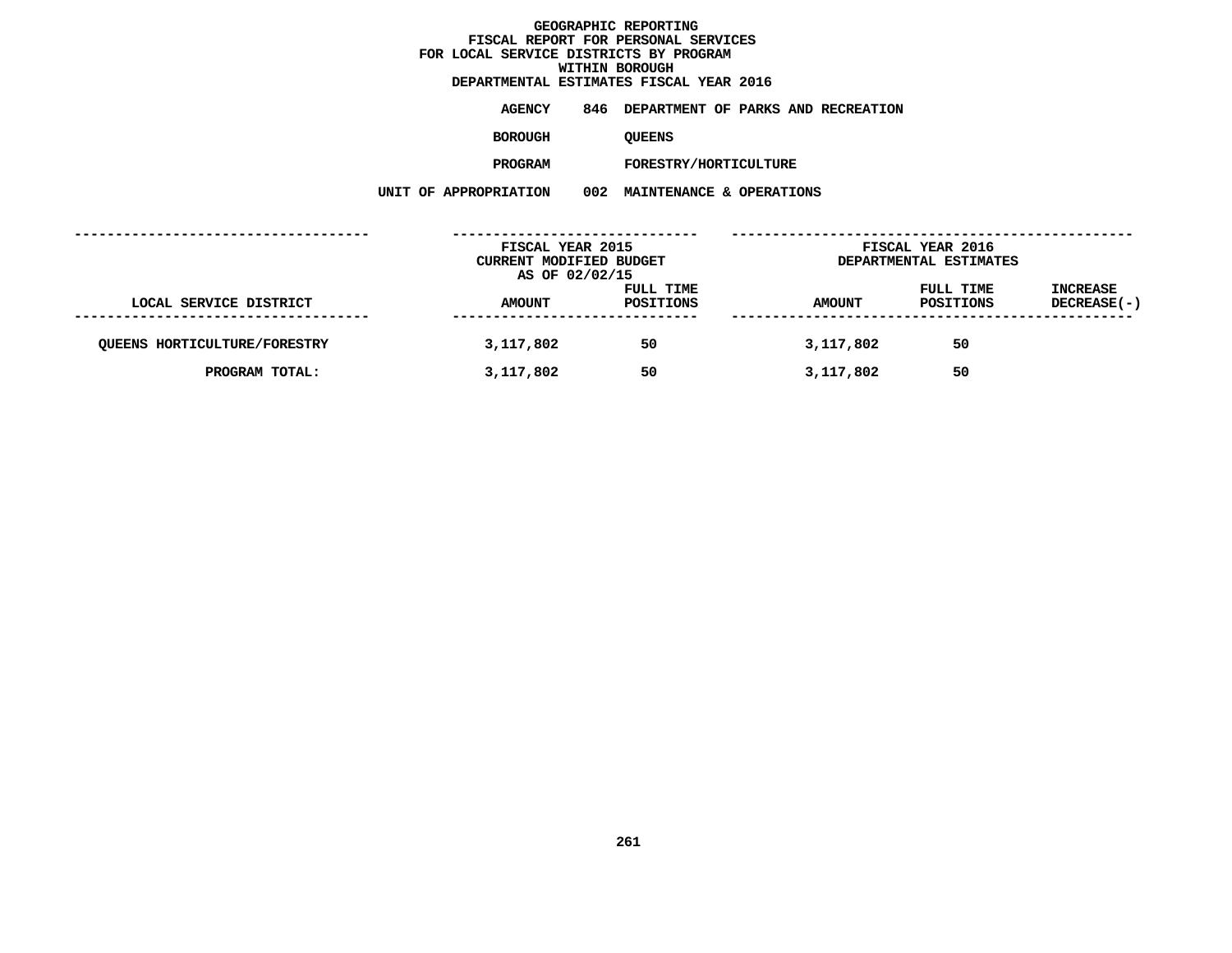**DEPARTMENTAL ESTIMATES FISCAL YEAR <sup>2016</sup>AGENCY <sup>846</sup> DEPARTMENT OF PARKS AND RECREATION**

**BOROUGH**

QUEENS<br>PARKS & PLAYGROUND MAINTENANCE **PROGRAM**

 **PARKS & PLAYGROUND MAINTENANCE UNIT OF APPROPRIATION <sup>002</sup> MAINTENANCE & OPERATIONS**

|                                | FISCAL YEAR 2015<br><b>CURRENT MODIFIED BUDGET</b><br>AS OF 02/02/15 |                        | FISCAL YEAR 2016<br>DEPARTMENTAL ESTIMATES |                        |                                |
|--------------------------------|----------------------------------------------------------------------|------------------------|--------------------------------------------|------------------------|--------------------------------|
| LOCAL SERVICE DISTRICT         | <b>AMOUNT</b>                                                        | FULL TIME<br>POSITIONS | <b>AMOUNT</b>                              | FULL TIME<br>POSITIONS | <b>INCREASE</b><br>DECREASE(-) |
| QUEENS PARKS & PLAYGDS. MAINT. | 27,274,012                                                           | 312                    | 24,890,334                                 | 312                    | 2,383,678-                     |
| PROGRAM TOTAL:                 | 27,274,012                                                           | 312                    | 24,890,334                                 | 312                    | 2,383,678-                     |
|                                |                                                                      |                        |                                            |                        |                                |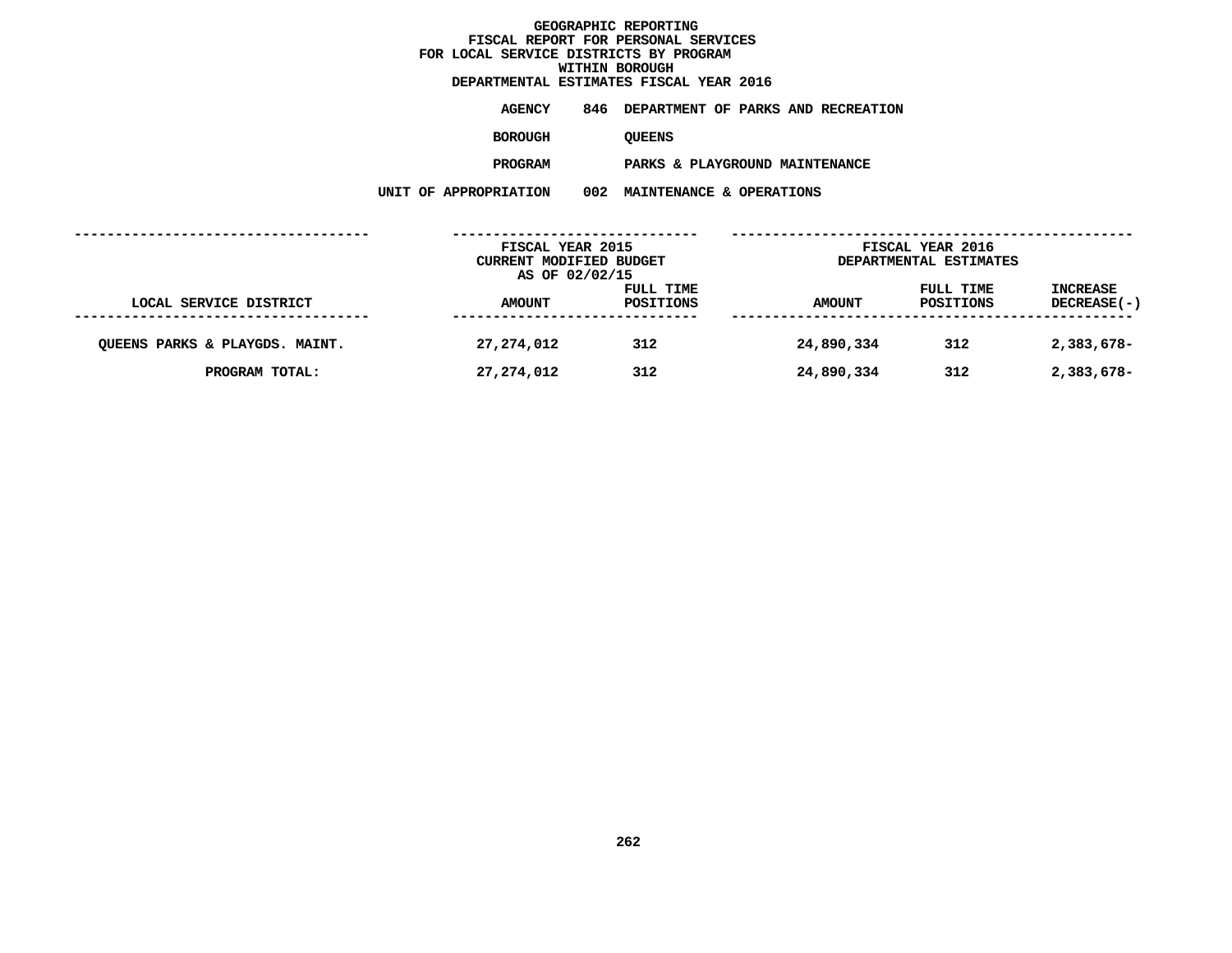**DEPARTMENTAL ESTIMATES FISCAL YEAR <sup>2016</sup>AGENCY <sup>846</sup> DEPARTMENT OF PARKS AND RECREATION**

**BOROUGH**

QUEENS<br>RECREATION SERVICES **PROGRAM**

**M** RECREATION SERVICES<br>N 004 RECREATION SERVICES **UNIT OF APPROPRIATION <sup>004</sup> RECREATION SERVICES**

|                                    | FISCAL YEAR 2015<br>CURRENT MODIFIED BUDGET<br>AS OF 02/02/15 |                        | FISCAL YEAR 2016<br>DEPARTMENTAL ESTIMATES |                        |                         |
|------------------------------------|---------------------------------------------------------------|------------------------|--------------------------------------------|------------------------|-------------------------|
| LOCAL SERVICE DISTRICT             | <b>AMOUNT</b>                                                 | FULL TIME<br>POSITIONS | <b>AMOUNT</b>                              | FULL TIME<br>POSITIONS | INCREASE<br>DECREASE(-) |
| <b>QUEENS BORO-WIDE RECREATION</b> | 3,840,541                                                     | 46                     | 3,840,541                                  | 46                     |                         |
| PROGRAM TOTAL:                     | 3,840,541                                                     | 46                     | 3,840,541                                  | 46                     |                         |
|                                    |                                                               |                        |                                            |                        |                         |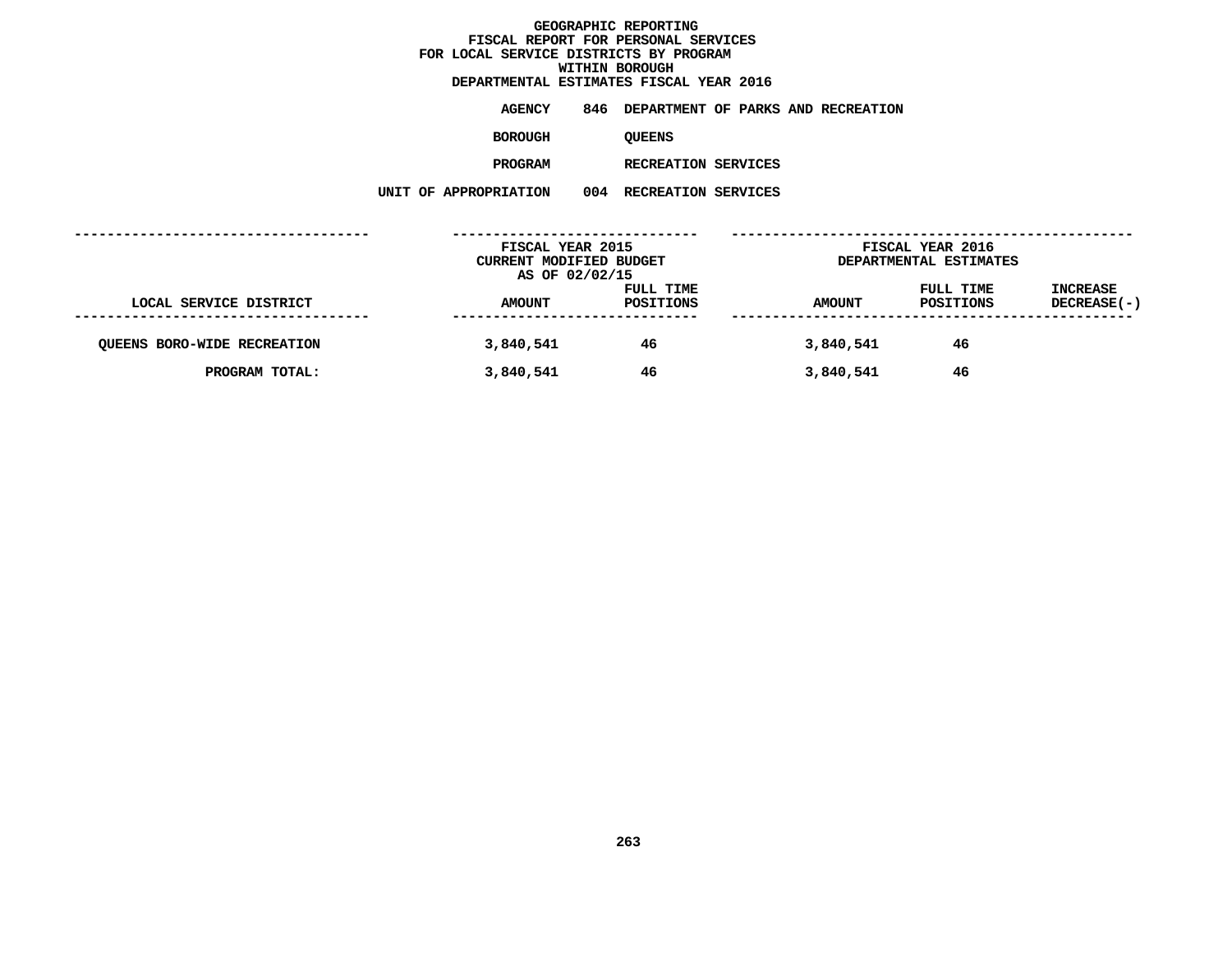**DEPARTMENTAL ESTIMATES FISCAL YEAR <sup>2016</sup>AGENCY <sup>846</sup> DEPARTMENT OF PARKS AND RECREATION**

**BOROUGH**

QUEENS<br>VEHICLE REPAIR SHOPS **PROGRAM**

 **VEHICLE REPAIR SHOPS UNIT OF APPROPRIATION <sup>002</sup> MAINTENANCE & OPERATIONS**

|                               | FISCAL YEAR 2015<br>CURRENT MODIFIED BUDGET<br>AS OF 02/02/15 |                        | FISCAL YEAR 2016<br>DEPARTMENTAL ESTIMATES |                        |                           |
|-------------------------------|---------------------------------------------------------------|------------------------|--------------------------------------------|------------------------|---------------------------|
| LOCAL SERVICE DISTRICT        | <b>AMOUNT</b>                                                 | FULL TIME<br>POSITIONS | <b>AMOUNT</b>                              | FULL TIME<br>POSITIONS | INCREASE<br>$DECREASE(-)$ |
| QUEENS VEHICLE REPAIR SHOP/TS | 970,534                                                       | 12                     | 970,534                                    | 12                     |                           |
| PROGRAM TOTAL:                | 970,534                                                       | 12                     | 970,534                                    | 12                     |                           |
| SUB BOROUGH TOTAL:            | 38,073,083                                                    | 456                    | 35,679,405                                 | 456                    | 2,393,678-                |
| BOROUGH TOTAL:                | 38,073,083                                                    | 456                    | 35,679,405                                 | 456                    | 2,393,678-                |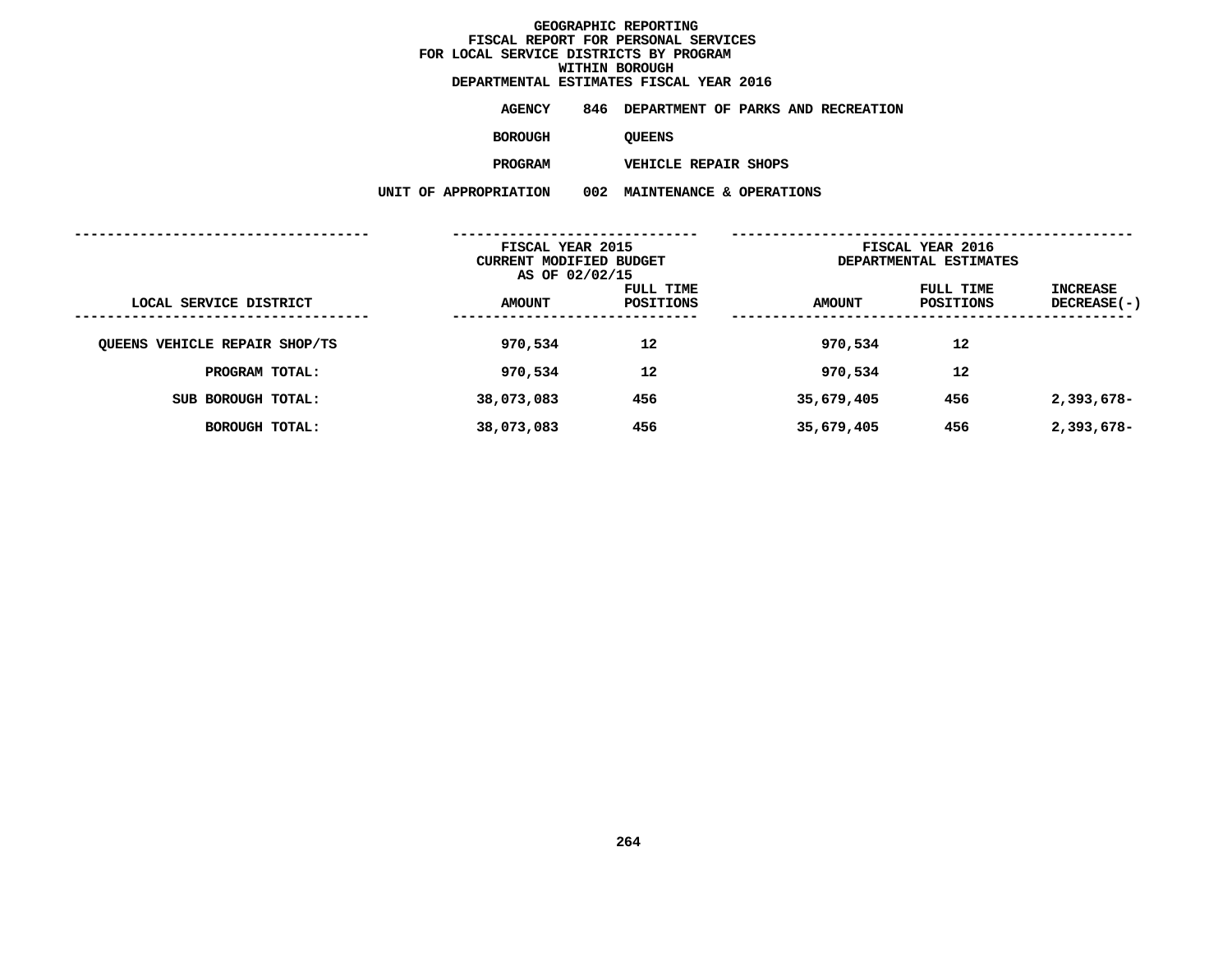**DEPARTMENTAL ESTIMATES FISCAL YEAR <sup>2016</sup>**

**AGENCY <sup>846</sup> DEPARTMENT OF PARKS AND RECREATION**

**BOROUGH**

 **STATEN ISLAND PROGRAM**

 **FACILITY REPAIR SHOPS UNIT OF APPROPRIATION <sup>002</sup> MAINTENANCE & OPERATIONS**

|                            | FISCAL YEAR 2015<br>CURRENT MODIFIED BUDGET<br>AS OF 02/02/15 |                        | FISCAL YEAR 2016<br>DEPARTMENTAL ESTIMATES |                        |                         |
|----------------------------|---------------------------------------------------------------|------------------------|--------------------------------------------|------------------------|-------------------------|
| LOCAL SERVICE DISTRICT     | <b>AMOUNT</b>                                                 | FULL TIME<br>POSITIONS | <b>AMOUNT</b>                              | FULL TIME<br>POSITIONS | INCREASE<br>DECREASE(-) |
| ST ISLD FAC REPAIR SHOP/TS | 1,855,240                                                     | 22                     | 1,855,240                                  | 22                     |                         |
| PROGRAM TOTAL:             | 1,855,240                                                     | 22                     | 1,855,240                                  | 22                     |                         |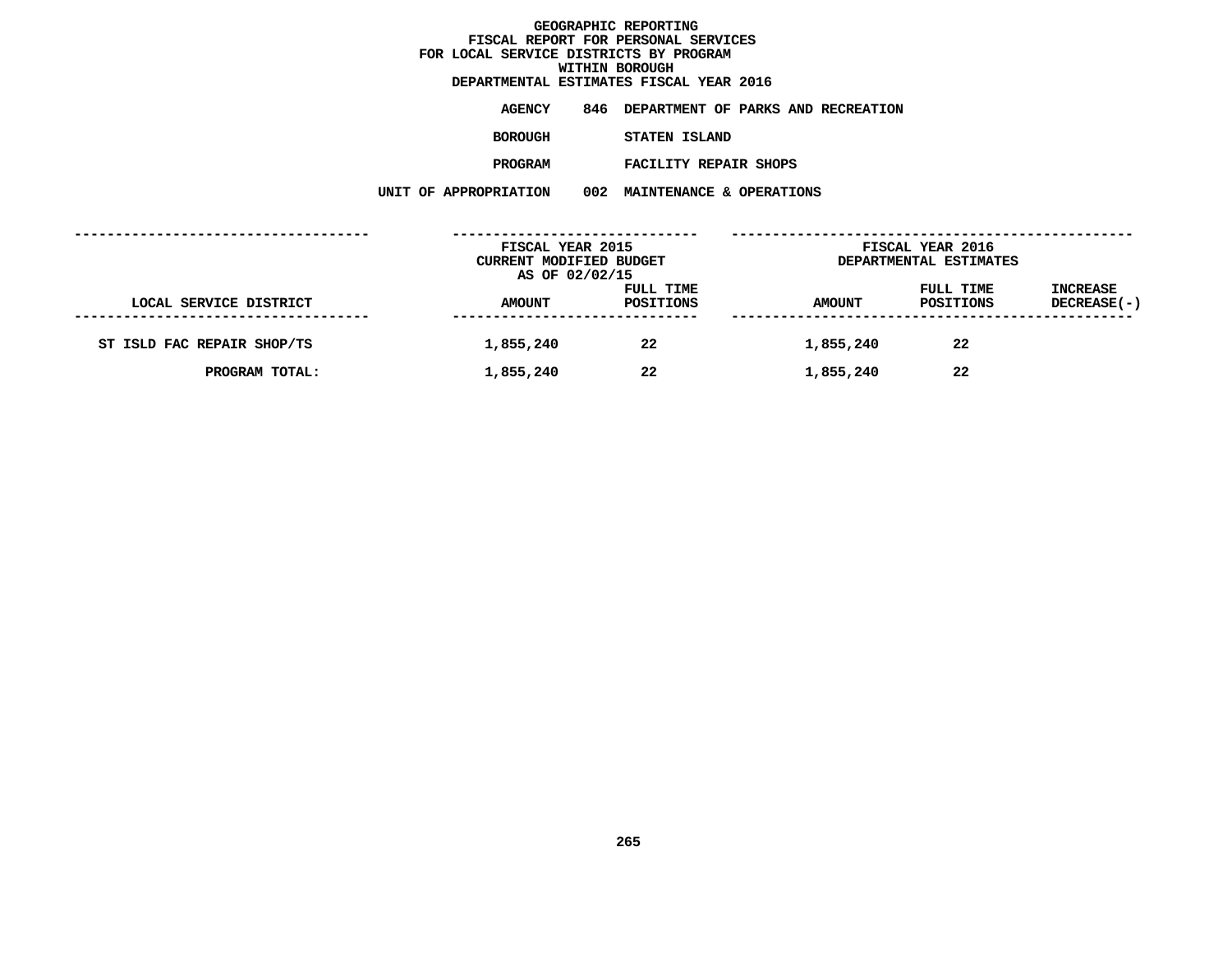**DEPARTMENTAL ESTIMATES FISCAL YEAR <sup>2016</sup>**

**AGENCY <sup>846</sup> DEPARTMENT OF PARKS AND RECREATION**

**BOROUGH**

 **STATEN ISLAND PROGRAM**

**M** FORESTRY/HORTICULTURE<br>N 002 MAINTENANCE & OPERATI **UNIT OF APPROPRIATION <sup>002</sup> MAINTENANCE & OPERATIONS**

| <b>INCREASE</b><br>FULL TIME<br>DECREASE(-)<br>POSITIONS<br><b>AMOUNT</b> |  |
|---------------------------------------------------------------------------|--|
|                                                                           |  |
| 22<br>1,418,965                                                           |  |
| 22<br>1,418,965                                                           |  |
|                                                                           |  |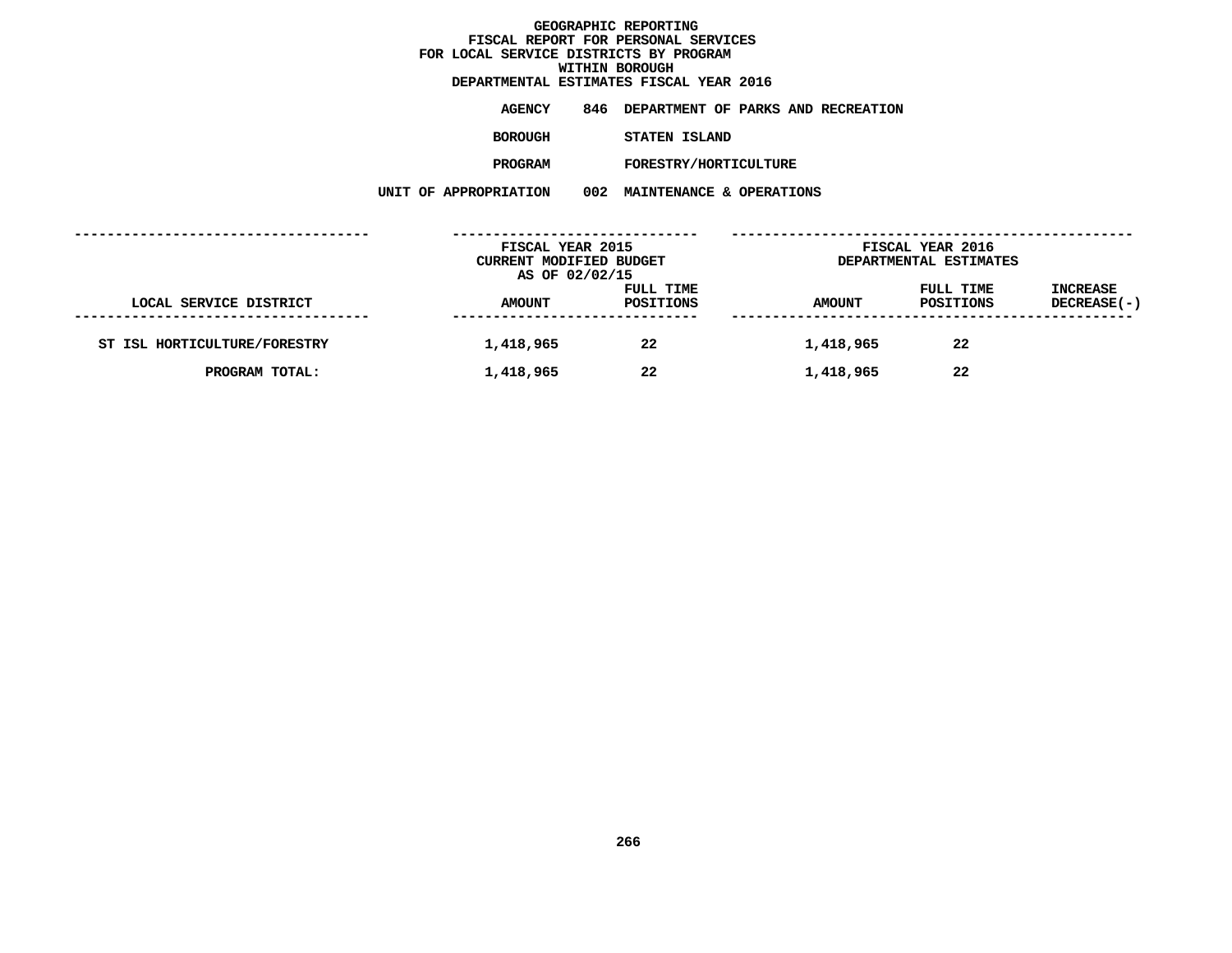**DEPARTMENTAL ESTIMATES FISCAL YEAR <sup>2016</sup>AGENCY <sup>846</sup> DEPARTMENT OF PARKS AND RECREATION**

**BOROUGH**

 **STATEN ISLAND PROGRAM**

 **PARKS & PLAYGROUND MAINTENANCE UNIT OF APPROPRIATION <sup>002</sup> MAINTENANCE & OPERATIONS**

|                               | FISCAL YEAR 2015<br>CURRENT MODIFIED BUDGET<br>AS OF 02/02/15 |                        | FISCAL YEAR 2016<br>DEPARTMENTAL ESTIMATES |                        |                                |
|-------------------------------|---------------------------------------------------------------|------------------------|--------------------------------------------|------------------------|--------------------------------|
| LOCAL SERVICE DISTRICT        | <b>AMOUNT</b>                                                 | FULL TIME<br>POSITIONS | <b>AMOUNT</b>                              | FULL TIME<br>POSITIONS | <b>INCREASE</b><br>DECREASE(-) |
| S. I. PARKS & PLAYGDS. MAINT. | 10,635,766                                                    | 154                    | 10,285,997                                 | 154                    | 349,769-                       |
| PROGRAM TOTAL:                | 10,635,766                                                    | 154                    | 10,285,997                                 | 154                    | 349,769-                       |
|                               |                                                               |                        |                                            |                        |                                |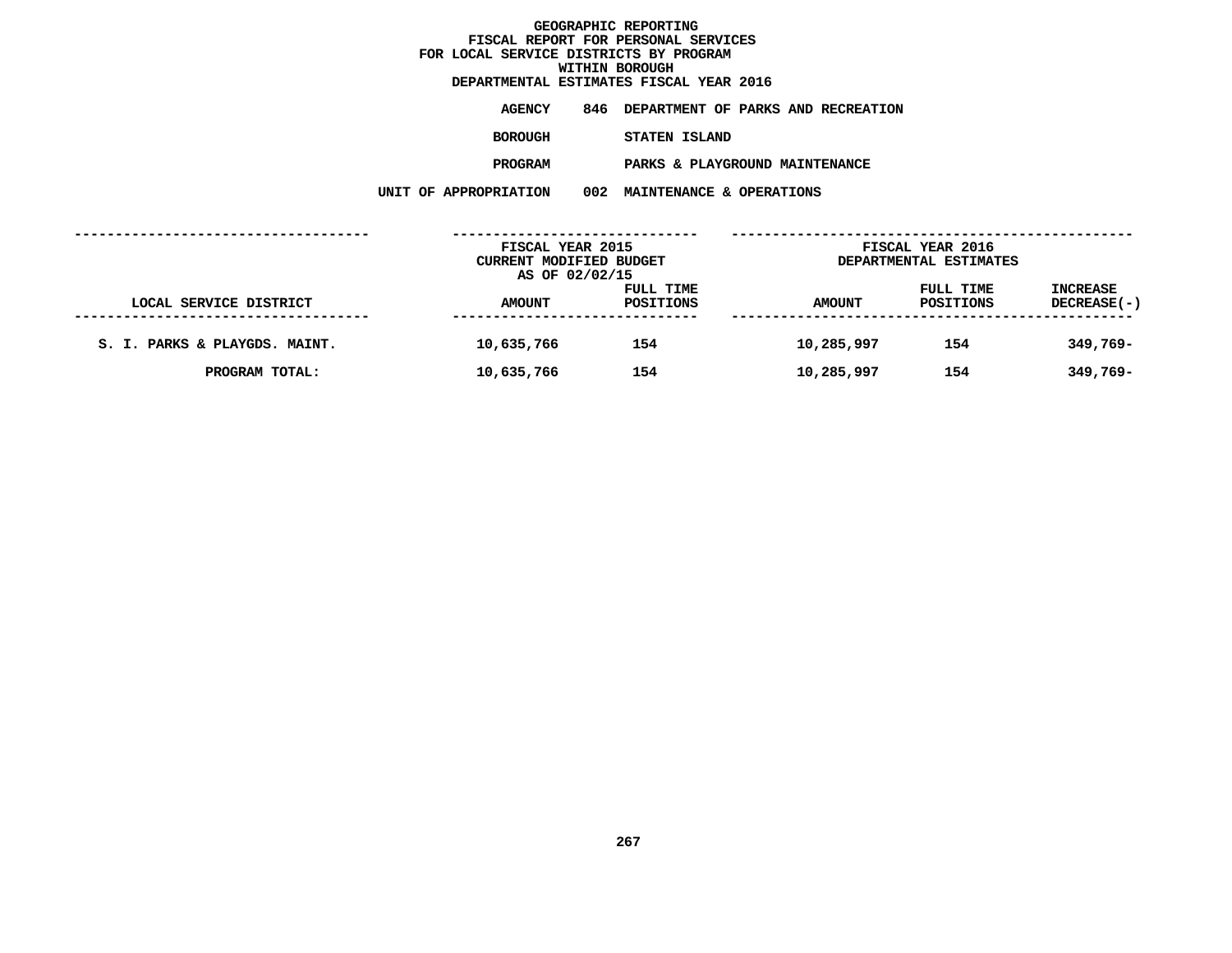**DEPARTMENTAL ESTIMATES FISCAL YEAR <sup>2016</sup>AGENCY <sup>846</sup> DEPARTMENT OF PARKS AND RECREATION**

**BOROUGH**

 **STATEN ISLAND PROGRAM**

**M** RECREATION SERVICES<br>N 004 RECREATION SERVICES **UNIT OF APPROPRIATION <sup>004</sup> RECREATION SERVICES**

|                           | FISCAL YEAR 2015<br>CURRENT MODIFIED BUDGET<br>AS OF 02/02/15 |                        | FISCAL YEAR 2016<br>DEPARTMENTAL ESTIMATES |                        |                                |
|---------------------------|---------------------------------------------------------------|------------------------|--------------------------------------------|------------------------|--------------------------------|
| LOCAL SERVICE DISTRICT    | <b>AMOUNT</b>                                                 | FULL TIME<br>POSITIONS | <b>AMOUNT</b>                              | FULL TIME<br>POSITIONS | <b>INCREASE</b><br>DECREASE(-) |
| S.I. BORO-WIDE RECREATION | 1,803,413                                                     | 26                     | 1,803,413                                  | 26                     |                                |
| PROGRAM TOTAL:            | 1,803,413                                                     | 26                     | 1,803,413                                  | 26                     |                                |
|                           |                                                               |                        |                                            |                        |                                |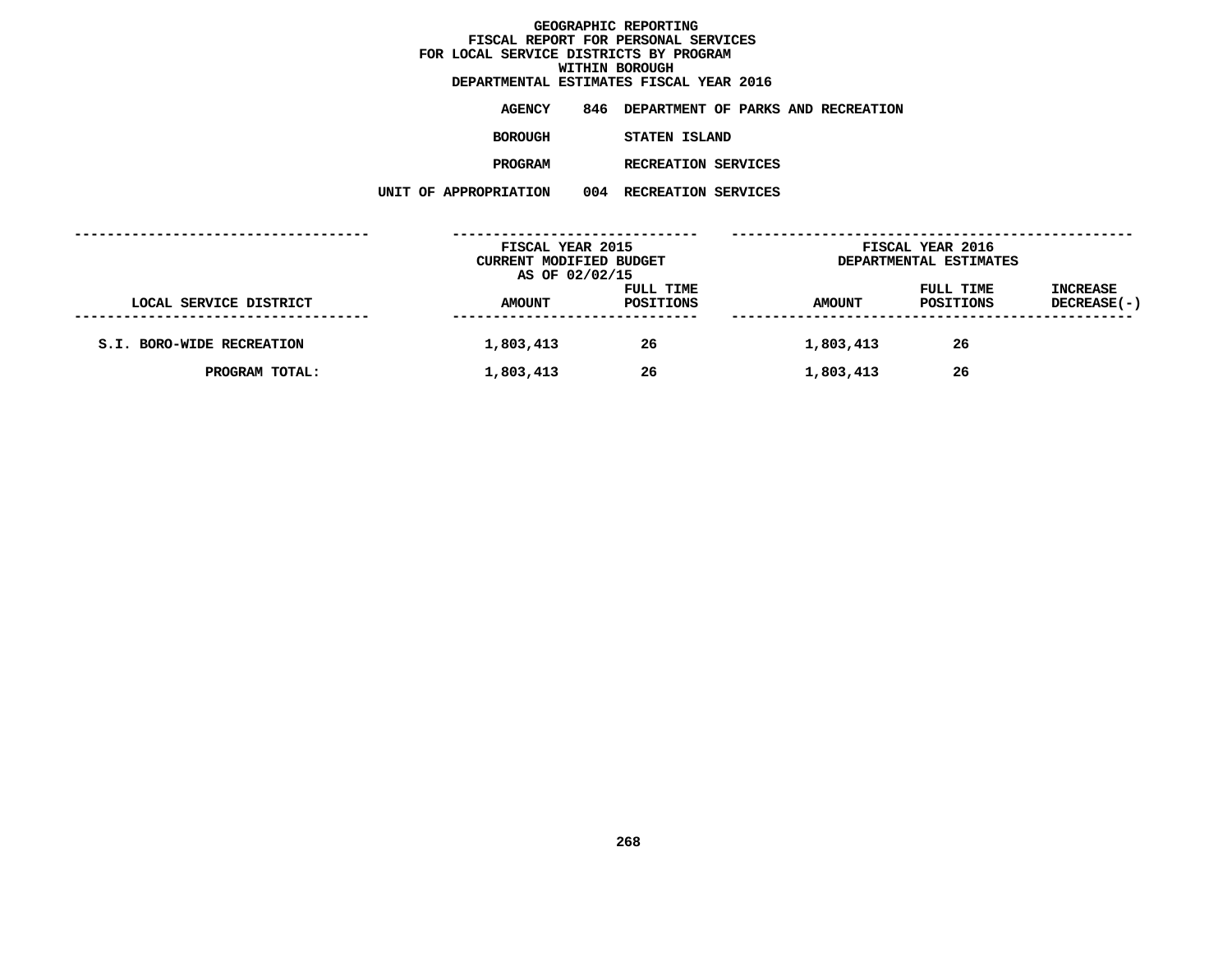**DEPARTMENTAL ESTIMATES FISCAL YEAR <sup>2016</sup>AGENCY <sup>846</sup> DEPARTMENT OF PARKS AND RECREATION**

**BOROUGH**

 **STATEN ISLAND PROGRAM**

 **VEHICLE REPAIR SHOPS UNIT OF APPROPRIATION <sup>002</sup> MAINTENANCE & OPERATIONS**

|                                | FISCAL YEAR 2015<br>CURRENT MODIFIED BUDGET<br>AS OF 02/02/15 |                        | FISCAL YEAR 2016<br>DEPARTMENTAL ESTIMATES |                        |                           |
|--------------------------------|---------------------------------------------------------------|------------------------|--------------------------------------------|------------------------|---------------------------|
| LOCAL SERVICE DISTRICT         | <b>AMOUNT</b>                                                 | FULL TIME<br>POSITIONS | <b>AMOUNT</b>                              | FULL TIME<br>POSITIONS | INCREASE<br>$DECREASE(-)$ |
| ST ISLD VEHICLE REPAIR SHOP/TS | 490,879                                                       | 5                      | 490,879                                    | 5                      |                           |
| PROGRAM TOTAL:                 | 490,879                                                       | 5                      | 490,879                                    | 5                      |                           |
| SUB BOROUGH TOTAL:             | 16,204,263                                                    | 229                    | 15,854,494                                 | 229                    | 349,769-                  |
| BOROUGH TOTAL:                 | 16,204,263                                                    | 229                    | 15,854,494                                 | 229                    | 349,769-                  |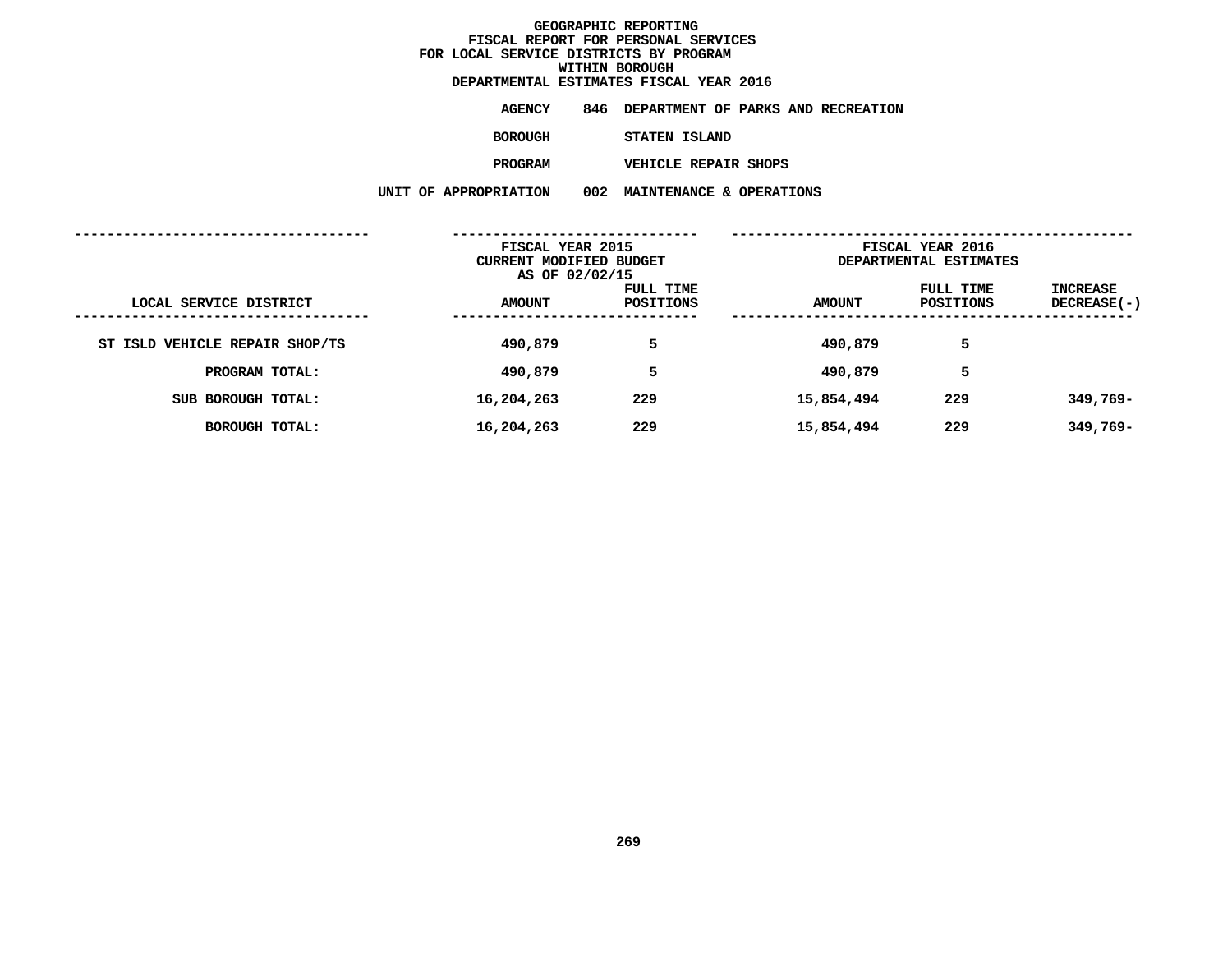## GEOGRAPHIC REPORTING<br>FISCAL REPORT FOR PERSONAL SERVICES<br>OCAL SERVICE DISTRICTS BY PROGRAM<br>WITHIN BOROUGH **FISCAL REPORT FOR PERSONAL SERVICES FOR LOCAL SERVICE DISTRICTS BY PROGRAM**

# **WITHIN BOROUGH DEPARTMENTAL ESTIMATES FISCAL YEAR <sup>2016</sup>**

# **AGENCY <sup>846</sup> DEPARTMENT OF PARKS AND RECREATION**

|                                                   | FISCAL YEAR 2015<br>CURRENT MODIFIED BUDGET<br>AS OF 02/02/15 |                               | <b>FISCAL YEAR 2016</b><br>DEPARTMENTAL ESTIMATES |                        |                         |
|---------------------------------------------------|---------------------------------------------------------------|-------------------------------|---------------------------------------------------|------------------------|-------------------------|
| LOCAL SERVICE DISTRICT                            | <b>AMOUNT</b>                                                 | <b>FULL TIME</b><br>POSITIONS | <b>AMOUNT</b>                                     | FULL TIME<br>POSITIONS | INCREASE<br>DECREASE(-) |
| <b>AGENCY TOTAL:</b><br>ALL PROGRAMS ALL BOROUGHS | 149,758,599                                                   | 2,029                         | 143,281,455                                       | 2,029                  | 6,477,144-              |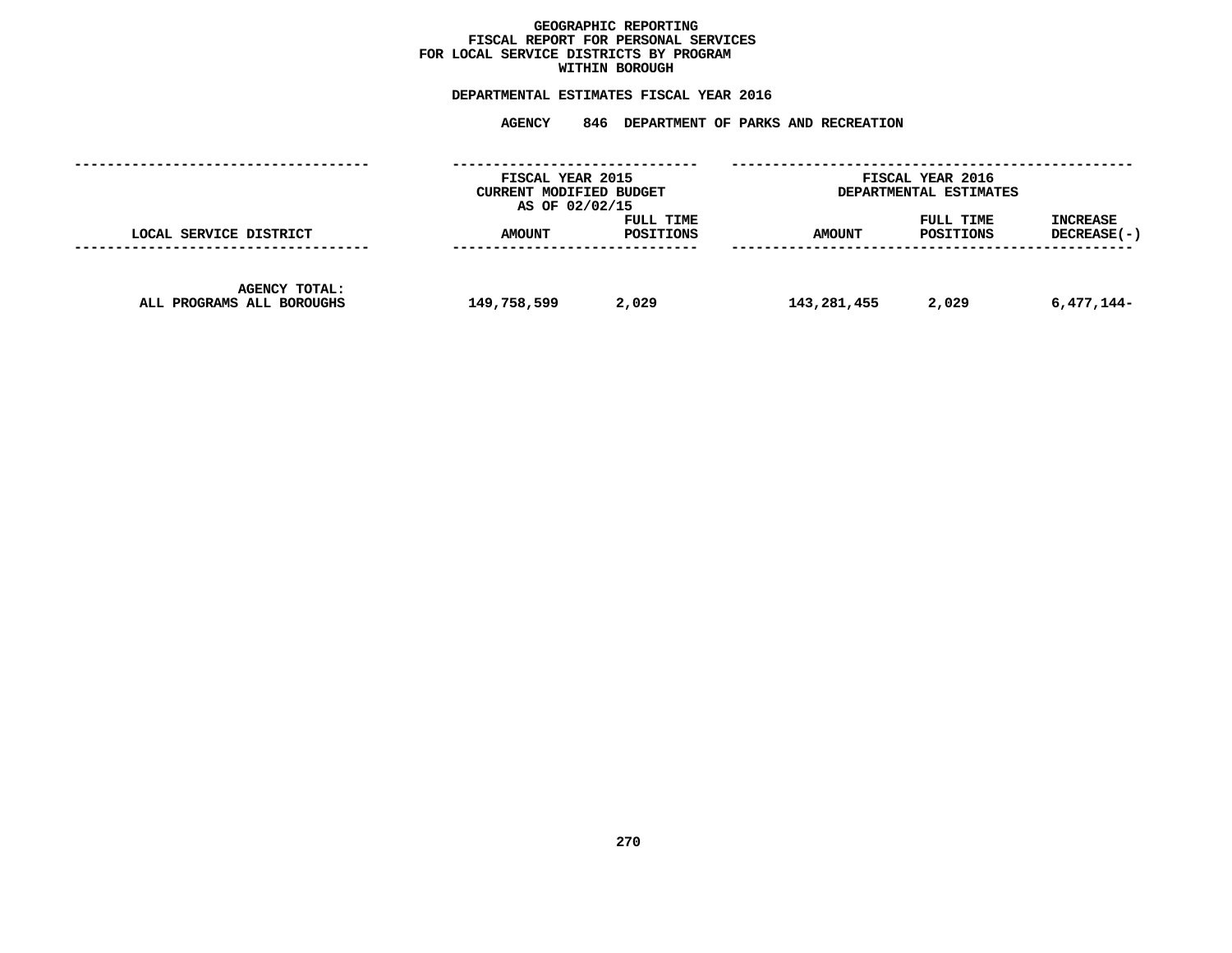#### **DEPARTMENTAL ESTIMATES FISCAL YEAR 2016**

**DEPARTMENTAL ESTIMATES FISCAL YEAR <sup>2016</sup>**

|                                                                       | <b>AGENCY:</b><br>846 DEPARTMENT OF PARKS AND RECREATION |                                            |                                 |
|-----------------------------------------------------------------------|----------------------------------------------------------|--------------------------------------------|---------------------------------|
|                                                                       | FISCAL YEAR 2015<br>CURRENT MODIFIED BUDGET              | FISCAL YEAR 2016<br>DEPARTMENTAL ESTIMATES |                                 |
| UNIT OF APPROPRIATION                                                 | AS OF 02/02/15                                           | <b>AMOUNT</b>                              | <b>INCREASE</b><br>DECREASE (-) |
| EXEC MGMT & ADMIN<br>001                                              |                                                          |                                            |                                 |
| REGULAR GROSS<br><b>OTHER</b>                                         |                                                          |                                            |                                 |
| TOTAL REPORTED GEOGRAPHICALLY                                         |                                                          |                                            |                                 |
| NOT REPORTED GEOGRAPHICALLY                                           | 8,106,493                                                | 8,082,813                                  | $23,680-$                       |
| FINANCIAL PLAN SAVINGS                                                | 43,695                                                   | 58,863                                     | 15,168                          |
| <b>APPROPRIATION</b>                                                  | 8,150,188                                                | 8,141,676                                  | $8,512-$                        |
| <b>FUNDING</b>                                                        |                                                          |                                            |                                 |
| <b>CITY</b><br>OTHER CATEGORICAL<br>CAPITAL FUNDS - I.F.A.            | 7,432,984                                                | 7,448,152                                  | 15,168                          |
| <b>STATE</b><br>FEDERAL - C.D.<br>FEDERAL - OTHER<br>INTRA-CITY SALES | 23,585<br>693,619                                        | 693,524                                    | $23,585-$<br>$95 -$             |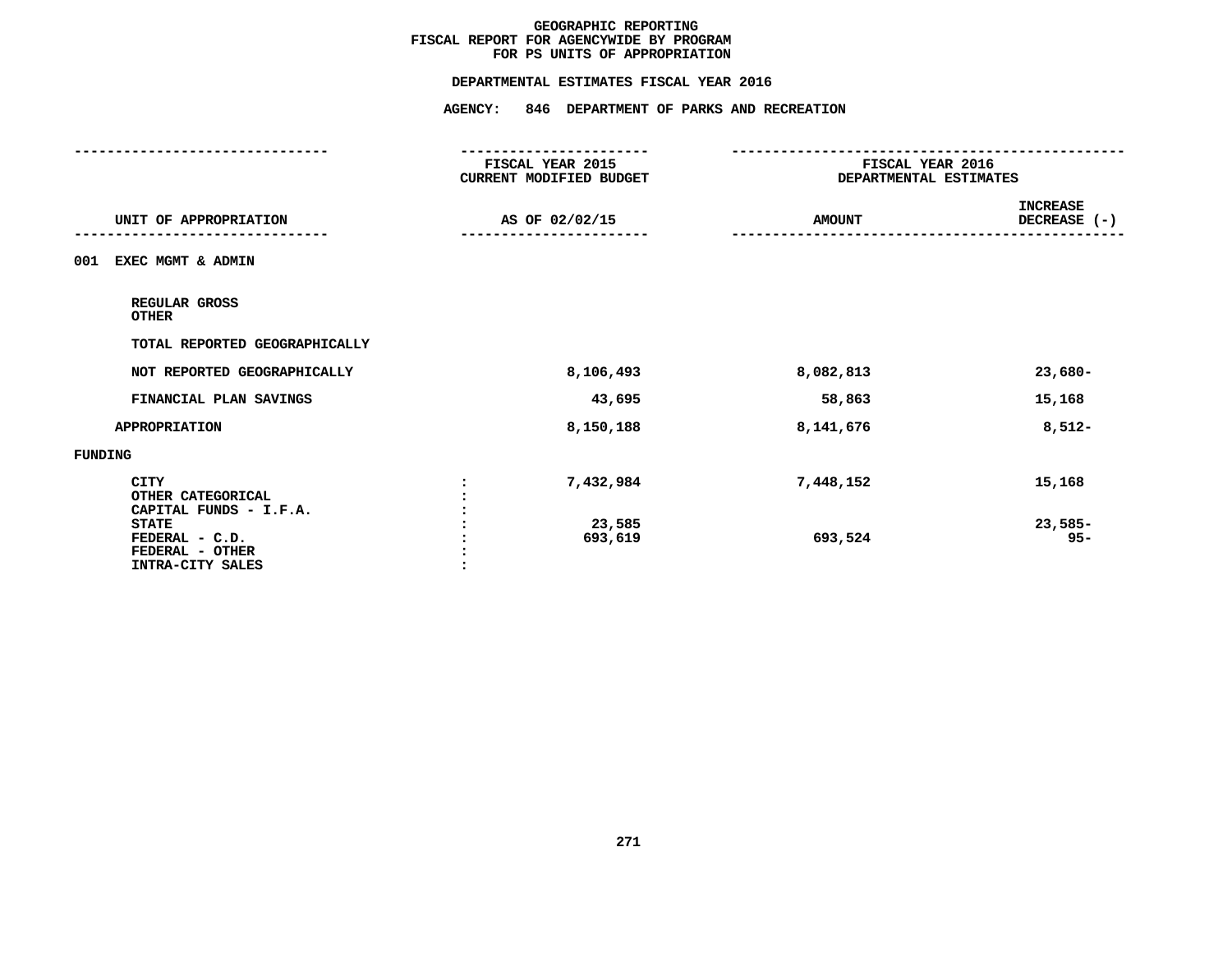#### **DEPARTMENTAL ESTIMATES FISCAL YEAR 2016**

**DEPARTMENTAL ESTIMATES FISCAL YEAR <sup>2016</sup>AGENCY: <sup>846</sup> DEPARTMENT OF PARKS AND RECREATION**

|                                 | FISCAL YEAR 2015<br><b>CURRENT MODIFIED BUDGET</b> | FISCAL YEAR 2016<br>DEPARTMENTAL ESTIMATES |                 |  |
|---------------------------------|----------------------------------------------------|--------------------------------------------|-----------------|--|
|                                 |                                                    |                                            | <b>INCREASE</b> |  |
| UNIT OF APPROPRIATION           | AS OF 02/02/15                                     | <b>AMOUNT</b>                              | DECREASE (-)    |  |
| MAINTENANCE & OPERATIONS<br>002 |                                                    |                                            |                 |  |
| REGULAR GROSS<br><b>OTHER</b>   | 116,025,256<br>14,754,303                          | 109,548,112<br>14,754,303                  | $6,477,144-$    |  |
| TOTAL REPORTED GEOGRAPHICALLY   | 130,779,559                                        | 124,302,415                                | $6,477,144-$    |  |
| NOT REPORTED GEOGRAPHICALLY     | 137,213,524                                        | 113,087,425                                | 24,126,099-     |  |
| FINANCIAL PLAN SAVINGS          | 5,981,045                                          | 15,006,483                                 | 9,025,438       |  |
| <b>APPROPRIATION</b>            | 273,974,128                                        | 252,396,323                                | 21,577,805-     |  |
| <b>FUNDING</b>                  |                                                    |                                            |                 |  |
| <b>CITY</b>                     | 212,239,437                                        | 211,397,744                                | 841,693-        |  |
| OTHER CATEGORICAL               | 10,470,828                                         | 580,000                                    | 9,890,828-      |  |
| CAPITAL FUNDS - I.F.A.          |                                                    |                                            |                 |  |
| <b>STATE</b>                    | 1,222,771                                          |                                            | 1,222,771-      |  |
| FEDERAL - C.D.                  | 1,535,992                                          | 1,504,532                                  | $31,460-$       |  |
| FEDERAL - OTHER                 | 681,196                                            |                                            | 681,196-        |  |
| <b>INTRA-CITY SALES</b>         | 47,823,904                                         | 38,914,047                                 | 8,909,857-      |  |
|                                 |                                                    |                                            |                 |  |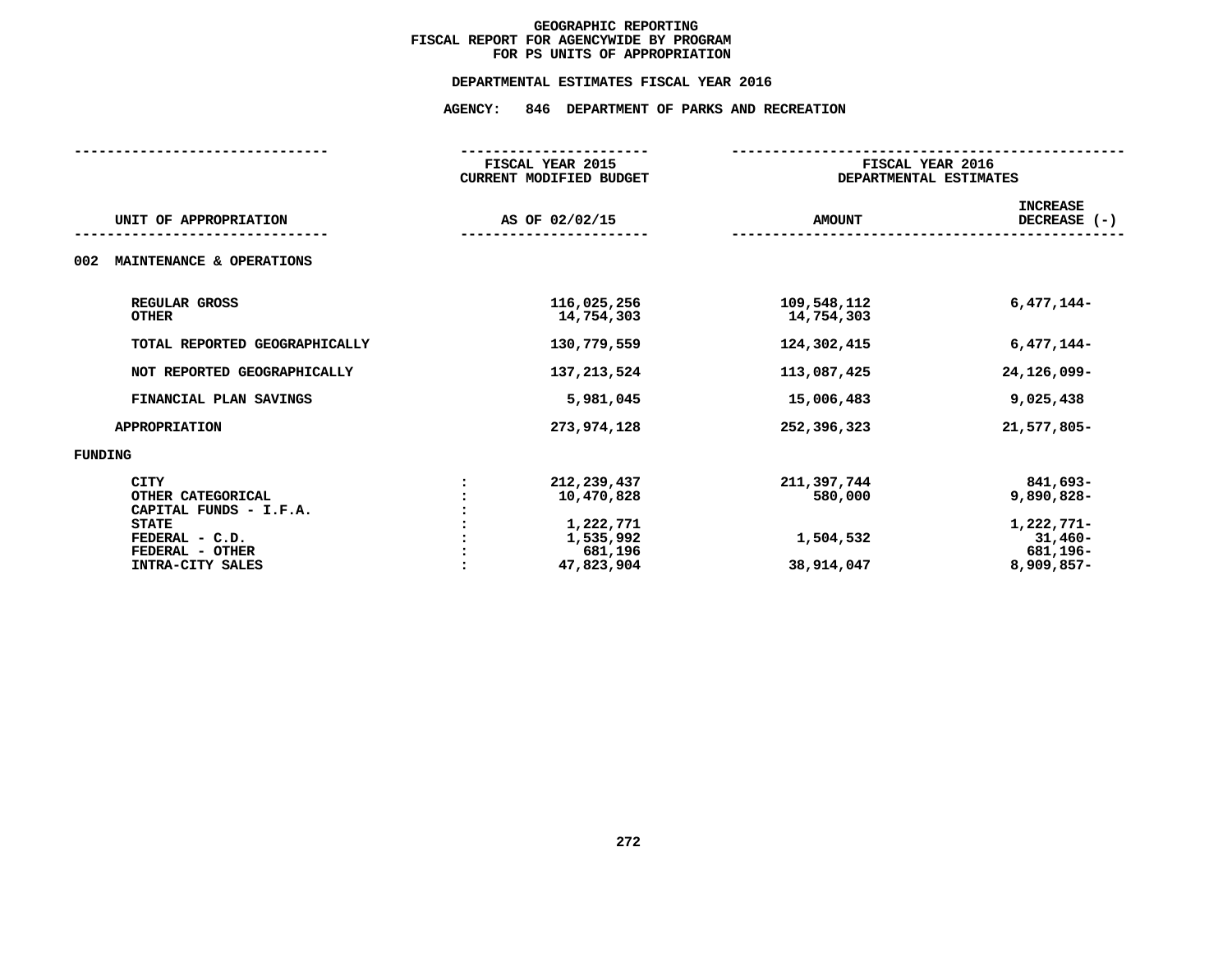#### **DEPARTMENTAL ESTIMATES FISCAL YEAR 2016**

**DEPARTMENTAL ESTIMATES FISCAL YEAR <sup>2016</sup>**

|                                                                                                                              | <b>AGENCY:</b><br>846 DEPARTMENT OF PARKS AND RECREATION |                                            |                                 |
|------------------------------------------------------------------------------------------------------------------------------|----------------------------------------------------------|--------------------------------------------|---------------------------------|
|                                                                                                                              | FISCAL YEAR 2015<br>CURRENT MODIFIED BUDGET              | FISCAL YEAR 2016<br>DEPARTMENTAL ESTIMATES |                                 |
| UNIT OF APPROPRIATION                                                                                                        | AS OF 02/02/15                                           | <b>AMOUNT</b>                              | <b>INCREASE</b><br>DECREASE (-) |
| DESIGN & ENGINEERING<br>003                                                                                                  |                                                          |                                            |                                 |
| REGULAR GROSS<br><b>OTHER</b>                                                                                                |                                                          |                                            |                                 |
| TOTAL REPORTED GEOGRAPHICALLY                                                                                                |                                                          |                                            |                                 |
| NOT REPORTED GEOGRAPHICALLY                                                                                                  | 31,166,754                                               | 27,747,109                                 | $3,419,645-$                    |
| FINANCIAL PLAN SAVINGS                                                                                                       | 9,227,568                                                | 13,824,568                                 | 4,597,000                       |
| <b>APPROPRIATION</b>                                                                                                         | 40,394,322                                               | 41,571,677                                 | 1,177,355                       |
| <b>FUNDING</b>                                                                                                               |                                                          |                                            |                                 |
| CITY<br>OTHER CATEGORICAL<br>CAPITAL FUNDS - I.F.A.<br><b>STATE</b><br>FEDERAL - C.D.<br>FEDERAL - OTHER<br>INTRA-CITY SALES | 40,394,322                                               | 41,571,677                                 | 1,177,355                       |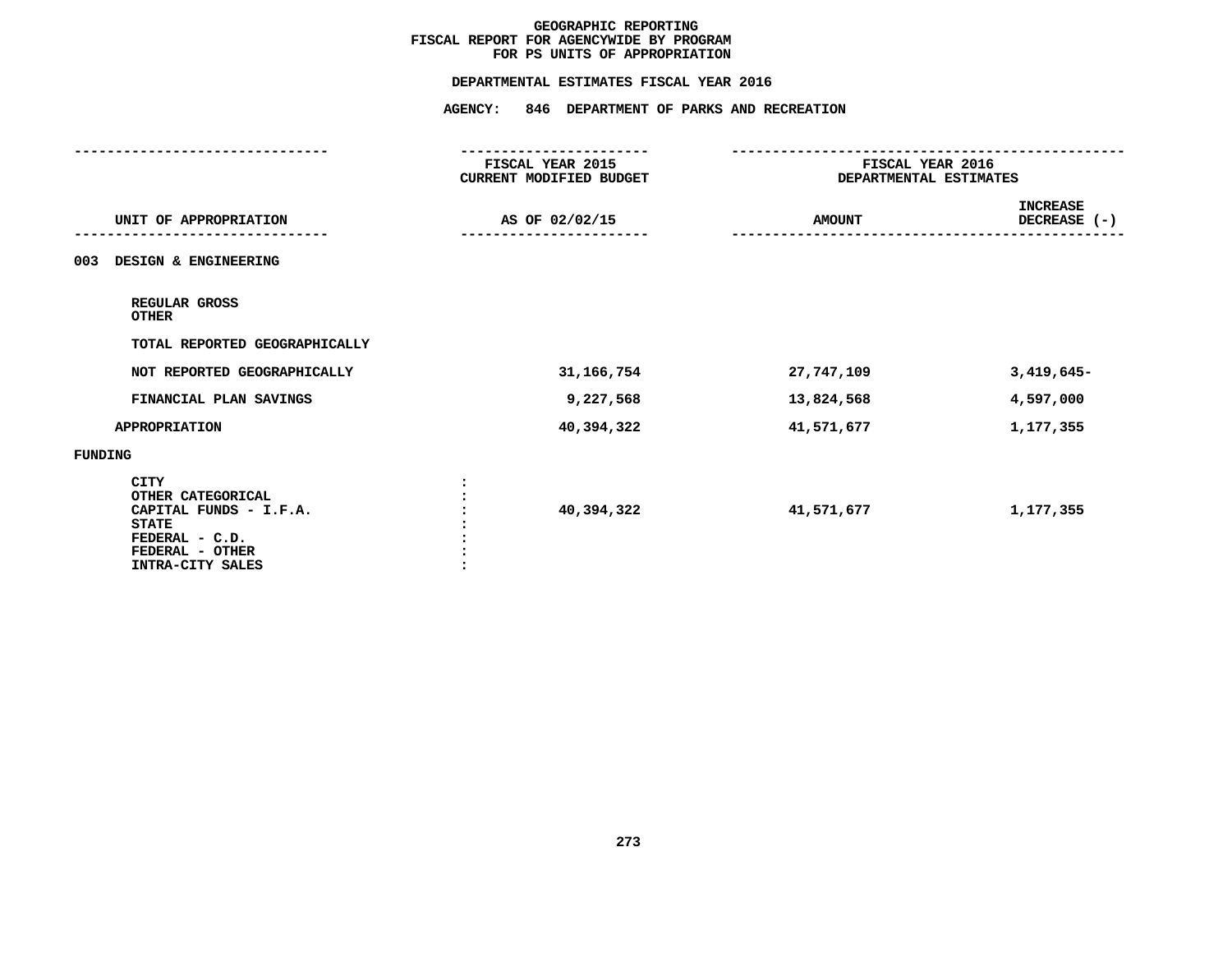#### **DEPARTMENTAL ESTIMATES FISCAL YEAR 2016**

# **DEPARTMENTAL ESTIMATES FISCAL YEAR <sup>2016</sup>AGENCY: <sup>846</sup> DEPARTMENT OF PARKS AND RECREATION**

|                                                                                                                 | FISCAL YEAR 2015<br><b>CURRENT MODIFIED BUDGET</b> |                         | FISCAL YEAR 2016<br>DEPARTMENTAL ESTIMATES |                                   |
|-----------------------------------------------------------------------------------------------------------------|----------------------------------------------------|-------------------------|--------------------------------------------|-----------------------------------|
| UNIT OF APPROPRIATION                                                                                           |                                                    | AS OF 02/02/15          | <b>AMOUNT</b>                              | <b>INCREASE</b><br>DECREASE $(-)$ |
| RECREATION SERVICES<br>004                                                                                      |                                                    |                         |                                            |                                   |
| REGULAR GROSS<br><b>OTHER</b>                                                                                   |                                                    | 17,483,940<br>1,495,100 | 17,484,056<br>1,494,984                    | 116<br>$116 -$                    |
| TOTAL REPORTED GEOGRAPHICALLY                                                                                   |                                                    | 18,979,040              | 18,979,040                                 |                                   |
| NOT REPORTED GEOGRAPHICALLY                                                                                     |                                                    | 5,583,543               | 5,150,313                                  | 433,230-                          |
| FINANCIAL PLAN SAVINGS                                                                                          |                                                    | 60,241                  | 614,077                                    | 553,836                           |
| <b>APPROPRIATION</b>                                                                                            |                                                    | 24,622,824              | 24,743,430                                 | 120,606                           |
| FUNDING                                                                                                         |                                                    |                         |                                            |                                   |
| <b>CITY</b><br>OTHER CATEGORICAL<br>CAPITAL FUNDS - I.F.A.<br><b>STATE</b><br>FEDERAL - C.D.<br>FEDERAL - OTHER |                                                    | 24, 167, 216<br>430,368 | 24,719,752                                 | 552,536<br>430,368-               |
| INTRA-CITY SALES                                                                                                |                                                    | 25,240                  | 23,678                                     | $1,562-$                          |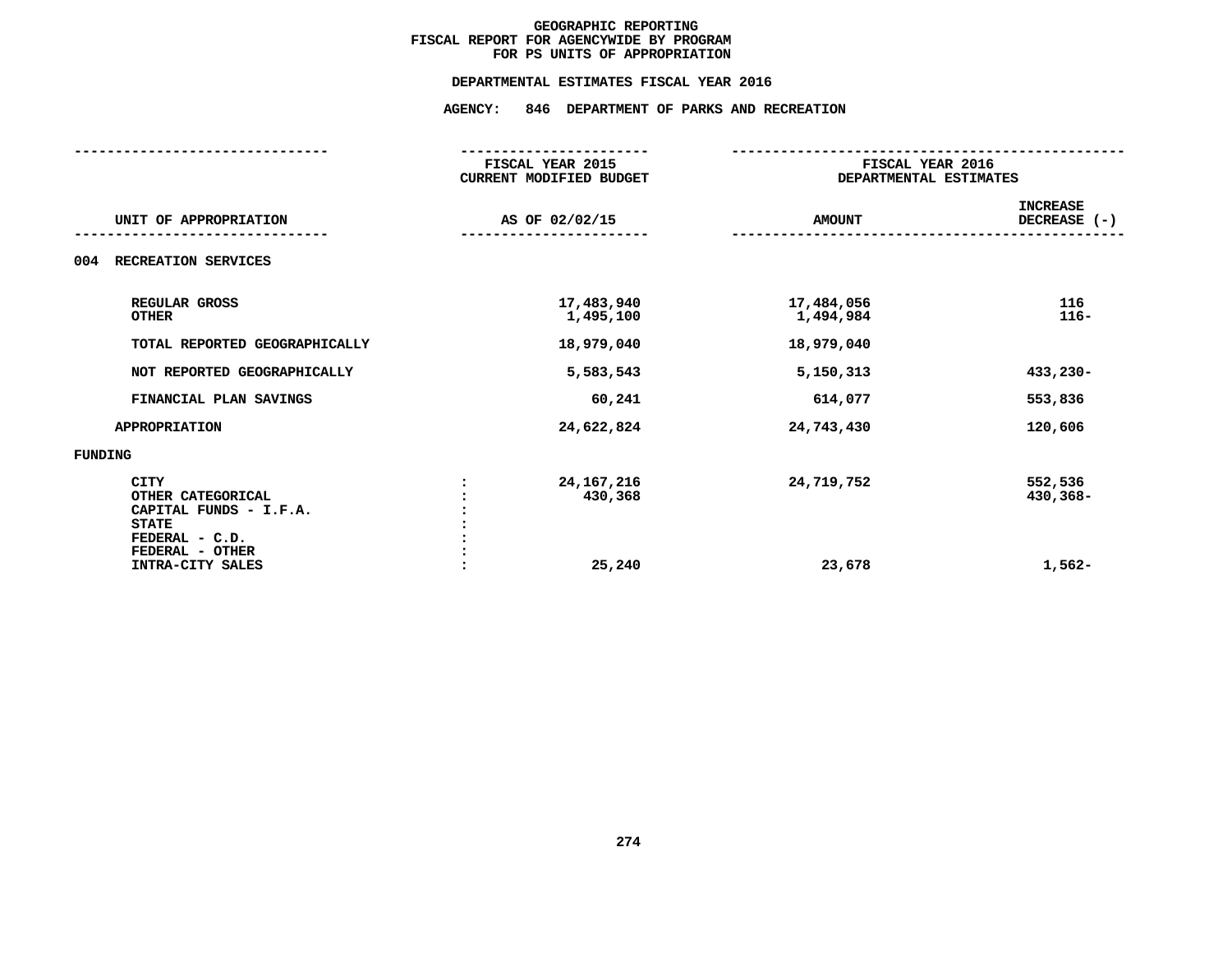**DEPARTMENTAL ESTIMATES FISCAL YEAR <sup>2016</sup>**

| <b>AGENCY:</b><br>846 DEPARTMENT OF PARKS AND RECREATION |                                                             |                                                 |                                                                          |
|----------------------------------------------------------|-------------------------------------------------------------|-------------------------------------------------|--------------------------------------------------------------------------|
| FISCAL YEAR 2015<br><b>CURRENT MODIFIED BUDGET</b>       |                                                             | FISCAL YEAR 2016<br>DEPARTMENTAL ESTIMATES      |                                                                          |
| AS OF 02/02/15                                           |                                                             | <b>AMOUNT</b>                                   | <b>INCREASE</b><br>DECREASE (-)                                          |
|                                                          |                                                             |                                                 |                                                                          |
|                                                          |                                                             |                                                 |                                                                          |
|                                                          |                                                             | 66,671,849                                      | 17, 427, 917-                                                            |
|                                                          |                                                             | 4,038,000                                       | 4,038,000                                                                |
|                                                          |                                                             | 70,709,849                                      | 13,389,917-                                                              |
|                                                          |                                                             |                                                 |                                                                          |
|                                                          | 5,512,409<br>2,011,409<br>261,997<br>2,043,461<br>5,305,506 | 64,847,516<br>1,800,336<br>261,997<br>3,800,000 | 4, 117, 468-<br>3,712,073-<br>$2,011,409-$<br>$2,043,461-$<br>1,505,506- |
|                                                          |                                                             | 84,099,766<br>84,099,766<br>68,964,984          |                                                                          |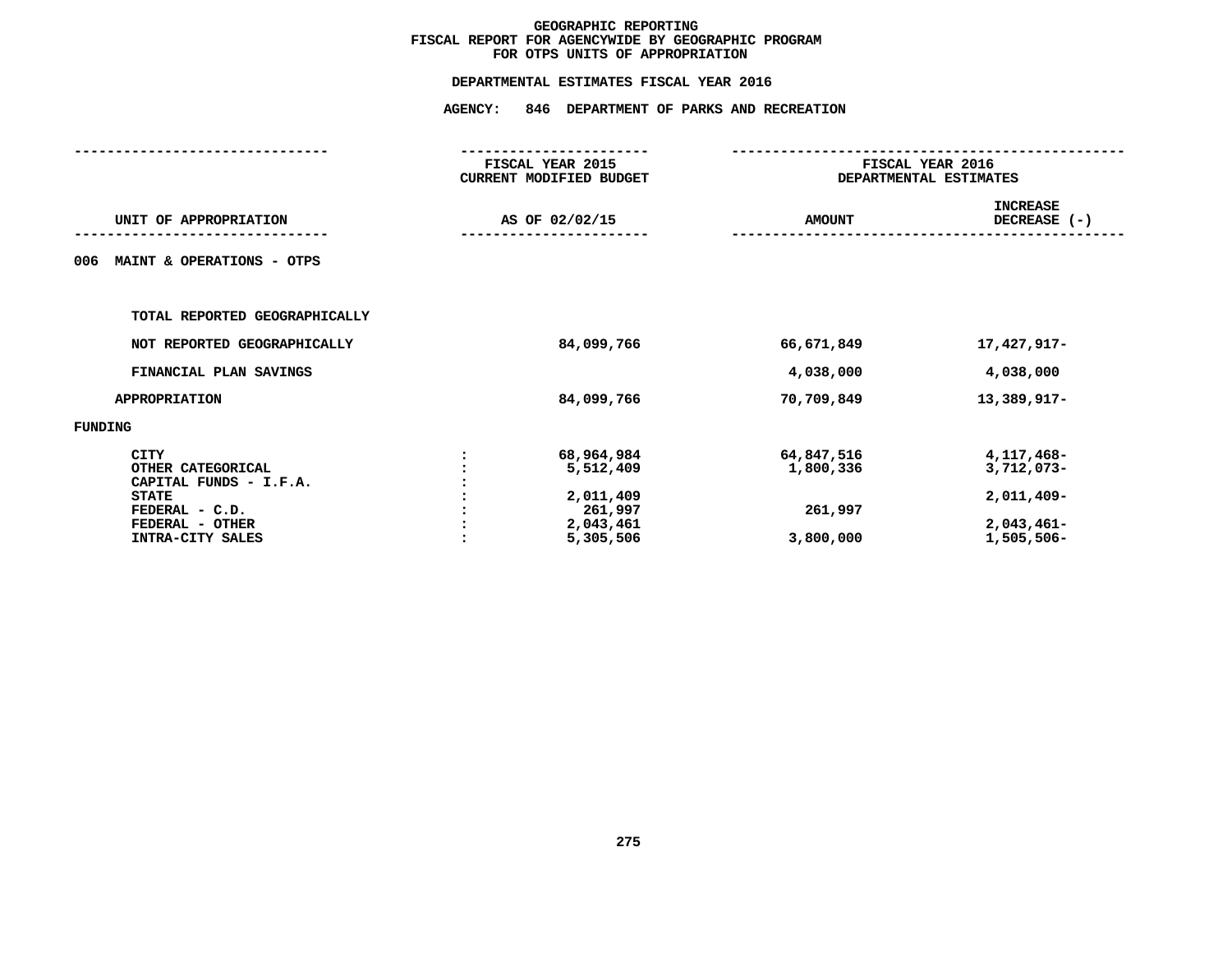**DEPARTMENTAL ESTIMATES FISCAL YEAR <sup>2016</sup>AGENCY: <sup>846</sup> DEPARTMENT OF PARKS AND RECREATION**

|                                                                                                                              | FISCAL YEAR 2015<br>CURRENT MODIFIED BUDGET | FISCAL YEAR 2016<br>DEPARTMENTAL ESTIMATES |                                 |
|------------------------------------------------------------------------------------------------------------------------------|---------------------------------------------|--------------------------------------------|---------------------------------|
| UNIT OF APPROPRIATION                                                                                                        | AS OF 02/02/15                              | <b>AMOUNT</b>                              | <b>INCREASE</b><br>DECREASE (-) |
| EXEC MGT/ADMIN SVCS-OTPS<br>007                                                                                              |                                             |                                            |                                 |
| TOTAL REPORTED GEOGRAPHICALLY                                                                                                |                                             |                                            |                                 |
| NOT REPORTED GEOGRAPHICALLY                                                                                                  | 25,943,685                                  | 25,918,816                                 | 24,869-                         |
| FINANCIAL PLAN SAVINGS                                                                                                       |                                             |                                            |                                 |
| <b>APPROPRIATION</b>                                                                                                         | 25,943,685                                  | 25,918,816                                 | 24,869-                         |
| <b>FUNDING</b>                                                                                                               |                                             |                                            |                                 |
| CITY<br>OTHER CATEGORICAL<br>CAPITAL FUNDS - I.F.A.<br><b>STATE</b><br>FEDERAL - C.D.<br>FEDERAL - OTHER<br>INTRA-CITY SALES | 25,918,816<br>22,939<br>1,930               | 25,918,816                                 | $22,939-$<br>$1,930-$           |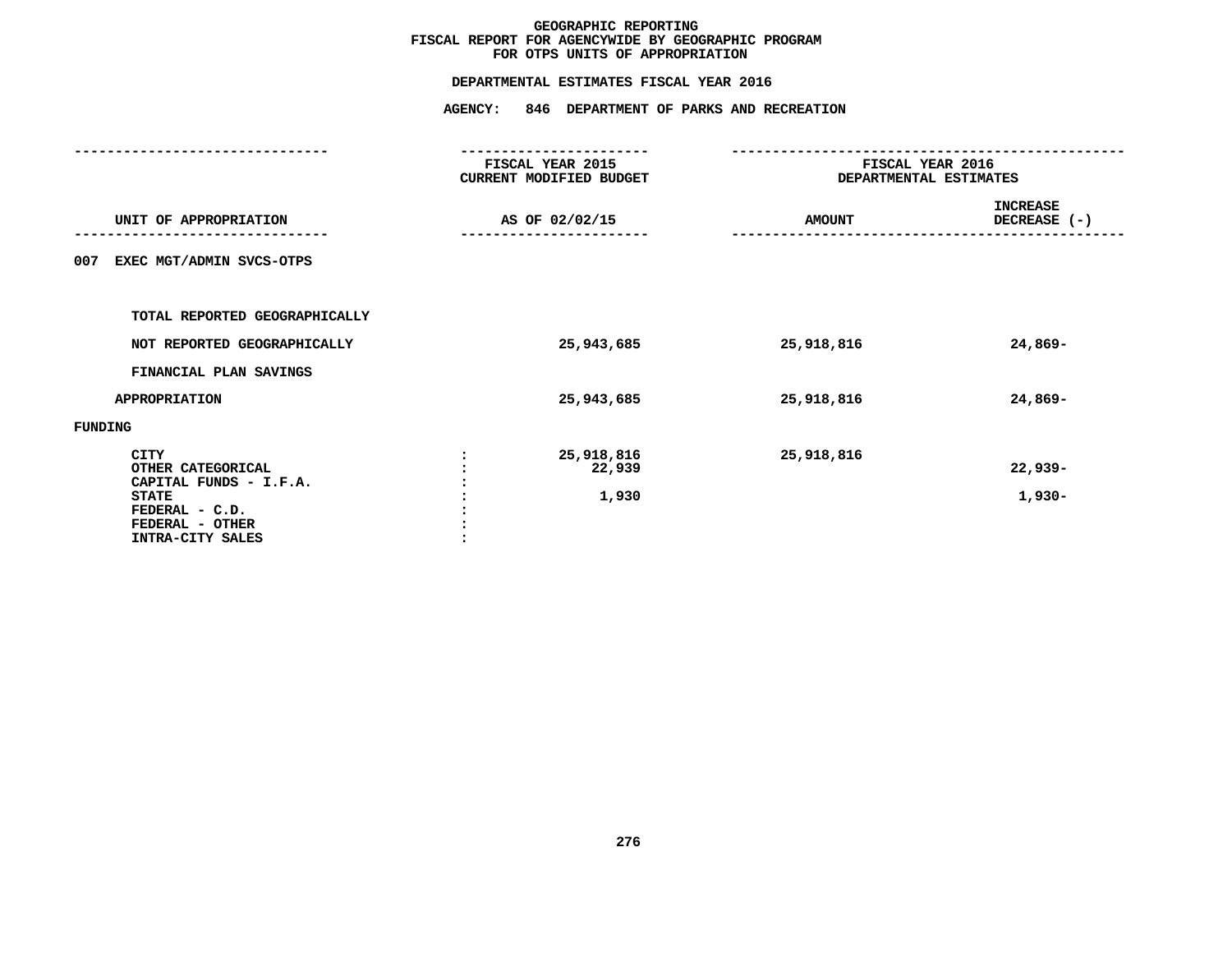**DEPARTMENTAL ESTIMATES FISCAL YEAR <sup>2016</sup>AGENCY: <sup>846</sup> DEPARTMENT OF PARKS AND RECREATION**

|                                                                                                                                     | FISCAL YEAR 2015<br>CURRENT MODIFIED BUDGET | FISCAL YEAR 2016<br>DEPARTMENTAL ESTIMATES |                                 |  |
|-------------------------------------------------------------------------------------------------------------------------------------|---------------------------------------------|--------------------------------------------|---------------------------------|--|
| UNIT OF APPROPRIATION                                                                                                               | AS OF 02/02/15                              | <b>AMOUNT</b>                              | <b>INCREASE</b><br>DECREASE (-) |  |
| RECREATION SERVICES-OTPS<br>009                                                                                                     |                                             |                                            |                                 |  |
| TOTAL REPORTED GEOGRAPHICALLY                                                                                                       |                                             |                                            |                                 |  |
| NOT REPORTED GEOGRAPHICALLY                                                                                                         | 1,697,551                                   | 1,525,906                                  | 171,645-                        |  |
| FINANCIAL PLAN SAVINGS                                                                                                              |                                             | 60,000                                     | 60,000                          |  |
| <b>APPROPRIATION</b>                                                                                                                | 1,697,551                                   | 1,585,906                                  | 111,645-                        |  |
| FUNDING                                                                                                                             |                                             |                                            |                                 |  |
| <b>CITY</b><br>OTHER CATEGORICAL<br>CAPITAL FUNDS - I.F.A.<br><b>STATE</b><br>FEDERAL - C.D.<br>FEDERAL - OTHER<br>INTRA-CITY SALES | 1,525,906<br>136,229<br>35,416              | 1,585,906                                  | 60,000<br>136,229-<br>$35,416-$ |  |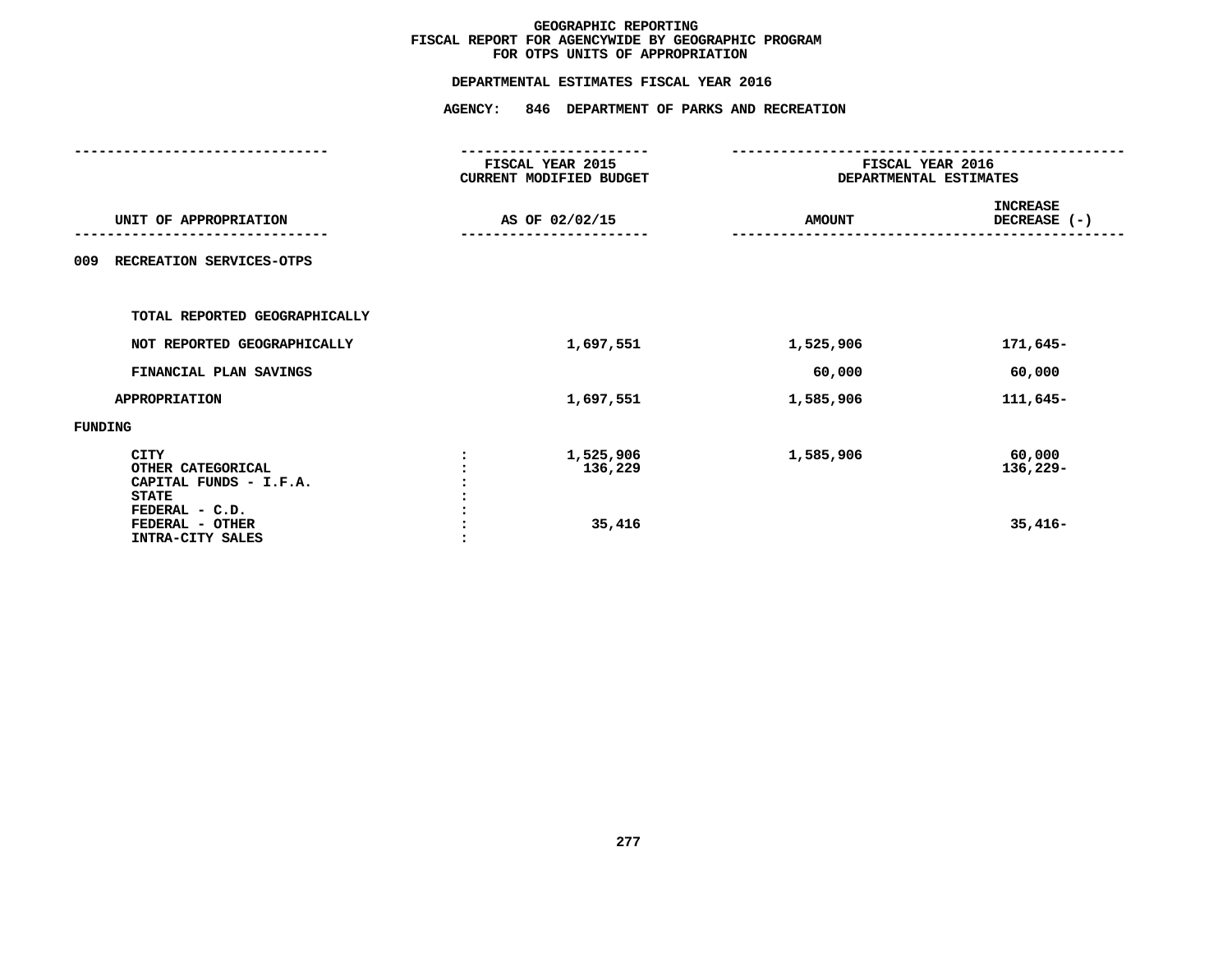**DEPARTMENTAL ESTIMATES FISCAL YEAR <sup>2016</sup>**

|                                                                                                                                     | <b>AGENCY:</b><br>846 DEPARTMENT OF PARKS AND RECREATION |                                            |                                     |  |
|-------------------------------------------------------------------------------------------------------------------------------------|----------------------------------------------------------|--------------------------------------------|-------------------------------------|--|
|                                                                                                                                     | FISCAL YEAR 2015<br>CURRENT MODIFIED BUDGET              | FISCAL YEAR 2016<br>DEPARTMENTAL ESTIMATES |                                     |  |
| UNIT OF APPROPRIATION                                                                                                               | AS OF 02/02/15                                           | <b>AMOUNT</b>                              | <b>INCREASE</b><br>DECREASE (-)     |  |
| DESIGN & ENGINEERING-OTPS<br>010                                                                                                    |                                                          |                                            |                                     |  |
| TOTAL REPORTED GEOGRAPHICALLY                                                                                                       |                                                          |                                            |                                     |  |
| NOT REPORTED GEOGRAPHICALLY                                                                                                         | 5,821,484                                                | 2,169,478                                  | $3,652,006 -$                       |  |
| FINANCIAL PLAN SAVINGS                                                                                                              |                                                          | 793,000                                    | 793,000                             |  |
| <b>APPROPRIATION</b>                                                                                                                | 5,821,484                                                | 2,962,478                                  | 2,859,006-                          |  |
| <b>FUNDING</b>                                                                                                                      |                                                          |                                            |                                     |  |
| <b>CITY</b><br>OTHER CATEGORICAL<br>CAPITAL FUNDS - I.F.A.<br><b>STATE</b><br>FEDERAL - C.D.<br>FEDERAL - OTHER<br>INTRA-CITY SALES | 3,233,478<br>51,734<br>2,536,272                         | 2,962,478                                  | 271,000-<br>$51,734-$<br>2,536,272- |  |